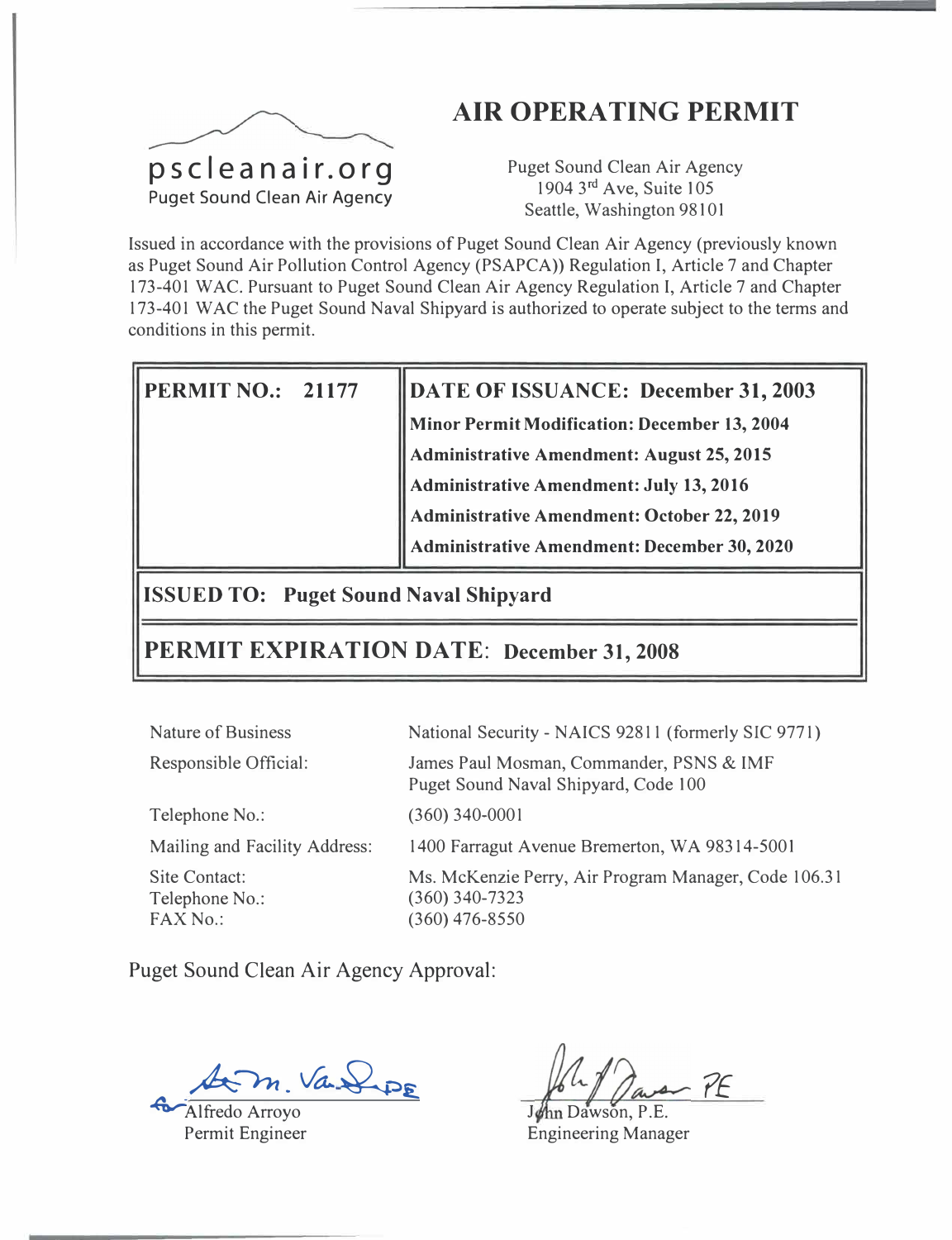# **TABLE OF CONTENTS**

| I.             |                                                                                                  |  |
|----------------|--------------------------------------------------------------------------------------------------|--|
| А.             |                                                                                                  |  |
| B <sub>r</sub> |                                                                                                  |  |
|                | 1.                                                                                               |  |
|                | 2.                                                                                               |  |
|                | 3.                                                                                               |  |
|                | 4.                                                                                               |  |
|                | 5.                                                                                               |  |
|                | Rotoclones, Baghouses, Dust Collectors, Abrasive Blasting Operations and other Particulate<br>6. |  |
|                |                                                                                                  |  |
|                | 7.                                                                                               |  |
|                | 8.                                                                                               |  |
| C.             |                                                                                                  |  |
| П.             |                                                                                                  |  |
| A.             |                                                                                                  |  |
|                | $\mathcal{I}$ .                                                                                  |  |
|                | 2.                                                                                               |  |
| <b>B.</b>      |                                                                                                  |  |
| Ш.             |                                                                                                  |  |
| A.             |                                                                                                  |  |
| В.             |                                                                                                  |  |
| C.             |                                                                                                  |  |
| D.             |                                                                                                  |  |
| Е.             |                                                                                                  |  |
| F.             |                                                                                                  |  |
| IV.            |                                                                                                  |  |
|                |                                                                                                  |  |
| А.             |                                                                                                  |  |
| В.             | REPLACEMENT OR SUBSTANTIAL ALTERATION OF EMISSION CONTROL TECHNOLOGY  103                        |  |
| C.             |                                                                                                  |  |
| D.             |                                                                                                  |  |
| V.             |                                                                                                  |  |
| А.             |                                                                                                  |  |
| В.             |                                                                                                  |  |
| C.             |                                                                                                  |  |
| D.             |                                                                                                  |  |
| Е.             |                                                                                                  |  |
| F.             |                                                                                                  |  |
| G.             |                                                                                                  |  |
| H.             |                                                                                                  |  |
| L.             |                                                                                                  |  |
| J.             |                                                                                                  |  |
| K.             |                                                                                                  |  |
| L.             |                                                                                                  |  |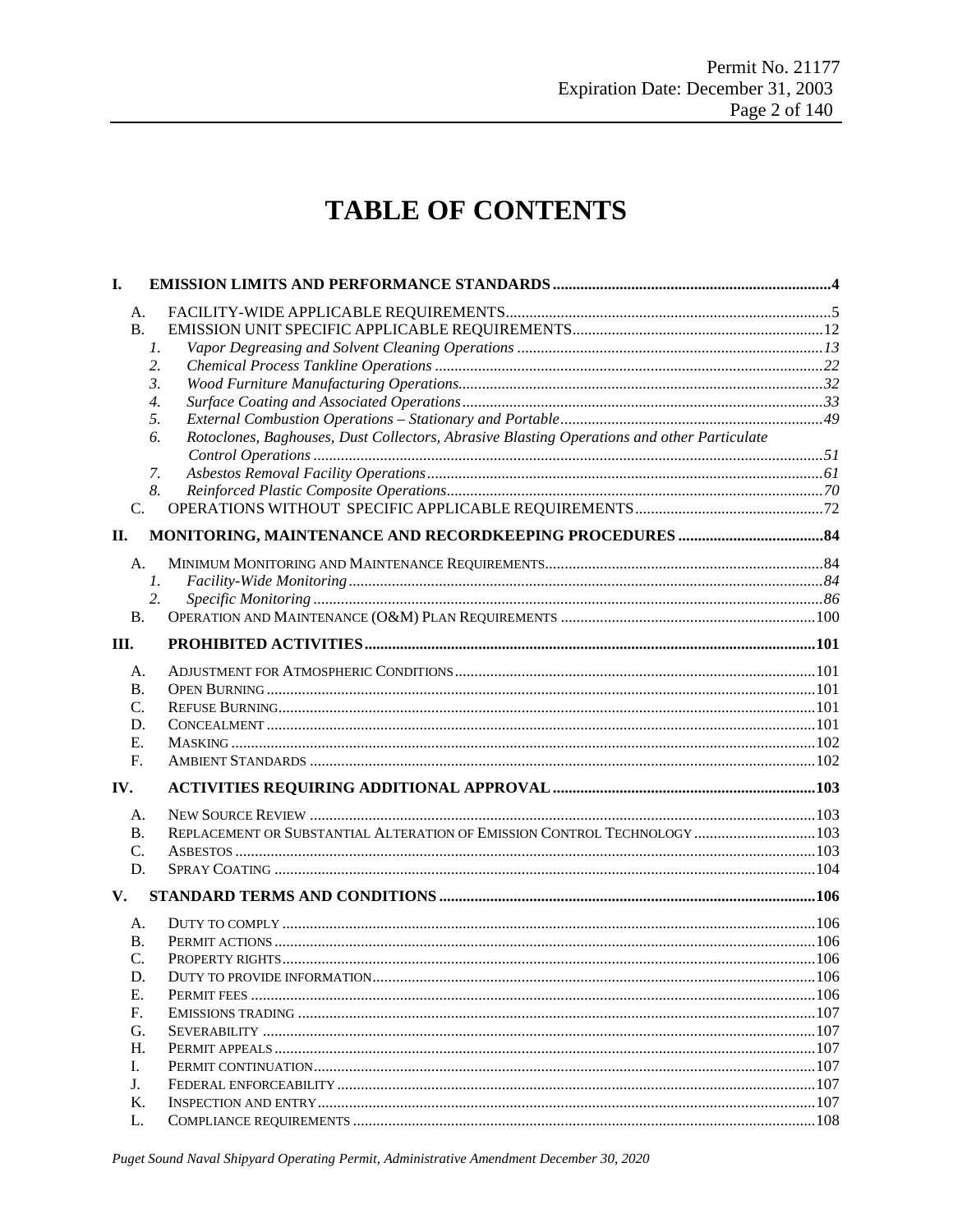| M.              |  |
|-----------------|--|
| N.              |  |
| $\mathcal{I}$ . |  |
| 2.              |  |
| O.              |  |
| 1.              |  |
| 2.              |  |
| P.              |  |
| О.              |  |
| 1.              |  |
| 2.              |  |
| 3.              |  |
| 4.              |  |
| 5.              |  |
| 6.              |  |
| 7.              |  |
| R.              |  |
| S.              |  |
| Т.              |  |
| U.              |  |
| V.              |  |
| W.              |  |
| Х.              |  |
| Y.              |  |
| Z.              |  |
| VI.             |  |
| А.              |  |
| Β.              |  |
| C.              |  |
| D.              |  |
| Е.              |  |
| F.              |  |
| VII.            |  |
|                 |  |
| VIII.           |  |
| IX.             |  |
| А.              |  |
| <b>B.</b>       |  |
| 1.              |  |
| 2.              |  |
| 3.              |  |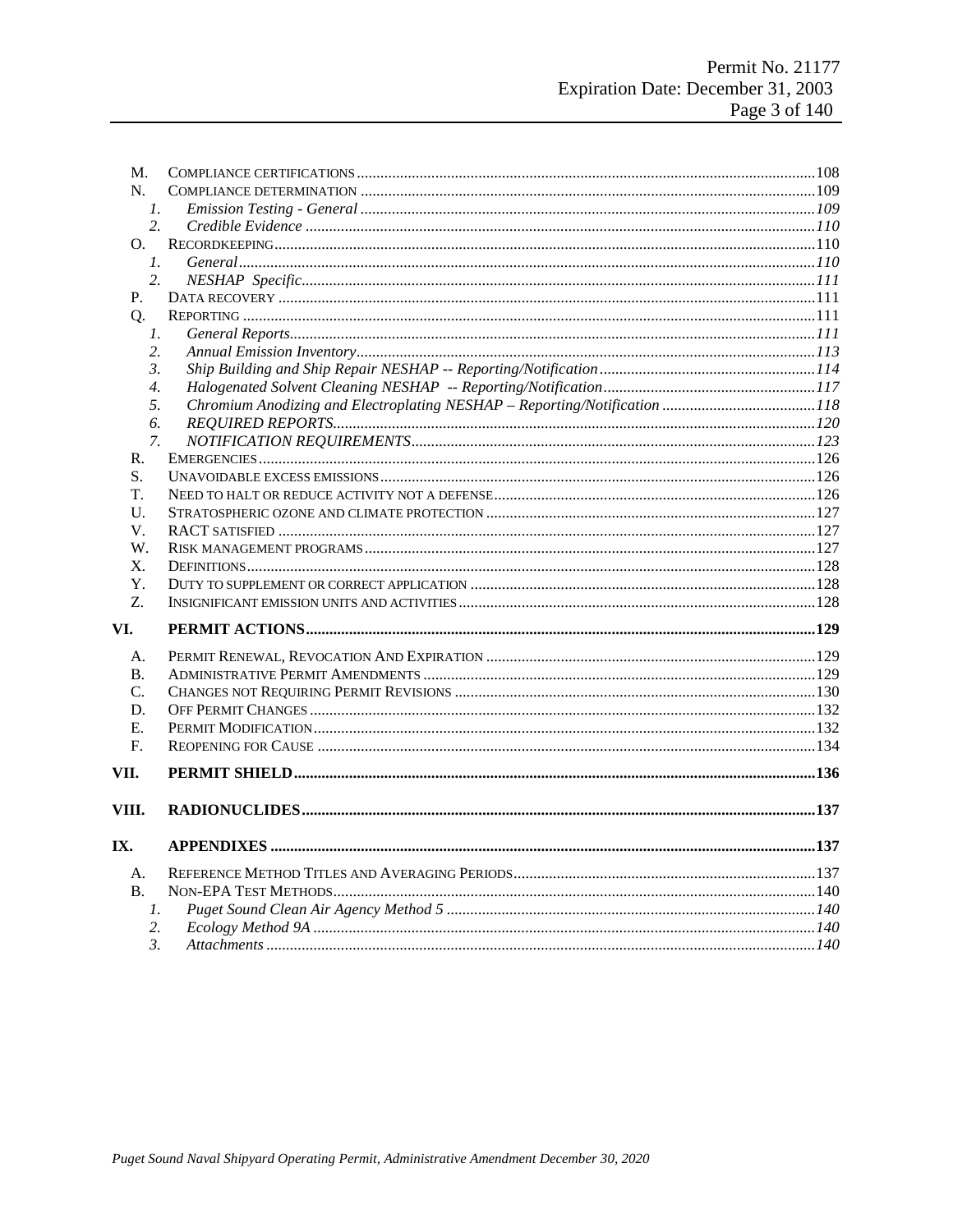## **I. EMISSION LIMITS AND PERFORMANCE STANDARDS**

The following tables list the citation for the "applicable requirement" in the second column. The third column (Date) contains the adoption or effective date of the requirement. In some cases, the effective dates of the Federally Enforceable Requirement and the State Only Requirement are different because only rules approved by EPA through Sections 110, 111, and 112 of the federal Clean Air Act are federally enforceable and either the state has not submitted the regulation to the EPA or the EPA has not approved it.

The first column is used as an identifier for the requirement, and the fourth (Requirement Paraphrase) column paraphrases the requirement. The first and fourth columns are for information only and are not enforceable conditions of this permit. The actual enforceable requirement is embodied in the requirement cited in the second and third columns.

The fifth column (Monitoring, Maintenance & Recordkeeping Method) identifies the methods described in Section II of the permit. Following these methods is an enforceable requirement of this permit. The sixth (Emission Standard Period) column identifies the averaging time for the reference test method. The last column (Reference Test Method) identifies the reference method associated with an applicable emission limit that is to be used when a source test is required. In some cases where the applicable requirement does not cite a test method, one has been added.

In the event of conflict or omission between the information contained in the fourth and sixth columns and the actual statute or regulation cited in the second column, the requirements and language of the actual statute or regulation cited shall govern. For more information regarding any of the requirements cited in the second and third columns, refer to the actual requirements cited.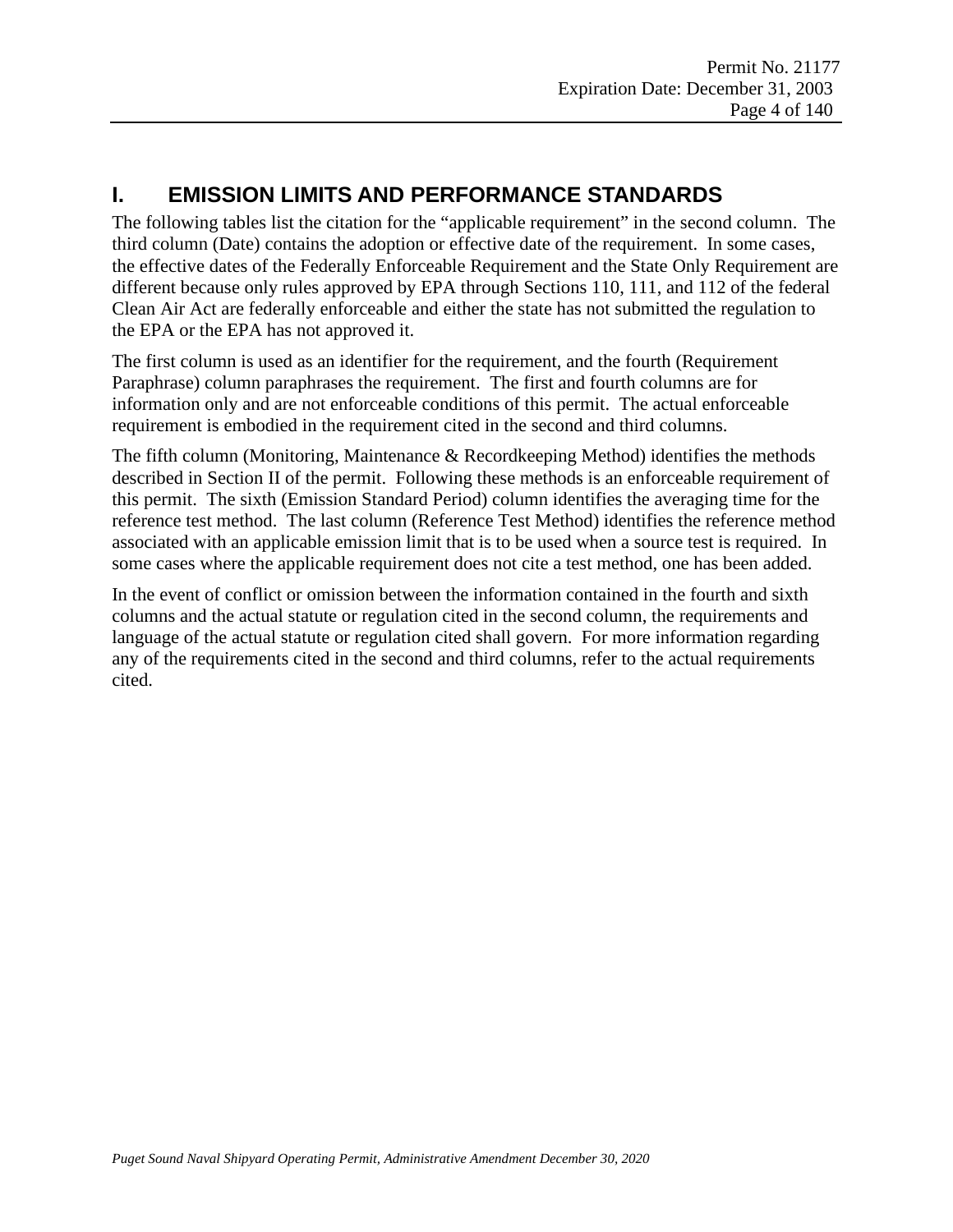### *A. FACILITY-WIDE APPLICABLE REQUIREMENTS*

The requirements in this section apply facility-wide to all the emission units regulated by this permit except that monitoring methods specified elsewhere in the permit for specific applicable requirements for specific emission units or activities supersede the general monitoring requirements listed in Section I.A.

| Reqmt.<br>No. | <b>Enforceable</b><br>Requirement                                                                                                                                                                                    | <b>Adoption or</b><br><b>Effective Date</b> | <b>Requirement Paraphrase</b><br>(Information Only)                                             | <b>Monitoring, Maintenance</b><br>& Recordkeeping Method<br>(See Section II) | <b>Emission</b><br><b>Standard</b><br><b>Period</b> | Reference<br><b>Test Method</b>                        |
|---------------|----------------------------------------------------------------------------------------------------------------------------------------------------------------------------------------------------------------------|---------------------------------------------|-------------------------------------------------------------------------------------------------|------------------------------------------------------------------------------|-----------------------------------------------------|--------------------------------------------------------|
| I.A.1         | Puget Sound Clean Air<br>Agency Reg I: 9.03 This<br>requirement will be<br>superseded upon adoption of<br>the $3/11/99$ version of Reg I:<br>9.03 into the SIP                                                       | 09/08/1994                                  | Shall not emit air contaminants<br>in excess of 20% opacity for<br>more than 3 minutes per hour | II.A.1(a) Opacity<br>Monitoring                                              | More than 3<br>min in any 1<br>hr                   | <b>Ecology Method</b><br><b>9A</b><br>(See Section IX) |
|               | <b>Puget Sound Clean Air</b><br>Agency Reg. I: 9.03 (State<br>Only). This requirement will<br>become federally enforceable<br>upon adoption into the SIP<br>and will replace the 9/08/94<br>version of Reg I: $9.03$ | 03/11/1999                                  |                                                                                                 |                                                                              |                                                     |                                                        |
|               | WAC 173-400-040(1) This<br>requirement will be<br>superseded upon adoption of<br>the 12/23/00 version of WAC<br>173-400-040(1) into the SIP                                                                          | 08/20/1993                                  |                                                                                                 |                                                                              |                                                     |                                                        |
|               | WAC 173-400-040(1) (State<br>Only). This requirement will<br>become federally enforceable<br>upon adoption into the SIP<br>and will replace the<br>8/20/1993 version of WAC<br>$173-400-040(1)$                      | 12/23/2000                                  |                                                                                                 |                                                                              |                                                     |                                                        |

### **Table 1 Facility-Wide Applicable Requirements**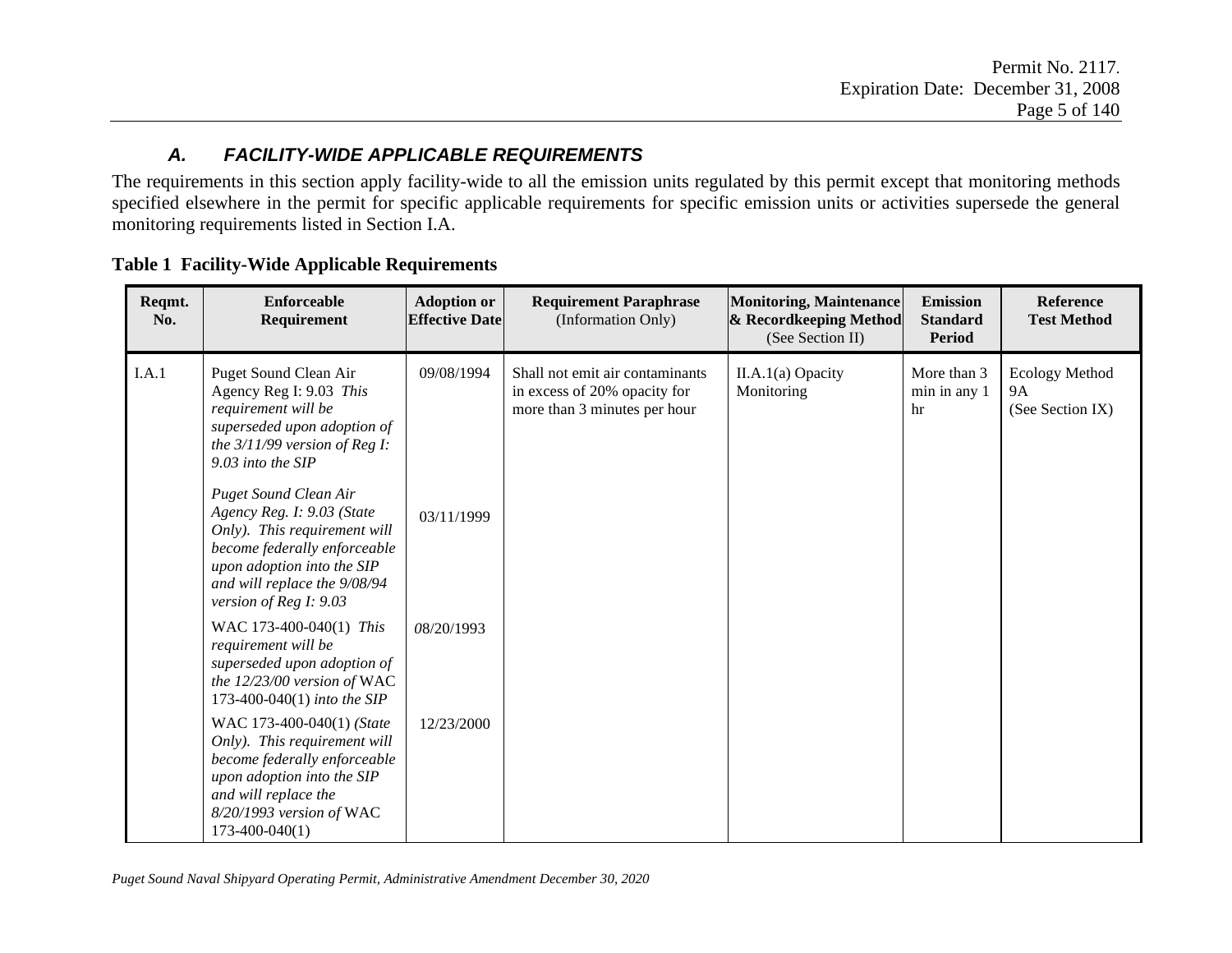| Reqmt.<br>No. | <b>Enforceable</b><br>Requirement                                                                                                                                                                                                                                                                                                                                                     | <b>Adoption or</b><br><b>Effective Date</b> | <b>Requirement Paraphrase</b><br>(Information Only)                                                                                                                                                                                                                                                                                                                               | <b>Monitoring, Maintenance</b><br>& Recordkeeping Method<br>(See Section II) | <b>Emission</b><br><b>Standard</b><br><b>Period</b> | <b>Reference</b><br><b>Test Method</b>                                 |
|---------------|---------------------------------------------------------------------------------------------------------------------------------------------------------------------------------------------------------------------------------------------------------------------------------------------------------------------------------------------------------------------------------------|---------------------------------------------|-----------------------------------------------------------------------------------------------------------------------------------------------------------------------------------------------------------------------------------------------------------------------------------------------------------------------------------------------------------------------------------|------------------------------------------------------------------------------|-----------------------------------------------------|------------------------------------------------------------------------|
| I.A.2         | Puget Sound Clean Air<br>Agency Reg I: 9.09(a) This<br>requirement will be<br>superseded upon adoption of<br>the $4/9/98$ version of Reg I:<br>9.09 into the SIP                                                                                                                                                                                                                      | 2/10/1994                                   | Shall not emit particulate matter<br>in excess of 0.05 gr/dscf from<br>equipment used in a<br>manufacturing process and<br>general process units,<br>uncorrected for excess air                                                                                                                                                                                                   | $II.A.1(a)$ Opacity<br>Monitoring                                            | At least 1-hr<br>per run                            | <b>Puget Sound Clean</b><br>Air Agency<br>Method 5<br>(See Section IX) |
|               | WAC 173-400-060                                                                                                                                                                                                                                                                                                                                                                       | 12/23/2000                                  |                                                                                                                                                                                                                                                                                                                                                                                   |                                                                              |                                                     |                                                                        |
|               | Puget Sound Clean Air<br>Agency Reg I: 9.09 (State<br>Only) This requirement will<br>become federally enforceable<br>upon adoption of the<br>$4/9/1998$ version of Reg I:<br>9.09 into the SIP                                                                                                                                                                                        | 04/09/1998                                  |                                                                                                                                                                                                                                                                                                                                                                                   |                                                                              |                                                     |                                                                        |
| I.A.3         | Puget Sound Clean Air<br>Agency Reg I: 9.09(a) This<br>requirement will be<br>superseded upon adoption of<br>the $4/9/98$ version of Reg I:<br>9.09 into the SIP<br>WAC 173-400-050<br>Puget Sound Clean Air<br>Agency Reg I: 9.09 (State<br>Only) This requirement will<br>become federally enforceable<br>upon adoption of the<br>$4/9/1998$ version of Reg I:<br>9.09 into the SIP | 02/10/1994<br>03/22/1991<br>04/09/1998      | Shall not emit particulate matter<br>in excess of 0.05 gr/dscf<br>corrected to 7% $O_2$ from fuel<br>burning equipment and<br>combustion sources (applies to<br>the equipment that produces hot<br>air, hot water, steam, or other<br>heated fluids by external<br>combustion of fuel. Examples<br>include indirect-fired drying<br>ovens and space heaters and<br>water heaters) | II.A.1(a) Opacity<br>Monitoring                                              | At least 1-hr<br>per run                            | <b>Puget Sound Clean</b><br>Air Agency<br>Method 5<br>(See Section IX) |
| I.A.4         | Puget Sound Clean Air                                                                                                                                                                                                                                                                                                                                                                 | 04/14/1994                                  | Shall not emit $SO2$ in excess of                                                                                                                                                                                                                                                                                                                                                 | II.A.2(e) Fuel Oil Sulfur                                                    | At least 1-hr                                       | EPA Method 6C                                                          |
|               | Agency Reg I: 9.07<br>WAC 173-400-040(6) first                                                                                                                                                                                                                                                                                                                                        | 08/20/1993                                  | 1,000 ppmv (dry) corrected to<br>$7\%$ O <sub>2</sub> for fuel burning                                                                                                                                                                                                                                                                                                            | <b>Content Monitoring</b><br>Procedure                                       | per run                                             | (See 40 CFR Part<br>60, Appendix A,                                    |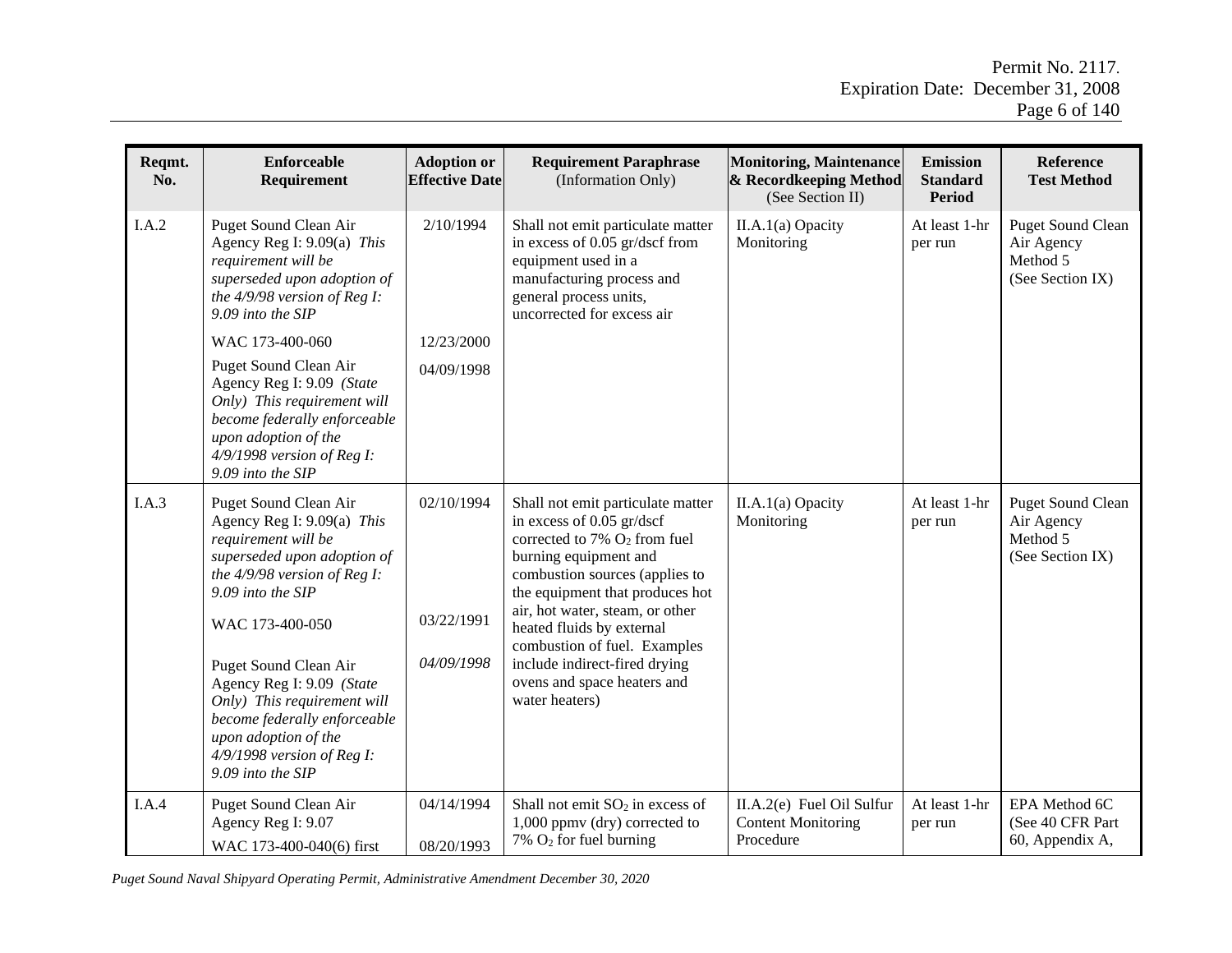| Reqmt.<br>No. | <b>Enforceable</b><br>Requirement                                                                                                                                                                                                                                                                                                                   | <b>Adoption or</b><br><b>Effective Date</b> | <b>Requirement Paraphrase</b><br>(Information Only)                                                                                                                                                                                                | <b>Monitoring, Maintenance</b><br>& Recordkeeping Method<br>(See Section II) | <b>Emission</b><br><b>Standard</b><br><b>Period</b> | Reference<br><b>Test Method</b> |
|---------------|-----------------------------------------------------------------------------------------------------------------------------------------------------------------------------------------------------------------------------------------------------------------------------------------------------------------------------------------------------|---------------------------------------------|----------------------------------------------------------------------------------------------------------------------------------------------------------------------------------------------------------------------------------------------------|------------------------------------------------------------------------------|-----------------------------------------------------|---------------------------------|
|               | paragraph only. This<br>requirement shall be<br>superseded by the 12/23/00<br>version of WAC 173-400-<br>$040(6)$ upon its adoption into<br>the SIP<br>WAC 173-400-040(6) (State<br>Only). This requirement will<br>become federally enforceable<br>upon adoption into the SIP<br>and will replace the 8/20/93<br>version of WAC 173-400-<br>040(6) | 12/23/2000                                  | equipment                                                                                                                                                                                                                                          |                                                                              |                                                     | July 1, 2001)                   |
| I.A.5         | Puget Sound Clean Air<br>Agency Reg I: 9.11 This<br>requirement will be<br>superseded upon adoption of<br>the $3/11/99$ version of Reg I:<br>9.11 into the SIP                                                                                                                                                                                      | 06/9/1983                                   | Shall not emit air contaminants<br>in sufficient quantities and of<br>such characteristics and duration<br>as is, or is likely to be, injurious<br>to human health, plant or animal<br>life, or property, or which<br>unreasonably interferes with | II.A.1(b) Complaint<br>Response;<br>$II.A.1(c)$ Facility<br>Inspections      | N/A                                                 | N/A                             |
|               | WAC 173-400-040(5) This<br>requirement will be<br>superseded upon adoption of<br>the 12/23/00 version of WAC<br>173-400-040(5) into the SIP                                                                                                                                                                                                         | 08/20/1993                                  | enjoyment of life and property                                                                                                                                                                                                                     |                                                                              |                                                     |                                 |
|               | Puget Sound Clean Air<br>Agency Reg I: 9.11 (State<br>Only) This requirement will<br>become federally enforceable<br>upon adoption into the SIP<br>and will replace the 6/9/1983<br>version of Reg I: $911(a)$ .                                                                                                                                    | 03/11/1999                                  |                                                                                                                                                                                                                                                    |                                                                              |                                                     |                                 |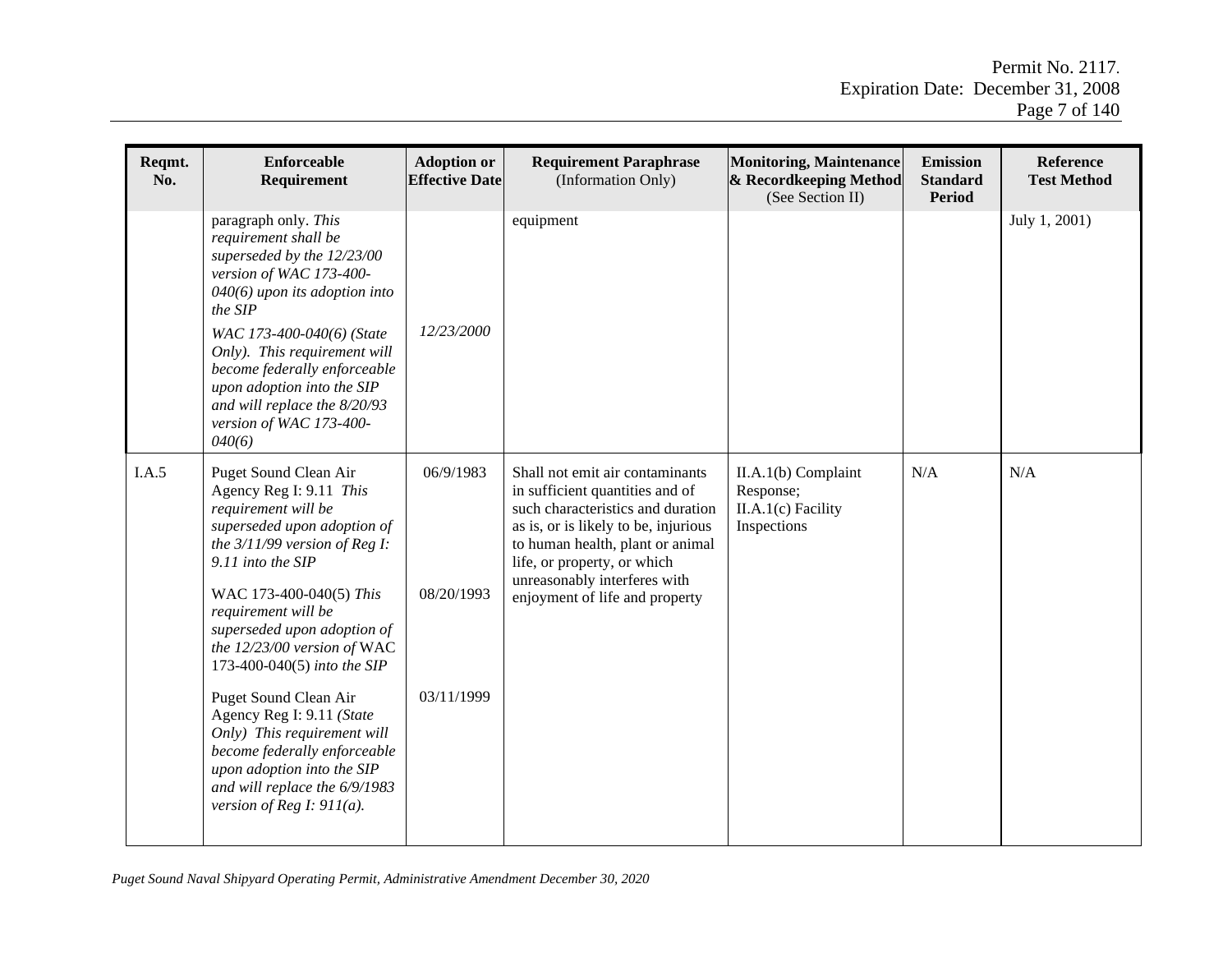| Reqmt.<br>No. | <b>Enforceable</b><br>Requirement                                                                                                                                                            | <b>Adoption or</b><br><b>Effective Date</b> | <b>Requirement Paraphrase</b><br>(Information Only)                                                                                                                                                                                                                                                                                                                                                                                                                                                                                                                                                                                           | <b>Monitoring, Maintenance</b><br>& Recordkeeping Method<br>(See Section II)                                                                              | <b>Emission</b><br><b>Standard</b><br><b>Period</b> | <b>Reference</b><br><b>Test Method</b> |
|---------------|----------------------------------------------------------------------------------------------------------------------------------------------------------------------------------------------|---------------------------------------------|-----------------------------------------------------------------------------------------------------------------------------------------------------------------------------------------------------------------------------------------------------------------------------------------------------------------------------------------------------------------------------------------------------------------------------------------------------------------------------------------------------------------------------------------------------------------------------------------------------------------------------------------------|-----------------------------------------------------------------------------------------------------------------------------------------------------------|-----------------------------------------------------|----------------------------------------|
|               | WAC 173-400-040(5) (State<br>Only). This requirement will<br>become federally enforceable<br>upon adoption into the SIP<br>and will replace the 8/20/93<br>version of WAC 173-400-<br>040(5) | 12/23/2000                                  |                                                                                                                                                                                                                                                                                                                                                                                                                                                                                                                                                                                                                                               |                                                                                                                                                           |                                                     |                                        |
| I.A.6         | Puget Sound Clean Air<br>Agency Reg I: 9.15<br>This requirement will be<br>superseded upon adoption of<br>the $3/11/1999$ version of Reg<br>I: 9.15 into the SIP                             | 08/10/1989                                  | (a) Shall not emit visible dust<br>unless BACT is employed to<br>control the emissions<br>(b) Unlawful to operate a<br>vehicle on paved public<br>roads unless:<br>$(1)$ The vehicle is<br>constructed or loaded to<br>prevent load from<br>escaping or spilling;<br>The vehicle is covered<br>(2)<br>to prevent load from<br>escaping or spilling if<br>loaded with gravel or<br>dirt; and<br>Mud, dirt, and other<br>(3)<br>debris is cleaned from<br>the chassis and tires of<br>the vehicle<br>(c) Unlawful to allow emission<br>of fugitive dust from any<br>refuse or fuel burning,<br>manufacturing, or emissions<br>control equipment | II.A.1(b) Complaint<br>Response;<br>$II.A.1(c)$ Facility<br>Inspections<br>II.A.1(f) Fugitive Dust,<br>Track-Out, and Odor<br><b>Bearing Contaminants</b> | N/A                                                 | N/A                                    |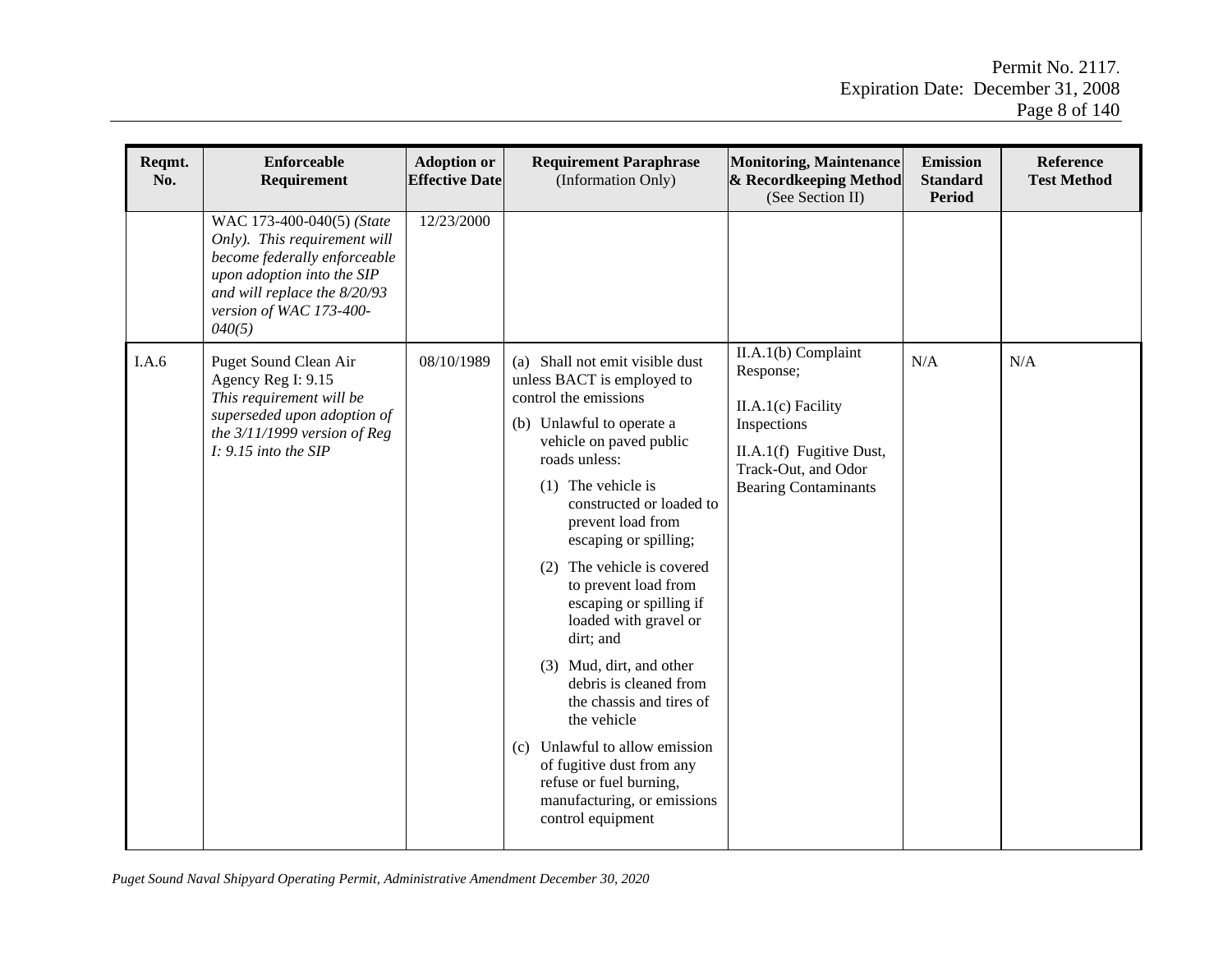| Reqmt.<br>No. | <b>Enforceable</b><br>Requirement                                                                                                                                                                                 | <b>Adoption or</b><br><b>Effective Date</b> | <b>Requirement Paraphrase</b><br>(Information Only)                                                                                                                                                                                                                                                                                                                                                                    | <b>Monitoring, Maintenance</b><br>& Recordkeeping Method<br>(See Section II)                                                                              | <b>Emission</b><br><b>Standard</b><br><b>Period</b> | Reference<br><b>Test Method</b> |
|---------------|-------------------------------------------------------------------------------------------------------------------------------------------------------------------------------------------------------------------|---------------------------------------------|------------------------------------------------------------------------------------------------------------------------------------------------------------------------------------------------------------------------------------------------------------------------------------------------------------------------------------------------------------------------------------------------------------------------|-----------------------------------------------------------------------------------------------------------------------------------------------------------|-----------------------------------------------------|---------------------------------|
|               |                                                                                                                                                                                                                   |                                             | (d) Unlawful to allow emission<br>of fugitive dust in such<br>quantities and of such<br>characteristics and duration<br>as is, or is likely to be,<br>injurious to human health,<br>plant or animal life, or<br>which unreasonably<br>interferes with enjoyment of<br>life and property                                                                                                                                |                                                                                                                                                           |                                                     |                                 |
| I.A.7         | Puget Sound Clean Air<br>Agency Reg I: 9.15 (State<br>only)<br>This requirement shall<br>become federally enforceable<br>upon adoption into the SIP<br>and will replace the<br>8/10/1989 version of Reg<br>I:9.15 | 03/11/1999                                  | It shall be unlawful for any<br>person to cause or allow visible<br>emissions of fugitive dust unless<br>reasonable precautions are<br>employed to minimize the<br>emissions. Reasonable<br>precautions include, but are not<br>limited to, the following:<br>(1) The use of control<br>equipment, enclosures, and wet<br>(or chemical) suppression<br>techniques, as practical, and<br>curtailment during high winds; | II.A.1(b) Complaint<br>Response;<br>$II.A.1(c)$ Facility<br>Inspections<br>II.A.1(f) Fugitive Dust,<br>Track-Out, and Odor<br><b>Bearing Contaminants</b> | N/A                                                 | N/A                             |
|               |                                                                                                                                                                                                                   |                                             | (2) Surfacing roadways and<br>parking areas with asphalt,<br>concrete, or gravel;                                                                                                                                                                                                                                                                                                                                      |                                                                                                                                                           |                                                     |                                 |
|               |                                                                                                                                                                                                                   |                                             | (3) Treating temporary, low-<br>traffic areas (e.g., construction<br>sites) with water or chemical<br>stabilizers, reducing vehicle<br>speeds, constructing pavement<br>or rip rap exit aprons, and<br>cleaning vehicle undercarriages                                                                                                                                                                                 |                                                                                                                                                           |                                                     |                                 |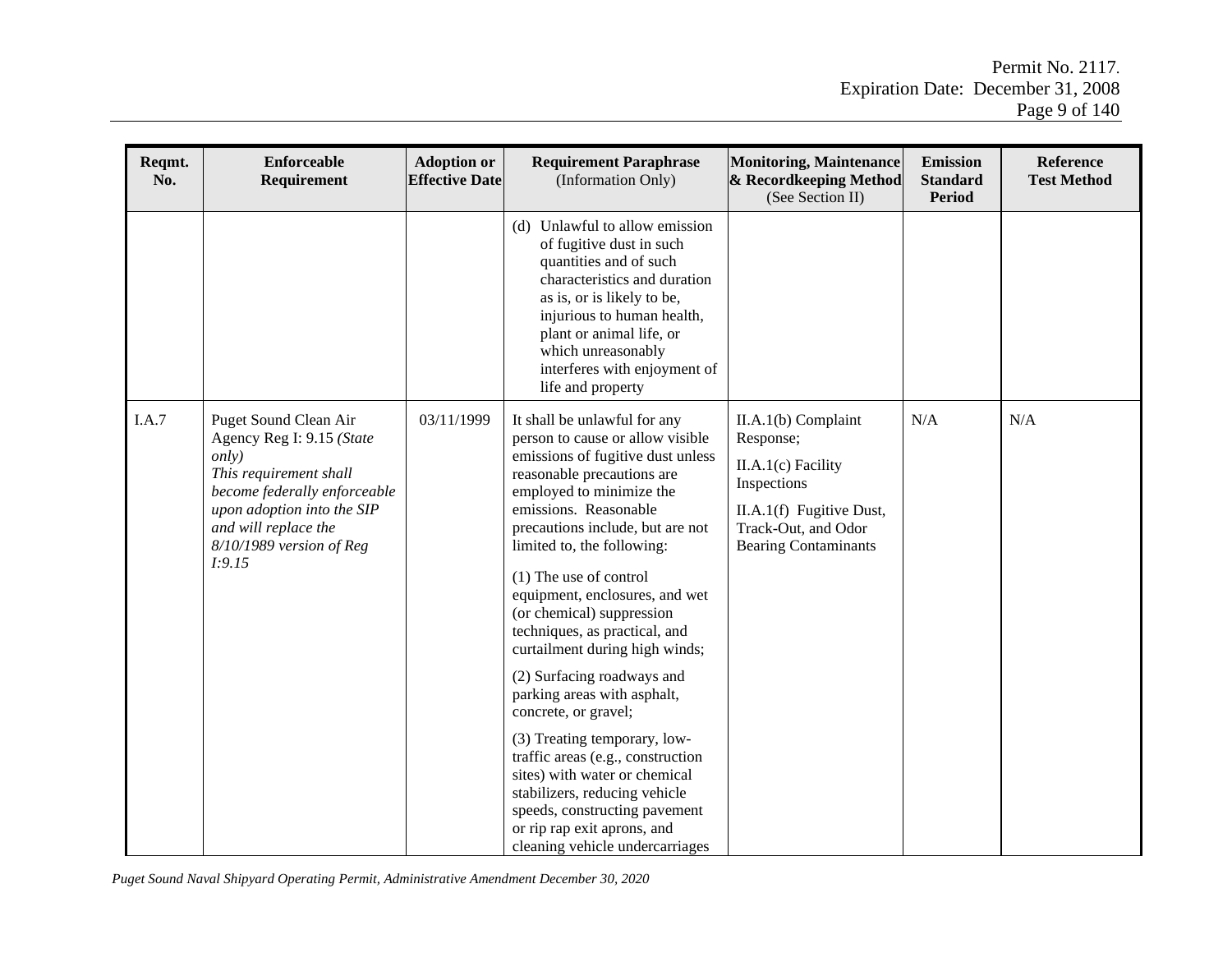| Reqmt.<br>No. | <b>Enforceable</b><br>Requirement                                                                                                                                                                                                                                                                                                                                                       | <b>Adoption or</b><br><b>Effective Date</b> | <b>Requirement Paraphrase</b><br>(Information Only)                                                                                                                                                                          | <b>Monitoring, Maintenance</b><br>& Recordkeeping Method<br>(See Section II)                                                                              | <b>Emission</b><br><b>Standard</b><br><b>Period</b> | <b>Reference</b><br><b>Test Method</b> |
|---------------|-----------------------------------------------------------------------------------------------------------------------------------------------------------------------------------------------------------------------------------------------------------------------------------------------------------------------------------------------------------------------------------------|---------------------------------------------|------------------------------------------------------------------------------------------------------------------------------------------------------------------------------------------------------------------------------|-----------------------------------------------------------------------------------------------------------------------------------------------------------|-----------------------------------------------------|----------------------------------------|
|               |                                                                                                                                                                                                                                                                                                                                                                                         |                                             | before they exit to prevent the<br>track-out of mud or dirt onto<br>paved public roadways; or<br>(4) Covering or wetting truck<br>loads or allowing adequate<br>freeboard to prevent the escape<br>of dust-bearing materials |                                                                                                                                                           |                                                     |                                        |
| I.A.8         | WAC 173-400-040(3) & $(8)$<br>These requirements will be<br>superseded upon adoption of<br>the $12/23/00$ versions of<br>WAC 173-400-040(3) & (8)<br>into the SIP<br>WAC 173-400-040(3) & $(8)$<br>(State Only). These<br>requirements will become<br>federally enforceable upon<br>adoption into the SIP and<br>will replace the 8/20/93<br>versions of WAC 173-400-<br>$040(3)$ & (8) | 08/20/1993<br>12/23/2000                    | Shall not emit visible dust unless<br>reasonable precautions are<br>employed to minimize the<br>emissions                                                                                                                    | II.A.1(b) Complaint<br>Response;<br>$II.A.1(c)$ Facility<br>Inspections<br>II.A.1(f) Fugitive Dust,<br>Track-Out, and Odor<br><b>Bearing Contaminants</b> | N/A                                                 | N/A                                    |
| I.A.9         | Puget Sound Clean Air<br>Agency Reg I: 9.20 and<br>RCW 70.94.152(7) (1996)<br>(State Only)                                                                                                                                                                                                                                                                                              | 06/09/1988                                  | Must maintain equipment both<br>subject and not subject to Puget<br>Sound Clean Air Agency<br>Regulation I, Article 6 in good<br>working order                                                                               | II MONITORING,<br>MAINTENANCE AND<br><b>RECORDKEEPING</b><br><b>PROCEDURES</b>                                                                            | N/A                                                 | N/A                                    |
| I.A.10        | Puget Sound Clean Air<br>Agency Reg I: 7.09(b) This<br>requirement will be<br>superseded upon adoption of<br>the 9/10/1999 version of Reg<br>I: $7.09(b)$ into the SIP                                                                                                                                                                                                                  | 09/12/1996                                  | Must develop and implement an<br>O&M Plan to assure continuous<br>compliance with Puget Sound<br>Clean Air Agency Regulations I,<br>II and III                                                                               | II MONITORING,<br><b>MAINTENANCE AND</b><br><b>RECORDKEEPING</b><br><b>PROCEDURES</b>                                                                     | N/A                                                 | N/A                                    |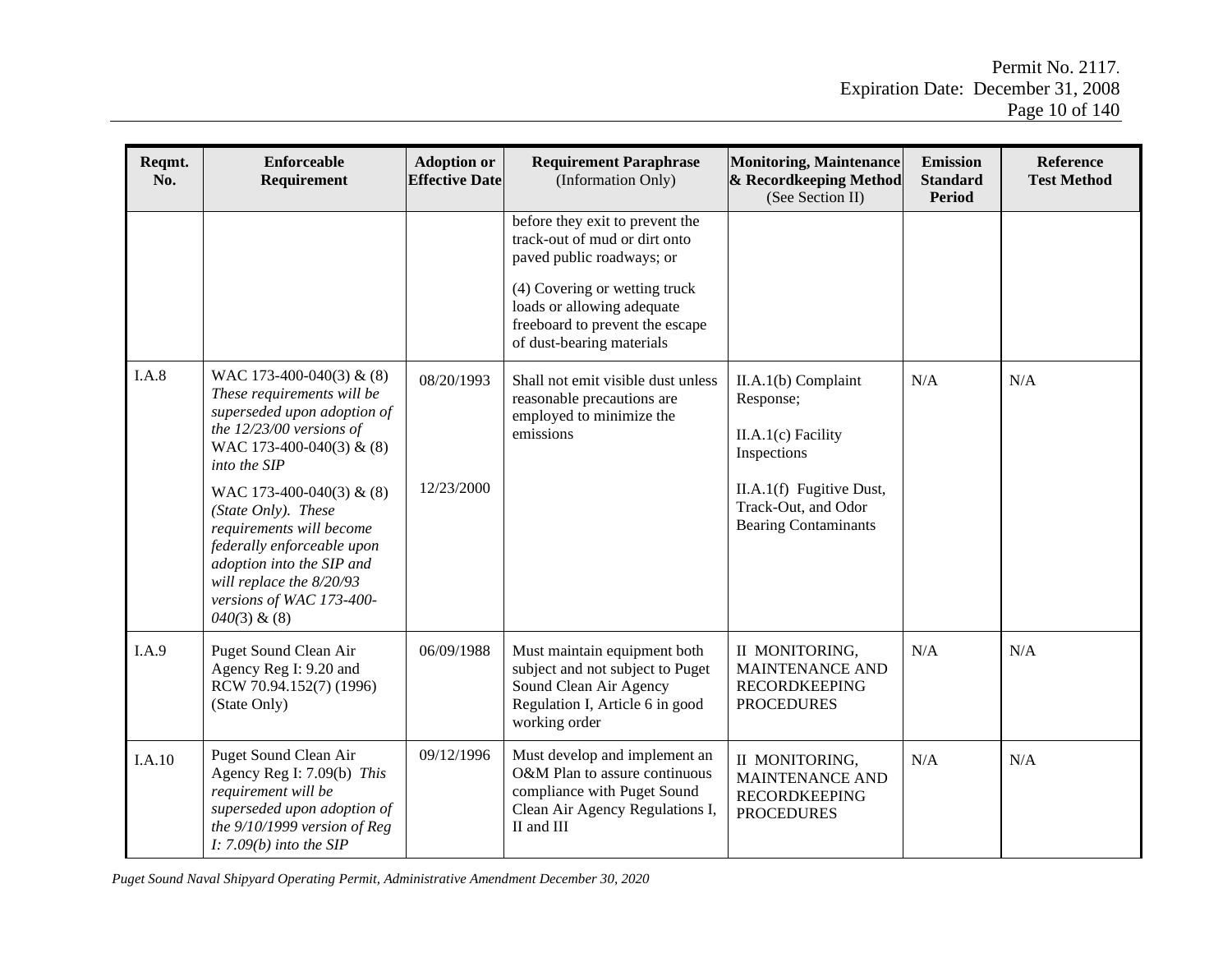| Reqmt.<br>No. | Enforceable<br>Requirement                                                                                                                                                                                        | <b>Adoption or</b><br><b>Effective Date</b> | <b>Requirement Paraphrase</b><br>(Information Only)                                                                                                                                  | <b>Monitoring, Maintenance</b><br>& Recordkeeping Method<br>(See Section II) | <b>Emission</b><br><b>Standard</b><br><b>Period</b> | Reference<br><b>Test Method</b>                                        |
|---------------|-------------------------------------------------------------------------------------------------------------------------------------------------------------------------------------------------------------------|---------------------------------------------|--------------------------------------------------------------------------------------------------------------------------------------------------------------------------------------|------------------------------------------------------------------------------|-----------------------------------------------------|------------------------------------------------------------------------|
|               | Puget Sound Clean Air<br>Agency Reg I: 7.09(b) (State<br>Only) This requirement shall<br>become federally enforceable<br>upon adoption into the SIP<br>and will replace the 9/12/96<br>version of Reg $I:7.09(b)$ | 09/10/1998                                  |                                                                                                                                                                                      |                                                                              |                                                     |                                                                        |
| I.A.11        | WAC 173-400-040(4)<br>(State/Puget Sound Clean Air<br>Agency enforceable only)                                                                                                                                    | 12/23/2000                                  | Must use recognized good<br>practice and procedures to<br>reduce odors which may<br>unreasonably interfere with any<br>other property owners' use and<br>enjoyment of their property | $II.A.1(b)$ Complaint<br>Response;<br>$II.A.1(c)$ Facility<br>Inspections    | N/A                                                 | N/A                                                                    |
| I.A.12        | WAC 173-400-040(2)<br>(State/Puget Sound Clean Air<br>Agency enforceable only)                                                                                                                                    | 12/23/2000                                  | Shall not deposit particulate<br>matter beyond property<br>boundary in sufficient quantity<br>to interfere unreasonably with<br>the use and enjoyment of the<br>property             | II.A.1(b)Complaint<br>Response;<br>$II.A.1(c)$ Facility<br>Inspections       | N/A                                                 | N/A                                                                    |
| I.A.13        | Puget Sound Clean Air<br>Agency Reg I: $9.10(a)$<br>(State/Puget Sound Clean Air<br>Agency enforceable only)                                                                                                      | 06/09/1988                                  | Shall not emit HCl in excess of<br>100 ppm (dry) corrected to 7%<br>$O2$ for combustion sources                                                                                      | No monitoring required                                                       | At least<br>three 1-hr<br>runs                      | EPA Method 26A<br>(See 40 CFR Part<br>60, Appendix A;<br>July 1, 2001) |
| I.A.14        | RCW 70.94.040<br>(State/Puget Sound Clean Air<br>Agency enforceable only)                                                                                                                                         | 1996                                        | Shall not cause air pollution in<br>violation of 70.94 RCW or any<br>ordinance, resolution, rule or<br>regulation adopted thereunder                                                 | No monitoring required                                                       | N/A                                                 | N/A                                                                    |

 $N/A = Not Applicable$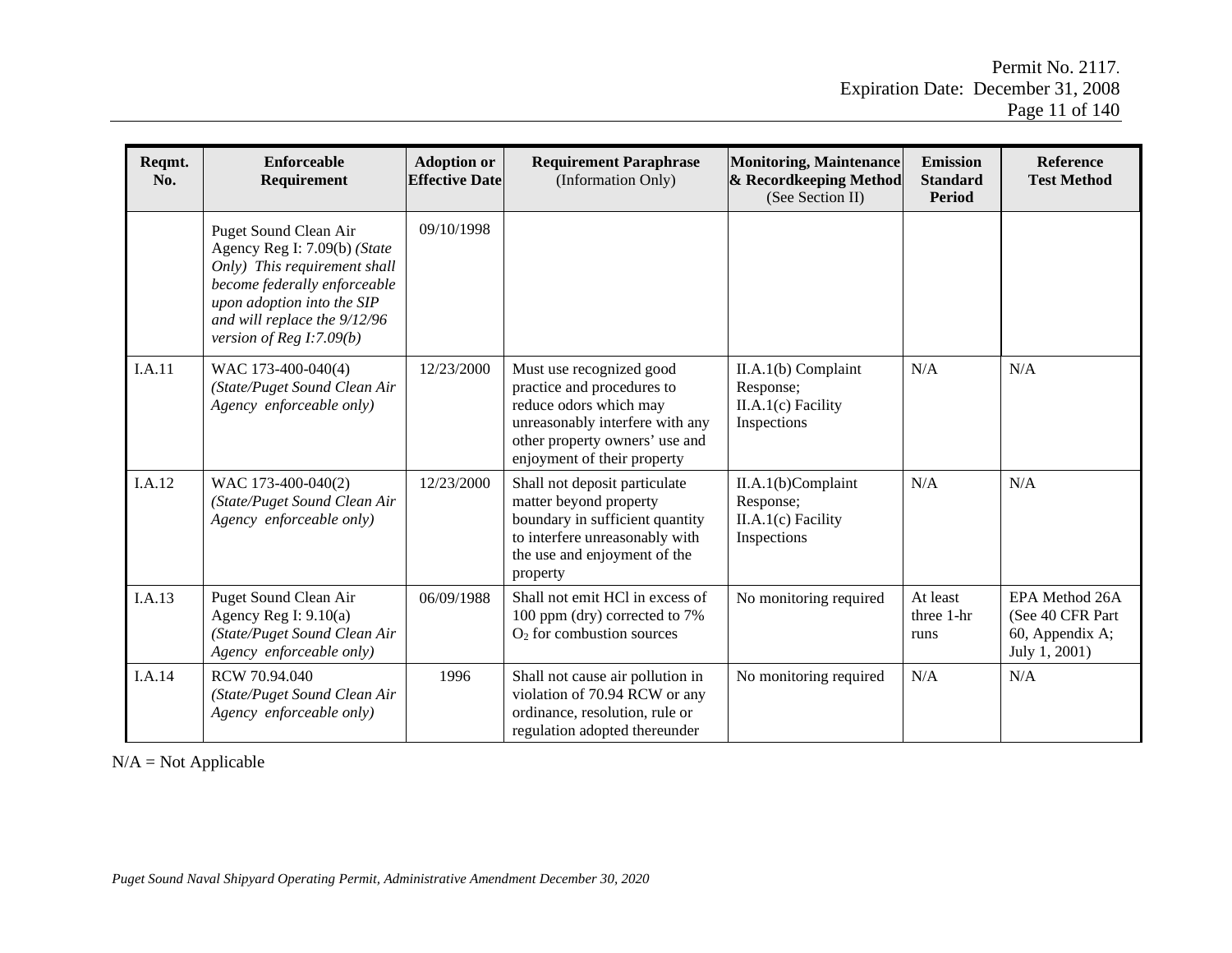### *B. EMISSION UNIT SPECIFIC APPLICABLE REQUIREMENTS*

The requirements in Section I.B. only apply to the specific emission units cited; however, the requirements in Section I.A. also apply to the specific emission units or activities described in Section I.B. If the monitoring, maintenance and recordkeeping method for demonstrating compliance with any requirement in Section I.A. is more extensive for specific emission units, the requirement is repeated in this section with the additional monitoring, maintenance and recordkeeping requirements.

The first part of each subsection in Section I.B. lists a description of the emission activity and identifying information about each specific emission point or unit. The identifying information includes the PSNS source ID number, which includes the building the source is located in, the Notice of Construction (NOC) number for equipment that has gone through the new source review process, the installation date if known, and a short description of the emission unit. This information, which is in italics, is not an applicable requirement. Because of the size of PSNS and its complexity, the information is provided as an aid in understanding this permit update and identifying the specific emission unit or activity.

The following tables list the citation for the "applicable requirement" in the second column.

The third column (Requirement Paraphrase) paraphrases the requirements and is not an enforceable condition of this permit. The actual enforceable requirement is embodied in the requirement cited in the second column.

The fourth column (Monitoring, Maintenance and Recordkeeping Method) identifies the compliance demonstration methods that PSNS shall use to monitor compliance with the applicable requirements identified in the second column. These methods are described in Section II of this permit. In some cases where the applicable requirement does not cite a test method, one has been added.

PSNS is subject to all the applicable requirements listed in the tables below. The paraphrasing contained in the third column below is intended to generally state the relevant requirements for the purposes of the table, but is not intended in any way to alter or change the meaning of any requirement referenced in the second column.

In the event of conflict or omission between the information contained in the third column and the actual statute or regulation cited in the second column, the requirements and language of the actual statute or regulation cited shall govern. For more information regarding any of the requirements cited in the second column, refer to the actual requirements cited.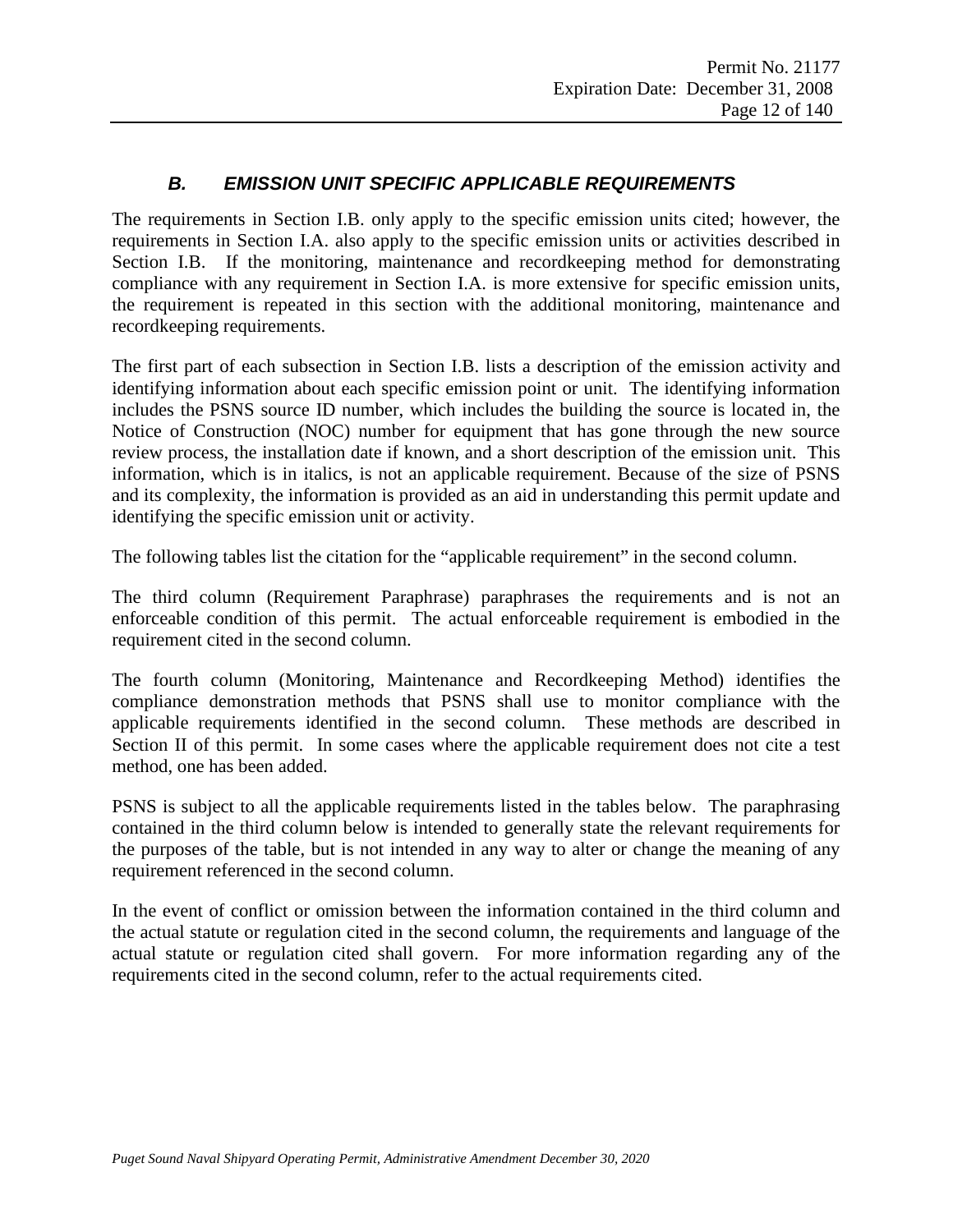### **1. Vapor Degreasing and Solvent Cleaning Operations**

**DESCRIPTION:** *This section includes all activities and equipment associated with vapor degreasing and solvent metal cleaning operations, including degreasing and cleaning solvent storage. The Shipyard utilizes two vapor degreasers, both located in the Building 873 Metal Preparation Facility. One vapor degreaser employs the Hazardous Air Pollutant (HAP) trichloroethylene (also a Toxic Air Contaminant) and thus is regulated by the Halogenated Solvent NESHAP. The second and larger vapor degreaser employs a solvent consisting of greater than 95% N-propyl bromide, which is neither HAP nor Toxic Air Contaminant (TAC). The remaining 5% contains a trace amounts TAC. Both vapor degreasers are equipped with spray wands, but neither have lip exhausts.* 

> *For the purpose of defining an emission unit in this permit, each vapor degreaser or solvent cleaning tank is considered a separate emission unit.*

#### *Emission Units*

| Bldg. | ID#         | Date | <i>Source Description</i>                   | Order of Approval |
|-------|-------------|------|---------------------------------------------|-------------------|
| 873   | 71-873-163  |      | 08/15/96 Trichloroethylene vapor degreaser  | 6558              |
| 873   | 71-873-161A |      | $03/12/99$ n-propyl bromide vapor degreaser | 7624              |

*Data in italics are for information only and not enforceable conditions of this permit.*

#### **COMPLIANCE REQUIREMENTS:**

| Regmt.<br>No.                                                                                                                                                                                                                                                                                                                                                                      | <b>Enforceable</b><br><b>Requirement</b>         | <b>Requirement Paraphrase (For Information</b><br><b>Only</b>                                                                                                                             | Monitoring, Maintenance &<br><b>Recordkeeping Method</b><br>(See Section II) |  |  |
|------------------------------------------------------------------------------------------------------------------------------------------------------------------------------------------------------------------------------------------------------------------------------------------------------------------------------------------------------------------------------------|--------------------------------------------------|-------------------------------------------------------------------------------------------------------------------------------------------------------------------------------------------|------------------------------------------------------------------------------|--|--|
| (a) Requirement Nos. EU 1.1 through EU 1.15 are the NESHAP General Provisions (40 CFR 63 Subpart A).<br>Applicability of 40 CFR 63 Subpart A is defined in Appendix B to Subpart T of Part 63. Appendix B supersedes<br>this permit if an apparent conflict exists. These requirements apply to Unit ID No. 71-873-163, when using<br>halogenated solvent as defined by Subpart T. |                                                  |                                                                                                                                                                                           |                                                                              |  |  |
| EU 1.1                                                                                                                                                                                                                                                                                                                                                                             | <b>40 CFR</b><br>$63.1(c)(1)$ , 63.4<br>(4/5/02) | Must comply with 40 CFR 63 Subpart A and T.                                                                                                                                               | No Monitoring Required<br>(NMR)                                              |  |  |
| EU 1.2                                                                                                                                                                                                                                                                                                                                                                             | 40 CFR 63.5<br>(4/5/02)                          | Must comply with preconstruction review<br>requirements if reconstructing source.                                                                                                         | <b>NMR</b>                                                                   |  |  |
| $EU$ 1.3                                                                                                                                                                                                                                                                                                                                                                           | <b>40 CFR</b><br>63.6(b)(2)<br>(4/5/02)          | New and reconstructed affected sources that have<br>an initial startup after the effective date of 40 CFR<br>63 Subpart T must comply with the requirements<br>of Subpart T upon startup. | <b>NMR</b>                                                                   |  |  |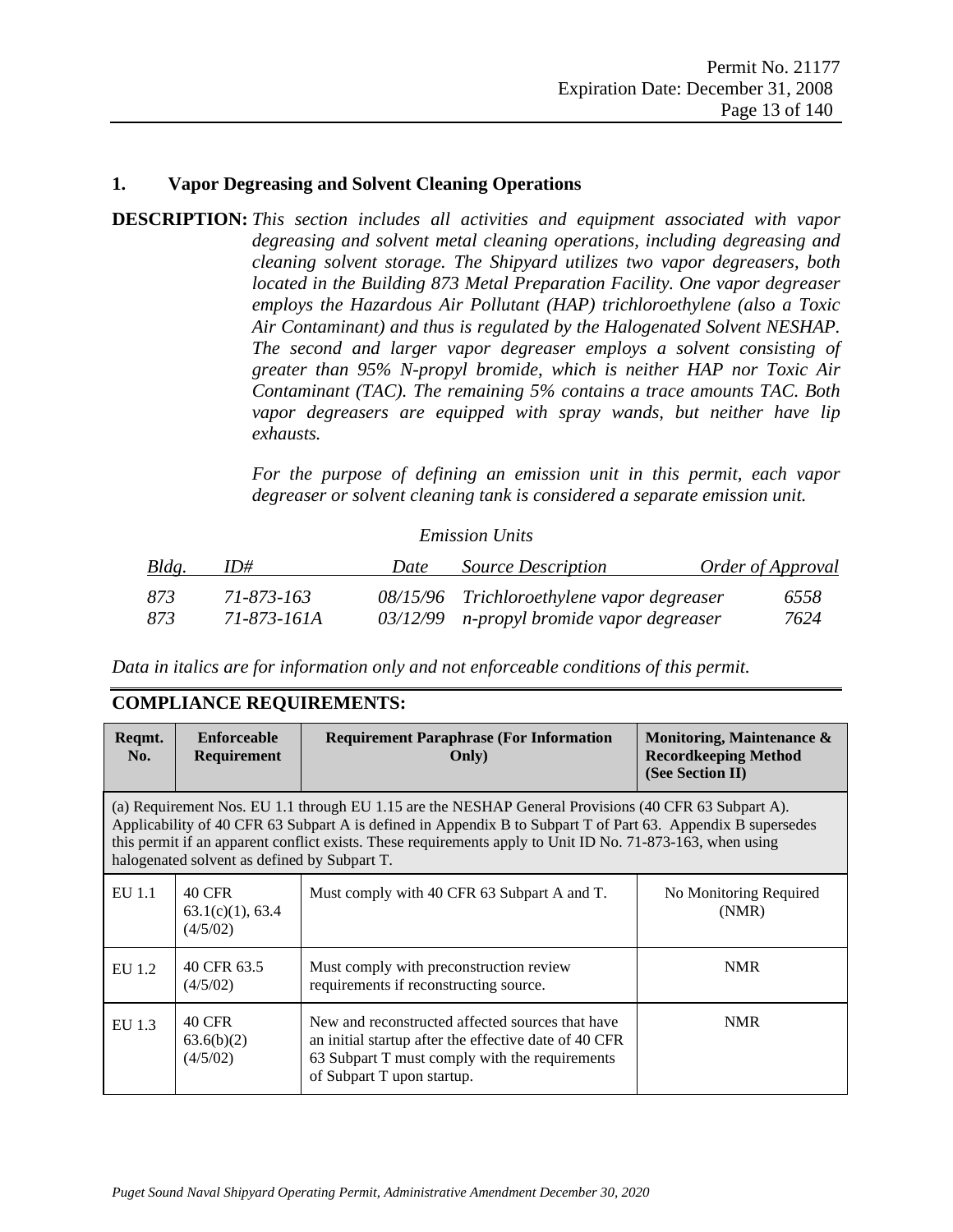| Reqmt.<br>No. | <b>Enforceable</b><br>Requirement             | <b>Requirement Paraphrase (For Information</b><br>Only)                                                                                                                                                                                                             | Monitoring, Maintenance &<br><b>Recordkeeping Method</b><br>(See Section II) |  |
|---------------|-----------------------------------------------|---------------------------------------------------------------------------------------------------------------------------------------------------------------------------------------------------------------------------------------------------------------------|------------------------------------------------------------------------------|--|
| EU 1.4        | 40CFR<br>63.6(e)(1)<br>(4/5/02)               | At all times, including startup, shutdown, and<br>malfunction, must operate and maintain affected<br>sources consistent with good air pollution control<br>practice. Correct malfunctions as soon as<br>practicable after their occurrence.                         | $II.A.2(d)(vi)$ Vapor<br>Degreasers and Solvent Metal<br>Cleaners            |  |
| EU 1.5        | 40 CFR 63.6(f)<br>(4/5/02)                    | The nonopacity emission standards set forth in<br>Subpart A shall apply at all times except during<br>periods of startup, shutdown, and malfunctiona as<br>set forth in 40 CFR Part 63 Subparts A&T.                                                                | II.A.2(d)(vi) Vapor<br>Degreasers and Solvent Metal<br>Cleaners              |  |
| EU 1.6        | 40 CFR 63.7<br>(4/5/02)                       | Performance testing requirements. Section applies<br>if the facility chooses the option allowed in<br>Subpart T to perform an idling emission<br>performance test.                                                                                                  | <b>NMR</b>                                                                   |  |
| EU 1.7        | 40 CFR 63.8<br>$(b)(1)$ $(4/5/02)$            | Conduct of monitoring. Monitoring shall be<br>conducted as set forth in Subpart A & T.                                                                                                                                                                              | $II.A.2(d)(vi)$ Vapor<br>Degreasers and Solvent Metal<br>Cleaners            |  |
| EU 1.8        | 40 CFR 63.8(f)<br>(4/5/02)                    | PSNS must receive permission from the Puget<br>Sound Clean Air Agency before using an<br>alternative monitoring procedure.                                                                                                                                          | <b>NMR</b>                                                                   |  |
| EU 1.9        | 40 CFR<br>$63.9(b)(3)$ , $(b)(5)$<br>(4/5/02) | PSNS shall notify the Puget Sound Clean Air<br>Agency according to 40 CFR $63.9(b)(3)-(5)$ if it<br>constructs or reconstructs a new affected source.<br>Subpart T, $63.468(a)$ -(b) has some more<br>information requirements specific to the vapor<br>degreasers. | <b>NMR</b>                                                                   |  |
| EU 1.10       | 40CFR63.9 (e)<br>(4/5/02)                     | PSNS shall notify Puget Sound Clean Air Agency<br>of its intent to conduct a performance test at least<br>60 days before the performance test is scheduled.                                                                                                         | <b>NMR</b>                                                                   |  |
| EU 1.11       | 40 CFR 63.9(i)<br>(4/5/02)                    | Adjustment to time periods or postmark deadlines<br>for submittal and review of required<br>communications may be requested from and<br>approved by the Puget Sound Clean Air Agency.                                                                               | <b>NMR</b>                                                                   |  |
| EU 1.12       | 40 CFR 63.9(j)<br>(4/5/02)                    | Notification Requirements. Any change in the<br>information already provided under 40 CFR 63.9<br>shall be sent to the Puget Sound Clean Air Agency<br>within 15 days after the change.                                                                             | <b>NMR</b>                                                                   |  |
| EU 1.13       | 40 CFR<br>$63.10(a)(3)-(7)$<br>(4/5/02)       | PSNS must send the reports according to 40 CFR<br>$63.10(a)(3)-(7)$ and can request alternate reporting<br>dates.                                                                                                                                                   | <b>NMR</b>                                                                   |  |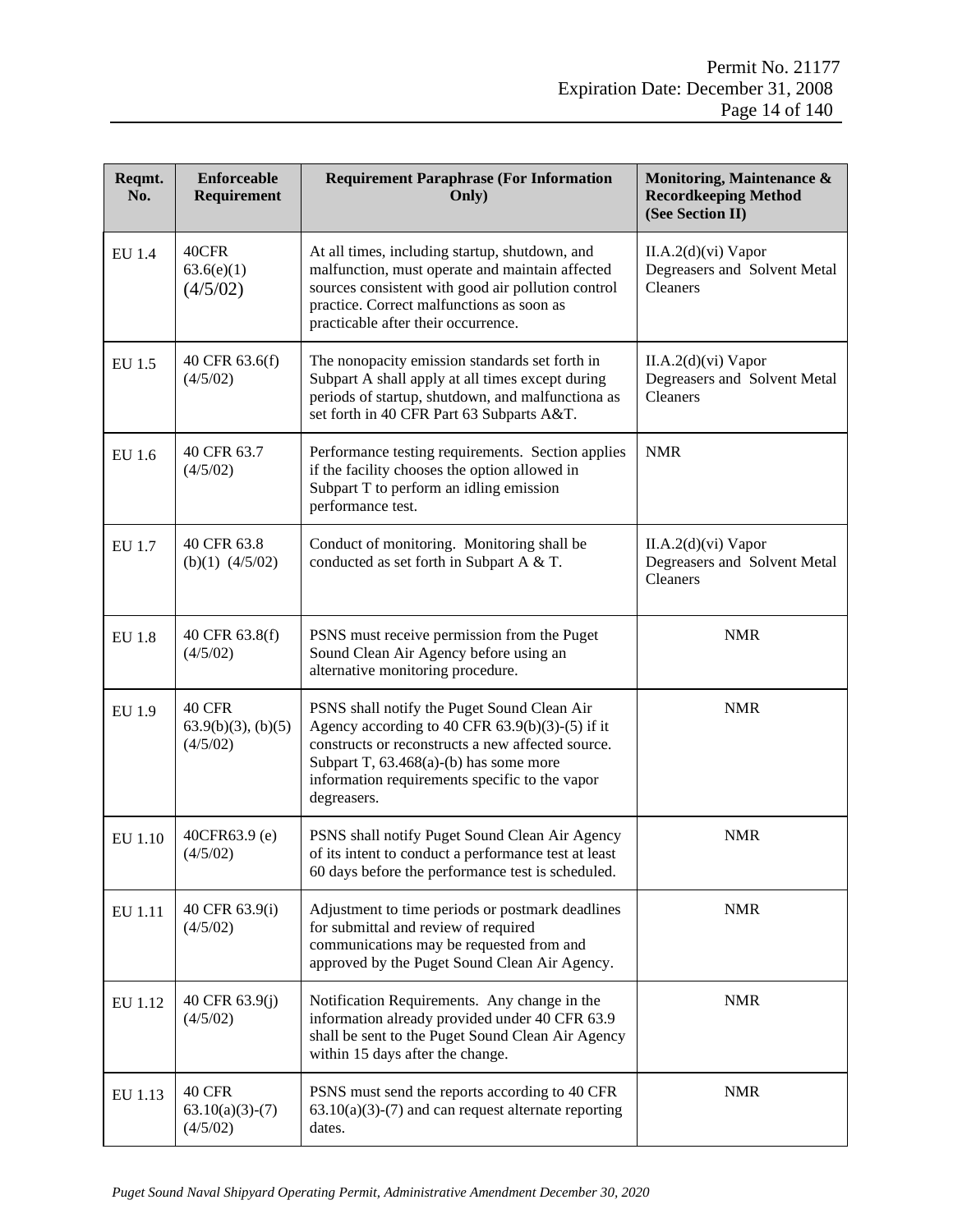| Reqmt.<br>No. | <b>Enforceable</b><br>Requirement      | <b>Requirement Paraphrase (For Information</b><br>Only)                                                                                                                                                                                                                                                                   | Monitoring, Maintenance &<br><b>Recordkeeping Method</b><br>(See Section II) |  |
|---------------|----------------------------------------|---------------------------------------------------------------------------------------------------------------------------------------------------------------------------------------------------------------------------------------------------------------------------------------------------------------------------|------------------------------------------------------------------------------|--|
| EU 1.14       | 40 CFR 63.10(f)<br>(4/5/02)            | PSNS must comply with the recordkeeping and<br>reporting requirements in 40 CFR 63.10 unless a<br>waiver is granted by the Puget Sound Clean Air<br>Agency.                                                                                                                                                               | <b>NMR</b>                                                                   |  |
| EU 1.15       | 40 CFR<br>63.10(d)(1)<br>(4/5/02)      | PSNS shall submit reports in accordance with 40<br>CFR 63 Subpart T.                                                                                                                                                                                                                                                      | <b>NMR</b>                                                                   |  |
|               | apply to Unit ID No. 71-873-163.       | (b) Requirement Nos. EU 1.16 through EU 1.27 are the Halogenated Solvent Cleaning NESHAP requirements and                                                                                                                                                                                                                 |                                                                              |  |
| EU 1.16       | 40 CFR<br>63.464(a)<br>(9/8/00)        | As an alternative to meeting the requirements of<br>40 CFR 63.463 PSNS has elected to comply with<br>requirements of 40 CFR 63.464                                                                                                                                                                                        | <b>NMR</b>                                                                   |  |
| EU 1.17       | 40 CFR<br>63.464(a)(1)<br>(9/8/00)     | (1) If the cleaning machine has a solvent/air<br>interface PSNS shall comply with (i) and<br>(ii) below:                                                                                                                                                                                                                  | $II.A.2(d)(vi)$ Vapor<br>Degreasers and Solvent Metal<br>Cleaners            |  |
|               |                                        | (i) Maintain log of solvent additions and<br>deletions for each cleaning machine                                                                                                                                                                                                                                          |                                                                              |  |
|               |                                        | (ii) Ensure emissions from each machine are<br>equal to or less than the emission limit of<br>Table 5 (150 kg/square meter per month) as<br>determined using procedures in 63.465 (b) and<br>(c).                                                                                                                         |                                                                              |  |
| EU 1.18       | 40 CFR<br>63.464(b)<br>(9/8/00)        | PSNS shall demonstrate compliance with the 3-<br>month rolling average emission rate on a monthly<br>basis                                                                                                                                                                                                                | II.A.2(d)(vi) Vapor<br>Degreasers and Solvent Metal<br>Cleaners              |  |
| EU 1.19       | <b>40 CFR</b><br>63.464(c)<br>(9/8/00) | If the 3-month rolling average is exceeded, the<br>exceedence shall be reported.                                                                                                                                                                                                                                          | <b>NMR</b>                                                                   |  |
| EU 1.20       | 40 CFR<br>63.465(b)<br>(9/8/00)        | On the first operating day of the month PSNS shall<br>ensure that the solvent cleaning system contains<br>only clean solvent. This includes cleaned used<br>solvent. The solvent level within the machine must<br>be returned to the same fill-line each month,<br>immediately prior to calculating monthly<br>emissions. | $II.A.2(d)(vi)$ Vapor<br>Degreasers and Solvent Metal<br>Cleaners            |  |
| EU 1.21       | <b>40 CFR</b><br>63.465(c)<br>(9/8/00) | PSNS shall on the first operating day of each<br>month determine the solvent emissions.                                                                                                                                                                                                                                   | $II.A.2(d)(vi)$ Vapor<br>Degreasers and Solvent Metal<br>Cleaners            |  |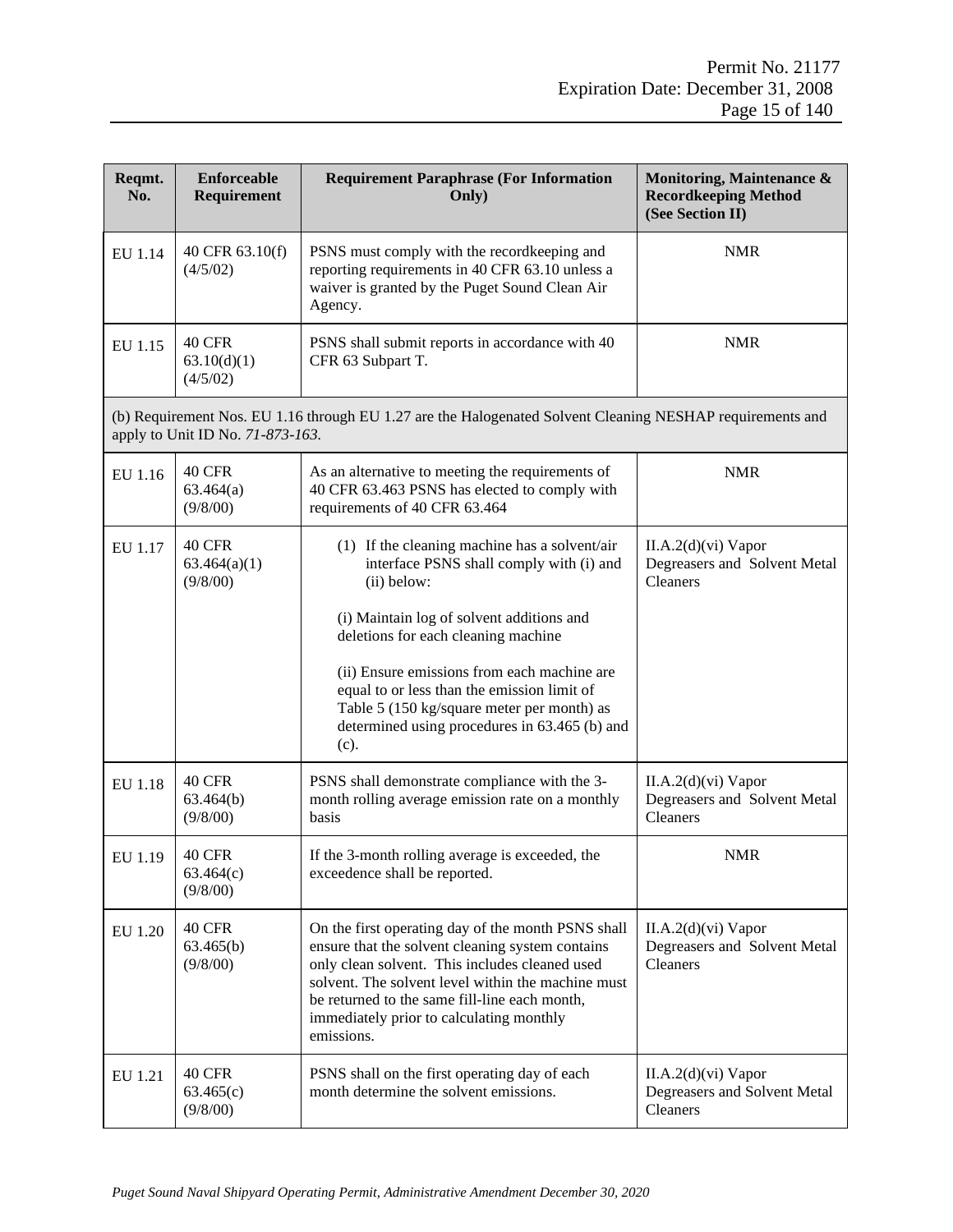| Reqmt.<br>No. | <b>Enforceable</b><br>Requirement                                      | <b>Requirement Paraphrase (For Information</b><br>Only)                                                                                                                                                                                                                   | Monitoring, Maintenance &<br><b>Recordkeeping Method</b><br>(See Section II)                           |  |
|---------------|------------------------------------------------------------------------|---------------------------------------------------------------------------------------------------------------------------------------------------------------------------------------------------------------------------------------------------------------------------|--------------------------------------------------------------------------------------------------------|--|
| EU 1.22       | 40 CFR<br>63.465(e)<br>(9/8/00)                                        | PSNS must determine potential to emit from all 40<br>CFR 63.460 solvent cleaning sources using the<br>procedures described in paragraphs 40 CFR<br>$63.465(e)(1)$ through (e)(3).                                                                                         | $II.A.2(c)$ Documentation on<br>File                                                                   |  |
| EU 1.23       | 40 CFR<br>63.467(c)(1)<br>(12/3/99)                                    | PSNS when following the provisions of 40 CFR<br>$II.A.2(d)(vi)$ Vapor<br>63.464 shall maintain records of:<br>Degreasers and Solvent Metal<br><b>Cleaners</b><br>Dates and amounts of solvent added to<br>a.<br>machine.                                                  |                                                                                                        |  |
| EU 1.24       | 40 CFR<br>63.467(c)(2)<br>(12/3/99)                                    | PSNS shall maintain records of solvent<br>composition of wastes removed                                                                                                                                                                                                   | $II.A.2(d)(vi)$ Vapor<br>Degreasers and Solvent Metal<br>Cleaners                                      |  |
| EU 1.25       | <b>40 CFR</b><br>63.467(c)(3)<br>(12/3/99)                             | PSNS shall maintain records of calculations sheets<br>showing how monthly and 3-month rolling<br>average emissions were determined and the results<br>of all calculations                                                                                                 | $II.A.2(d)(vi)$ Vapor<br>Degreasers and Solvent Metal<br>Cleaners and<br>II.2(c) Documentation on file |  |
| EU 1.26       | <b>40 CFR</b><br>63.468(g)<br>(12/14/99)                               | PSNS complying with 40CFR63.464 shall submit<br>a solvent emission report every year as described<br>in Section V.Q.4 of this permit. The report shall<br>contain:<br>1. The size and type of each unit & solvent/air<br>interface area                                   | II.A.2(c) Documentation on<br>File                                                                     |  |
|               |                                                                        | 2. The average monthly solvent consumption<br>3. The 3-month rolling average solvent emission<br>estimates.                                                                                                                                                               |                                                                                                        |  |
| EU 1.27       | 40 CFR<br>63.468(h)<br>(12/14/99)                                      | PSNS shall submit an exceedence report to<br>Administrator semiannually. The report is due to<br>be postmarked by the 30 <sup>th</sup> day following the end of<br>each calendar half or quarter as appropriate. The<br>report shall include this applicable information: | $II.A.2(c)$ Documentation on<br>File                                                                   |  |
|               |                                                                        | 1. If an exceedence has occurred the reason for it<br>and a description of the actions taken.                                                                                                                                                                             |                                                                                                        |  |
|               |                                                                        | 2. If no exceedence has occurred it shall be stated<br>in the report.                                                                                                                                                                                                     |                                                                                                        |  |
|               |                                                                        | (c) Requirement Nos. EU 1.28 through EU 1.36 are the Puget Sound Clean Air Agency requirements for all solvent<br>metal cleaners that use Toxic Air Contaminants or Hazardous Air Pollutants.                                                                             |                                                                                                        |  |
| EU 1.28       | <b>Puget Sound</b><br>Clean Air<br>Agency Reg III:<br>3.05(a)(1)(8/90) | The cleaner tank cover shall always remain closed<br>except when processing work. The cover shall be<br>closed to the maximum extent possible at all times.                                                                                                               | II.A.2(d)(vi) Vapor<br>Degreasers, Solvent Metal<br><b>Cleaners</b>                                    |  |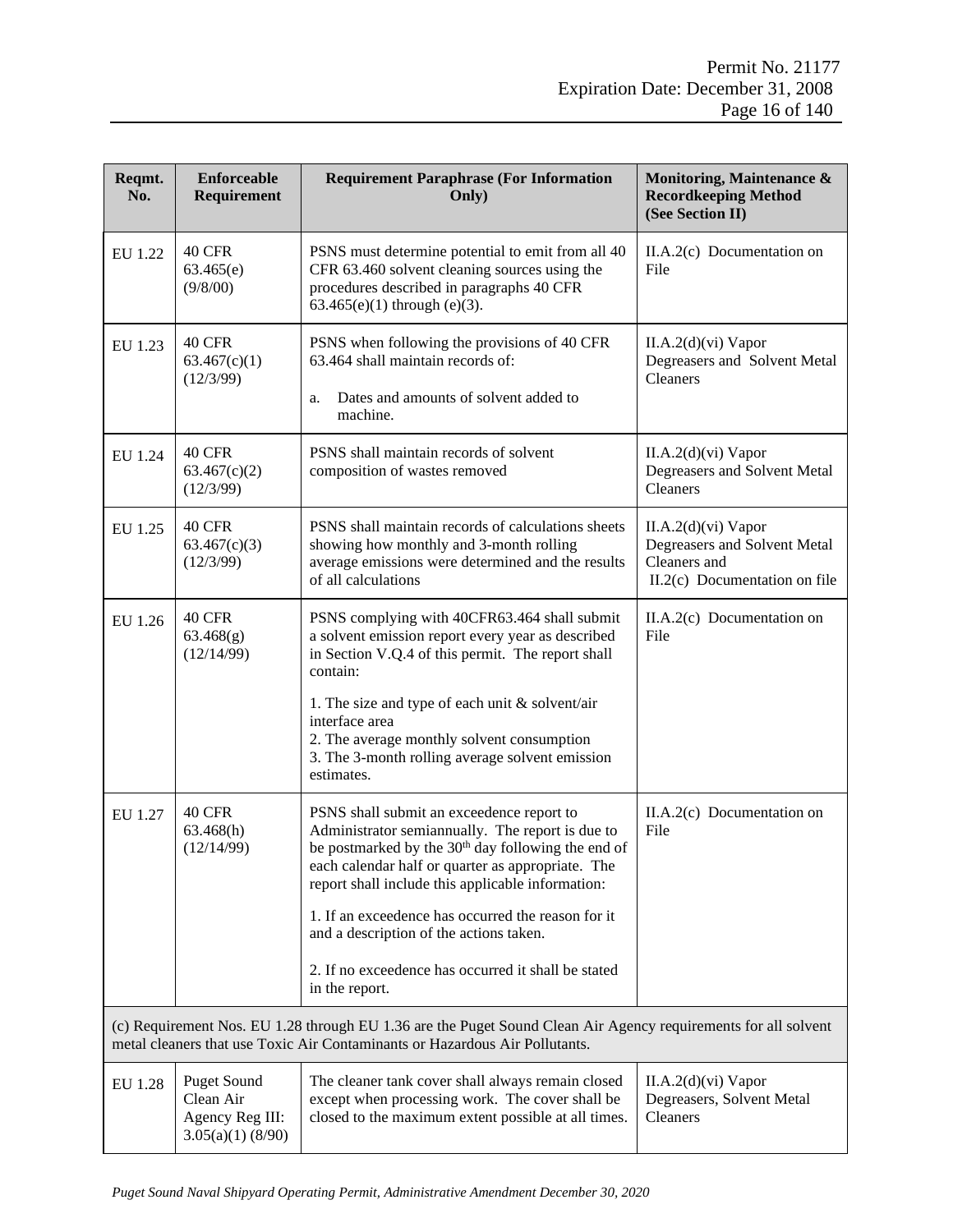| Reqmt.<br>No.                                                                                              | <b>Enforceable</b><br>Requirement                                                         | <b>Requirement Paraphrase (For Information</b><br>Only)                                                                                                     | Monitoring, Maintenance &<br><b>Recordkeeping Method</b><br>(See Section II) |  |  |
|------------------------------------------------------------------------------------------------------------|-------------------------------------------------------------------------------------------|-------------------------------------------------------------------------------------------------------------------------------------------------------------|------------------------------------------------------------------------------|--|--|
| EU 1.29                                                                                                    | <b>Puget Sound</b><br>Clean Air<br>Agency Reg III:<br>$3.05(a)(2)$ &<br>$(b)(4)$ $(8/90)$ | The cleaner must have a cleaned parts draining<br>facility such that the drained solvent returns to the<br>solvent tank.                                    | $II.A.2(d)(vi)$ Vapor<br>Degreasers, and Solvent Metal<br>Cleaners           |  |  |
| EU 1.30                                                                                                    | <b>Puget Sound</b><br>Clean Air<br>Agency Reg III:<br>3.05(a) (4)(A)(i)<br>(8/90)         | The cleaner must have a high vapor cutoff<br>thermostat with manual reset required.                                                                         | $II.A.2(d)(vi)$ Vapor<br>Degreasers, and Solvent Metal<br>Cleaners           |  |  |
| EU 1.31                                                                                                    | <b>Puget Sound</b><br>Clean Air<br>Agency Reg III:<br>3.05(a) (4)(A)(ii)<br>(8/90)        | For degreasers with spray devices the degreaser<br>must have a vapor-up thermostat which allows<br>spray operation only after the vapor zone has risen.     | $II.A.2(d)(vi)$ Vapor<br>Degreasers, Solvent Metal<br>Cleaners               |  |  |
| EU 1.32                                                                                                    | <b>Puget Sound</b><br>Clean Air<br>Agency Reg<br>III:3.05(b) (1)<br>(8/90)                | Solvent shall not leak from any portion of the<br>equipment.                                                                                                | II.A.2(d)(vi) Vapor<br>Degreasers, Solvent Metal<br>Cleaners                 |  |  |
| EU 1.33                                                                                                    | <b>Puget Sound</b><br>Clean Air<br>Agency Reg III:<br>$3.05(b)(2)$ (8/90)                 | Solvent, including waste solvent shall be stored in<br>closed containers and disposed of in such a manner<br>as to prevent evaporation into the atmosphere. | $II.A.2(d)(vi)$ Vapor<br>Degreasers, Solvent Metal<br>Cleaners               |  |  |
| EU 1.34                                                                                                    | <b>Puget Sound</b><br>Clean Air<br>Agency Reg III:<br>3.05(b)(3)(8/90)                    | For cold cleaners parts shall be drained until<br>dripping ceases.                                                                                          | $II.A.2(d)(vi)$ Vapor<br>Degreasers, Solvent Metal<br><b>Cleaners</b>        |  |  |
| EU 1.35                                                                                                    | <b>Puget Sound</b><br>Clean Air<br>Agency Reg III:<br>$3.05(b)(4)$ (8/90)                 | Degreaser construction shall be such that liquid<br>solvent from cleaned parts drains back to solvent<br>tank.                                              | $II.A.2(d)(vi)$ Vapor<br>Degreasers, Solvent Metal<br>Cleaners               |  |  |
| EU 1.36                                                                                                    | <b>Puget Sound</b><br>Clean Air<br>Agency Reg III:<br>3.05(b) (5)(A)<br>(8/90)            | Racked parts shall be allowed to fully drain.                                                                                                               | $II.A.2(d)(vi)$ Vapor<br>Degreasers, Solvent Metal<br>Cleaners               |  |  |
| (d) Requirement Nos. EU 1.37 through EU 1.45 are the Puget Sound Clean Air Agency requirements for solvent |                                                                                           |                                                                                                                                                             |                                                                              |  |  |

metal cleaners and apply to solvent metal cleaner vapor degreasers.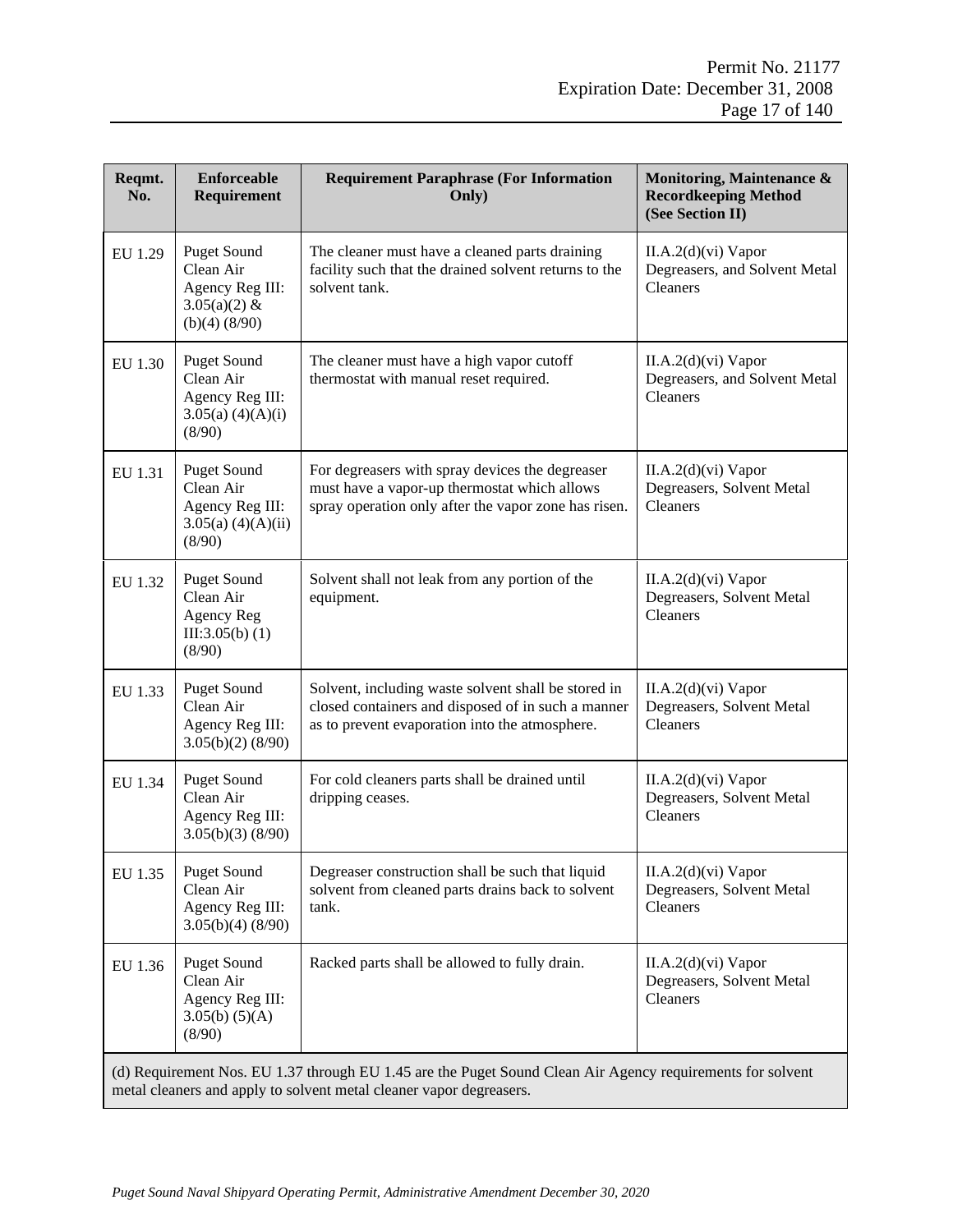| Reqmt.<br>No. | <b>Enforceable</b><br>Requirement                                                  | <b>Requirement Paraphrase (For Information</b><br>Only)                                                                                                 | Monitoring, Maintenance &<br><b>Recordkeeping Method</b><br>(See Section II) |
|---------------|------------------------------------------------------------------------------------|---------------------------------------------------------------------------------------------------------------------------------------------------------|------------------------------------------------------------------------------|
| EU 1.37       | <b>Puget Sound</b><br>Clean Air<br>Agency Reg III:<br>3.05(a) (4)(A)(I)<br>(8/90)  | The cleaner must have a high vapor cutoff<br>thermostat with manual reset required.                                                                     | II.A.2(d)(vi) Vapor<br>Degreasers, Solvent Metal<br>Cleaners                 |
| EU 1.38       | <b>Puget Sound</b><br>Clean Air<br>Agency Reg III:<br>3.05(a) (4)(A)(ii)<br>(8/90) | For degreasers with spray devices the degreaser<br>must have a vapor-up thermostat which allows<br>spray operation only after the vapor zone has risen. | $II.A.2(d)(vi)$ Vapor<br>Degreasers, Solvent Metal<br>Cleaners               |
| EU 1.39       | <b>Puget Sound</b><br>Clean Air<br>Agency Reg III:<br>3.05(b) (5)(B)<br>(8/90)     | Parts must be degreased in vapor zone until<br>condensation ceases.                                                                                     | $II.A.2(d)(vi)$ Vapor<br>Degreasers, Solvent Metal<br>Cleaners               |
| EU 1.40       | <b>Puget Sound</b><br>Clean Air<br>Agency Reg III:<br>3.05(b) (5)(D)<br>(8/90)     | If using powered hoist, vertical speed of parts<br>moved in and out of vapor zone must be less than<br>10 feet per minute.                              | $II.A.2(d)(vi)$ Vapor<br>Degreasers, Solvent Metal<br>Cleaners               |
| EU 1.41       | <b>Puget Sound</b><br>Clean Air<br>Agency Reg III:<br>3.05(b) (5)(E)<br>(8/90)     | For open-top vapor degreaser the lip of the<br>degreaser shall not be exposed to drafts greater<br>than 50 feet per minute when cover is open.          | $II.A.2(d)(vi)$ Vapor<br>Degreasers, Solvent Metal<br>Cleaners               |
| EU 1.42       | <b>Puget Sound</b><br>Clean Air<br>Agency Reg III:<br>$3.05(c)$ (1) (8/90)         | PSNS shall conduct an analysis of available<br>alternative technologies.                                                                                | $II.A.2(d)(vi)$ Vapor<br>Degreasers, Solvent Metal<br>Cleaners               |
| EU 1.43       | <b>Puget Sound</b><br>Clean Air<br>Agency Reg III:<br>$3.05(c)$ (2)(A)<br>(8/90)   | Cover must open horizontally.                                                                                                                           | $II.A.2(d)(vi)$ Vapor<br>Degreasers, Solvent Metal<br>Cleaners               |
| EU 1.44       | <b>Puget Sound</b><br>Clean Air<br>Agency Reg III:<br>$3.05(c)$ (2)(B)<br>(8/90)   | Freeboard ratio must be greater than or equal to<br>II.A.2(d)(vi) Vapor<br>1.00.<br>Degreasers, Solvent Metal<br>Cleaners                               |                                                                              |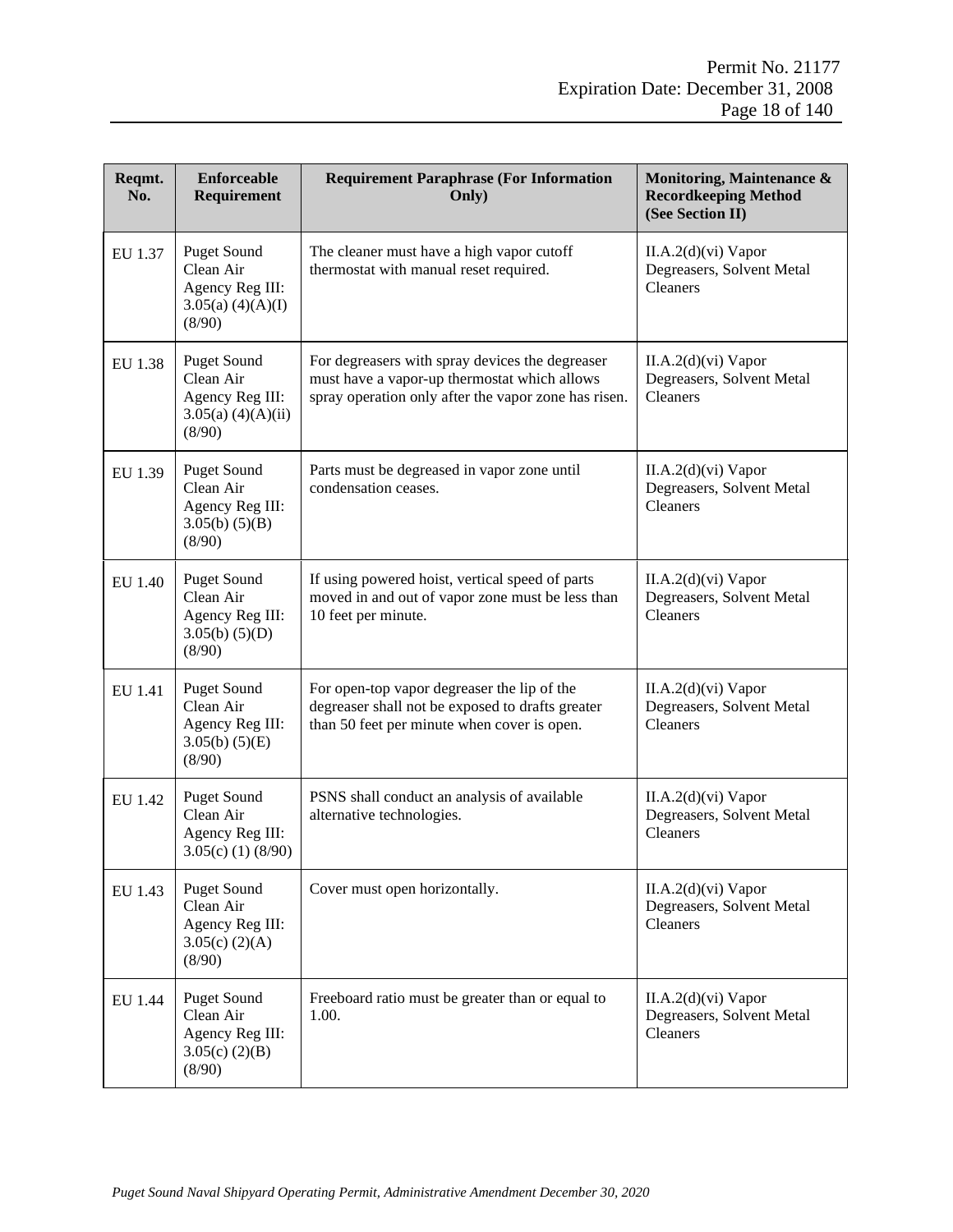| Reqmt.<br>No.                                                                                                                                                  | <b>Enforceable</b><br>Requirement                                                          | <b>Requirement Paraphrase (For Information</b><br>Only)                                                                                                                                                                                                                                                                                                                                                                                                                                                                                                                                                                                                                                      | Monitoring, Maintenance &<br><b>Recordkeeping Method</b><br>(See Section II)                   |  |
|----------------------------------------------------------------------------------------------------------------------------------------------------------------|--------------------------------------------------------------------------------------------|----------------------------------------------------------------------------------------------------------------------------------------------------------------------------------------------------------------------------------------------------------------------------------------------------------------------------------------------------------------------------------------------------------------------------------------------------------------------------------------------------------------------------------------------------------------------------------------------------------------------------------------------------------------------------------------------|------------------------------------------------------------------------------------------------|--|
| EU 1.45                                                                                                                                                        | <b>Puget Sound</b><br>Clean Air<br>Agency Reg<br>III:3.05(c) $(2)(C)$<br>$(8/90)$ $(8/90)$ | Must employ refrigerated freeboard chiller.<br>$II.A.2(d)(vi)$ Vapor<br>Degreasers, Solvent Metal<br>Cleaners                                                                                                                                                                                                                                                                                                                                                                                                                                                                                                                                                                                |                                                                                                |  |
|                                                                                                                                                                |                                                                                            | (f) Requirement Nos. EU 1.46 is the Order of Approval to Construct Nos. 6558 permit conditions that apply to the<br>trichloroethylene vapor degreaser 71-873-163, located in Bldg. 873.                                                                                                                                                                                                                                                                                                                                                                                                                                                                                                      |                                                                                                |  |
| EU 1.46                                                                                                                                                        | Order of<br>Approval No.<br>6558 Condition 4<br>(8/15/96)                                  | Federal regulation 40 CFR 63 Subpart T applies to<br>this emission unit. PSNS shall submit the required<br>notification to EPA Region 10 using forms<br>provided by Puget Sound Clean Air Agency.<br>Other requirements of this condition are:<br>— The emissions are limited to 460 pounds per<br>month and 4605 pounds per year of<br>trichloroethylene<br>- PSNS shall track usage of this solvent with a<br>material balance method. The resulting records<br>will be made available for inspection at Puget<br>Sound Clean Air Agency's request.<br>- The monthly and annual usage shall be<br>summarized in an addendum to the Puget Sound<br>Clean Air Agency Annual Emission Report. | $II.A.2(c)$ Documentation on<br>File<br>II.A.2(i) Vapor Degreaser<br><b>Emissions Estimate</b> |  |
|                                                                                                                                                                |                                                                                            | $(g)$ Requirement Nos. EU 1.47 through EU 1.49 are the Order of Approval Nos. 7624 permit conditions that apply<br>to the n-propyl bromide vapor degreaser 71-873-161A, located in Bldg. 873.                                                                                                                                                                                                                                                                                                                                                                                                                                                                                                |                                                                                                |  |
| EU 1.47                                                                                                                                                        | Order of<br>Approval No.<br>7624 Condition 3<br>(3/12/99)                                  | Only n-propyl bromide (CAS 106-94-5) shall be<br>used as a degreasing solvent in this unit.                                                                                                                                                                                                                                                                                                                                                                                                                                                                                                                                                                                                  | II.A.2(c) Documentation on<br>File                                                             |  |
| EU 1.48                                                                                                                                                        | Order of<br>Approval No.<br>7624 Condition 4<br>(3/12/99)                                  | Regulation III, Sections 3.05(a) and (b) and WAC<br>173-460-060(5)(a), (b) and (c) apply to this unit.                                                                                                                                                                                                                                                                                                                                                                                                                                                                                                                                                                                       | <b>NMR</b>                                                                                     |  |
| EU 1.49                                                                                                                                                        | Order of<br>Approval No.<br>7624 Condition 5<br>(3/12/99)                                  | This vapor degreaser shall employ a cover that<br>opens horizontally, a freeboard ratio greater than<br>or equal to 1.00, and a refrigerated freeboard<br>chiller.                                                                                                                                                                                                                                                                                                                                                                                                                                                                                                                           | II.A.2(d)(vi) Vapor<br>Degreasers, Solvent Metal<br>Cleaners                                   |  |
| (h) Requirement Nos. EU 1.50 through EU 1.59 are the Washington Department of Ecology control technology<br>requirements that apply to solvent metal cleaners. |                                                                                            |                                                                                                                                                                                                                                                                                                                                                                                                                                                                                                                                                                                                                                                                                              |                                                                                                |  |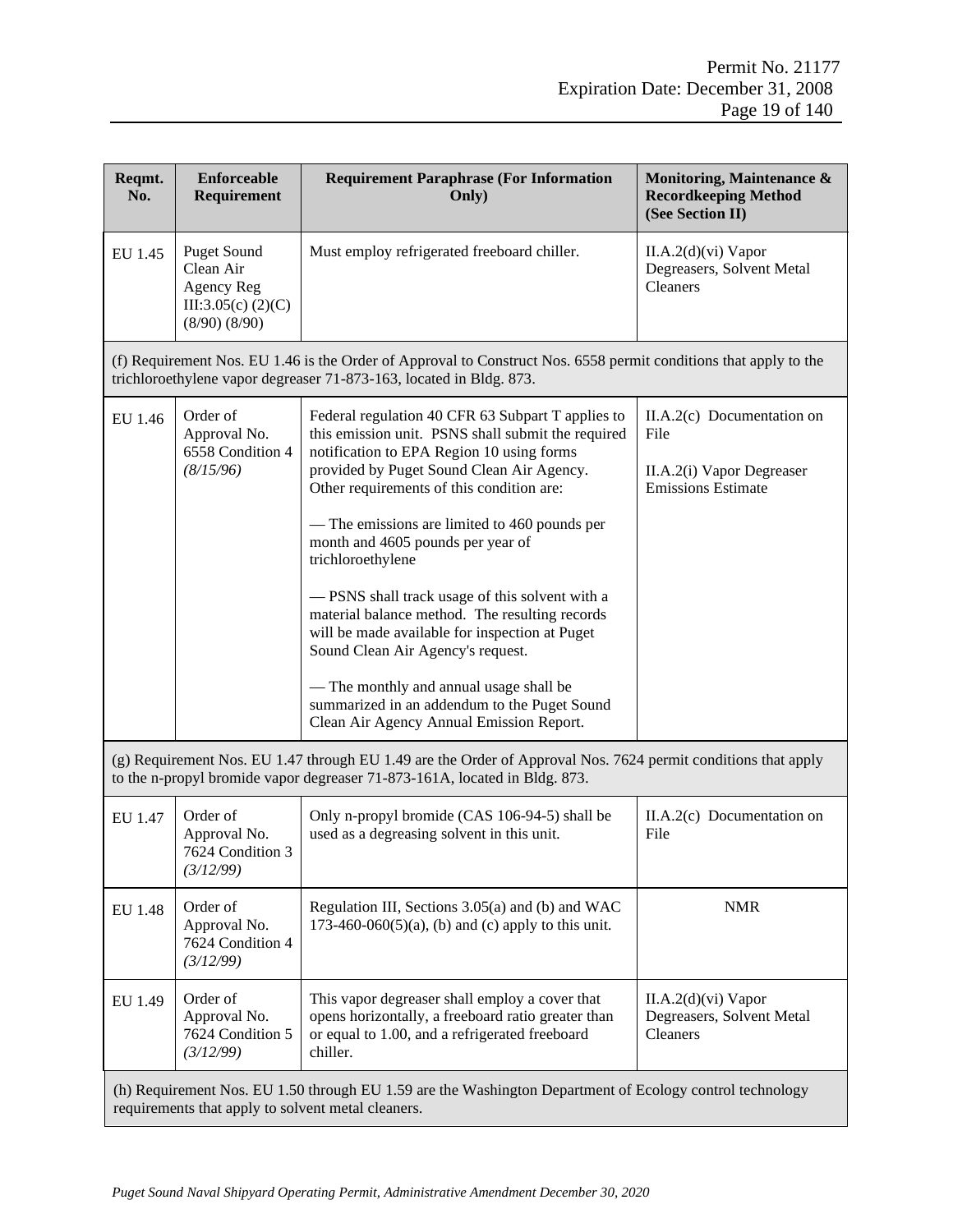| Reqmt.<br>No. | <b>Enforceable</b><br>Requirement                                          | <b>Requirement Paraphrase (For Information</b><br>Only)                                                                                                                        | Monitoring, Maintenance &<br><b>Recordkeeping Method</b><br>(See Section II) |  |
|---------------|----------------------------------------------------------------------------|--------------------------------------------------------------------------------------------------------------------------------------------------------------------------------|------------------------------------------------------------------------------|--|
| EU 1.50       | WAC 173-460-<br>060(5)(a)(i)<br>$(8/21/98)$ (State<br>Only)                | Cover always closed except when processing<br>$II.A.2(d)(vi)$ Vapor<br>work. Cover closed to maximum extent possible<br>Degreasers, Solvent Metal<br>at all times.<br>Cleaners |                                                                              |  |
| EU 1.51       | WAC 173-460-<br>$060(5)(a)(ii)$ and<br>(b)(iv) $(8/21/98)$<br>(State Only) | Parts draining facility required. Drained solvent<br>returns to tank.                                                                                                          | $II.A.2(d)(vi)$ Vapor<br>Degreasers, Solvent Metal<br>Cleaners               |  |
| EU 1.52       | WAC 173-460-<br>$060(5)$ (a)(iv)(A)<br>$(8/21/98)$ (State<br>Only)         | High vapor cutoff thermostat with manual reset<br>required.                                                                                                                    | $II.A.2(d)(vi)$ Vapor<br>Degreasers, Solvent Metal<br><b>Cleaners</b>        |  |
| EU 1.53       | WAC 173-460-<br>$060(5)$ (a)(iv)(C)<br>$(8/21/98)$ (State<br>Only)         | A freeboard ratio greater than 1.00 or a<br>refrigerated freeboard chiller required.                                                                                           | $II.A.2(d)(vi)$ Vapor<br>Degreasers, Solvent Metal<br>Cleaners               |  |
| EU 1.54       | WAC 173-460-<br>$060(5)$ (b)(i)<br>$(8/21/98)$ (State<br>Only)             | Solvent does not leak from any portion of<br>equipment.                                                                                                                        | $II.A.2(d)(vi)$ Vapor<br>Degreasers, Solvent Metal<br>Cleaners               |  |
| EU 1.55       | WAC 173-460-<br>$060(5)$ (b)(ii)<br>$(8/21/98)$ (State<br>Only)            | Solvent stored in closed containers and disposed of<br>to prevent evaporation.                                                                                                 | II.A.2(d)(vi) Vapor<br>Degreasers, Solvent Metal<br>Cleaners                 |  |
| EU 1.56       | WAC 173-460-<br>$060(5)$ (c)(i)<br>$(8/21/98)$ (State<br>Only)             | Racked parts allowed to fully drain.                                                                                                                                           | $II.A.2(d)(vi)$ Vapor<br>Degreasers, Solvent Metal<br>Cleaners               |  |
| EU 1.57       | WAC 173-460-<br>$060(5)$ (c)(ii)<br>$(8/21/98)$ (State<br>Only)            | Parts must be degreased in vapor zone until<br>condensation ceases.                                                                                                            | $II.A.2(d)(vi)$ Vapor<br>Degreasers, Solvent Metal<br>Cleaners               |  |
| EU 1.58       | WAC 173-460-<br>$060(5)$ (c)(iv)<br>$(8/21/98)$ (State<br>Only)            | If using powered hoist, vertical speed of parts<br>moved in and out of vapor zone must be less than<br>10 feet per minute.                                                     | $II.A.2(d)(vi)$ Vapor<br>Degreasers, Solvent Metal<br>Cleaners               |  |
| EU 1.59       | WAC 173-460-<br>$060(5)$ (c)(v)<br>$(8/21/98)$ (State<br>Only)             | The lip of the degreaser shall not be exposed to<br>drafts greater than 50 feet per minute when cover<br>open.                                                                 | $II.A.2(d)(vi)$ Vapor<br>Degreasers, Solvent Metal<br>Cleaners               |  |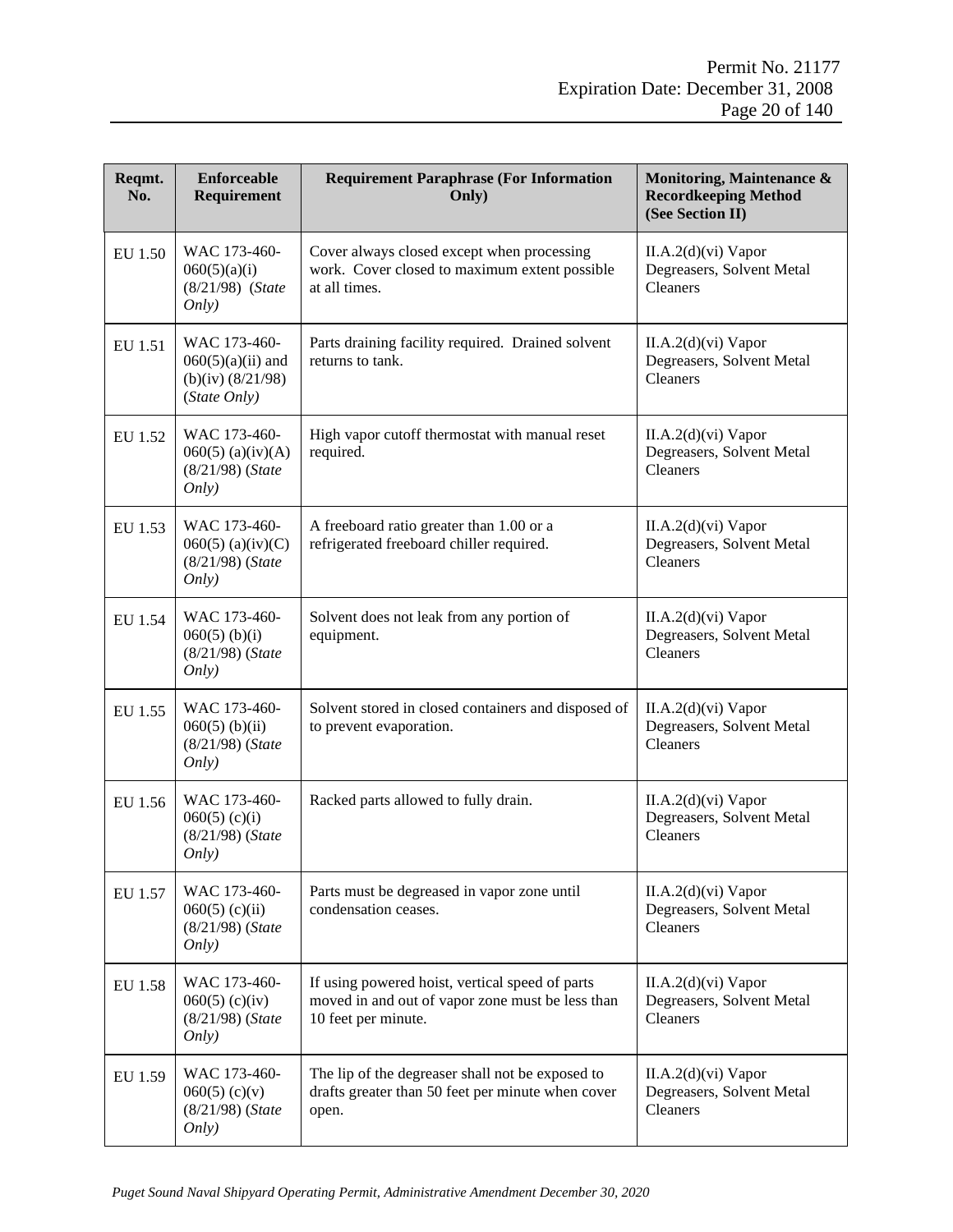| Regmt.<br>No.                                                                                                        | <b>Enforceable</b><br><b>Requirement</b>                                                                                                          | <b>Requirement Paraphrase (For Information</b><br>Only) | Monitoring, Maintenance &<br><b>Recordkeeping Method</b><br>(See Section II) |  |  |
|----------------------------------------------------------------------------------------------------------------------|---------------------------------------------------------------------------------------------------------------------------------------------------|---------------------------------------------------------|------------------------------------------------------------------------------|--|--|
| (i) Requirement No. EU 1.60 is the RCW requirement to maintain Order of Approval equipment in good working<br>order. |                                                                                                                                                   |                                                         |                                                                              |  |  |
| EU 1.60                                                                                                              | Maintain equipment that has received an NOC<br><b>RCW</b><br>Order of Approval in good working order.<br>70.94.152(7)<br>$(1996)$ (State<br>Only) |                                                         | $II.A.2(d)(vi)$ Vapor<br>Degreasers, Solvent Metal<br><b>Cleaners</b>        |  |  |

NMR = No Monitoring Required -- Monitoring is not required; however, if a noncompliant situation is observed, PSNS shall initiate appropriate corrective action.

### **INAPPLICABLE REQUIREMENTS:**

| <b>Requirement</b>                                               | <b>Description and Justification</b>                                                                                                                                                                                                                                                                    |
|------------------------------------------------------------------|---------------------------------------------------------------------------------------------------------------------------------------------------------------------------------------------------------------------------------------------------------------------------------------------------------|
| 40 CFR 63.468(a) and (b) (12/14/99)                              | Obsolete. PSNS has submitted the required initial notification<br>report. Documentation is on file.                                                                                                                                                                                                     |
| 40 CFR 63.468(e) (12/14/99)                                      | Obsolete. PSNS has submitted statement of compliance for each<br>cleaning machine. Documentation is on file.                                                                                                                                                                                            |
| Puget Sound Clean Air Agency<br>Reg III: $3.05(a) (4)(B) (8/90)$ | Since July 1, 1993 this requirement for a vapor degreaser to have<br>either a freeboard ratio of 0.75, OR a refrigerated freeboard chiller<br>has been replaced by Puget Sound Clean Air Agency Reg III:<br>$3.05(c)$ which requires a freeboard ratio of 1.00 AND a refrigerated<br>freeboard chiller. |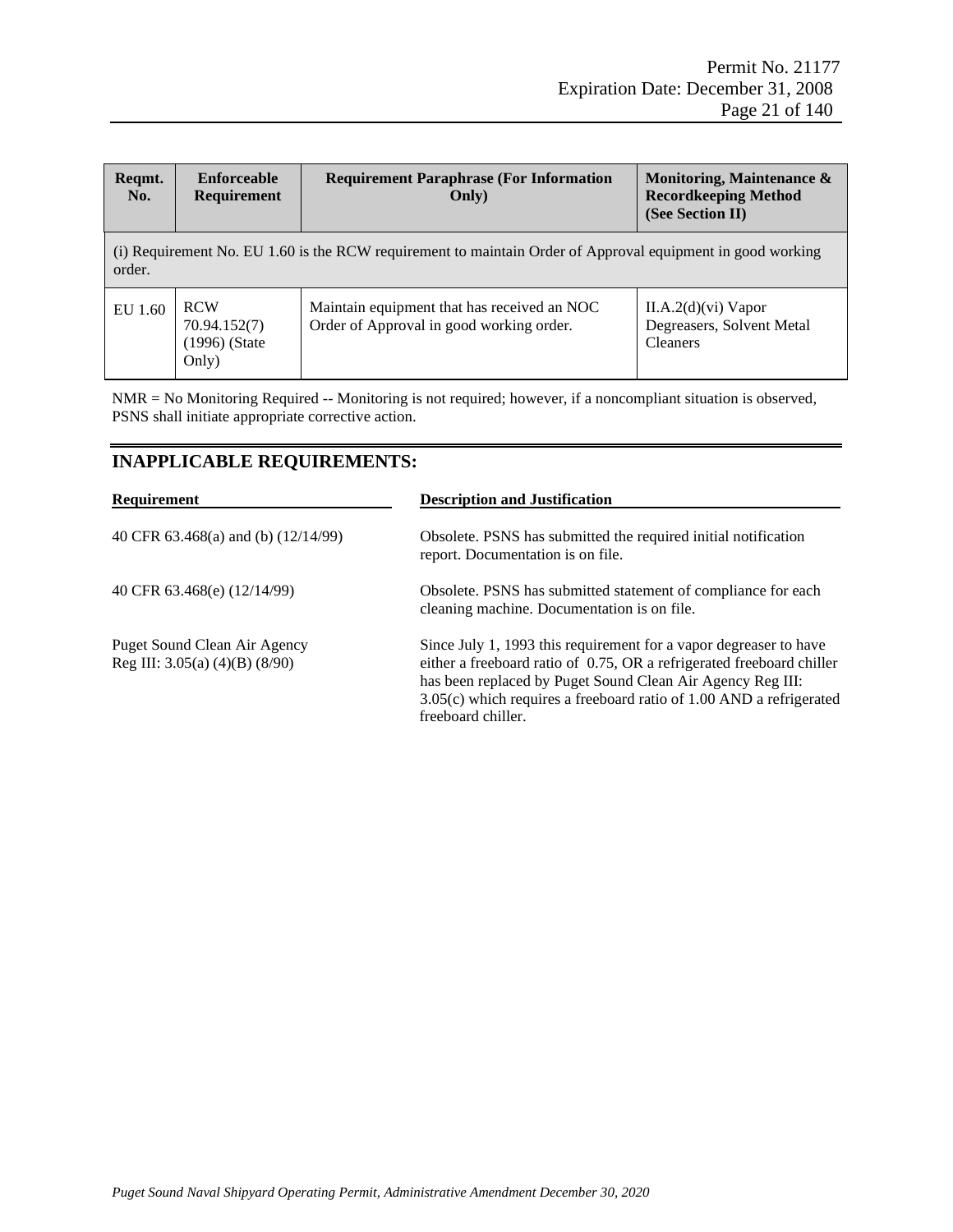#### **2. Chemical Process Tankline Operations**

**DESCRIPTION:** *This section includes the hard chrome electroplating tanks, chemical process tankline operations, and associated wet scrubbers located in the Building 873 metal preparation facility. The scrubber system #7, currently in use for chrome plating and anodizing operations, utilizes a packed bed scrubber followed by a high density fiber-bed mist eliminator. Packed bed scrubber #3 is also currently approved by Puget Sound Clean Air Agency for chrome plating and anodizing but will most likely not be used for such operations during the term of the Operating Permit. Before the tank line for Packed Bed Scrubber #3 were brought back online for chrome operations, a new Order of Approval, and a new performance test would be required as per Section II.A.2(h), as changes have been made in the tankline and the exhaust ductwork since the last performance test. The other scrubbers are not designed for controlling chromic acid anodizing or plating. The chrome plating operations are regulated as a reconstructed source under the National Emission Standards for Chromium Emissions from Hard and Decorative Chromium Electroplating and Chromium Anodizing Tanks (40 CFR Part 63 Subpart N), otherwise known as the Chrome NESHAP. The use of polyballs or a wetting agent was not necessary to demonstrate compliance with the applicable emission standard of 0.015 mg/dscm during initial source testing required by the Chrome NESHAP. Facility-wide actual hexavalent chromium emissions from the current hard chrome plating operations at PSNS are less than one pound per year.* 

#### *Emission Units*

| Bldg. | Source ID# |       | <b>Inst. Date</b> Source Description            | Order of Approval |
|-------|------------|-------|-------------------------------------------------|-------------------|
| 873   | 71-873-301 | 10/96 | Scrubber #3 for Chrome plating/anodizing $6382$ |                   |
| 873   | 71-873-302 | 10/96 | Scrubber #5 for Acid/Alk & Tank Line            | 6345              |
| 873   | 71-873-303 | 10/96 | Scrubber #6 for Cyanide & Tank Line             | 6345              |
| 873   | 71-873-304 | 10/96 | Scrubber #7 for Chrome plating                  | 6382              |
| 873   | 71-873-305 | 10/96 | Scrubber #8 for Acid/Alk & Tank Line            | 6345              |
| 873   | 71-873-306 | 10/96 | Scrubber #9 for Acid/Alk & Tank Line            | 6345              |
| 873   | 71-873-307 | 10/96 | Scrubber #10 for Acid/Alk & Tank Line           | 6345              |

*Data in italics are for information only and not enforceable conditions of this permit.*

**COMPLIANCE REQUIREMENTS: Reqmt. No. Enforceable Requirement Requirement Paraphrase (For Information Only) | Monitoring, Maintenance & Recordkeeping Method** (See Section II) **Reference Test Method (**See Section  $IX)$ (a) Requirement Nos. EU 2.1 through EU 2.16 are the NESHAP General Provisions (40 CFR 63 Subpart A). Applicability of 40 CFR 63 Subpart A is defined in Table 1 to Subpart N of Part 63. Table 1 supersedes this permit, if an apparent conflict exists. These requirements apply to the chrome electroplating operations in Building 873 for Unit ID No. 71-873-301, and No. 71-873-304. EU 2.1  $\vert$  40 CFR 63.1(c)(1), 63.4 (3/16/94) Must comply with 40 CFR 63 Subpart A and N. NMR EU 2.2 40 CFR 63.5 (3/16/94) Must comply with preconstruction review requirements if reconstructing source. NMR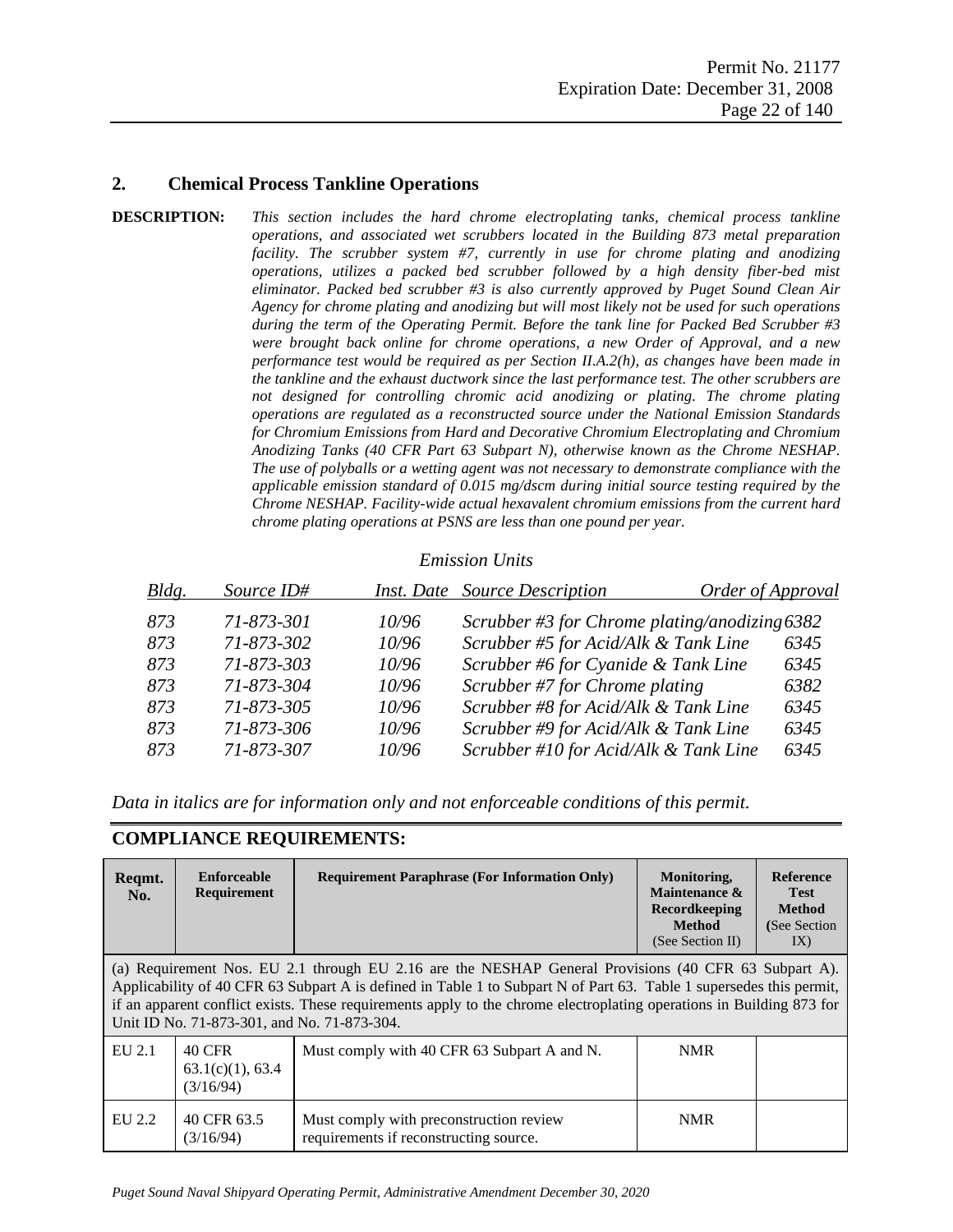| Reqmt.<br>No. | <b>Enforceable</b><br>Requirement                     | <b>Requirement Paraphrase (For Information Only)</b>                                                                                                                                          | Monitoring,<br>Maintenance &<br><b>Recordkeeping</b><br><b>Method</b><br>(See Section II) | Reference<br><b>Test</b><br><b>Method</b><br>(See Section)<br>IX) |
|---------------|-------------------------------------------------------|-----------------------------------------------------------------------------------------------------------------------------------------------------------------------------------------------|-------------------------------------------------------------------------------------------|-------------------------------------------------------------------|
| EU 2.3        | 40 CFR<br>63.6(b)(2)<br>(3/16/94)                     | New and reconstructed affected sources that have<br>an initial startup after the effective date of 40 CFR<br>63 Subpart N must comply with the requirements of<br>Subpart N upon startup.     | <b>NMR</b>                                                                                |                                                                   |
| EU 2.4        | 40 CFR 63.6(f)<br>(3/16/94)                           | The nonopacity emission standards set forth in 40<br>CFR 63 shall apply at all times except during<br>periods of startup, shutdown and malfunction as set<br>forth in 40 CFR Subpart A and N. | II.A.2(d)(v)<br>Scrubber for<br>Chromium<br>Electroplating                                |                                                                   |
| EU 2.5        | 40 CFR 63.7<br>(10/17/00)                             | PSNS shall follow the performance testing and<br>notification requirements of 40 CFR 63.7, as<br>applicable, if required to do performance testing.                                           | II.A.2(h)<br>Performance<br>Source Test                                                   | EPA<br>Method<br>306/306A                                         |
| EU 2.6        | 40 CFR<br>63.8(b)(1)<br>(2/12/99)                     | Monitoring shall be conducted as set forth in<br>Subpart A and N.                                                                                                                             | II.A.2(d)(v)<br>Scrubber for<br>Chromium<br>Electroplating                                |                                                                   |
| EU 2.7        | 40 CFR<br>$63.8(f)(1)$ ,<br>$(f)(3)-(5)$<br>(2/12/99) | Shipyard must receive permission from the Puget<br>Sound Clean Air Agency before using an alternative<br>monitoring procedure.                                                                | <b>NMR</b>                                                                                |                                                                   |
| <b>EU 2.8</b> | 40 CFR 63.9(i)<br>(2/12/99)                           | Adjustments to time periods or postmark deadlines<br>for submittal and review of required<br>communications may be requested from and<br>approved by the Puget Sound Clean Air Agency.        | <b>NMR</b>                                                                                |                                                                   |
| EU 2.9        | 40 CFR 63.9(j)<br>(2/12/99)                           | Notification requirements. Any change in the<br>information already provided under 40 CFR 63.9<br>shall be sent to the Puget Sound Clean Air Agency<br>within 15 days after the change.       | <b>NMR</b>                                                                                |                                                                   |
| EU 2.10       | 40 CFR<br>$63.10(a)(3)-(7)$<br>(2/12/99)              | PSNS must send the reports according to 40 CFR<br>$63.10(a)(3)-(7)$ and can request alternate reporting<br>dates.                                                                             | <b>NMR</b>                                                                                |                                                                   |
| EU 2.11       | <b>40 CFR</b><br>63.10(b)(1)<br>(2/12/99)             | PSNS shall retain records for five years. At a<br>minimum, the most recent two years of data shall be<br>retained on site. The remaining three years of data<br>may be retained off site.     | II.A.2(c)<br>Documentation<br>on File                                                     |                                                                   |
| EU 2.12       | 40 CFR<br>63.10(d)(1)<br>(2/12/99)                    | PSNS shall submit reports in accordance with 40<br>CFR 63 Subpart N.                                                                                                                          | II.A.2(c)<br>Documentation<br>on File                                                     |                                                                   |
| EU 2.13       | 40 CFR<br>63.10(f)<br>(2/12/99)                       | PSNS must comply with the recordkeeping and<br>reporting requirements in 40 CFR 63.10, unless<br>Puget Sound Clean Air Agency grants a waiver.                                                | <b>NMR</b>                                                                                |                                                                   |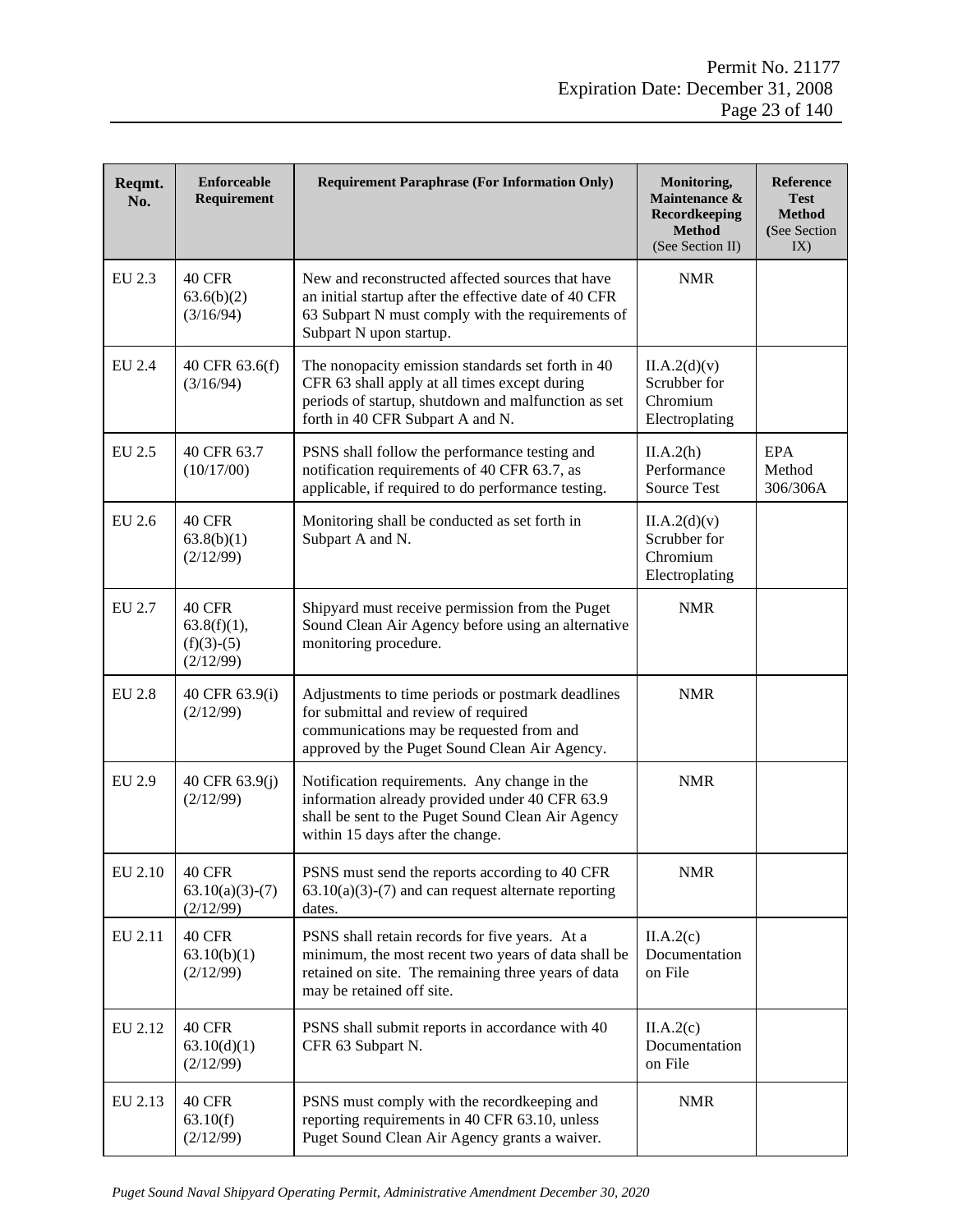| Reqmt.<br>No. | <b>Enforceable</b><br>Requirement                | <b>Requirement Paraphrase (For Information Only)</b>                                                                                                                                                                                                                                                                                | Monitoring,<br>Maintenance &<br>Recordkeeping<br><b>Method</b><br>(See Section II) | Reference<br><b>Test</b><br><b>Method</b><br>(See Section<br>IX) |
|---------------|--------------------------------------------------|-------------------------------------------------------------------------------------------------------------------------------------------------------------------------------------------------------------------------------------------------------------------------------------------------------------------------------------|------------------------------------------------------------------------------------|------------------------------------------------------------------|
|               | operations in Building 873.                      | (b) Requirement Nos. EU 2.17 through EU 2.42 are the Hard and Decorative Chromium Electroplating and<br>Chromium Anodizing Tanks NESHAP requirements. These requirements apply to the chrome electroplating                                                                                                                         |                                                                                    |                                                                  |
| EU 2.14       | 63.340(b)<br>(12/14/99)                          | Shipyard shall comply with all provisions of the<br>NESHAP General Provisions from 40 CFR 63<br>Subpart A that apply to the chrome electroplating<br>operation in Building 873.                                                                                                                                                     | <b>NMR</b>                                                                         |                                                                  |
| EU 2.15       | <b>40 CFR</b><br>63.340(c)<br>(12/14/99)         | Process tanks in Building 873 in which neither<br>chromium electroplating nor chromium anodizing is<br>taking place are not subject to the provisions of 40<br>CFR Part 63 Subpart N. (Unit ID No. 71-873-302,<br>No. 71-873-303, No. 71-873-305, No. 71-873-306,<br>and No. 71-873-307)                                            | <b>NMR</b>                                                                         |                                                                  |
| EU 2.16       | 40 CFR<br>63.340(d)<br>(12/14/99)                | Process tanks in which research and laboratory<br>operations are performed are exempt from the<br>provisions of 40 CFR Part 63 Subpart N when such<br>operations are taking place.                                                                                                                                                  | <b>NMR</b>                                                                         |                                                                  |
| EU 2.17       | 40 CFR<br>63.342(a)<br>(8/11/97)                 | PSNS shall comply with all the requirements of 40<br>CFR 63 Subpart N.                                                                                                                                                                                                                                                              | <b>NMR</b>                                                                         |                                                                  |
| EU 2.18       | 40 CFR<br>63.342(b)(1)<br>(8/11/97)              | The emission limitations of 40 CFR 63.342 apply<br>only during tank operation, which includes startup<br>and shutdown. The emission limitations do not<br>apply during periods of malfunction, but the work<br>practice standards required by 40 CFR 63.342(f),<br>[EU 2.22 thru EU 2.28], must be followed during<br>malfunctions. | <b>NMR</b>                                                                         |                                                                  |
| EU 2.19       | <b>40 CFR</b><br>63.342(b)(2)<br>(8/11/97)       | Emission limitations shall be calculated according<br>to 40 CFR $63.344(e)(3)$ for affected sources that are<br>controlled with add-on air pollution control devices<br>that also control non-affected sources.                                                                                                                     | II.A.2(h)<br>Performance<br>Source Test                                            | <b>EPA</b><br><b>METHOD</b><br>306/306A                          |
| EU 2.20       | <b>40 CFR</b><br>63.342(c)(1)(i)<br>(8/11/97)    | During tank operation, total chromium emissions<br>from existing hard chromium electroplating tanks is<br>limited to 0.015 mg/dscm or less in the exhaust gas<br>stream discharged to atmosphere.                                                                                                                                   | II.A.2(h)<br>Performance<br>Source Test                                            | <b>EPA</b><br>Method<br>306/306A                                 |
| EU 2.21       | 40 CFR<br>63.342(d)(1)<br>and $(2)$<br>(8/11/97) | Standards for decorative chromium electroplating<br>tanks using a chromic acid tank and chromium<br>anodizing tanks. PSNS when operating shall<br>control emissions by either:<br>(1) not allowing emissions to exceed<br>$0.01$ mg/dscm                                                                                            | II.A.2(h)<br>Performance<br>Source Test                                            | <b>EPA</b><br>Method<br>306/306A                                 |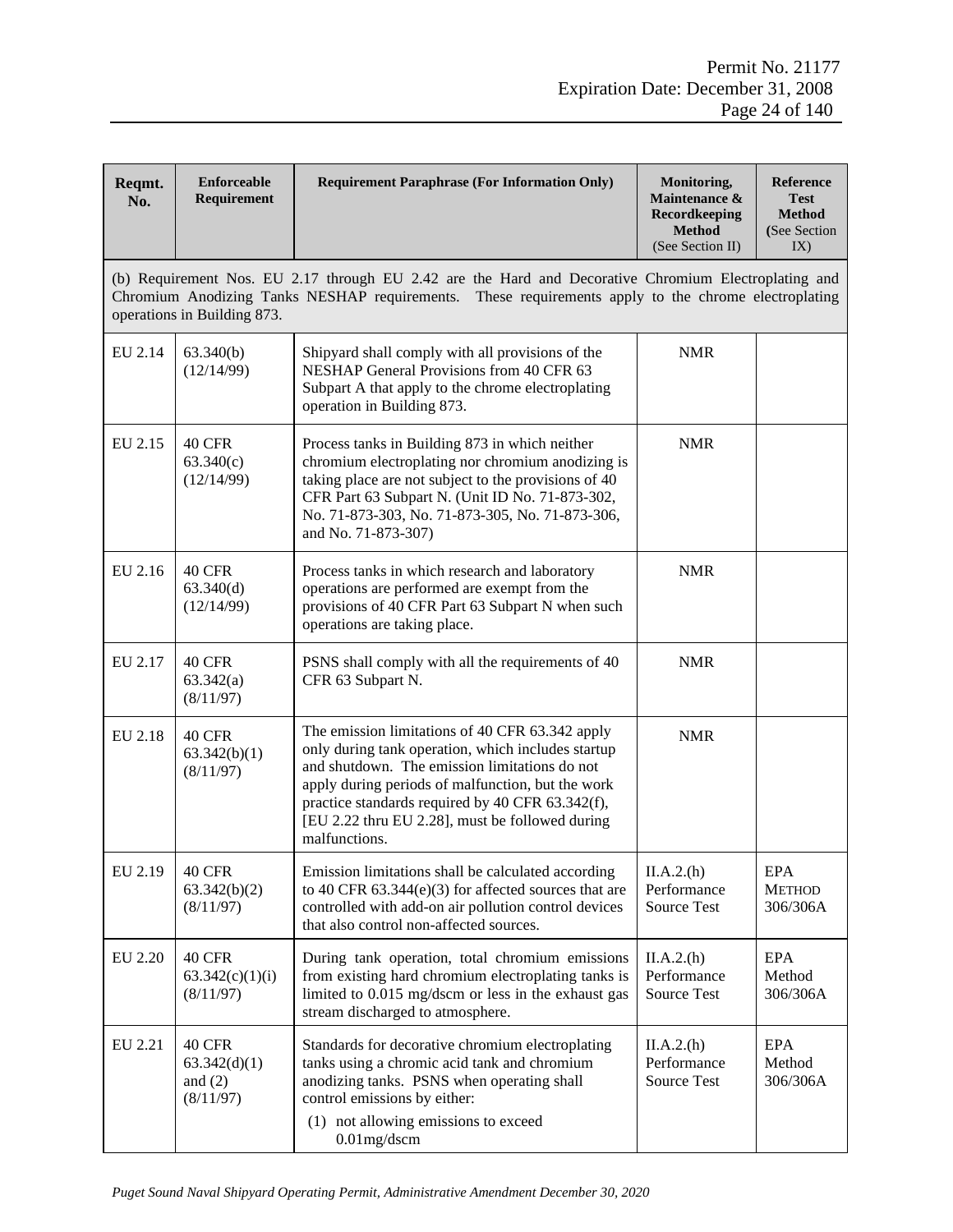| Reqmt.<br>No. | <b>Enforceable</b><br>Requirement              | <b>Requirement Paraphrase (For Information Only)</b>                                                                                                                                                                                                                                                                                                                                | Monitoring,<br>Maintenance &<br>Recordkeeping<br><b>Method</b><br>(See Section II) | <b>Reference</b><br><b>Test</b><br><b>Method</b><br>(See Section<br>IX) |
|---------------|------------------------------------------------|-------------------------------------------------------------------------------------------------------------------------------------------------------------------------------------------------------------------------------------------------------------------------------------------------------------------------------------------------------------------------------------|------------------------------------------------------------------------------------|-------------------------------------------------------------------------|
|               |                                                | (2) if fume suppressant containing a wetting agent<br>is used, by not allowing the surface tension of<br>bath to exceed 45 dynes per centimeter                                                                                                                                                                                                                                     |                                                                                    |                                                                         |
| EU 2.22       | 40 CFR<br>63.342(f)(1)(i)<br>(8/11/97)         | At all times, including periods of startup, shutdown,<br>and malfunction, PSNS shall operate and maintain<br>any affected source, including associated air<br>pollution control devices and monitoring<br>equipment, in a manner consistent with good air<br>pollution control practices, consistent with the<br>Operation and Maintenance Plan required by 40<br>CFR 63.342(f)(3). | II.A.2(d)(v)<br>Scrubber for<br>Chromium<br>Electroplating                         |                                                                         |
| EU 2.23       | 40 CFR<br>63.342(f)(1)(ii)<br>(8/11/97)        | PSNS shall correct malfunctions as soon as<br>practicable after their occurrence in accordance<br>with the Operations and Maintenance Plan required<br>by 40 CFR 63.342(f)(3).                                                                                                                                                                                                      | II.A.2(d)(v)<br>Scrubber for<br>Chromium<br>Electroplating                         |                                                                         |
| EU 2.24       | 40 CFR<br>63.342(f)(1)(iii)<br>(8/11/97)       | Operation and maintenance requirements<br>established pursuant to Section 112 of the Act are<br>enforceable independent of emissions limitations or<br>other requirements in relevant standards.                                                                                                                                                                                    | <b>NMR</b>                                                                         |                                                                         |
| EU 2.25       | <b>40 CFR</b><br>63.342(f)(2)(i)<br>(8/11/97)  | Determination of whether acceptable Operation and<br>Maintenance $(O & M)$ procedures are being used<br>will be based on information available to the<br>Administrator, which may include, but is not<br>limited to, monitoring results; review of the O&M<br>plan, procedures, records, and inspection of the<br>source.                                                           | <b>NMR</b>                                                                         |                                                                         |
| EU 2.26       | <b>40 CFR</b><br>63.342(f)(2)(ii)<br>(8/11/97) | The Administrator may require that an owner or<br>operator make changes to the O&M plan if the<br>Administrator finds that the plan:<br>(A) Does not address a malfunction that has<br>occurred:                                                                                                                                                                                    |                                                                                    |                                                                         |
|               |                                                | (B) Fails to provide for the operation of the<br>source, the air pollution control techniques,<br>or the control system and process<br>monitoring equipment during a<br>malfunction in a manner consistent with<br>good air pollution control practices; or                                                                                                                         |                                                                                    |                                                                         |
|               |                                                | (C) Does not provide adequate procedures for<br>correcting malfunctioning process<br>equipment, air pollution control<br>techniques, or monitoring equipment as<br>quickly as practicable.                                                                                                                                                                                          |                                                                                    |                                                                         |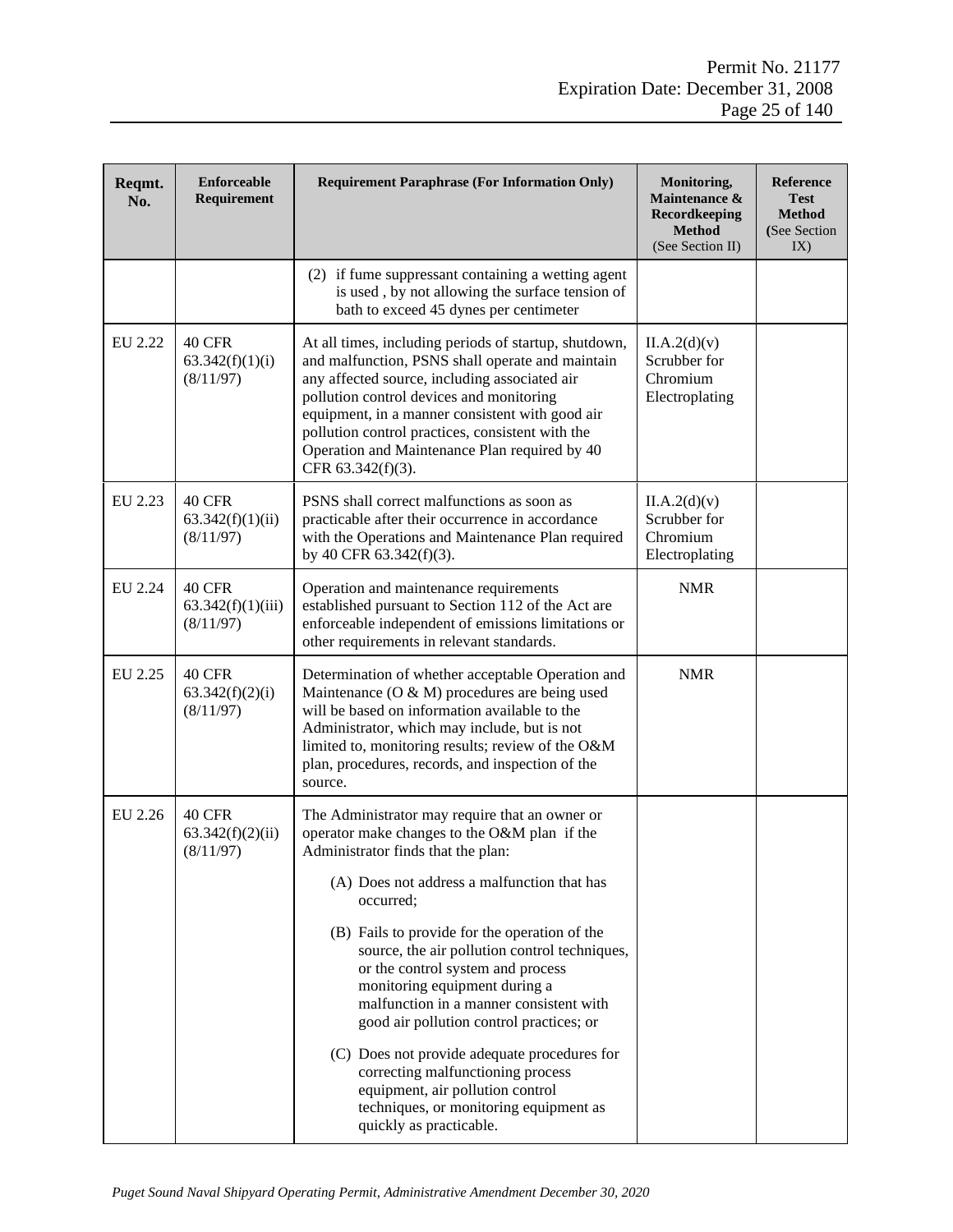| Reqmt.<br>No. | <b>Enforceable</b><br>Requirement      | <b>Requirement Paraphrase (For Information Only)</b>                                                                                                                                                                                                                                                                                                                                                                                                                                                                                                                                             | Monitoring,<br>Maintenance &<br>Recordkeeping<br><b>Method</b><br>(See Section II) | Reference<br><b>Test</b><br><b>Method</b><br>(See Section)<br>IX) |
|---------------|----------------------------------------|--------------------------------------------------------------------------------------------------------------------------------------------------------------------------------------------------------------------------------------------------------------------------------------------------------------------------------------------------------------------------------------------------------------------------------------------------------------------------------------------------------------------------------------------------------------------------------------------------|------------------------------------------------------------------------------------|-------------------------------------------------------------------|
| EU 2.27       | 40 CFR<br>63.342(f)(3)(i)<br>(8/11/97) | An Operation and Maintenance Plan shall be<br>prepared and implemented no later than the<br>compliance date. The Plan is incorporated by<br>reference into the Title V permit. The Plan must<br>include the following elements as specified in 40<br>CFR 63.342(f)(3)(i):<br>(A) The Plan shall specify the operation and<br>maintenance criteria for the affected source, the<br>add-on air pollution control device and the process<br>and control system monitoring equipment, and shall<br>include a standardized checklist to document the<br>operations and maintenance of this equipment; | II.A.2(d)(v)<br>Scrubber for<br>Chromium<br>Electroplating                         |                                                                   |
|               |                                        | (B) For sources using add-on air pollution control<br>device or monitoring equipment to comply with<br>Subpart N, the Plan shall incorporate the following<br>work practice standards for that device or<br>monitoring equipment, as identified in Table 1 of 40<br>CFR 63.342:                                                                                                                                                                                                                                                                                                                  |                                                                                    |                                                                   |
|               |                                        | For packed-bed (PSB) scrubber #3:                                                                                                                                                                                                                                                                                                                                                                                                                                                                                                                                                                |                                                                                    |                                                                   |
|               |                                        | Quarterly visual inspections for proper drainage, no<br>chromic acid buildup on packed bed, no evidence of<br>chemical attack on the structural integrity of the<br>device, back portion of mist eliminator is dry and<br>there is no evidence of breakthrough of chromic<br>acid mist, and ductwork from tank to scrubber has<br>no leaks; add fresh makeup water to the top of the<br>packed bed; and quarterly backflush or rinse pitot<br>tubes with water and check pitot tube ends for<br>damage. Replace pitot tube if cracked or fatigued.                                               |                                                                                    |                                                                   |
|               |                                        | For Fiber-bed mist eliminator (CMP) scrubber #7<br>Quarterly visually inspect fiber-bed unit and<br>prefiltering device to ensure proper drainage, no<br>chromic acid buildup on the pads, and no chemical<br>attack on the structural integrity, no breakthrough of<br>chromic acid mist from the back portion of the<br>mesh pad closest to the fan, no leaks in ductwork<br>from tank(s) to device. And per manufacturer<br>frequency perform washdown of fiber elements.                                                                                                                     |                                                                                    |                                                                   |
|               |                                        | (D) The Plan shall specify procedures to be<br>followed to ensure that equipment or process<br>malfunctions due to poor maintenance or other<br>preventable conditions do not occur; and<br>(E) The Plan shall include a systematic procedure<br>for identifying malfunctions of process equipment,                                                                                                                                                                                                                                                                                              |                                                                                    |                                                                   |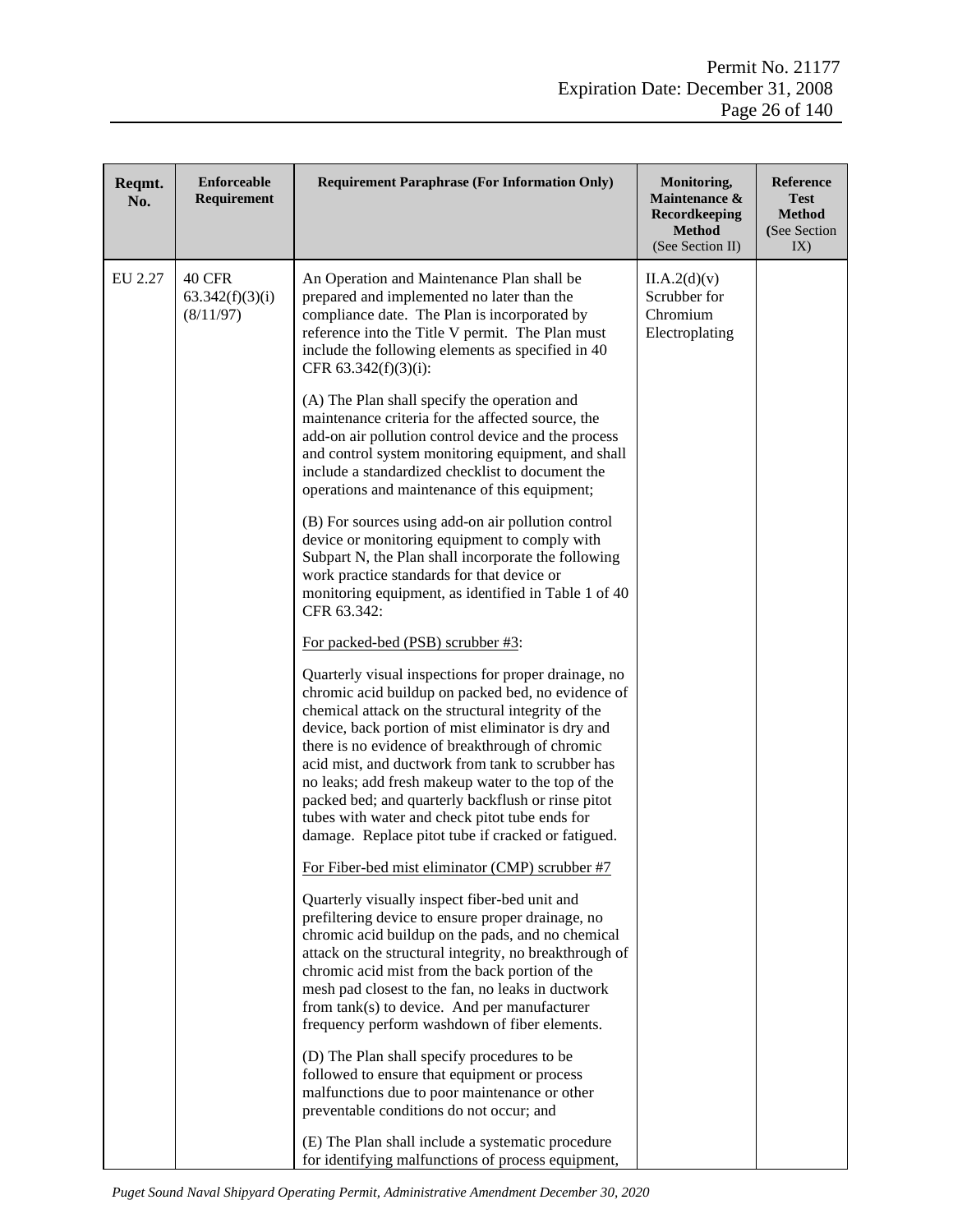| Reqmt.<br>No. | Enforceable<br>Requirement                     | <b>Requirement Paraphrase (For Information Only)</b>                                                                                                                                                                                                                                                                                                                                                                                                                                                                                                                                                        | Monitoring,<br>Maintenance &<br>Recordkeeping<br><b>Method</b><br>(See Section II) | Reference<br><b>Test</b><br><b>Method</b><br>(See Section<br>IX) |
|---------------|------------------------------------------------|-------------------------------------------------------------------------------------------------------------------------------------------------------------------------------------------------------------------------------------------------------------------------------------------------------------------------------------------------------------------------------------------------------------------------------------------------------------------------------------------------------------------------------------------------------------------------------------------------------------|------------------------------------------------------------------------------------|------------------------------------------------------------------|
|               |                                                | add-on air pollution control devices, and process<br>and control system monitoring equipment and for<br>implementing corrective actions to address such<br>malfunctions.                                                                                                                                                                                                                                                                                                                                                                                                                                    |                                                                                    |                                                                  |
| EU 2.28       | 40 CFR<br>63.342(f)(3)(ii)<br>(8/11/97)        | If the Operation and Maintenance Plan fails to<br>address or inadequately addresses an event that<br>meets the characteristics of a malfunction event,<br>Shipyard must revise the Operation and<br>Maintenance Plan within 45 days after such an<br>event occurs. The revised plan shall include<br>procedures for operating and maintaining the<br>process equipment, add-on air pollution control<br>device, or monitoring equipment during similar<br>malfunction events, and a program for corrective<br>action for such events.                                                                       | II.A.2(c)<br>Documentation<br>on File                                              |                                                                  |
| EU 2.29       | <b>40 CFR</b><br>63.342(f)(3)(iv)<br>(8/11/97) | PSNS shall record any actions taken during a<br>malfunction event that are inconsistent with the<br>Operation and Maintenance Plan. Report by phone<br>within 2 working days and in writing within 7<br>working days after the end of the event.                                                                                                                                                                                                                                                                                                                                                            | II.A.2(c)<br>Documentation<br>on File                                              |                                                                  |
| EU 2.30       | 40 CFR<br>63.342(f)(3)(v)<br>(8/11/97)         | PSNS shall keep the written Operation and<br>Maintenance Plan on record and make it available<br>for inspection upon request of the Puget Sound<br>Clean Air Agency for the life of the affected source<br>or until the source is no longer subject to the<br>provisions of Subpart N. If the Operations and<br>Maintenance Plan is revised PSNS shall keep<br>previous (i.e., superseded) versions of the Operation<br>and Maintenance Plan on file, and make available<br>for inspection upon request by the Puget Sound<br>Clean Air Agency, for a period of 5 years after each<br>revision to the Plan. | II.A.2(c)<br>Documentation<br>on File                                              |                                                                  |
| EU 2.31       | 40 CFR<br>63.342(f)(3)(vi)<br>(8/11/97)        | May use applicable standard operating<br>procedure(SOP) manuals, Occupational Safety and<br>Health Administration (OSHA) plans, or other<br>existing plans, provided the alternative plans meet<br>the requirements of 40 CFR $63.342(f)(3)$ .                                                                                                                                                                                                                                                                                                                                                              | II.A.2(c)<br>Documentation<br>on File                                              |                                                                  |
| EU 2.32       | 40 CFR<br>63.342(g)<br>(8/11/97)               | The standards in 40 CFR 63.342 concerning<br>chromic acid baths shall not be met by using a<br>reducing agent to change the form of chromium<br>from hexavalent to trivalent.                                                                                                                                                                                                                                                                                                                                                                                                                               | <b>NMR</b>                                                                         |                                                                  |
| EU 2.33       | 40.CFR 63.343<br>$(c)(2)(i)$ and<br>(c)(4)(i)  | PSNS shall conduct initial performance tests and<br>determine the outlet chromium concentration and to<br>establish site-specific operating parameters for<br>Scrubber #3 and scrubber #7.                                                                                                                                                                                                                                                                                                                                                                                                                  | II.A.2(c)<br>Documentation<br>on File                                              |                                                                  |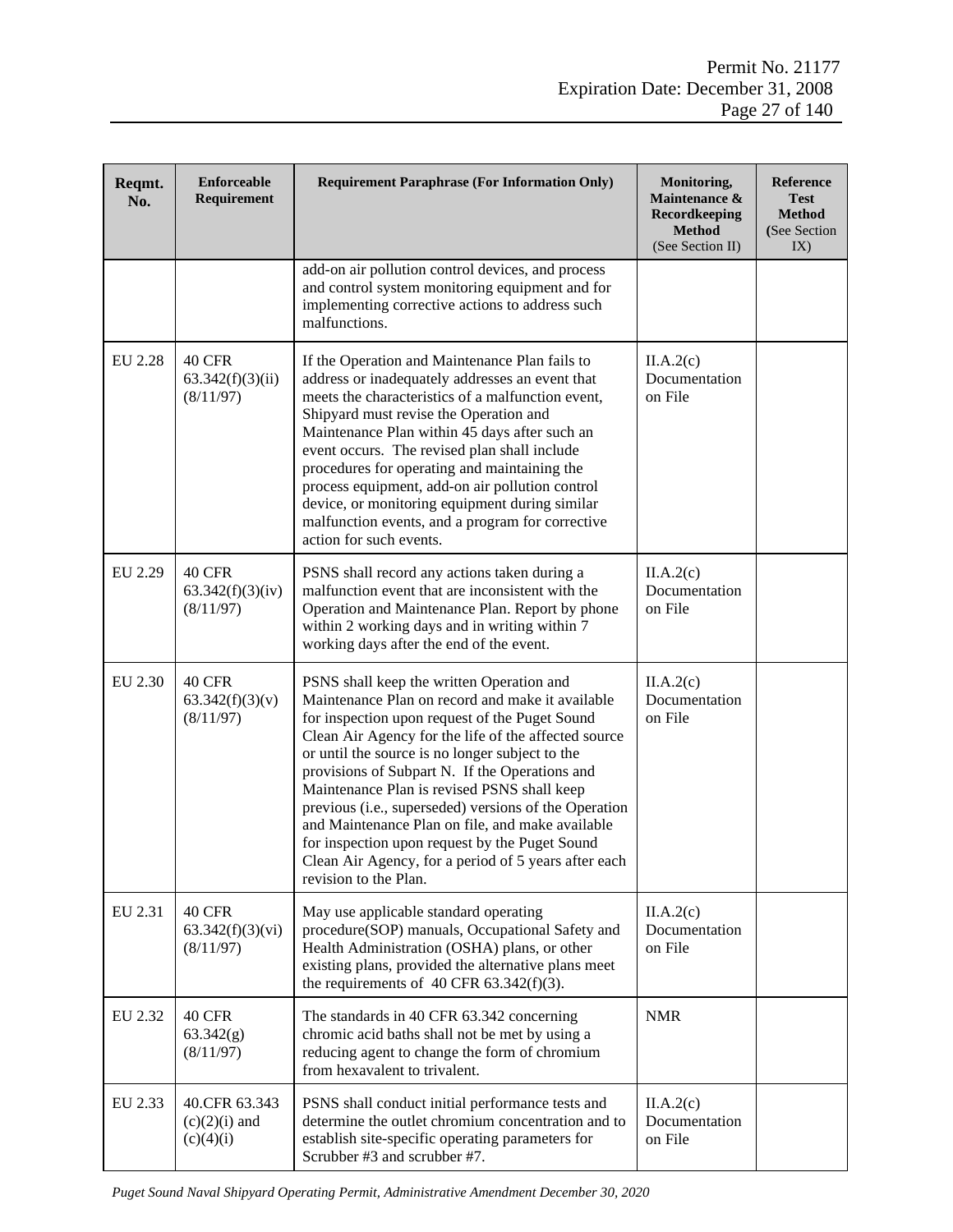| Reqmt.<br>No. | <b>Enforceable</b><br>Requirement              | <b>Requirement Paraphrase (For Information Only)</b>                                                                                                                                                                                                                                                                                                                                                                                                                                                                                                                                                                                                                                                                                                                                                                                                              | Monitoring,<br>Maintenance &<br>Recordkeeping<br><b>Method</b><br>(See Section II) | Reference<br>Test<br><b>Method</b><br>(See Section)<br>IX) |
|---------------|------------------------------------------------|-------------------------------------------------------------------------------------------------------------------------------------------------------------------------------------------------------------------------------------------------------------------------------------------------------------------------------------------------------------------------------------------------------------------------------------------------------------------------------------------------------------------------------------------------------------------------------------------------------------------------------------------------------------------------------------------------------------------------------------------------------------------------------------------------------------------------------------------------------------------|------------------------------------------------------------------------------------|------------------------------------------------------------|
| EU 2.34       | <b>40 CFR</b><br>63.343(c)(2)(ii)<br>(8/11/97) | On and after the date of a performance test PSNS<br>must monitor and record the velocity pressure at the<br>inlet to packed bed scrubbers #3 $& 7$ once each day<br>that the affected source is operating to control<br>chromium electroplating emissions. The fiber-bed<br>mist eliminator and the upstream control device<br>shall be operated within $+$ or $-1$ inch of water<br>column during the most recent performance test<br>using the procedures in 40 CFR $63.344(d)(5)$ .<br>Shipyard must monitor the velocity pressure at the<br>inlet to scrubber #3 and the pressure drop across<br>this system once each day that the affected source is<br>operating.                                                                                                                                                                                          | II.A.2(d)(v)<br>Scrubber for<br>Chromium<br>Electroplating                         |                                                            |
| EU 2.35       | <b>40 CFR</b><br>63.343(c)(4)(ii)<br>(8/11/97) | PSNS must monitor and record the velocity<br>pressure at the inlet and the pressure drop across the<br>fiber-bed mist eliminator and the upstream control<br>device for scrubber #7 once each day that the<br>affected source is operating. The fiber-bed mist<br>eliminator and the upstream control device shall be<br>operated within $+$ or $-1$ inch of water column<br>during the most recent performance test using the<br>procedures in 40 CFR $63.344(d)(5)$ . Shipyard must<br>monitor the velocity pressure at the inlet to scrubber<br>#3 and the pressure drop across this system once<br>each day that the affected source is operating.                                                                                                                                                                                                            | II.A.2(d)(v)<br>Scrubber for<br>Chromium<br>Electroplating                         |                                                            |
| EU 2.36       | 40 CFR<br>$63.344(a)$ , (c)<br>(6/3/96)        | Performance tests shall be conducted using the test<br>methods and procedures in 40 CFR 63.344 and 40<br>CFR 63.7.                                                                                                                                                                                                                                                                                                                                                                                                                                                                                                                                                                                                                                                                                                                                                | II.A.2(h)<br>Performance<br><b>Source Test</b>                                     | <b>EPA</b><br>Method<br>306/306A                           |
| EU 2.37       | 40 CFR<br>63.344(d)(2)<br>(6/3/96)             | All monitoring equipment shall be installed such<br>that representative measurements of emissions or<br>process parameters from the affected source are<br>obtained. For monitoring equipment purchased<br>from a vendor, verification of the operational status<br>of the monitoring equipment shall include execution<br>of the manufacturer's written specifications or<br>recommendations for installation, operations and<br>calibration of the system.<br>(a) Specification for differential pressure<br>measurement devices used to measure velocity<br>pressure shall be in accordance with Section 2.2 of<br>Method 2 (40 CFR Part 60, Appendix A).<br>(b) Specification for differential pressure<br>measurement devices used to measure pressure drop<br>across a control system shall be in accordance with<br>manufacture's accuracy specifications. | II.A.2(c)<br>Documentation<br>on File                                              | <b>EPA</b><br>Method 2                                     |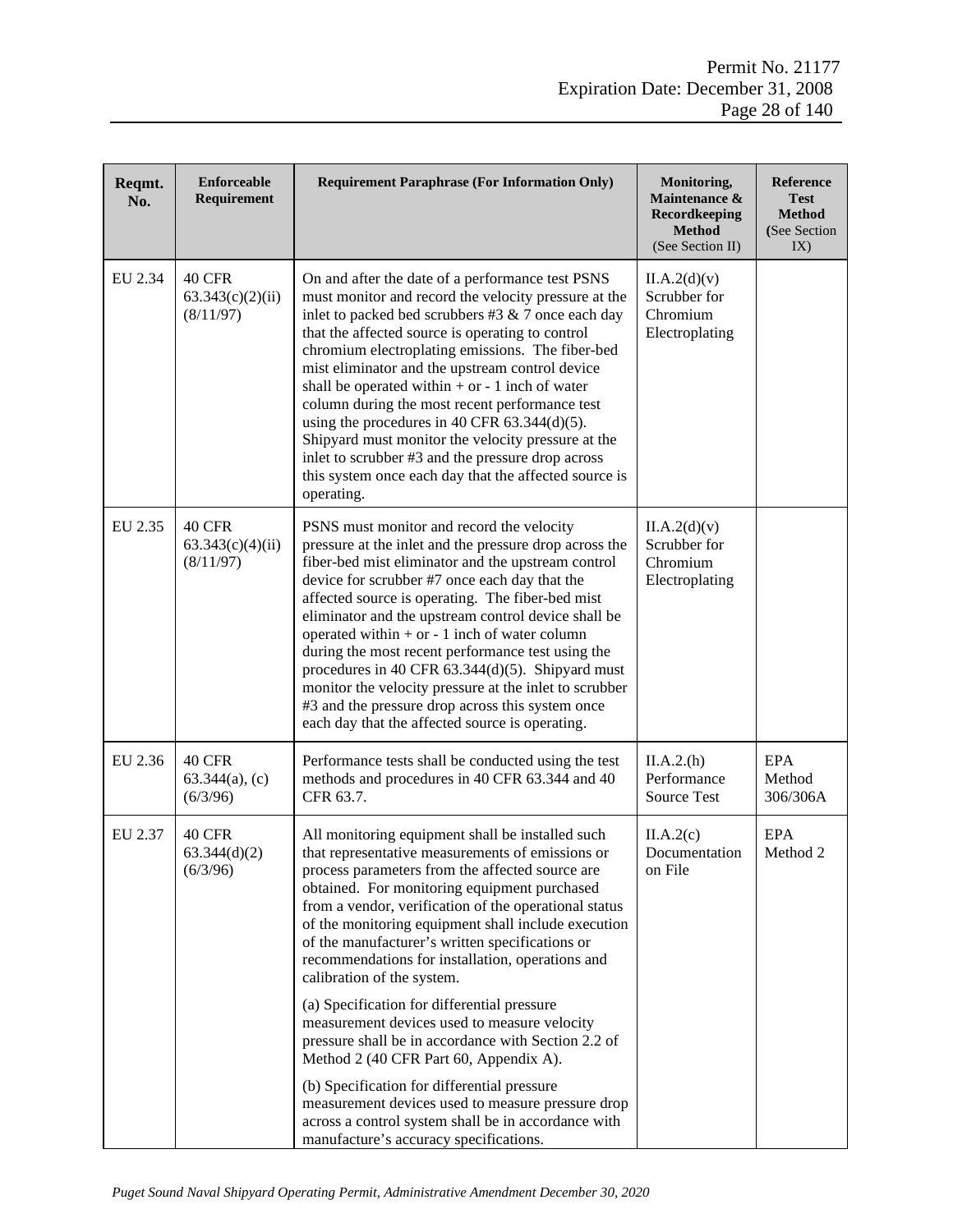| Reqmt.<br>No. | <b>Enforceable</b><br>Requirement                                                       | <b>Requirement Paraphrase (For Information Only)</b>                                                                                                                                                                                                                                                                                                                                                                                                                   | Monitoring,<br>Maintenance &<br>Recordkeeping<br><b>Method</b><br>(See Section II)                  | <b>Reference</b><br><b>Test</b><br><b>Method</b><br>(See Section<br>IX) |
|---------------|-----------------------------------------------------------------------------------------|------------------------------------------------------------------------------------------------------------------------------------------------------------------------------------------------------------------------------------------------------------------------------------------------------------------------------------------------------------------------------------------------------------------------------------------------------------------------|-----------------------------------------------------------------------------------------------------|-------------------------------------------------------------------------|
| EU 2.38       | 40 CFR 63.345                                                                           | Provisions for new and reconstructed source<br>preconstruction review applies to all future sources                                                                                                                                                                                                                                                                                                                                                                    |                                                                                                     |                                                                         |
| EU 2.39       | 40 CFR 63.346<br>(1/25/95)                                                              | PSNS shall maintain records required by 40 CFR<br>Part 63 Subpart A and records related to inspection<br>and maintenance of equipment, malfunctions,<br>testing, monitoring, excess emissions, total process<br>operating time, and required notifications for 5<br>years in accordance with 40 CFR $63.10(b)(1)$ .                                                                                                                                                    | II.A.2(c)<br>Documentation<br>on File                                                               |                                                                         |
|               | electroplating operation in Building 873.                                               | (c) Requirement Nos. EU 2.43 through EU 2.44 are the Puget Sound Clean Air Agency Hard and Decorative<br>Chromium Electroplating and Chromium Anodizing requirements. These requirements only apply to the chrome                                                                                                                                                                                                                                                      |                                                                                                     |                                                                         |
| EU 2.40       | <b>Puget Sound</b><br>Clean Air<br>Agency Reg.<br>III: $3.01(c)$ and<br>(d) $(12/9/99)$ | II.A.2(h)<br>Performance<br><b>Source Test</b>                                                                                                                                                                                                                                                                                                                                                                                                                         | <b>EPA</b><br>Method<br>306/306A                                                                    |                                                                         |
| EU 2.41       | <b>Puget Sound</b><br>Clean Air<br>Agency Reg.<br>III: 3.01(e)<br>(12/9/99)             | Chromium electroplating tanks using control<br>equipment to comply with the chromium emission<br>limits in Puget Sound Clean Air Agency Regulation<br>III, Section 3.01 shall be operated in accordance<br>with Order of Approval 6382, issued by the Board<br>of Directors, that specifies operating and<br>maintenance procedures, monitoring,<br>recordkeeping, and reporting requirements<br>consistent with the NESHAP standards in 40 CFR<br>Part 63, Subpart N. | II.A.2(d)(v)<br>Scrubber for<br>Chromium<br>Electroplating<br>II.A.2(c)<br>Documentation<br>on File |                                                                         |
|               |                                                                                         | (d) Requirement Nos. EU 2.45 through EU 2.49 are conditions of Order of Approval No. 6382 that apply to the<br>chrome electroplating operation in Building 873.                                                                                                                                                                                                                                                                                                        |                                                                                                     |                                                                         |
| EU 2.42       | Order of<br>Approval 6382,<br>Condition 4<br>(4/10/96)                                  | The tanks in the east process area shall not be<br>operated unless chromium emissions are exhausted<br>through scrubber No. 3 that limits chromium<br>emissions to 0.015mg/dscm during hard chromium<br>plating and 0.01mg/dscm during anodizing<br>operations.                                                                                                                                                                                                        | II.A.2(c)<br>Documentation<br>on File<br>II.A.2(d)(v)<br>Scrubber for<br>Chromium<br>Electroplating |                                                                         |
| EU 2.43       | Order of<br>Approval 6382,<br>Condition 5<br>(4/10/96)                                  | Tanks in the plating area shall not be operated<br>unless exhausted through Scrubber #7 that limits<br>total chromium emissions to less than 0.015<br>mg/dscm.                                                                                                                                                                                                                                                                                                         | II.A.2(c)<br>Documentation<br>on File<br>II.A.2(d)(v)<br>Scrubber for<br>Chromium<br>Electroplating |                                                                         |
| EU 2.44       | Order of<br>Approval                                                                    | PSNS shall have an Operation and Maintenance<br>Plan as described in Puget Sound Clean Air Agency                                                                                                                                                                                                                                                                                                                                                                      | II.A.2(c)<br>Documentation                                                                          |                                                                         |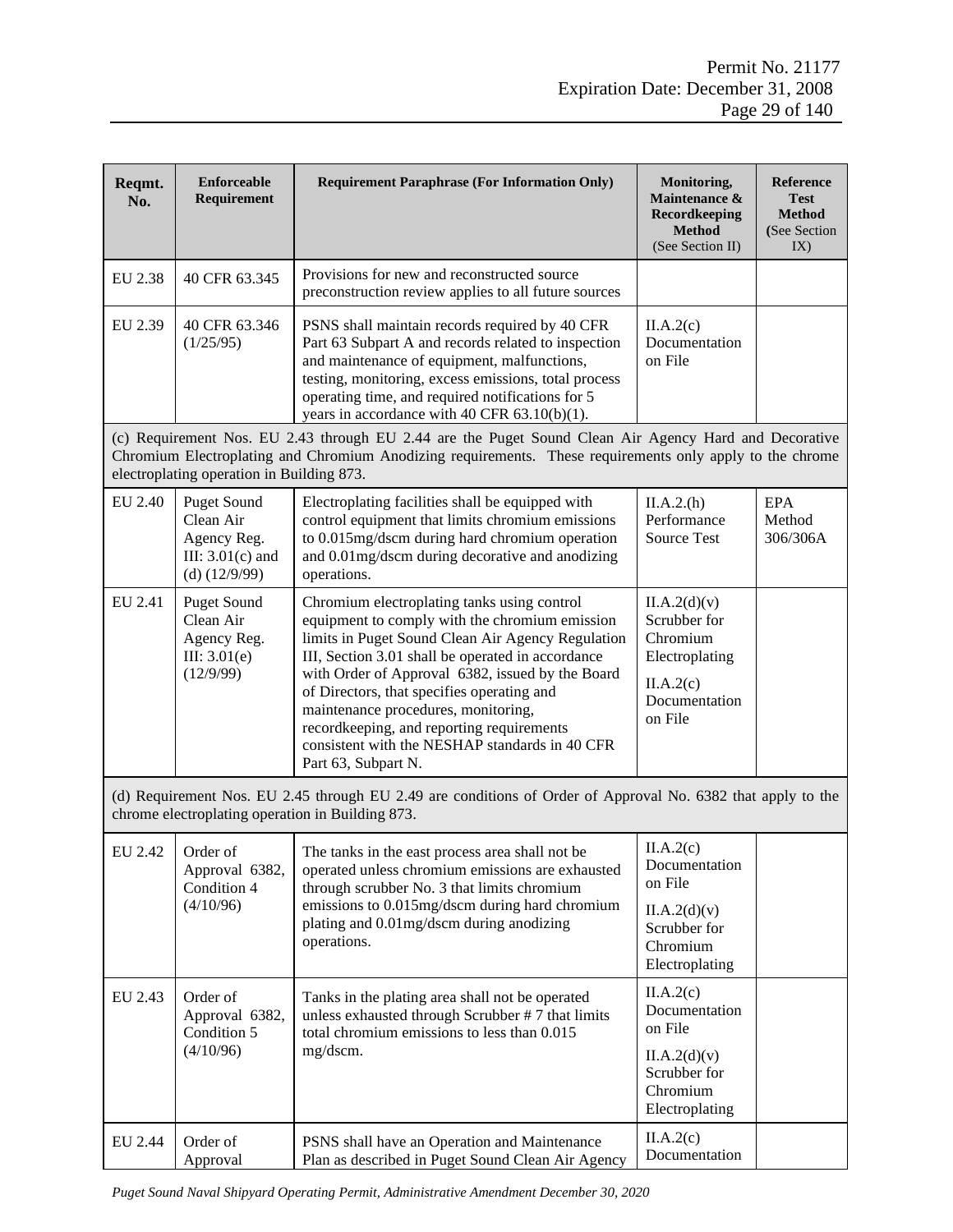| Reqmt.<br>No. | <b>Enforceable</b><br>Requirement                                                                                                                                                                                                                         | <b>Requirement Paraphrase (For Information Only)</b>                                                                                                                                                                                                                                                                                                                                                                                 | Monitoring,<br>Maintenance &<br>Recordkeeping<br>Method<br>(See Section II)  | <b>Reference</b><br><b>Test</b><br><b>Method</b><br>(See Section)<br>IX) |
|---------------|-----------------------------------------------------------------------------------------------------------------------------------------------------------------------------------------------------------------------------------------------------------|--------------------------------------------------------------------------------------------------------------------------------------------------------------------------------------------------------------------------------------------------------------------------------------------------------------------------------------------------------------------------------------------------------------------------------------|------------------------------------------------------------------------------|--------------------------------------------------------------------------|
|               | 6382, Condition                                                                                                                                                                                                                                           | Reg. I: $5.05(e)$ that includes the following:                                                                                                                                                                                                                                                                                                                                                                                       | on File                                                                      |                                                                          |
|               | 6(4/10/96)                                                                                                                                                                                                                                                | (a) A range of compliant values for pressure drop<br>across the fiber bed mist eliminator and the<br>installed upstream control device as established<br>by performance testing and measured with a<br>permanently installed pressure gauge.                                                                                                                                                                                         | II.A.2(d)(v)<br>Scrubber for<br>Chromium<br>Electroplating<br>II.B. O&M Plan |                                                                          |
|               |                                                                                                                                                                                                                                                           | (b) The acceptable range of velocity pressure<br>values at inlet to scrubber #3 as established by<br>performance testing                                                                                                                                                                                                                                                                                                             |                                                                              |                                                                          |
|               |                                                                                                                                                                                                                                                           | (c) Procedures for routinely inspecting each control<br>device and ductwork to assure there is proper<br>drainage, no excessive chromic acid buildup, no<br>evidence of chemical attack on structural integrity,<br>no breakthrough of chromic acid mist, and no leaks<br>in the system.                                                                                                                                             |                                                                              |                                                                          |
| EU 2.45       | Order of<br>Approval<br>6382, Condition                                                                                                                                                                                                                   | The following records shall be included in the<br>Scrubber #7 O & M Plan and made available to the<br>Puget Sound Clean Air Agency upon request.                                                                                                                                                                                                                                                                                     | II.A.2(c)<br>Documentation<br>on File,                                       |                                                                          |
| 7(4/10/96)    | (a) Pressure drop readings across the fiber bed mist<br>eliminator and the installed upstream control device<br>(at least once each operating day).<br>(b) Velocity pressure readings at the inlet of<br>scrubber # 3 (at least once each operating day). | II.A.2(d)(v)<br>Scrubber for<br>Chromium<br>Electroplating<br>II.B. O&M plan                                                                                                                                                                                                                                                                                                                                                         |                                                                              |                                                                          |
|               |                                                                                                                                                                                                                                                           | (c) Inspection and maintenance performed on each<br>control device, ductwork or monitoring equipment<br>including inspection date and results of the<br>inspection at least quarterly.                                                                                                                                                                                                                                               |                                                                              |                                                                          |
|               |                                                                                                                                                                                                                                                           | (d) The occurrence, duration, and cause of any<br>malfunction of any control device or monitoring<br>equipment, and the actions taken to correct any<br>malfunction.                                                                                                                                                                                                                                                                 |                                                                              |                                                                          |
|               |                                                                                                                                                                                                                                                           | (e) Identification of each period that any control<br>device operates outside the range of compliant<br>pressure drop values or compliant velocity pressure<br>values and whether a malfunction occurred during<br>that period.                                                                                                                                                                                                      |                                                                              |                                                                          |
| EU 2.46       | Order of<br>Approval 6382,<br>Condition 8<br>(4/10/96)                                                                                                                                                                                                    | A source test to demonstrate compliance with<br>Condition 4 and 5 shall be conducted within 180<br>days of the startup for each hard chromium plating<br>operation and each anodizing operation. The source<br>test plan shall be submitted to Puget Sound Clean<br>Air Agency 30 days prior to the test. During the<br>test the pressure drop values across the scrubber and<br>the fiber-bed mist eliminator (scrubber #7) and the | II.A.2(h)<br>Performance<br>Source Test                                      | <b>EPA</b><br>Method<br>306/306A                                         |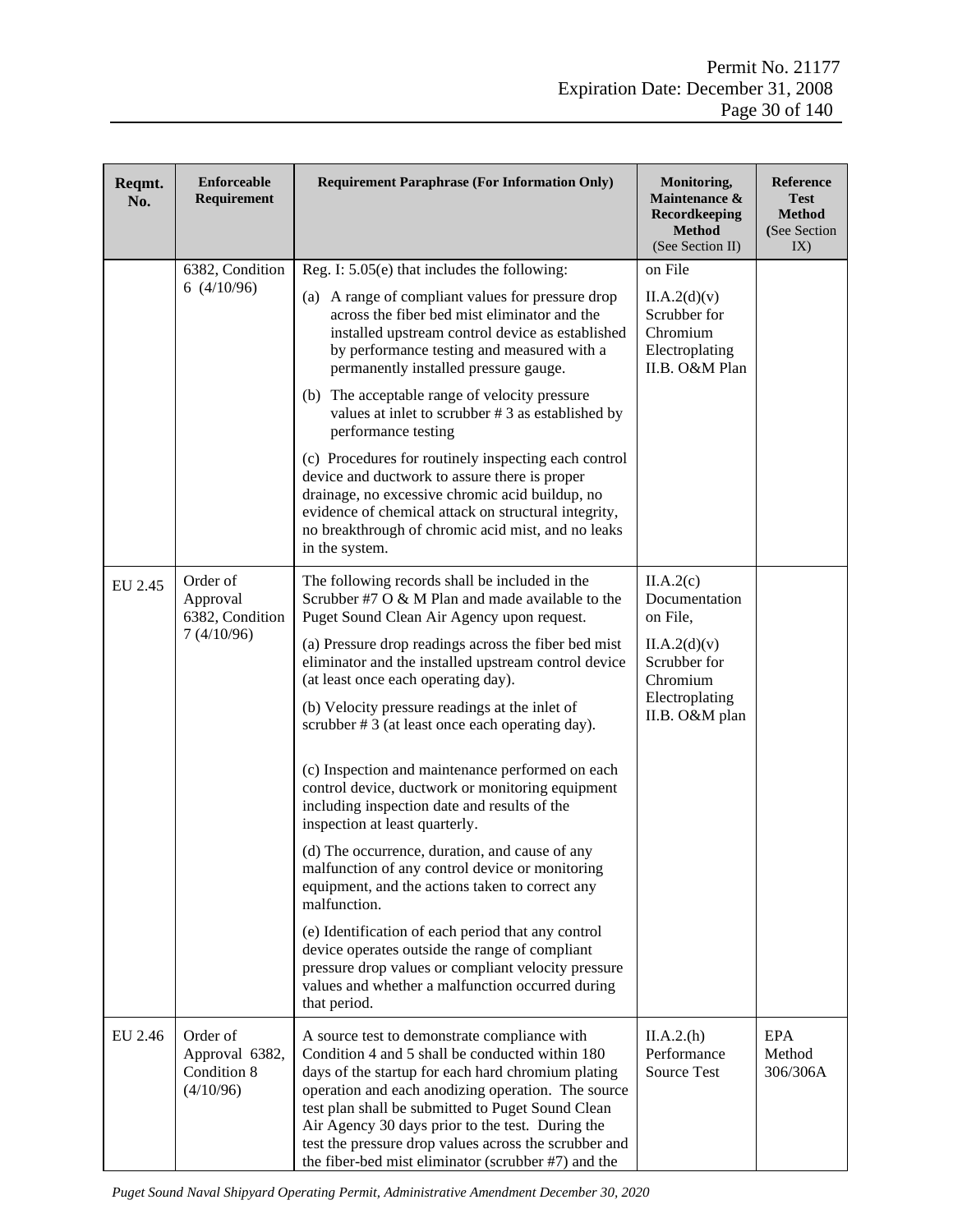| Reqmt.<br>No.                                | Enforceable<br>Requirement                                                                                                                                                                                                  | <b>Requirement Paraphrase (For Information Only)</b>                                                                                                                                                                                                                                                                                                                                                                                                                      | Monitoring,<br>Maintenance &<br>Recordkeeping<br><b>Method</b><br>(See Section II) | <b>Reference</b><br><b>Test</b><br><b>Method</b><br>(See Section)<br>IX) |
|----------------------------------------------|-----------------------------------------------------------------------------------------------------------------------------------------------------------------------------------------------------------------------------|---------------------------------------------------------------------------------------------------------------------------------------------------------------------------------------------------------------------------------------------------------------------------------------------------------------------------------------------------------------------------------------------------------------------------------------------------------------------------|------------------------------------------------------------------------------------|--------------------------------------------------------------------------|
|                                              |                                                                                                                                                                                                                             | velocity pressure and pressure drop value across the<br>packed bed scrubber (scrubber #3) shall be recorded<br>periodically. The final results shall be submitted<br>within 60 days after test.                                                                                                                                                                                                                                                                           |                                                                                    |                                                                          |
| 873-305, No. 71-873-306, and No. 71-873-307. | (e) Requirement No. EU 2.50 are conditions of Order of Approval No. 6345 that apply to the non-chromium<br>tankline operations in Building 873. These requirements apply to Unit ID No. 71-873-302, No. 71-873-303, No. 71- |                                                                                                                                                                                                                                                                                                                                                                                                                                                                           |                                                                                    |                                                                          |
| EU 2.47                                      | Order of<br>Approval 6345,<br>Condition 4<br>(4/5/96)                                                                                                                                                                       | Vented tanks in the main operating area and tanks<br>used for chemical cleaning shall be vented through<br>a packed bed scrubber and the pressure drop across<br>the scrubber shall be measured with a permanently<br>installed gauge. Flow meters measuring liquid<br>injection rate shall be installed on each scrubber.<br>Pressure drop and minimum flow rate (gallons per<br>minute) shall be clearly marked on or nearby these<br>gauges within 90 days of startup. | II.A.2(d)(iv)<br>Scrubbers for<br>Metal Finishing<br>Tankline                      |                                                                          |
|                                              |                                                                                                                                                                                                                             | (f) Requirement No. EU 2.51 is the Puget Sound Clean Air Agency adoption of 40 CFR Part 61 and 63.                                                                                                                                                                                                                                                                                                                                                                        |                                                                                    |                                                                          |
| EU 2.48                                      | <b>Puget Sound</b><br>Clean Air<br>Agency Reg.<br>III: 2:02<br>(7/13/00)<br>(State/Puget<br>Sound Clean<br>Air Agency<br>enforceable<br>only)                                                                               | Adopts 40 CFR 63 by reference.                                                                                                                                                                                                                                                                                                                                                                                                                                            | <b>NMR</b>                                                                         |                                                                          |

NMR = No Monitoring Required -- Monitoring is not required; however, if a noncompliant situation is observed, PSNS shall initiate appropriate corrective action.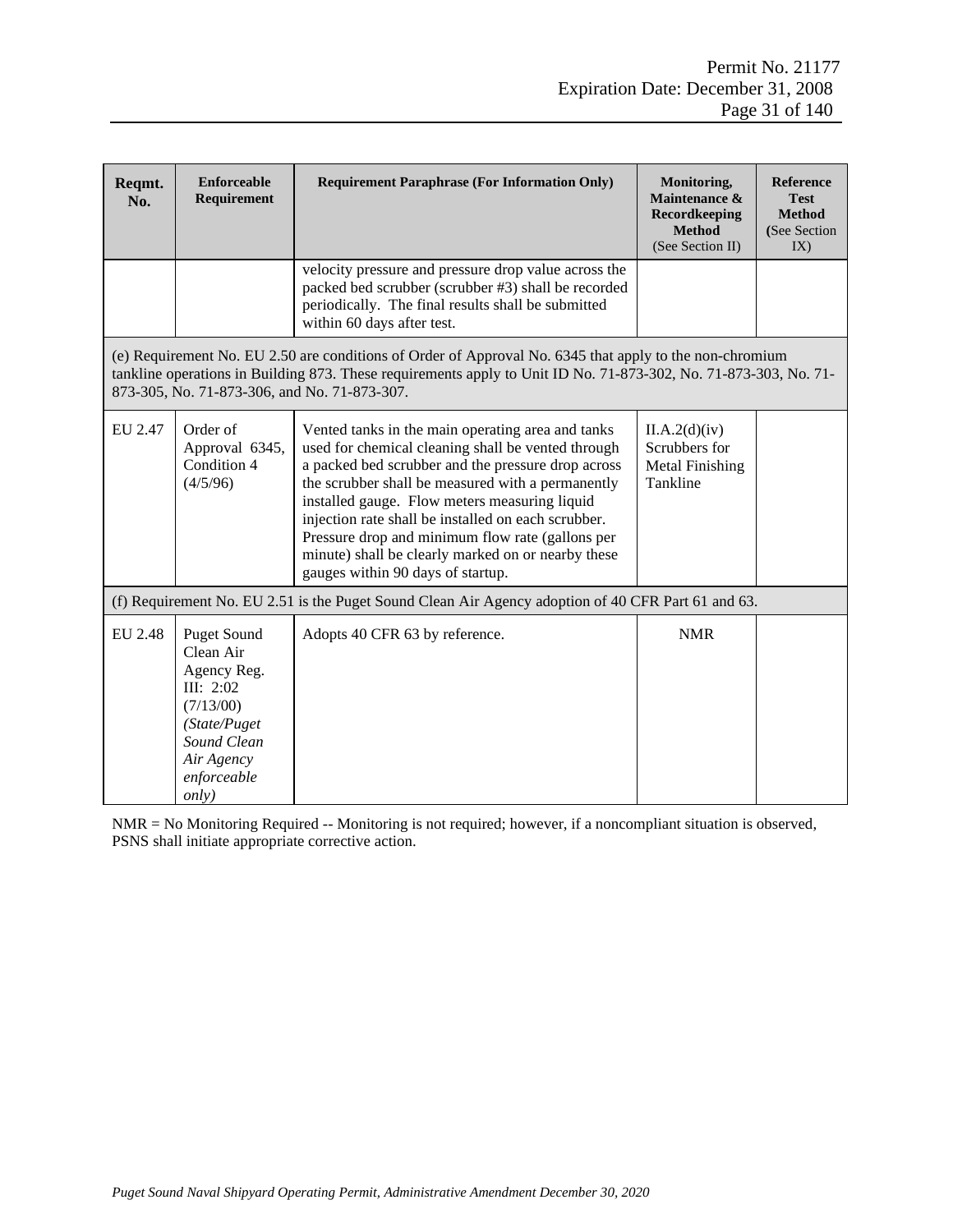#### **INAPPLICABLE REQUIREMENTS:**

#### **Requirement Description and Justification**

NC 6382, Condition 8 (dated 4/10/96)

Building 873 Metal Treatment Facility Upgrade (subject to Chrome NESHAP, 40 CFR 63 Subpart N), requires a source test within 180 days of startup. Such testing took place. The report is in Agency files, making this one requirement obsolete.

#### **3. Wood Furniture Manufacturing Operations**

**DESCRIPTION:** *This section includes all activities and equipment associated with wood furniture manufacturing operations. The Shipyard uses less than 100 gallons of finishing material and adhesives per month for wood furniture manufacturing. At this level of material usage, the facility meets the criteria for an "incidental wood furniture manufacturer" as defined in 40 CFR 63 Subpart JJ, National Emission Standards for Wood Furniture Manufacturing Operations. Incidental wood furniture manufacturers must only keep purchase or usage records are not subject to any other provision of Subpart JJ.* 

> *For State Only requirements applicable to spray permits of furniture finishes occur refer to the "Surface Coating and Associated Operations"*

*Emission Units*

*Current wood furniture manufacturing locations include:*

*Building 851-wood furniture production and wood gluing areas. Building 457- varnish room*

*Data in italics are for information only and not enforceable conditions of this permit.*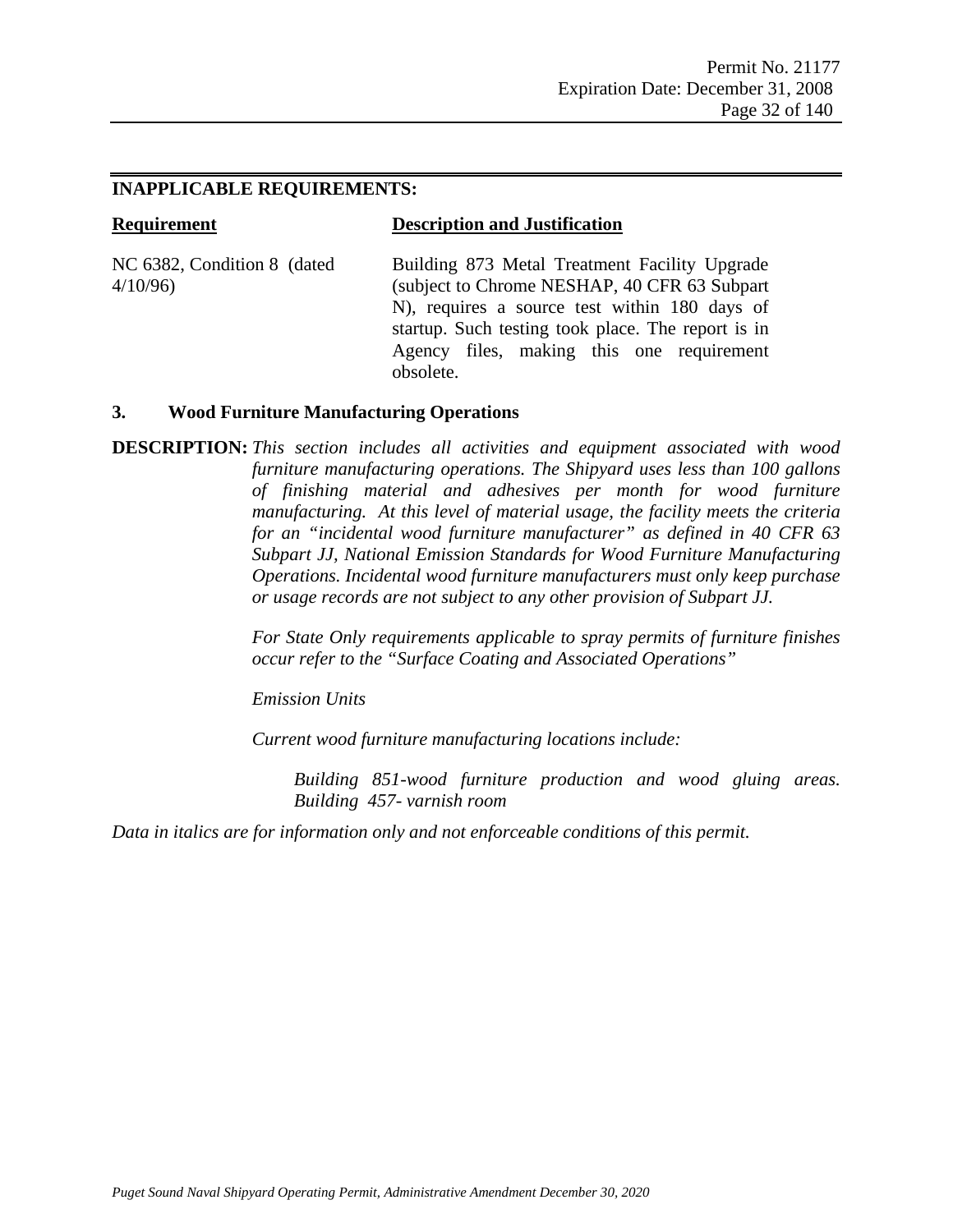#### **COMPLIANCE REQUIREMENTS:**

| Reqmt.<br>No. | Enforceable<br>Requirement  | <b>Requirement Paraphrase (For Information Only)</b>                                                                                                                                                                                                                                                                                                                                                                   | Monitoring,<br>Maintenance &<br><b>Recordkeeping</b><br><b>Method</b><br>(See Section II) | <b>Reference</b><br><b>Test</b><br><b>Method</b><br>(See Section)<br>VIII) |
|---------------|-----------------------------|------------------------------------------------------------------------------------------------------------------------------------------------------------------------------------------------------------------------------------------------------------------------------------------------------------------------------------------------------------------------------------------------------------------------|-------------------------------------------------------------------------------------------|----------------------------------------------------------------------------|
|               | (a) Requirement Nos. EU 3.1 |                                                                                                                                                                                                                                                                                                                                                                                                                        |                                                                                           |                                                                            |
| EU 3.1        | <b>40 CFR</b><br>63.800(a)  | The owner or operator (PSNS) that meets the criteria<br>for an incidental wood furniture manufacturer shall<br>keep purchase or usage records demonstrating the<br>source meets the definition of an incidental<br>manufacturer and shall not be subject to any other<br>provisions of this subpart.<br>Incidental wood furniture manufacturer means a major<br>source that is primarily engaged in the manufacture of | II.A.2(c)<br>Documentation<br>on File                                                     |                                                                            |
|               |                             | products other than wood furniture or<br>wood furniture components and that uses no more than<br>100 gallons per month of finishing material or<br>adhesives in the manufacture of wood furniture<br>or wood furniture components.[40 CFR63.801]                                                                                                                                                                       |                                                                                           |                                                                            |

#### **INAPPLICABLE REQUIREMENTS:**

Requirement Description and Justification

40 CFR 63.800(b) through 40 CFR 83.819 40 CFR 63.800(a) states that the source shall not be subject to any other provisions of this subpart.

#### **4. Surface Coating and Associated Operations**

**DESCRIPTION:** *This section includes all activities and equipment associated with surface coating operations. These operations include coating mixing, application, drying, and curing; spray gun and application equipment cleaning; and material and waste handling.*

> *Cleaning, primer application, and topcoat application operations subject to the Ship Building and Ship Repair (Surface Coating) NESHAP (40 CFR Part 63 Subpart II) are included in this section.*

> *The activities included in this section are conducted throughout the Shipyard. The spray coating units that are included in this section and permitted or otherwise registered with the Puget Sound Clean Air Agency are listed below. For the purpose of defining an "emission unit" in this permit, each piece of equipment listed below is considered a separate emission unit.*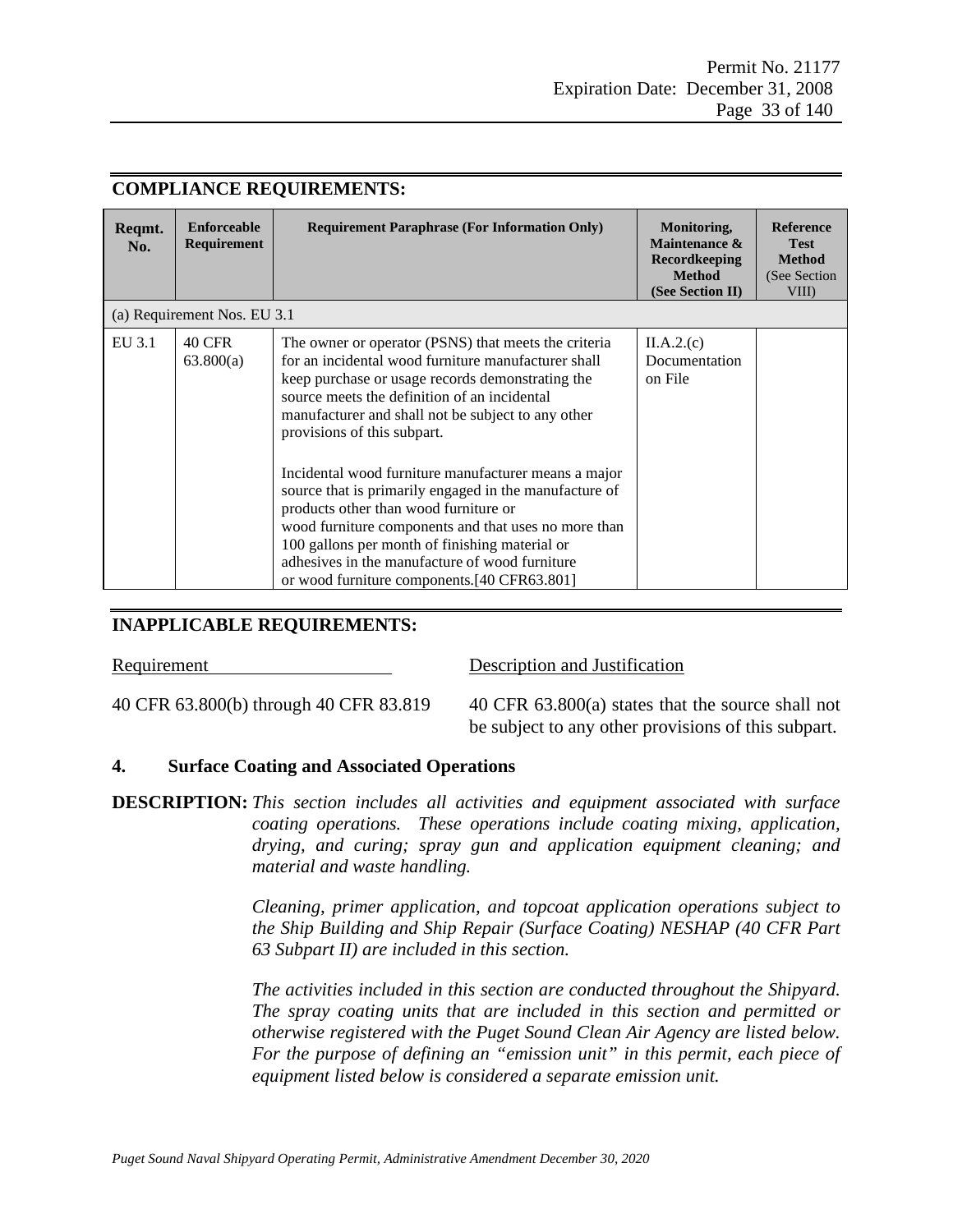*Most of the spray coating units listed below are used in ship or ship component coating operations. The units with an asterisk (\*) next to their description are not normally used in ship component coating operations, but may be in the future.*

| Source ID#, Shop-Bldg.-ID | Order of<br>Approval<br>No. | Date<br><i>Installed</i> | Source Description                                           |
|---------------------------|-----------------------------|--------------------------|--------------------------------------------------------------|
| 71-431-121                | 3957                        | 1992                     | Dry filter booth, 8000 CFM, 4 <sup>th</sup> floor            |
| 71-431-122                | 6776                        | 1997                     | Dry filter booth, 20650 CFM, 1st floor                       |
| 67-431-131                | NOC N/R                     | 1967                     | Dry filter booth, 5 <sup>th</sup> floor, Room 510            |
| 67-431-261                | NOC N/R                     | 1967                     | Dry filter booth, $5^{th}$ floor, Room 516                   |
| 67-431-263                | NOC N/R                     | 1968                     | Dry filter booth, 4th floor, Room 407                        |
| 67-431-267                | NOC N/R                     | 1968                     | Dry filter booth, 4th floor, Room 414B                       |
| 07-448-121                | 4644                        | 1992                     | Dry filter booth, 30000 CFM *                                |
| 07-448-121                | 4644                        | 1992                     | Dry filter booth, 14000 CFM *                                |
| 71-457-121                | 6757                        | 1997                     | Dry filter booth, 6370 CFM, 1st floor                        |
| 71-457-122                | NOC N/R                     | 1958                     | Dry filter booth, 1 <sup>st</sup> floor, varnish room        |
| 71-457-123                | 3957                        | 1992                     | Dry filter booth, 20000 CFM, 1st floor, screen room          |
| 71-457-124                | 3957                        | 1992                     | Dry filter booth, 9000 CFM, $1^{st}$ floor, varnish room $*$ |
| 71-457-125                | NOC N/R                     | 1951                     | Wet booth, 1 <sup>st</sup> floor, teflon room                |
| 71-457-126                | NOC N/R                     | 1977                     | Dry filter booth, $2^{nd}$ floor, sign shop*                 |
| 71-457-127                | NOC N/R                     | Unknown                  | Dry filter booth, 3rd floor, apprentice room*                |
| 99-462-122                | NOC N/R                     | 1989                     | Dry filter booth                                             |
| 71-851-121                | 3957                        | 1992                     | Dry filter booth, 15000 CFM                                  |
| 71-851-121-01             | 5831                        | 1996                     | Dry filter booth, 12500 CFM                                  |
| 71-857-121                | 3957                        | 1992                     | Dry filter booth, 18400 CFM                                  |
| 71-857-122                | NOC N/R                     | 1973                     | Dry filter booth                                             |

*Emission Units*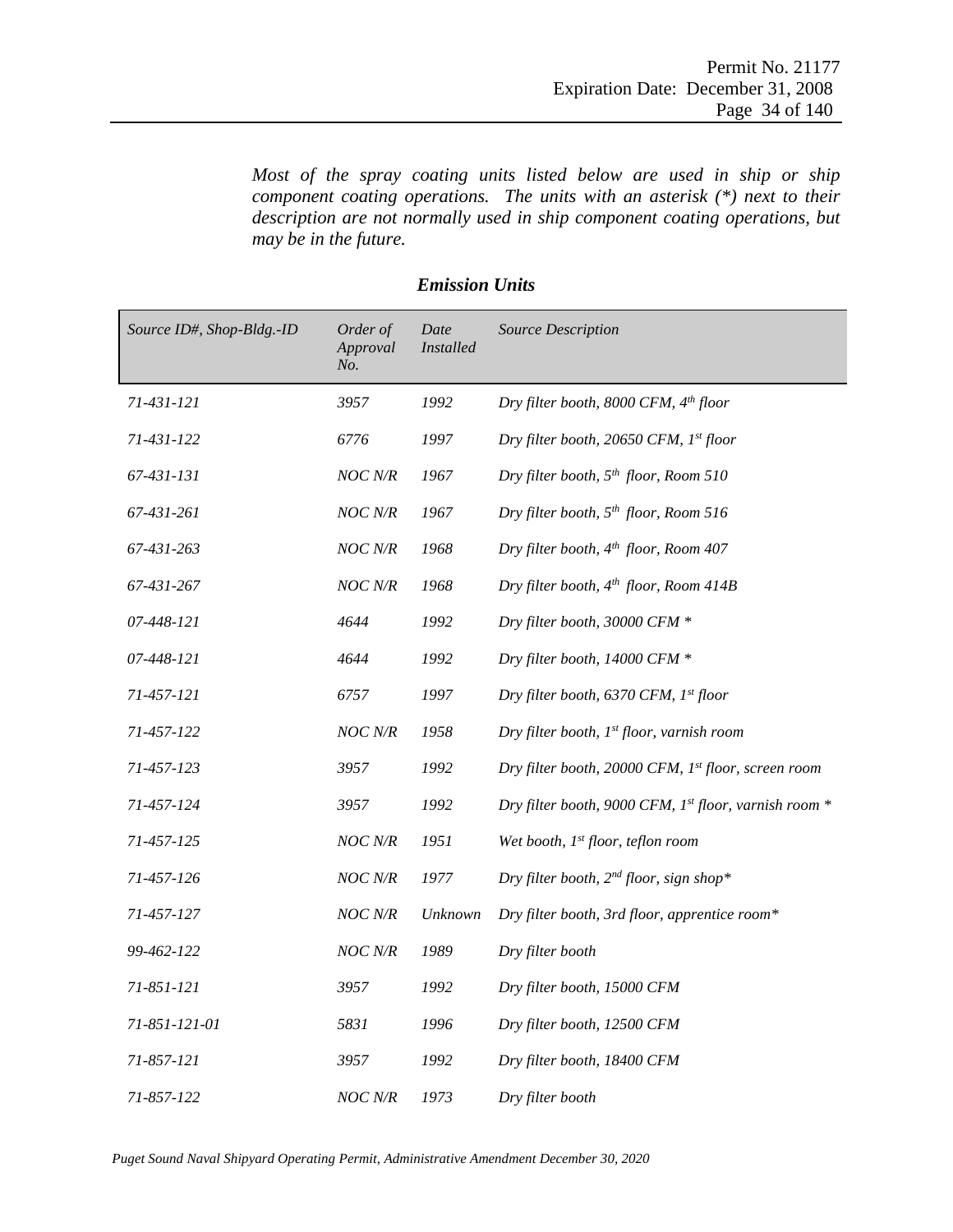| Order of<br>Approval<br>No. | Date<br>Installed | <i>Source Description</i>                       |
|-----------------------------|-------------------|-------------------------------------------------|
| 3957                        | 1992              | Downdraft dry filter booth, 12500 CFM           |
| 8240                        | 2000              | Dry filter booth, 16000 CFM                     |
| 3957                        | 1992              | Dry filter booth, 20000 CFM                     |
| NOC N/R                     | 1967              | Outdoor spray coating operations, Dry Dock #1   |
| NOC N/R                     | 1967              | Outdoor spray coating operations, Dry Dock #2   |
| NOC N/R                     | 1967              | Outdoor spray coating operations, Dry Dock $#3$ |
| NOC N/R                     | 1967              | Outdoor spray coating operations, Dry Dock #4   |
| NOC N/R                     | 1967              | Outdoor spray coating operations, Dry Dock #5   |
| NOC N/R                     | 1967              | Outdoor spray coating operations, Dry Dock #6   |
|                             |                   |                                                 |

*Data in italics are for information only and not enforceable conditions of this permit.*

### **COMPLIANCE REQUIREMENTS:**

| Regmt.<br>No. | Enforceable<br><b>Requirement</b> | <b>Requirement Paraphrase (For Information Only)</b> | Monitoring,<br><b>Maintenance &amp;</b><br>Recordkeeping | <b>Reference</b><br><b>Test</b><br><b>Method</b> |
|---------------|-----------------------------------|------------------------------------------------------|----------------------------------------------------------|--------------------------------------------------|
|               |                                   |                                                      | <b>Method</b>                                            | (See Section)                                    |
|               |                                   |                                                      | (See                                                     | VIII)                                            |
|               |                                   |                                                      | Section II)                                              |                                                  |

### *(a) NESHAP General Provisions*

Requirement Nos. EU 4.1 through EU 4.10 are the NESHAP General Provisions, 40 CFR 63 Subpart A, that apply to sources subject to the Shipbuilding and Ship Repair NESHAP. Applicability of 40 CFR 63 Subpart A is defined in Table 1 to Subpart II of Part 63. Table 1 supersedes this permit if an apparent conflict exists.

| EU 4.1 | 40 CFR<br>$63.1(c)(1)$ ,<br>63.4<br>(3/16/94) | Marine coating operations must comply with 40 CFR 63<br>Subpart A and II.                                                                                                                             | <b>NMR</b> |  |
|--------|-----------------------------------------------|-------------------------------------------------------------------------------------------------------------------------------------------------------------------------------------------------------|------------|--|
| EU 4.2 | 40 CFR 63.5<br>(3/16/94)                      | PSNS shall comply with preconstruction review<br>requirements.                                                                                                                                        | <b>NMR</b> |  |
| EU4.3  | 40 CFR<br>63.6(b)(2)<br>(3/16/94)             | New and reconstructed affected sources that have an<br>initial startup after the effective date of 40 CFR 63<br>Subpart II must comply with the requirements of 40<br>CFR 63 Subpart II upon startup. | <b>NMR</b> |  |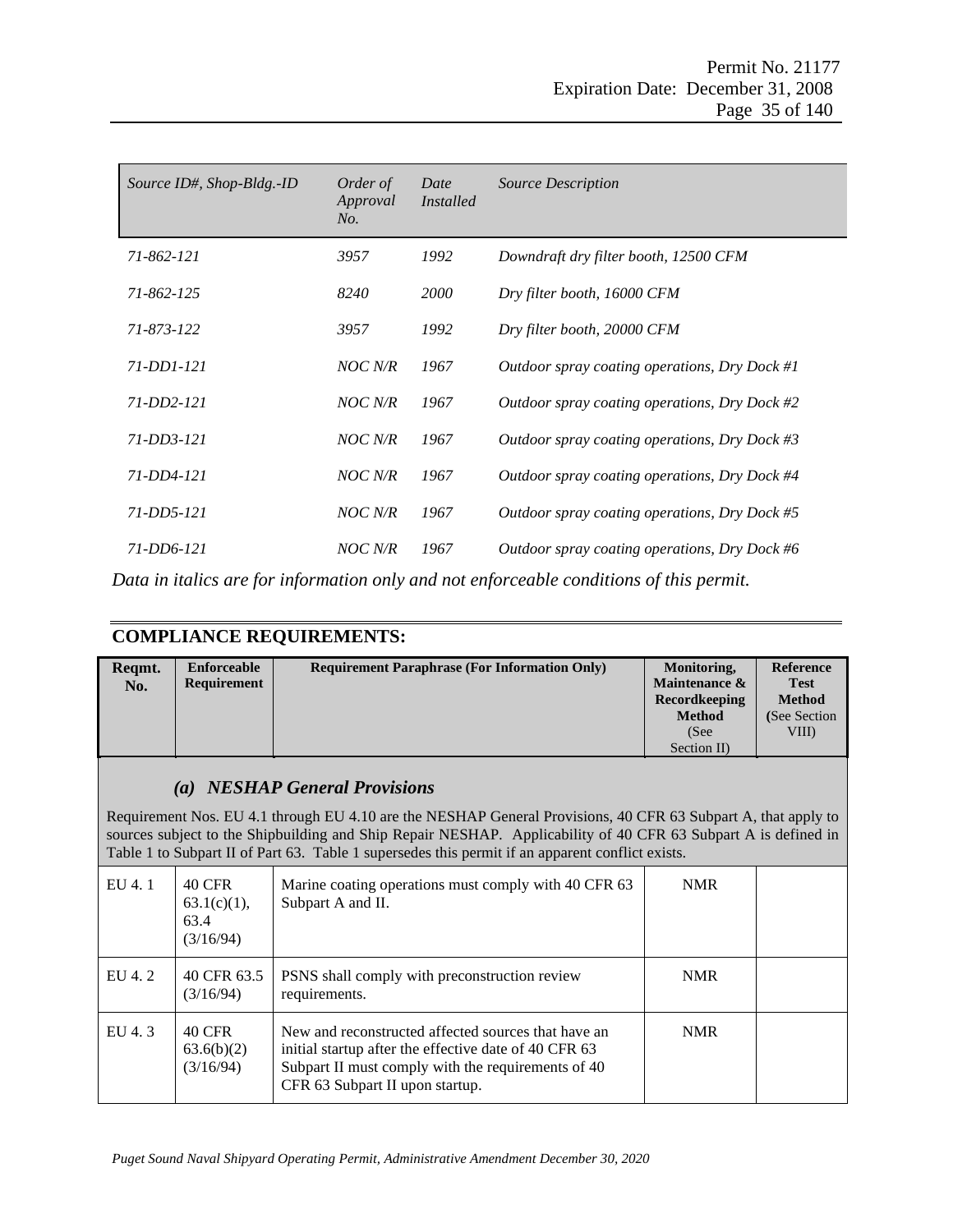| Reqmt.<br>No. | <b>Enforceable</b><br>Requirement                      | <b>Requirement Paraphrase (For Information Only)</b>                                                                                                                                              | Monitoring,<br>Maintenance &<br>Recordkeeping<br><b>Method</b><br>(See | <b>Reference</b><br><b>Test</b><br><b>Method</b><br>(See Section<br>VIII) |
|---------------|--------------------------------------------------------|---------------------------------------------------------------------------------------------------------------------------------------------------------------------------------------------------|------------------------------------------------------------------------|---------------------------------------------------------------------------|
|               |                                                        |                                                                                                                                                                                                   | Section II)                                                            |                                                                           |
| EU 4.4        | <b>40 CFR</b><br>$63.9(b)(3)$ -<br>(b)(5)<br>(2/12/99) | PSNS shall notify the Puget Sound Clean Air Agency<br>according to 40 CFR $63.9(b)(3)-(5)$ , if it constructs or<br>reconstructs a new affected source.                                           | <b>NMR</b>                                                             |                                                                           |
| EU 4.5        | 40 CFR<br>63.9(i)<br>(2/12/99)                         | Adjustment to time periods or postmark deadlines for<br>submittal and review of required communications may<br>be requested from and approved by the Puget Sound<br>Clean Air Agency.             | <b>NMR</b>                                                             |                                                                           |
| EU 4.6        | <b>40 CFR</b><br>63.9(j)<br>(2/12/99)                  | Notification requirements. Any change in information<br>already provided under 40 CFR 63.9 shall be sent to the<br>Puget Sound Clean Air Agency within 15 days.                                   | <b>NMR</b>                                                             |                                                                           |
| EU 4.7        | 40 CFR<br>$63.10(a)(3)$ -<br>$(7)$ $(2/12/99)$         | Must send reports to EPA and the Puget Sound Clean<br>Air Agency according to 40 CFR $63.10(a)(3)-(7)$ and<br>may request changes to report due dates.                                            | <b>NMR</b>                                                             |                                                                           |
| EU 4.8        | 40 CFR<br>63.10(b)(1)<br>(2/12/99)                     | PSNS shall retain records for five years. At a minimum,<br>the most recent two years of data shall be retained on<br>site. The remaining three years of data may be off site.                     | II.A.2(c)<br>Documentatio<br>n on File                                 |                                                                           |
| EU 4.9        | <b>40 CFR</b><br>63.10(d)(1)<br>(2/12/99)              | PSNS shall submit reports in accordance with 40 CFR<br>63 Subpart II.                                                                                                                             | <b>NMR</b>                                                             |                                                                           |
| EU 4.10       | <b>40 CFR</b><br>63.10(f)<br>(2/12/99)                 | PSNS must comply with the recordkeeping and<br>reporting requirements in 40 CFR 63.10, unless a waiver<br>is granted by the Puget Sound Clean Air Agency or<br>specified otherwise in Subpart II. | <b>NMR</b>                                                             |                                                                           |

### *(b) Ship NESHAP Applicability & Exemptions*

Requirement Nos. EU 4.11 through EU 4.15 are related to the applicability and exemptions of the Ship Building and Ship Repair (Surface Coating) NESHAP.

| EU 4.11 | 40 CFR<br>63.781(a)<br>(12/15/95) | PSNS must comply with Subparts II and A, except as<br>specified in 40 CFR $63.781(b)-(c)$ and Table 1 of 40<br>CFR 63, Subpart II.                                                                                                                                                                                      | <b>NMR</b>                                                                         |
|---------|-----------------------------------|-------------------------------------------------------------------------------------------------------------------------------------------------------------------------------------------------------------------------------------------------------------------------------------------------------------------------|------------------------------------------------------------------------------------|
| EU 4.12 | 40 CFR<br>63.781(b)<br>(12/15/95) | The provisions of Subpart II do not apply to coatings<br>used in volumes less than 52.8 gallons per year,<br>provided the total volume of such "low-usage exempt"<br>coatings does not exceed 264 gallons per year. Records<br>of the volume of each "low-usage exempt" coating<br>applied shall be maintained by PSNS. | $II.A.2(f)$ Ship<br><b>NESHAP</b><br>Coating<br>Monitoring<br>and<br>Recordkeeping |
| EU 4.13 | 40 CFR<br>63.781(c)<br>(12/15/95) | The Subpart II requirements are not applicable to:<br>coatings applied with hand-held, non-refillable, aerosol<br>containers; or unsaturated polyester resin coatings.                                                                                                                                                  | <b>NMR</b>                                                                         |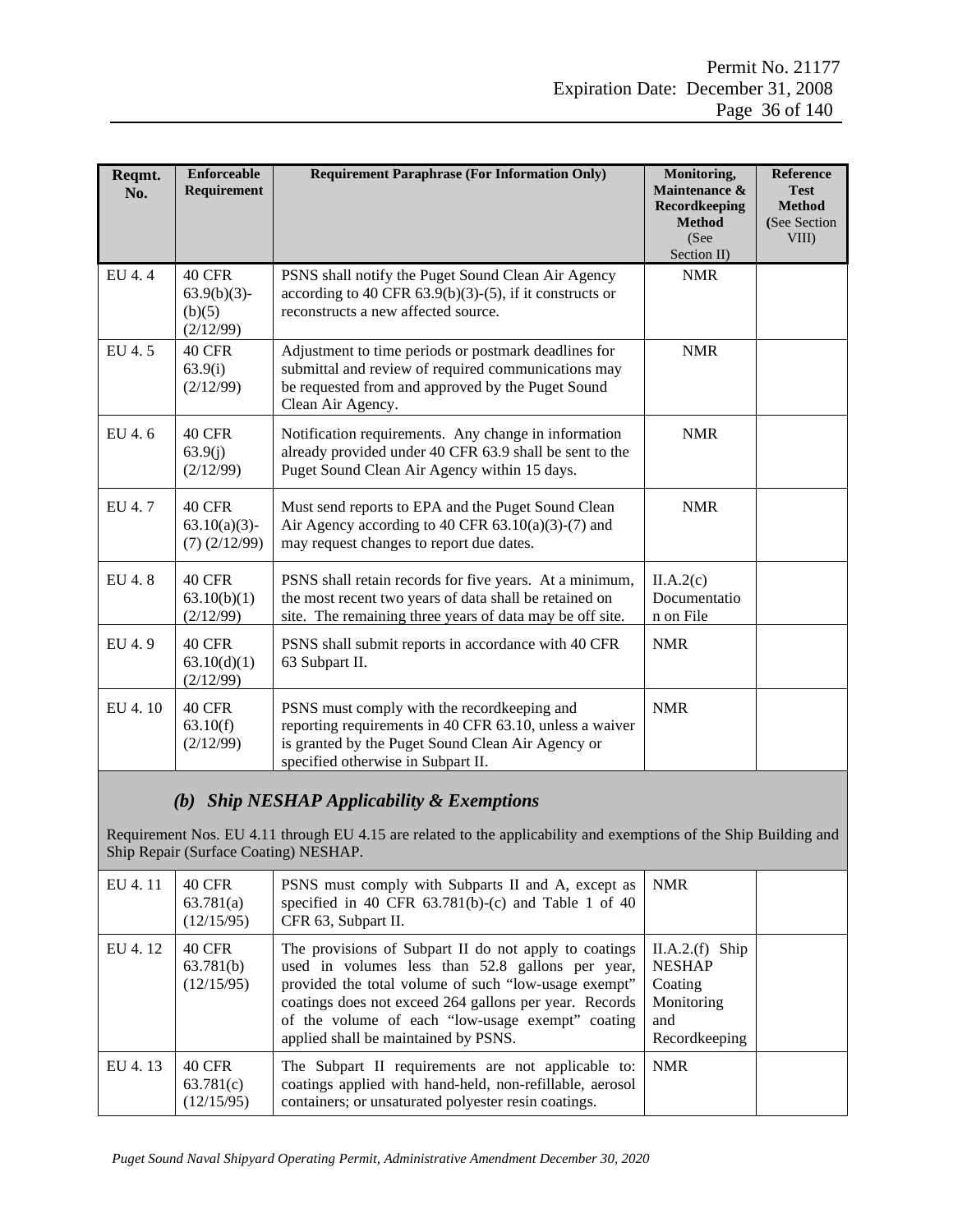| Regmt.<br>No. | Enforceable<br>Requirement               | <b>Requirement Paraphrase (For Information Only)</b>                                                                                                                                                  | Monitoring,<br>Maintenance &<br>Recordkeeping<br><b>Method</b><br>(See<br>Section II) | <b>Reference</b><br><b>Test</b><br><b>Method</b><br>(See Section)<br>VIII) |
|---------------|------------------------------------------|-------------------------------------------------------------------------------------------------------------------------------------------------------------------------------------------------------|---------------------------------------------------------------------------------------|----------------------------------------------------------------------------|
| EU 4.14       | <b>40 CFR</b><br>63.781(d)<br>(12/15/95) | The Subpart A requirements pertaining to startups,<br>shutdowns, and malfunctions do not apply to PSNS<br>unless an add-on control system is used to comply with<br>the emission standards            | <b>NMR</b>                                                                            |                                                                            |
| EU 4.15       | 40 CFR<br>63.784(c)<br>(6/18/96)         | New and reconstructed affected sources that have an<br>initial startup after the effective date of 40 CFR 63<br>Subpart II must comply with the requirements of 40<br>CFR 63 Subpart II upon startup. | <b>NMR</b>                                                                            |                                                                            |

# *(c) Ship NESHAP Coating*

Requirement Nos. EU 4.16 through EU 4.37 are the Shipbuilding and Ship Repair NESHAP requirements related to marine coating operations. The Shipbuilding and Ship Repair NESHAP requirements only apply to materials applied as a thin layer to a substrate, which cure to form a solid film, when used in the building, repair, repainting, converting, or alteration of ships as defined in 40 CFR 63.781(a) and 40 CFR 63.782.

| EU 4.16 | <b>40 CFR</b><br>63.783(a)<br>(12/15/95)    | PSNS shall not cause or allow the application of any<br>coating to a ship with an as-applied VOHAP content<br>exceeding the applicable limit in Table 2 of Subpart II.                                                                                                                           | II.A.2.(f) Ship<br><b>NESHAP</b><br>Coating<br>Monitoring<br>and<br>Recordkeeping |  |
|---------|---------------------------------------------|--------------------------------------------------------------------------------------------------------------------------------------------------------------------------------------------------------------------------------------------------------------------------------------------------|-----------------------------------------------------------------------------------|--|
| EU 4.17 | <b>40 CFR</b><br>63.783(b)(1)<br>(12/15/95) | PSNS shall ensure that all handling and transfer of<br>VOHAP-containing materials to and from containers,<br>tanks, vats, drums, and piping systems is conducted in a<br>manner that minimizes spills.                                                                                           | II.A.1.(d)<br><b>Work Practice</b><br>Inspection                                  |  |
| EU 4.18 | <b>40 CFR</b><br>63.783(b)(2)<br>(12/15/95) | PSNS shall ensure that all containers, tanks, vats, drums,<br>and piping systems are free of cracks, holes, and other<br>defects, and remain closed unless materials are being<br>added or removed from them.                                                                                    | II.A.1.(d)<br><b>Work Practice</b><br>Inspection                                  |  |
| EU 4.19 | <b>40 CFR</b><br>63.783(c)<br>(12/15/95)    | PSNS may apply to Puget Sound Clean Air Agency for<br>permission to use an alternate means of limiting<br>emissions from coating operations. The application<br>must include a comparison of emissions or source test<br>results, proposed monitoring protocol, and details of<br>recordkeeping. | <b>NMR</b>                                                                        |  |
| EU 4.20 | <b>40 CFR</b><br>63.785(a)(1)<br>(12/15/95) | PSNS shall determine the coating category and<br>applicable VOHAP limit for each batch of coating<br>received.                                                                                                                                                                                   | II.A.2(b) VOC<br>Content<br>Monitoring<br>and<br>Recordkeeping<br>Procedure       |  |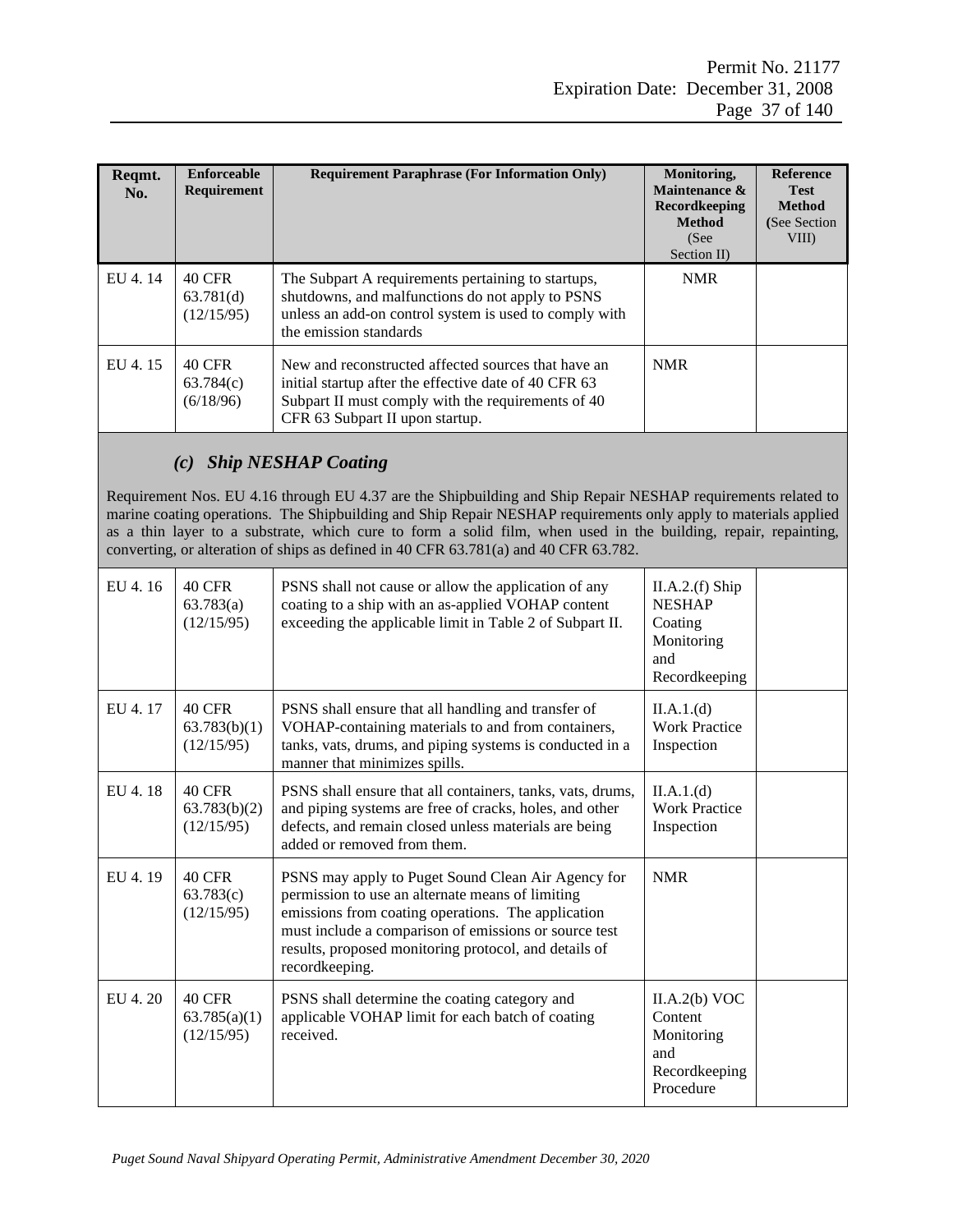| Reqmt.<br>No. | <b>Enforceable</b><br>Requirement                             | <b>Requirement Paraphrase (For Information Only)</b>                                                                                                                                                                                                                                                  | Monitoring,<br>Maintenance &<br>Recordkeeping<br><b>Method</b><br>(See<br>Section II) | Reference<br>Test<br><b>Method</b><br>(See Section)<br>VIII) |
|---------------|---------------------------------------------------------------|-------------------------------------------------------------------------------------------------------------------------------------------------------------------------------------------------------------------------------------------------------------------------------------------------------|---------------------------------------------------------------------------------------|--------------------------------------------------------------|
| EU 4.21       | 40 CFR<br>63.785(a)(2)<br>(12/15/95)                          | PSNS shall certify the as-supplied VOC content of each<br>batch of coating received unless using any one or<br>combination of the procedures described in 40 CFR<br>$63.785(c)(1)$ through (c)(4).                                                                                                    | II.A.2(b) VOC<br>Content<br>Monitoring<br>and<br>Recordkeeping<br>Procedure           | <b>EPA</b><br>Method 24                                      |
| EU 4.22       | 40 CFR<br>63.785(b)(1)<br>(12/15/95)                          | PSNS shall determine and document the compliance<br>procedure(s) used when using any one or combination<br>of the procedures described in 40 CFR $63.785(c)(1)$<br>through (c)(4) in lieu of batch testing using EPA Method<br>24.                                                                    | II.A.2.(f) Ship<br><b>NESHAP</b><br>Coating<br>Monitoring<br>and<br>Recordkeeping     |                                                              |
| EU 4.23       | 40 CFR<br>63.785(b)(2)                                        | Results of any compliance demonstration using EPA<br>Method 24 shall take precedence over the results using<br>the compliance procedures described in 40 CFR<br>$63.785(c)(1)$ through (c)(3).                                                                                                        | $II.A.2.(f)$ Ship<br><b>NESHAP</b><br>Coating<br>Monitoring<br>and<br>Recordkeeping   | <b>EPA</b><br>Method 24                                      |
| EU 4.24       | 40 CFR<br>63.785(b)(3)<br>(12/15/95)                          | Results of any compliance demonstration conducted<br>using an alternate test method, approved by Puget Sound<br>Clean Air Agency under 40 CFR 63.783(a) to determine<br>VOHAP content, shall take precedence over the results<br>of the compliance procedures described in 40 CFR<br>$63.785(c)(4)$ . | $II.A.2.(f)$ Ship<br><b>NESHAP</b><br>Coating<br>Monitoring<br>and<br>Recordkeeping   |                                                              |
| EU 4.25       | <b>40 CFR</b><br>63.785(c)(1)<br>$(i)$ & $(ii)$<br>(12/15/95) | For coatings to which no thinning solvent (or any other<br>materials except for water) is added PSNS shall certify<br>the as-applied VOC content, and label each container to<br>notify painters that no thinning solvent may be added.                                                               | II.A.2(b) VOC<br>Content<br>Monitoring<br>and<br>Recordkeeping<br>Procedure           |                                                              |
|               |                                                               |                                                                                                                                                                                                                                                                                                       | II.A.2.(f) Ship<br><b>NESHAP</b><br>Coating<br>Monitoring<br>and<br>Recordkeeping     |                                                              |
| EU 4.26       | <b>40 CFR</b><br>63.785(c)(1)<br>(iii)<br>(12/15/95)          | PSNS shall demonstrate compliance for the calendar<br>month when it is determined that the certified VOC<br>content of each coating applied under $63.785(c)(1)$ is<br>less than the applicable VOHAP limit in Table 2 of<br>Subpart II.                                                              | II.A.2.(f) Ship<br><b>NESHAP</b><br>Coating<br>Monitoring<br>and<br>Recordkeeping     |                                                              |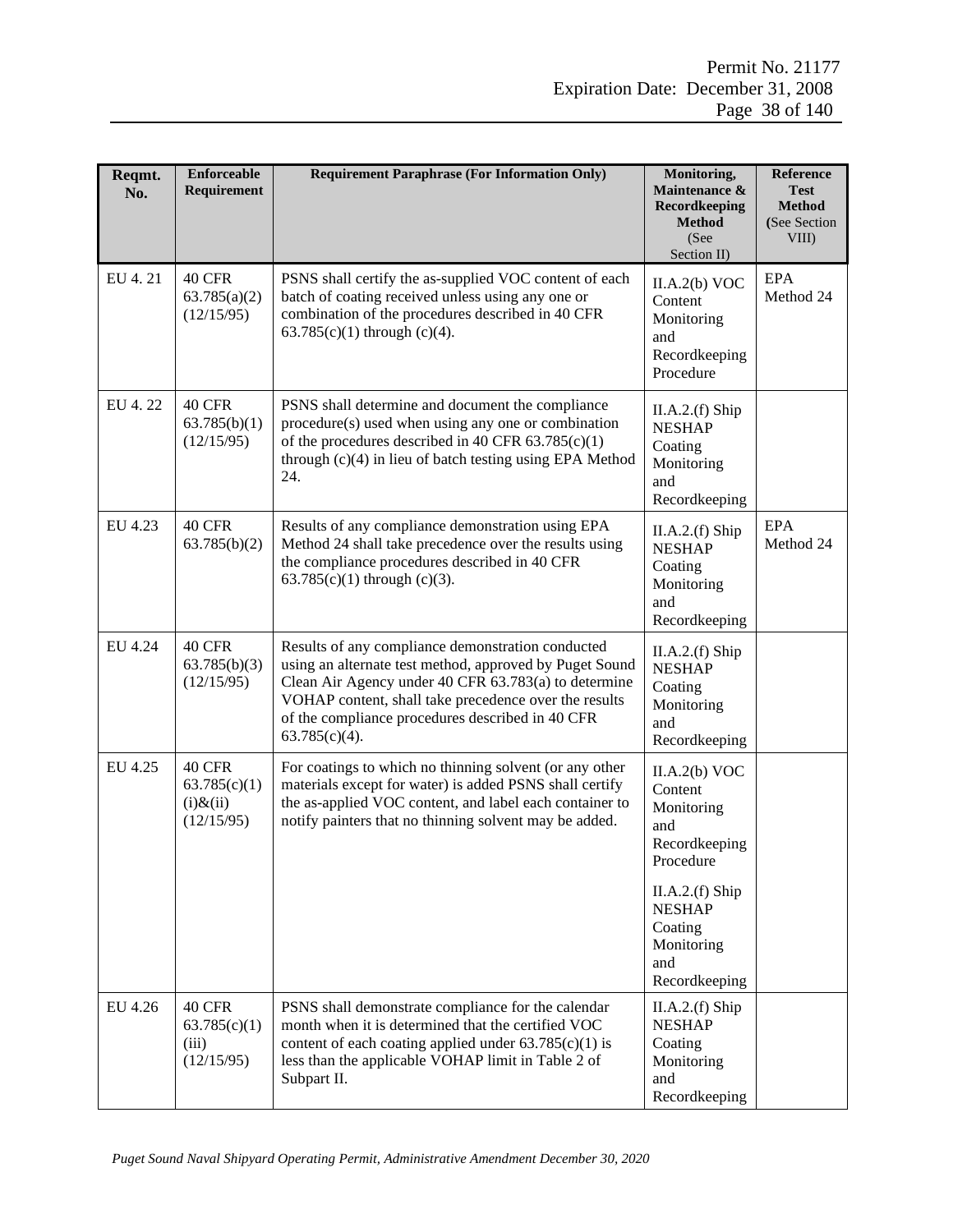| Reqmt.<br>No. | Enforceable<br>Requirement                             | <b>Requirement Paraphrase (For Information Only)</b>                                                                                                                                                                                                                                                                                                                                            | Monitoring,<br>Maintenance &<br><b>Recordkeeping</b><br><b>Method</b><br>(See<br>Section II)                                                                     | Reference<br>Test<br><b>Method</b><br>(See Section<br>VIII) |
|---------------|--------------------------------------------------------|-------------------------------------------------------------------------------------------------------------------------------------------------------------------------------------------------------------------------------------------------------------------------------------------------------------------------------------------------------------------------------------------------|------------------------------------------------------------------------------------------------------------------------------------------------------------------|-------------------------------------------------------------|
| EU 4.27       | 40 CFR<br>63.785(c)(2)<br>(i)<br>(12/15/95)            | For coatings to which thinning solvent is routinely or<br>sometimes added, PSNS shall designate a single thinner<br>prior to initial application of each batch and calculate<br>the maximum allowed thinning ratio using Equations 1<br>and 2 of 63.785(c)(2).                                                                                                                                  | II.A.2(b) VOC<br>Content<br>Monitoring<br>and<br>Recordkeeping<br>Procedure                                                                                      |                                                             |
|               |                                                        |                                                                                                                                                                                                                                                                                                                                                                                                 | $II.A.2(f)$ Ship<br><b>NESHAP</b><br>Coating<br>Monitoring<br>and<br>Recordkeeping                                                                               |                                                             |
| EU 4.28       | 40 CFR<br>63.785(c)(2)<br>(ii)<br>(12/15/95)           | PSNS shall notify painters of the designated thinner and<br>the maximum allowable thinning ratio for each batch of<br>coating using methods of notification specified in the<br>required implementation plan.                                                                                                                                                                                   | II.A.2.(f) Ship<br><b>NESHAP</b><br>Coating<br>Monitoring<br>and<br>Recordkeeping                                                                                |                                                             |
| EU 4.29       | 40 CFR<br>63.785(c)(2)<br>$(iii)-(v)$<br>(12/15/95)    | By the 15 <sup>th</sup> of each month, for coatings to which<br>thinning solvent is added, PSNS shall determine: the<br>volume of each batch of coating used; the volume of<br>thinner actually used; and the allowable volume of<br>thinner used for that coating during the previous month<br>using Equation 3 of $63.785(c)(2)$ .                                                            | II.A.2.(f) Ship<br><b>NESHAP</b><br>Coating<br>Monitoring<br>and<br>Recordkeeping                                                                                |                                                             |
| EU 4.30       | 40 CFR<br>63.785(c)(2)<br>(vi)<br>(12/15/95)           | PSNS shall demonstrate compliance, for coatings to<br>which thinning solvent is added, when it is determined<br>that the volume of thinner actually used is less than or<br>equal to the total allowable volume of thinner for that<br>coating during the calendar month.                                                                                                                       | II.A.2.(f) Ship<br><b>NESHAP</b><br>Coating<br>Monitoring<br>and<br>Recordkeeping                                                                                |                                                             |
| EU 4.31       | 40 CFR<br>63.785(c)(3)<br>$(i)$ & $(ii)$<br>(12/15/95) | For groups of coatings to which the same thinning<br>solvent is sometimes or routinely added, PSNS shall<br>designate a single thinner to be added to each coating<br>during the month and "group" coatings according to<br>designated thinner and prior to initial application of each<br>batch calculate the maximum allowable thinning ratios<br>using Equations 1 and 2 of $63.785(c)(2)$ . | II.A.2(b) VOC<br>Content<br>Monitoring<br>and<br>Recordkeeping<br>Procedure<br>II.A.2.(f) Ship<br><b>NESHAP</b><br>Coating<br>Monitoring<br>and<br>Recordkeeping |                                                             |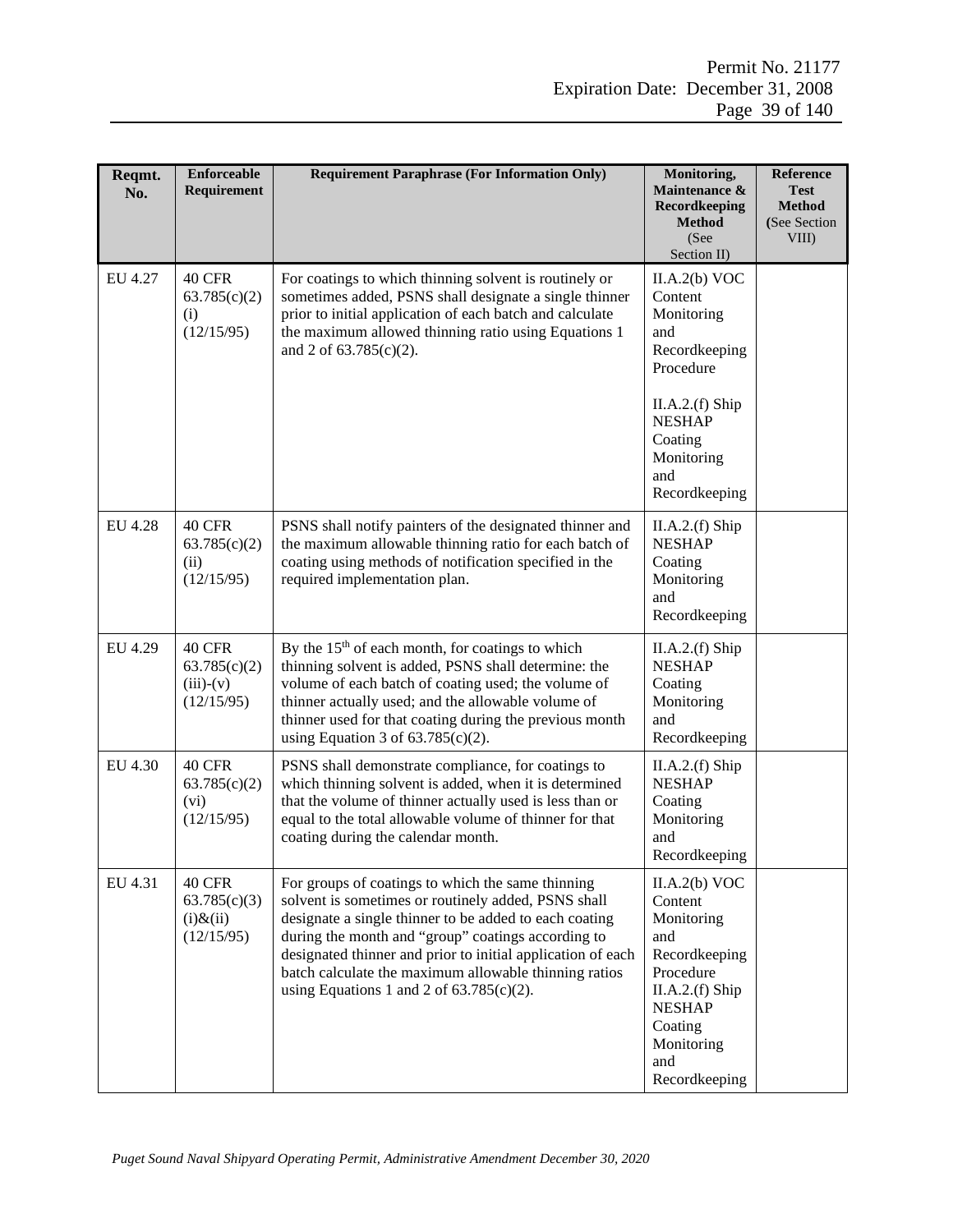| Reqmt.<br>No. | <b>Enforceable</b><br>Requirement                   | <b>Requirement Paraphrase (For Information Only)</b>                                                                                                                                                                                                                                                                                                                                                                                                                       | Monitoring,<br>Maintenance &<br>Recordkeeping<br><b>Method</b><br>(See<br>Section II) | Reference<br><b>Test</b><br><b>Method</b><br>(See Section<br>VIII) |
|---------------|-----------------------------------------------------|----------------------------------------------------------------------------------------------------------------------------------------------------------------------------------------------------------------------------------------------------------------------------------------------------------------------------------------------------------------------------------------------------------------------------------------------------------------------------|---------------------------------------------------------------------------------------|--------------------------------------------------------------------|
| EU 4.32       | 40 CFR<br>63.785(c)(3)<br>(iii)<br>(12/15/95)       | PSNS shall notify painters of the designated thinner and<br>the maximum allowable thinning ratios for each batch of<br>coating using methods of notification specified in the<br>required implementation plan.                                                                                                                                                                                                                                                             | II.A.2.(f) Ship<br><b>NESHAP</b><br>Coating<br>Monitoring<br>and<br>Recordkeeping     |                                                                    |
| EU 4.33       | 40 CFR<br>63.785(c)(3)<br>$(iv)-(vi)$<br>(12/15/95) | By the 15 <sup>th</sup> of each month, for groups of coatings to<br>which the same thinning solvent is added, PSNS shall<br>determine: the volume of each batch of the group used;<br>the volume of thinner actually used with the group; and<br>the allowable volume of thinner used for the group<br>during the previous month using Equation 3 of<br>$63.785(c)(2)$ .                                                                                                   | II.A.2.(f) Ship<br><b>NESHAP</b><br>Coating<br>Monitoring<br>and<br>Recordkeeping     |                                                                    |
| EU 4.34       | 40 CFR<br>63.785(c)(3)<br>(vii)<br>(12/15/95)       | PSNS shall demonstrate compliance, for groups of<br>coatings to which the same thinning solvent is added,<br>when it is determined that the volume of thinner actually<br>used is less than or equal to the total allowable volume<br>of thinner for that group of coatings during the calendar<br>month.                                                                                                                                                                  | $II.A.2.(f)$ Ship<br><b>NESHAP</b><br>Coating<br>Monitoring<br>and<br>Recordkeeping   |                                                                    |
| EU 4.35       | 40 CFR<br>63.785(c)(4)<br>(i)<br>(12/15/95)         | PSNS shall certify the as-supplied VOHAP content of<br>each batch of coating, using the units of grams VOHAP<br>per liter of coating solids                                                                                                                                                                                                                                                                                                                                | II.A.2.(f) Ship<br><b>NESHAP</b><br>Coating<br>Monitoring<br>and<br>Recordkeeping     |                                                                    |
| EU 4.36       | 40 CFR<br>63.785(c)(4)<br>(ii)<br>(12/15/95)        | For coatings to which no thinning solvent is added,<br>PSNS shall follow the compliance demonstration<br>procedure specified in $63.785(c)(1)$ except that VOHAP<br>content shall be used in lieu of VOC content.                                                                                                                                                                                                                                                          | II.A.2.(f) Ship<br><b>NESHAP</b><br>Coating<br>Monitoring<br>and<br>Recordkeeping     |                                                                    |
| EU 4.37       | 40 CFR<br>63.785(c)(4)<br>(iii)<br>(12/15/95)       | For coatings to which thinning solvent is added, PSNS<br>shall follow the compliance demonstration procedure<br>specified in $63.785(c)(2)$ or (3) except that VOHAP<br>content shall be used in lieu of VOC and average<br>VOHAP mass content of thinner $(g/L)$ shall be used in<br>lieu of thinner density.                                                                                                                                                             | $II.A.2.(f)$ Ship<br><b>NESHAP</b><br>Coating<br>Monitoring<br>and<br>Recordkeeping   |                                                                    |
| EU 4.38       | 40 CFR<br>63.785(d)<br>(12/15/95)                   | A violation revealed through any approved test method<br>shall result in a 1-day violation for enforcement<br>purposes. A violation revealed through the<br>recordkeeping procedures described in paragraphs $(c)(1)$<br>through $(c)(4)$ of this section shall result in a 30-day<br>violation for enforcement purposes, unless the owner or<br>operator provides sufficient data to demonstrate the<br>specific days during which noncompliant coatings were<br>applied. | <b>NMR</b>                                                                            |                                                                    |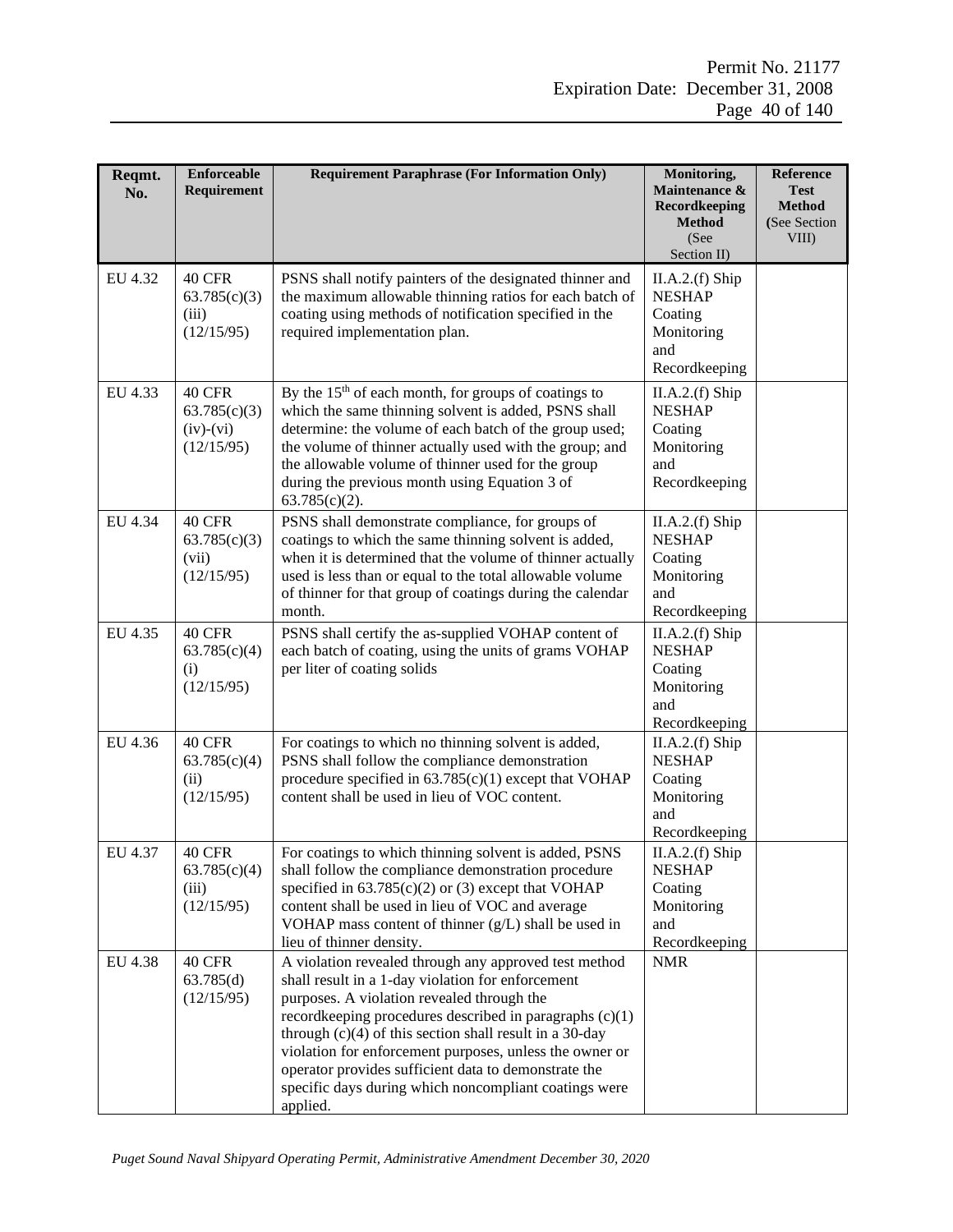| Regmt.<br>No. | Enforceable<br><b>Requirement</b> | <b>Requirement Paraphrase (For Information Only)</b> | Monitoring,<br>Maintenance & | Reference<br><b>Test</b> |
|---------------|-----------------------------------|------------------------------------------------------|------------------------------|--------------------------|
|               |                                   |                                                      | Recordkeeping                | <b>Method</b>            |
|               |                                   |                                                      | <b>Method</b>                | (See Section)            |
|               |                                   |                                                      | (See                         | <b>VIII</b> )            |
|               |                                   |                                                      | Section II)                  |                          |

## *(d) SHIP NESHAP Coating Recordkeeping*

Requirement Nos. EU 4.39 through EU 4.45 are the Ship NESHAP recordkeeping requirements related to marine coating operations. These requirements apply only to materials applied as a thin layer to a substrate, which cure to form a solid film, when used in the building, repair, repainting, converting, or alteration of ships as defined in 40 CFR 63.781(a) and 40 CFR 63.782.

| EU 4.39 | 40 CFR<br>63.788(a)<br>(12/17/96)                  | PSNS shall comply with the applicable recordkeeping<br>and reporting requirements of 40 CFR $63.10(a)$ , $(b)$ , $(d)$ ,<br>and (f). If approved pursuant to 40 CFR 63.783(c) for<br>the use of an add-on control device, PSNS shall also<br>comply with the applicable requirements of 40 CFR<br>$63.10(c)$ and (e).                                                                                                                                                                                                                                                                                                                                                                                             | <b>NMR</b>                                                                                                                                                       |
|---------|----------------------------------------------------|-------------------------------------------------------------------------------------------------------------------------------------------------------------------------------------------------------------------------------------------------------------------------------------------------------------------------------------------------------------------------------------------------------------------------------------------------------------------------------------------------------------------------------------------------------------------------------------------------------------------------------------------------------------------------------------------------------------------|------------------------------------------------------------------------------------------------------------------------------------------------------------------|
| EU 4.40 | 40 CFR<br>63.788(b)(2)<br>(12/17/96)               | PSNS shall compile the following records on a monthly<br>basis and maintain on file for a minimum of 5 years:<br>All documentation supporting the initial<br>notification;<br>A copy of the approved implementation plan for<br>PSNS;<br>The volume of each "low-usage-exempt" coating<br>applied<br>Identification of the coatings used, their coating<br>$\overline{a}$<br>category, and applicable VOHAP limit;<br>Certification of the as-supplied VOC content of<br>each batch of coating; and<br>A determination of whether containers meet the<br>standards as described in 40 CFR 63.783(b)(2).<br>The results of any Method 24 or approved VOHAP<br>measurement test conducted on coatings "as-applied". | II.A.2(b) VOC<br>Content<br>Monitoring an<br>Recordkeeping<br>Procedure<br>II.A.2.(f) Ship<br><b>NESHAP</b><br>Coating<br>Monitoring<br>and<br>Recordkeeping     |
| EU 4.41 | <b>40 CFR</b><br>63.788(b)(3)<br>(i)<br>(12/17/96) | For coatings to which thinning solvent (other than<br>water) will not be added, and for which batch testing<br>using EPA Method 24 will not be conducted, PSNS<br>shall compile the following additional records on a<br>monthly basis and maintain on file for a minimum of 5<br>years:<br>Certification of the "as-applied" VOC content of<br>$\overline{a}$<br>each batch of coating; and<br>The volume of each coating applied.<br>$\overline{a}$                                                                                                                                                                                                                                                             | II.A.2(b) VOC<br>Content<br>Monitoring<br>and<br>Recordkeeping<br>Procedure<br>II.A.2.(f) Ship<br><b>NESHAP</b><br>Coating<br>Monitoring<br>and<br>Recordkeeping |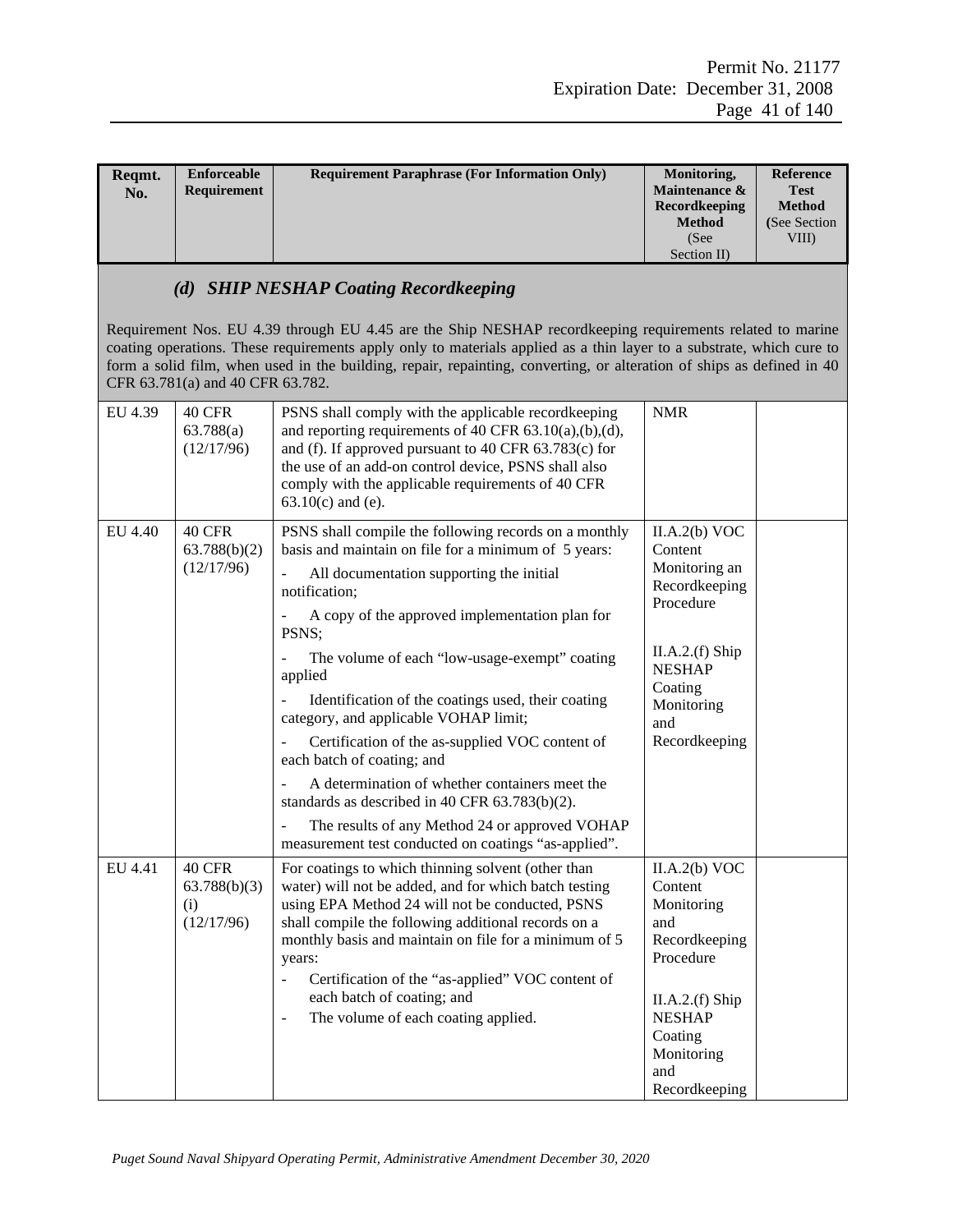| Reqmt.<br>No. | <b>Enforceable</b><br>Requirement                   | <b>Requirement Paraphrase (For Information Only)</b>                                                                                                                                                                                                                                                                                                                                                                                                                                                                                                                                                                                                                                                                                                                                                                                                                                                                                                                                                                                                                                                                                                                                                                                                                 | Monitoring,<br>Maintenance &<br>Recordkeeping<br><b>Method</b><br>(See<br>Section II)                                                                            | Reference<br><b>Test</b><br><b>Method</b><br>(See Section)<br>VIII) |
|---------------|-----------------------------------------------------|----------------------------------------------------------------------------------------------------------------------------------------------------------------------------------------------------------------------------------------------------------------------------------------------------------------------------------------------------------------------------------------------------------------------------------------------------------------------------------------------------------------------------------------------------------------------------------------------------------------------------------------------------------------------------------------------------------------------------------------------------------------------------------------------------------------------------------------------------------------------------------------------------------------------------------------------------------------------------------------------------------------------------------------------------------------------------------------------------------------------------------------------------------------------------------------------------------------------------------------------------------------------|------------------------------------------------------------------------------------------------------------------------------------------------------------------|---------------------------------------------------------------------|
| EU 4.42       | <b>40 CFR</b><br>63.788(b)(3)<br>(ii)<br>(12/17/96) | For coatings to which thinning solvent is added, and for<br>which batch testing using EPA Method 24 will not be<br>conducted, PSNS shall compile the following additional<br>records on a monthly basis and maintain on file for a<br>minimum of 5 years:<br>The density and mass fraction of water and exempt<br>$\blacksquare$<br>compounds of each thinner and the volume fraction<br>of solids in each batch, including any calculations;<br>The maximum allowable thinning ratio (or ratios if<br>$\overline{\phantom{a}}$<br>PSNS complies with the cold weather limits) for<br>each batch of coating, including calculations;<br>If PSNS chooses to comply with the cold weather<br>$\overline{\phantom{a}}$<br>limits, the dates and times during which the ambient<br>temperature is less than 40F and the volume used of<br>each batch of coating, as supplied;<br>The volume used of each batch of coating, as<br>$\overline{a}$<br>supplied;<br>The total allowable volume of thinner for each<br>$\overline{\phantom{a}}$<br>coating, including calculations; and<br>The actual volume of thinner used for each coating                                                                                                                                 | II.A.2(b) VOC<br>Content<br>Monitoring<br>and<br>Recordkeeping<br>Procedure<br>II.A.2.(f) Ship<br><b>NESHAP</b><br>Coating<br>Monitoring<br>and<br>Recordkeeping |                                                                     |
| EU 4.43       | 40 CFR<br>63.788(b)(3)<br>(iii)<br>(12/17/96)       | For groups of coatings to which the same thinning<br>solvent will be added, and for which batch testing using<br>EPA Method 24 will not be conducted, PSNS shall<br>compile the following additional records on a monthly<br>basis and maintain on file for a minimum of 5 years:<br>The density and mass fraction of water and exempt<br>$\overline{\phantom{a}}$<br>compounds of each thinner and the volume fraction<br>of solids, including any calculations;<br>The maximum allowable thinning ratio (or ratios if<br>$\overline{\phantom{a}}$<br>PSNS complies with the cold weather limits) for<br>each batch of coating, including calculations;<br>If PSNS chooses to comply with the cold weather<br>$\bar{\phantom{a}}$<br>limits, the dates and times during which the ambient<br>temperature is less than 40F and the volume used of<br>each batch of coating, as supplied;<br>Identification of each group of coatings and their<br>$\overline{\phantom{a}}$<br>designated thinner.<br>The volume used of each batch of coating in the<br>$\overline{\phantom{a}}$<br>group, as supplied;<br>The total allowable volume of thinner for the group,<br>$\overline{a}$<br>including calculations; and<br>The actual volume of thinner used for the group. | II.A.2(b) VOC<br>Content<br>Monitoring an<br>Recordkeeping<br>Procedure<br>II.A.2.(f) Ship<br><b>NESHAP</b><br>Coating<br>Monitoring<br>and<br>Recordkeeping     |                                                                     |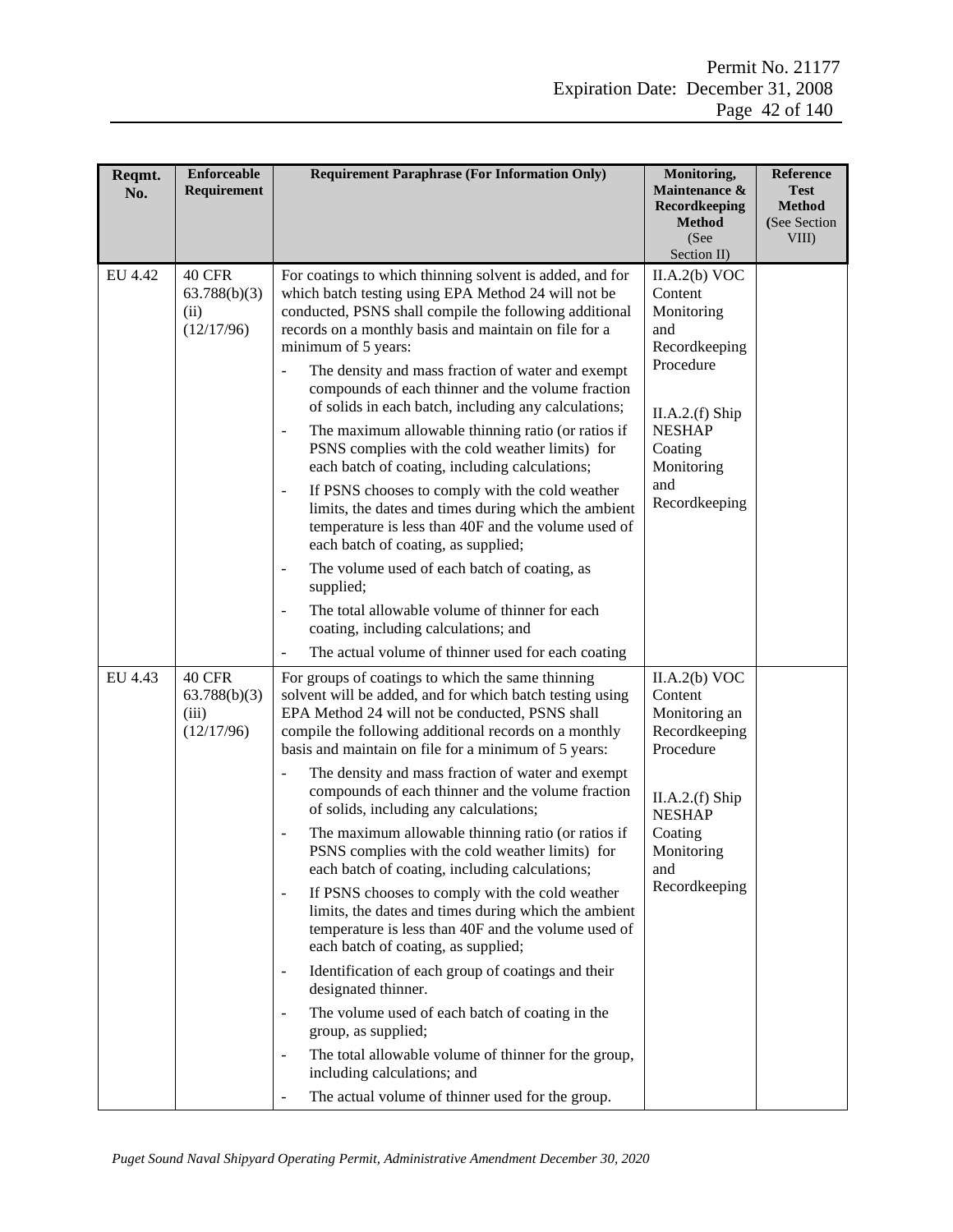| Reqmt.<br>No. | <b>Enforceable</b><br>Requirement            | <b>Requirement Paraphrase (For Information Only)</b>                                                                                                                                                                                                                                                                                                                                                                                                                                                                                                                                                                                                                                                                                                                                                                                                                                                                                                                                                                                                                                                                                                                                                                                                                                                                                                                                                                                                                                                                                                                                                                                                                                                                                                                                                                                                                       | Monitoring,<br>Maintenance &<br>Recordkeeping<br><b>Method</b><br>(See<br>Section II)                                                                            | Reference<br>Test<br><b>Method</b><br>(See Section)<br>VIII) |
|---------------|----------------------------------------------|----------------------------------------------------------------------------------------------------------------------------------------------------------------------------------------------------------------------------------------------------------------------------------------------------------------------------------------------------------------------------------------------------------------------------------------------------------------------------------------------------------------------------------------------------------------------------------------------------------------------------------------------------------------------------------------------------------------------------------------------------------------------------------------------------------------------------------------------------------------------------------------------------------------------------------------------------------------------------------------------------------------------------------------------------------------------------------------------------------------------------------------------------------------------------------------------------------------------------------------------------------------------------------------------------------------------------------------------------------------------------------------------------------------------------------------------------------------------------------------------------------------------------------------------------------------------------------------------------------------------------------------------------------------------------------------------------------------------------------------------------------------------------------------------------------------------------------------------------------------------------|------------------------------------------------------------------------------------------------------------------------------------------------------------------|--------------------------------------------------------------|
| EU 4.44       | 40 CFR<br>63.788(b)(3)<br>(iv)<br>(12/17/96) | For coatings which an alternative EPA approved test<br>method will be used to demonstrate compliance, PSNS<br>shall compile the following additional records on a<br>monthly basis and maintain on file for a minimum of 5<br>years:<br>Identification of the Puget Sound Clean Air<br>$\blacksquare$<br>Agency-approved VOHAP test method or<br>certification procedure;<br>For coatings to which no thinning solvent is added:<br>$\blacksquare$<br>certification of the as-supplied (and as-applied)<br>VOHAP content of each batch and the volume of<br>each coating applied;<br>For coatings to which thinning solvent is added: the<br>$\overline{\phantom{a}}$<br>density and mass fraction of water and exempt<br>compounds of each thinner and the volume fraction<br>of solids in each batch including any calculations,<br>the maximum allowable thinning ratio (or ratios if<br>PSNS complies with the cold weather limits) for<br>each batch of coating including calculations, the<br>dates and times during which the ambient<br>temperature is less than 40F and the volume used of<br>each batch of coating as supplied (if PSNS chooses<br>to comply with the cold weather limits), the volume<br>used of each batch of coating as supplied, the total<br>allowable volume of thinner for each coating<br>including calculations; and the actual volume of<br>thinner used for each coating; and<br>For groups of coatings to which the same thinning<br>$\overline{\phantom{a}}$<br>solvent is added: the density and mass fraction of<br>water and exempt compounds of each thinner and<br>the volume fraction of solids including any<br>calculations, the maximum allowable thinning ratio<br>(or ratios if PSNS complies with the cold weather<br>limits) for each batch of coating including<br>calculations, the dates and times during which the | II.A.2(b) VOC<br>Content<br>Monitoring<br>and<br>Recordkeeping<br>Procedure<br>II.A.2.(f) Ship<br><b>NESHAP</b><br>Coating<br>Monitoring<br>and<br>Recordkeeping |                                                              |
|               |                                              | ambient temperature is less than 40F and the<br>volume used of each batch of coating as supplied (if<br>PSNS chooses to comply with the cold weather<br>limits), identification of each group of coatings and<br>their designated thinner, the volume used of each<br>batch of coating in the group as supplied, the total<br>allowable volume of thinner for the group including<br>calculations; and the actual volume of thinner used<br>for the group.                                                                                                                                                                                                                                                                                                                                                                                                                                                                                                                                                                                                                                                                                                                                                                                                                                                                                                                                                                                                                                                                                                                                                                                                                                                                                                                                                                                                                 |                                                                                                                                                                  |                                                              |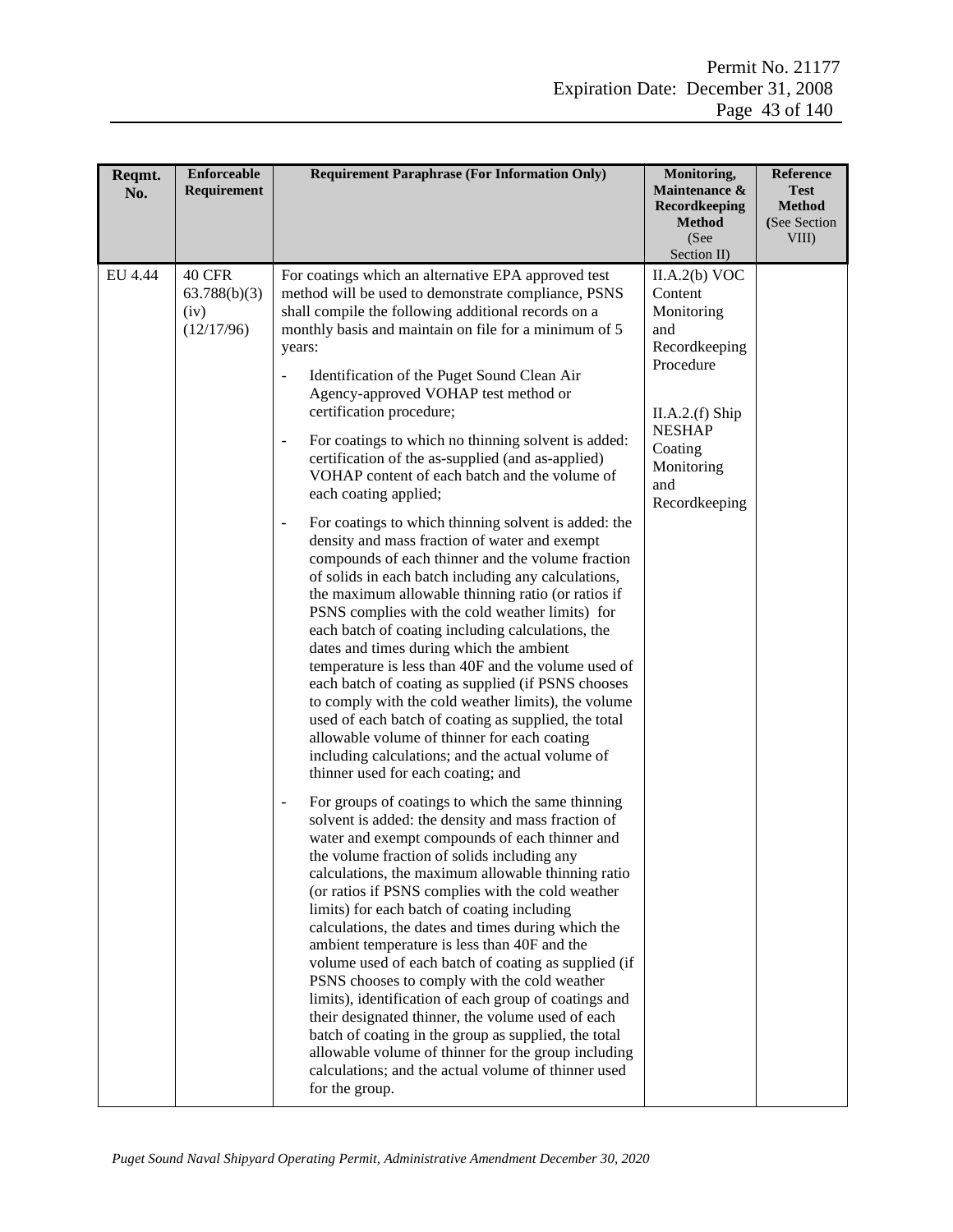| Reqmt.<br>No. | <b>Enforceable</b><br>Requirement                             | <b>Requirement Paraphrase (For Information Only)</b>                                                                                                                                                                                                                                                                                                                                                                                                                                                                                                                                                                                                                                                                                                                                                                                                                                                                                                                                                                                                                                                                                                                                                                                                                                                                                                                                                                                                                                                                                                                                                                                                                   | Monitoring,<br>Maintenance &<br>Recordkeeping<br><b>Method</b><br>(See<br>Section II) | Reference<br><b>Test</b><br><b>Method</b><br>(See Section)<br>VIII) |
|---------------|---------------------------------------------------------------|------------------------------------------------------------------------------------------------------------------------------------------------------------------------------------------------------------------------------------------------------------------------------------------------------------------------------------------------------------------------------------------------------------------------------------------------------------------------------------------------------------------------------------------------------------------------------------------------------------------------------------------------------------------------------------------------------------------------------------------------------------------------------------------------------------------------------------------------------------------------------------------------------------------------------------------------------------------------------------------------------------------------------------------------------------------------------------------------------------------------------------------------------------------------------------------------------------------------------------------------------------------------------------------------------------------------------------------------------------------------------------------------------------------------------------------------------------------------------------------------------------------------------------------------------------------------------------------------------------------------------------------------------------------------|---------------------------------------------------------------------------------------|---------------------------------------------------------------------|
| EU 4.45       | 40 CFR<br>63.788(b)(4)<br>(12/17/96)                          | If PSNS detects a violation of the standards specified in<br>40 CFR 63.783, PSNS shall maintain the following<br>records covering the remainder of the reporting period in<br>which the violation(s) occurred:<br>A summary of the number and duration of the<br>$\qquad \qquad \blacksquare$<br>deviations during the reporting period, classified by<br>reason, including known causes for which a<br>Federally-approved or promulgated exemption from<br>an emission standard may apply;<br>Identification of the data availability during the<br>$\blacksquare$<br>reporting period, including summary of the number<br>and total duration of incidents that the monitoring<br>protocol failed to perform in accordance with the<br>design of the protocol or producted data that did not<br>meet minimum data accuracy and precision<br>requirements, classified by reason;<br>Identification of compliance status on the last day<br>$\overline{\phantom{a}}$<br>of the reporting period and whether compliance was<br>continuous or intermittent during the reporting<br>period; and<br>If PSNS identifies any deviation for which no<br>$\overline{\phantom{a}}$<br>Federally approved or promulgated exemption<br>applies: all records required that pertain to the<br>periods during which such deviation occurred, the<br>magnitude of each deviation, the reason for each<br>deviation, a description of the corrective action<br>taken for each deviation including action taken to<br>minimize each deviation and action taken to prevent<br>recurrence, and all quality assurance activities<br>performed on any element of the monitoring<br>protocol. | II.A.2.(f) Ship<br><b>NESHAP</b><br>Coating<br>Monitoring<br>and<br>Recordkeeping     |                                                                     |
|               | Bldg. 71-457-121 dry filter spray booth.                      | (e) Requirement Nos. EU 4.46 through EU 4.50 are the Order of Approval No. 6757 conditions that apply to the                                                                                                                                                                                                                                                                                                                                                                                                                                                                                                                                                                                                                                                                                                                                                                                                                                                                                                                                                                                                                                                                                                                                                                                                                                                                                                                                                                                                                                                                                                                                                           |                                                                                       |                                                                     |
| EU 4.46       | Order of<br>Approval<br>No. 6757,<br>Condition 4<br>(1/30/97) | PSNS shall install and maintain a gauge to measure the<br>pressure across the spray booth exhaust filters. The<br>acceptable range for the gauge shall be clearly marked<br>on or nearby the gauge.                                                                                                                                                                                                                                                                                                                                                                                                                                                                                                                                                                                                                                                                                                                                                                                                                                                                                                                                                                                                                                                                                                                                                                                                                                                                                                                                                                                                                                                                    | II.A.2.(d)(i)<br><b>Spray Booths</b>                                                  |                                                                     |
| EU 4.47       | Order of<br>Approval<br>No. 6757,<br>Condition 5<br>(1/30/97) | Once during each shift the spray booth is used, PSNS<br>shall log if the pressure drop across the exhaust filters<br>was in the acceptable range.                                                                                                                                                                                                                                                                                                                                                                                                                                                                                                                                                                                                                                                                                                                                                                                                                                                                                                                                                                                                                                                                                                                                                                                                                                                                                                                                                                                                                                                                                                                      | II.A.2.(d)(i)<br><b>Spray Booths</b>                                                  |                                                                     |
| EU 4.48       | Order of                                                      | If the pressure drop is not within the acceptable range,                                                                                                                                                                                                                                                                                                                                                                                                                                                                                                                                                                                                                                                                                                                                                                                                                                                                                                                                                                                                                                                                                                                                                                                                                                                                                                                                                                                                                                                                                                                                                                                                               | II.A.2.(d)(i)                                                                         |                                                                     |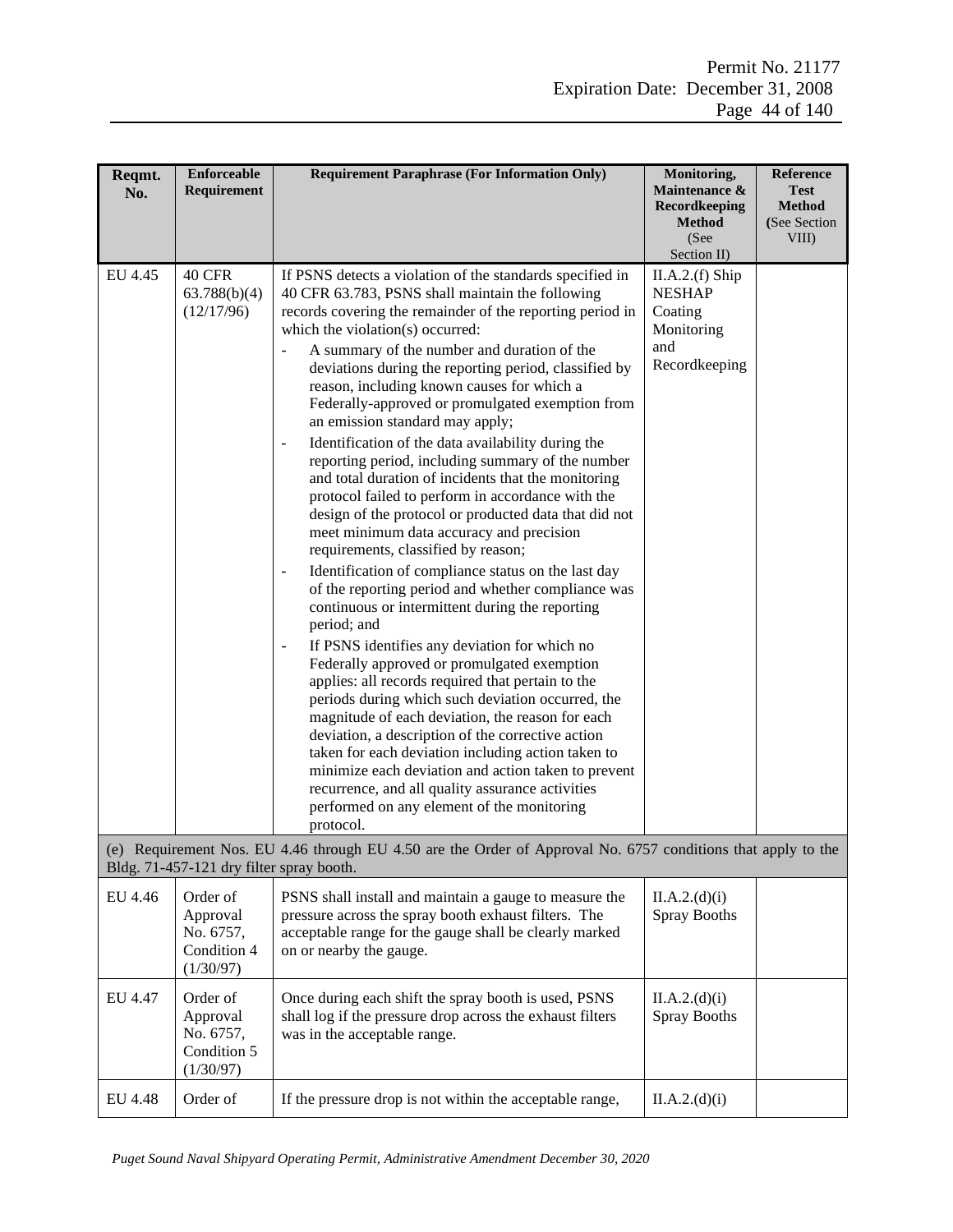| Reqmt.<br>No. | <b>Enforceable</b><br>Requirement                             | <b>Requirement Paraphrase (For Information Only)</b>                                                                                                                                                                                                                                                                                                                                                                                                                                      | Monitoring,<br>Maintenance &<br>Recordkeeping<br><b>Method</b><br>(See<br>Section II) | Reference<br><b>Test</b><br><b>Method</b><br>(See Section)<br>VIII) |
|---------------|---------------------------------------------------------------|-------------------------------------------------------------------------------------------------------------------------------------------------------------------------------------------------------------------------------------------------------------------------------------------------------------------------------------------------------------------------------------------------------------------------------------------------------------------------------------------|---------------------------------------------------------------------------------------|---------------------------------------------------------------------|
|               | Approval<br>No. 6757,<br>Condition 6<br>(1/30/97)             | PSNS shall take corrective action as specified in the<br>facility's O&M plan.                                                                                                                                                                                                                                                                                                                                                                                                             | <b>Spray Booths</b><br><b>II.B. O&amp;M</b><br>Plan                                   |                                                                     |
| EU 4.49       | Order of<br>Approval<br>No. 6757,<br>Condition 7<br>(1/30/97) | PSNS shall use best management practices in their spray<br>coating operation, including collection of VOC<br>containing materials used for cleanup of equipment to<br>minimize evaporation to the atmosphere, keeping<br>containers used for storage and disposal of VOC<br>containing materials closed except when these<br>containers are being cleaned or when materials are being<br>added, mixed or removed and storing solvent rags and<br>paper for disposal in closed containers. | II.A.1.(d)<br><b>Work Practice</b><br>Inspection                                      |                                                                     |
| EU 4.50       | Order of<br>Approval<br>No. 6757,<br>Condition 8<br>(1/30/97) | HVLP guns are to be used for all coatings with the<br>exception of military heavy body epoxies.                                                                                                                                                                                                                                                                                                                                                                                           | II.A.2.(d)(i)<br>Spray Booths                                                         |                                                                     |
|               |                                                               | (f) Requirement Nos. EU 4.51 through EU 4.55 are the Order of Approval No. 6776 conditions that apply to the<br>source ID No. 71-431-122 dry filter spray booth in Bldg. 431. Binks Model PFF-16-10-TLH rated at 20,650 CFM.                                                                                                                                                                                                                                                              |                                                                                       |                                                                     |
| EU 4.51       | Order of<br>Approval<br>No. 6776,<br>Condition 4<br>(1/30/97) | PSNS shall install and maintain a gauge to measure the<br>pressure drop across the spray booth exhaust filters.<br>The acceptable range for the gauge shall be clearly<br>marked on or nearby the gauge.                                                                                                                                                                                                                                                                                  | II.A.2.(d)(i)<br><b>Spray Booths</b>                                                  |                                                                     |
| EU 4.52       | Order of<br>Approval<br>No. 6776,<br>Condition 5<br>(1/30/97) | Once during each shift that the spray booth is used,<br>PSNS shall log if the pressure drop across the filters was<br>in the acceptable range.                                                                                                                                                                                                                                                                                                                                            | II.A.2.(d)(i)<br><b>Spray Booths</b>                                                  |                                                                     |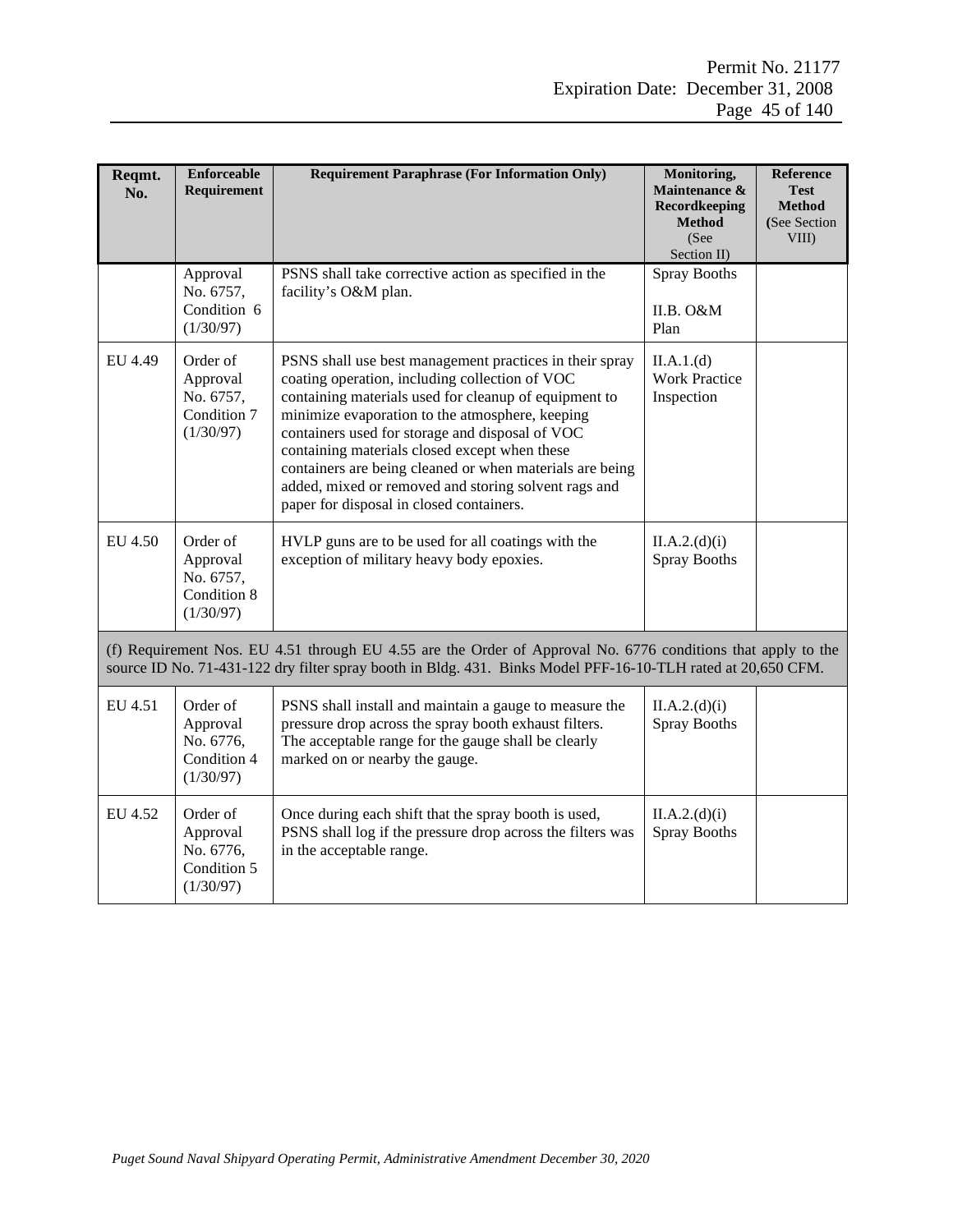| Reqmt.<br>No. | <b>Enforceable</b><br>Requirement                             | <b>Requirement Paraphrase (For Information Only)</b>                                                                                                                                                                                                                                                                                                                                                                                                                                                     | Monitoring,<br>Maintenance &<br><b>Recordkeeping</b><br><b>Method</b><br>(See<br>Section II) | Reference<br>Test<br><b>Method</b><br>(See Section<br>VIII) |
|---------------|---------------------------------------------------------------|----------------------------------------------------------------------------------------------------------------------------------------------------------------------------------------------------------------------------------------------------------------------------------------------------------------------------------------------------------------------------------------------------------------------------------------------------------------------------------------------------------|----------------------------------------------------------------------------------------------|-------------------------------------------------------------|
| EU 4.53       | Order of<br>Approval<br>No. 6776,<br>Condition 6<br>(1/30/97) | If the pressure drop was not within acceptable range,<br>PSNS shall take corrective action as specified in the<br>facility's O&M plan.                                                                                                                                                                                                                                                                                                                                                                   | II.A.2.(d)(i)<br><b>Spray Booths</b><br>II.B O&M<br>Plan                                     |                                                             |
| EU 4.54       | Order of<br>Approval<br>No. 6776,<br>Condition 7<br>(1/30/97) | PSNS shall use best management practices in their spray<br>coating operation, including the collection of VOC<br>containing materials used for cleanup of equipment to<br>minimize the evaporation to the atmosphere, keeping<br>containers closed except when these containers are<br>being cleaned or when materials are being added, mixed<br>or removed and storing solvent rags and paper for<br>disposal in closed containers                                                                      | II.A.1.(d)<br><b>Work Practice</b><br>Inspection                                             |                                                             |
| EU 4.55       | Order of<br>Approval<br>No. 6776,<br>Condition 8<br>(1/30/97) | HVLP guns are to be used for all coatings with the<br>exception of military heavy body epoxies.                                                                                                                                                                                                                                                                                                                                                                                                          | II.A.2.(d)(i)<br>Spray Booths                                                                |                                                             |
|               |                                                               | (g) Requirement Nos. EU 4.56 through EU 4.61 are the Order of Approval No. 8240 conditions that apply to the<br>source ID No. 71-862-125 dry filter spray booth located in Bldg. 862 and rated at 16,000 CFM                                                                                                                                                                                                                                                                                             |                                                                                              |                                                             |
| EU 4.56       | Order of<br>Approval<br>No. 8240,<br>Condition 3<br>(8/15/00) | PSNS shall install and maintain a gauge to measure<br>pressure drop across the exhaust filters of this spray<br>coating booth. PSNS shall incorporate the normal<br>operating pressure drop into the Operation and<br>Maintenance Plan and clearly mark that range on or near<br>the pressure drop gauge.                                                                                                                                                                                                | II.A.2.(d)(i)<br><b>Spray Booths</b>                                                         |                                                             |
| EU 4.57       | Order of<br>Approval<br>No. 8240,<br>Condition 4<br>(8/15/00) | This spray booth shall be inspected at least once per day<br>of operation for proper seating of the filters, complete<br>coverage over the exhaust plenum, and pressure drop<br>across the filters. PSNS shall record if the filters were<br>properly seated, if the coverage of the exhaust plenum<br>was complete, and the pressure drop. If improperly<br>seated filters or abnormal pressure drop are observed<br>PSNS shall take corrective action prior to resuming any<br>spray coating activity. | II.A.2.(d)(i)<br>Spray Booths                                                                |                                                             |
| EU 4.58       | Order of<br>Approval<br>No. 8240,<br>Condition 5<br>(8/15/00) | Records of all inspections and corrective actions shall be<br>maintained for at least two years and made available to<br>Puget Sound Clean Air Agency personnel upon request.                                                                                                                                                                                                                                                                                                                            | II.A.2.(d)(i)<br><b>Spray Booths</b>                                                         |                                                             |
| EU 4.59       | Order of<br>Approval                                          | PSNS shall use only high volume low pressure spray<br>(HVLP) or air assisted airless equipment in its spray                                                                                                                                                                                                                                                                                                                                                                                              | II.A.2.(d)(i)                                                                                |                                                             |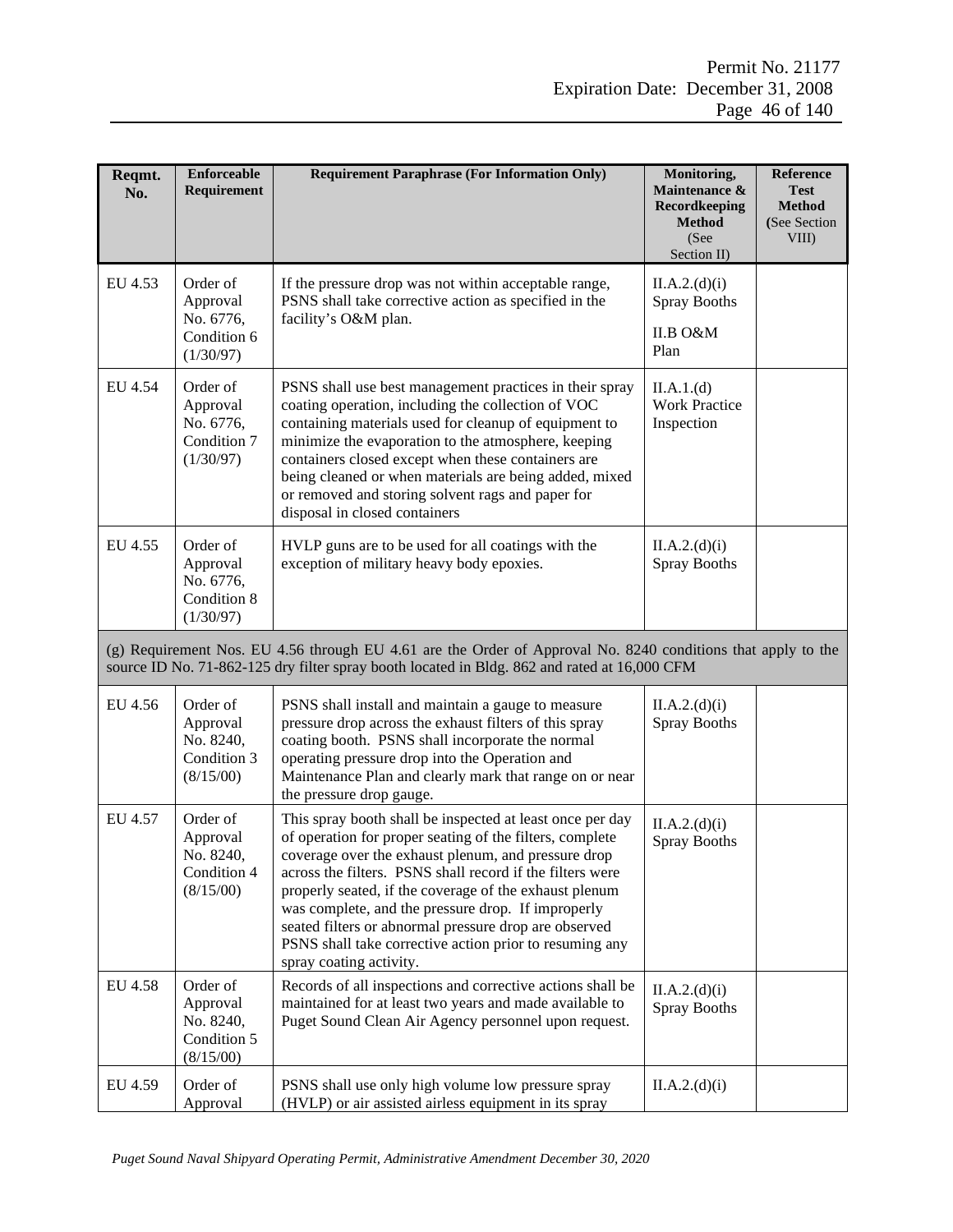| Reqmt.<br>No. | <b>Enforceable</b><br>Requirement                             | <b>Requirement Paraphrase (For Information Only)</b>                                                                                                                                                                                                                                                                                                                                                                    | Monitoring,<br>Maintenance &<br>Recordkeeping<br><b>Method</b><br>(See<br>Section II)                                                                                                                                | Reference<br><b>Test</b><br><b>Method</b><br>(See Section<br>VIII) |
|---------------|---------------------------------------------------------------|-------------------------------------------------------------------------------------------------------------------------------------------------------------------------------------------------------------------------------------------------------------------------------------------------------------------------------------------------------------------------------------------------------------------------|----------------------------------------------------------------------------------------------------------------------------------------------------------------------------------------------------------------------|--------------------------------------------------------------------|
|               | No. 8240,<br>Condition 6<br>(8/15/00)                         | coating operations in this booth.                                                                                                                                                                                                                                                                                                                                                                                       | <b>Spray Booths</b>                                                                                                                                                                                                  |                                                                    |
| EU 4.60       | Order of<br>Approval<br>No. 8240,<br>Condition 7<br>(8/15/00) | PSNS shall use best management practices in its spray<br>coating operation, including the collection of organic<br>solvent used for cleanup of equipment into normally<br>closed containers to minimize evaporation to the<br>atmosphere, and keeping containers used for the storage<br>and disposal of organic solvent closed except when<br>these containers are being cleaned or when materials are<br>being added. | II.A.1.(d)<br><b>Work Practice</b><br>Inspection                                                                                                                                                                     |                                                                    |
| EU 4.61       | Order of<br>Approval<br>No. 8240,<br>Condition 8<br>(8/15/00) | PSNS must comply with the National Emission<br>Standard for Shipbuilding and Ship Repair (Surface<br>Coating) in 40 CFR 63, Subpart II for all objects painted<br>in this spray booth.                                                                                                                                                                                                                                  | II.A.2(b) VOC<br>Content<br>Monitoring<br>and<br>Recordkeeping<br>Procedure<br>II.A.2.(f) Ship<br><b>NESHAP</b><br>Coating<br>Monitoring<br>and<br>Recordkeeping<br>II.A.1.(d)<br><b>Work Practice</b><br>Inspection |                                                                    |

NMR = No Monitoring Required -- Monitoring is not required; however, if a noncompliant situation is observed, PSNS shall initiate appropriate corrective action.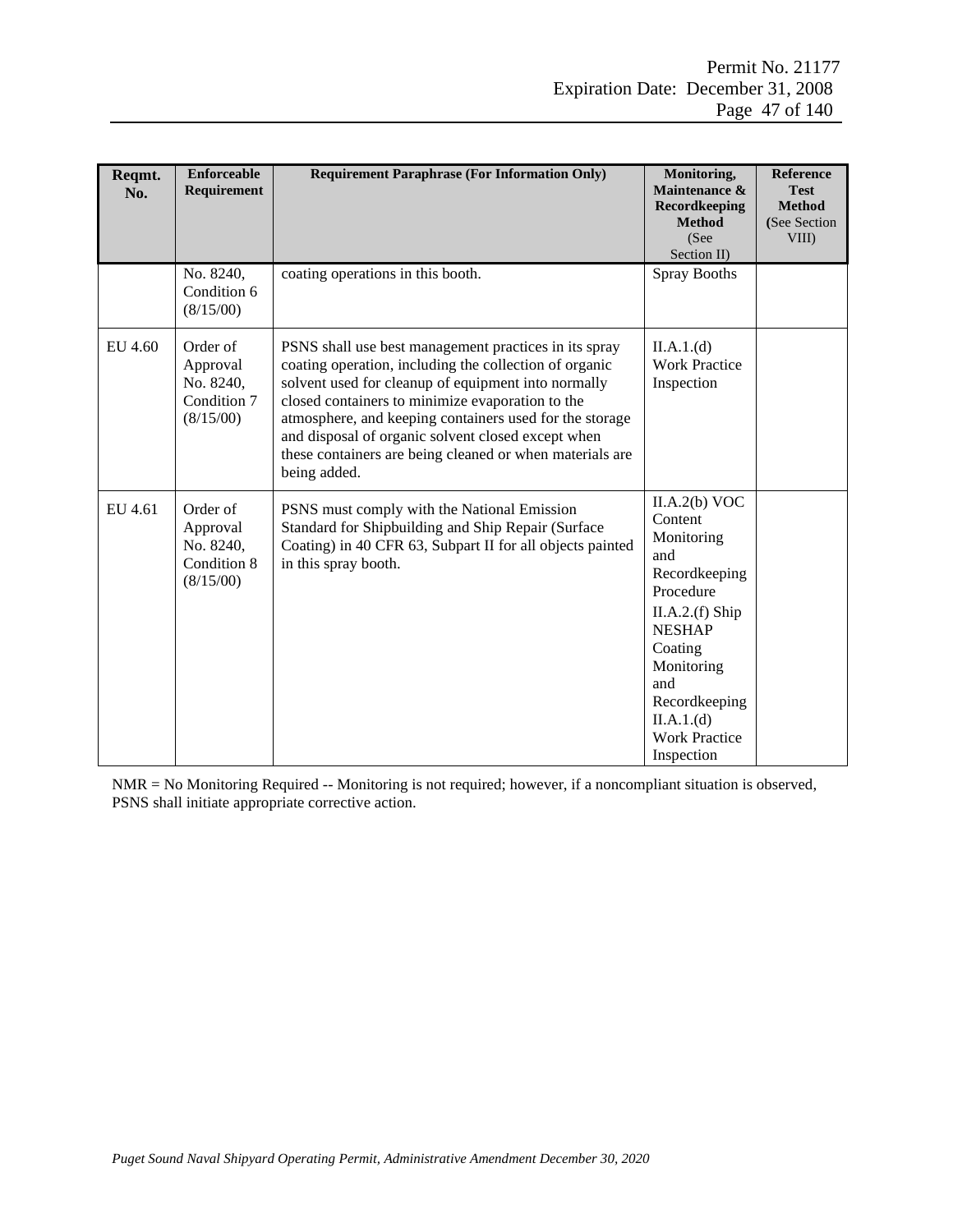## **DESCRIPTION OF REFERENCE TEST METHODS:**

EPA Method 24 = Determination of volatile matter content, water content, density, volume solids, and weight solids of surface coatings.

# **EXEMPTIONS, EXTENSIONS AND DETERMINATIONS GRANTED BY AGENCIES:**

|    | Source                       | Description                                                                                                                                                                                                                                                   |
|----|------------------------------|---------------------------------------------------------------------------------------------------------------------------------------------------------------------------------------------------------------------------------------------------------------|
| 1. | Puget Sound Clean Air Agency | Exempts the following spray booths from the vertical<br>stack requirement in Regulation I, Section 9.16: Letter<br>dated April 20, 1995, Jay M. Willenberg to R.F. Cipra,<br>Vertical Stack Exemption.                                                        |
|    |                              | Source ID# 71-431-121, Dry filter booth, 8000 CFM,<br>$4th$ Floor Room 414C                                                                                                                                                                                   |
|    |                              | Source ID# 67-431-267, Two Dry filter booths, $4th$<br>Floor, Room 414B, using a common stack                                                                                                                                                                 |
|    |                              | Source ID# 67-431-131, Dry filter booth, $6th$ Floor<br>Room 607                                                                                                                                                                                              |
| 2. | EPA Region X                 | Exempts PSNS from all record keeping and reporting<br>requirements of 40 CFR $63.788(b)(3)(i)$ as apply to<br>crew painting of Navy ships classified as operational,<br>pursuant to 40 CFR 63.10(f). Letter dated May 11,<br>1998, D. Hardesty to R. Shipley. |

# **INAPPLICABLE REQUIREMENTS:**

| Requirement              | Description and Justification                                                      |  |  |
|--------------------------|------------------------------------------------------------------------------------|--|--|
| 40 CFR 63.787 (6/18/96/) | Obsolete. PSNS has submitted the required<br>Implementation Plan. Plan is on file. |  |  |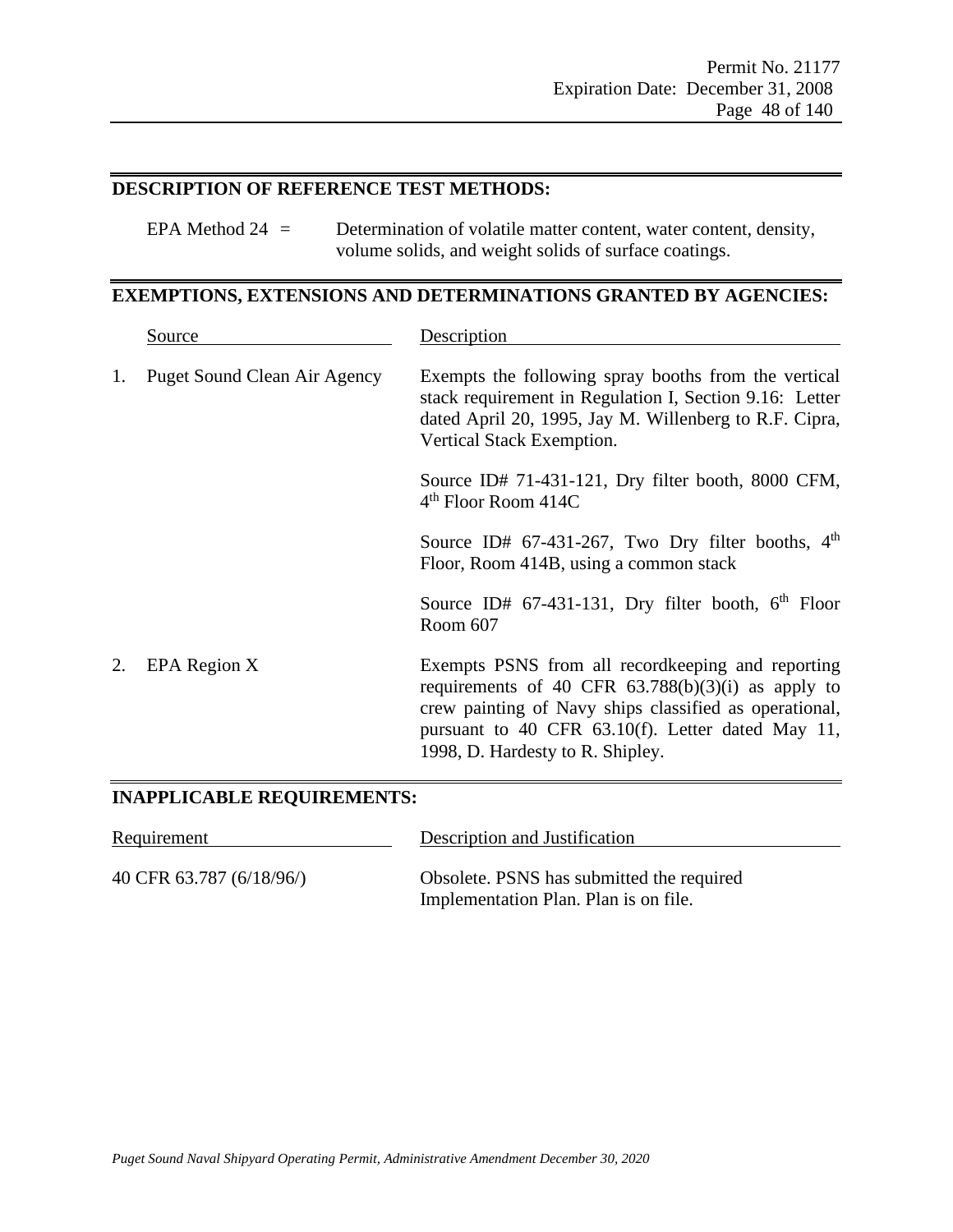## **5. External Combustion Operations – Stationary and Portable**

**DESCRIPTION:** *This section includes the four steam testing boilers and two associated superheaters located in Building 431, Source ID# 41-431-181-1 through 41- 431-181-6. Construction of these two stationary emission units commenced prior to June 9, 1989. The applicability of 40 CFR 60, Subpart Dc, covers boilers for which construction commenced after June 9, 1989. Portable boiler 03-PORT-184 is also included in this section, and has a maximum design input capacity of less than 10 million BTUs per hour. The applicability of 40 CFR 60, Subpart Dc, covers boilers with an input capacity of between 10 and 100 million BTU/hr. Therefore, these boilers are not subject to the Standards of Performance for New Stationary Sources (NSPS) of 40 CFR Part 60.* 

> *For purposes of defining an "emission unit" in this permit, each boiler or combination thereof listed below is considered a separate emission unit.*

| Source ID#<br>$Shop-Bldg. -$<br>ID | Order of<br>Approval<br>No. | Date<br><i>Installed</i> | <b>Source Description</b>                                                                                                      |
|------------------------------------|-----------------------------|--------------------------|--------------------------------------------------------------------------------------------------------------------------------|
| 41-431-181                         | 3255                        | 1993                     | 2 Steam test boilers, 37 MMBtu/hr each, with<br>one superheater, natural gas with fuel oil backup<br>East skid in Building 431 |
| 41-431-181                         | 3255                        | 1993                     | 2 Steam test boilers, 37 MMBtu/hr each, with<br>one superheater, natural gas with fuel oil backup<br>West skid in Building 431 |
| 03-PORT-184                        | 6732                        | 1997                     | Portable boiler, No. 2 Fuel Oil, 6.3 MMBtu/hr                                                                                  |

*Data in italics are for information only and not enforceable conditions of this permit.*

| Regmt.<br>No. | Enforceable<br>Requirement                                                          | <b>Requirement Paraphrase (For Information Only)</b>                                                                                                                                                                                                                                          | Monitoring,<br>Maintenance &<br><b>Recordkeeping</b><br><b>Method</b><br>(See Section II) | <b>Reference</b><br><b>Test</b><br><b>Method</b><br>(See Section<br><b>VIII</b> )                     |
|---------------|-------------------------------------------------------------------------------------|-----------------------------------------------------------------------------------------------------------------------------------------------------------------------------------------------------------------------------------------------------------------------------------------------|-------------------------------------------------------------------------------------------|-------------------------------------------------------------------------------------------------------|
| EU 5.1        | Puget Sound<br>Clean Air<br>Agency<br>Reg. I:<br>9.08(a)<br>(4/14/94)<br><b>RCW</b> | It shall be unlawful for any person to cause or allow<br>combustion of oil that exceeds any of the following<br>maximum limits unless allowed by a Puget Sound<br>Clean Air Agency Order of Approval issued under<br>Reg. I: 6.07:<br>$0.1\%$<br>Ash<br>Sulfur, used oil<br>1.0%<br>$\bullet$ | $II.A.2(e)$ Fuel<br>Oil Sulfur<br>Content<br>Monitoring<br>Plan                           | Ash ASTM<br>D <sub>482</sub> -00A.<br>Sulfur<br><b>ASTM</b><br>D3120-96.<br>Halogens<br>EPA<br>SW846. |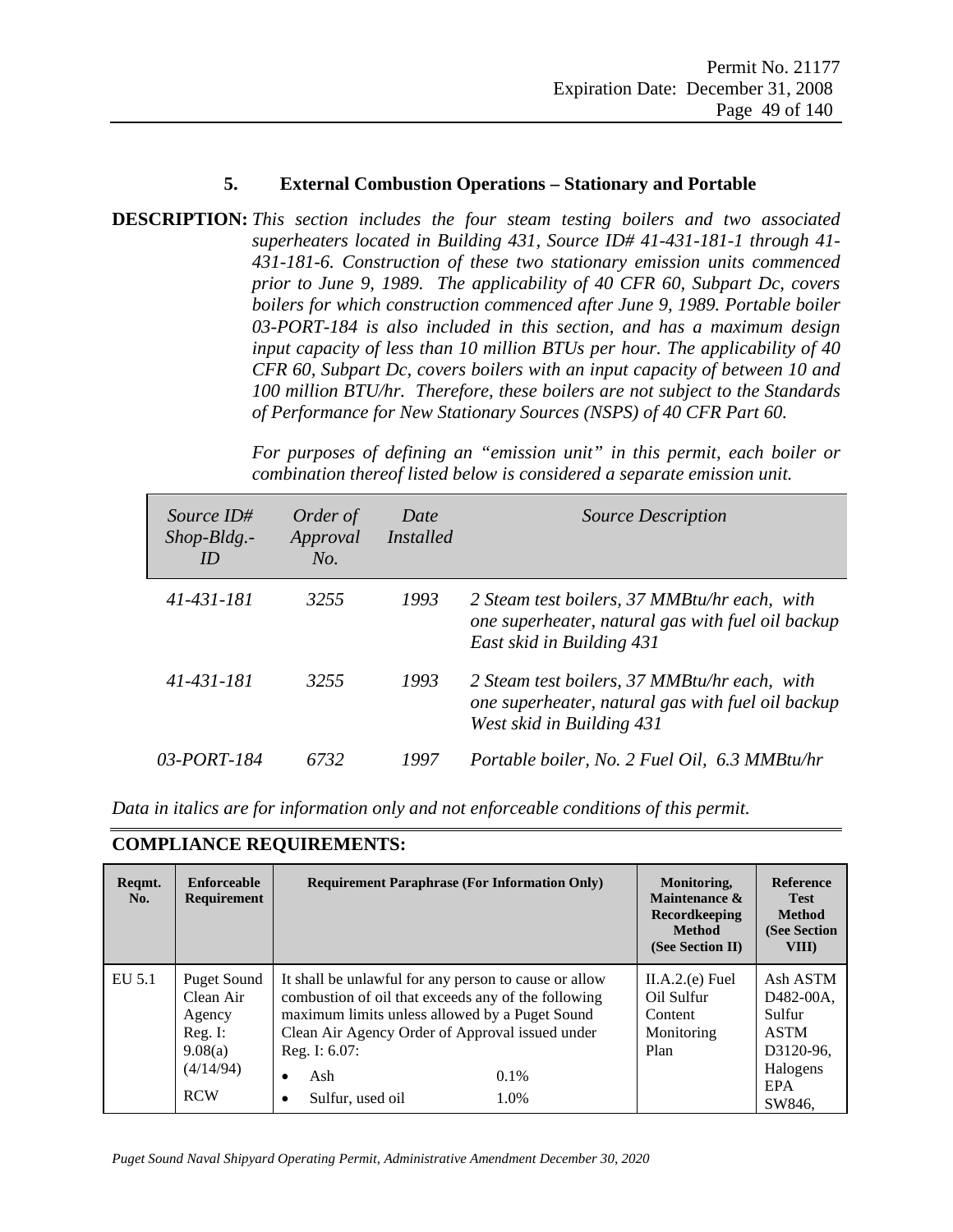| Reqmt.<br>No. | <b>Enforceable</b><br>Requirement                                                       | <b>Requirement Paraphrase (For Information Only)</b>                                                                                                                                                                                                                                    | Monitoring,<br>Maintenance &<br>Recordkeeping<br><b>Method</b><br>(See Section II) | Reference<br><b>Test</b><br><b>Method</b><br>(See Section<br>VIII)              |
|---------------|-----------------------------------------------------------------------------------------|-----------------------------------------------------------------------------------------------------------------------------------------------------------------------------------------------------------------------------------------------------------------------------------------|------------------------------------------------------------------------------------|---------------------------------------------------------------------------------|
|               | 70.94.610<br>(1991,<br>State/Puget<br>Sound Clean<br>Air Agency<br>enforceable<br>only) | Sulfur, fuel oil<br>2.00%<br>$\bullet$<br>Lead<br>$100$ ppm<br>$\bullet$<br>Arsenic<br>5 ppm<br>Cadmium<br>2 ppm<br>$\bullet$<br>Chromium<br>10 ppm<br>$\bullet$<br>Total halogens<br>1,000 ppm<br>$\bullet$<br><b>PCBs</b><br>2 ppm<br>$\bullet$<br>100 °F<br>Flash point<br>$\bullet$ |                                                                                    | 9076,<br>PCB EPA<br>SW846.<br>8080,<br>Lead EPA<br>$600/4 - 81 -$<br>045, 200.7 |
| EU 5.2        | Order of<br>Approval<br>No. 3255,<br>Condition 4<br>(10/18/95)                          | Each of these boilers may operate up to 500 hours per<br>year on No. 2 fuel oil when used as emergency backup<br>for steam generation.                                                                                                                                                  | II.A.2.(c)<br>Documentation<br>on File<br>II.B. O&M plan                           |                                                                                 |
| EU 5.3        | Order of<br>Approval<br>No. 6732,<br>Condition 4<br>(4/25/97)                           | Shall not emit air contaminant that causes greater than<br>10% opacity at the stack for a period or periods<br>aggregating more than 3 minutes in any 1 hour.                                                                                                                           | II.A.1.(a)<br>Opacity<br>Monitoring                                                | <b>EPA</b><br>Method 9A                                                         |
| EU 5.4        | Order of<br>Approval<br>No. 6732,<br>Condition 5<br>(4/25/97)                           | Shall not exceed 0.2 lb $NOx/MMBtu$ .                                                                                                                                                                                                                                                   | II.B. O&M plan                                                                     | EPA<br>Method 7E                                                                |
| EU 5.5        | Order of<br>Approval<br>No. 6732,<br>Condition 6<br>(4/25/97)                           | The fuel oil burned in this boiler meets the following<br>military specification (or more current revision):<br>MIL-F-16884H, Amendment 2                                                                                                                                               | II.A.2.(c)<br>Documentation<br>on File                                             |                                                                                 |

NMR = No Monitoring Required -- Monitoring is not required; however, if a noncompliant situation is observed, PSNS shall initiate appropriate corrective action.

## **DESCRIPTION OF REFERENCE TEST METHODS:**

EPA Method  $9 =$  Visual Determination of the Opacity of Emissions from Stationary Sources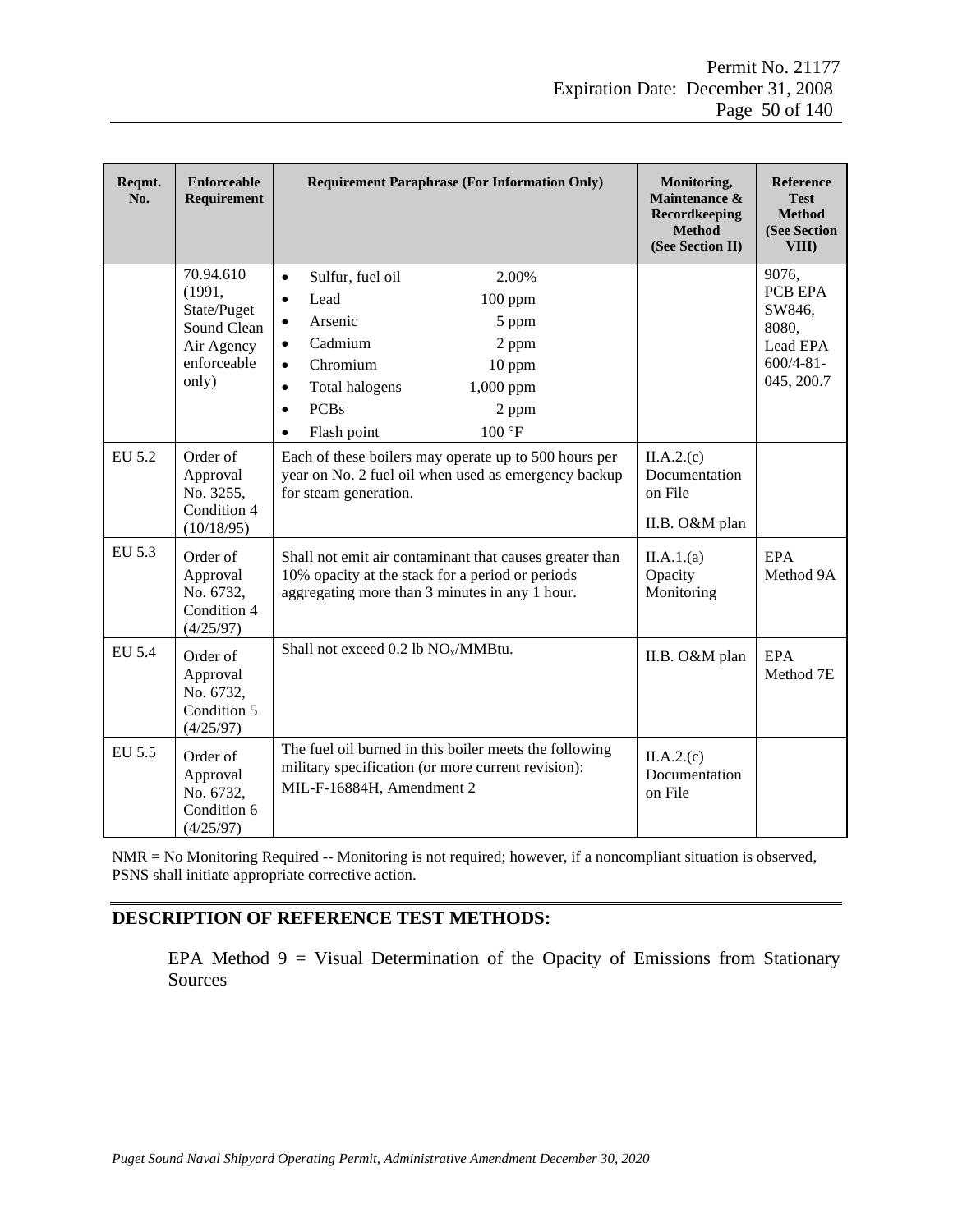## **6. Rotoclones, Baghouses, Dust Collectors, Abrasive Blasting Operations and other Particulate Control Operations**

**DESCRIPTION:** *This section includes all rotoclones, baghouses, dust collectors, abrasive blasting operations and other equipment, which exhaust to the outside and control particulate emissions from the various activities including carpentry, machining/mechanical cutting of metal or nonmetal parts, thermal process cutting, housecleaning, general vent and abrasive blasting of coated or oxidized surfaces. Surface coatings may include PCB and/or asbestos. For the purpose of defining an emission unit in this permit, each piece of equipment is considered a separate emission unit. (OOA is Order of Approval)*

> *For purposes of defining an "emission unit" in this permit, item listed below is considered a separate emission unit.*

| <b>Shop</b> | <b>Bldg</b> | ID   | <b>SID</b> | Equipment                                                                 | Order of<br>Approval No. |
|-------------|-------------|------|------------|---------------------------------------------------------------------------|--------------------------|
| 350         | 368         | 101  | 01         | FAN, VENT WITH BAGHOUSE (PROCESSING)                                      | 8135                     |
| 350         | 368         | 102  | 01         | FAN, VENT WITH BAGHOUSE (PROCESSING)                                      | 8135                     |
| 350         | 368         | 103  | 01         | FAN, VENT WITH BAGHOUSE (PROCESSING)                                      | 8135                     |
| 350         | 368         | 104  | 01         | FAN, VENT WITH BAGHOUSE (PROCESSING)                                      | 8135                     |
| 51          | 427         | 141  | 01         | <b>BOOTH, BLAST WITH CYCLONE AND BAGHOUSE</b><br>(OUTDOOR ABRASIVE BLAST) | N/A                      |
| 71          | 431         | 145  | 01         | BOOTH, BLAST WITH BAGHOUSE (ABRASIVE BLASTING)                            | 5656                     |
| 67          | 431         | 21   | 00         | <b>DUST COLLECTOR (ROUTER)</b>                                            | 7781                     |
| 31          | 431         | 144  | 01         | <b>BOOTH, BLAST WITH DUST COLLECTOR (ABRASIVE BLASTING)</b>               | N/A                      |
| 37          | 452         | 142A | 01         | WHEELABRADOR WITH BAGHOUSE AND HEPA (ABRASIVE 5485<br><b>BLASTING</b> )   |                          |
| 11          | 460         | 141A | 01         | MACHINE, BLAST PLATE WITH DUST COLLECTOR<br>(ABRASIVE BLASTING)           | 5109                     |
| 26          | 460         | 81   | 02         | <b>BLASTER, ABRASIVE</b>                                                  | N/A                      |
| 71          | 513         | 141  | $\theta$   | <b>DUST COLLECTOR</b>                                                     | 7975                     |
| 71          | 825         | 141  | 01         | ROOM, BLASTING WITH BAGHOUSE (ABRASIVE BLASTING)                          | N/A                      |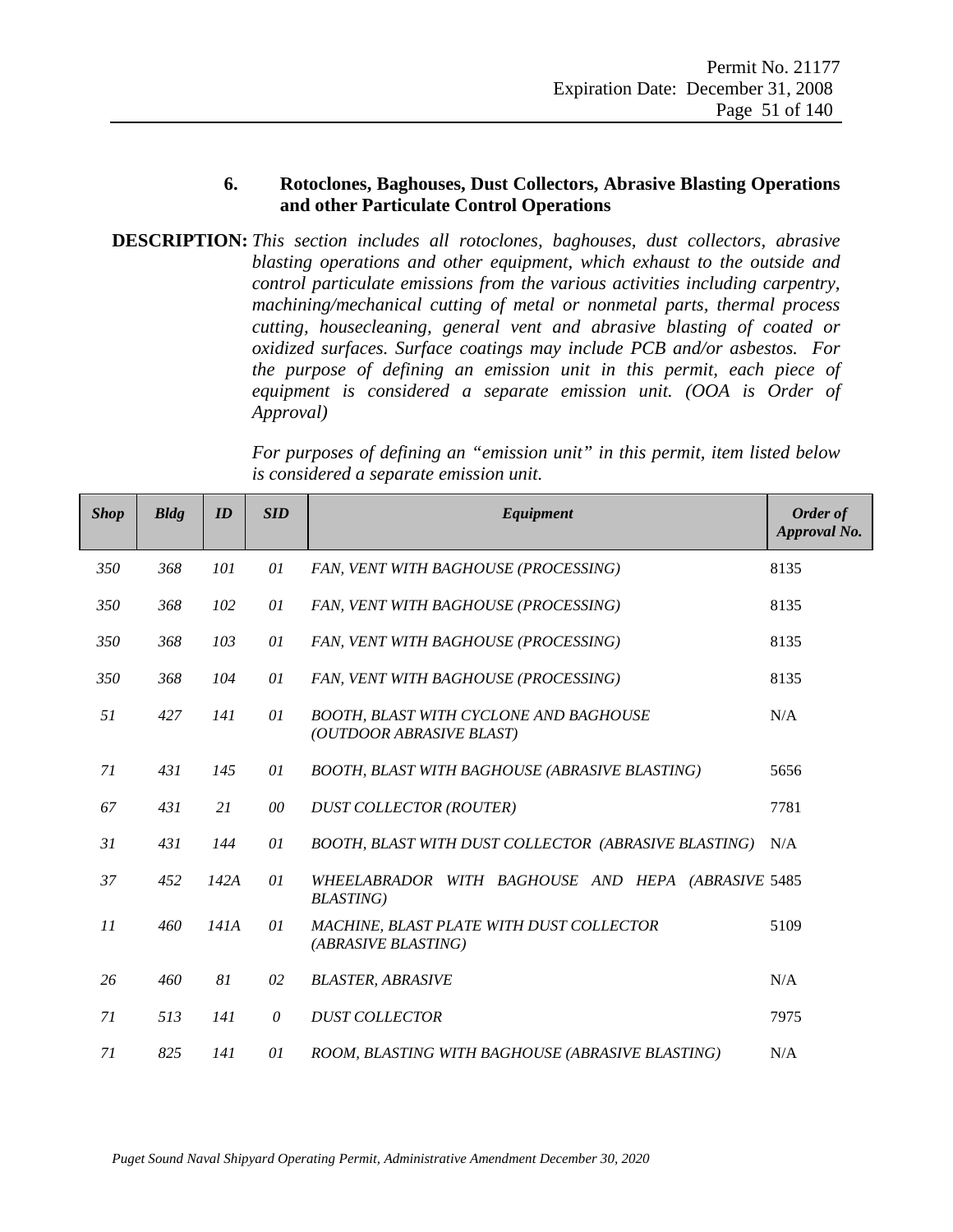| <b>Shop</b> | <b>Bldg</b>     | ID  | <b>SID</b> | Equipment                                                                                    | Order of<br>Approval No. |
|-------------|-----------------|-----|------------|----------------------------------------------------------------------------------------------|--------------------------|
| 71          | 862             | 141 | 01         | ROOM, BLAST SHOT WITH BAGHOUSE AND BLOWER<br>(SHOT BLAST ROOM)                               | N/A                      |
| 71          | 873             | 144 | 01         | PLASTIC MEDIA BOOTH WITH DUST COLLECTOR                                                      | 3087                     |
| 71          | 873             | 142 | 001A       | DUST COLLECTOR - 2 (SHOTBLASTER)                                                             | 5039                     |
| 71          | 873             | 143 | 01         | BLAST BOOTH WITH BAG HOUSE (ABRASIVE BLASTING)                                               | N/A                      |
| 11          | 946             | 01  | 001        | FILTER, HEPA                                                                                 | 5770                     |
| 71          | DD1&2           | 141 |            | <b>ABRASIVE BLASTING PROCESS</b>                                                             | N/A                      |
| 900         | $DD1-6$         | 241 |            | CUTTING, MECHANICAL PROCESS                                                                  | N/A                      |
| 26          | DD3             | 102 |            | FACILITY, CUTTING, THERMAL WITH 3 DUST COLLECTORS<br>(CUTTING AREA)                          | 6849                     |
| 71          | DD3             | 141 |            | FACILITY, ABRASIVE BLAST WITH PORTABLE BLAST, RECOVERY 6350<br>AND DUST COLLECTING EQUIPMENT |                          |
| 71          | DD <sub>3</sub> | 142 |            | <b>ABRASIVE BLASTING PROCESS</b>                                                             | N/A                      |
| 71          | $DD4-6$         | 141 |            | <b>ABRASIVE BLASTING PROCESS</b>                                                             | N/A                      |
| 17          | PORT            | 341 | 0          | <b>DUST COLLECTORS</b>                                                                       | N/A                      |
| 17          | PORT            | 341 | 0          | <b>DUST COLLECTOR</b>                                                                        | N/A                      |
| <b>PSNS</b> | PORT            | 341 | 001        | <b>DUST COLLECTOR</b>                                                                        | 7975                     |
| <b>PSNS</b> | PORT            | 341 | 002        | <b>DUST COLLECTOR</b>                                                                        | 7975                     |
| PSNS        | <b>PORT</b>     | 341 | 003        | <b>DUST COLLECTOR</b>                                                                        | 7975                     |
| <b>PSNS</b> | PORT            | 341 | 004        | <b>DUST COLLECTOR</b>                                                                        | 7975                     |
| <b>PSNS</b> | PORT            | 341 | 005        | <b>DUST COLLECTOR</b>                                                                        | 7975                     |
| <b>PSNS</b> | PORT            | 341 | 006        | <b>DUST COLLECTOR</b>                                                                        | 7975                     |
| <b>PSNS</b> | <b>PORT</b>     | 342 | 001        | VACUUM RECOVERY UNIT                                                                         | 7975                     |
| <b>PSNS</b> | PORT            | 342 | 002        | VACUUM RECOVERY UNIT                                                                         | 7975                     |
| <b>PSNS</b> | <b>PORT</b>     | 342 | 003        | VACUUM RECOVERY UNIT                                                                         | 7975                     |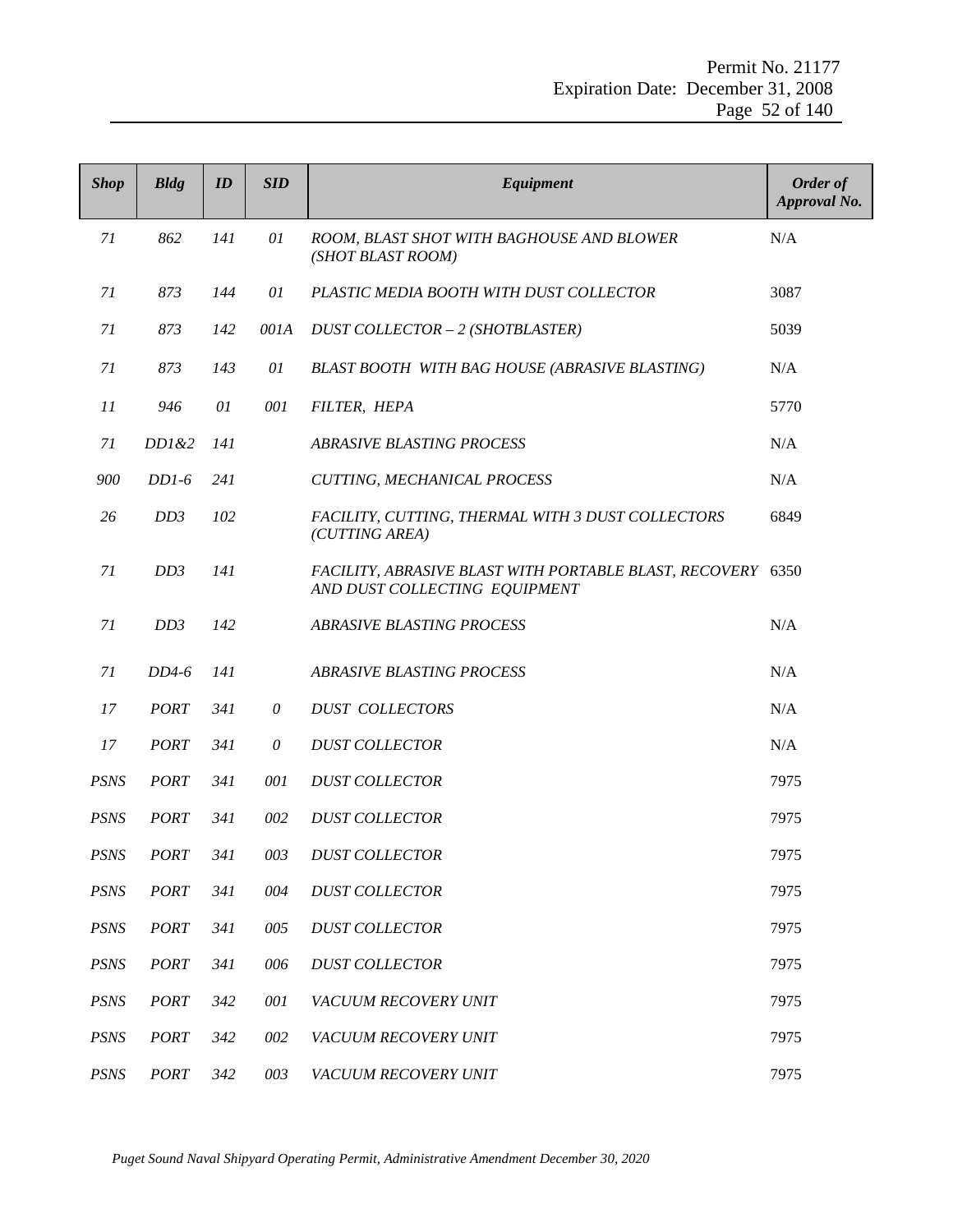| <b>Shop</b> | <b>Bldg</b> | ID  | <b>SID</b> | Equipment                 | Order of<br>Approval No. |
|-------------|-------------|-----|------------|---------------------------|--------------------------|
| <b>PSNS</b> | <b>PORT</b> | 342 | 004        | VACUUM RECOVERY UNIT      | 7975                     |
| <b>PSNS</b> | <b>PORT</b> | 342 | 005        | <b>DUST COLLECTOR</b>     | 7975                     |
| <b>PSNS</b> | <b>PORT</b> | 342 | 006        | VACUUM RECOVERY UNIT      | 7975                     |
| <b>PSNS</b> | <b>PORT</b> | 342 | 007        | VACUUM RECOVERY UNIT      | 7975                     |
| <b>PSNS</b> | <b>PORT</b> | 342 | 008        | VACUUM RECOVERY UNIT      | 7975                     |
| <b>PSNS</b> | <b>PORT</b> | 342 | 009        | VACUUM RECOVERY UNIT      | 7975                     |
| <b>PSNS</b> | <b>PORT</b> | 342 | 010        | VACUUM RECOVERY UNIT      | 7975                     |
| <b>PSNS</b> | <b>PORT</b> | 342 | 011        | VACUUM RECOVERY UNIT      | 7975                     |
| <b>PSNS</b> | <b>PORT</b> | 342 | 012        | VACUUM RECOVERY UNIT      | 7975                     |
| <b>PSNS</b> | <b>PORT</b> | 342 | 013        | VACUUM RECOVERY UNIT      | 7975                     |
| <b>PSNS</b> | <b>PORT</b> | 342 | 014        | VACUUM RECOVERY UNIT      | 7975                     |
| <b>PSNS</b> | <b>PORT</b> | 342 | 015        | VACUUM RECOVERY UNIT      | 7975                     |
| <b>PSNS</b> | <b>PORT</b> | 342 | 016        | VACUUM RECOVERY UNIT      | 7975                     |
| <b>PSNS</b> | <b>PORT</b> | 342 | 017        | VACUUM RECOVERY UNIT      | 7975                     |
| <b>PSNS</b> | <b>PORT</b> | 342 | 018        | <b>GRIT RECOVERY UNIT</b> | 7975                     |
| <b>PSNS</b> | <b>PORT</b> | 342 | 019        | <b>GRIT RECOVERY UNIT</b> | 7975                     |
| <b>PSNS</b> | <b>PORT</b> | 342 | 020        | <b>GRIT RECOVERY UNIT</b> | 7975                     |
| <b>PSNS</b> | <i>PORT</i> | 342 | 021        | <b>GRIT RECOVERY UNIT</b> | 7975                     |
| <b>PSNS</b> | <b>PORT</b> | 342 | 022        | <b>GRIT RECOVERY UNIT</b> | 7975                     |
| <b>PSNS</b> | <b>PORT</b> | 342 | 023        | <b>GRIT RECOVERY UNIT</b> | 7975                     |
| <b>PSNS</b> | <b>PORT</b> | 342 | 024        | <b>GRIT RECOVERY UNIT</b> | 7975                     |
| <b>PSNS</b> | <b>PORT</b> | 342 | 025        | <b>GRIT RECOVERY UNIT</b> | 7975                     |
| <b>PSNS</b> | <b>PORT</b> | 342 | 026        | <b>GRIT RECOVERY UNIT</b> | 7975                     |
| <b>PSNS</b> | PORT        | 342 | 027        | <b>GRIT RECOVERY UNIT</b> | 7975                     |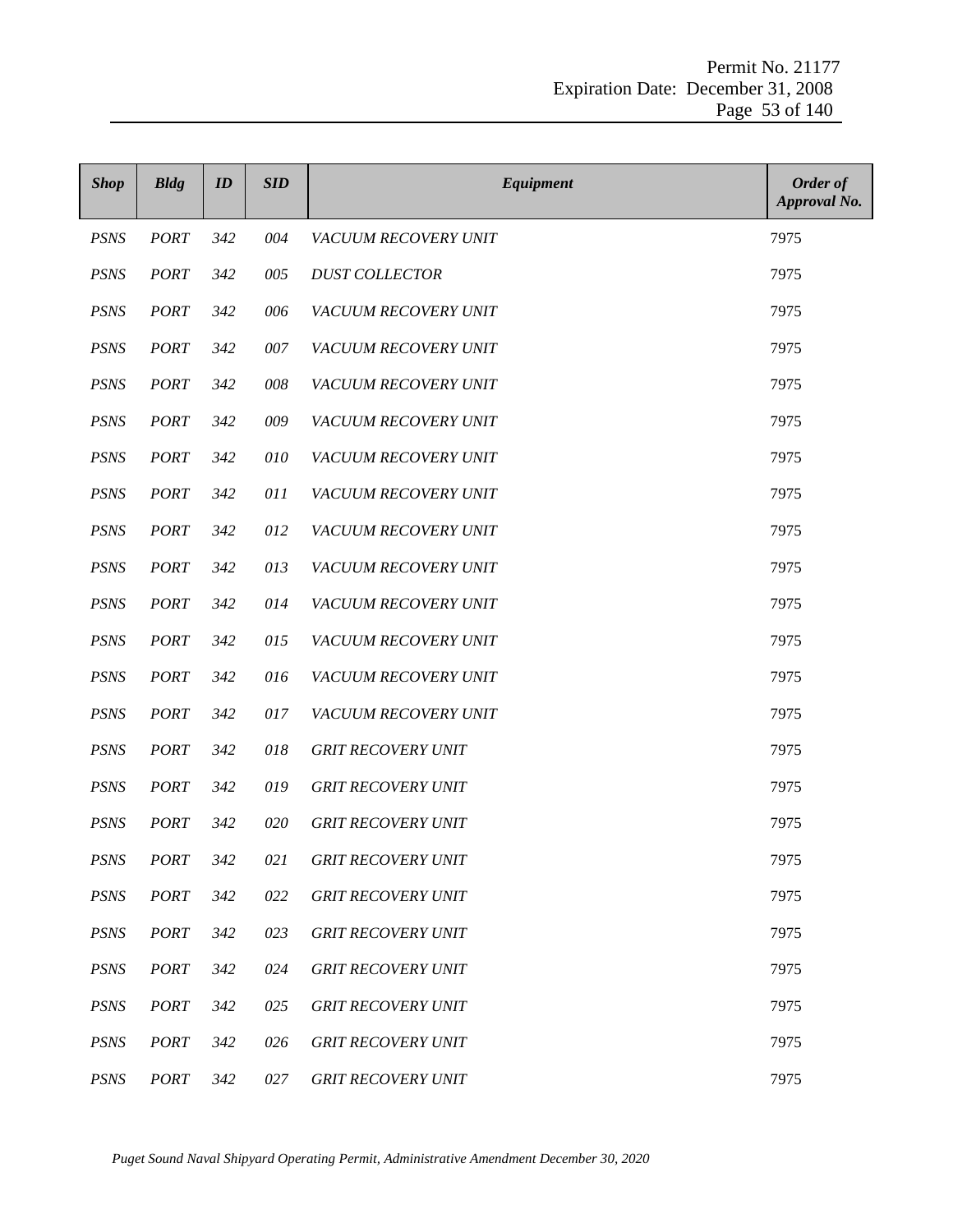| <b>Shop</b> | <b>Bldg</b> | ID  | <b>SID</b> | Equipment                                             | Order of<br>Approval No. |
|-------------|-------------|-----|------------|-------------------------------------------------------|--------------------------|
| <b>PSNS</b> | <b>PORT</b> | 342 | 029        | <b>GRIT RECOVERY UNIT</b>                             | 7975                     |
| <b>PSNS</b> | PORT        | 342 | 030        | <b>GRIT RECOVERY UNIT</b>                             | 7975                     |
| <b>PSNS</b> | <b>PORT</b> | 342 | 031        | <b>GRIT RECOVERY UNIT</b>                             | 7975                     |
| <b>PSNS</b> | <b>PORT</b> | 342 | 032        | <b>DUST COLLECTOR</b>                                 | 7975                     |
| <b>PSNS</b> | <b>PORT</b> | 342 | 033        | <b>DUST COLLECTOR</b>                                 | 7975                     |
| <b>PSNS</b> | PORT        | 342 | 034        | VACUUM RECOVERY UNIT                                  | 7975                     |
| <b>PSNS</b> | <b>PORT</b> | 342 |            | 10- SAFE SYSTEMS ABRASIVE BLASTING AND RECOVERY UNITS | 8732                     |
| <b>PSNS</b> | <b>PORT</b> | 342 |            | LTC VACU-BLAST                                        | 8732                     |
| <b>PSNS</b> | PORT        | 342 |            | <b>U.S. FILTER/SCHMIDT VACU-BLAST</b>                 | 8732                     |
| <b>PSNS</b> | PORT        | 342 |            | 3 - DUST COLLECTION ENGINEERING DUST COLLECTORS       | 8732                     |
| <b>PSNS</b> | <b>PORT</b> | 342 |            | 2 - JT SYSTEMS DUST COLLECTORS                        | 8732                     |
| <b>PSNS</b> | PORT        | 342 |            | 14 - JT SYSTEMS VACUUMS                               | 8732                     |
| <b>PSNS</b> | <b>PORT</b> | 342 |            | 2 - PAULI & GRIFFIN PLASTIC MEDIA RECOVERY UNITS      | 8732                     |

*Data in italics are for information only and not enforceable conditions of this permit.*

| Reqmt.<br>No. | <b>Enforceable</b><br>Requirement                       | <b>Requirement Paraphrase (For Information</b><br><b>Only</b> )                                                                                                                                                           | <b>Monitoring, Maintenance</b><br>& Recordkeeping Method<br>(See Section II) |
|---------------|---------------------------------------------------------|---------------------------------------------------------------------------------------------------------------------------------------------------------------------------------------------------------------------------|------------------------------------------------------------------------------|
|               |                                                         | <b>General Requirements for Abrasive Blasting Operations</b>                                                                                                                                                              |                                                                              |
| EU 6.1        | WAC 173-460-<br>060(6)(a)<br>(6/18/91)<br>(STATE ONLY)  | Abrasive blasting shall be performed inside a<br>booth or hangar designed to capture the blast grit<br>or overspray.                                                                                                      | $II.A.1(c)$ Facility wide<br>inspections                                     |
| EU 6.2        | WAC 173-460-<br>060(6)(b)<br>(6/18/91)<br>(STATE ONLY)) | Outdoor blasting of structures or items too large<br>to be reasonably handled indoors shall employ<br>control measures such as curtailment during<br>windy periods and enclosure of the area being<br>blasted with tarps. | $II.A.1(c)$ Facility wide<br>inspections                                     |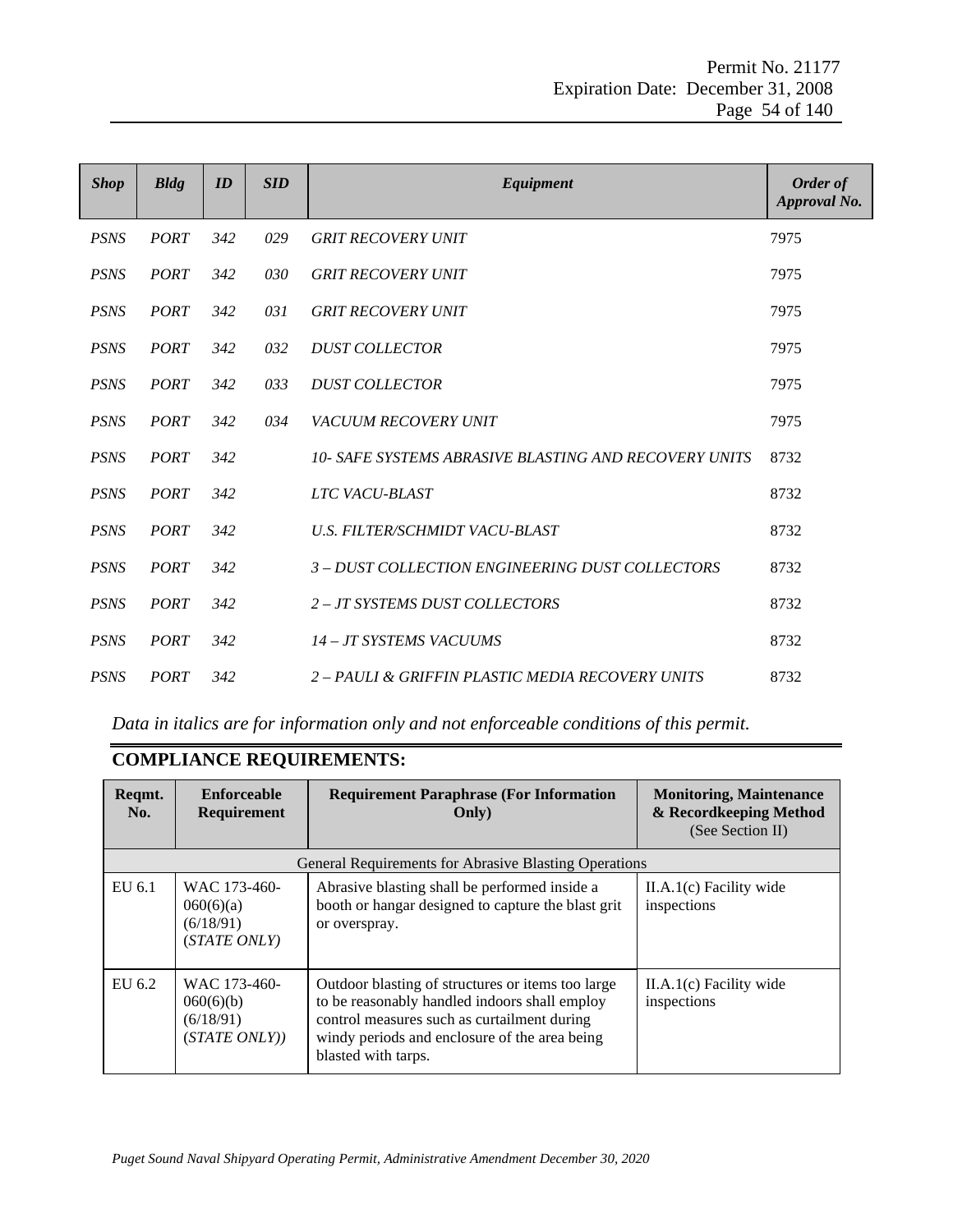| Reqmt.<br>No. | <b>Enforceable</b><br>Requirement                         | <b>Requirement Paraphrase (For Information</b><br>Only)                                                                                                                                     | <b>Monitoring, Maintenance</b><br>& Recordkeeping Method<br>(See Section II)                        |
|---------------|-----------------------------------------------------------|---------------------------------------------------------------------------------------------------------------------------------------------------------------------------------------------|-----------------------------------------------------------------------------------------------------|
| EU 6.3        | WAC 173-460-<br>060(6)(c)<br>(6/18/91)<br>(STATE ONLY)    | Outdoor blasting shall be performed with either<br>steel shot or an abrasive containing less than 1%<br>(by mass) which would pass through a No. 200<br>sieve.                              | II.A.2(d)(ii) Cyclones,<br>baghouses and abrasive blast<br>equipment.                               |
| EU 6.4        | WAC 173-460-<br>060(6)(d)<br>(6/18/91)<br>(STATE ONLY))   | All abrasive blasting with sand shall be<br>performed inside a blasting booth or cabinet.                                                                                                   | II.A.1(c) Facility wide<br>inspections                                                              |
|               |                                                           | Requirements EU 6.5 through EU 6.9 apply to Order of Approval No. 6849, Thermal Process Cutting Facility<br>located at Drydock 3, which consists of an enclosure and three dust collectors. |                                                                                                     |
| EU 6.5        | Order of Approval<br>No. 6849,<br>Condition 4             | PSNS shall install and maintain gauges to<br>measure the pressure drop across the exhaust<br>filters of the dust collectors. Within 90 days after                                           | II.A.2.(d)(ii) Cyclones,<br>baghouses and abrasive blast<br>equipment. Install D/P                  |
|               | (2/6/97)                                                  | beginning operations, the acceptable ranges for<br>the gauges shall be clearly marked on or nearby<br>the gauges.                                                                           | II.A.2.(d)(ii) Cyclones,<br>baghouses and abrasive blast<br>equipment. Establish D/P<br>range       |
|               |                                                           | Requirements EU 6.5 through EU 6.9 apply to Order of Approval No. 6849, Thermal Process Cutting Facility<br>located at Drydock 3, which consists of an enclosure and three dust collectors. |                                                                                                     |
| EU 6.6        | Order of Approval<br>No. 6849,<br>Condition 5<br>(2/6/97) | Once each week that the dust collectors are used,<br>PSNS shall log if the pressure drops across the<br>exhaust filters were in the acceptable range.                                       | II.A.2.(d)(ii) Cyclones,<br>baghouses and abrasive blast<br>equipment. Install D/P                  |
| EU 6.7        | Order of Approval<br>No. 6849,<br>Condition 6<br>(2/6/97) | If the pressure drops are not within the acceptable<br>range, PSNS shall take corrective action as<br>specified in the facility's operations and<br>maintenance plan.                       | II.A.2.(d)(ii) Cyclones,<br>baghouses and abrasive blast<br>equipment. Install D/P<br>II.B O&M Plan |
| EU 6.8        | Order of Approval<br>No. 6849,<br>Condition 7<br>(2/6/97) | Particulate emissions from the dust collectors<br>shall not exceed 0.01 gr/dscf as measured by EPA<br>method 5.                                                                             | II.A.2(d)(iii) Opacity<br>Monitoring                                                                |
| EU 6.9        | Order of Approval<br>No. 6849,<br>Condition 8<br>(2/6/97) | Opacity from the dust collectors shall not exceed<br>5 % for a period or periods aggregating more than<br>3 minutes in any one hour.                                                        | II.A.2(d)(iii) Opacity<br>Monitoring                                                                |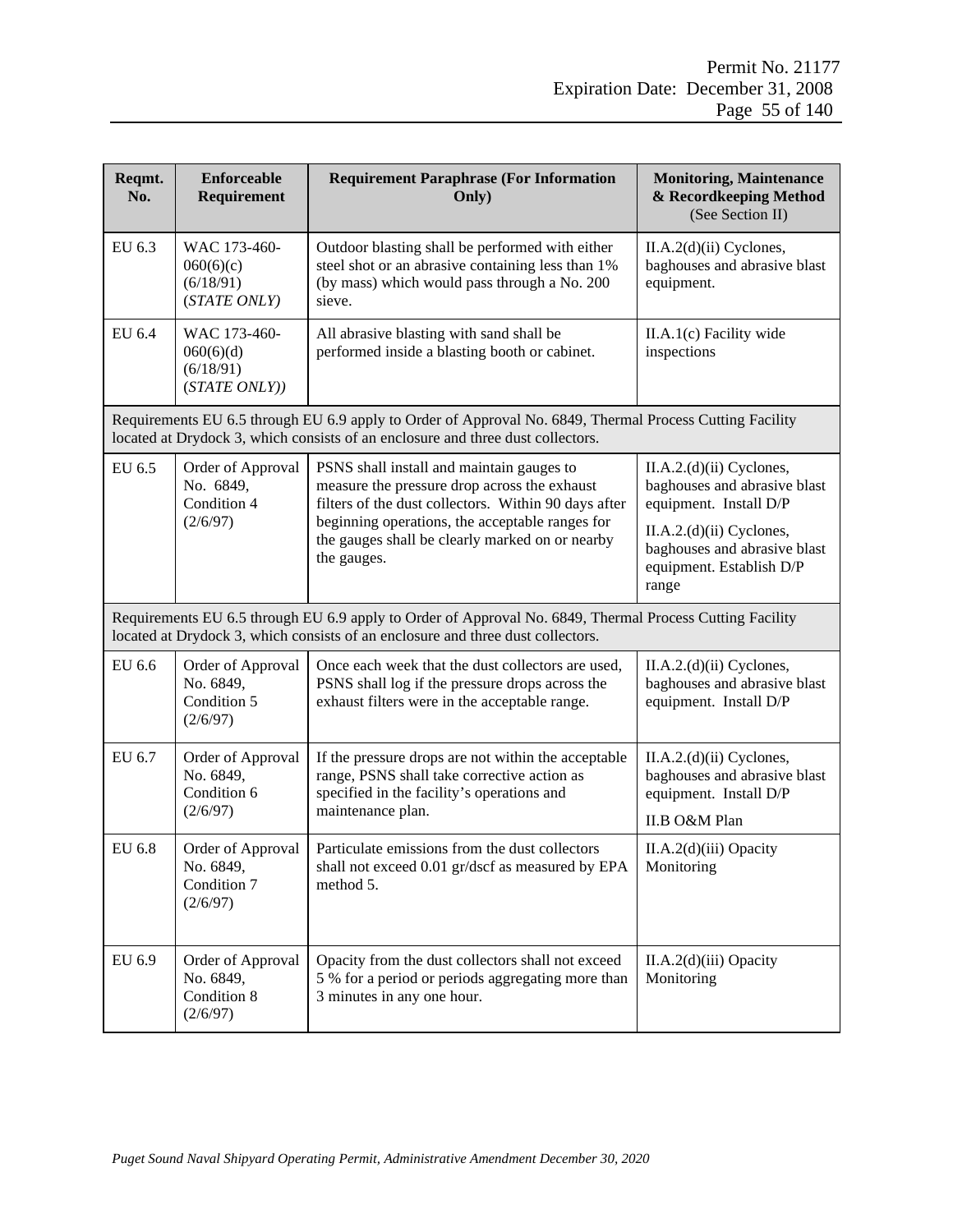| Reqmt.<br>No. | <b>Enforceable</b><br>Requirement                               | <b>Requirement Paraphrase (For Information</b><br>Only)                                                                                                                                                                                                                                                                                                                                                                                                                                                                                                                                                                                                                                                                                                      | <b>Monitoring, Maintenance</b><br>& Recordkeeping Method<br>(See Section II)              |
|---------------|-----------------------------------------------------------------|--------------------------------------------------------------------------------------------------------------------------------------------------------------------------------------------------------------------------------------------------------------------------------------------------------------------------------------------------------------------------------------------------------------------------------------------------------------------------------------------------------------------------------------------------------------------------------------------------------------------------------------------------------------------------------------------------------------------------------------------------------------|-------------------------------------------------------------------------------------------|
| building 431. |                                                                 | Requirements EU 6.10 through EU 6.11 apply to Order of Approval No. 7781 CNC Router with Baghouse at                                                                                                                                                                                                                                                                                                                                                                                                                                                                                                                                                                                                                                                         |                                                                                           |
| EU 6.10       | Order of Approval<br>No. 7781,<br>Condition 3<br>(7/7/99)       | PSNS shall install and maintain the gauge to<br>measure the pressure drop across the baghouse<br>exhaust filters. Within 90 days after beginning<br>operations, the acceptable range for the gauge<br>shall be clearly marked on or nearby the gauge.                                                                                                                                                                                                                                                                                                                                                                                                                                                                                                        | $II.A.2.(d)(ii)$ Cyclones,<br>baghouses and abrasive blast<br>equipment.                  |
| EU 6.11       | Order of Approval<br>No. 7781,<br>Condition 4<br>(7/7/99)       | Once during each week the baghouse is used,<br>PSNS shall determine and record if the pressure<br>drop across the exhaust filters is in the acceptable<br>range. If the pressure drop is not within the<br>acceptable range, PSNS shall take corrective<br>action as specified in the facility's operations and<br>maintenance plan.                                                                                                                                                                                                                                                                                                                                                                                                                         | $II.A.2.(d)(ii)$ Cyclones,<br>baghouses and abrasive blast<br>equipment.<br>II.B O&M Plan |
|               | and associated dust collectors                                  | Requirements EU 6.12 through EU 6.15 apply to Order of Approval No. 7975, Portable abrasive blast equipment                                                                                                                                                                                                                                                                                                                                                                                                                                                                                                                                                                                                                                                  |                                                                                           |
| EU 6.12       | Order of Approval<br>No. 7975,<br>Conditions 3 & 4<br>(4/18/00) | The portable abrasive blasting and dust collector<br>units may be used throughout PSNS for<br>particulate dust control for grinding, welding,<br>thermal cutting, thermal metals spray coating, and<br>during coating removal projects. These units may<br>also be used to provide safety ventilation for<br>enclosed spaces, portable enclosures, and<br>shipboard space ventilation. When used to<br>ventilate any space or process that may emit<br>VOCs, the stack shall be rotated to the vertical<br>position. The materials processed or controlled<br>may contain asbestos or PCB contamination.<br>This system is an alternate control measure as per<br>Regulation III, Article 4, Section 4.06(a) for<br>removing asbestos contaminated coatings. | II.A.1(d) Work practice<br>inspections                                                    |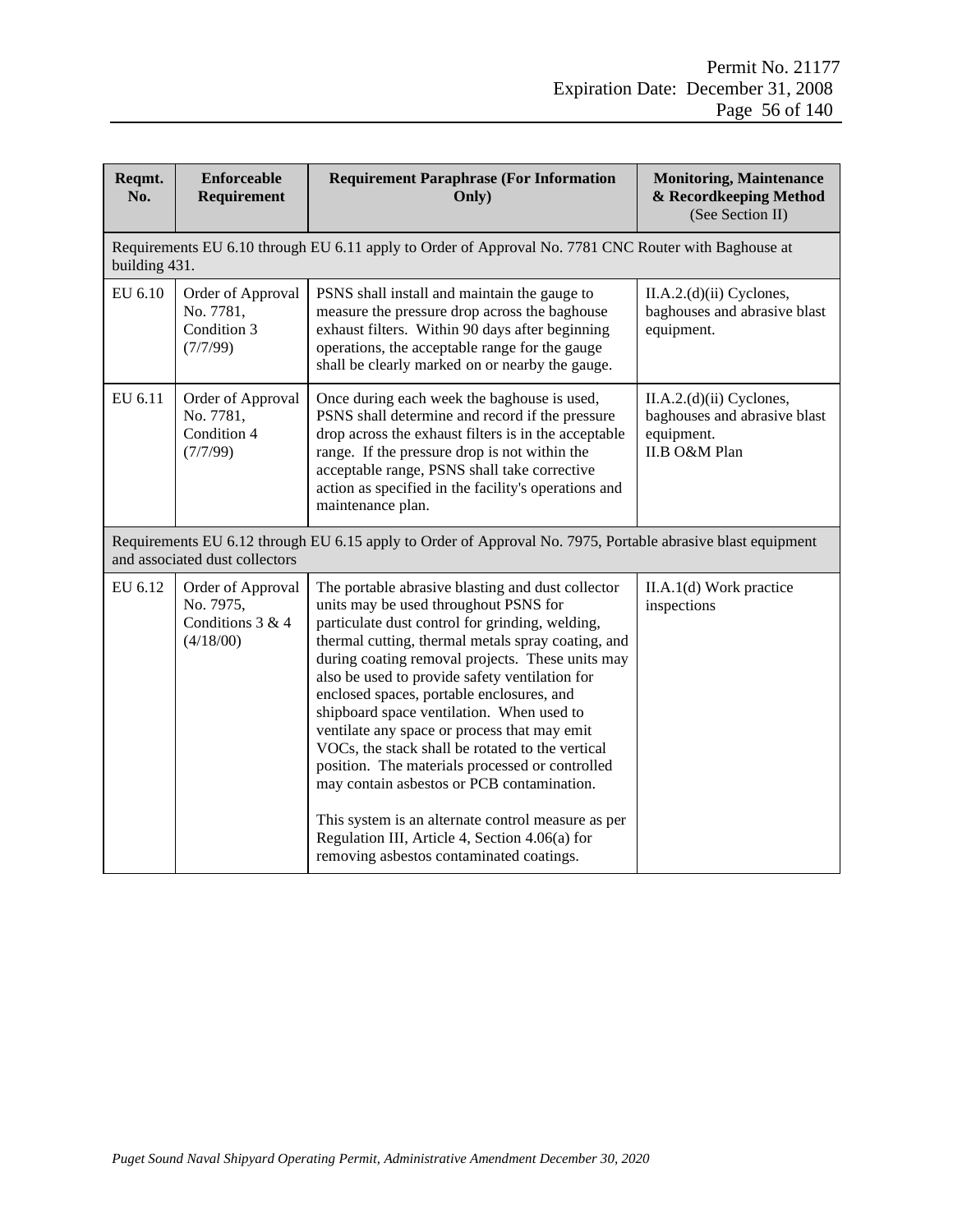| Reqmt.<br>No. | <b>Enforceable</b><br>Requirement                          | <b>Requirement Paraphrase (For Information</b><br>Only)                                                                                                                                                                                                                                                                                                                                                                                                                                                                                                                                                                                                                                                                                                                                                                                                           | <b>Monitoring, Maintenance</b><br>& Recordkeeping Method<br>(See Section II)                                               |
|---------------|------------------------------------------------------------|-------------------------------------------------------------------------------------------------------------------------------------------------------------------------------------------------------------------------------------------------------------------------------------------------------------------------------------------------------------------------------------------------------------------------------------------------------------------------------------------------------------------------------------------------------------------------------------------------------------------------------------------------------------------------------------------------------------------------------------------------------------------------------------------------------------------------------------------------------------------|----------------------------------------------------------------------------------------------------------------------------|
| EU 6.13       | Order of Approval<br>No. 7975,<br>Condition 5<br>(4/18/00) | Once used for controlling or removing an<br>asbestos material, the operation of these units and<br>the waste they generate shall continue to be<br>regulated by Puget Sound Clean Air Agency<br>Article 4, and the TSCA regulations, as<br>appropriate, until the units are thoroughly<br>decontaminated. These units will be considered<br>decontaminated of asbestos when a single air<br>clearance sample is tested using the AHERA-<br>PCM method, and the result does not exceed 0.01<br>fibers per cubic centimeter of air. The unit will<br>be considered decontaminated of PCB when a<br>swipe sample tested with EPA method 8081/94<br>does not exceed 10 ppm. Each change in<br>contamination status shall be logged. Such logs<br>shall be maintained with each unit for three years<br>and made available for Puget Sound Clean Air<br>Agency review. | II.A.2.(d)(ii) Cyclones,<br>baghouses and abrasive blast<br>equipment.                                                     |
| EU 6.14       | Order of Approval<br>No. 7975,<br>Condition 6<br>(4/18/00) | Recovered steel shot may not be reused if the<br>PCB concentration is greater than 50 ppm or if<br>the asbestos concentration is greater than 1<br>percent.                                                                                                                                                                                                                                                                                                                                                                                                                                                                                                                                                                                                                                                                                                       | $II.A.2.(d)(ii)$ Cyclones,<br>baghouses and abrasive blast<br>equipment.                                                   |
| EU 6.15       | Order of Approval<br>No. 7975,<br>Condition 7<br>(4/18/00) | Within 60 days from this order, Puget Sound<br>Naval Shipyard shall placard each piece of<br>equipment with "Puget Sound Clean Air Agency<br>Order of Approval No. 7975," in order to identify<br>those components as being regulated by this<br>order.                                                                                                                                                                                                                                                                                                                                                                                                                                                                                                                                                                                                           | II.A.2.(d)(ii) Cyclones,<br>baghouses and abrasive blast<br>equipment. Control of<br>equipment used for asbestos<br>or PCB |
| facility.     |                                                            | Requirements EU 6.16 through EU 6.22 apply to Order of Approval No. 8135, Building 368 thermal cutting                                                                                                                                                                                                                                                                                                                                                                                                                                                                                                                                                                                                                                                                                                                                                            |                                                                                                                            |
| EU 6.16       | Order of Approval<br>No. 8135,<br>Condition 3<br>(5/3/02)  | Building 368 dust collectors shall not emit visible<br>emissions greater than 5 percent opacity for a<br>period or periods aggregating more than 3<br>minutes in any one hour, as measured using<br>Washington DOE method 9A.                                                                                                                                                                                                                                                                                                                                                                                                                                                                                                                                                                                                                                     | II.A.2(d)(iii) Opacity<br>Monitoring                                                                                       |
| EU 6.17       | Order of Approval<br>No. 8135<br>Condition 4<br>(5/3/02)   | Building 368 shall not emit fugitive emissions.                                                                                                                                                                                                                                                                                                                                                                                                                                                                                                                                                                                                                                                                                                                                                                                                                   | $II.A.2(d)(iii)$ Opacity<br>Monitoring<br>$II.A.2.(d)(ii)$ Cyclones,                                                       |
|               |                                                            |                                                                                                                                                                                                                                                                                                                                                                                                                                                                                                                                                                                                                                                                                                                                                                                                                                                                   | baghouses and abrasive blast<br>equipment. Track out                                                                       |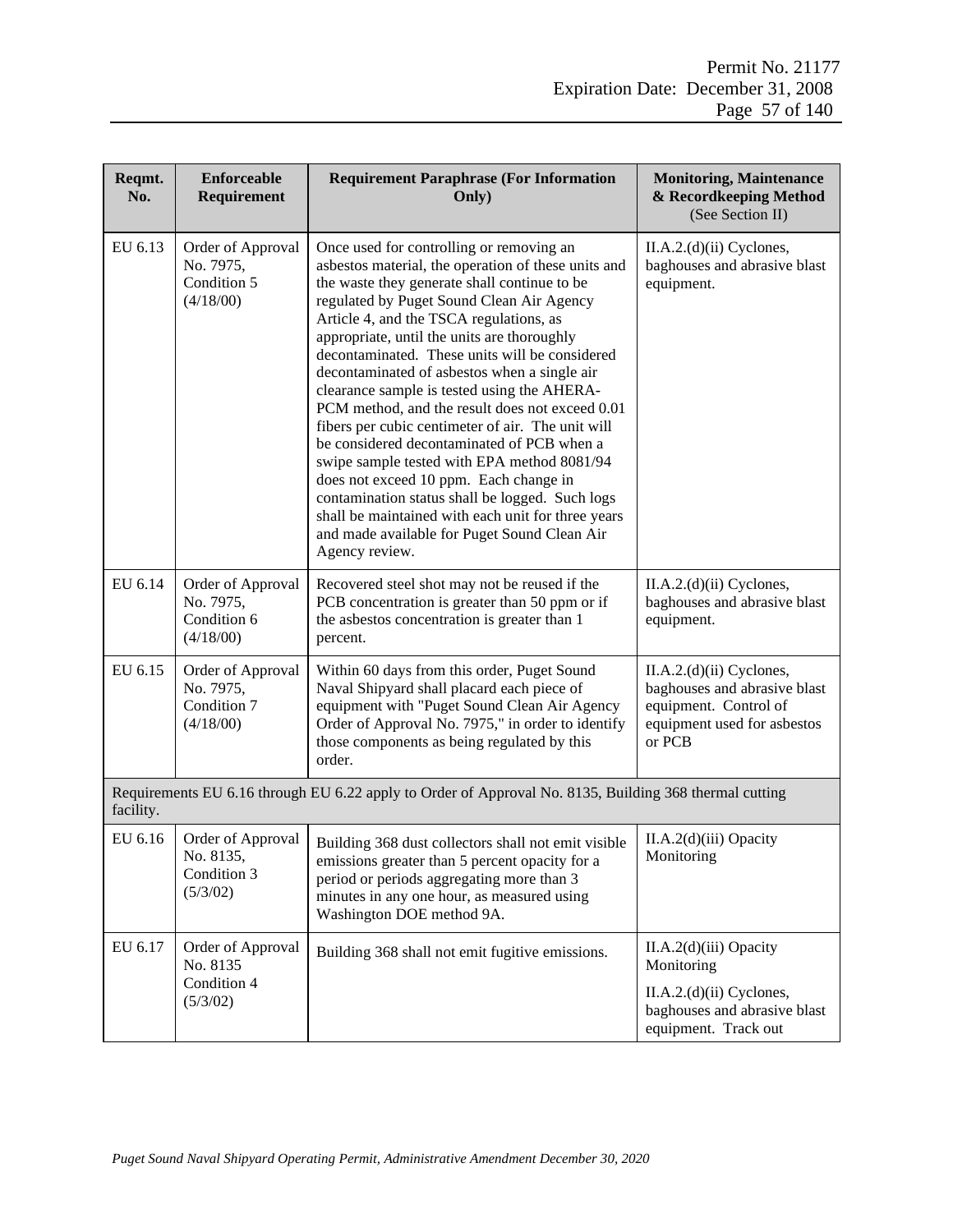| Reqmt.<br>No.                                 | <b>Enforceable</b><br>Requirement                        | <b>Requirement Paraphrase (For Information</b><br>Only)                                                                                                                                                                                                                                                                                                                                                                                                                                                                                                                                                           | <b>Monitoring, Maintenance</b><br>& Recordkeeping Method<br>(See Section II)                    |
|-----------------------------------------------|----------------------------------------------------------|-------------------------------------------------------------------------------------------------------------------------------------------------------------------------------------------------------------------------------------------------------------------------------------------------------------------------------------------------------------------------------------------------------------------------------------------------------------------------------------------------------------------------------------------------------------------------------------------------------------------|-------------------------------------------------------------------------------------------------|
| EU 6.18                                       | Order of Approval<br>No. 8135<br>Condition 5<br>(5/3/02) | PSNS shall install and maintain gauges to<br>measure the pressure drop across the dust<br>collector exhaust filters. Within 90 days after<br>beginning operations, the acceptable ranges for<br>the gauges shall be clearly marked on or nearby<br>the gauges.                                                                                                                                                                                                                                                                                                                                                    | $II.A.2.(d)(ii)$ Cyclones,<br>baghouses and abrasive blast<br>equipment. Install D/P            |
|                                               |                                                          |                                                                                                                                                                                                                                                                                                                                                                                                                                                                                                                                                                                                                   | $II.A.2.(d)(ii)$ Cyclones,<br>baghouses and abrasive blast<br>equipment. Establish D/P<br>range |
| EU 6.19                                       | Order of Approval<br>No. 8135<br>Condition 6<br>(5/3/02) | PSNS shall install and maintain filter cartridge<br>leak detectors for each dust collector, using the<br>specifications in 40 CFR 63.1184.                                                                                                                                                                                                                                                                                                                                                                                                                                                                        | $II.A.2.(d)(ii)$ Cyclones,<br>baghouses and abrasive blast<br>equipment. Leak detectors         |
| EU 6.20<br>No.8135<br>Condition 7<br>(5/3/02) | Order of Approval                                        | PSNS shall perform daily inspections of the<br>pressure drop across the dust collector filters and<br>record if the pressure drop across the exhaust<br>filters is in the acceptable range. If the pressure<br>drop is not within the acceptable range, PSNS<br>shall take corrective action immediately, but not<br>later than within 24 hours, to return the unit to<br>operations within the normal pressure drop range.                                                                                                                                                                                       | II.A.2.(d)(ii) Cyclones,<br>baghouses and abrasive blast<br>equipment. Install D/P              |
|                                               |                                                          |                                                                                                                                                                                                                                                                                                                                                                                                                                                                                                                                                                                                                   | II.B Operations and<br>Maintenance plan                                                         |
| EU 6.21                                       | Order of Approval<br>No. 8135                            | A trained observer shall perform daily inspections<br>of the area around building 368, including all                                                                                                                                                                                                                                                                                                                                                                                                                                                                                                              | II.A.2(d)(iii) Opacity<br>Monitoring                                                            |
|                                               | Condition 8<br>(5/3/02)                                  | emission units, for visible emissions. If visible<br>emissions other than uncombined water are noted<br>during the inspections, PSNS shall immediately,<br>but not later than within 24 hours, take corrective<br>action to eliminate the visible emissions. Such<br>actions shall include but not be limited to<br>identifying and correcting defective or<br>malfunctioning equipment, closing access points<br>to increase net building negative pressure,<br>reducing operations, or shutting down. Dust<br>track out shall be cleaned up immediately, but not<br>later than within 24 hours after discovery. | II.A.2.(d)(ii) Cyclones,<br>baghouses and abrasive blast<br>equipment. Track out                |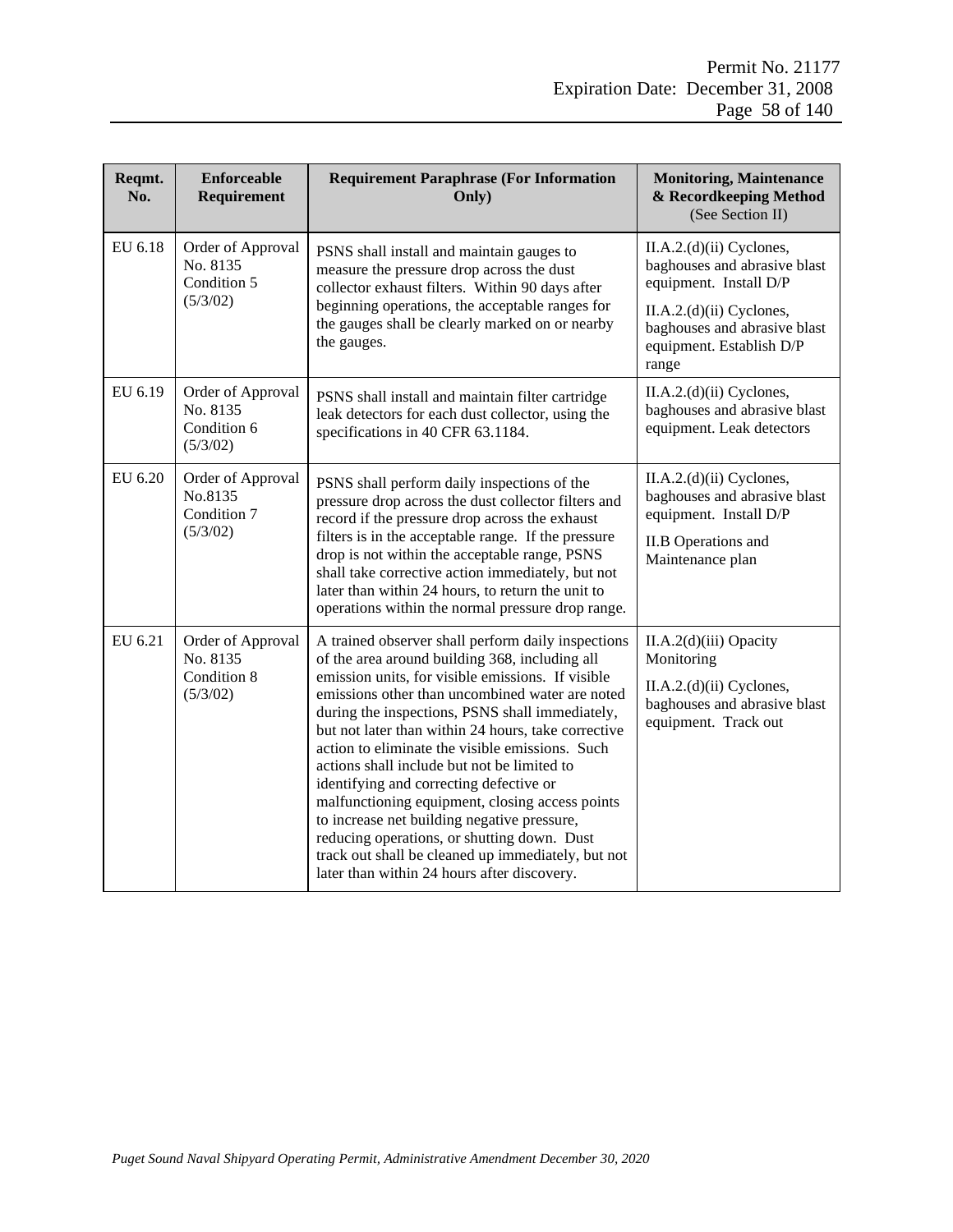| Reqmt.<br>No. | <b>Enforceable</b><br>Requirement                              | <b>Requirement Paraphrase (For Information</b><br>Only)                                                                                                                                                                                                                                                                                                                                                                                                                                                                                                                                                                                                                                                                                                      | <b>Monitoring, Maintenance</b><br>& Recordkeeping Method<br>(See Section II)            |
|---------------|----------------------------------------------------------------|--------------------------------------------------------------------------------------------------------------------------------------------------------------------------------------------------------------------------------------------------------------------------------------------------------------------------------------------------------------------------------------------------------------------------------------------------------------------------------------------------------------------------------------------------------------------------------------------------------------------------------------------------------------------------------------------------------------------------------------------------------------|-----------------------------------------------------------------------------------------|
| EU 6.22       | Order of Approval<br>No. 8135<br>Condition 9<br>(5/3/02)       | PSNS shall keep records of alarms, inspections<br>and corrective actions including:<br>Date and time of alarm or inspection;<br>a)                                                                                                                                                                                                                                                                                                                                                                                                                                                                                                                                                                                                                           | $II.A.2.(d)(ii)$ Cyclones,<br>baghouses and abrasive blast<br>equipment. Record keeping |
|               |                                                                | Stack identification or area of fugitive<br>b)<br>emissions;                                                                                                                                                                                                                                                                                                                                                                                                                                                                                                                                                                                                                                                                                                 |                                                                                         |
|               |                                                                | Operational status/conditions of<br>c)<br>associated emission units;                                                                                                                                                                                                                                                                                                                                                                                                                                                                                                                                                                                                                                                                                         |                                                                                         |
|               |                                                                | Observed results and conclusions;<br>d)                                                                                                                                                                                                                                                                                                                                                                                                                                                                                                                                                                                                                                                                                                                      |                                                                                         |
|               |                                                                | Description of corrective actions taken<br>e)<br>to resolve any observed emissions;                                                                                                                                                                                                                                                                                                                                                                                                                                                                                                                                                                                                                                                                          |                                                                                         |
|               |                                                                | Date and time visible emissions were<br>f)<br>eliminated; and                                                                                                                                                                                                                                                                                                                                                                                                                                                                                                                                                                                                                                                                                                |                                                                                         |
|               |                                                                | Name of person performing the<br>g)<br>inspection, measurement, or monitoring.                                                                                                                                                                                                                                                                                                                                                                                                                                                                                                                                                                                                                                                                               |                                                                                         |
|               | and associated dust collectors                                 | Requirements EU 6.23 through EU 6.26 apply to Order of Approval No. 8732, Portable abrasive blast equipment                                                                                                                                                                                                                                                                                                                                                                                                                                                                                                                                                                                                                                                  |                                                                                         |
| EU 6.23       | Order of Approval<br>No. 8732,<br>Conditions 3 & 4<br>(1/8/03) | The portable abrasive blasting and dust collector<br>units may be used throughout PSNS for<br>particulate dust control for grinding, welding,<br>thermal cutting, thermal metals spray coating, and<br>during coating removal projects. These units may<br>also be used to provide safety ventilation for<br>enclosed spaces, portable enclosures, and<br>shipboard space ventilation. When used to<br>ventilate any space or process that may emit<br>VOCs, the stack shall be rotated to the vertical<br>position. The materials processed or controlled<br>may contain asbestos or PCB contamination.<br>This system is an alternate control measure as per<br>Regulation III, Article 4, Section 4.06(a) for<br>removing asbestos contaminated coatings. | II.A.1(d) Work practice<br>inspections                                                  |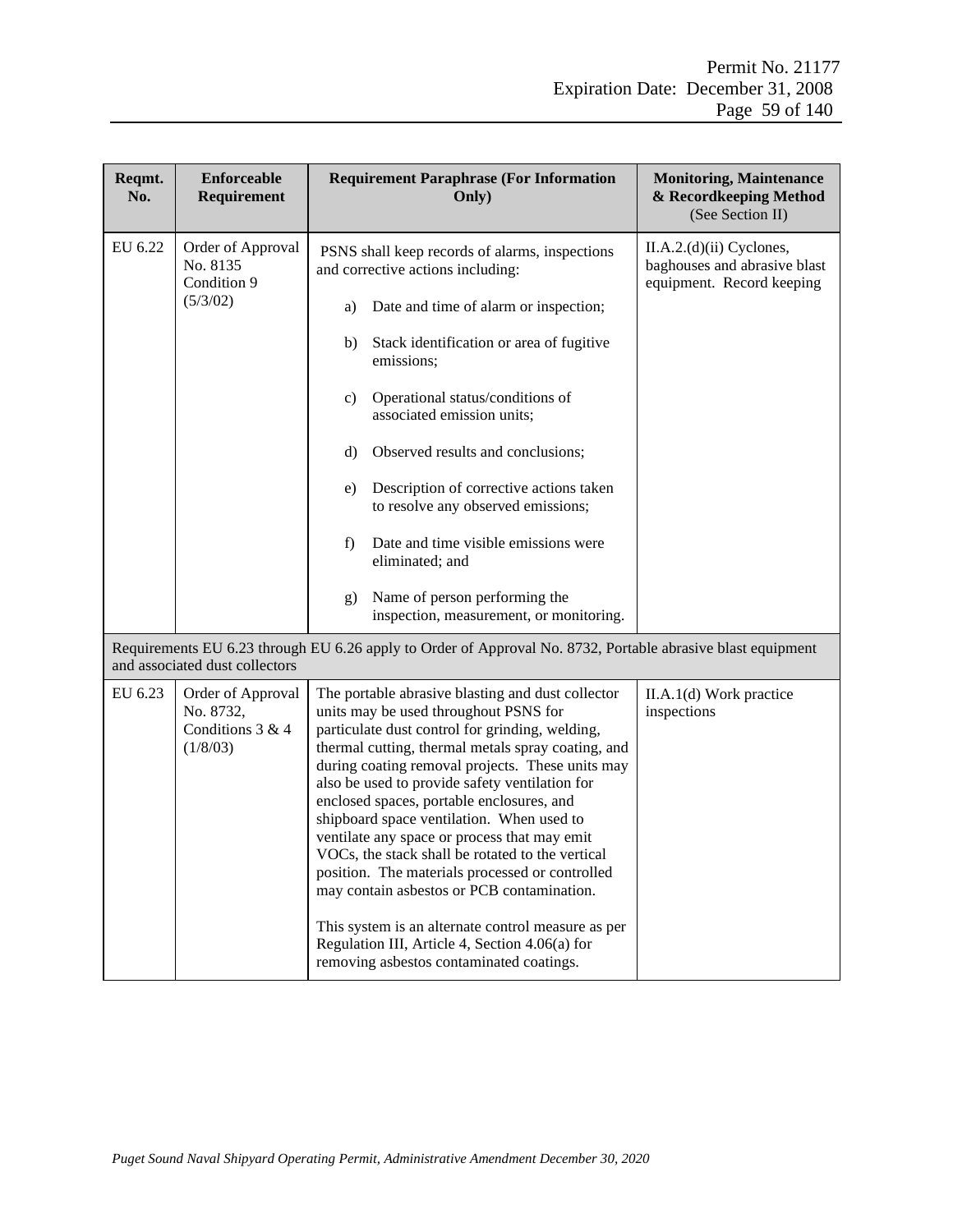| Reqmt.<br>No. | <b>Enforceable</b><br>Requirement                         | <b>Requirement Paraphrase (For Information</b><br>Only)                                                                                                                                                                                                                                                                                                                                                                                                                                                                                                                                                                                                                                                                                                                                                                                                                                              | <b>Monitoring, Maintenance</b><br>& Recordkeeping Method<br>(See Section II)                                                 |
|---------------|-----------------------------------------------------------|------------------------------------------------------------------------------------------------------------------------------------------------------------------------------------------------------------------------------------------------------------------------------------------------------------------------------------------------------------------------------------------------------------------------------------------------------------------------------------------------------------------------------------------------------------------------------------------------------------------------------------------------------------------------------------------------------------------------------------------------------------------------------------------------------------------------------------------------------------------------------------------------------|------------------------------------------------------------------------------------------------------------------------------|
| EU 6.24       | Order of Approval<br>No. 8732,<br>Condition 4<br>(1/8/03) | Once used for controlling or removing an<br>asbestos material, the operation of these units and<br>the waste they generate shall continue to be<br>regulated by Puget Sound Clean Air Agency<br>Article 4, and the TSCA regulations, as<br>appropriate, until the units are thoroughly<br>decontaminated. These units will be considered<br>decontaminated of asbestos when a single air<br>clearance sample is tested using the AHERA-<br>PCM method, and the result does not exceed 0.01<br>fibers per cubic centimeter of air. The unit will<br>be considered decontaminated of PCB for<br>unrestricted use when complianc3 with the<br>decontamination standard of 40 CFR 761.79 has<br>been achieved. Each change in contamination<br>status shall be logged. Such logs shall be<br>maintained with each unit for three years and<br>made available for Puget Sound Clean Air<br>Agency review. | $II.A.2.(d)(ii)$ Cyclones,<br>baghouses and abrasive blast<br>equipment.                                                     |
| EU 6.25       | Order of Approval<br>No. 8732,<br>Condition 4<br>(1/8/03) | Recovered steel shot may not be reused if the<br>PCB concentration is greater than 50 ppm or if<br>the asbestos concentration is greater than 1<br>percent.                                                                                                                                                                                                                                                                                                                                                                                                                                                                                                                                                                                                                                                                                                                                          | II.A.2.(d)(ii) Cyclones,<br>baghouses and abrasive blast<br>equipment.                                                       |
| EU 6.26       | Order of Approval<br>No. 8732,<br>Condition 5<br>(1/8/03) | Within 60 days from this order, Puget Sound<br>Naval Shipyard shall placard each piece of<br>equipment with "Puget Sound Clean Air Agency<br>Order of Approval No. 8732," in order to identify<br>those components as being regulated by this<br>Order.                                                                                                                                                                                                                                                                                                                                                                                                                                                                                                                                                                                                                                              | $II.A.2.(d)(ii)$ Cyclones,<br>baghouses and abrasive blast<br>equipment. Control of<br>equipment used for asbestos<br>or PCB |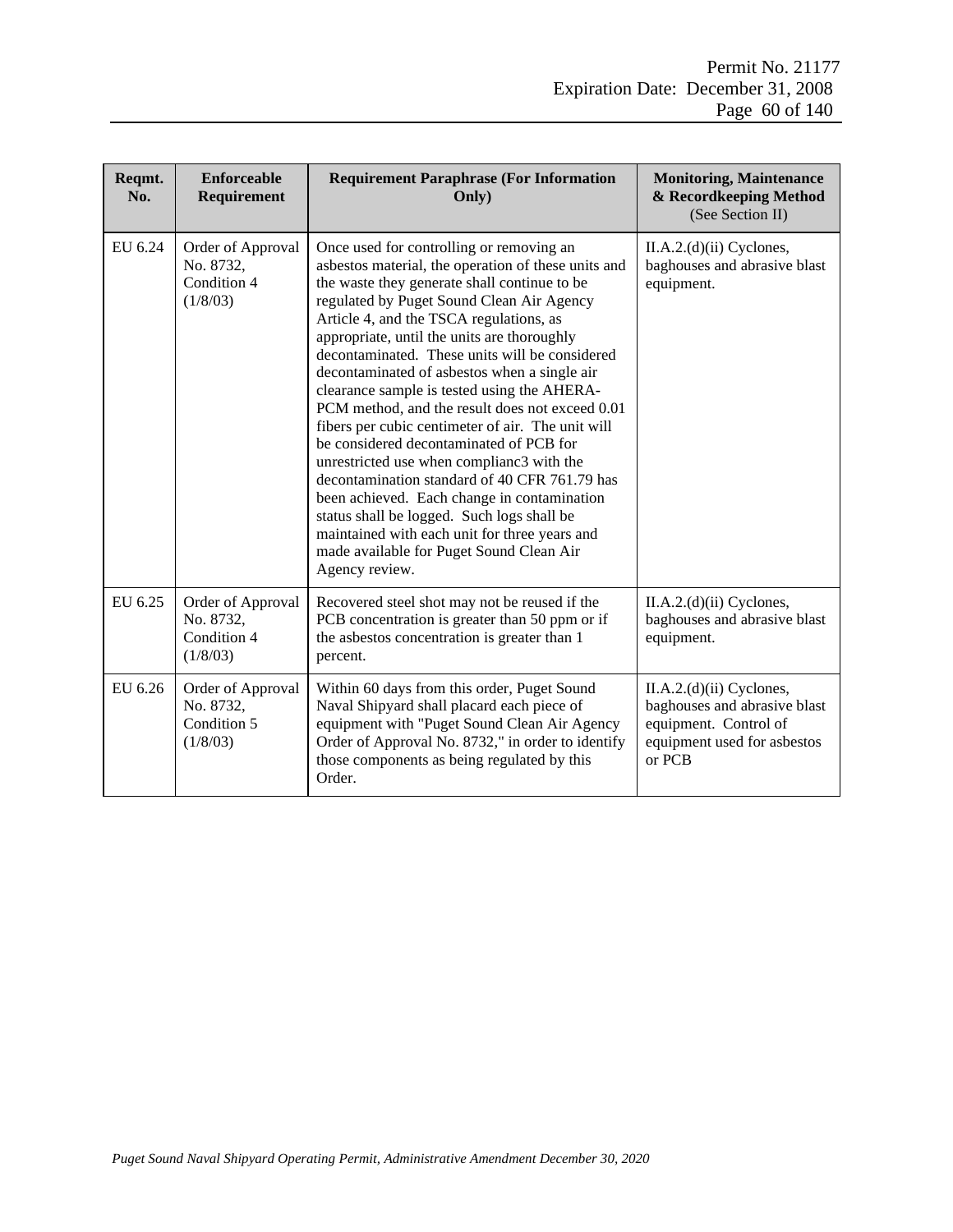### **7. Asbestos Removal Facility Operations**

**DESCRIPTION:** *This section includes all permanent facilities used to conduct asbestos delagging and removal. These facilities are used to facilitate removal of Asbestos Containing Material (ACM) from shipboard components, piping, and machinery. The ACM removal operations are conducted in support of submarine and surface ship dismantlement and recycling workload executed by PSNS. This section of this permit is specific to these permanent facilities and does not cover demolition or renovation activities conducted shipboard or conducted in buildings or structures located at*  PSNS. For the purpose of defining an emission unit in this permit, each piece of *equipment is considered a separate emission unit.*

#### *Emission Unit*

| Bldg. | <i>Source ID#</i> |      | <i>Inst. Date Source Description</i> | Order of Approval |
|-------|-------------------|------|--------------------------------------|-------------------|
| N/A   | 57-DD#3-231       | 5/92 | Asbestos Removal Facility            | 4443              |

*Data in italics are for information only and are not enforceable conditions of this permit.*

| Reqmt.<br>No. | <b>Enforceable</b><br>Requirement              | <b>Requirement Paraphrase (For Information</b><br>Only)                                                                                                                                                                                                                                                                                                                                                                                                                                                                                                                                                       | <b>Monitoring, Maintenance</b><br>& Recordkeeping Method<br>(See Section II) |
|---------------|------------------------------------------------|---------------------------------------------------------------------------------------------------------------------------------------------------------------------------------------------------------------------------------------------------------------------------------------------------------------------------------------------------------------------------------------------------------------------------------------------------------------------------------------------------------------------------------------------------------------------------------------------------------------|------------------------------------------------------------------------------|
| EU 7.1        | 40 CFR<br>61.145(c)(4)<br>(1/16/91)            | After a facility component covered with, coated<br>with, or containing RACM has been taken out of<br>a facility as a unit or in sections and stripped,<br>either the RACM shall be adequately wet while<br>stripping or local exhaust and ventilation shall be<br>used. If used, the local exhaust and ventilation<br>shall be properly designed and operated to<br>capture the particulate asbestos containing<br>material produced by stripping. The local exhaust<br>system must also exhibit no visible emissions to<br>the outside air, or be designed and operated in<br>accordance with 40 CFR 61.152. | II.A.1(d) Work Practice<br>Inspection                                        |
| EU 7.2        | <b>40 CFR</b><br>61.145(c)(6)(i)<br>(1/16/91)  | All RACM that has been removed or stripped<br>from a component or unit shall be adequately wet<br>and remain wet until collected and contained for<br>disposal.                                                                                                                                                                                                                                                                                                                                                                                                                                               | II.A.1(d) Work Practice<br>Inspection                                        |
| EU 7.3        | <b>40 CFR</b><br>61.145(c)(6)(ii)<br>(1/16/91) | All RACM that has been removed or stripped<br>from a component or unit shall be carefully<br>lowered to the ground and floor, not dropping,<br>throwing, sliding, or otherwise damaging or<br>disturbing the material.                                                                                                                                                                                                                                                                                                                                                                                        | II.A.1(d) Work Practice<br>Inspection                                        |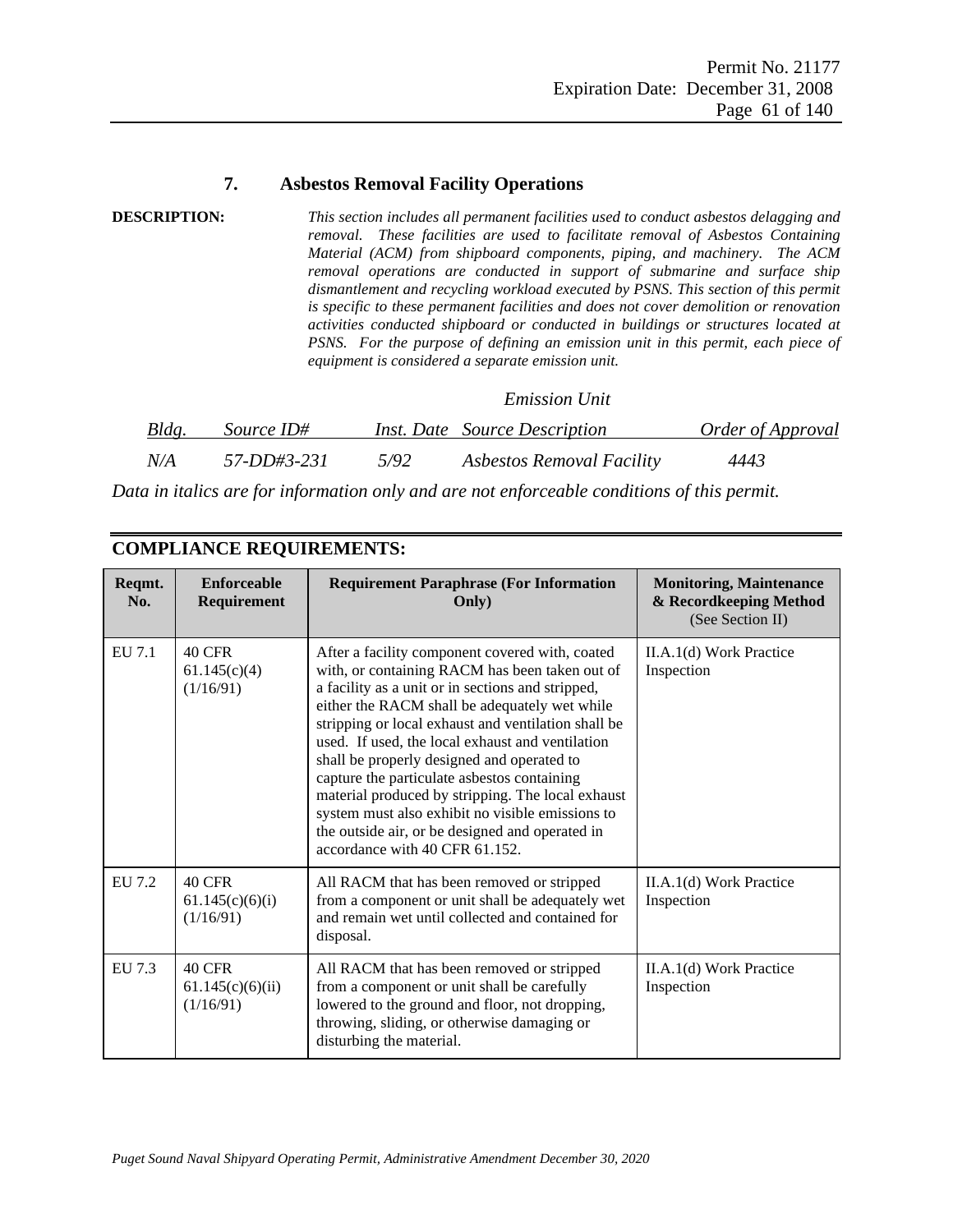| Reqmt.<br>No. | <b>Enforceable</b><br>Requirement                                                                                                                                                                      | <b>Requirement Paraphrase (For Information</b><br>Only)                                                                                                                                                                                                                                                                                                        | <b>Monitoring, Maintenance</b><br>& Recordkeeping Method<br>(See Section II) |
|---------------|--------------------------------------------------------------------------------------------------------------------------------------------------------------------------------------------------------|----------------------------------------------------------------------------------------------------------------------------------------------------------------------------------------------------------------------------------------------------------------------------------------------------------------------------------------------------------------|------------------------------------------------------------------------------|
| EU 7.4        | 40 CFR<br>61.145(c)(8)<br>(1/16/91)                                                                                                                                                                    | No RACM shall be stripped, handled, or<br>otherwise removed unless at least one authorized<br>on-site representative is present, who has been<br>trained in the provisions of the Asbestos<br>NESHAP and the means of complying. Every<br>two years the trained on-site individual shall<br>receive refresher training that meets the minimum<br>requirements. | II.A.2(c) Documentation On<br>File                                           |
| EU 7.5        | 40 CFR<br>61.152(b)(2)<br>(11/20/90)                                                                                                                                                                   | When using air cleaning as specified in 40 CFR<br>$61.145(c)(4)(ii)$ , use a HEPA filter that is<br>certified to be at least 99.97 percent efficient for<br>0.3 micron particles.                                                                                                                                                                              | II.A.2(c) Documentation On<br>File                                           |
| EU 7.6        | <b>Puget Sound</b><br>Clean Air Agency<br>Reg III: $4.05(a)$<br>(6/8/95)<br>This requirement<br>will be superseded<br>upon adoption of<br>the 7/13/00<br>version of Reg<br>$III:4.05$ into the<br>SIP  | It shall be unlawful to cause or allow any work on<br>an asbestos project unless it is performed by<br>persons trained and certified in accordance with<br>the standards established by the EPA and whose<br>certification is current.                                                                                                                         | II.A.2(c) Documentation On<br>File                                           |
| <b>EU 7.7</b> | Puget Sound<br>Clean Air Agency<br>Reg III: 4.05(b)(1)<br>(6/8/95)<br>This requirement<br>will be superseded<br>upon adoption of<br>the 7/13/00<br>version of Reg<br>$III:4.05$ into the<br><b>SIP</b> | It shall be unlawful for any person to cause or<br>allow the removal of friable, asbestos-containing<br>material unless conducted in a controlled area,<br>clearly marked by barriers and asbestos warning<br>signs. Access to the controlled area shall be<br>authorized personnel only.                                                                      | II.A.1(d) Work Practice<br>Inspection                                        |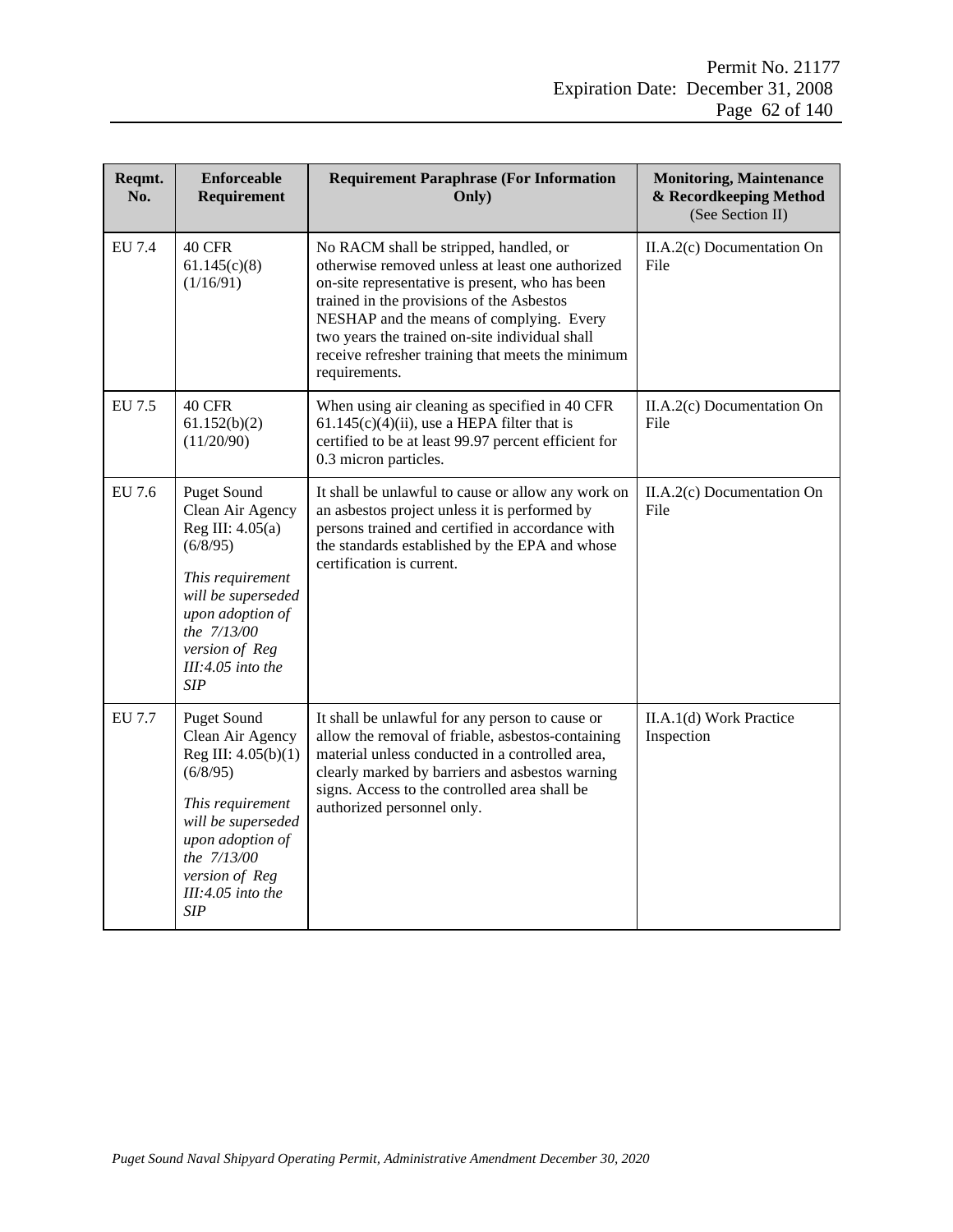| Reqmt.<br>No. | <b>Enforceable</b><br>Requirement                                                                                                                                                                                                                                                                    | <b>Requirement Paraphrase (For Information</b><br>Only)                                                                                                                                                                                                                                                                                                                                                                                                                                                                                                                                                                                                                                    | <b>Monitoring, Maintenance</b><br>& Recordkeeping Method<br>(See Section II) |
|---------------|------------------------------------------------------------------------------------------------------------------------------------------------------------------------------------------------------------------------------------------------------------------------------------------------------|--------------------------------------------------------------------------------------------------------------------------------------------------------------------------------------------------------------------------------------------------------------------------------------------------------------------------------------------------------------------------------------------------------------------------------------------------------------------------------------------------------------------------------------------------------------------------------------------------------------------------------------------------------------------------------------------|------------------------------------------------------------------------------|
| <b>EU 7.8</b> | <b>Puget Sound</b><br>Clean Air Agency<br>Reg III: 4.05(b)(2)<br>(6/8/95)<br>This requirement<br>will be superseded<br>upon adoption of<br>the 7/13/00<br>version of Reg<br>$III:4.05$ into the<br><b>SIP</b>                                                                                        | It shall be unlawful for any person to cause or<br>allow the removal of friable, asbestos-containing<br>material when conducted inside a negative<br>pressure enclosure unless equipped with<br>transparent viewing ports if feasible, and<br>maintained in good working order.                                                                                                                                                                                                                                                                                                                                                                                                            | II.A.1(d) Work Practice<br>Inspection                                        |
| EU 7.9        | <b>Puget Sound</b><br>Clean Air Agency<br>Reg III: 4.05(b)(3)<br>(6/8/95)<br><b>Puget Sound</b><br>Clean Air Agency<br>Reg III: 4.05(b)(4)<br>(6/8/95)<br><b>These</b><br>requirements will<br>be superseded<br>upon adoption of<br>the 7/13/00<br>version of Reg<br>III:4.05 into the<br><b>SIP</b> | It shall be unlawful for any person to cause or<br>allow the removal of absorbent, friable, asbestos-<br>containing material unless saturated with a liquid<br>wetting agent prior to removal. Any such<br>material exposed during removal shall be<br>immediately saturated with a liquid wetting<br>agent.<br>It shall be unlawful for any person to cause or<br>allow the removal of nonabsorbent, friable,<br>asbestos-containing material unless continuously<br>coated with a liquid wetting agent on any exposed<br>surface prior to and during removal. Any dry<br>surfaces of such material exposed during removal<br>shall be immediately coated with a liquid wetting<br>agent. | II.A.1(d) Work Practice<br>Inspection                                        |
| EU 7.10       | <b>Puget Sound</b><br>Clean Air Agency<br>Reg III: $4.05(b)(5)$<br>(6/8/95)<br>This requirement<br>will be superseded<br>upon adoption of<br>the 7/13/00<br>version of Reg<br>$III:4.05$ into the<br>SIP                                                                                             | EU 7.9 does not apply to asbestos containing<br>material inside metal components where the<br>asbestos has been separated from the environment<br>through a mechanical means, which cannot be<br>removed by hand.                                                                                                                                                                                                                                                                                                                                                                                                                                                                          | II.A.1(d) Work Practice<br>Inspection                                        |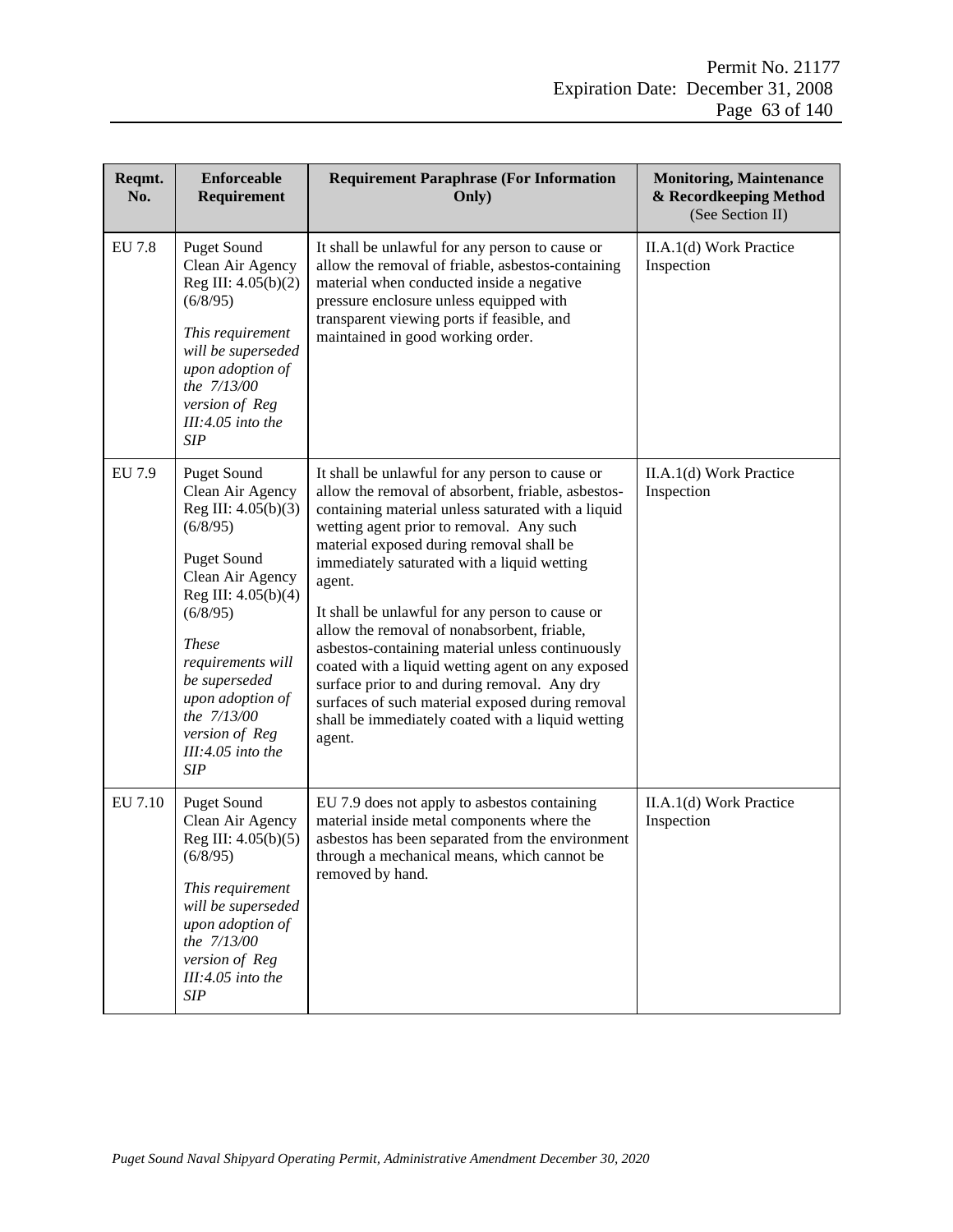| Reqmt.<br>No. | <b>Enforceable</b><br>Requirement                                                                                                                                                                             | <b>Requirement Paraphrase (For Information</b><br>Only)                                                                                                                                                                                                                                     | <b>Monitoring, Maintenance</b><br>& Recordkeeping Method<br>(See Section II) |
|---------------|---------------------------------------------------------------------------------------------------------------------------------------------------------------------------------------------------------------|---------------------------------------------------------------------------------------------------------------------------------------------------------------------------------------------------------------------------------------------------------------------------------------------|------------------------------------------------------------------------------|
| EU 7.11       | <b>Puget Sound</b><br>Clean Air Agency<br>Reg III: 4.05(b)(6)<br>(6/8/95)<br>This requirement<br>will be superseded<br>upon adoption of<br>the 7/13/00<br>version of Reg<br>$III:4.05$ into the<br><b>SIP</b> | Except for surfacing materials, it shall be<br>unlawful for any person to cause or allow friable,<br>asbestos-containing materials from components<br>to be dropped, thrown, slid, or otherwise<br>damaged, and they must be carefully lowered to<br>the ground.                            | II.A.1(d) Work Practice<br>Inspection                                        |
| EU 7.12       | <b>Puget Sound</b><br>Clean Air Agency<br>Reg III: 4.05(b)(7)<br>(6/8/95)<br>This requirement<br>will be superseded<br>upon adoption of<br>the 7/13/00<br>version of Reg<br>$III:4.05$ into the<br><b>SIP</b> | It shall be unlawful for any person to cause or<br>allow the removal of friable, asbestos-containing<br>material unless the waste is sealed in leak-tight<br>containers as soon as possible after removal, but<br>no later than the end of each work shift.                                 | II.A.1(d) Work Practice<br>Inspection                                        |
| EU 7.13       | <b>Puget Sound</b><br>Clean Air Agency<br>Reg III: 4.05(b)(8)<br>(6/8/95)<br>This requirement<br>will be superseded<br>upon adoption of<br>the 7/13/00<br>version of Reg<br>III: $4.05(b)(9)$ into<br>the SIP | It shall be unlawful for any person to cause or<br>allow the removal of friable, asbestos-containing<br>material unless the exterior of each leak-tight<br>waste container is free of all asbestos residue and<br>permanently marked with an asbestos warning<br>sign as specified by OSHA. | II.A.1(d) Work Practice<br>Inspection                                        |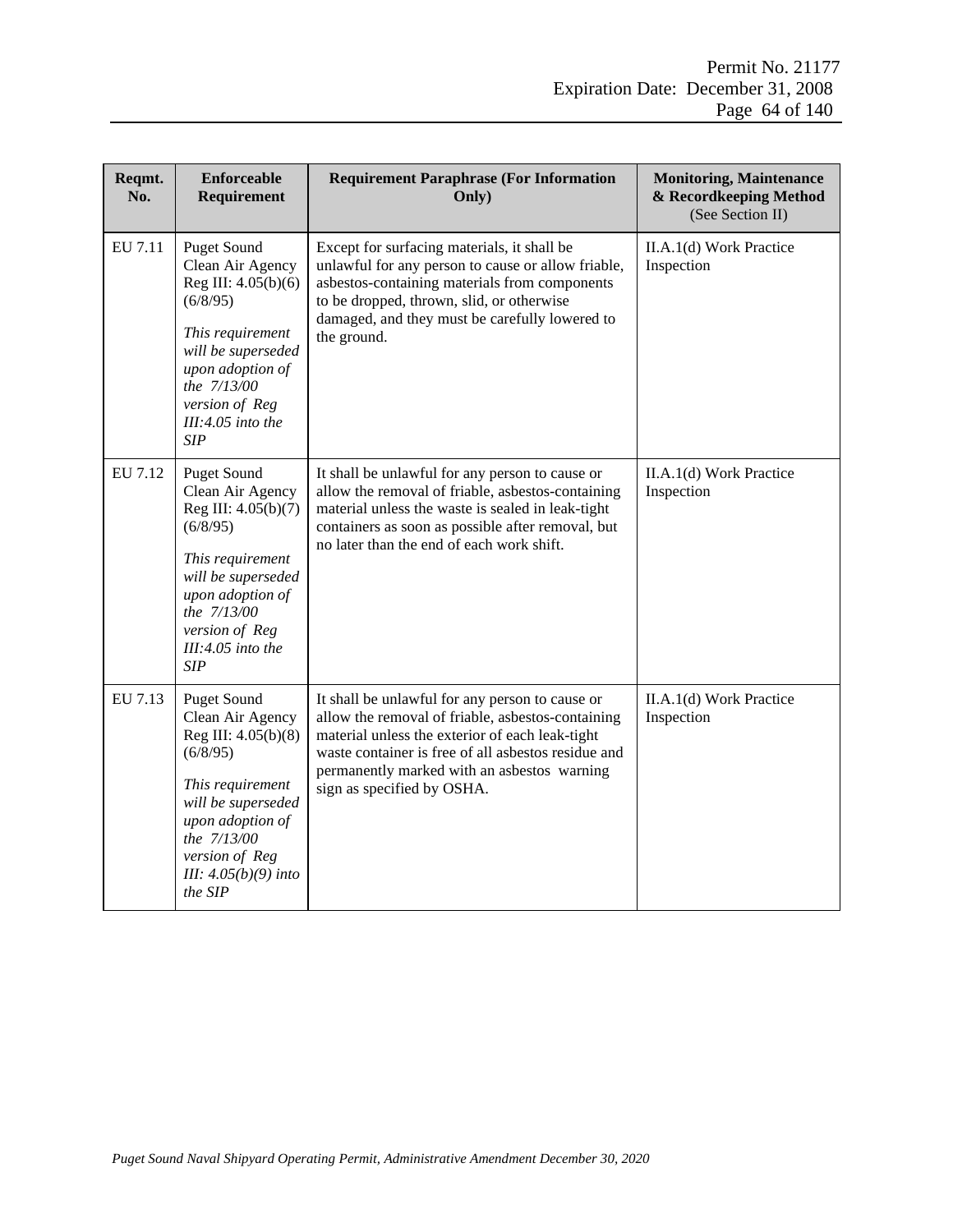| Reqmt.<br>No. | <b>Enforceable</b><br>Requirement                                                                                                                                                                            | <b>Requirement Paraphrase (For Information</b><br>Only)                                                                                                                                                                                                                                                                                                                                                                                                                                                                                | <b>Monitoring, Maintenance</b><br>& Recordkeeping Method<br>(See Section II) |
|---------------|--------------------------------------------------------------------------------------------------------------------------------------------------------------------------------------------------------------|----------------------------------------------------------------------------------------------------------------------------------------------------------------------------------------------------------------------------------------------------------------------------------------------------------------------------------------------------------------------------------------------------------------------------------------------------------------------------------------------------------------------------------------|------------------------------------------------------------------------------|
| EU 7.14       | <b>Puget Sound</b><br>Clean Air Agency<br>Reg III: 4.05(b)(8)<br>(7/13/00)<br>This requirement<br>is STATE ONLY<br>until adoption of<br>the 7/13/00<br>version of Reg<br>$III:4.05$ into the<br><b>SIP</b>   | It shall be unlawful for any person to cause or<br>allow the removal of friable, asbestos-containing<br>material unless all absorbent, friable, asbestos-<br>containing waste material is kept saturated with a<br>liquid wetting agent until sealed in leak-tight<br>containers while saturated with a liquid wetting<br>agent. All nonabsorbent, friable, asbestos-<br>containing material shall be kept coated with a<br>liquid wetting agent until sealed in leak-tight<br>containers while coated with a liquid wetting<br>agent. | II.A.1(d) Work Practice<br>Inspection                                        |
| EU 7.15       | <b>Puget Sound</b><br>Clean Air Agency<br>Reg III: 4.05(b)(9)<br>(6/8/95)<br>This requirement<br>will be superseded<br>upon adoption of<br>the 7/13/00<br>version of Reg<br>III: 4.05(b)(10)<br>into the SIP | It shall be unlawful for any person to cause or<br>allow the removal of friable, asbestos-containing<br>material unless each asbestos waste container is<br>marked with the date the waste material is<br>collected for disposal. Each container must also<br>be marked with the Shipyard's name and address.<br>These markings must be readable without<br>opening the waste container.                                                                                                                                               | II.A.1(d) Work Practice<br>Inspection                                        |
| EU 7.16       | Puget Sound<br>Clean Air Agency<br>Reg III:<br>4.05(b)(10)<br>(6/8/95)<br>This requirement<br>will be superseded<br>upon adoption of<br>the 7/13/00<br>version of Reg<br>III: 4.05(b)(11)<br>into the SIP    | It shall be unlawful for any person to cause or<br>allow the removal of friable, asbestos-containing<br>material unless the leak-tight waste containers<br>used are not dropped, thrown, slid, or otherwise<br>damaged.                                                                                                                                                                                                                                                                                                                | II.A.1(d) Work Practice<br>Inspection                                        |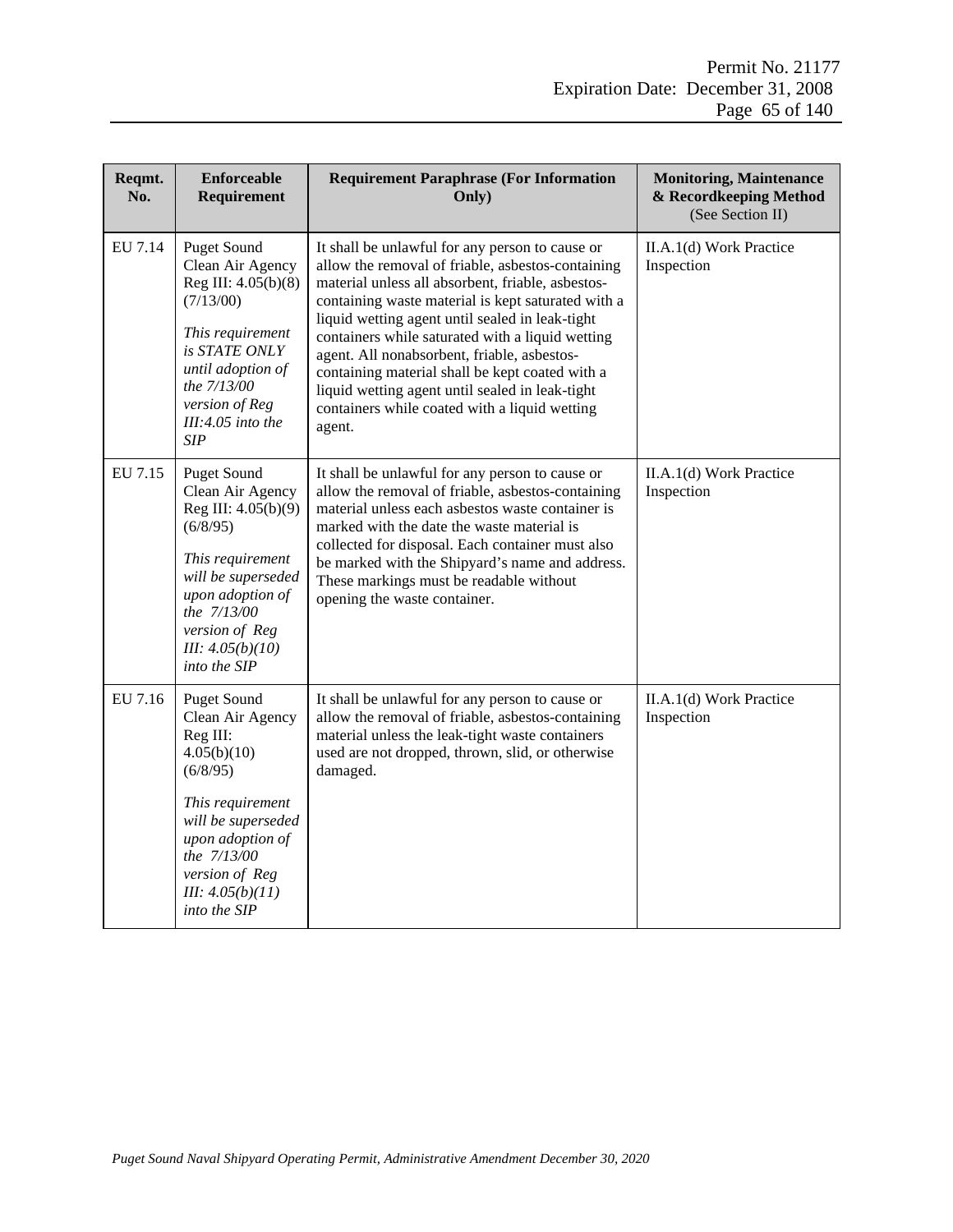| Reqmt.<br>No. | <b>Enforceable</b><br>Requirement                                                                                                                                                                             | <b>Requirement Paraphrase (For Information</b><br>Only)                                                                                                                                                                                                                                                                                                                                                                                                                                                                                                                                                                                                                                                                                                                                                                                                                                                                                                                                                                             | <b>Monitoring, Maintenance</b><br>& Recordkeeping Method<br>(See Section II) |
|---------------|---------------------------------------------------------------------------------------------------------------------------------------------------------------------------------------------------------------|-------------------------------------------------------------------------------------------------------------------------------------------------------------------------------------------------------------------------------------------------------------------------------------------------------------------------------------------------------------------------------------------------------------------------------------------------------------------------------------------------------------------------------------------------------------------------------------------------------------------------------------------------------------------------------------------------------------------------------------------------------------------------------------------------------------------------------------------------------------------------------------------------------------------------------------------------------------------------------------------------------------------------------------|------------------------------------------------------------------------------|
| EU 7.17       | <b>Puget Sound</b><br>Clean Air Agency<br>Reg III:<br>4.05(b)(11)<br>(6/8/95)<br>This requirement<br>will be superseded<br>upon adoption of                                                                   | It shall be unlawful for any person to cause or<br>allow the removal of friable, asbestos-containing<br>material unless the asbestos-containing waste is<br>stored in a controlled area until transported to an<br>approved waste disposal site.                                                                                                                                                                                                                                                                                                                                                                                                                                                                                                                                                                                                                                                                                                                                                                                    | II.A.1(d) Work Practice<br>Inspection                                        |
|               | the 7/13/00<br>version of Reg<br><i>III:</i> $4.05(b)(12)$<br>into the SIP                                                                                                                                    |                                                                                                                                                                                                                                                                                                                                                                                                                                                                                                                                                                                                                                                                                                                                                                                                                                                                                                                                                                                                                                     |                                                                              |
| EU 7.18       | <b>Puget Sound</b><br>Clean Air Agency<br>Reg III: 4.05(c)<br>(6/8/95)<br>This requirement<br>will be superseded<br>upon adoption of<br>the 7/13/00<br>version of Reg<br>$III:4.05(c)$ into the<br><b>SIP</b> | The following asbestos removal methods shall be<br>employed for asbestos-containing roofing<br>material that has been determined to be<br>nonfriable by a Competent Person or an AHERA<br>project Designer:<br>(1) The nonfriable asbestos-containing roofing<br>material shall be removed using methods such as<br>spud bar and knife. Removal methods such as<br>sawing or grinding shall no be employed;<br>(2) Dust control methods shall be used as<br>necessary to assure no fugitive dust is generated<br>from the removal of nonfriable asbestos-<br>containing roofing material;<br>(3) Nonfriable asbestos-containing roofing<br>material shall be carefully lowered to the ground<br>to prevent fugitive dust;<br>(4) After being lowered to the ground, the<br>nonfriable asbestos-containing roofing material<br>shall be immediately transferred to a disposal<br>container; and<br>(5) Each disposal container shall have a sign<br>identifying the material as nonfriable asbestos-<br>containing roofing material. | II.A.2(d) Work Practice<br>Inspection                                        |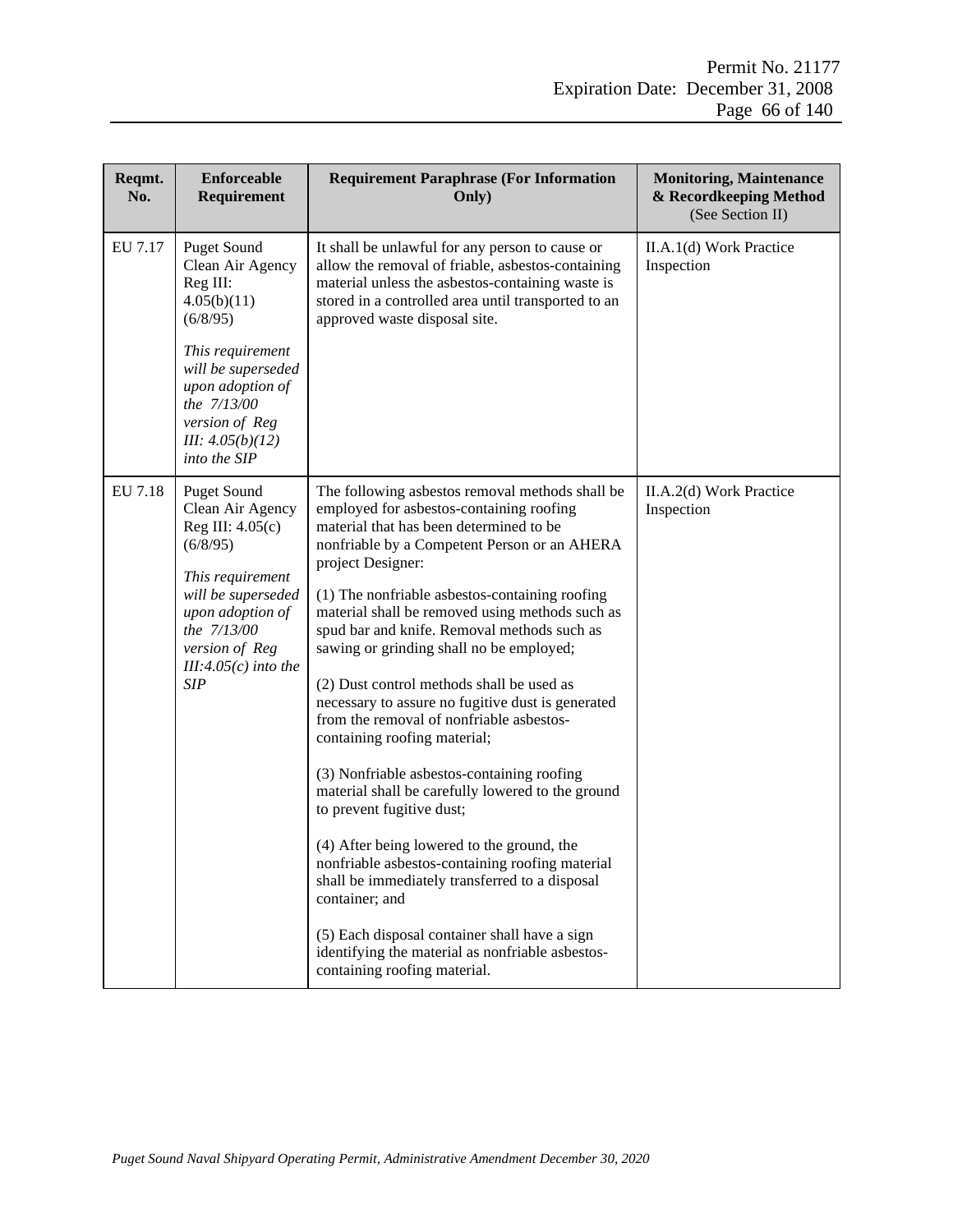| Reqmt.<br>No. | <b>Enforceable</b><br>Requirement                                                                                                | <b>Requirement Paraphrase (For Information</b><br>Only)                                                                                                                                                                                                                                     | <b>Monitoring, Maintenance</b><br>& Recordkeeping Method<br>(See Section II) |
|---------------|----------------------------------------------------------------------------------------------------------------------------------|---------------------------------------------------------------------------------------------------------------------------------------------------------------------------------------------------------------------------------------------------------------------------------------------|------------------------------------------------------------------------------|
| EU 7.19       | <b>Puget Sound</b><br>Clean Air Agency<br>Reg III: 4.05(c)<br>(7/13/00)                                                          | It shall be unlawful for any person to cause or<br>allow the removal of nonfriable, asbestos-<br>containing material unless all the following<br>requirements are met:                                                                                                                      | II.A.2(d) Work Practice<br>Inspection                                        |
|               | This requirement<br>is STATE ONLY<br>until adoption of<br>the 7/13/00<br>version of Reg III:<br>$4.05(c)$ into the<br><b>SIP</b> | (1) Sanding, grinding, abrading, or sawing of<br>nonfriable, asbestos-containing material shall be<br>prohibited unless the material that is disturbed is<br>handled as friable, asbestos -containing material<br>in accordance with the requirements in Section<br>$4.05(b)$ .             |                                                                              |
|               |                                                                                                                                  | (2) Appropriate dust control methods as provided<br>in Section 9.15 of Regulation I shall be used, as<br>necessary, to control fugitive dust emissions from<br>the removal of nonfriable, asbestos-containing<br>material;                                                                  |                                                                              |
|               |                                                                                                                                  | (3) After being removed, the nonfriable, asbestos-<br>containing material shall be promptly transferred<br>to a disposal container; and                                                                                                                                                     |                                                                              |
|               |                                                                                                                                  | (4) Each disposal container shall have a sign<br>identifying the material as nonfriable asbestos-<br>containing roofing material.                                                                                                                                                           |                                                                              |
| EU 7.20       | <b>Puget Sound</b><br>Clean Air Agency<br>Reg III: $4.07(a)$<br>(6/8/95)                                                         | Except for as provided in Puget Sound Clean Air<br>Agency Reg III 4.07(c), it shall be unlawful to<br>cause or allow the disposal of asbestos containing<br>waste material unless it is deposited within 10<br>days of removal at a waste disposal site<br>authorized to accept such waste. | II.A.1 (c) Documentation On<br>File                                          |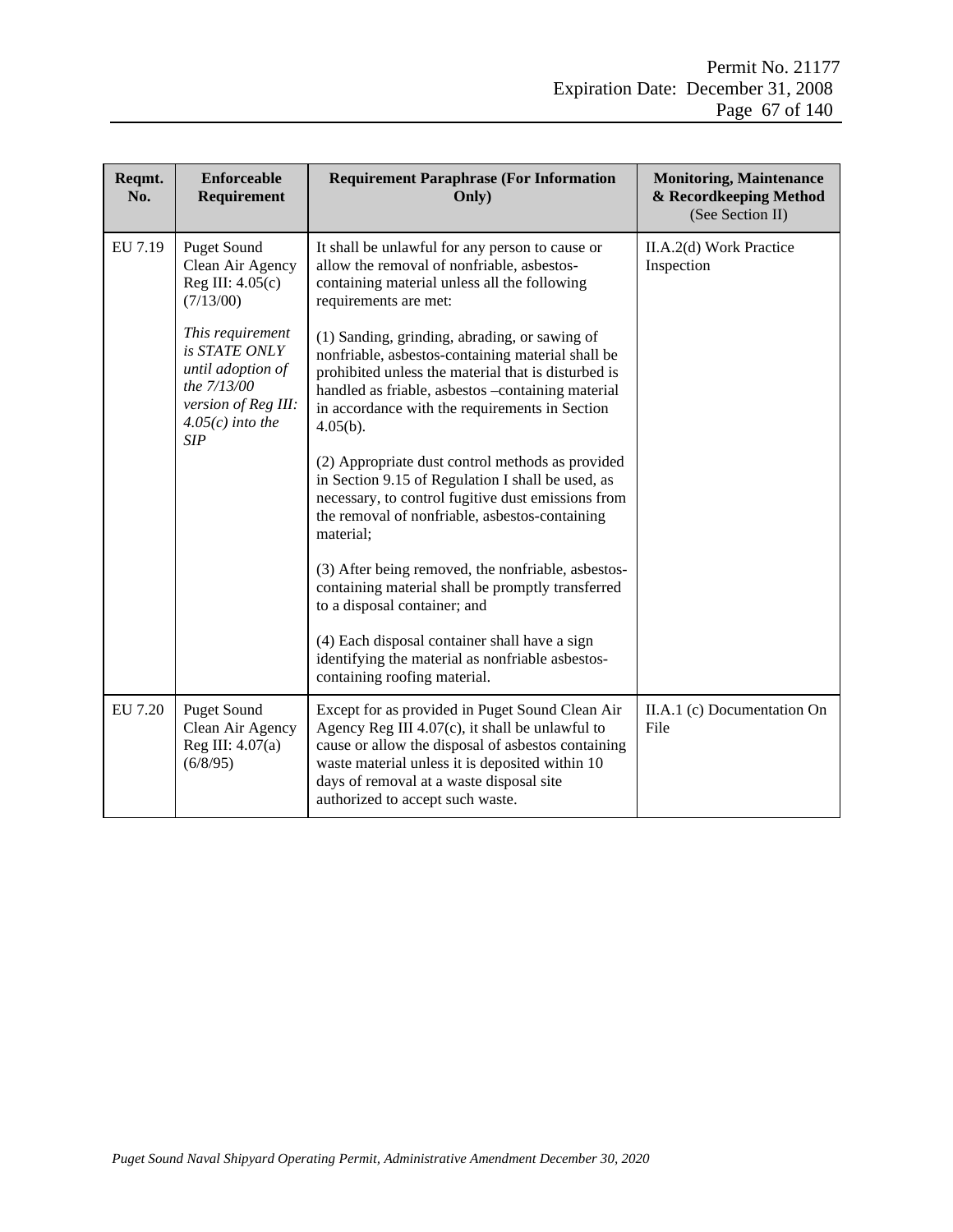| Reqmt.<br>No. | <b>Enforceable</b><br>Requirement                                           | <b>Requirement Paraphrase (For Information</b><br>Only)                                                                                                                                                                                                                                                                                         | <b>Monitoring, Maintenance</b><br>& Recordkeeping Method<br>(See Section II) |
|---------------|-----------------------------------------------------------------------------|-------------------------------------------------------------------------------------------------------------------------------------------------------------------------------------------------------------------------------------------------------------------------------------------------------------------------------------------------|------------------------------------------------------------------------------|
| EU 7.21       | <b>Puget Sound</b><br>Clean Air Agency<br>Reg III: $4.07(b)(1)$<br>(6/8/95) | It shall be unlawful for PSNS to cause or allow<br>the disposal of asbestos-containing waste material<br>unless waste shipment records are maintained,<br>beginning prior to transport, using a form that<br>contains the following information:                                                                                                | II.A.1 (c) Documentation On<br>File                                          |
|               |                                                                             | Name, address, and phone number of<br>a)<br>PSNS.                                                                                                                                                                                                                                                                                               |                                                                              |
|               |                                                                             | The approximate quantity of waste in<br>b)<br>cubic meters or yards.                                                                                                                                                                                                                                                                            |                                                                              |
|               |                                                                             | The name and phone number of the<br>c)<br>disposal site operator.                                                                                                                                                                                                                                                                               |                                                                              |
|               |                                                                             | $\rm d$<br>The name and physical site location of<br>the disposal site.                                                                                                                                                                                                                                                                         |                                                                              |
|               |                                                                             | The date transported<br>e)                                                                                                                                                                                                                                                                                                                      |                                                                              |
|               |                                                                             | The name, address, and phone number<br>f)<br>of the transporter.                                                                                                                                                                                                                                                                                |                                                                              |
|               |                                                                             | A certification that the contents of the<br>g)<br>consignment are fully and accurately<br>described by proper shipping name, and<br>are classified, packed, marked, and<br>labeled, and are in all respects in proper<br>condition to transport by highway<br>according to applicable regulations.                                              |                                                                              |
| EU 7.22       | <b>Puget Sound</b><br>Clean Air Agency<br>Reg III: 4.07(b)(2)<br>(6/8/95)   | It shall be unlawful for PSNS to cause or allow<br>the disposal of asbestos-containing waste material<br>unless a copy of the waste shipment record is<br>provided to the disposal site at the same time<br>such waste material is delivered.                                                                                                   | II.A.1 (c) Documentation On<br>File                                          |
| EU 7.23       | <b>Puget Sound</b><br>Clean Air Agency<br>Reg III: 4.07(b)(3)<br>(6/8/95)   | It shall be unlawful for PSNS to cause or allow<br>the disposal of asbestos-containing waste material<br>unless the transporter and/or disposal site<br>operator is contacted to determine status of the<br>waste when a signed copy of the waste shipment<br>record is not received within 35 days of initial<br>transporter waste acceptance. | II.A.1 (c) Documentation On<br>File                                          |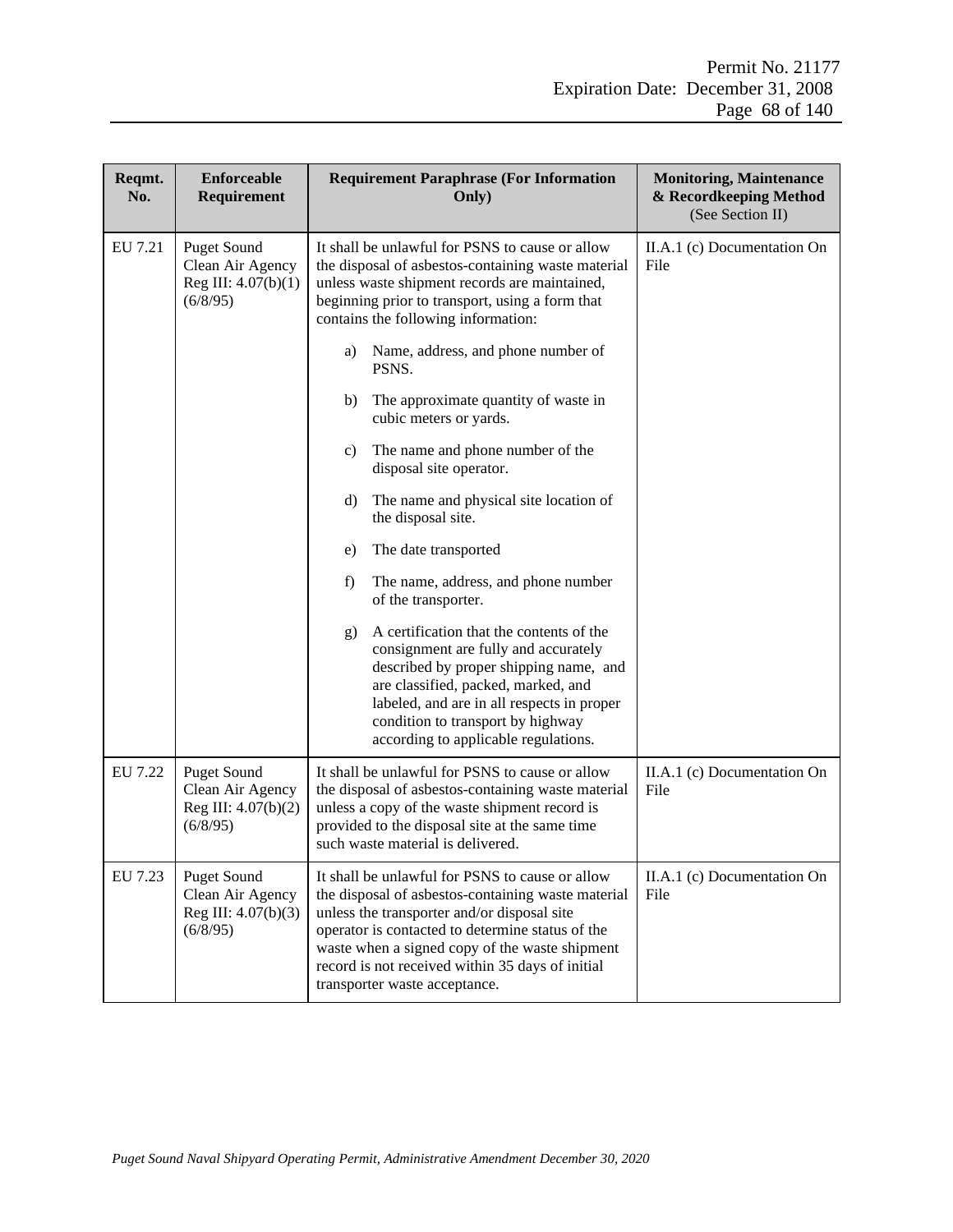| Reqmt.<br>No. | Enforceable<br><b>Requirement</b>                                           | <b>Requirement Paraphrase (For Information</b><br>Only)                                                                                                                                                                                                                                                                                                                                                                                                                                                              | <b>Monitoring, Maintenance</b><br>& Recordkeeping Method<br>(See Section II) |
|---------------|-----------------------------------------------------------------------------|----------------------------------------------------------------------------------------------------------------------------------------------------------------------------------------------------------------------------------------------------------------------------------------------------------------------------------------------------------------------------------------------------------------------------------------------------------------------------------------------------------------------|------------------------------------------------------------------------------|
| EU 7.24       | <b>Puget Sound</b><br>Clean Air Agency<br>Reg III: $4.07(b)(4)$<br>(6/8/95) | It shall be unlawful for PSNS to cause or allow<br>the disposal of asbestos-containing waste material<br>unless the Control Officer is reported to in<br>writing when a signed copy of the waste shipment<br>record is not received within 45 days of initial<br>waste acceptance. A copy of the waste shipment<br>record, and a cover letter signed by PSNS<br>explaining the efforts taken to locate the waste<br>shipment and results of those efforts, must be<br>included in the report to the Control Officer. | II.A.1 (c) Documentation On<br>File                                          |
| EU 7.25       | <b>Puget Sound</b><br>Clean Air Agency<br>Reg III: $4.07(b)(5)$<br>(6/8/95) | It shall be unlawful for PSNS to cause or allow<br>the disposal of asbestos-containing waste material<br>unless a copy of all waste shipment records are<br>retained for two years, including copies of the<br>waste shipment records signed by the owner or<br>operator of the designated disposal sites.                                                                                                                                                                                                           | II.A.1 (c) Documentation On<br>File                                          |

NMR = No Monitoring Required -- Monitoring is not required; however, if a noncompliant situation is observed, PSNS shall initiate appropriate corrective action.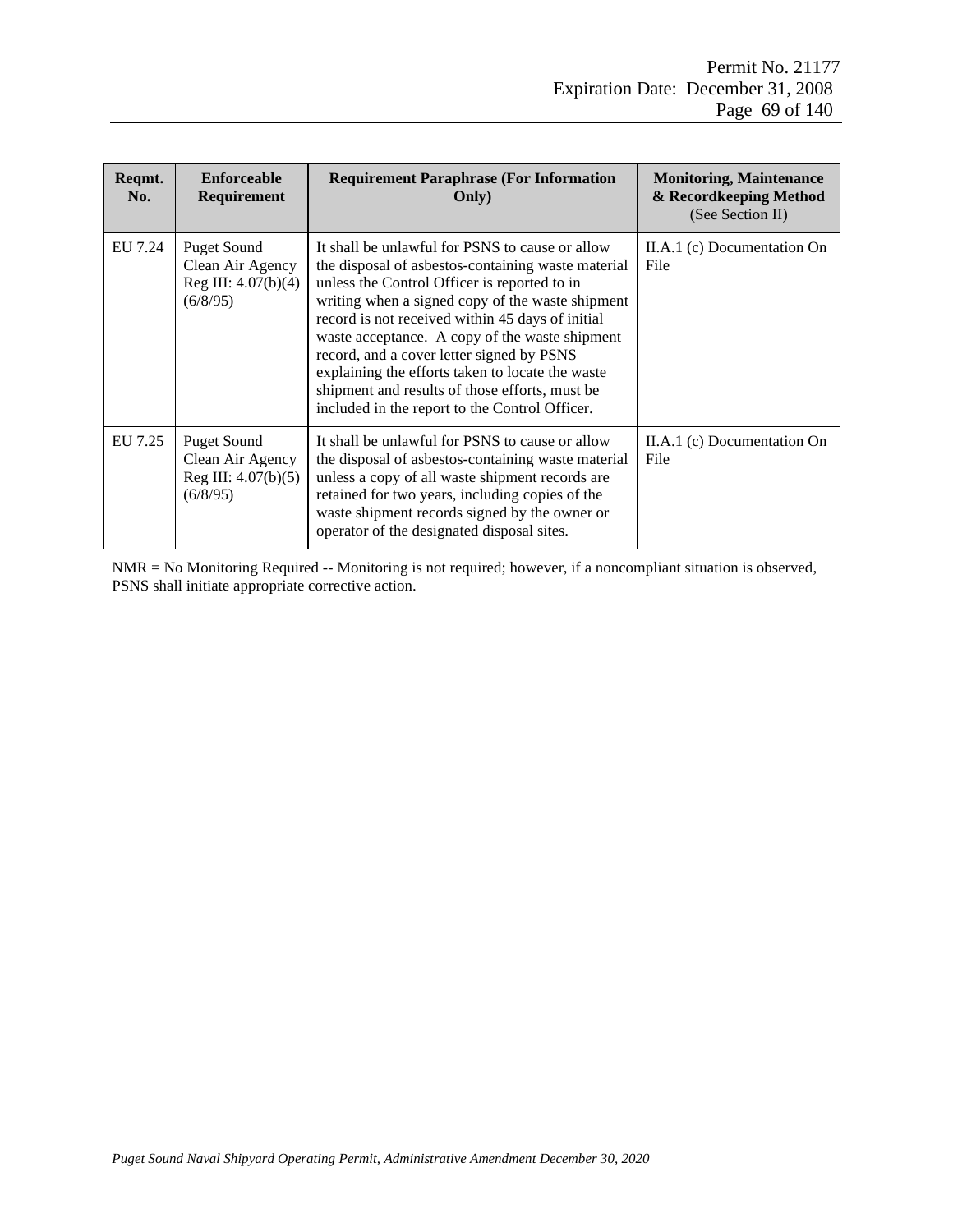### **8. Reinforced Plastic Composite Operations**

**DESCRIPTION:** *This section includes all activities associated with polyester, vinylester, gelcoat, and other resin operations in which the styrene monomer is a reactive monomer for the resin. The following work areas in this section have been permitted under a Notice of Construction or have otherwise been registered with the Puget Sound Clean Air Agency. Reinforced composite operations involving other resins, which do not contain styrene, are also conducted in these areas. For the purpose of defining an emission unit in this permit, each work area is considered a separate emission unit.*

### *Emission Units*

| Bldg. | Source ID#       |     | <i>Inst. Date Source Description</i> | Order of Approval |
|-------|------------------|-----|--------------------------------------|-------------------|
| 851   | $64 - 851 - 21$  | N/A | Fiberglassing room area              | $N\!R$            |
| 862   | 71-862-121       |     | 07/08/91 Dry Filter Spray Booth      | 3957              |
| 851   | 64-851-121       |     | $03/28/95$ Lay-up booth              | 5831              |
| 862   | 71-862-141       |     | 09/12/00 Fiberglassing room area     | 8240              |
| 862   | $71 - 862 - 125$ |     | 09/12/00 Dry Filter Spray Booth      | 8240              |

*Data in italics are for information only and are not enforceable conditions of this permit.*

| COMPLIANCE REQUIREMENTS: |                                                                                   |                                                                                                                                                                                                                                                                                                                                                  |                                                                                                       |
|--------------------------|-----------------------------------------------------------------------------------|--------------------------------------------------------------------------------------------------------------------------------------------------------------------------------------------------------------------------------------------------------------------------------------------------------------------------------------------------|-------------------------------------------------------------------------------------------------------|
| Reqmt.<br>No.            | <b>Enforceable</b><br>Requirement                                                 | <b>Requirement Paraphrase (For Information</b><br>Only)                                                                                                                                                                                                                                                                                          | <b>Monitoring, Maintenance</b><br>& Recordkeeping Method<br>(See Section II)                          |
| EU 8.1                   | <b>Puget Sound</b><br>Clean Air Agency<br>Regulation II:<br>$3.08(b)$ $(12/9/93)$ | It shall be unlawful to apply polyester resin,<br>vinylester resin, gelcoat, or any other resin unless<br>the operation is conducted inside an enclosed area<br>that is registered with the Agency. The exhaust<br>shall be vented to the atmosphere through a<br>vertical stack. Spray operations require a dry<br>filter to control overspray. | $II.A.2(c)$ Documentation on<br>File                                                                  |
| EU 8.2                   | <b>Puget Sound</b><br>Clean Air Agency<br>Regulation II:<br>3.08(f) (12/9/93)     | Closed containers shall be used for storage or<br>disposal of VOC-containing materials. Such<br>containers shall be kept closed except when being<br>cleaned or when materials are being added,<br>mixed, or removed. Closed containers for solvent<br>rag or paper disposal are required.                                                       | II.B Operation and<br>Maintenance (O&M) Plan<br>Requirements<br>II.A.1(d) Work Practice<br>Inspection |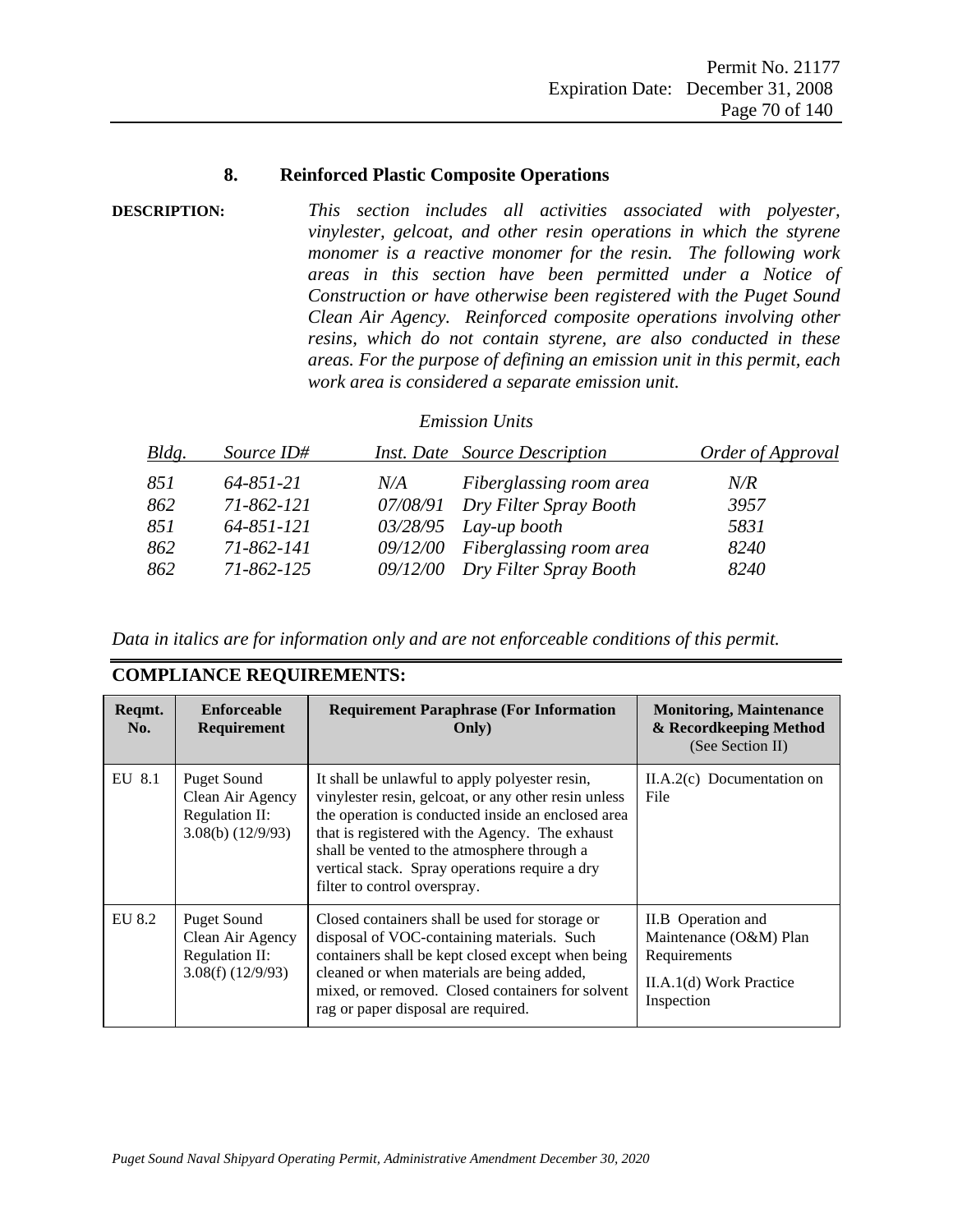| Reqmt.<br>No. | <b>Enforceable</b><br>Requirement                                                         | <b>Requirement Paraphrase (For Information</b><br>Only)                                                                                                                                                                                                                                                                     | <b>Monitoring, Maintenance</b><br>& Recordkeeping Method<br>(See Section II)                          |
|---------------|-------------------------------------------------------------------------------------------|-----------------------------------------------------------------------------------------------------------------------------------------------------------------------------------------------------------------------------------------------------------------------------------------------------------------------------|-------------------------------------------------------------------------------------------------------|
| EU 8.3        | <b>Puget Sound</b><br>Clean Air Agency<br>Regulation II:<br>$3.08(c)$ (12/9/93)           | It shall be unlawful to use a chopper gun or spray<br>gun to apply resin unless the coating is applied by<br>the use of one of the following methods:<br>1.<br>High volume low pressure spray<br>2.<br>Electrostatic spray<br>3.<br>Airless spray<br>Air-assisted airless spray<br>4.                                       | II.A.2(c) Documentation on<br>File                                                                    |
| EU 8.4        | <b>Puget Sound</b><br>Clean Air Agency<br>Regulation II:<br>$3.08(e) \& (f)$<br>(12/9/93) | (e) It shall be unlawful to use VOC containing<br>material for clean-up of spray equipment unless<br>that material is collected in a closed container<br>(f) It shall be unlawful to use open containers for<br>the storage or disposal of VOC containing<br>materials except when adding, mixing or<br>removing materials. | II.B Operation and<br>Maintenance (O&M) Plan<br>Requirements<br>II.A.1(d) Work Practice<br>Inspection |
| EU 8.5        | Order of Approval<br>No. 8240<br>Conditions 4<br>(8/15/00)                                | Spray booth shall be inspected at least once per<br>day of operation and shall record if the filters<br>were seated, if the coverage of the exhaust<br>plenum was complete, and the pressure drop.<br>Corrective action shall be taken prior to resuming<br>spray coating                                                   | II.B Operation and<br>Maintenance (O&M) Plan<br>Requirements                                          |
| EU 8.5        | Order of Approval<br>No. 8240<br>Conditions 5<br>(8/15/00)                                | Records of all inspections and corrective actions<br>shall be maintained for at least two years and<br>made available to the Clean Air Agency upon<br>request.                                                                                                                                                              | II.B Operation and<br>Maintenance (O&M) Plan<br>Requirements                                          |
| EU 8.5        | Order of Approval<br>No. 8240<br>Conditions 6<br>(8/15/00)                                | PSNS shall use high volume, low pressure spray<br>or air assisted airless equipment in its spray<br>coating operations in this booth.                                                                                                                                                                                       | II.B Operation and<br>Maintenance (O&M) Plan<br>Requirements<br>II.A.1(d) Work Practice<br>Inspection |
| EU 8.5        | Order of Approval<br>No. 8240<br>Conditions 7<br>(8/15/00)                                | PSNS shall use best management practices<br>including collection of solvent for clean-up into<br>closed containers and keeping containers closed<br>except when containers are being used or when<br>materials are being added.                                                                                             | II.B Operation and<br>Maintenance (O&M) Plan<br>Requirements<br>II.A.1(d) Work Practice<br>Inspection |
| EU 8.5        | Order of Approval<br>No. 8240<br>Conditions 8<br>(8/15/00)                                | PSNS must comply with the National Emission<br>Standards for Shipbuilding and Ship Repair<br>(Surface Coating) for all objects painted in this<br>booth.                                                                                                                                                                    | II.B Operation and<br>Maintenance (O&M) Plan<br>Requirements                                          |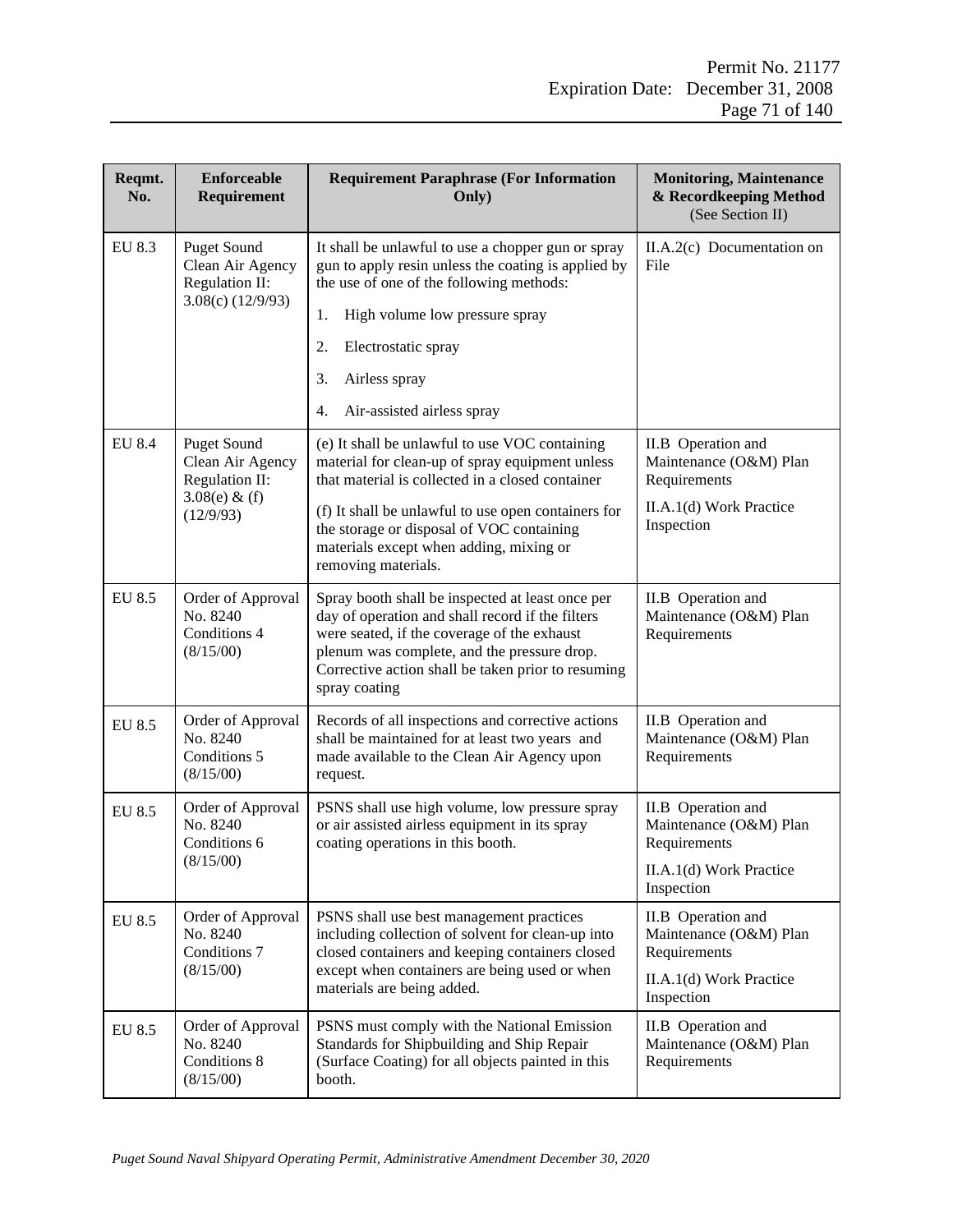## **INAPPLICABLE REQUIREMENTS:**

| Requirement | Description and Justification |
|-------------|-------------------------------|
|             |                               |

40 CFR 63 Subpart VVVV The NESHAP for Boat Manufacturing does not apply to boat repair, only to manufacturers of the hulls and decks of fiberglass boats.

# *C. OPERATIONS WITHOUT SPECIFIC APPLICABLE REQUIREMENTS*

- Ventilating systems, including fume hoods, not designed to prevent or reduce air contaminant emissions.
- Fuel burning equipment that has a maximum input rate of:
	- (A) less than 0.5 million Btu per hour (0.15 million joules per second) burning waste-derived fuel; or
	- (B) less than 10 million Btu per hour (3 million joules per second) burning natural gas, propane, or butane; or
	- (C) less than 1 million Btu per hour (0.3 million joules per second) burning any other fuel
- Standby internal combustion engines operated <500 hrs per year
- Insecticide, pesticide, or fertilizer spray equipment
- Internal combustion engines less than the size thresholds of the proposed United States Environmental Protection Agency (EPA) New Source Performance Standards (NSPS) 40 CFR Part 60 Subpart FF (Stationary Internal Combustion Engines, 44 CFR 43152 7/23/79) or the promulgated EPA NSPS 40 CFR Part 60 Subpart GG (Stationary Gas Turbines)
- Laboratory equipment used exclusively for chemical or physical analyses
- Laundry dryers without control equipment
- Dryers or ovens used solely to accelerate evaporation
- Routing, turning, carving, cutting, and drilling equipment used for metal, wood, plastics, rubber, leather, or ceramics which does not release air contaminants to the ambient air

*DESCRIPTION: This section contains insignificant emission units as defined in WAC 173-401 and other equipment and activities that do not have specific applicable requirements as listed elsewhere in this permit. Insignificant emission units and activities that are categorically exempt under WAC 173-401-532 are not listed in this section. This section includes:*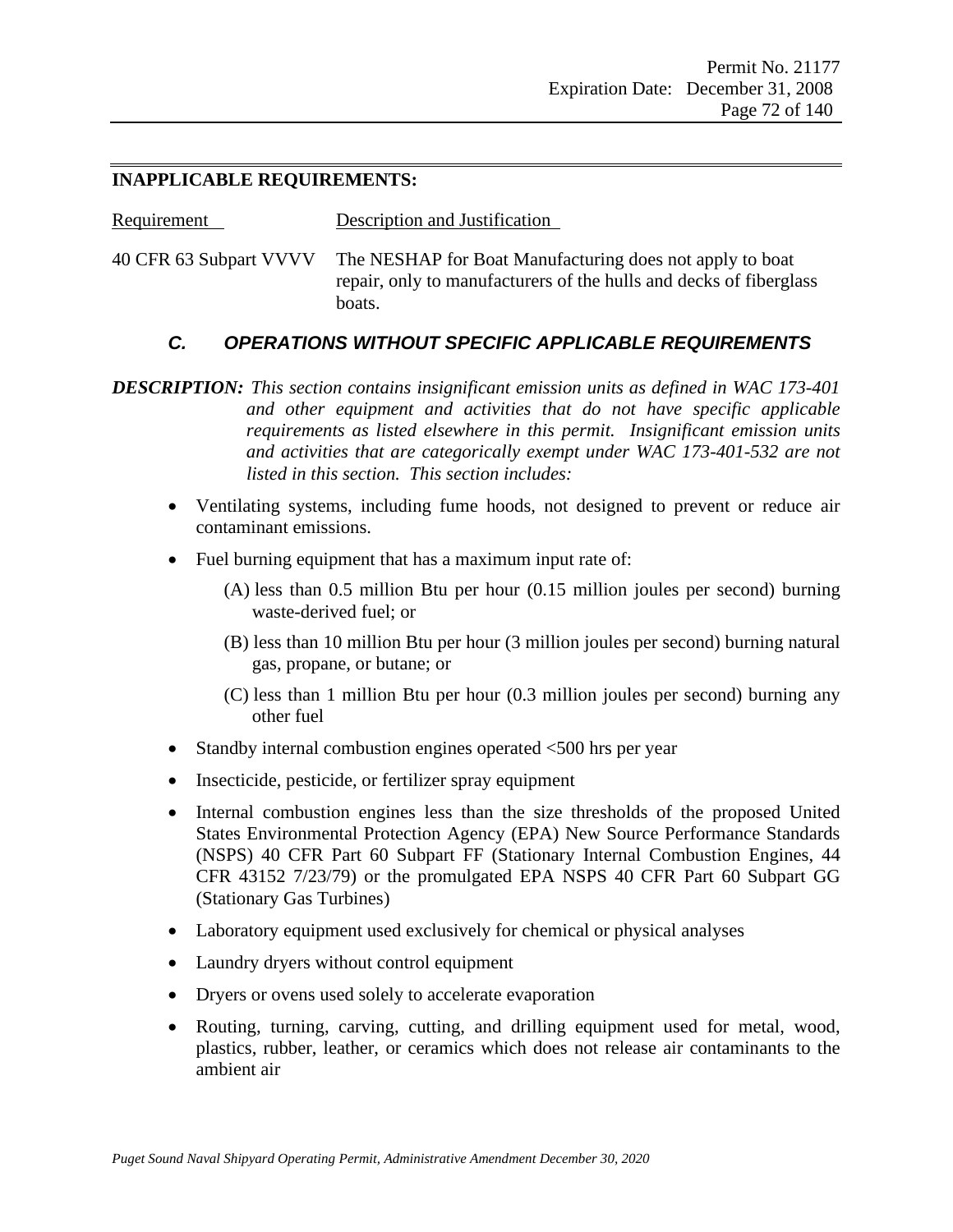- Storage tanks:
	- (A) that do not store substances capable of emitting air contaminants; or
	- (B) with a rated capacity of 1,000 gallons (3,780 liters) or less used for storage of gasoline; or
	- (C) with a rated capacity of less than 10,000 gallons (38,000 liters) used for storage of volatile organic compounds; or
	- (D) with a rated capacity of less than 40,000 gallons (150,000 liters) used for storage of volatile organic compounds with a true vapor pressure less than 0.01 kPa (0.002 psia)
- Sanitary or storm drainage systems
- Welding, brazing, or soldering equipment
- Asphalt roofing and laying equipment (not including manufacturing or storage)
- Restaurants and other retail food-preparing establishments
- Cold solvent cleaners using a solvent with a true vapor pressure less than or equal to 4.2 kPa (0.6 psia)
- Retail printing operations (not including web presses)
- Spray painting or blasting equipment used at a temporary location to clean or paint bridges, water towers, buildings, or similar structures
- Any point source that has been determined through review by the Control Officer not to warrant a "Notice of Construction and Application for Approval," due to the minimal amount and nature of air contaminants produced and potential to contribute to air pollution, with special reference to effects on health, economic and social factors, and physical effects on property
- Metal forming (pull-out, tube bending, and hydraulic forming press), metal joining or metal separating operations
- Manufacturing research and development, quality control and product testing operations
- Detail part assembly
- Wipe solvent cleaning for non-aerospace parts
- Aqueous and emulsion cleaning
- Non-styrene composite processing
- Groundwater remediation operations
- Accumulation and collection of hazardous waste other than for aerospace parts manufacture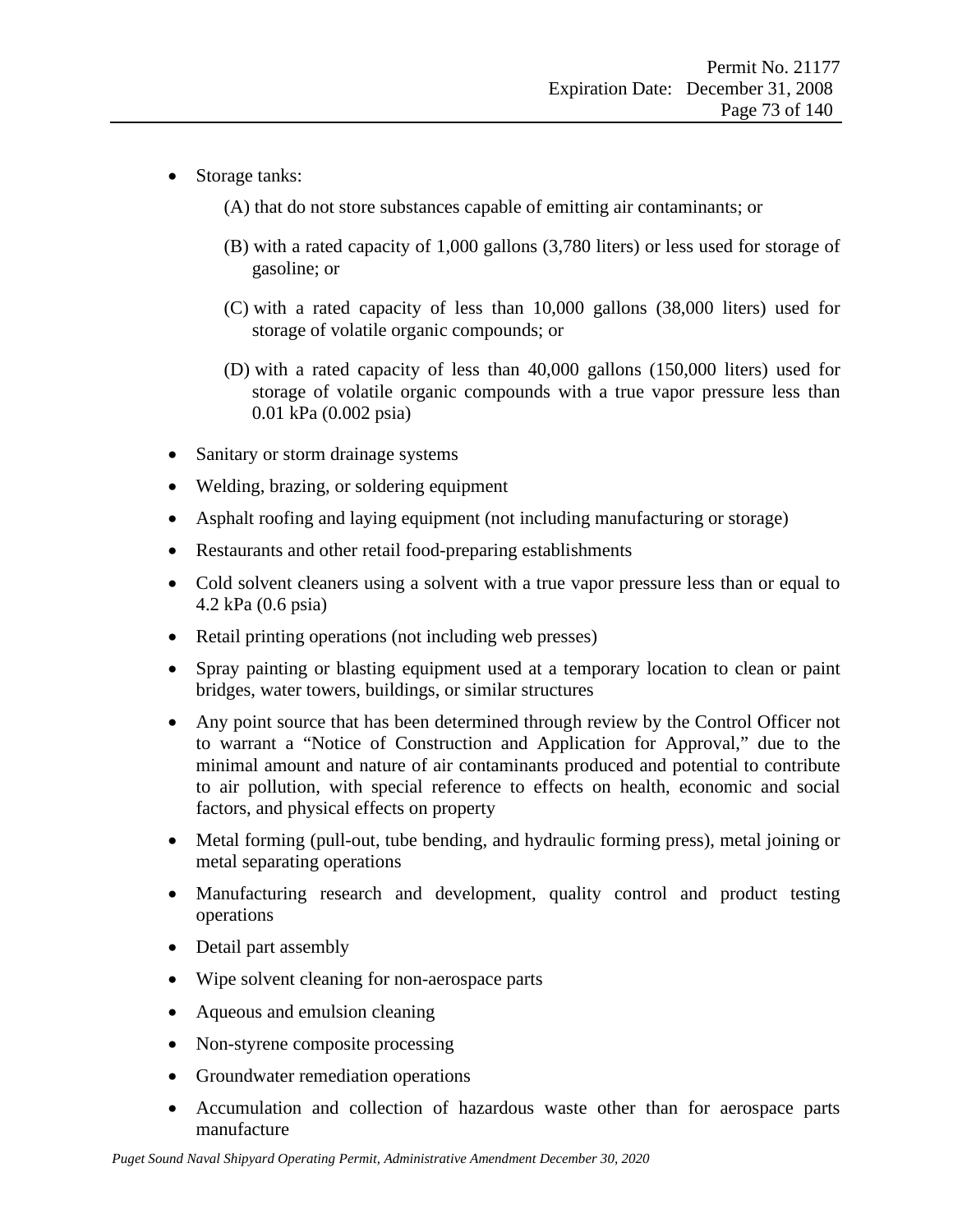- Material and waste handling, except as listed elsewhere in this permit
- Chemical mixing
- Curing ovens
- Solvent cleaning of non-aerospace or non-motor vehicle parts
- Spray gun cleaning equipment used for non-aerospace or non-motor vehicle parts
- Small industrial vacuum systems that vent outside
- Touch-up spray, hand-held aerosol can spray, of non-aerospace or non-motorized vehicle parts outside of a booth
- Remote reservoir solvent cleaners
- Miscellaneous abrasive blast units not requiring an Order of Approval
- Paint mixing
- Paint mixing room ventilation
- Hand applied alodine
- Boric Sulfuric Acid Anodize systems
- Alodine systems
- Engraving, including laser engraving of aluminum
- Storage tanks not regulated under 40 CFR Part 60 Subpart K, Ka, or Kb

Emission units and activities that are defined as insignificant on the basis of size or production rate in accordance with WAC 173-401-533 are listed below:

| <b>Regulatory</b><br><b>Citation</b> |                                                                                                                                                                                                                                                                    | <b>IEU</b><br><b>Currently</b><br><b>Present at</b><br>PSNS? |                |
|--------------------------------------|--------------------------------------------------------------------------------------------------------------------------------------------------------------------------------------------------------------------------------------------------------------------|--------------------------------------------------------------|----------------|
| WAC 173-401-<br>533                  | <b>Description</b>                                                                                                                                                                                                                                                 | <b>Yes</b>                                                   | N <sub>0</sub> |
| (2)(a)                               | Operation, loading and unloading of storage tanks and storage vessels, with lids or<br>other appropriate closure and less than two hundred sixty gallon capacity (35 ft <sup>3</sup> ),<br>heated only to the minimum extent to avoid solidification if necessary. | X                                                            |                |
| (2)(b)                               | Operation, loading and unloading of storage tanks, not greater than one thousand one<br>hundred gallon capacity, with lids or other appropriate closure, not for use with<br>hazardous air pollutants (HAPs), maximum (max.) vp 550mm Hg.                          | X                                                            |                |
| (2)(c)                               | Operation, loading and unloading of VOC storage tanks (including gasoline storage<br>tanks), ten thousand gallons capacity or less, with lids or other appropriate closure,<br>vp not greater than 80mm Hg at $21^{\circ}$ C.                                      | X                                                            |                |
| (2)(d)                               | Operation, loading and unloading storage of butane, propane, or liquefied petroleum<br>gas (LPG), storage tanks, vessel capacity under forty thousand gallons.                                                                                                     | X                                                            |                |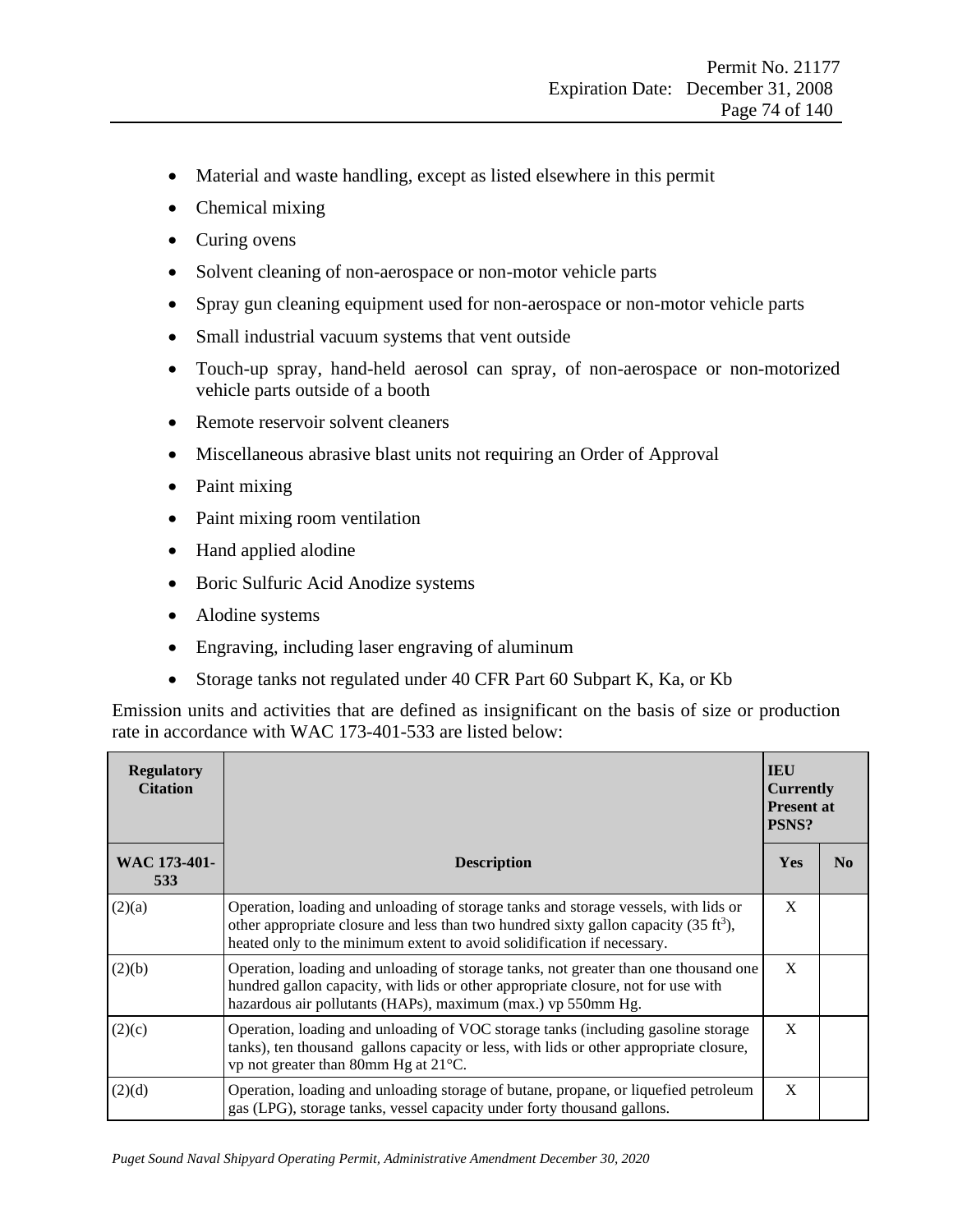| <b>Regulatory</b><br><b>Citation</b> | <b>IEU</b><br>PSNS?                                                                                                                                                                                                                                                     |             | <b>Currently</b><br><b>Present at</b> |
|--------------------------------------|-------------------------------------------------------------------------------------------------------------------------------------------------------------------------------------------------------------------------------------------------------------------------|-------------|---------------------------------------|
| WAC 173-401-<br>533                  | <b>Description</b>                                                                                                                                                                                                                                                      | Yes         | N <sub>0</sub>                        |
| (2)(e)                               | Combustion source less than five million Btu/hr. exclusively using natural gas,<br>butane, propane and/or LPG.                                                                                                                                                          | X           |                                       |
| (2)(f)                               | Combustion source, less than five hundred thousand Btu/hr., using any commercial<br>fuel containing less than 0.4% by weight sulfur for coal or less than 1% by weight<br>sulfur for other fuels.                                                                       | X           |                                       |
| (2)(g)                               | Combustion source, of less than one million Btu/hr. if using kerosene, No. 1 or No. 2<br>fuel oil.                                                                                                                                                                      | X           |                                       |
| (2)(h)                               | Combustion source, not greater than five hundred thousand Btu/hr. if burning used<br>oil and not greater than four hundred thousand Btu/hr. if burning waste wood or<br>waste paper.                                                                                    |             | X                                     |
| (2)(i)                               | Welding using not more than one ton per day of welding rod.                                                                                                                                                                                                             | X           |                                       |
| (2)(j)                               | Foundry sand molds, unheated and using binders with less than 0.25% free phenol<br>by sand weight.                                                                                                                                                                      |             | X                                     |
| (2)(k)                               | "Parylene" coaters using less than five hundred gallons of coating per year.                                                                                                                                                                                            |             | X                                     |
| (2)(1)                               | Printing and silk-screening, using less than two gallon/day of any combination of the<br>following: Inks, coatings, adhesives, fountain solutions, thinners, retarders, or<br>nonaqueous cleaning solutions.                                                            | $\mathbf X$ |                                       |
| (2)(m)                               | Water cooling towers and ponds, not using chromium-based corrosion inhibitors, not<br>used with barometric jets or condensers, not greater than ten thousand gpm, not in<br>direct contact w/ gaseous or liquid process streams containing regulated air<br>pollutants. | X           |                                       |
| (2)(n)                               | Combustion turbines, of less than 500 HP.                                                                                                                                                                                                                               |             | $\mathbf X$                           |
| (2)(0)                               | Batch solvent distillation, not greater than fifty-five gallons batch capacity.                                                                                                                                                                                         | X           |                                       |
| (2)(p)                               | Municipal and industrial water chlorination facilities of not greater than twenty<br>million gallons per day capacity. The exemption does not apply to waste water<br>treatment.                                                                                        |             | X                                     |
| (2)(q)                               | Surface coating, using less than two gallons per day.                                                                                                                                                                                                                   | X           |                                       |
| (2)(r)                               | Space heaters and hot water heaters using natural gas, propane or kerosene and<br>generating less than five million Btu/hr.                                                                                                                                             | $\mathbf X$ |                                       |
| (2)(s)(i)                            | Tanks, vessels, and pumping equipment, with lids or other appropriate closure for<br>storage or dispensing of aqueous solutions of inorganic salts, bases and acids<br>excluding 99% or greater H2SO4 or H3PO4.                                                         | X           |                                       |
| (2)(s)(ii)                           | Tanks, vessels, and pumping equipment, with lids or other appropriate closure for<br>storage or dispensing of aqueous solutions of inorganic salts, bases and acids<br>excluding 70% or greater HNO3.                                                                   | $\mathbf X$ |                                       |
| (2)(s)(iii)                          | Tanks, vessels, and pumping equipment, with lids or other appropriate closure for<br>storage or dispensing of aqueous solutions of inorganic salts, bases and acids<br>excluding 30% or greater HCl.                                                                    | X           |                                       |
| (2)(s)(iv)                           | Tanks, vessels, and pumping equipment, with lids or other appropriate closure for                                                                                                                                                                                       | $\mathbf X$ |                                       |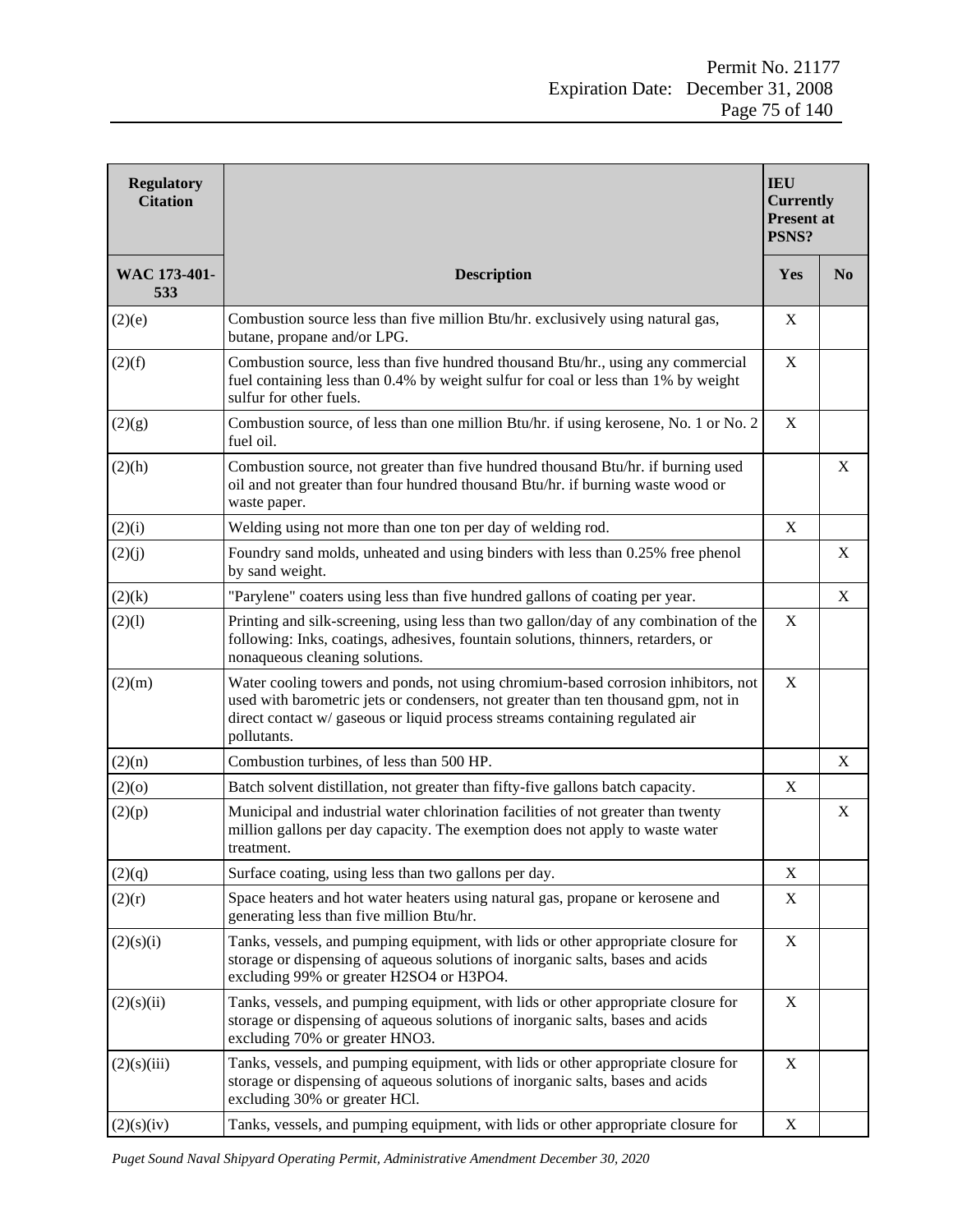| <b>Regulatory</b><br><b>Citation</b> |                                                                                                                                                                                                                                                            | <b>IEU</b><br><b>Currently</b><br><b>Present at</b><br>PSNS? |   |  |  |  |
|--------------------------------------|------------------------------------------------------------------------------------------------------------------------------------------------------------------------------------------------------------------------------------------------------------|--------------------------------------------------------------|---|--|--|--|
| WAC 173-401-<br>533                  | <b>Description</b>                                                                                                                                                                                                                                         |                                                              |   |  |  |  |
|                                      | storage or dispensing of aqueous solutions of inorganic salts, bases and acids<br>excluding more than one liquid phase where the top phase is more than one percent<br>VOCs.                                                                               |                                                              |   |  |  |  |
| (2)(t)                               | Equipment used exclusively to pump, load, unload or store high boiling organic<br>material, material with initial boiling point (IBP) not less than 150°C. or vapor<br>pressure (vp) not more than 5mm Hg at 21°C. with lids or other appropriate closure. | X                                                            |   |  |  |  |
| (2)(u)                               | Smokehouses under twenty square feet.                                                                                                                                                                                                                      |                                                              | X |  |  |  |
| (2)(v)                               | Milling and grinding activities, using paste-form compounds with less than one<br>percent VOCs.                                                                                                                                                            | $\mathbf X$                                                  |   |  |  |  |
| (2)(w)                               | Rolling, forging, drawing, stamping, shearing, or spinning hot or cold metals.                                                                                                                                                                             | $\mathbf X$                                                  |   |  |  |  |
| (2)(x)                               | Dip coating operations, using materials with less than one percent VOCs.                                                                                                                                                                                   |                                                              | X |  |  |  |
| (2)(y)                               | Surface coating, aqueous solution or suspension containing less than one percent<br>VOC <sub>s</sub> .                                                                                                                                                     |                                                              | X |  |  |  |
| (2)(z)                               | Cleaning and stripping activities and equipment, using solutions having less than one<br>percent VOCs by weight. On metallic substrates, acid solutions are not considered<br>for listing as insignificant.                                                | X                                                            |   |  |  |  |
| (2)(aa)                              | Storage and handling of water based lubricants for metal working where the organic<br>content of the lubricant is less than ten percent.                                                                                                                   | X                                                            |   |  |  |  |
| (2)(bb)                              | Municipal and industrial waste water chlorination facilities of not greater than one<br>million gallons per day capacity.                                                                                                                                  |                                                              | X |  |  |  |
| (3)(c)                               | Chemical or physical analytical laboratory operations or equipment including fume<br>hoods and vacuum pumps.                                                                                                                                               | X                                                            |   |  |  |  |

*Data in italics are for information only and are not enforceable conditions of this permit.*

#### **COMPLIANCE REQUIREMENTS:**

No emission unit specific federally enforceable requirements apply other than generally applicable requirements of the state implementation plan. Generally applicable requirements of the state implementation plan are those federally enforceable requirements that apply universally to all emission units or activities without reference to specific types of emission units or activities. General requirements of Section I.A. apply.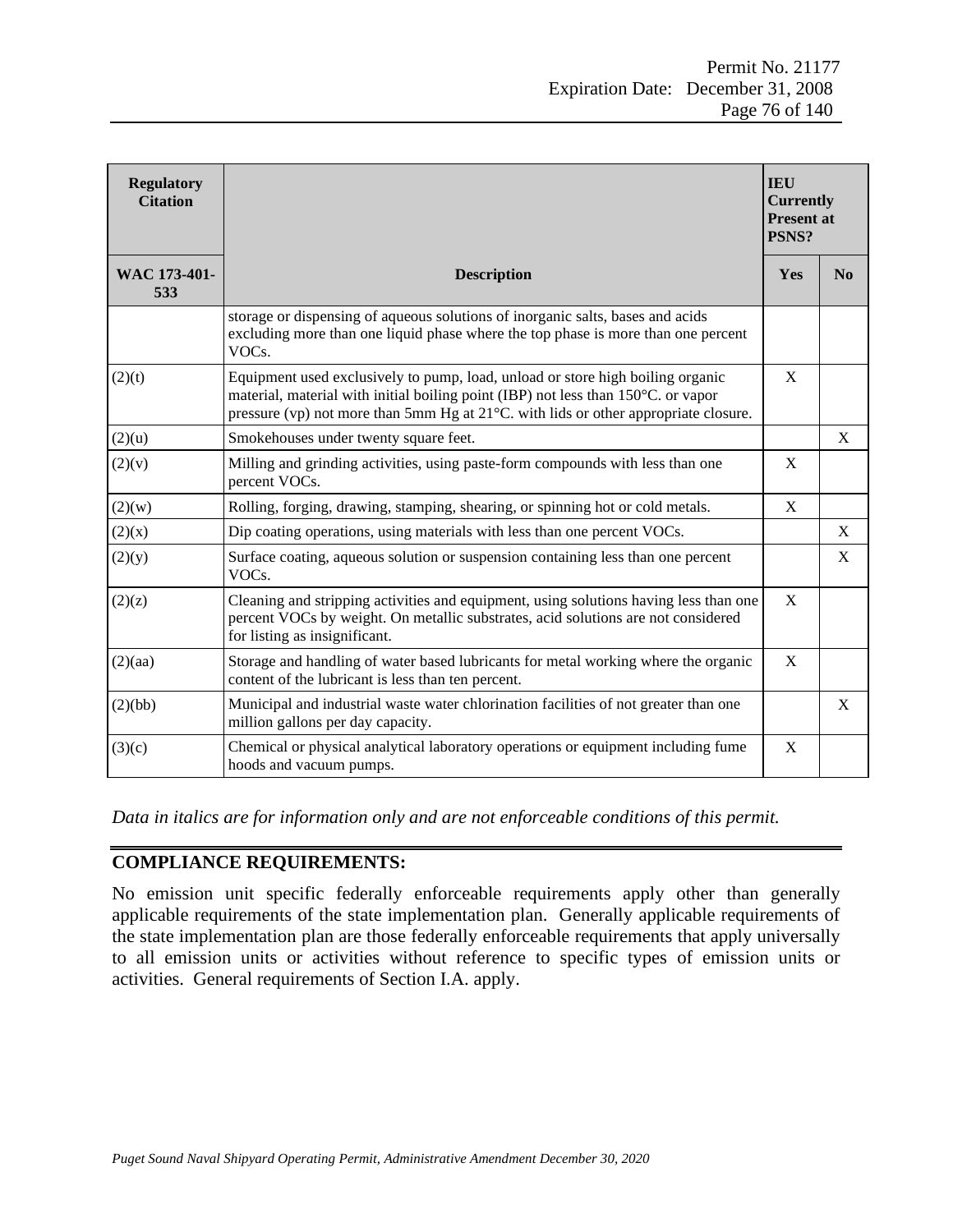#### **INAPPLICABLE REQUIREMENTS:**

The following requirements do not apply to paint gun cleaners, cleaners with vapor pressure less than or equal to 0.6 psia, or cleaners used exclusively on non-metal parts.

| Requirement                     | Description and Justification |
|---------------------------------|-------------------------------|
| 1) Puget Sound Clean Air Agency | Solvent metal cleaner rules.  |
| Reg. III: $3.05(8/90)$          |                               |
| 2) WAC 173-460-060(5)(1/94)     | Solvent metal cleaner rules.  |

The following equipment are significant emission units but have no specific applicable requirements:

|    | <b>SHOP BLDG</b> | <b>SID</b> | EQUIPMENT/PROCESS                                                     | <b>ORDER OF</b><br><b>APPROVAL</b> |
|----|------------------|------------|-----------------------------------------------------------------------|------------------------------------|
| 26 | 107              | 81         | FAN, VENT - 2 GRIND/WELD                                              | N/R                                |
| 41 | 107              | 262        | FAN, VENT (CUTTING/GRINDING)                                          | N/R                                |
| 56 | 107              | 03         | <b>BLOWER WELD/GRIND</b>                                              | N/R                                |
| 56 | 107              | 243        | FAN GRINDING                                                          | N/R                                |
| 56 | 107              | 244        | FAN GRINDING                                                          | N/R                                |
| 56 | 107              | 245        | FAN GRINDING                                                          | N/R                                |
| 56 | 107              | 301        | FAN, FOR BRAZE DIP TANKS                                              | N/R                                |
| 57 | 107              | 262        | FAN WITH BAGHOUSE (SAWS /PLANERS/SANDERS)                             | N/R                                |
| 57 | 107              | 263        | FAN WITH BAGHOUSE (SAWS /PLANERS/SANDERS)                             | N/R                                |
| 57 | 107              | 264        | <b>BAGHOUSE (FIBERGLASSING)</b>                                       | N/R                                |
| 26 | 289              | 261        | FAN (WELD/GRIND)                                                      | N/R                                |
| 03 | 290              | 321        | <b>EMERGENCY DIESEL GENERATOR</b>                                     | N/R                                |
| 51 | 427              | 01         | ROTOCLONE (SAWS/PLANERS/SANDERS)                                      | N/R                                |
| 51 | 427              | 261        | HOODS, MIX POLYETHER PROCESS WITH OVENS FAN AND N/R<br><b>CYCLONE</b> |                                    |
| 51 | 427              | 303        | TANK, VARNISH WITH FAN                                                | N/R                                |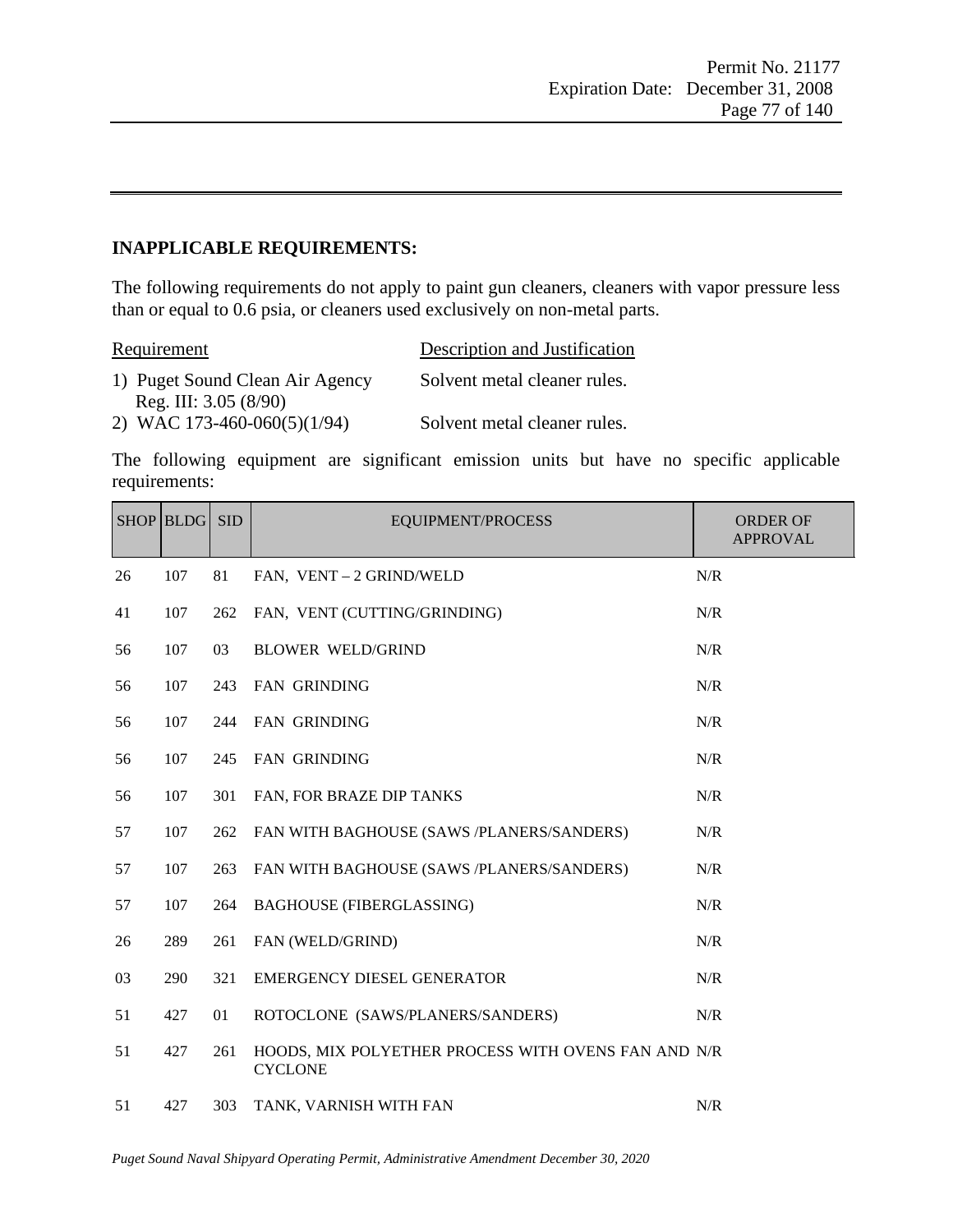| <b>SHOP</b> | <b>BLDG</b> | <b>SID</b> | EQUIPMENT/PROCESS                                                         | <b>ORDER OF</b><br><b>APPROVAL</b> |
|-------------|-------------|------------|---------------------------------------------------------------------------|------------------------------------|
| 51          | 427         | 41         | <b>OVENS - 2</b>                                                          | N/R                                |
| 51          | 427         | 45         | OVEN, BAKING                                                              | N/R                                |
| 51          | 427         | 46         | OVEN, BURNOFF                                                             | N/R                                |
| 06          | 431         | 01         | ROTOCLONE (GRINDING)                                                      | 3656                               |
| 06          | 431         | 02         | ROTOCLONE (GRINDING)                                                      | N/R                                |
| 06          | 431         | 03         | ROTOCLONE (GRINDING)                                                      | N/R                                |
| 06          | 431         | 04         | DUST COLLECTOR (GRINDING)                                                 | 6282                               |
| 06          | 431         | 06         | ROTOCLONE (GRINDING)                                                      | $N\!/\!R$                          |
| 71          | 431         | 21         | SANDING CONTAINMENT WITH HEPA AND PREFILTER 5927<br>(SANDING)             |                                    |
| 31          | 431         | 262        | FAN, EXHAUST FOR OVENS (RUBBER)                                           | N/R                                |
| 31          | 431         | 263        | FAN, EXHAUST, BELT DRIVE FOR RUBBER MILLS/ROLLERS N/R<br><b>AND MIXER</b> |                                    |
| 31          | 431         | 264        | HOOD WITH FAN (RUBBERIZING)                                               | N/R                                |
| 31          | 431         | 63         | FURNACE, MELTING                                                          | N/R                                |
| 41          | 431         | 321        | EMERGENCY DIESEL GENERATOR                                                | N/R                                |
| 67          | 431         | 263        | ELECTROPLATING (GOLD PLATE/CYANIDE USE)                                   | N/R                                |
| 67          | 431         | 264        | ROTOCLONE (GRIND)                                                         | N/R                                |
| 67          | 431         |            | 265 HOOD, FREON                                                           | N/R                                |
| 67          | 431         | 268        | OVEN, DRYING                                                              | $N\!/\!R$                          |
| 26          | 431         | 83         | FAN (WELD/MECH CUTTING PROCESS)                                           | N/R                                |
| 37          | 452         | 01         | ROTOCLONE (GRINDING)                                                      | N/R                                |
| 26          | 455         | 81         | FAN (GRIND/WELD)                                                          | $N\!/\!R$                          |
| 26          | 455         | 82         | $FANS - 2 (GRIND/WELD)$                                                   | N/R                                |
| 26          | 455         | 83         | FAN (GRIND/WELD)                                                          | N/R                                |
| 57          | 457         | 03         | <b>BAGHOUSE (FIBERGLASS)</b>                                              | $N\!/\!R$                          |

*Puget Sound Naval Shipyard Operating Permit, Administrative Amendment December 30, 2020*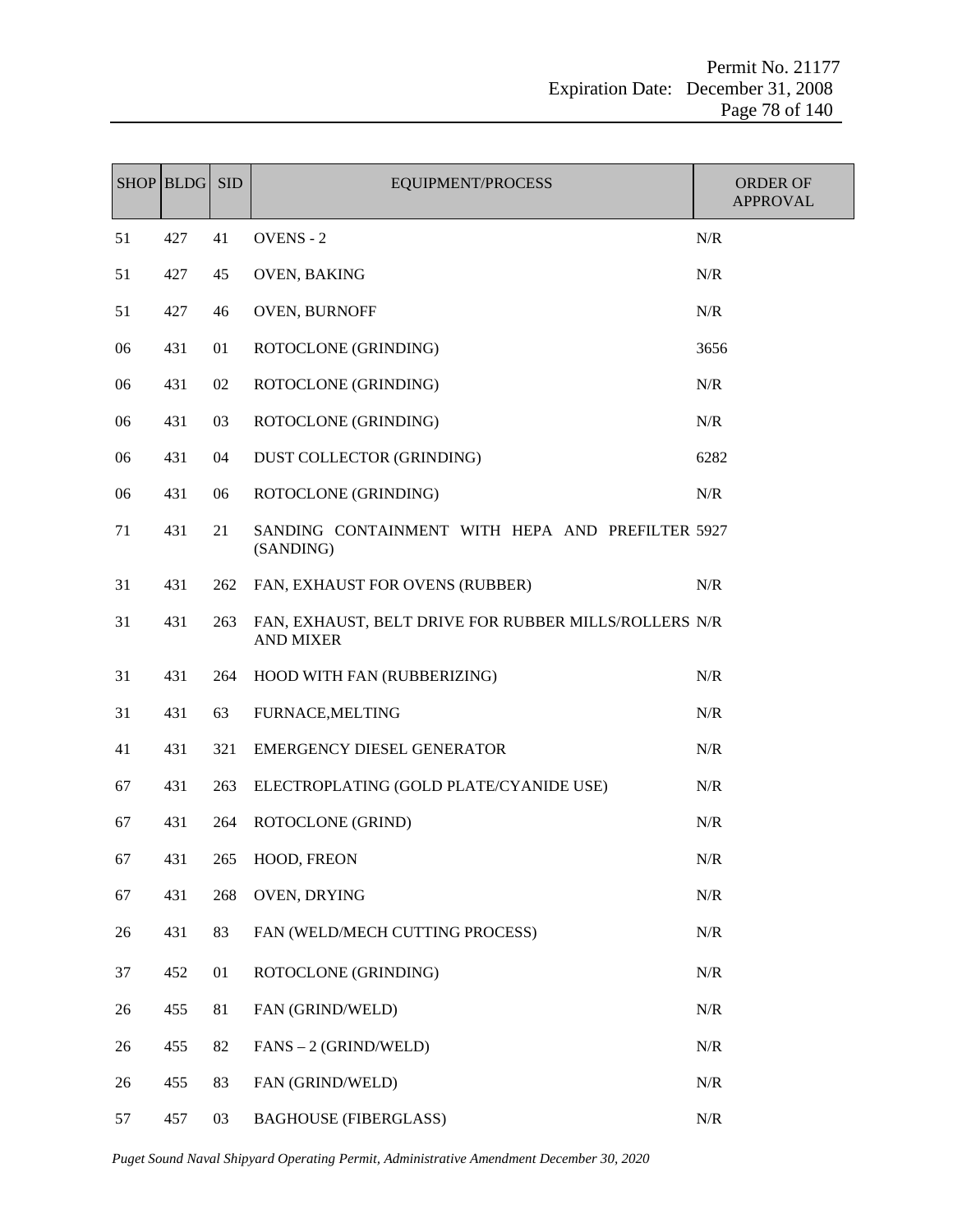|     | <b>SHOP BLDG</b> | <b>SID</b> | <b>EQUIPMENT/PROCESS</b>                                               | <b>ORDER OF</b><br><b>APPROVAL</b> |
|-----|------------------|------------|------------------------------------------------------------------------|------------------------------------|
| 71  | 457              | 41         | OVEN, LARGE                                                            | N/R                                |
| 71  | 457              | 42         | <b>OVEN</b>                                                            | N/R                                |
| 26  | 460              | 06         | HOOD, FAN AND FILTER (TUNGSTEN GRIND)                                  | N/R                                |
| 26  | 460              | 81         | WATER WASH (PLASMA ARC)                                                | N/R                                |
| 26  | 460              | 82         | WATER WASH (PLASMA ARC)                                                | 2718                               |
| 26  | 460              | 83         | FAN (CUTTING AREA)                                                     | N/R                                |
| 920 | 460              | 01         | <b>FANS 8 (CUTTING AREA)</b>                                           | N/R                                |
| 920 | 460              | 02         | FANS 2 (CUTTING AREA)                                                  | N/R                                |
| 920 | 460              | 03         | FAN (CUTTING AREA)                                                     | N/R                                |
| 920 | 460              | 04         | FAN (CUTTING AREA)                                                     | N/R                                |
| 920 | 460              | 05         | FAN (CUTTING AREA)                                                     | N/R                                |
| 99  | 462              | 01         | FILTER – HEPA (GRINDING)                                               | N/R                                |
| 64  | 851              | 21         | HYDROSTATIC PRECIPITATOR WITH FAN AND SLUDGE<br>TANK (FIBERGLASSING) * | N/R                                |
| 64  | 851              | 22         | BAGHOUSE WITH DUST BIN (WOODWORKING SYSTEM)                            | 3146                               |
| 64  | 851              | 23         | BAGHOUSE WITH DUST BIN (WOODWORKING SYSTEM)                            | 3562                               |
| 64  | 851              | 24         | BAGHOUSE WITH DUST BIN (WOODWORKING SYSTEM)                            | 3562                               |
| 64  | 851              | 26         | BOOTH WITH 2 DUST COLLECTORS (GRINDING)                                | 5836                               |
| 64  | 851              | 41         | OVEN, CURING                                                           | 5799                               |
| 17  | 857              | 01         | ROTOCLONE (GRINDING)                                                   | N/R                                |
| 17  | 857              | 02         | ROTOCLONE WITH HOOD (ALUMINUM SANDING ROOM)                            | N/R                                |
| 17  | 857              | 04         | ROTOCLONE (METAL CUTTING SAW)                                          | N/R                                |
| 17  | 857              | 242        | ROTOCLONE FOR METAL PREP                                               | N/R                                |
| 17  | 857              | 261        | ROTOCLONE FOR OVEN, ETCH AND STRIP TANKS                               | N/R                                |
| 17  | 857              | 262        | ROTOCLONE (POLISHING AND GRINDING)                                     | N/R                                |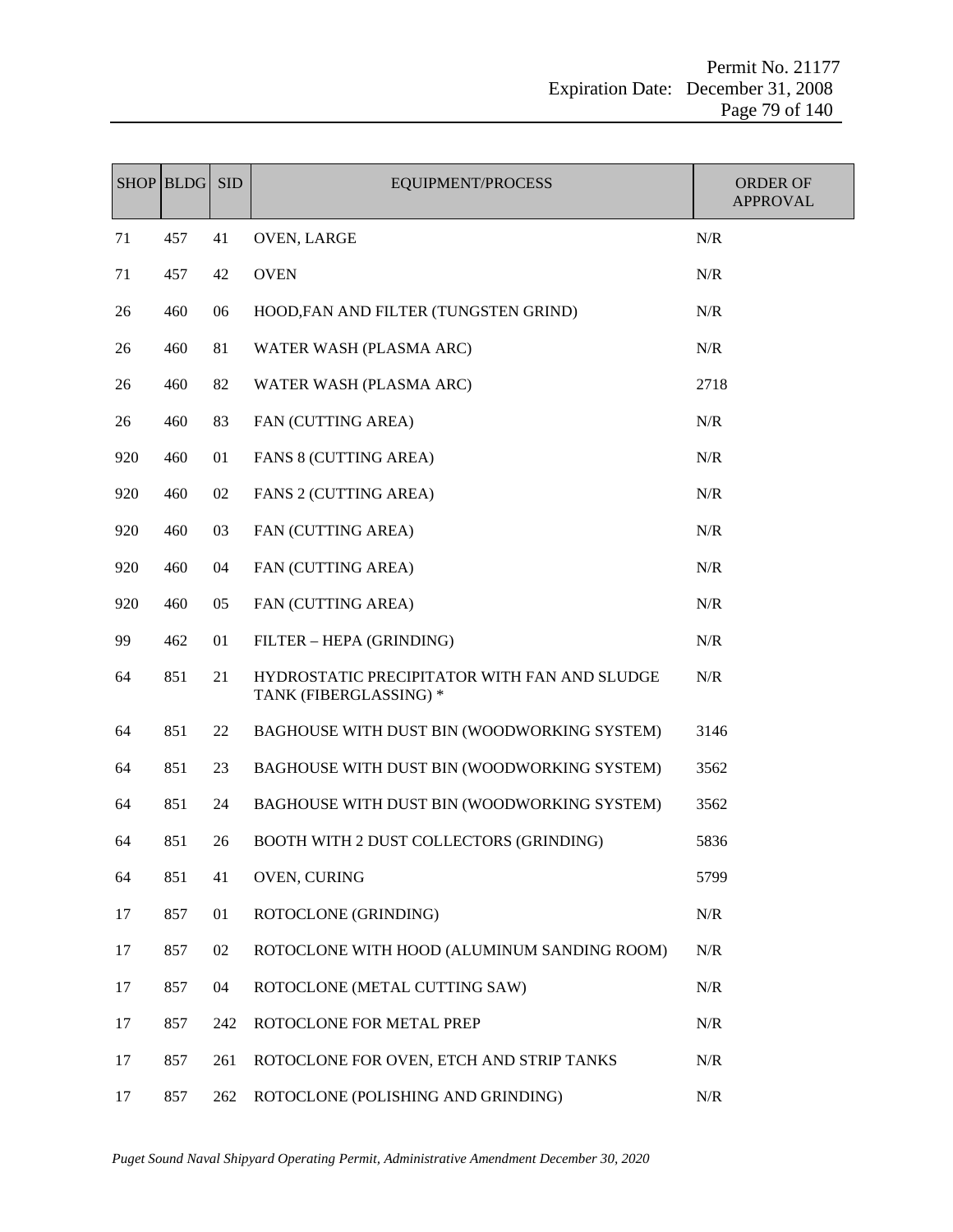|     | SHOP BLDG                   | <b>SID</b> | EQUIPMENT/PROCESS                     | <b>ORDER OF</b><br><b>APPROVAL</b> |
|-----|-----------------------------|------------|---------------------------------------|------------------------------------|
| 17  | 857                         | 42         | OVEN, BURN OUT                        | N/R                                |
| 17  | 857                         | 82         | FILTER, LASER CUTTING WITH BLOWER     | N/R                                |
| 26  | 857                         | 83         | CUTTING, MECHANICAL PROCESS (20)      | N/R                                |
| 71  | 857                         | 41         | OVEN, BAKING                          | N/R                                |
| 02  | 871                         | 301        | <b>SCRUBBER - 2</b>                   | 3556                               |
| 71  | 873                         | 01         | ROTOCLONE (POLISHING)                 | N/R                                |
| 953 | 880                         | 321        | <b>EMERGENCY DIESEL GENERATOR</b>     | N/R                                |
| 57  | 893                         | 262        | DUST COLLECTOR (FIBERGLASSING)        | N/R                                |
| 11  | 946                         | 01         | FILTER, HEPA WITH FAN                 | 5770                               |
| 90  | D <sub>D</sub> <sub>4</sub> | 321        | <b>EMERGENCY DIESEL GENERATOR</b>     | N/R                                |
| 17  | T <sub>661</sub>            | 241        | FILTER, HEPA AND FAN FOR FIRING RANGE | 4645                               |

\* See "polyester, vinylester, gelcoat and resin operation" section for resin use requirements.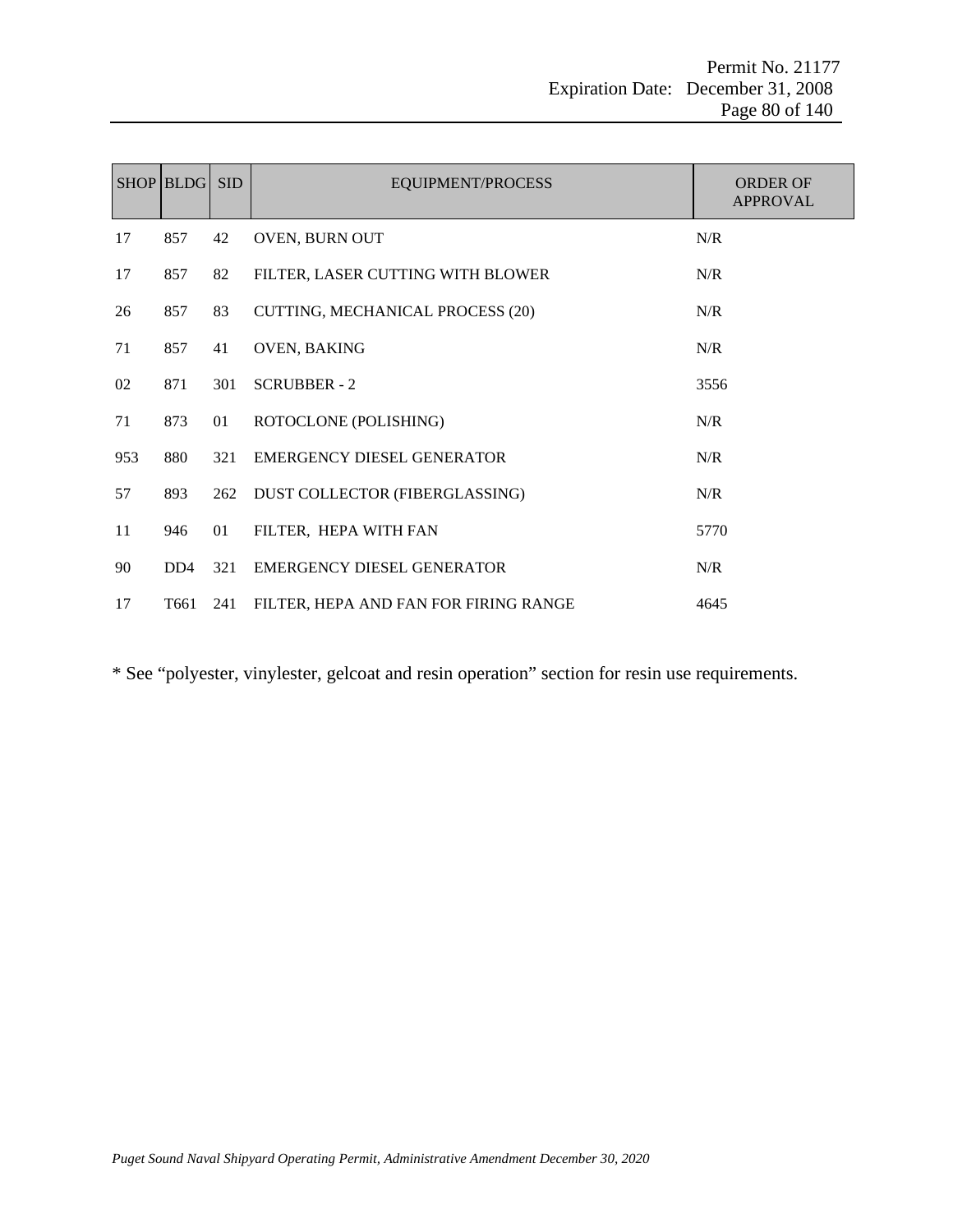The following equipment is insignificant based on the requirements of WAC 173-401-530 (4) "insignificant emission thresholds":

| <b>SHOP</b> | <b>BLDG</b> | <b>SID</b> | <b>INSIGNIFICANT EMISSION UNITS</b>              | <b>ORDER OF</b><br><b>APPROVAL</b> |
|-------------|-------------|------------|--------------------------------------------------|------------------------------------|
| 56          | 107         | 242        | FAN, VENT FOR CUTTING, MECHANICAL PROCESS (2)    | N/R                                |
| 67          | 290         | 162        | <b>VENT FAN</b>                                  | N/R                                |
| 51          | 427         | 162        | VENT, FORCED AIR                                 | N/R                                |
| 51          | 427         | 248        | EVAPORATOR, WATER                                | N/R                                |
| 51          | 427         | 249        | <b>EVAPORATOR, WATER</b>                         | N/R                                |
| 51          | 427         | 305        | TANK, VARNISH-3                                  | N/R                                |
| 06          | 431         | 244        | EVAPORATOR, WATER                                | N/R                                |
| 06          | 431         | 245        | EVAPORATOR, WATER                                | N/R                                |
| 26          | 431         | 84         | FAN, VENT                                        | N/R                                |
| 31          | 431         | 243        | EVAPORATOR, WATER                                | N/R                                |
| 31          | 431         | 63         | <b>BUILDING VENTILATION</b>                      | N/R                                |
| 41          | 431         | 181        | TANK, ACID--HCL                                  | N/R                                |
| 41          | 431         | 321        | GENERATOR, DIESEL                                | N/R                                |
| 51          | 431         | 244        | SEPARATOR, SLUDGE                                | N/R                                |
| 67          | 431         | 265        | VENT HOOD/PAINT BOX (AEROSOL CANS OR BRUSH ONLY) | N/R                                |
| 67          | 431         | 266        | FAN, VENT                                        | N/R                                |
| 67          | 431         | 266        | ROOM, O2 CLEAN                                   | N/R                                |
| 67          | 431         | 281        | <b>VENT</b>                                      | N/R                                |
| 67          | 431         | 281        | PUMP VACUUM                                      | $N/R$                              |
| 90          | 431         | 301        | OWTS (OILY WATER TREATMENT SYSTEM)               | N/R                                |
| 03          | 435         | 321        | GENERATOR, DIESEL                                | N/R                                |
| 03          | 445         | 321        | GENERATOR, DIESEL                                | N/R                                |
| 37          | 452         | 64         | FAN, VENT, EXHAUST                               | N/R                                |
| 37          | 452         | 64         | <b>FURNACE</b>                                   | N/R                                |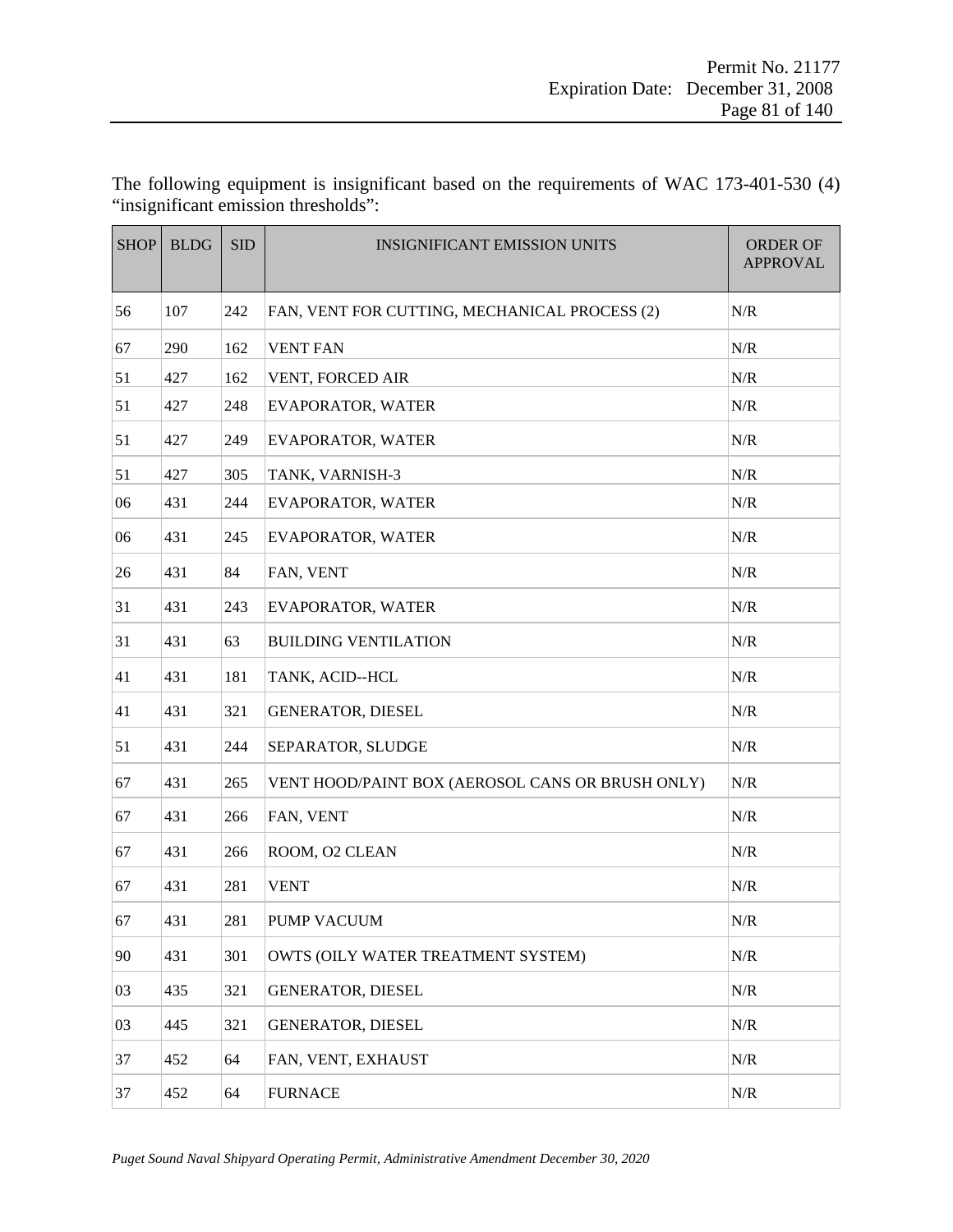| <b>SHOP</b> | <b>BLDG</b>                 | <b>SID</b> | <b>INSIGNIFICANT EMISSION UNITS</b>                       | <b>ORDER OF</b><br><b>APPROVAL</b> |
|-------------|-----------------------------|------------|-----------------------------------------------------------|------------------------------------|
| 37          | 452                         | 64         | <b>FURNACE</b>                                            | N/R                                |
| 37          | 452                         | 64         | <b>FURNACE</b>                                            | N/R                                |
| 37          | 452                         | 64         | <b>FURNACE</b>                                            | N/R                                |
| 37          | 452                         | 64         | <b>FURNACE</b>                                            | N/R                                |
| 37          | 452                         | 64         | <b>FURNACE</b>                                            | N/R                                |
| 37          | 452                         | 64         | <b>FURNACE</b>                                            | N/R                                |
| 37          | 452                         | 64         | <b>FURNACE</b>                                            | N/R                                |
| 134         | 453                         | 247        | HOOD, LAB                                                 | N/R                                |
| 90          | 460                         | 61         | VENT FOR HOT KNIFE                                        | N/R                                |
| 90          | 460                         | 61         | HOT KNIFE                                                 | N/R                                |
| 99          | 462                         | 122        | SPRAY BOOTH (AEROSOL CANS OR BRUSH ONLY)                  | N/R                                |
| 06          | 495                         | 241        | <b>BOOTH, BLOW DOWN</b>                                   | N/R                                |
| 03          | 850                         | 321        | <b>GENERATOR, DIESEL</b>                                  | N/R                                |
| 64          | 851                         | 61         | <b>VENT FAN</b>                                           | N/R                                |
| 64          | 851                         | 61         | <b>DIP TANKS-WAX-2</b>                                    | N/R                                |
| 1390        | 856                         | 241        | FAN, VENT                                                 | N/R                                |
| 1390        | 856                         | 241        | BOOTH, DYE PENENTRANT                                     | N/R                                |
| 26          | 856                         | 81         | FAN, VENT                                                 | N/R                                |
| 17          | 857                         | 263        | HOOD, VENT                                                | N/R                                |
| 17          | 857                         | 263        | TANK, DYE                                                 | N/R                                |
| 17          | 857                         | 263        | TANK, PHOTO                                               | $N\!/\!R$                          |
| 953         | 880                         | 321        | <b>DIESEL</b>                                             | N/R                                |
| 03          | 958                         | 321        | <b>GENERATOR, DIESEL</b>                                  | N/R                                |
| 90          | D <sub>D</sub> 1            | 301        | OWTS (OILY WATER TREATMENT SYSTEM)                        | N/R                                |
| 90          | D <sub>D</sub> <sub>2</sub> | 301        | OWTS (OILY WATER TREATMENT SYSTEM)                        | N/R                                |
| 900         | DD <sub>4</sub>             | 241        | CUTTING,<br>MECHANICAL<br>PROCESS_CUTTING,<br>THERMAL N/R |                                    |
| 90          | DD <sub>5</sub>             | 301        | OWTS (OILY WATER TREATMENT SYSTEM)                        | N/R                                |
| 900         | DD <sub>5</sub>             | 241        | PROCESS_CUTTING,<br>CUTTING,<br>MECHANICAL<br>THERMAL N/R |                                    |

*Puget Sound Naval Shipyard Operating Permit, Administrative Amendment December 30, 2020*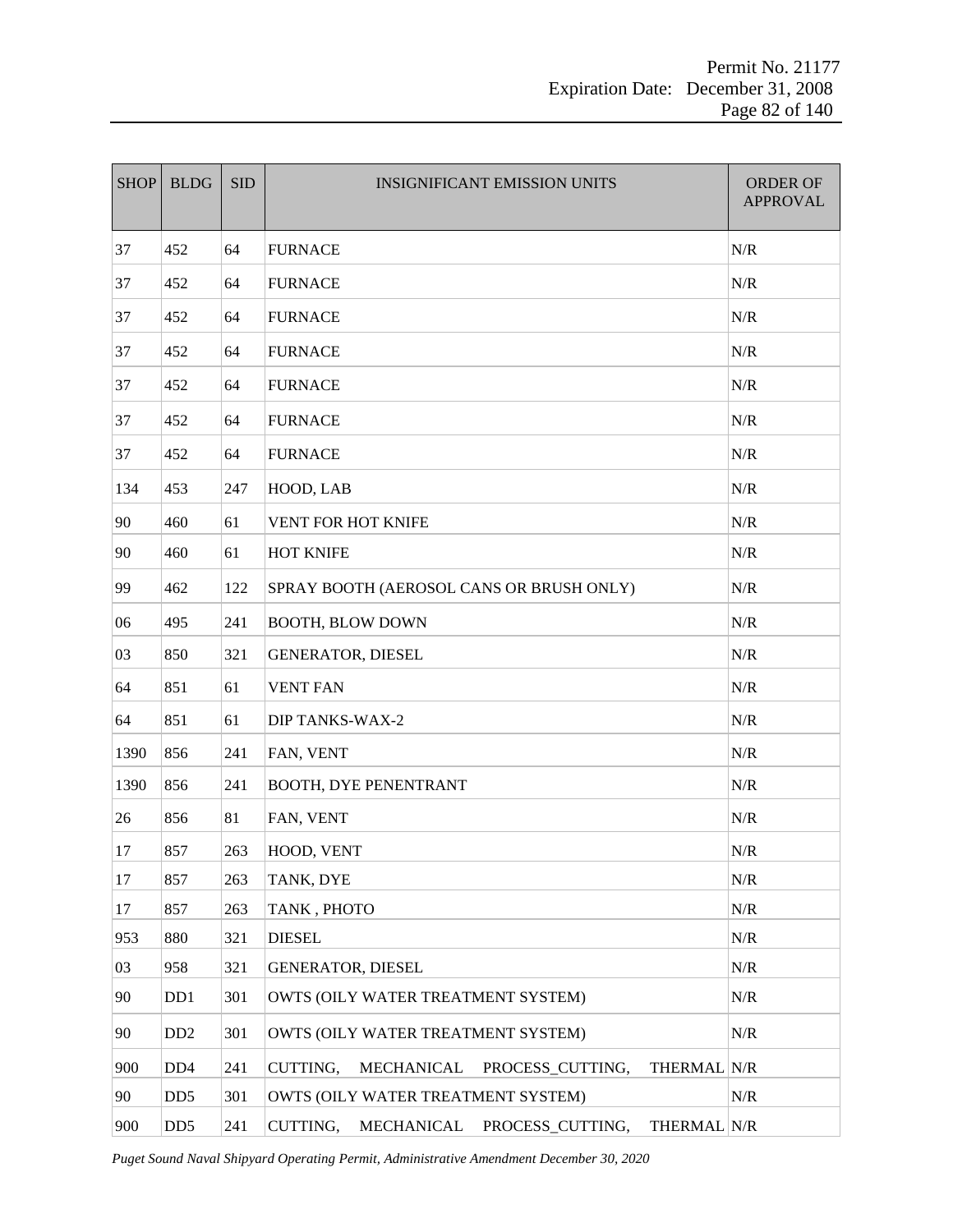| <b>SHOP</b> | <b>BLDG</b>     | <b>SID</b> | INSIGNIFICANT EMISSION UNITS                                       | <b>ORDER OF</b><br>APPROVAL |
|-------------|-----------------|------------|--------------------------------------------------------------------|-----------------------------|
| 90          | DD <sub>6</sub> | 301        | OWTS (OILY WATER TREATMENT SYSTEM)                                 | N/R                         |
| 900         | DD6             | 241        | CUTTING, MECHANICAL PROCESS CUTTING, THERMAL N/R<br><b>PROCESS</b> |                             |

The following equipment/processes is insignificant based on WAC 173-401-530(d) "the emission unit or activity generates only fugitive emissions".

| <b>SHOP</b> | <b>BLDG</b> | <b>SID</b> | <b>EQUIPMENT</b>                         | <b>ORDER OF</b><br><b>APPROVAL</b> |
|-------------|-------------|------------|------------------------------------------|------------------------------------|
| 100         | <b>PSNS</b> | 241        | CONSTRUCTION & DEMOLITION                | N/R                                |
| 100         | <b>PSNS</b> | 242        | <b>WELDING - NON POINT</b>               | N/R                                |
| 100         | <b>PSNS</b> | 243        | <b>GRINDING/MECH CUTTING - NON POINT</b> | N/R                                |
| 100         | <b>PSNS</b> | 244        | <b>STREET SWEEPING</b>                   | N/R                                |
| 100         | <b>PSNS</b> | 245        | MATERIAL HANDLING                        | N/R                                |
| 100         | <b>PSNS</b> | 246        | THERMAL CUTTING - NON POINT              | N/R                                |

*Data in italics are for information only and are not enforceable conditions of this permit.*

#### **COMPLIANCE REQUIREMENTS:**

No emission unit specific federally enforceable requirements apply other than generally applicable requirements of the state implementation plan. Generally applicable requirements of the state implementation plan are those federally enforceable requirements that apply universally to all emission units or activities without reference to specific types of emission units or activities. General requirements of Section I.A. apply.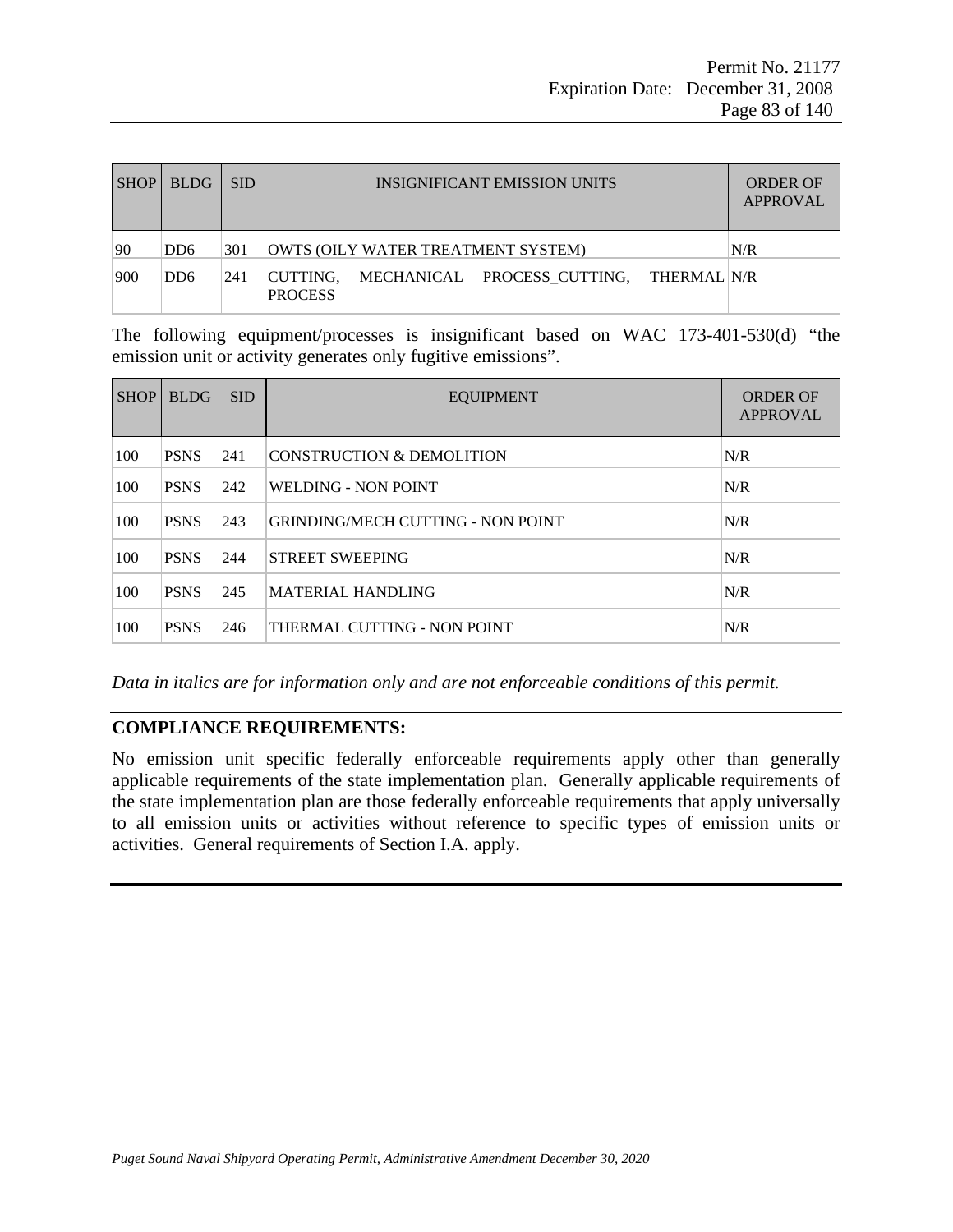# **II. MONITORING, MAINTENANCE AND RECORDKEEPING PROCEDURES**

#### *A. Minimum Monitoring and Maintenance Requirements*

PSNS shall follow the applicable requirements listed below when referenced by an applicable requirement from Section I.A or I.B of this permit.

### **1. Facility-Wide Monitoring**

#### *(a) Opacity Monitoring*

PSNS shall conduct visible emission inspections of the facility at least once per calendar quarter. Inspections are to be performed during daylignt hours while the facility is in active operation. (e.g. not on a federal holiday or during a closure period.) If during these quarterly inspections visible emissions (other than uncombined water) are observed from a single unit or activity that last longer than three minutes in an hour PSNS shall, as soon as practicable but within 24 hours of the initial observation, either take corrective action or record the opacity using the reference test method. Corrective action may include shutting down the unit or activity until it can be repaired. Failure to take corrective action as described above must be reported under Section [V.M](#page-107-0) [Compliance certifications](#page-107-0) or [V.Q](#page-110-0) [Reporting](#page-110-0) of this permit.

[WAC 173-401-615(1)(b), 10/17/02]

#### *(b) Complaint Response*

PSNS shall record and commence an investigation of air pollution complaints as soon as practicable, but no later than three days after receipt by PSNS. PSNS shall identify complaints regarding these emissions as follows:

- i. Any emissions that are, or likely to be, injurious to human health, plant or animal life, or property, or which unreasonably interfere with enjoyment of life and property; or
- ii. Any fugitive dust emissions, or
- iii. Any track-out onto paved roads open to the public, or
- iv. Any emissions of odor-bearing air contaminants, or
- v. Complaints regarding other applicable requirements.

PSNS shall investigate the complaint and determine if there was noncompliance with an applicable requirement of this permit. If it is determined to be in noncompliance, PSNS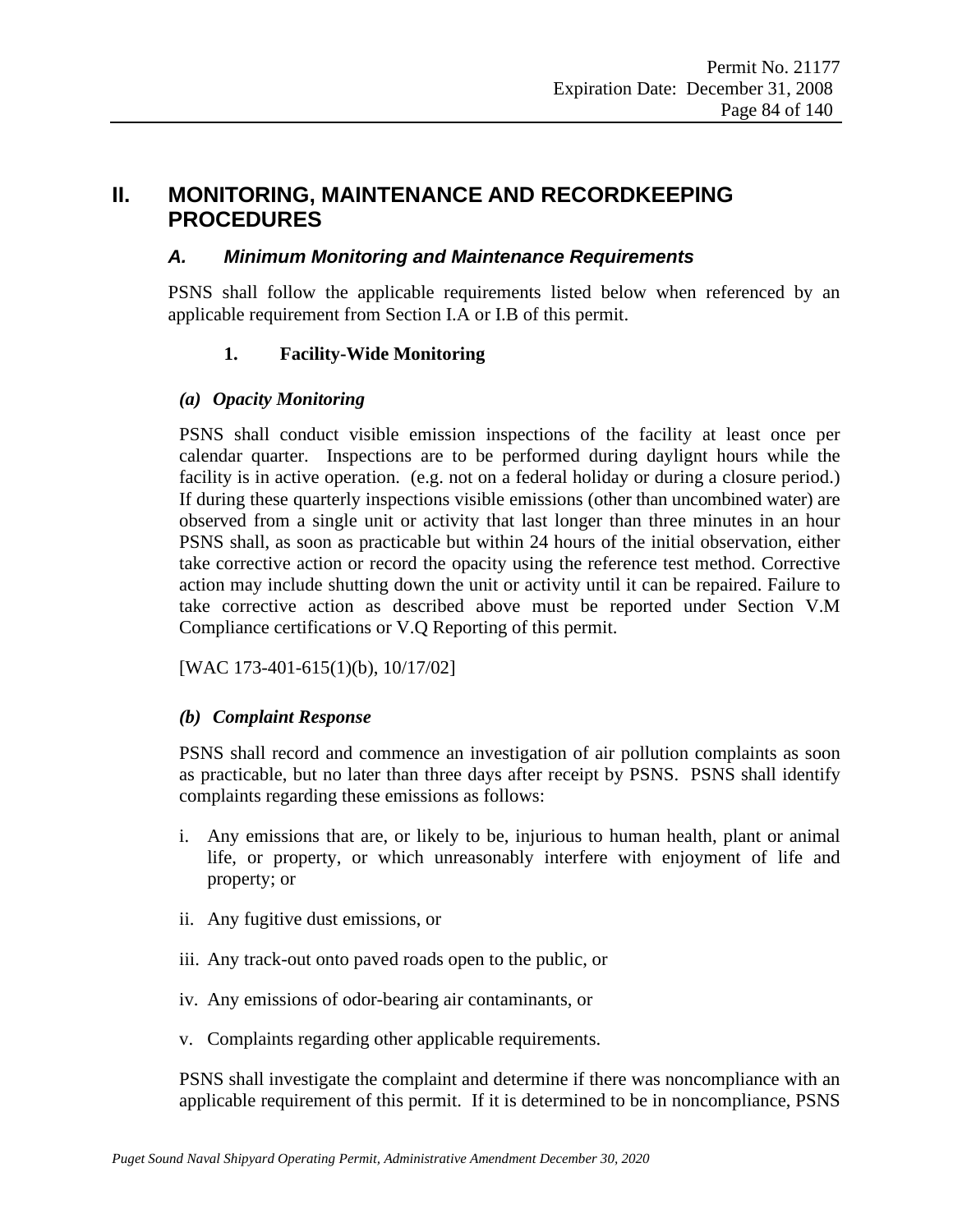shall correct the problem as soon as practicable but no later than within 24 hours of determination of noncompliance or shut down the noncompliant operation until it is repaired or corrected. Failure to investigate the complaint as described above or, alternatively, failure to take corrective action within 24 hours or shut down the noncompliant unit or activity will be reported under Section [V.M](#page-107-0) [Compliance](#page-107-0)  [certifications](#page-107-0) or [V.Q](#page-110-0) [Reporting](#page-110-0) of this permit.

[WAC 173-401-615(1)(b), 10/17/02]

#### <span id="page-84-0"></span>*(c) Facility Inspections*

PSNS shall conduct a facility inspection at least once per calendar quarter. These inspections will include checking for prohibited activities under Section III of this permit and activities that require additional approval under Section IV of this permit. The inspections will also examine the general state of compliance with the facility-wide applicable requirements and the general effectiveness of the Operation & Maintenance (O&M) Plan.

PSNS shall correct any problems with significant emission units or activities identified by these quarterly inspections, or any other time, as soon as practicable but no later than 24 hours after identification. Alternatively, PSNS may shut down the unit or activity until the problem can be corrected. PSNS shall also promptly repair defective insignificant emission units when it determines that emission standards are exceeded. If PSNS does not take the appropriate action as described above, PSNS shall report the deviation under Section [V.M](#page-107-0) [Compliance certifications](#page-107-0) or [V.Q](#page-110-0) [Reporting](#page-110-0) of this permit.

[WAC 173-401-615(1)(b), 10/17/02]

#### *(d) Work Practice Inspection*

PSNS shall conduct inspections of work practice activities that are applicable requirements at least once per calendar month for Shipbuilding and Ship Repair NESHAP requirements and at least once per calendar quarter for other applicable requirements. In addition, work practices shall be randomly sampled during the facility-wide inspection (see section II.A.1(c)) and observed for consistency with permit requirements. PSNS shall correct any problems identified by these inspections, or any other time, as soon as practicable but within 24 hours of identification or, alternatively, shut down the unit or activity to which the work practice applies until the problem can be corrected. If PSNS observes problems for which there are no monitoring requirements under an applicable regulation, and corrects that problem within 24 hours, PSNS is not required to report the deviation under Section V.M. Compliance certifications or V.Q Reporting. Examples of such requirements that do not have monitoring requirements include 40 CFR 63.785(c)(1)(ii) *Notify the persons responsible for applying the coating that no thinning solvent may be added to the coating by affixing a label to each container of coating in the batch or through another means*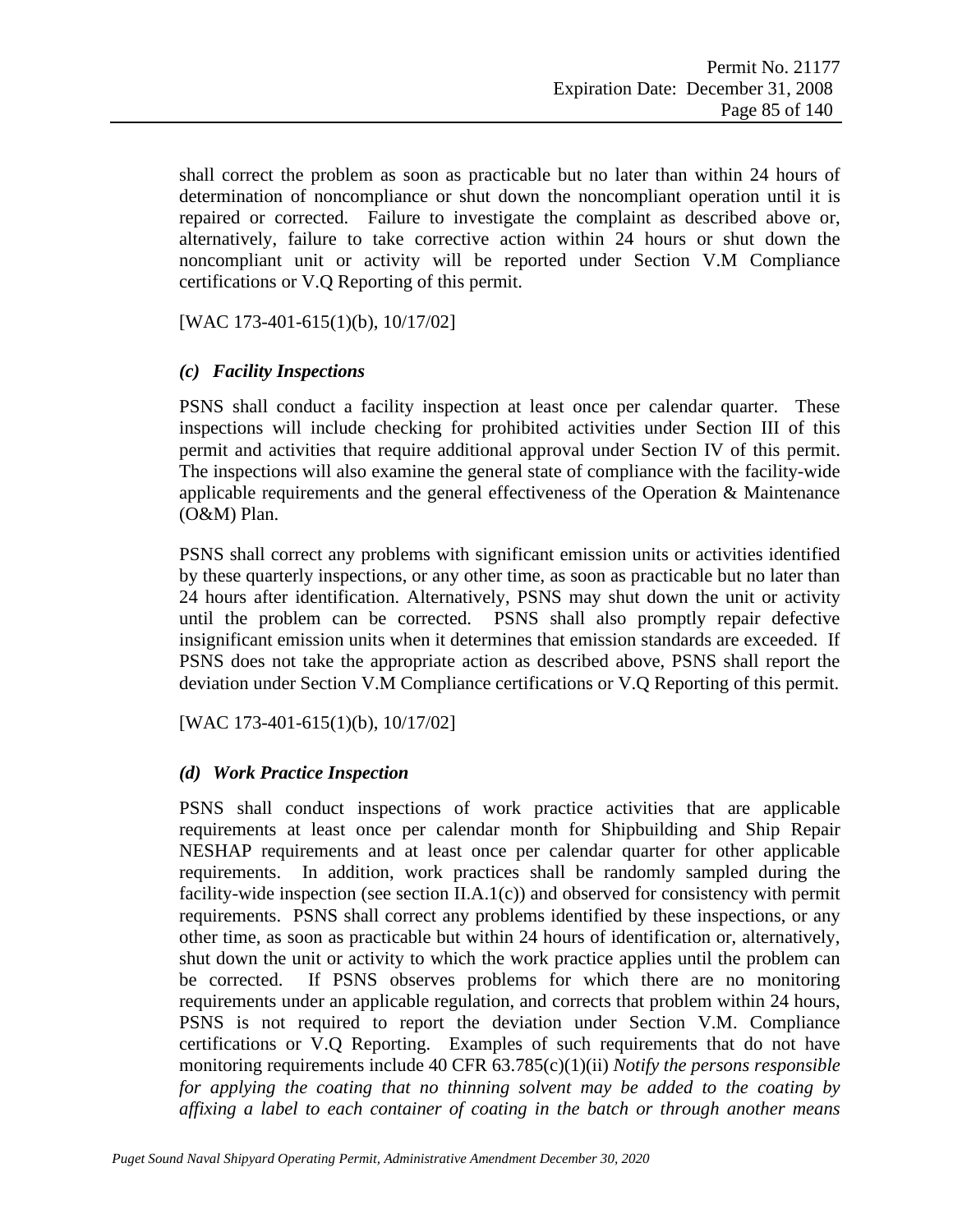*described in the implementation plan required in 40 CFR 63.787(b).* For the purpose of determining compliance with the work practice requirements of 40 CFR 63.783(b)(2) for closed container maintenance, "remain closed unless materials are being added or removed" means closed upon completion of the coating operation, before leaving for a break, or the end of a shift, whichever comes first. Empty containers as defined in WAC 173-303-160 are exempt.

[WAC 173-401-615(1)(b), 10/17/02]

#### *(e) Maintenance and Repair of Insignificant Emission Units*

PSNS shall use good industrial practices to maintain insignificant emission units. For such equipment, PSNS shall also promptly repair defective equipment. Records under V.O.4 are not required for such equipment, except when such equipment is inspected under [II.A.1\(c\)](#page-84-0) [Facility Inspections](#page-84-0) and a problem requiring prompt repair is discovered during the inspection.

[WAC 173-401-615(1)(b), 10/17/02]

#### *(f) Fugitive Dust, Track-Out, and Odor Bearing Contaminants*

PSNS shall conduct inspections of the facility for odor bearing contaminants and emissions of any air contaminant in sufficient quantities and of such characteristics and duration as is, or is likely to be, injurious to human health, plant or animal life, or property, or which unreasonably interfere with enjoyment of life and property at least once per calendar quarter. PSNS shall also conduct inspections to monitor for fugitive dust and track-out from the facility at least once per calendar quarter. If a deviation from the applicable requirements identified in this permit is observed during a quarterly inspection PSNS shall implement corrective actions to eliminate the deviation promptly, but no later than within 24 hours of identification, or alternatively, shut down the unit or activity at which the deviation occurs until the deviation can be corrected.

[WAC 173-401-615(1)(b), 10/17/02]

#### **2. Specific Monitoring**

In this section, if any equipment is not in use during the specified monitoring period, then no monitoring is required for that time period and the absence of monitoring is not a permit deviation.

#### *(a) Approval by the Puget Sound Clean Air Agency, via NOC/Order of Approval*

PSNS or its onsite contractors have presented the pertinent information to the Puget Sound Clean Air Agency via a Notice of Construction/Application for Approval (NOC) and the Puget Sound Clean Air Agency has issued an Order of Approval indicating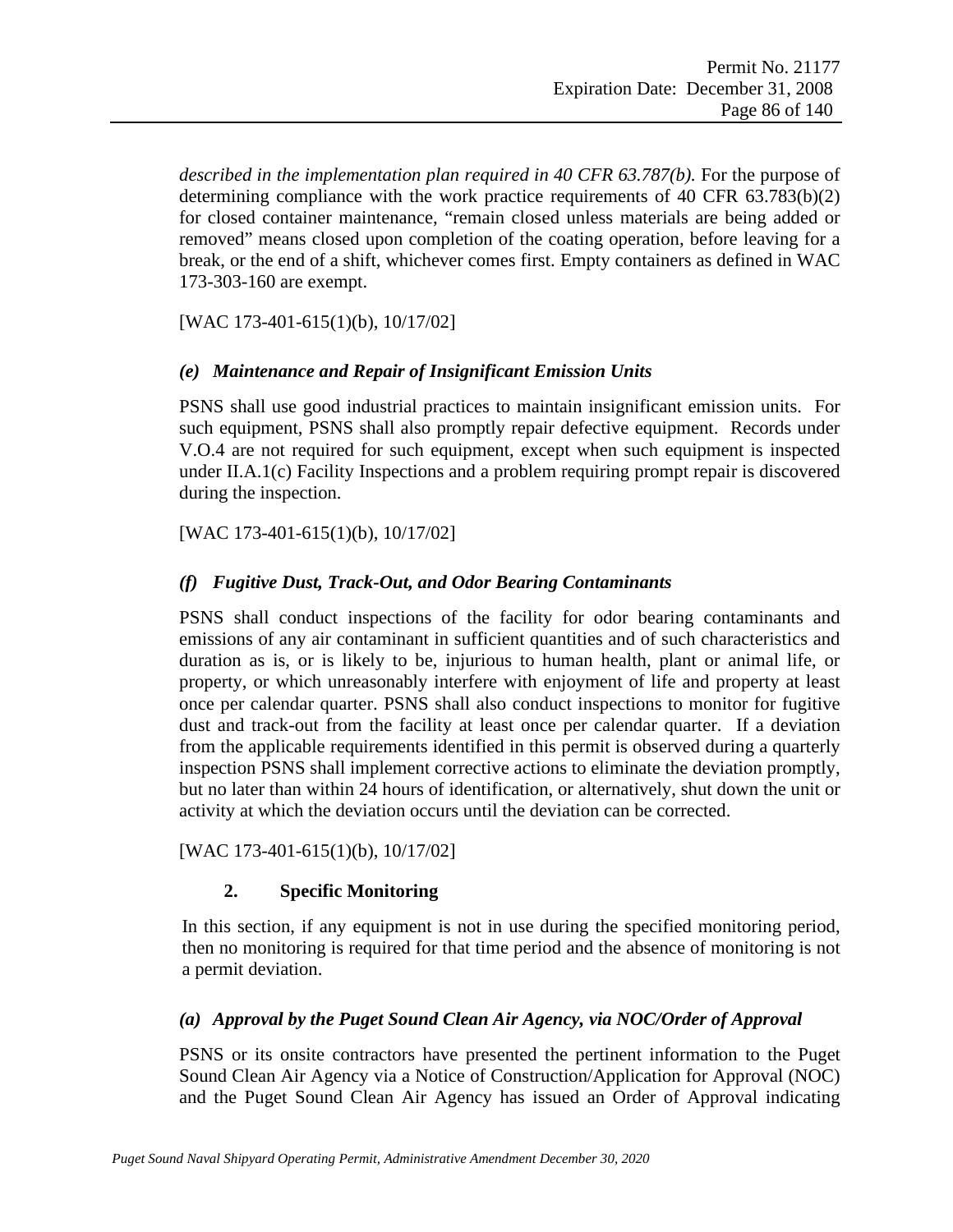approval of this operation or activity. PSNS shall remain in compliance with the Order of Approval.

[WAC 173-401-615(1)(b), 10/17/02]

#### *(b) VOC Content Monitoring and Recordkeeping Procedure*

PSNS shall insure that it and its onsite contractors follow this VOC Content Monitoring and Recordkeeping Procedure for any coatings operations for which the National Emission Standards for Shipbuilding and Ship Repair, 40 CFR Part 63 Subpart II, are applicable unless otherwise exempted.

PSNS shall determine the applicable VOHAP limit and coating category for each coating formulation.

PSNS shall maintain VOC content certifications for each formulation of coating. These certifications will identify the "as supplied" VOC content of each coating based on the results of prior EPA Method 24 analysis. When not using any one or combination of the compliance procedures described on 40 CFR  $63.785(c)(1)$  through  $(c)(4)$ , PSNS shall certify the VOC content of each batch of coating.

For coatings to which no thinning solvent (other than water) is added when using the compliance procedures of 40 CFR  $63.785(c)(1)$ , PSNS shall certify the "as applied" VOC content of each coating formulation.

For coatings to which thinning solvent is added when using the compliance procedures of 40 CFR  $63.785(c)(2)$  and 40 CFR  $63.785(c)(3)$ , PSNS shall maintain records of the following data and determine the maximum allowable thinning ratio using the following equation:  $R = ((V_s)(VOHAP \ limit)-m_{voc}))/D_{th}$  where R=Maximum allowable thinning ratio for a given batch (L thinner/L coating);  $V_s=$ Volume fraction of solids in the batch as supplied (L solids/L coating); VOHAP limit=Maximum allowable as applied VOHAP content of the coating (g VOHAP/L solids);  $m_{\text{voc}}$ =VOC content of the coating as supplied (g VOC/L coating); and  $D_{th}$ =Density of the thinner (g/L). If the volume fraction of solids,  $V_s$ , is not supplied by the coating manufacturer, PSNS shall determine  $V_s$  using the following equation:  $V_s=1-(m_{volatiles}/D_{avg})$  where  $m_{volatiles}=Total$  volatiles in the batch, including VOC, water, and exempt compounds (g/L coating); and  $D_{\text{avg}}=$  Average density of the volatiles in the batch (g/L).

For coatings which compliance is demonstrated using an approved alternative VOHAP test method in accordance with 40 CFR  $63.785(c)(4)$ , PSNS shall certify the as supplied VOHAP (g VOHAP/L solids) of each batch of coating.

For coatings to which no thinning solvent (other than water) is added when demonstrating compliance using an approved alternative VOHAP test method in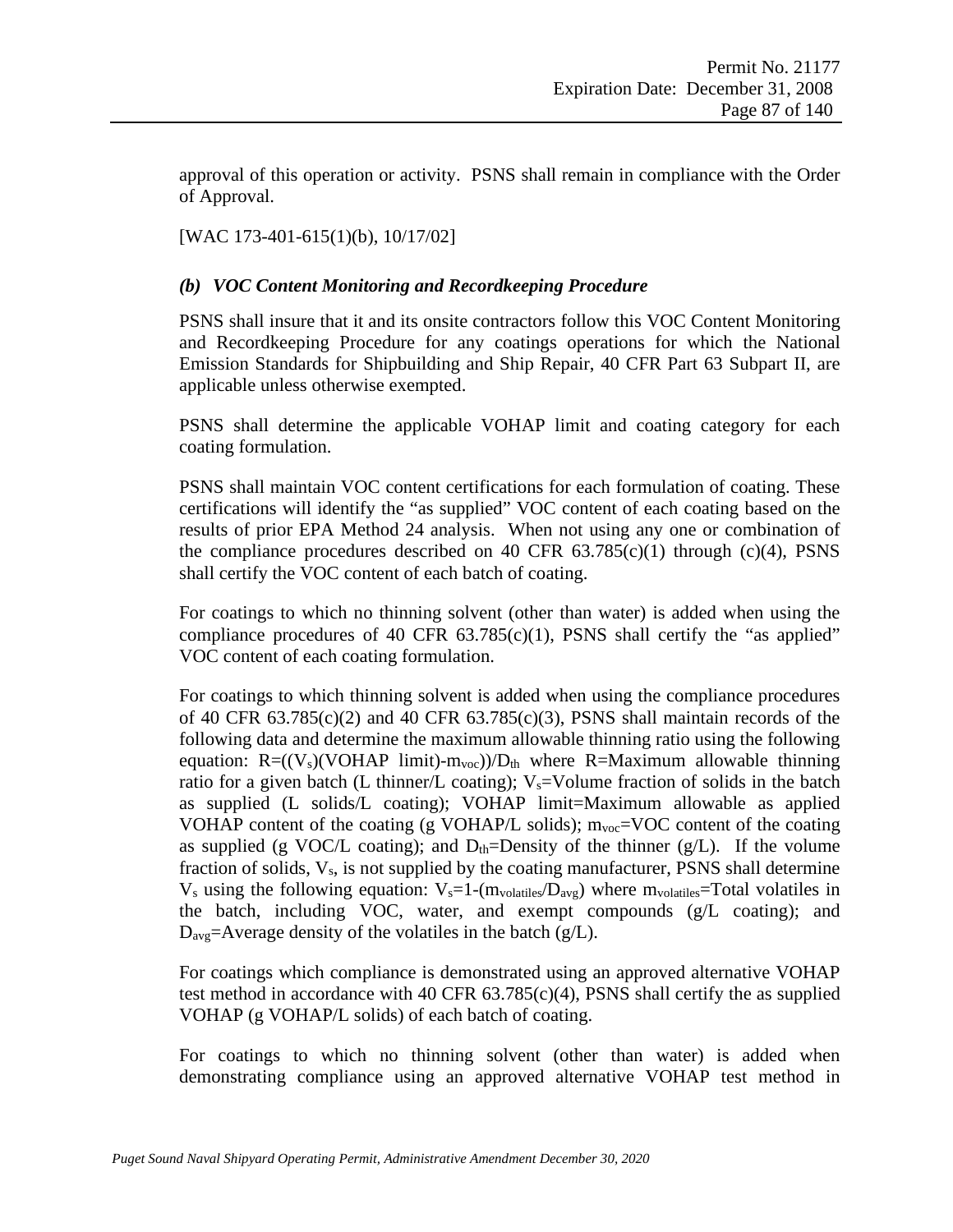accordance with 40 CFR  $63.785(c)(4)$ , PSNS shall certify the as applied VOHAP content (g VOHAP/L solids) of each batch of coating.

For coatings to which thinning solvent is added when demonstrating compliance using an approved alternative VOHAP test method in accordance with 40 CFR  $63.785(c)(4)$ , PSNS shall maintain records of the following data and determine the maximum allowable thinning ratio using the following equation:  $R=((V_s)(VOHAP \text{ limit})$  $mVOHAP)/D<sub>th</sub>(VOHAP)$  where R=Maximum allowable thinning ratio for a given batch (L thinner/L coating); V<sub>s</sub>=Volume fraction of solids in the batch as supplied (L solids/L coating); VOHAP limit=Maximum allowable as applied VOHAP content of the coating (g VOHAP/L solids); mVOHAP=VOHAP content of the coating as supplied (g VOHAP/L coating); and  $D_{th}(VOHAP)$ =Average density of the VOHAP thinner(s) (g/L). If the volume fraction of solids,  $V_s$ , is not supplied by the coating manufacturer, PSNS shall determine  $V_s$  using the following equation:  $V_s=1$ - $(m_{volatiles}/D_{avg})$  where m<sub>volatiles</sub>=Total volatiles in the batch, including VOC, water, and exempt compounds (g/L coating); and  $D_{avg}$ =Average density of the volatiles in the batch  $(g/L)$ .

[40 CFR 63.785, 12/15/95]

### *(c) Documentation on File*

PSNS shall maintain its documents, and the documents its contractors generate while on site, in its files for at least five years from the generation date of the record, which demonstrate compliance with the requirement. PSNS shall make copies of the documents available to the Puget Sound Clean Air Agency upon request and subsequent release of the documents following completion of any required national security reviews.

[WAC 173-401-615(1)(b), 10/17/02, WAC 173-401-615(2)(c), 10/17/02]

## *(d) Equipment Maintenance*

PSNS shall, at a minimum, ensure that it, or its onsite contractors, perform all the following maintenance activities at the frequency specified below.

#### *(i) Spray Booths and Other Particulate Control Booths*

• For dry booths, PSNS shall check the dry filter systems, where visible, for proper seating and complete coverage over the exhaust plenum. For wet booths, PSNS shall check for a continuous curtain coverage, visible water flow, or adequate water flow meter reading. If the inspection is required by an NOC Order of Approval permit condition, the inspection shall be conducted according to the frequency specified in the Order of Approval. Otherwise, the inspection shall be conducted at least monthly or at time of use if booth is used less frequently than once per month. If filter or curtain coverage is acceptable for all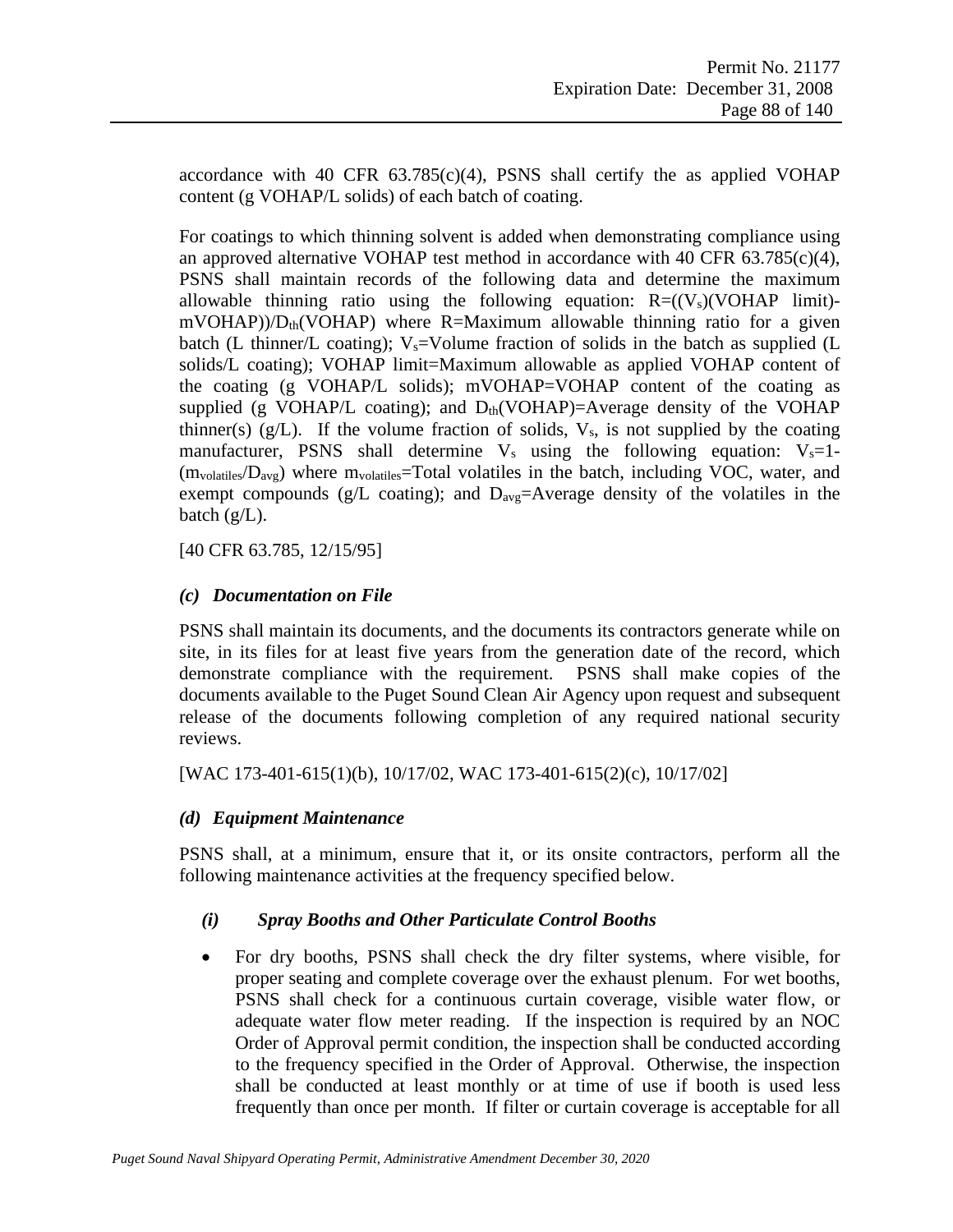inspections of a particular booth for a one-year period, the inspection frequency for that booth may be reduced to once per calendar quarter. If coverage is unacceptable during quarterly inspections, monthly inspections will be reinstated. If coverage is unacceptable during any inspection, or at any other time, PSNS shall, as soon as practicable but within 24 hours of the initial observation either; correct filter or curtain coverage or, alternatively, shut down the unit or activity until it can be repaired. Failure to take corrective action as described above or not shutting down the unit or activity will be reported under Section [V.M](#page-107-0) [Compliance certifications](#page-107-0) or [V.Q](#page-110-0) [Reporting](#page-110-0) of this permit.

• Where required by an order of approval permit condition, a pressure drop transmitter or gauge will be installed to measure the pressure drop across the booth's exhaust filters. The acceptable pressure drop range will be marked on or nearby the gauge, for example on an O&M placard. A record that the pressure drop was in the acceptable range will be made according to the frequency specified in the Order of Approval condition or at least once monthly if not specified in the Order of Approval. If the pressure drop is not within the acceptable range, PSNS shall, as soon as practicable but within 24 hours of the initial observation either; correct the pressure drop or, alternatively, shut down the unit or activity until it can be repaired. Failure to take corrective action as described above or not shutting down the unit or activity will be reported under Section [V.M](#page-107-0) [Compliance certifications](#page-107-0) or [V.Q](#page-110-0) [Reporting](#page-110-0) of this permit.

[WAC 173-401-615(1)(b), 10/17/02]

#### *(ii) Cyclones, Baghouses, Vacuum Producers, and Abrasive Blast Booths*

PSNS shall inspect the cyclones, baghouses and abrasive blast equipment, which exhaust to the outside atmosphere, as described below. PSNS shall inspect each unit at least monthly.

(a) Check for evidence of fugitive emissions from the equipment. If fugitive emissions from the equipment are observed, PSNS shall determine if reasonable precautions are being taken to minimize the emissions. If reasonable precautions are not being taken, PSNS shall correct the problem as soon as practicable but no later than within 24 hours of determination or shut down the operation until it is repaired or corrected. Failure to take corrective action or reasonable precautions as described above or alternatively, not shutting down the unit or activity, is a deviation of this permit and must be reported under Section [V.M](#page-107-0) [Compliance certifications](#page-107-0) or [V.Q](#page-110-0) [Reporting](#page-110-0) of this permit.

(b) Where required by an Order of Approval condition, a pressure drop transmitter or gauge shall be installed to measure the pressure drop across the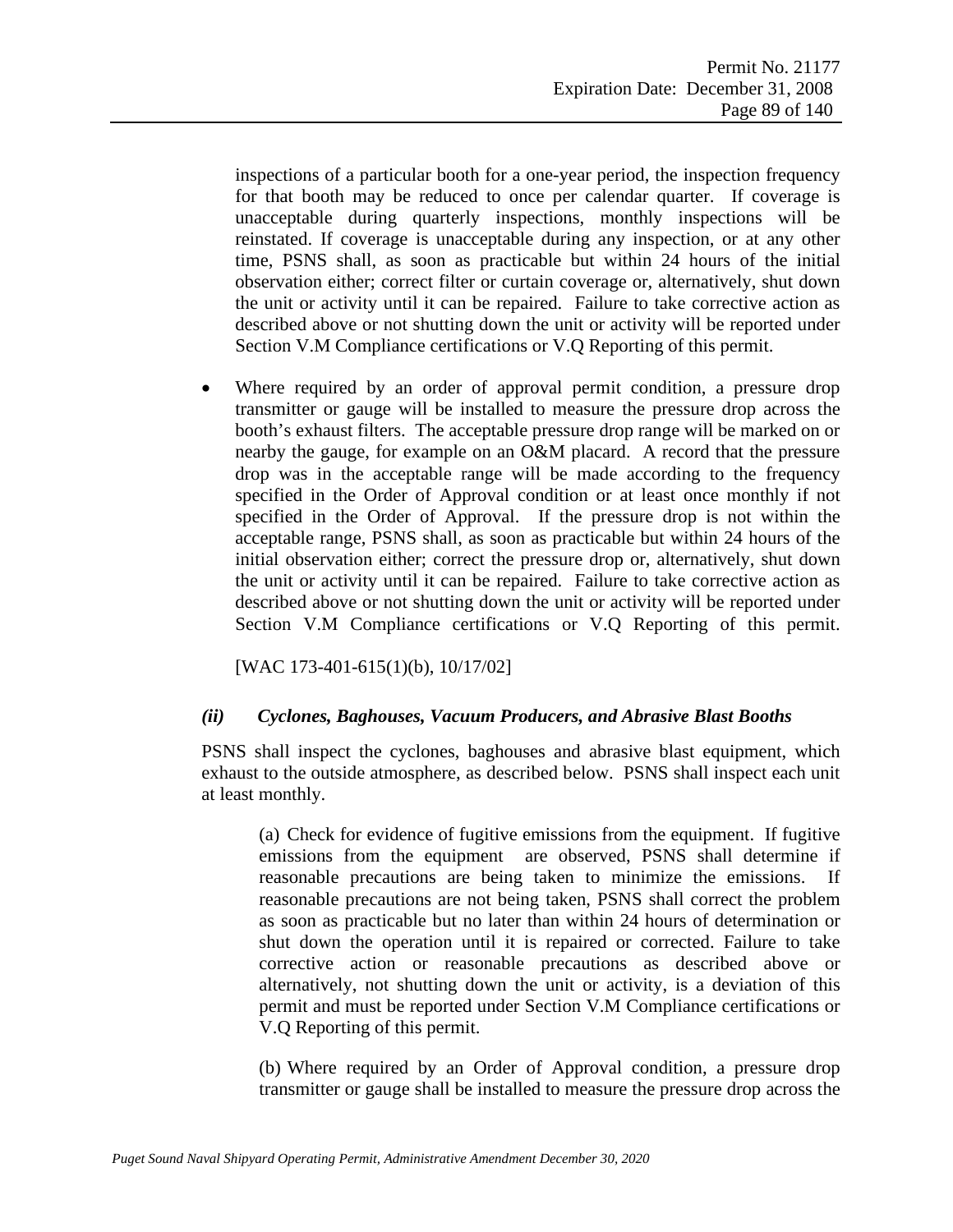booth's exhaust filters. The acceptable pressure drop range shall be marked on, a placard, nearby the gauge, or on a pressure drop log. A record that the pressure drop was in the acceptable range shall be made according to the frequency specified in the Order of Approval condition or at least once per month, when in use, if not specified in the Order of Approval. If the pressure drop is not within the acceptable range, PSNS shall, as soon as practicable but within 24 hours of the initial observation either; correct the pressure drop or alternatively, shut down the unit or activity until it can be repaired. Failure to take corrective action as described above or not shutting down the unit or activity is a deviation of this permit and must be reported under Section [V.M](#page-107-0) [Compliance certifications](#page-107-0) or [V.Q](#page-110-0) [Reporting](#page-110-0) of this permit.

(c) If a pressure differential gauge is required by an Order of Approval condition, then the range shall be established using the manufacturer's recommendations or the low end of the range will be no less than 50 percent of the pressure differential when operating with a clean filter or cyclone and the high end shall be a value based on the operational experience and will be a value below that at which the filters or bags would reasonably be expected to fail.

(d) When required by an Order of Approval condition, equipment authorized to emit VOCs will be placarded with the requirement for the stacks to be rotated to the vertical position when emitting VOCs.

(e) When allowed by an Order of Approval condition, equipment may be used as an alternate control method for removing asbestos coatings. Once used for controlling or removing an asbestos material, the operation of these units and the waste they generate shall continue to be regulated by Puget Sound Clean Air Agency Article 4 of Regulation III and the Toxic Substances Control Act (TSCA) regulations, as appropriate, until the units are thoroughly decontaminated. These units will be considered decontaminated of asbestos when a single air clearance sample is tested using AHERA-PCM method, and the result does not exceed 0.01 fibers per cubic centimeter of air. The unit will be considered decontaminated of PCBs for unrestricted use when compliance with the decontamination standard in 40 CFR 761.79 has been achieved. Each change in contamination status shall be logged. Such logs shall be maintained for each unit for three years and made available for Puget Sound Clean Air Agency review. Recovered steel shot may not be reused if the PCB concentration is greater than 50 ppm or if the asbestos concentration is greater than 1%, PSNS shall test blast media from pcb/asbestos work prior to reuse. Equipment used for these purposes shall be placarded with the NOC number.

(f) When required by an Order of Approval condition, a trained observer shall inspect the affected area of building 368 for dust track out. Dust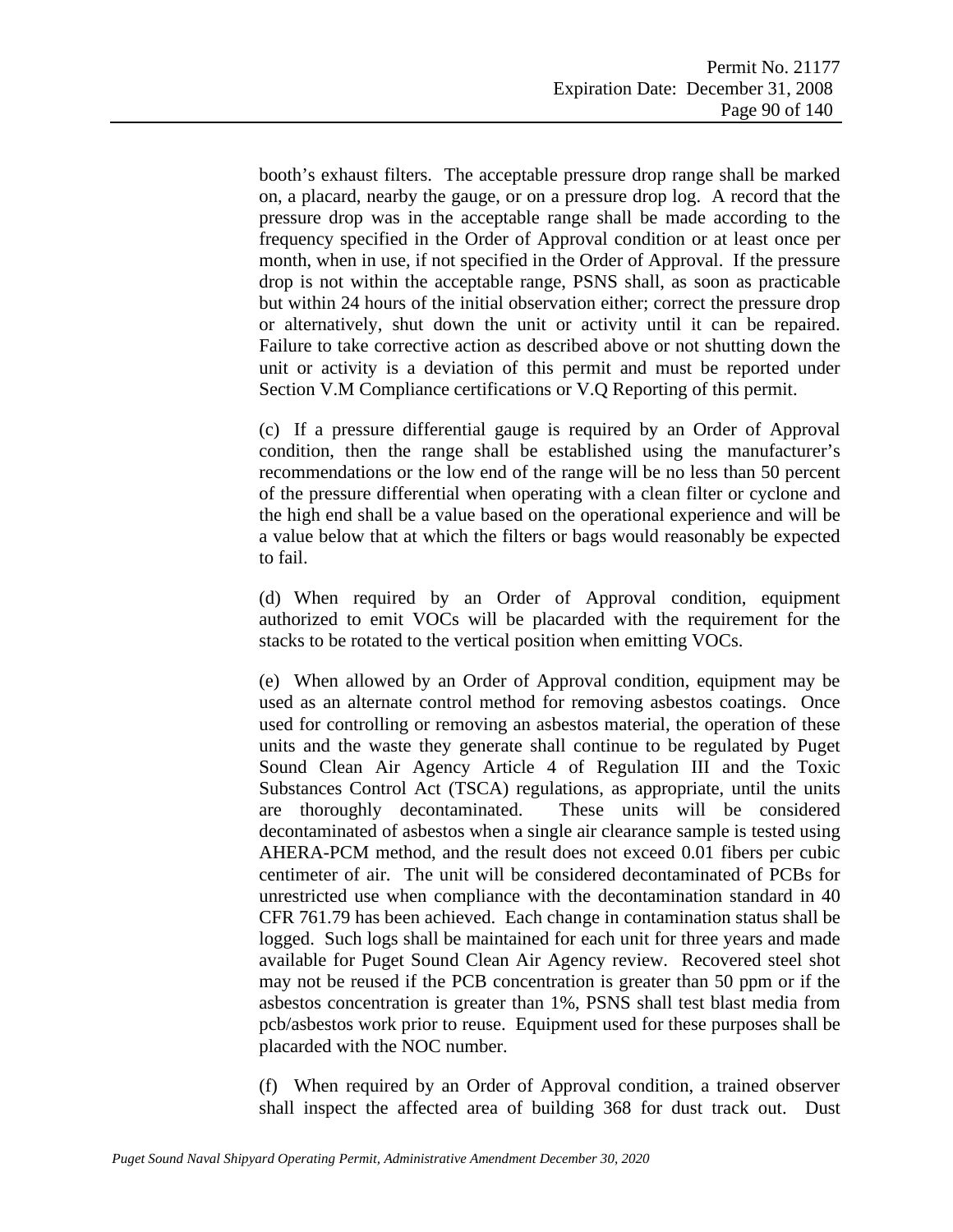trackout shall be cleaned up immediately, but not later than 24 hours after discovery.

(g) When required by an Order of Approval condition, PSNS shall install and maintain filter cartridge leak detectors using the specifications in 40 CFR 63.1184.

(h) PSNS shall monitor the leak detectors, presence of visible or fugitive emissions, and status/conditions of operating equipment at time of alarms. PSNS shall log/record alarms, inspections and corrective actions.

(i) When performing blasting operations outdoors, PSNS shall employ control measures such as curtailment or enclosing the work area. PSNS shall only order grit/shot, for outdoor use that meets the requirement for less than 1% passing through a No. 200 sieve.

(j) When required by an Order of Approval condition, PSNS shall keep records of alarms, inspections and corrective actions including:

- Date and time of alarm or inspection;
- Stack identification or area of fugitive emissions;
- Operational status/conditions of associated emission units;
- Observed results and conclusions;
- Description of corrective actions taken to resolve any observed emissions;
- Date and time visible emissions were eliminated; and
- Name of person performing the inspection, measurement, or monitoring.

[WAC 173-401-615(1)(b), 10/17/02 WAC 173-401-615(2), 10/17/02]

#### *(iii) Opacity Monitoring for No Visible Emissions*

PSNS shall conduct visible emissions inspections of the affected equipment or operations at least once per quarter, provided that when opacity monitoring is required by an Order of Approval condition, PSNS shall conduct visible emission inspections of the affected equipment at the intervals specified in the Order of Approvals in lieu of quarterly. Inspections are to be performed while the equipment is in operation during daylight hours. If during a visible emissions inspection, visible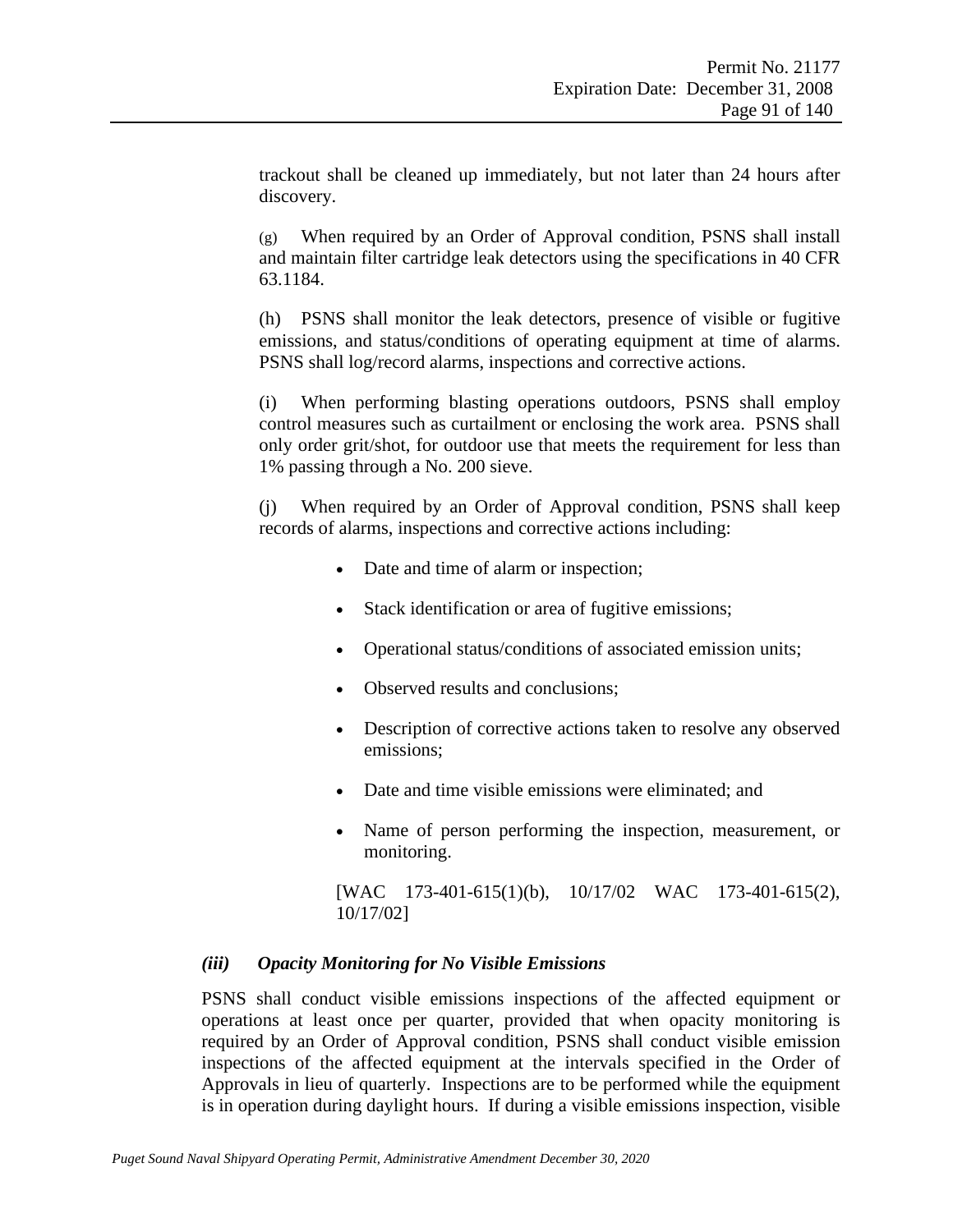emissions other than uncombined water are observed from the affected equipment or operation, PSNS shall, as soon as practicable but within 24 hours of the initial observation either; take corrective action, which may include shutting down the unit or activity until it can be repaired, or record the opacity using the reference test method. Failure to take corrective action as described above must be reported under Section [V.M](#page-107-0) [Compliance certifications](#page-107-0) or [V.Q](#page-110-0) [Reporting](#page-110-0) of this permit.

When required by an Order of Approval condition, opacity shall be limited to 5% for a period or periods aggregating more than 3 minutes in any one hour.

When required by an Order of Approval condition, a trained observer shall perform daily, when in use, inspections of the affected area around building 368 (West side), including all emission units, for visible emissions and fugitive emissions. If visible emissions other than uncombined water are noted during the inspection, PSNS shall immediately, but not later than within 24 hours, take corrective action to eliminate the visible or fugitive emissions. Such actions shall include but not be limited to identifying and correcting defective or malfunctioning equipment, closing access points to increase net building negative pressure, reducing operations, or shutting down.

[WAC 173-401-615(1)(b), 10/17/02]

#### *(iv) Scrubbers for Metal Finishing Tankline*

When required by an Order of Approval condition, a permanent pressure drop transmitter or gauge shall be installed to measure the pressure drop across the scrubber. When required by an Order of Approval condition, a pressure gauge measuring liquid injection pressure shall be installed. The acceptable pressure drop range and minimum injection pressure will be marked nearby the gauge, for example on an O&M placard. Pressure drop and injection pressure readings shall be recorded at least once each operating day. [WAC 173-401-615(1)(b), 11/4/93]

#### *(v) Scrubber for Chromium Electroplating*

#### *Inspections*

PSNS shall inspect scrubber #7 and scrubber #3 for the following:

• Once each day of tank operation, check that the scrubbers are operating within the compliant pressure drop ranges across each scrubber and across the fiber bed mist eliminator (filter) and check that the velocity pressure for scrubber #3 is operated within compliant range as established by performance testing. To be in compliance with the standards, the scrubber systems shall be operated within  $\pm 1$ inch of water column of the pressure drop values and the velocity pressure of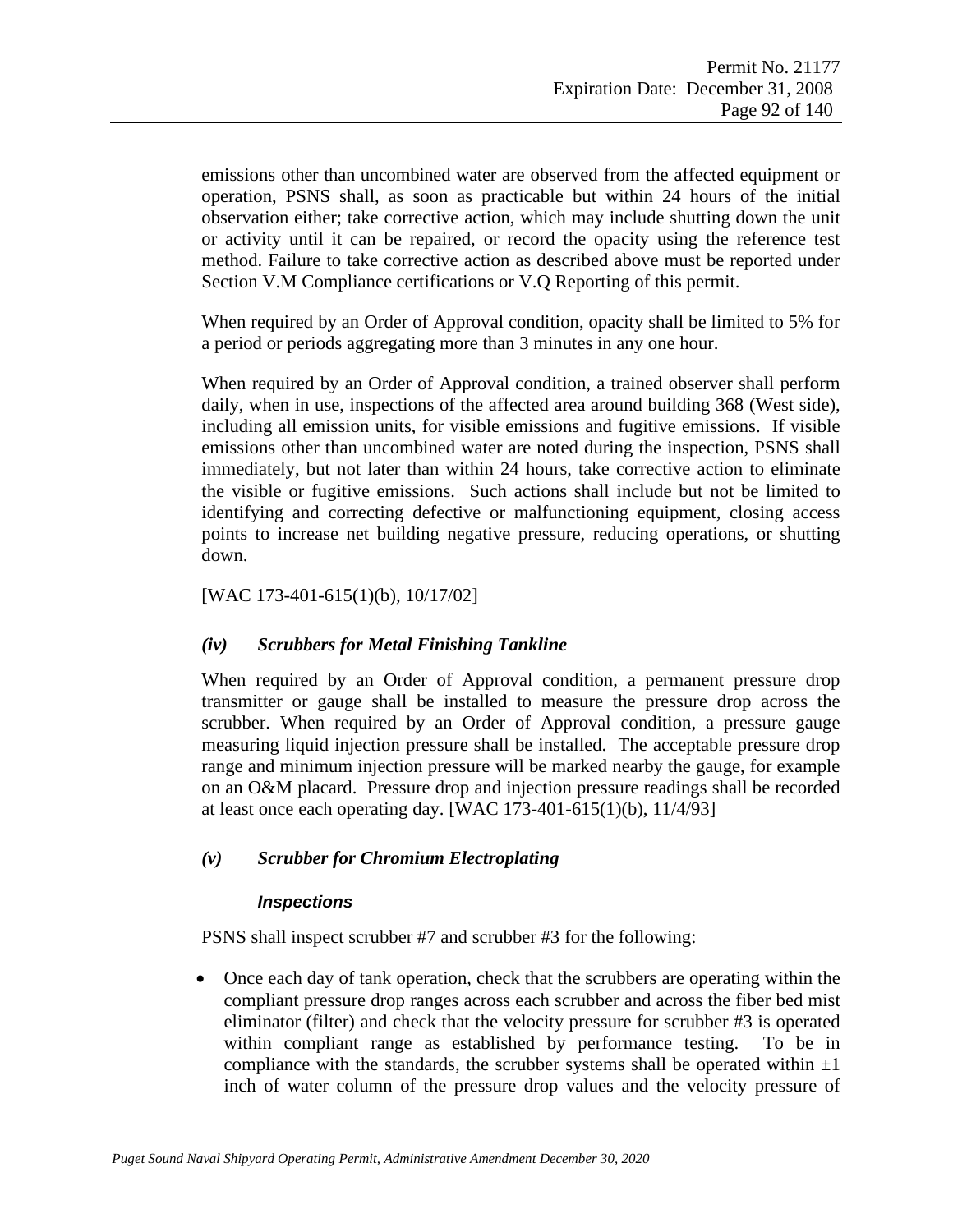scrubber #3 shall be within  $\pm$  10% of the pressure established during the initial performance test.

- For packed-bed scrubber #3, (during months which its associated tanks were chrome plating) once each calendar quarter, check the scrubber for proper drainage, excessive chromic acid buildup, evidence of chemical attack on the structural integrity of the scrubber which could lead to structural failure, breakthrough of chromic acid mist as evidenced with orange residue on the final stage of the system or other signs of chromic acid mist on the back portion of the mist eliminator during normal operations, and leaks in the system.
- Once each calendar quarter, (during months which its associated tanks were chrome platting) check the end of the velocity pressure pitot tube used to measure velocity pressure at the inlet to scrubber #3 for damage. Replace pitot tube if cracked or fatigued. Backflush the pitot tube with water or remove from the duct and rinse with fresh water. Replace in the duct and rotate 180 degrees to ensure that the same reading is obtained.
- For scrubber #7 (scrubber together with fiber-bed mist eliminator), once each calendar quarter visually inspect fiber-bed unit and prefiltering device (scrubber) to ensure proper drainage, no chromic acid buildup in the unit, and no chemical attack on the structural integrity, no leaks in ductwork from tank(s) to device. PSNS shall perform washdown of fiber elements per manufacturer frequency.
- If the pressure drop or velocity pressure readings are not within range, and/or improper drainage, excessive chrome buildup or evidence of chemical attack is observed, PSNS shall take corrective action as soon as practicable, which may include shutting down the unit or activity, and as specified in the facility's Operation and Maintenance Plan.

#### *Notifications*

• When modifications are made in the affected source, including control equipment, PSNS shall notify Puget Sound Clean Air Agency concerning re-testing the affected source within the time limit allowed. Emission limitations shall be calculated according to 40 CFR  $63.34(e)(3)$  when this affected source is controlled with add-on air pollution control device that also control non-affected sources.

#### *Recordkeeping*

PSNS shall maintain the following records:

(1) Inspection records for scrubber #3 and #7. The records may take the form of a checklist and shall identify the scrubber inspected, the date of inspection, a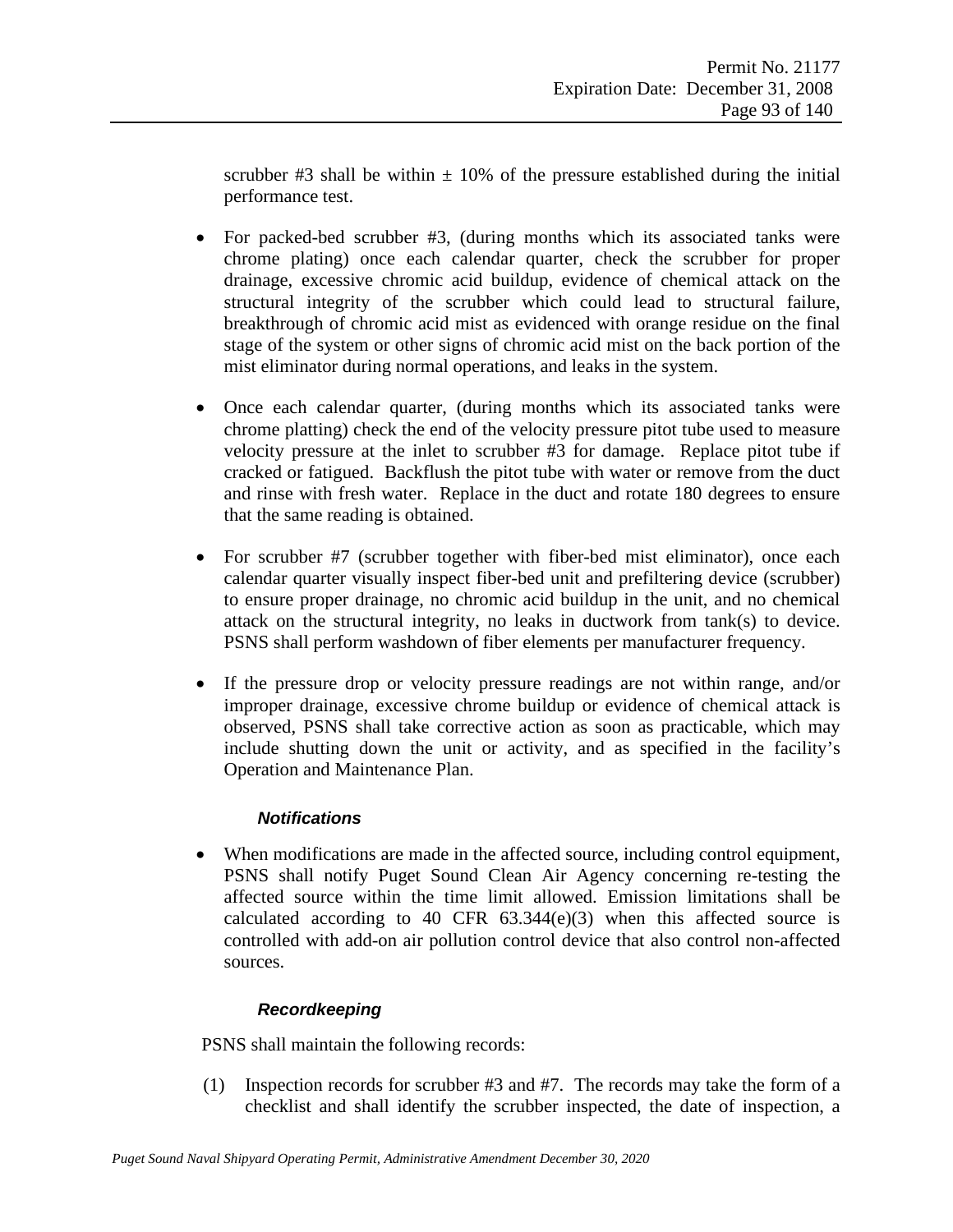brief description of the working condition of the scrubber, and any actions taken to correct deficiencies found during the inspection.

- (2) Records of all maintenance performed on plating operation, scrubber, and monitoring equipment;
- (3) Records of the occurrence, duration, and cause (if known) of each malfunction of process, scrubber, and monitoring equipment;
- (4) Records of actions taken during periods of malfunction when such actions are inconsistent with the operation and maintenance plan;
- (5) Other records, which may take the form of checklists, necessary to demonstrate consistency with the provisions of the operation and maintenance plan;
- (6) Test reports documenting results of all performance tests;
- (7) All measurements as may be necessary to determine the conditions of performance tests, including measurements necessary to determine compliance with the special compliance procedures of 40 CFR 63.344(e).
- (8) Records of monitoring data required by 40 CFR 63.343(c) (see Requirements EU 2.37 & EU 2.38) that are used to demonstrate compliance with the standard including the date and time the data are collected;
- (9) The specific identification (i.e., the date and time of commencement and completion) of each period of excess emissions, as indicated by monitoring data, that occurs during malfunction of the process, scrubber, or monitoring equipment;
- (10) The specific identification (i.e., the date and time of commencement and completion) of each period of excess emissions, as indicated by monitoring data, that occurs during periods other than malfunction of the process, scrubber, or monitoring equipment;
- (11) The total process operating time of the affected source during the reporting period;
- (12) All documentation supporting the notifications and reports required by 40 CFR 63.9, 40 CFR 63.10, and 40 CFR 63.347.

All records shall be maintained for a period of 5 years in accordance with 40 CFR 63.10(b)(1) (see Requirement EU 2.10.).

[40 CFR 63, Subpart N, 12/14/99] [WAC 173-401-615(1)(d) and (2), 10/17/02] [Order of Approval No. 6382, condition 6 (c),  $4/10/96$ ]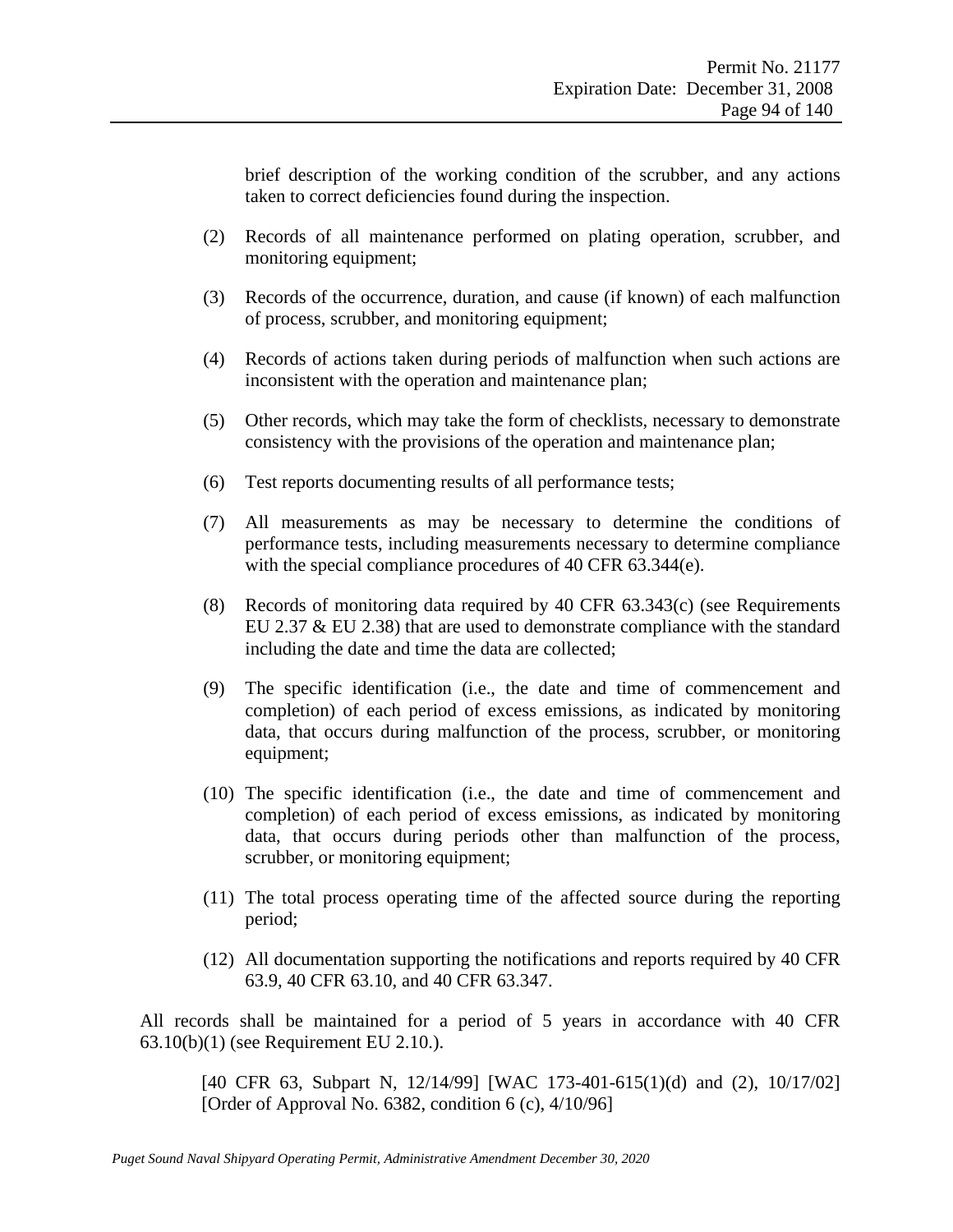#### *(vi) Vapor Degreasers and Solvent Metal Cleaners*

PSNS shall operate sources subject to NESHAP halogenated solvent cleaning relevant standards as follows:

• The emission source shall be operated by a written standard operating procedure, placard, operation and maintenance plan, or, startup, shutdown and malfunction plan. Records shall be kept of actions taken during the startup shutdown or malfunction showing the actions that were consistent with the correct procedures specified.

• Once a week, PSNS shall inspect the vapor degreaser for leaks and determine if the cover is operating properly, completely covers the degreaser, and is free of cracks, holes, or other defects. Records will be maintained of the date of inspection, condition of the degreaser, including cover, and any deficiencies noted, and any corrective action taken to correct deficiencies. Once eight consecutive weeks worth of records have been collected, indicating that no deficiencies were observed, monthly inspections and recordkeeping are required. If leaks are observed or if the cover does not completely cover the degreaser or is not free from leaks, cracks, holes and other defects, PSNS shall take corrective action within 24 hours. If PSNS corrects such problems described above as soon as practicable but within 24 hours, or shuts down the degreaser until it is repaired or corrected, PSNS does not need to report a deviation of this permit under section V.M Compliance certifications or V.Q Reporting.

• PSNS shall ensure that freeboard ratio must be greater than or equal to 1.00 prior to operating vapor degreaser using a toxic air contaminant.

• PSNS shall ensure the use of a refrigerated freeboard chiller.

• As an alternative to the Batch cold cleaning machine standards 40 CFR 63.462 and the Batch and in-line cleaning machine standards 40 CFR 63.463, PSNS has chosen to follow 40 CFR 63.464 Alternative standards. The method is as follows:

- 1. PSNS shall maintain log of all solvent additions and deletions for each cleaning machine
- 2. PSNS shall ensure that emissions are less than 150 kilograms per square meter per month (3-month rolling average).
- 3. On the first operating day of each month PSNS shall calculate emissions and ensure machines only contain unused, cleaned or recycled solvent prior to calculation. The emission will be recorded on the log sheet.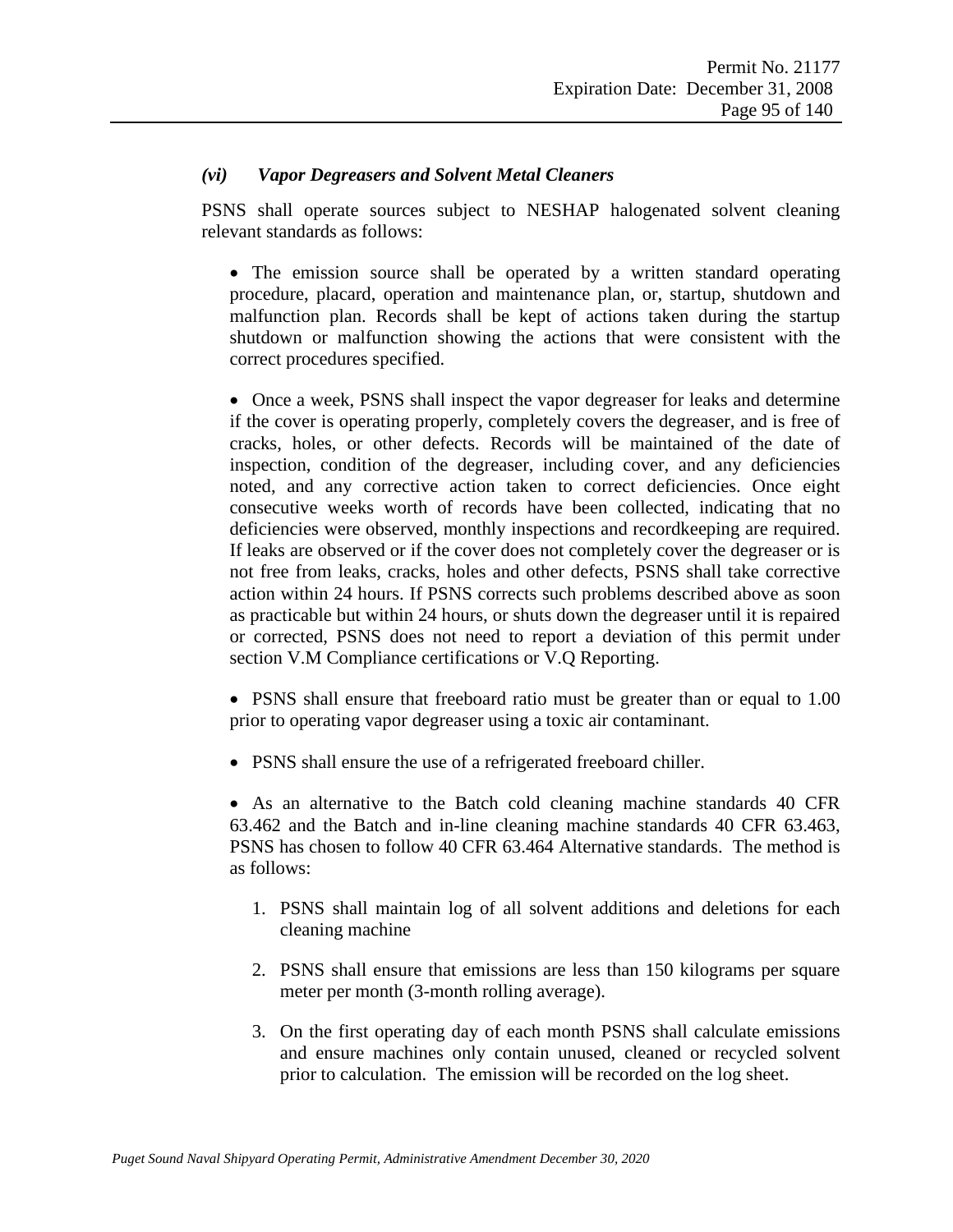- 4. PSNS shall keep a copy of the calculated emission in a binder.
- 5. PSNS shall ensure solvent emissions do not exceed 460 Lbs/month or 4605 Lbs of trichloroethylene in the previous 12-month period.
- 6. PSNS shall keep the machine cover closed at all times except when processing work or maintaining the machine.
- 7. PSNS shall ensure no leaks of solvent occur from the tank or any portion of the degreasing equipment.
- 8. PSNS shall ensure that solvent including waste solvent is stored in closed containers and is disposed of in a manner to prevent evaporation into the atmosphere.
- 9. PSNS shall make sure that all parts completely drain back to machine before lifting part clear of the machine.
- 10. PSNS shall ensure that spraying operations are done within the solvent vapor zone.

PSNS shall operate and maintain the emission source *71-873-161A, n-propyl bromide vapor degreaser* subject to Puget Sound Clean Air Agency toxic air contaminant standards as follows:

- The emission source shall be operated by a written standard operating procedure, placard, operation and maintenance plan, or, startup, shutdown and malfunction plan.
- PSNS shall ensure that solvent shall not leak from any portion of the equipment.
- PSNS shall ensure that racked parts shall be allowed to fully drain.
- PSNS shall ensure that parts be degreased in vapor zone until condensation ceases.
- PSNS shall ensure that if using powered hoist, vertical speed of parts moved in and out of vapor zone must be less than 10 feet per minute.
- PSNS shall ensure that the lip of the degreaser shall not be exposed to drafts greater than 50 feet per minute when cover is open.

PSNS shall operate all sources subject to Puget Sound Clean Air Agency solvent metal cleaner standards as follows: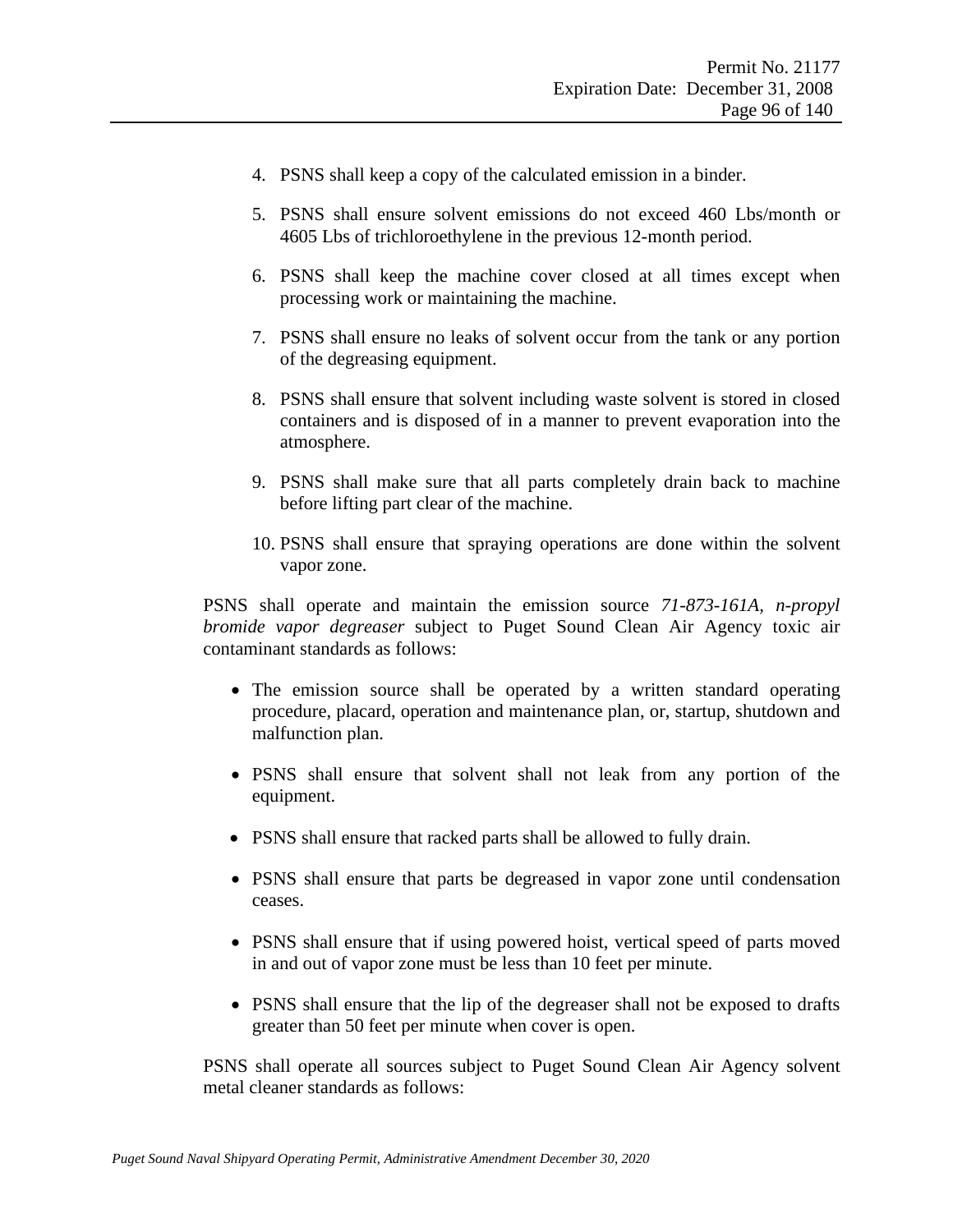- The emission source will be operated by a written standard operating procedure, placard, operation and maintenance plan, or, startup, shutdown and malfunction plan.
- PSNS shall ensure cleaners have a cover and a facility for draining cleaned parts such that the drained solvent returns to the tank.
- PSNS shall ensure no leaks of solvent occur from the tank or any portion of the degreasing equipment.
- PSNS shall ensure that solvent including waste solvent is stored in closed containers and is disposed of in a manner to prevent evaporation into the atmosphere.
- PSNS shall ensure that the degreaser cover remains closed except when processing work in the degreaser. The cover shall be closed to the maximum extent possible when work is being processed.
- PSNS shall ensure that cleaned parts drain such that the drained solvent returns to the solvent tank.

[WAC 173-401-615(1)(b) and (2), 10/17/02] [40 CFR 63, Subpart T, 9/8/00]

#### *(e) Fuel Oil Sulfur Content Monitoring Procedure*

PSNS shall ensure that the supplier provide certification that the sulfur content of the fuel is no more than 0.5% by weight when averaged over any calendar month. Documentation will be maintained on file for Puget Sound Clean Air Agency review upon request.

[WAC 173-401-615(1)(b), 10/17/02]

#### *(f) Ship Building and Ship Repair NESHAP Coating Monitoring and Recordkeeping Procedure*

PSNS shall maintain the following records on the Shipbuilding and Ship Repair NESHAP regulated coatings used by it and its contractors at the site. These procedures do not apply to coatings used less than 52.8 gallons per year, provided that the total volume of these "low-use-exempt" does not exceed 264 gallons per year. Coatings designated as "low-use-exempt" shall be clearly labeled as such and records of the volume applied shall be maintained. These procedures do not apply to coatings applied with hand held, nonrefillable, aerosol containers or to the application of unsaturated polyester resin coatings.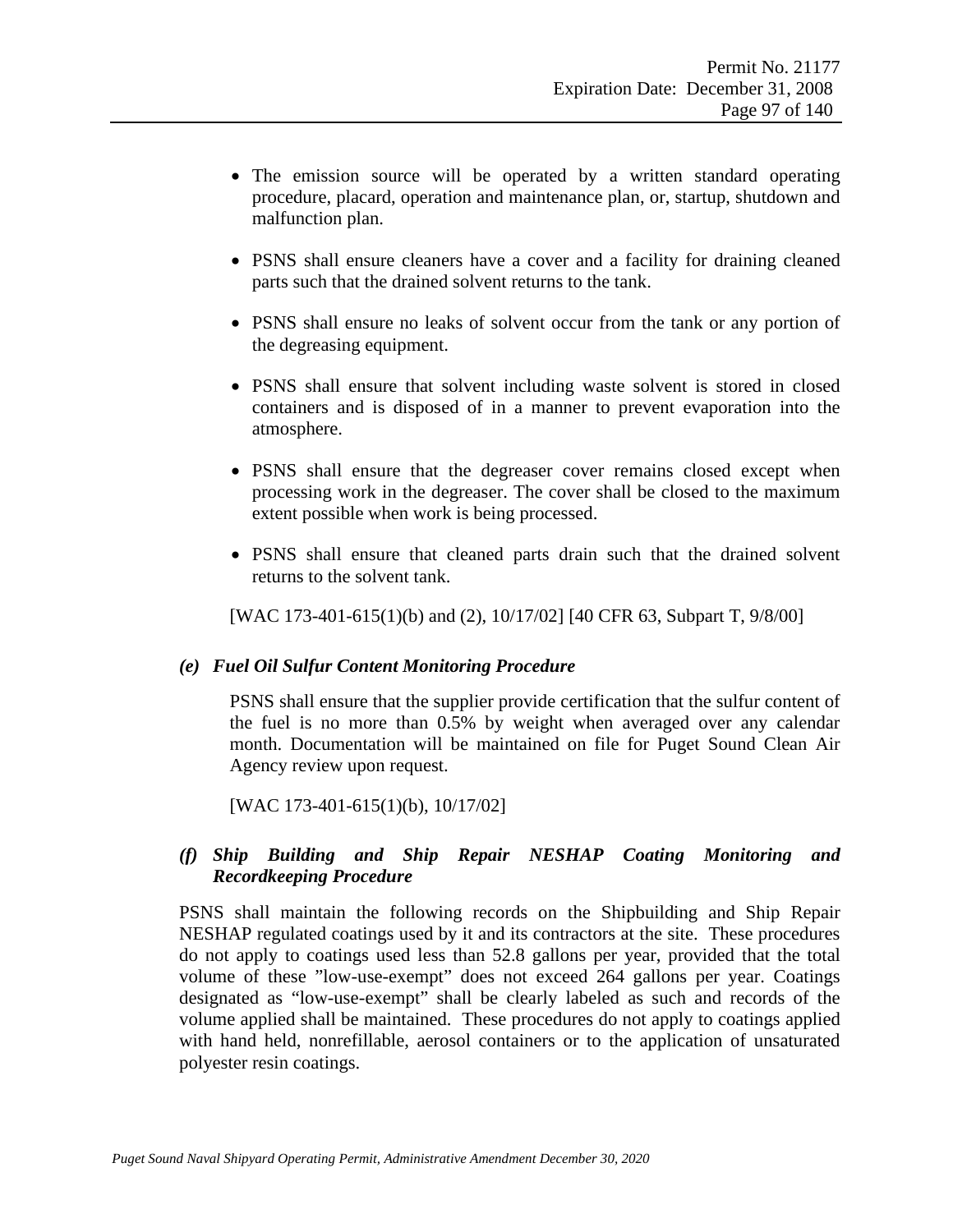(i) For marine coatings that compliance with the standards of 40 CFR 63.783(a) is determined by batch testing, the name and coating category; the applicable VOHAP limit; the results of EPA Method 24 analysis; the VOC content certification; and the volume of each coating formulation used each month.

(ii) For marine coatings to which no thinning solvent other than water will be added, and for which batch testing is not conducted, the name and coating category; the applicable VOHAP limit; the VOC content certification; and the volume of each coating formulation dispensed from the warehouse each month.

(iii) For marine coatings to which thinning solvent is added, and for which batch testing is not conducted, the name and coating category; the applicable VOHAP limit; the designated thinner; the maximum allowed thinning ratio (or ratios when complying with cold weather limits); when complying with the cold weather limits, the times and dates during which ambient temperature at PSNS is less than 40F and the volume used of each formulation of coating during these dates; the volume of each coating formulation used each month; the monthly total allowable thinner for each coating formulation; and the actual volume of thinner used for each coating formulation each month.

(iv) For groups of marine coatings to which the same thinning solvent is added, and for which batch testing is not conducted, the density and mass fraction of water and exempt compounds of each thinner, including any calculations; the volume fraction of solids in each coating formulation; the maximum allowable thinning ratio (or ratios when complying with the cold weather limits) for each formulation of coating including calculations; when complying with the cold weather limits, the times and dates during which ambient temperature at PSNS is less than 40F and the volume used of each coating formulation during these dates; identification of each group of coatings and their designated thinners; the volume used, as-supplied, of each formulation each month; the total allowable volume of thinner used for the group each month, including calculations; and the actual volume of thinner used for the group each month.

(v) For marine coatings which an alternate EPA approved test method is used to demonstrate compliance and to which no thinning solvent (other than water) is added, identification of the approved VOHAP test method; the certification of the assupplied (and as-applied) VOHAP content of each formulation of coating, the volume of coating applied; the volume of each coating formulation used each month.

(vi) For marine coatings which an alternate EPA approved test method is used to demonstrate compliance and to which thinning solvent is added on a coating-bycoating basis, identification of the approved VOHAP test method; the maximum allowed thinning ratio (or ratios if complying with cold weather limits) for each batch of coating including calculations; when complying with the cold weather limits, the dates and times during which ambient temperature at PSNS is less than 40F and the volume used of each coating formulation during these dates; the volume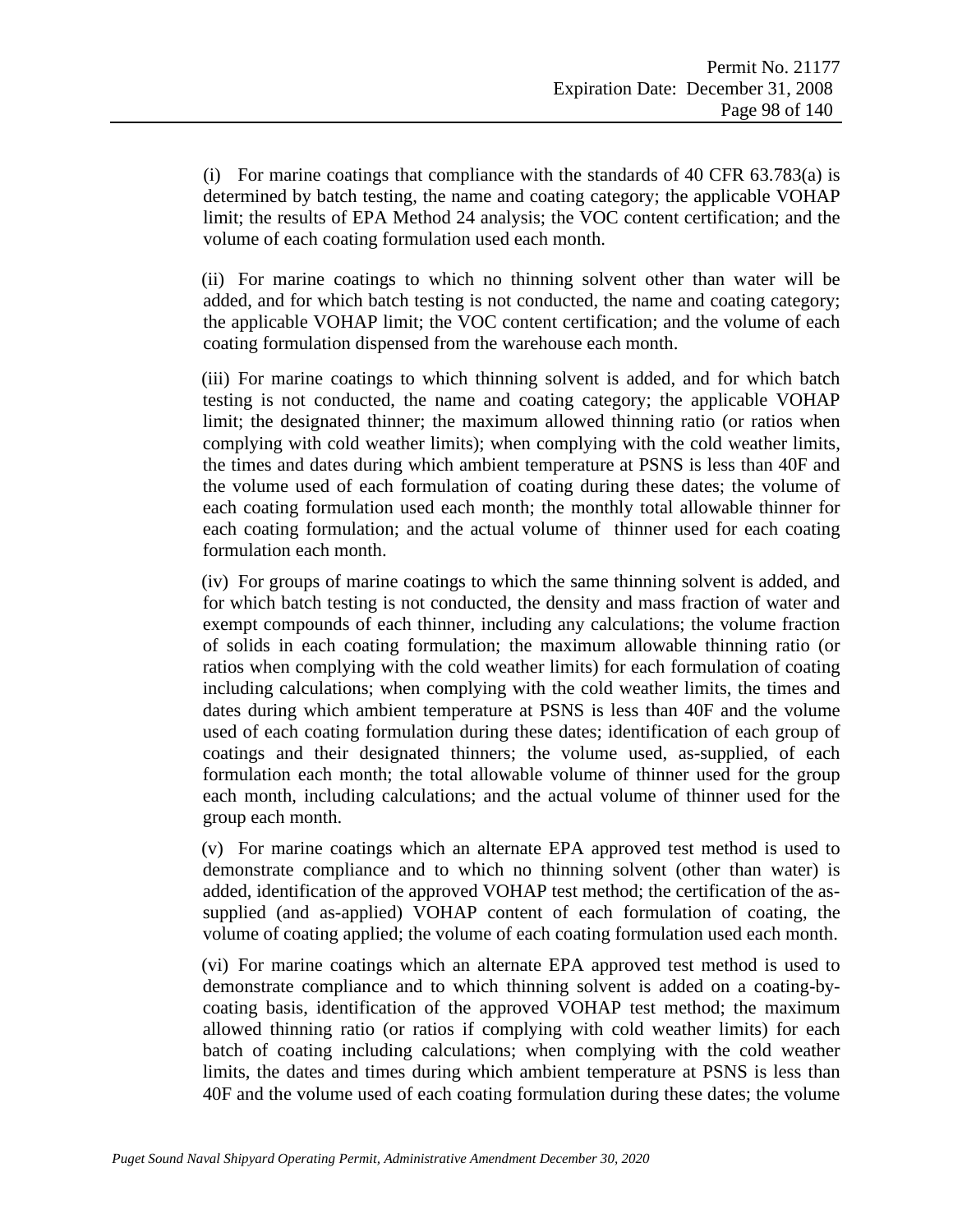of each coating formulation used each month, as-supplied; the monthly total allowable volume of thinner for each coating formulation, including calculations; and the monthly actual volume of thinner used for each coating formulation.

(vii) For marine coatings which an alternate EPA approved test method is used to demonstrate compliance and for which PSNS designates a single thinning solvent for a group of coatings, identification of the approved VOHAP test method; the density and mass fraction of water and exempt compounds of each thinner and the volume fraction of solids in each batch (including any calculations); the maximum allowable thinning ratios (or ratios for cold weather limits) including calculations; dates and times during which temperature was below 40F at the time of coating application and the as supplied volume of each batch in the group applied; identification of each group of coatings and their designated thinners; the as supplied volume used of each batch of coating in the group; the total allowable volume of thinner for the group (including calculations); and the actual volume of thinner used for the group.

[40 CFR 63.788 (12/17/96)]

#### *(g) Notice of Completion*

PSNS or its onsite contractors have submitted a Notice of Completion to the Puget Sound Clean Air Agency stating that the work covered by a Notice of Construction application had been completed and operation was ready to begin. PSNS may not change the equipment in a manner that requires an NOC Order of Approval without first obtaining an Order of Approval. [WAC 173-401-615(10(b), 10/17/02]

## *(h) Performance Source Test*

PSNS has conducted an emission source test, using EPA reference test methods or other methods specified by the underlying rule and/or approved by the Puget Sound Clean Air Agency. The testing has confirmed that the emission unit complied with the applicable emission limitations. A copy of the emission test report is on file with the Puget Sound Clean Air Agency. PSNS shall maintain a copy of the report as long as the results of the report are relied upon to demonstrate compliance with the applicable emission limitation. Additional testing shall be performed if additional equipment is installed that would require a performance test as per either an Order of Approval or related federal regulation. Additionally a performance test is required after modifications either to equipment or process method covered under a prior performance test if such modification either has the potential to increase emissions or changes the range of any compliance monitoring parameter beyond that established during the original source test. [40 CFR 63.7, 10/17/00;]

#### *(i) Vapor Degreaser Emission Estimates*

PSNS shall maintain records of the amount of trichloroethylene emissions from the vapor degreasers each month, and during the previous consecutive 12-month period,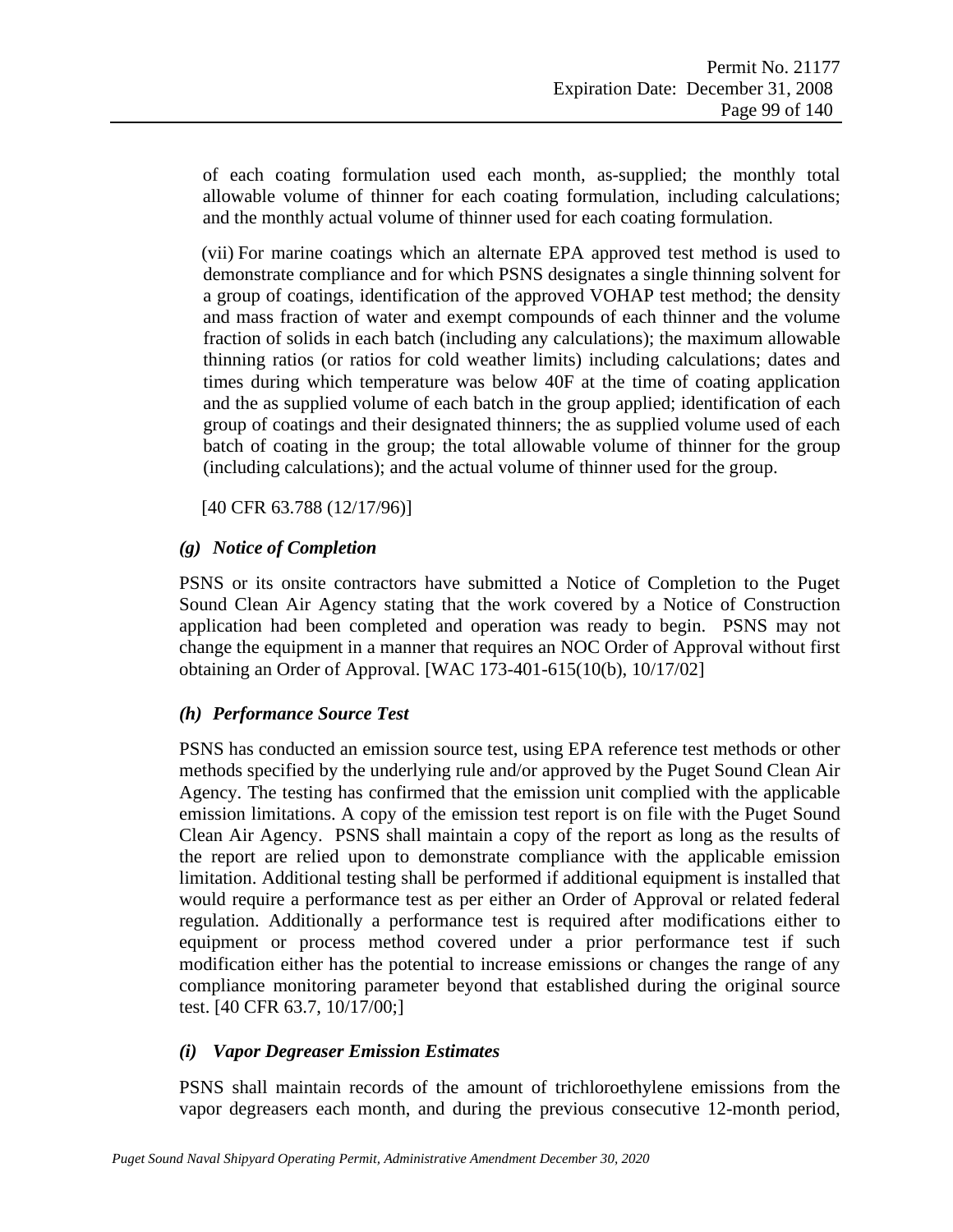and shall make those records available to Puget Sound Clean Air Agency upon request. PSNS shall calculate emissions from the vapor degreasers using the mass balance method. The amount of solvent in each degreaser system shall be determined using sight glasses or automatic level indicators. Records shall be maintained on the amount of solvent added to and removed from each degreaser system. Monthly emissions shall equal the solvent contained in the system at the beginning of the previous month minus solvent contained in the system at the beginning of the current month plus solvent added during the month minus solvent removed during the month.

[Order of Approval No. 6558, Condition 4, 8/15/96]

### *B. Operation and Maintenance (O&M) Plan Requirements*

PSNS's O&M Plan will include procedures specifying how PSNS shall assure it and its onsite contractors are in continuous compliance with Puget Sound Clean Air Agency Regulations I, II and III. For insignificant emission units, refer to the requirements stated in Section II.A.1(e) Maintenance and Repair of Insignificant Emission Units of this permit. The plan shall reflect good industrial practice. In most instances, following the manufacturer's operations manual or equipment operational schedule, minimizing emissions until the repairs can be completed and taking measures to prevent recurrence of the problem may be considered good industrial practice. Determination of whether good industrial practice is being used will be based on available information such as monitoring results, opacity observations, review of operations and maintenance procedures, and checks of the emission unit or equipment. The specific provisions of the O&M Plan, other than those required by Condition Section II.A.1 and II.A.2(d), shall not be deemed part of this permit.

[WAC 173-401-615(1)(b), 10/17/02]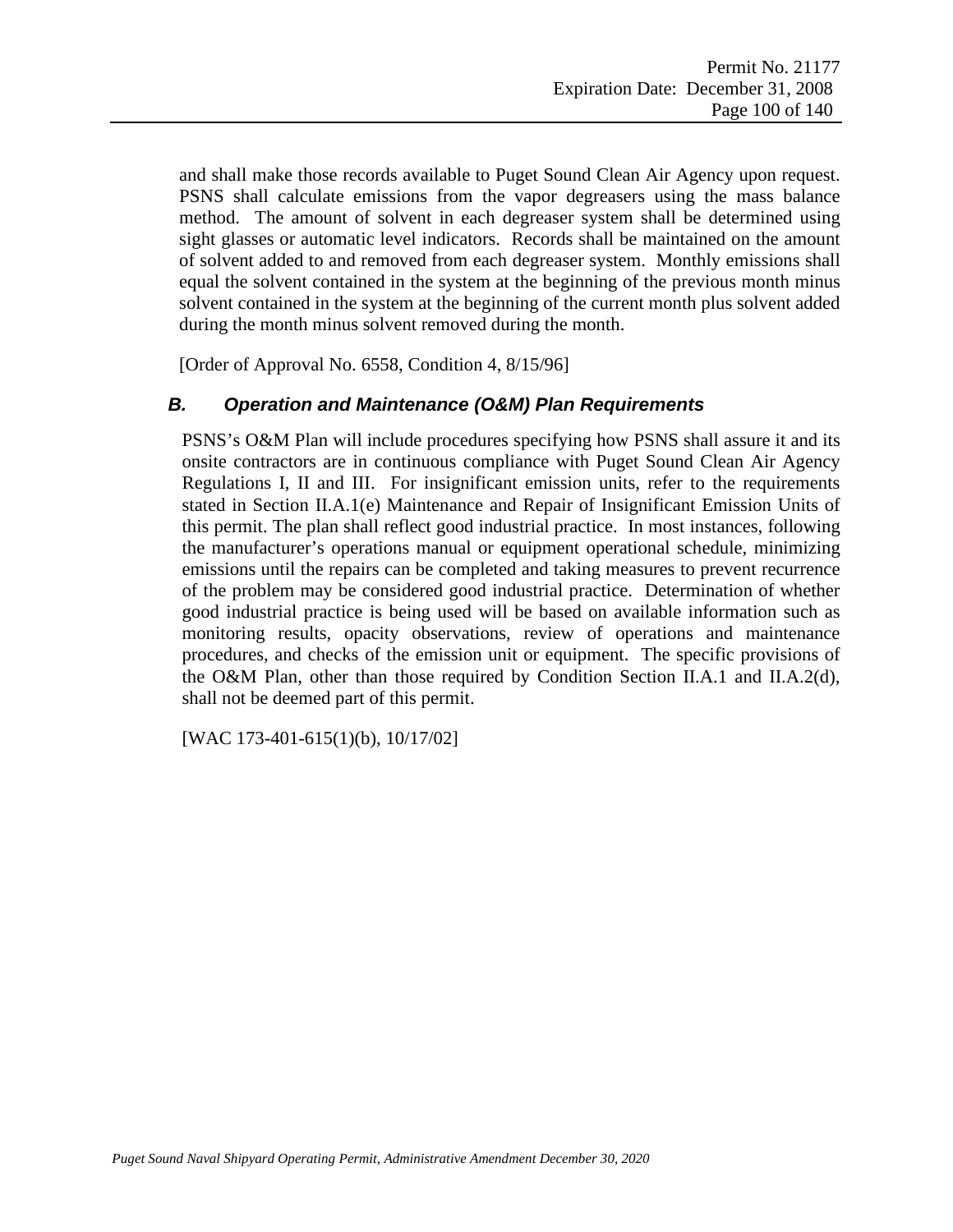# **III. PROHIBITED ACTIVITIES**

PSNS is prohibited from conducting, causing, or allowing the following activities:

## *A. Adjustment for Atmospheric Conditions*

Varying the rate of emissions of a pollutant according to atmospheric conditions or ambient concentrations of that pollutant is prohibited, except as directed according to air pollution episode regulations. [WAC 173-400-205, 3/22/91]

## *B. Open Burning*

PSNS shall not conduct open burning during any stage of an air pollution episode or period of impaired air quality and shall not conduct any open burning other than the following types:

- 1. Fires consisting solely of charcoal, propane, natural gas, or wood used solely for the preparation of food that comply with WAC 173-425-020(1) and WAC 173-425-030(21) and
- 2. Fires for instruction in the methods of fighting fires, provided that the person conducting the training fire complies with Puget Sound Clean Air Agency Regulation I, Section 8.07.

[Puget Sound Clean Air Agency Reg. I, Sections 8.04(a), 11/09/2000 and 8.07, 9/09/1999 (State/Puget Sound Clean Air Agency enforceable only)] [WAC 173-425-020(1), 3/13/2000; WAC 173-425-030(21), 3/13/2000; RCW 70.94.743, 1998 c68 p1 and RCW 70.94.775(2), 1995 c362 p2 (*State/Puget Sound Clean Air Agency enforceable only*)]

## *C. Refuse Burning*

PSNS shall not cause or allow the burning of combustible refuse except in a multiple chamber incinerator provided with control equipment. PSNS shall not operate refuse burning equipment any time other than daylight hours. [Puget Sound Clean Air Agency Reg. I, Section 9.05, 12/9/93]

## *D. Concealment*

PSNS shall not cause or allow the installation or use of any device or use of any means which, without resulting in a reduction in the total amount of air contaminant emitted, conceals an emission of an air contaminant which would otherwise violate Puget Sound Clean Air Agency Regulation I, Article 9 or Chapter 173-400 WAC. [Puget Sound Clean Air Agency Reg. I, Section 9.13(a), 6/9/88 ] [WAC 173-400-040(7), 8/20/93 ] [WAC 173-400-040(7), 12/23/00 (*State/Puget Sound Clean Air Agency enforceable only*)]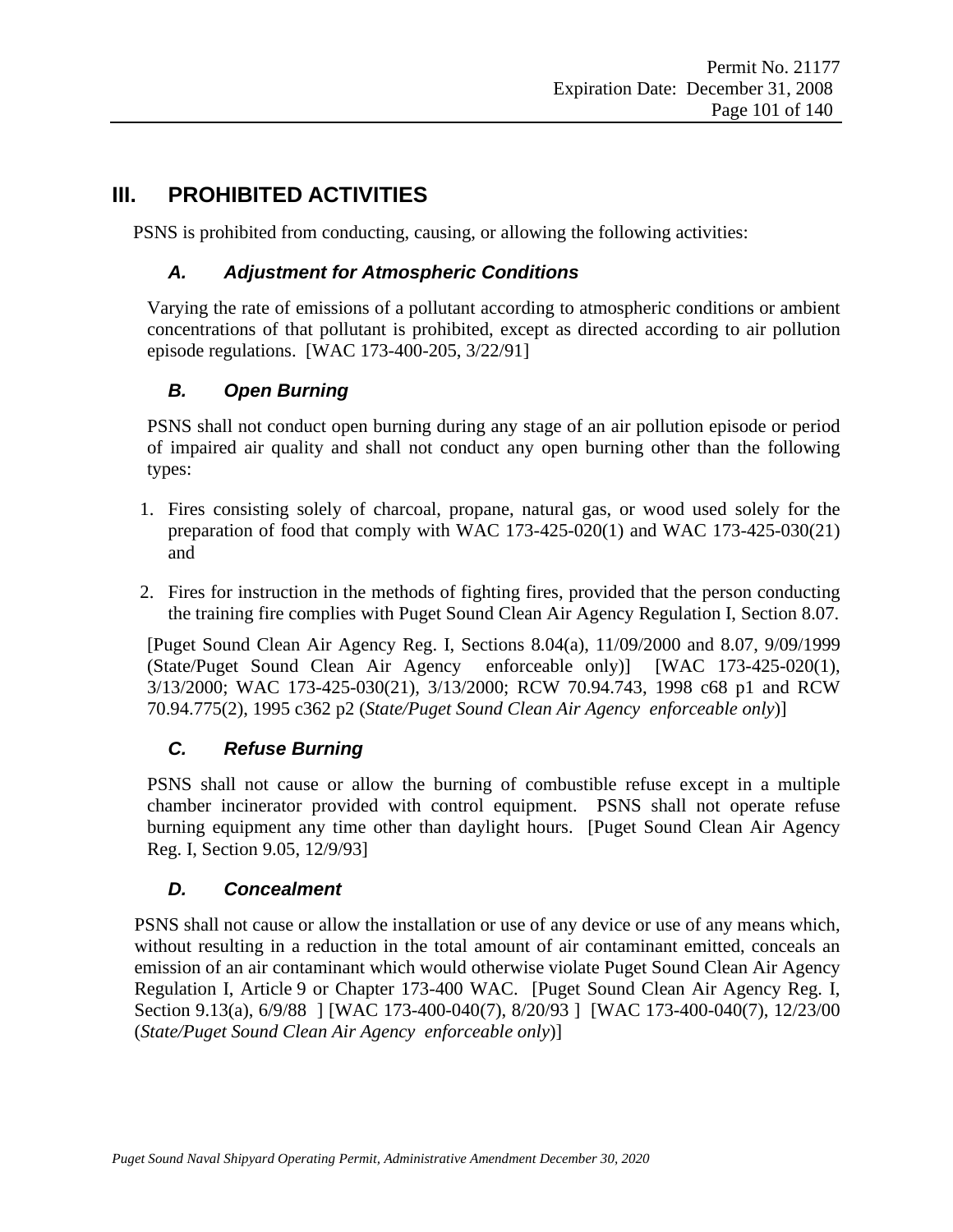# *E. Masking*

PSNS shall not cause or allow the installation or use of any device or use of any means designed to mask the emission of an air contaminant that causes detriment to health, safety or welfare of any person or conceals or masks an emission of an air contaminant that would otherwise violate Regulation I, Article 9 or Chapter 173-400 WAC. [Puget Sound Clean Air Agency Reg. I, Section 9.13(b), 6/9/88] [WAC 173-400-040(7), 8/20/93] [WAC 173-400- 040(7), 12/23/00 *(State/Puget Sound Clean Air Agency enforceable only*)]

## *F. Ambient Standards*

PSNS shall not cause or allow the emission of air contaminants in sufficient quantity as to exceed any ambient air quality standard in Puget Sound Clean Air Agency Regulation I, Section 11.01. [Puget Sound Clean Air Agency Reg. I, Section 11.01(b), 4/14/94 ]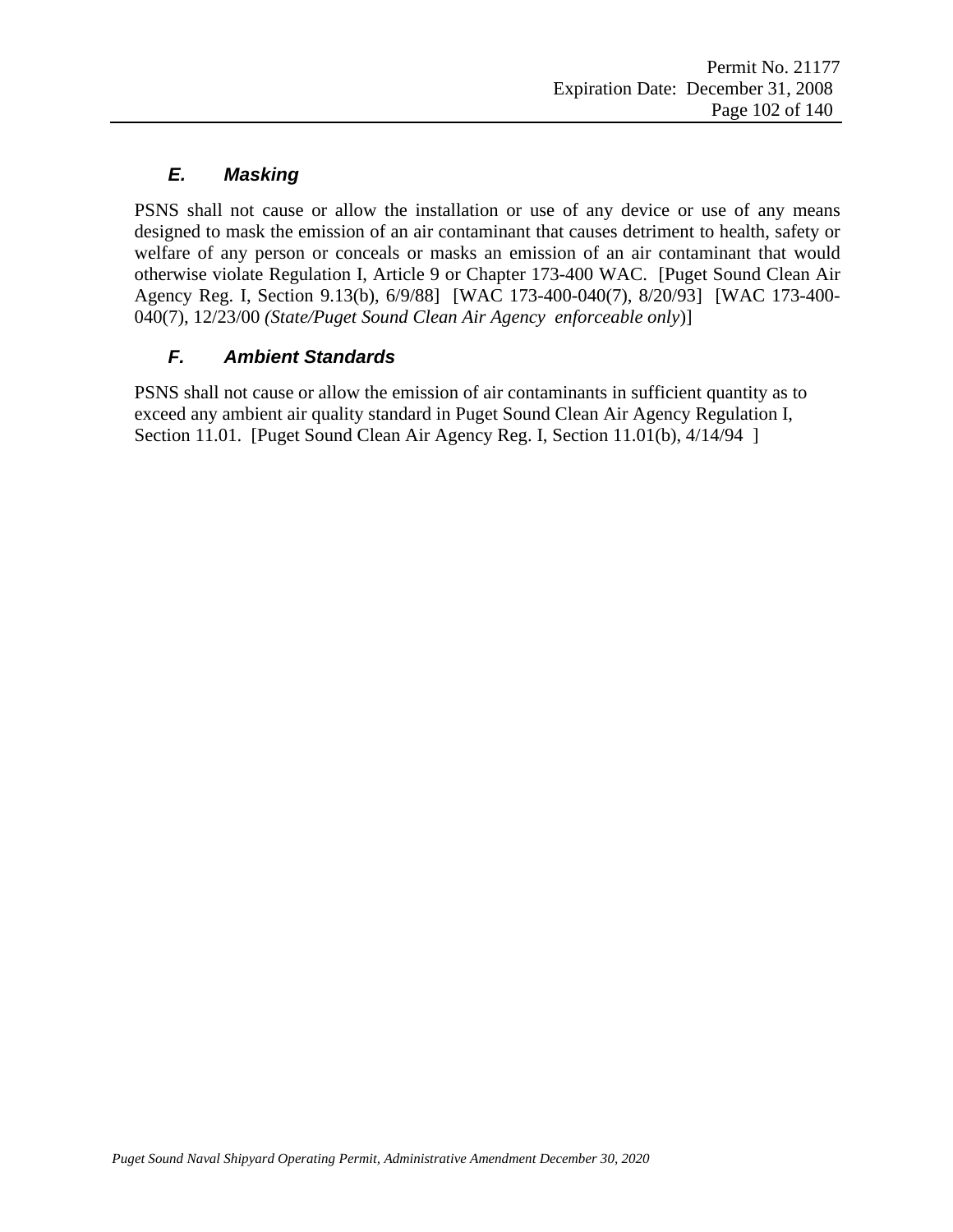# **IV. ACTIVITIES REQUIRING ADDITIONAL APPROVAL**

PSNS shall insure that PSNS and its on site contractors file notification and obtain the necessary approval from the Puget Sound Clean Air Agency before conducting any of the following:

## *A. New Source Review*

PSNS shall not construct, install, establish, or modify an air contaminant source, except those sources that are excluded by Puget Sound Clean Air Agency Regulation I, Section 6.03, unless a "Notice of Construction and Application for Approval" has been filed with and approved by the Puget Sound Clean Air Agency. For purposes of complying with the exemption recordkeeping requirement in Puget Sound Clean Air Agency Regulation I, Section 6.03, PSNS shall provide in a timely manner, upon request by the Agency, any information reasonably necessary to document the exemption. [Puget Sound Clean Air Agency Regulation I, Section 6.03, 9/12/96; WAC 173-400-110, 9/20/93; 40 CFR 60.7, 2/12/99; 40 CFR 60.14, 7/21/92; 40 CFR 60.15, 12/16/75; 40 CFR 63.5, 3/16/94] [Puget Sound Clean Air Agency Regulation I, Section 6.03, 7/12/01; WAC 173-400-110, 9/15/01; WAC 173-460-040, 2/14/94; RCW 70.94.152, 1996 c 67p1, 1996 c 29p1 *(State/Puget Sound Clean Air Agency enforceable only)*]

## *B. Replacement or Substantial Alteration of Emission Control Technology*

PSNS shall file a Notice of Construction and Application for Approval according to WAC 173-400-114 with the Puget Sound Clean Air Agency before replacing or substantially altering any emission control technology installed at the facility, except as provided in Puget Sound Clean Air Agency Regulation I, Section 6.03. [Puget Sound Clean Air Agency Regulation I, Section 6.03, 9/12/96; WAC 173-400-110, 9/20/93] [Puget Sound Clean Air Agency Reg. I, Section 6.03, 7/12/01; WAC 173-400-110, 9/15/01; WAC 173-400-114, 9/20/93; RCW 70.94.153, 1991 c 199p303 *(State/Puget Sound Clean Air Agency enforceable only)*]

#### *C. Asbestos*

- 1. PSNS shall comply with 40 CFR 61.145 and 61.150 when conducting renovation or demolition activities at the facility. [40 CFR 61.145 and 61.150]
- 2. PSNS shall comply with Puget Sound Clean Air Agency Regulation III, Article 4, and any Clean Air Agency approved alternate control measures, when conducting any asbestos project, renovation or demolition activities at the facility. [Puget Sound Clean Air Agency Reg. III, Article 4, 7/13/00 (State/Puget Sound Clean Air Agency enforceable only)] [Puget Sound Clean Air Agency Reg. III, Article 4, 6/8/95 ]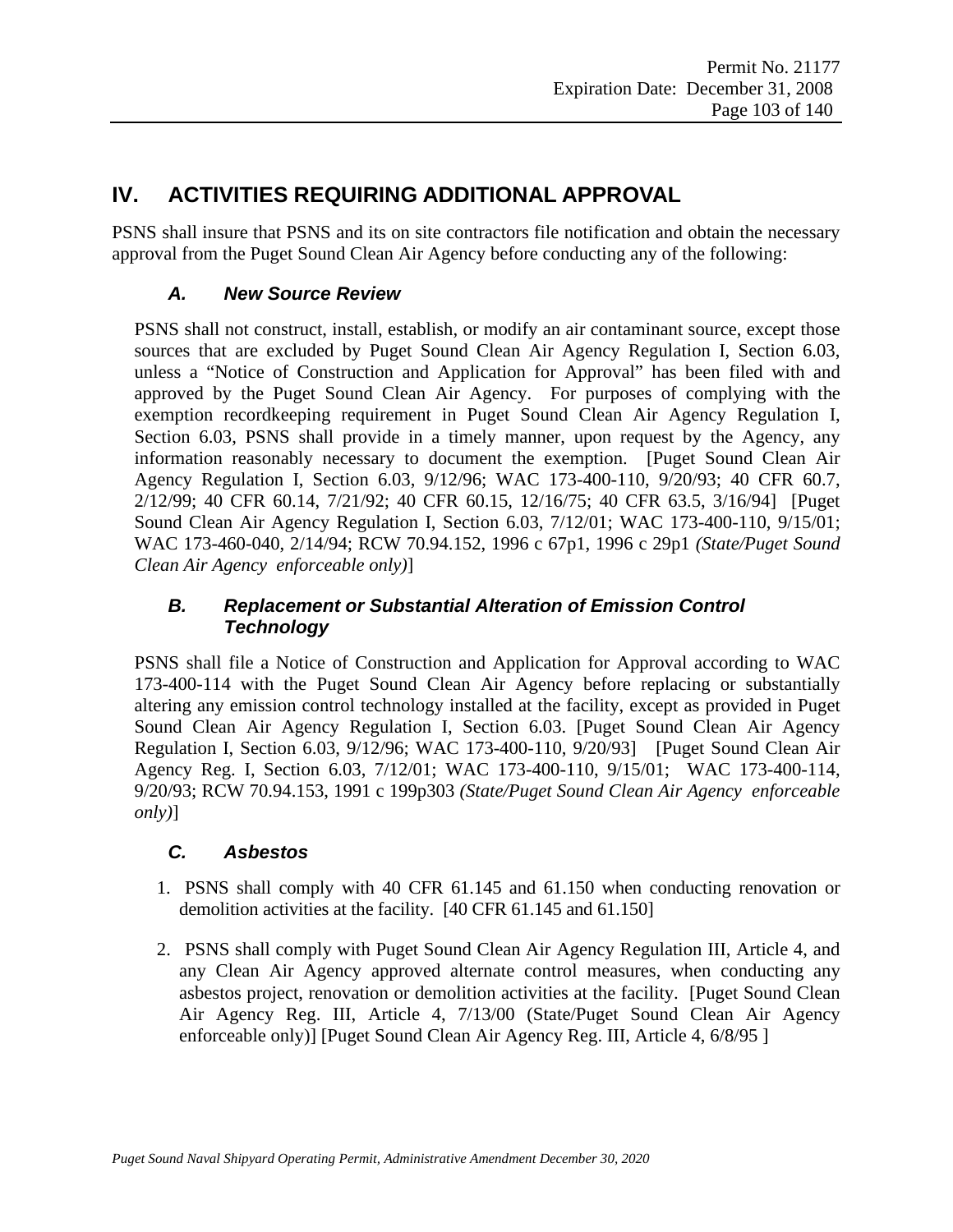## *D. Spray Coating*

- 1. PSNS shall obtain prior approval under Puget Sound Clean Air Agency Regulation I, Section 9.16(a) for causing or allowing the use of spray equipment to apply any VOCcontaining material except for:
	- a. The use of hand-held aerosol cans,
	- b. Touch-up operations,
	- c. The coating of marine vessels in dry docks,
	- d. The coating of bridges, water towers, buildings or similar structures,
	- e. Insecticide, pesticide, or fertilizer spray equipment, and
	- f. The coating of items that cannot be reasonably handled in an enclosed spray area, provided that the operation has received the prior written approval of the Control Officer.

[Puget Sound Clean Air Agency Reg. I, Section 9.16, 6/13/91]

- 2(a) Applicability. This section applies to spray-coating operations where a coating that protects or beautifies a surface is applied with spray-coating equipment.
- (b) Exemptions. The following activities are exempt from the provisions of Sections 9.16(c) and (d) of this regulation. Persons claiming any of the following spraycoating exemptions shall have the burden of demonstrating compliance with the claimed exemption.
	- (1) Application of architectural or maintenance coatings to stationary structures (e.g., bridges, water towers, buildings, stationary machinery, or similar structures);
	- (2) Aerospace coating operations subject to 40 CFR Part 63, Subpart GG. This includes all activities and materials listed in 40 CFR 63.741(f);
	- (3) Use of high-volume, low-pressure (HVLP) spray guns when:
		- (A) spray-coating operations do not involve motor vehicles or motor vehicle components;
		- (B) the gun cup capacity is 8 fluid ounces or less;
		- (C) the spray gun is used to spray-coat less than 9 square feet per day per facility;
		- (D) coatings are purchased in containers of 1 quart or less; and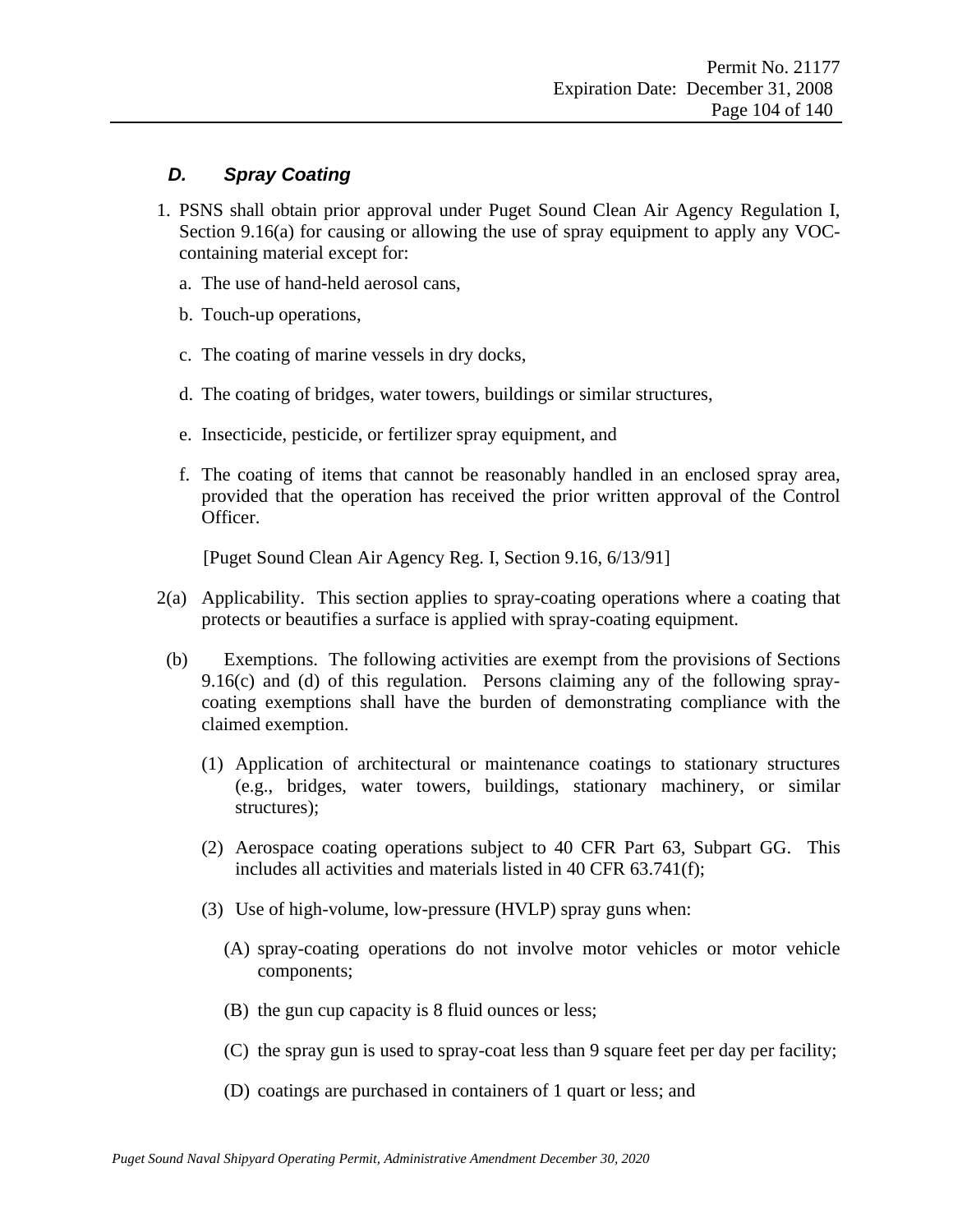- (E) spray-coating is allowed by fire department, fire marshal, or other government agency requirements.
- (4) Use of air-brush spray equipment with 0.5 to 2.0 CFM airflow and a maximum cup capacity of 2 fluid ounces;
- (5) Use of hand-held aerosol spray cans with a capacity of 1 quart or less; or
- (6) Indoor application of automotive undercoating materials using organic solvents having a flash point in excess of 100°F.
- (c) General Requirements for Indoor Spray-Coating Operations. It shall be unlawful for any person subject to the provisions of this section to cause or allow spray-coating inside a structure, or spray-coating of any motor vehicles or motor vehicle components, unless the spray-coating is conducted inside an enclosed spray area. The enclosed spray area shall employ either properly seated paint arresters, or waterwash curtains with a continuous water curtain to control the overspray. All emissions from the spray-coating operation shall be vented to the atmosphere through an unobstructed vertical exhaust vent.
- (d) General Requirements for Outdoor Spray-Coating Operations. It shall be unlawful for any person subject to the provisions of this section to cause or allow spraycoating outside an enclosed structure unless reasonable precautions are employed to minimize the overspray. Reasonable precautions include, but are not limited to the use of:
	- (1) Enclosures and curtailment during high winds; and
	- (2) High-volume low-pressure (HVLP), low-volume low-pressure (LVLP), electrostatic, or air-assisted airless spray equipment. Airless spray equipment may be used where low viscosity and high solid coatings preclude the use of higher-transfer efficiency spray equipment.
- (e) Compliance with Other Regulations. Compliance with this regulation does not exempt any person from compliance with Regulation I, Section 9.11 and all other applicable regulations including those of other agencies.
- [Puget Sound Clean Air Agency Regulation I, Section 9.16, 7/12/01 State/Puget Sound Clean Air Agency only. This requirement will become federally enforceable upon adoption into the SIP and will replace the 6/13/91 version of Reg I: 9.16]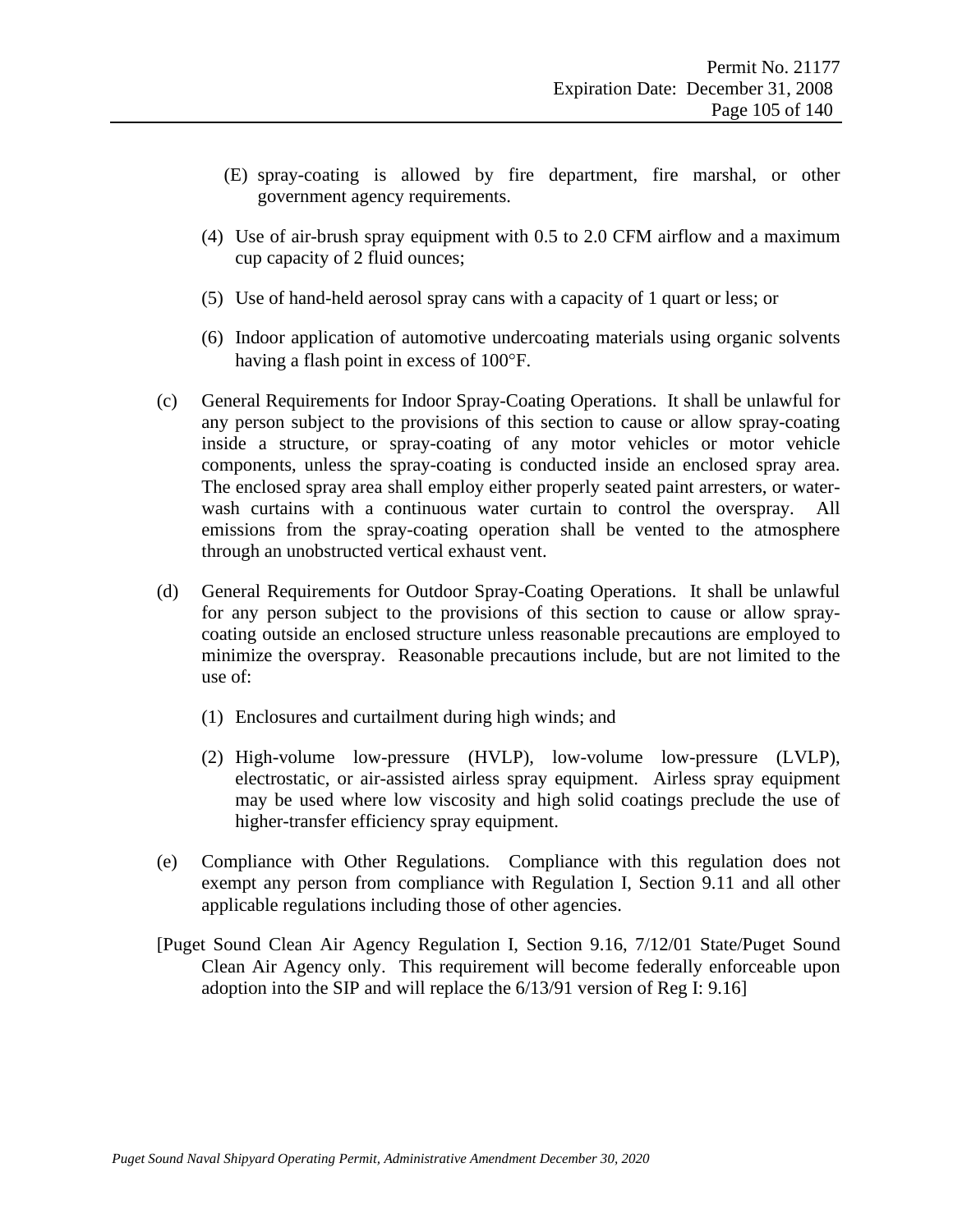# **V. STANDARD TERMS AND CONDITIONS**

# *A. Duty to comply*

PSNS shall comply with all conditions of the Air Operating Permit, once issued. Any permit noncompliance constitutes a violation of Chapter 70.94 RCW and, for federally enforceable provisions, a violation of the Federal Clean Air Act (FCAA). Such violations are grounds for enforcement action; for permit termination, revocation and reissuance, or modification; or for denial of a permit renewal. [Puget Sound Clean Air Agency Reg. I, Section 7.05, 10/28/93; WAC 173-401-620(2)(a), 11/4/93]

## *B. Permit actions*

Once issued, the Air Operating Permit may be modified, revoked, reopened and reissued, or terminated for cause. The filing of a request by PSNS for a permit modification, revocation and reissuance, or termination, or of a notification of planned changes or anticipated noncompliance will not stay any permit condition. [WAC 173-401-620(2)(c), 11/4/93]

# *C. Property rights*

Once issued, the Air Operating Permit does not convey any property rights of any sort, or any exclusive privilege. [WAC 173-401-620(2)(d), 11/4/93]

# *D. Duty to provide information*

Subject to applicable security restrictions, PSNS shall furnish to the Puget Sound Clean Air Agency, within a reasonable time, any information that the Puget Sound Clean Air Agency may request in writing to determine whether cause exists for modifying, revoking and reissuing, or terminating the Air Operating Permit or to determine compliance with the permit. Upon request, PSNS shall also furnish to the Puget Sound Clean Air Agency copies of records required to be kept by the permit, in accordance with applicable security restrictions. For information claimed to be business confidential, PSNS may furnish such records directly to EPA Region 10 along with a claim of business confidentiality. The Puget Sound Clean Air Agency shall maintain the confidentiality of such information in accordance with RCW 70.94.205. [WAC 173-401-620(2)(e), 11/4/93]

# *E. Permit fees*

PSNS shall pay fees in accordance with Puget Sound Clean Air Agency Regulation I, Article 7. Failure to pay fees in a timely fashion will subject PSNS to civil and criminal penalties as prescribed in Chapter 70.94 RCW as authorized pursuant to 42 U.S.C. 7418. [WAC 173-401- 620(2)(f), 11/4/93; RCW 70.94.162, 1998 c 245p129]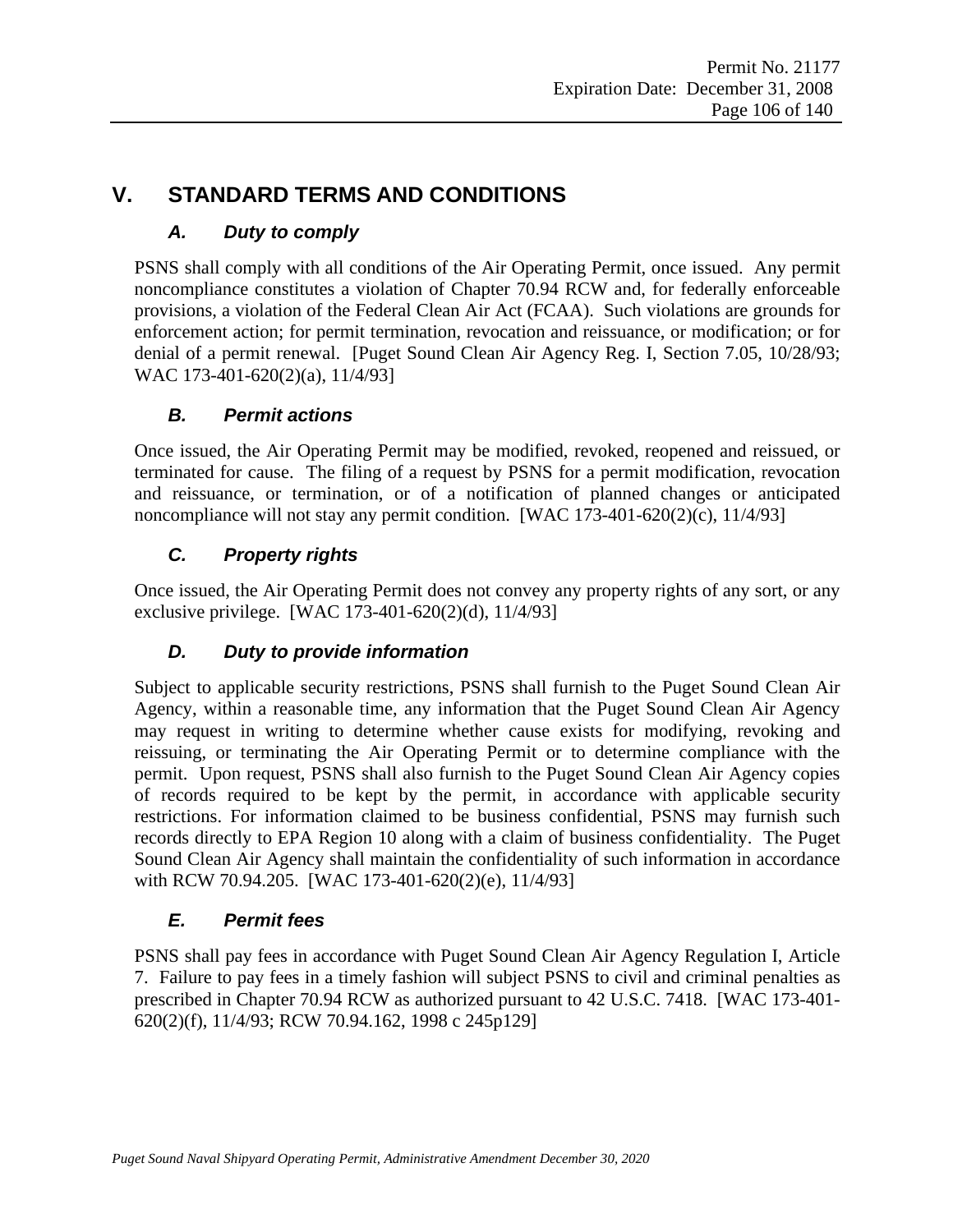## *F. Emissions trading*

No permit revision shall be required, under any approved economic incentives, marketable permits, emissions trading, and other similar programs or processes for changes that are provided for in this permit. [WAC 173-401-620(2)(g), 11/4/93]

## *G. Severability*

If any provision of the Air Operating Permit, once issued, is held to be invalid, all unaffected provisions of the Permit shall remain in effect and be enforceable. [WAC 173-401-620(2)(h), 11/4/93; RCW 70.94.905, 1991 c 199p719 (State/Puget Sound Clean Air Agency enforceable only)]

## *H. Permit appeals*

Upon issuance, the Air Operating Permit or any condition in it may be appealed only by filing an appeal with the Pollution Control Hearings Board and serving it on the Puget Sound Clean Air Agency within thirty days of receipt, pursuant to RCW 43.21B.310 and WAC 173-401- 735. The provision for appeal in this section is separate from and additional to any federal rights to petition and review found under Section 505(b) of the FCAA. [WAC 173-401- 620(2)(i) and WAC 173-401-735, 11/4/93; RCW 70.94.221, 1970 ex.s.c 62p58]

## *I. Permit continuation*

Upon issuance, the Air Operating Permit and all terms and conditions contained therein, including any permit shield provided under WAC 173-401-640, shall not expire until the renewal permit has been issued or denied if a timely and complete application has been submitted. A permit shield granted under WAC 173-401-705(2) shall remain in effect until the renewal permit has been issued or denied if a timely and complete permit application has been submitted. [WAC 173-401-620(2)(j), 11/4/93]

## *J. Federal enforceability*

All terms and conditions of this Air Operating Permit are enforceable by the EPA administrator and by citizens under the FCAA, except for those terms and conditions designated in this permit as "State/Puget Sound Clean Air Agency enforceable only" following citation of the applicable requirement. [WAC 173-401-625, 11/4/93]

# *K. Inspection and entry*

Upon presentation of credentials and other documents as may be required by law, PSNS shall allow the Puget Sound Clean Air Agency or an authorized representative to:

1. Enter PSNS's premises or where records will be kept under the conditions of the issued Air Operating Permit;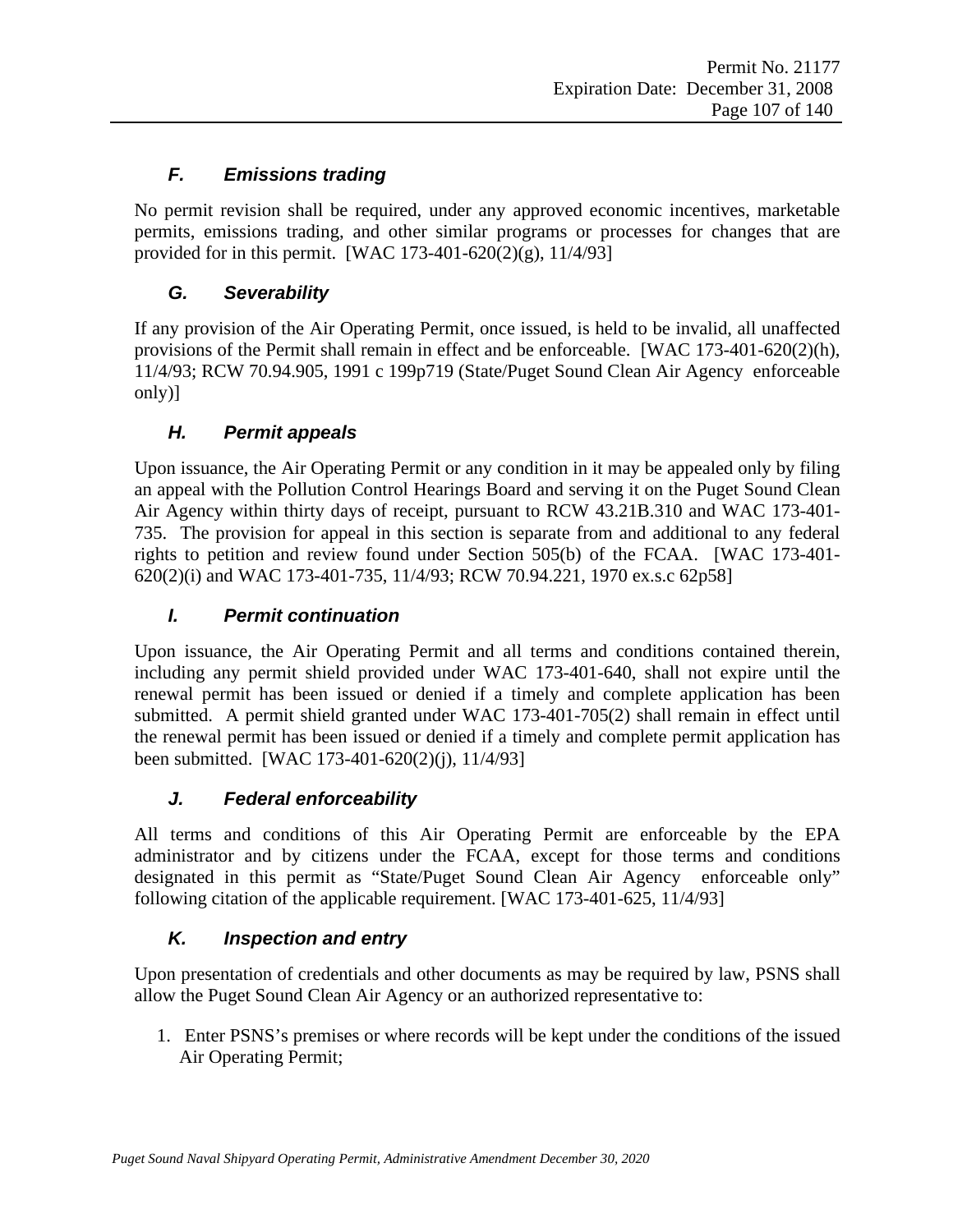- 2. Have access to and copy, at reasonable times, any records that will be kept under the conditions of the issued Air Operating Permit;
- 3. Inspect at reasonable times any facilities, equipment (including monitoring and air pollution control equipment), practices or operations regulated or required under the issued Air Operating Permit; and
- 4. As authorized by WAC 173-400-105 and the FCAA, sample or monitor at reasonable times substances or parameters for the purpose of assuring compliance with the issued Air Operating Permit or applicable requirements.

[WAC 173-401-630(2), 11/4/93; RCW 70.94.200, 11/12/97 (State/Puget Sound Clean Air Agency enforceable only)]

### *L. Compliance requirements*

PSNS shall continue to comply with all applicable requirements with which the source is currently in compliance. PSNS shall meet on a timely basis any applicable requirements that become effective during the permit term.

<span id="page-107-0"></span>[WAC 173-401-630(3), 11/4/93; WAC 173-401-510(2)(h)(iii), 11/4/93]

### *M. Compliance certifications*

PSNS shall submit a certification of compliance with permit terms and conditions once per year. The first such certification shall cover a period commencing upon the date of issuance of this permit, and ending with the calendar year. Each certification shall include:

- 1) The identification of each term or condition of the permit that is the basis of the certification;
- 2) The compliance status;
- 3) Whether compliance was continuous or intermittent; and
- 4) The method(s) used for determining the compliance status of the source, currently and over the reporting period. These methods must be consistent with the permit Monitoring, Maintenance and Recordkeeping Methods.

All compliance certifications will be submitted to EPA Region 10 and to the Puget Sound Clean Air Agency, at the following addresses, within 30 days after the close of the period covered by the certification

Attn.: Operating Permit Certification Attn.: Air Operating Permits 1904 3<sup>rd</sup> Ave, Suite 105 1200 Sixth Avenue Seattle, Washington 98101 Seattle, Washington 98101

Puget Sound Clean Air Agency EPA Region 10, Mail Stop OAQ-107

[WAC 173-401-630(5), 11/4/93]: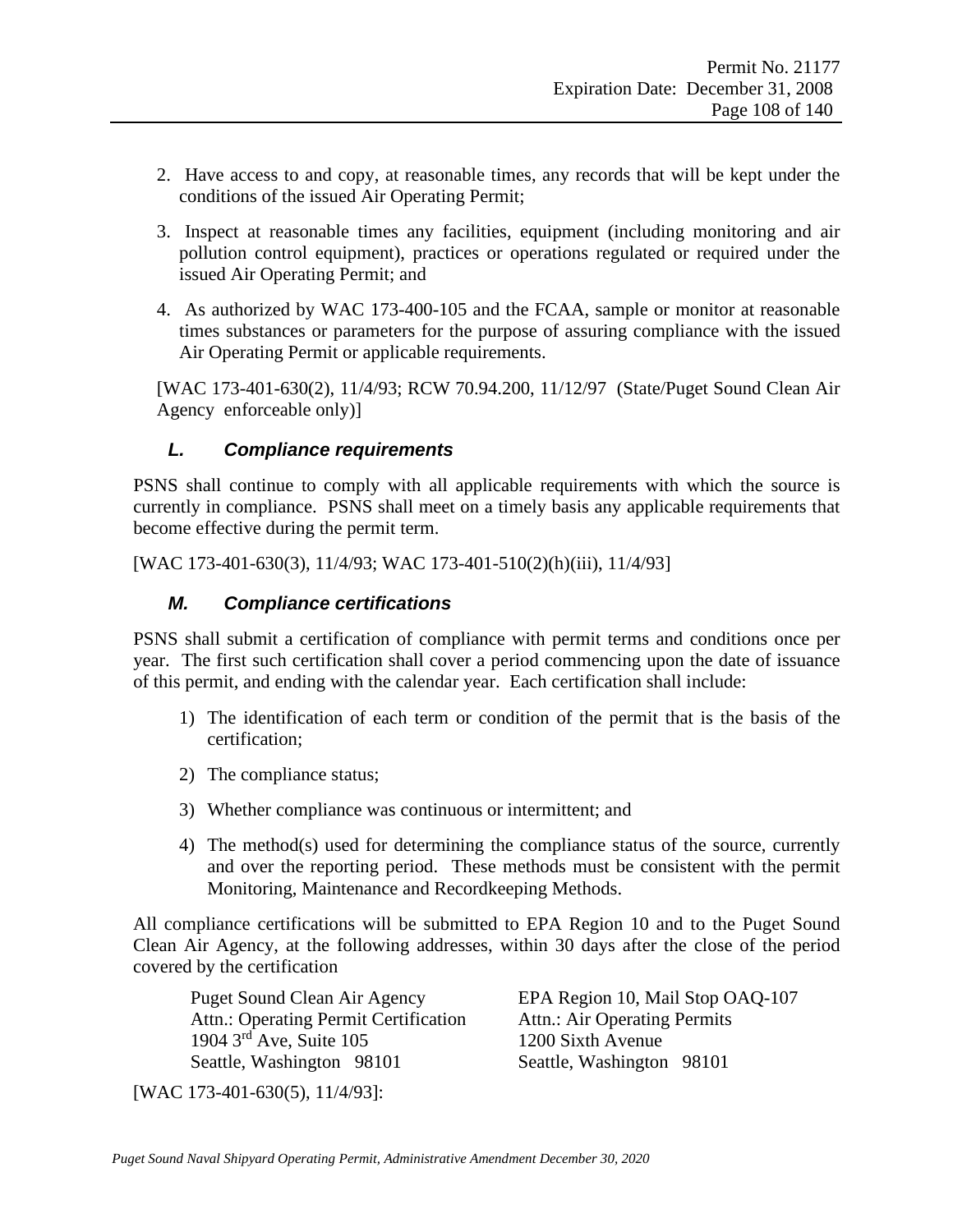#### *N. Compliance determination*

#### **1. Emission Testing - General**

- i) For the purpose of determining compliance with an emission standard, the Puget Sound Clean Air Agency or Ecology may conduct testing of an emission unit or require PSNS to have it tested. In the event that the Puget Sound Clean Air Agency or Ecology conducts the test, PSNS shall be given an opportunity to observe the sampling and to obtain a sample at the same time.
- ii) Testing of sources for compliance with emissions standards shall be performed in accordance with the Reference Test Methods identified in Section I of this Air Operating Permit, except where this permit indicates that a specific Reference Test Method is not needed or appropriate.
- iii) PSNS shall notify the Puget Sound Clean Air Agency in writing at least 2 weeks (14 days) prior to any compliance test and provide the Puget Sound Clean Air Agency an opportunity to review the test plan and to observe the test.
- iv) If required by the Puget Sound Clean Air Agency to perform a compliance test, PSNS shall submit a report to the Puget Sound Clean Air Agency no later than 60 days after the test. The report will include:
	- (a) A description of the source and the sampling location;
	- (b) The time and date of the test;
	- (c) A summary of results, reported in units and for averaging periods consistent with the applicable emission standard;
	- (d) A description of the test methods and quality assurance procedures employed;
	- (e) The amount of fuel burned or raw material processed by the source during the test;
	- (f) The operating parameters of the source and control equipment during the test;
	- (g) Field data and example calculations; and
	- (h) A statement signed by the senior management official of the testing firm certifying the validity of the source test report.

[WAC 173-400-105(4), 9/15/01 (State/Puget Sound Clean Air Agency enforceable only)] [WAC 173-400-105(4), 9/20/93 ] [Puget Sound Clean Air Agency Reg. I, Section 3.05(b), 2/10/94; and Puget Sound Clean Air Agency Reg. I, Section 3.07, 2/9/95 ]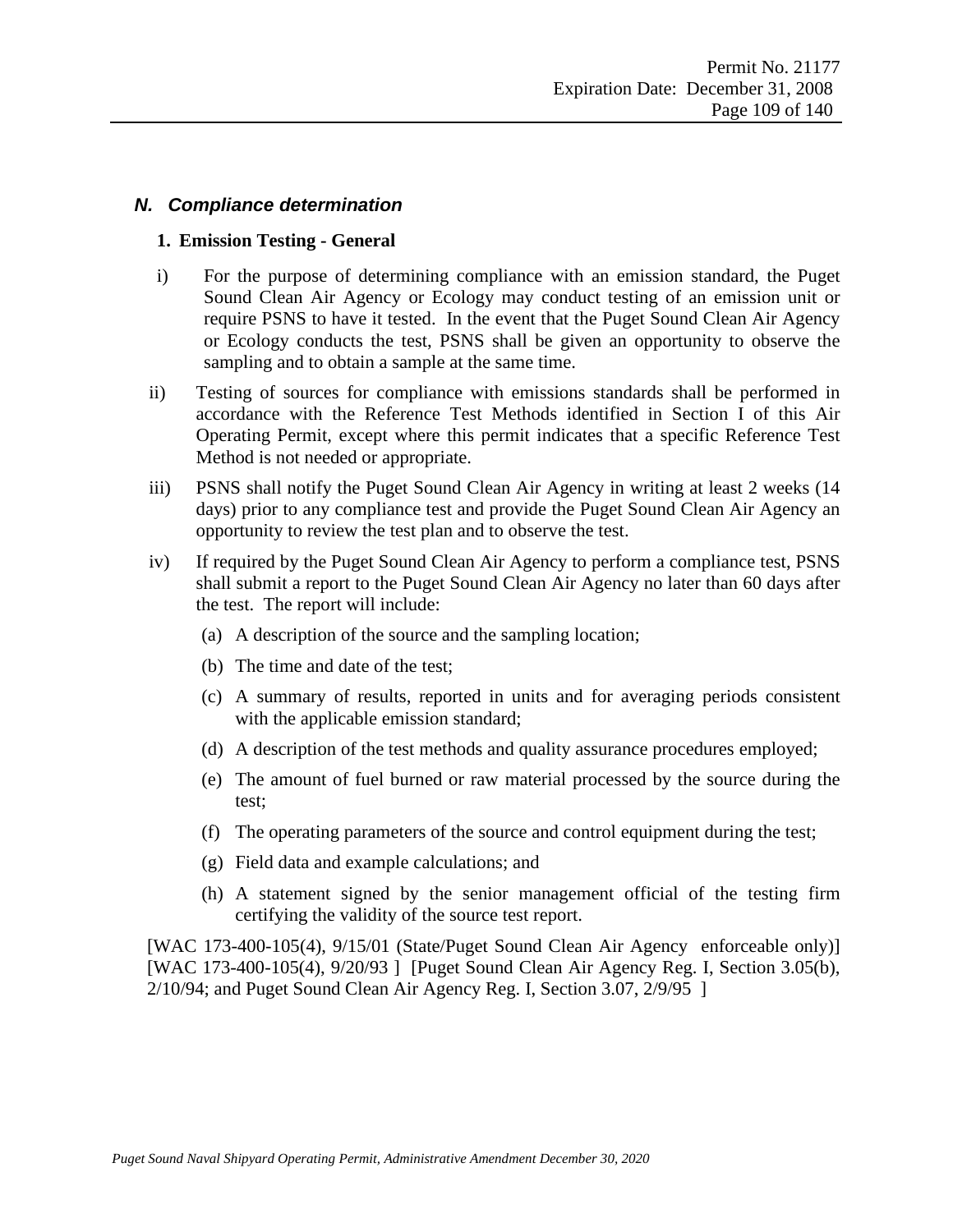### **2. Credible Evidence**

For the purpose of submitting compliance certifications or establishing whether or not a person has violated or is in violation of an Air Operating Permit, nothing shall preclude the use of any credible evidence relevant to whether a source would have been in compliance with applicable requirements if the appropriate performance or compliance test or procedure had been performed.

[Puget Sound Clean Air Agency Reg. I, Section 3.06, 2/24/97]

### *O. Recordkeeping*

### **1. General**

PSNS shall maintain the following, where applicable:

- 1. Records of required monitoring information that include the following:
	- i) The date, place as defined in the permit, and time of sampling or measurements;
	- ii) The date(s) analyses were performed;
	- iii) The company or entity that performed the analyses;
	- iv) The analytical techniques or methods used;
	- v) The results of such analyses; and
	- vi) The operating conditions existing at the time of sampling or measurement.
- 2. Records describing changes made at the source that result in emissions of a regulated air pollutant subject to an applicable requirement, but not otherwise regulated under the permit, and the emissions resulting from those changes.
- 3. Records of all monitoring data and support information required by the Air Operating Permit, once issued, will be retained by PSNS for a period of five years from the date of the monitoring, sample, measurement, record or application. Support information includes all calibration and maintenance records and all original strip-chart recordings for continuous monitoring instrumentation, and copies of all reports required by the Air Operating Permit.
- 4. Upon issuance of the Air Operating Permit, PSNS shall keep records of all inspections, tests and other actions required by Section II.A.1. of this application, including who conducted the inspection, tests or other actions; and the date and the results of the inspection, tests or other actions including corrective actions. PSNS shall also maintain records of all inspections, tests, and other actions required by the O&M Plan and Section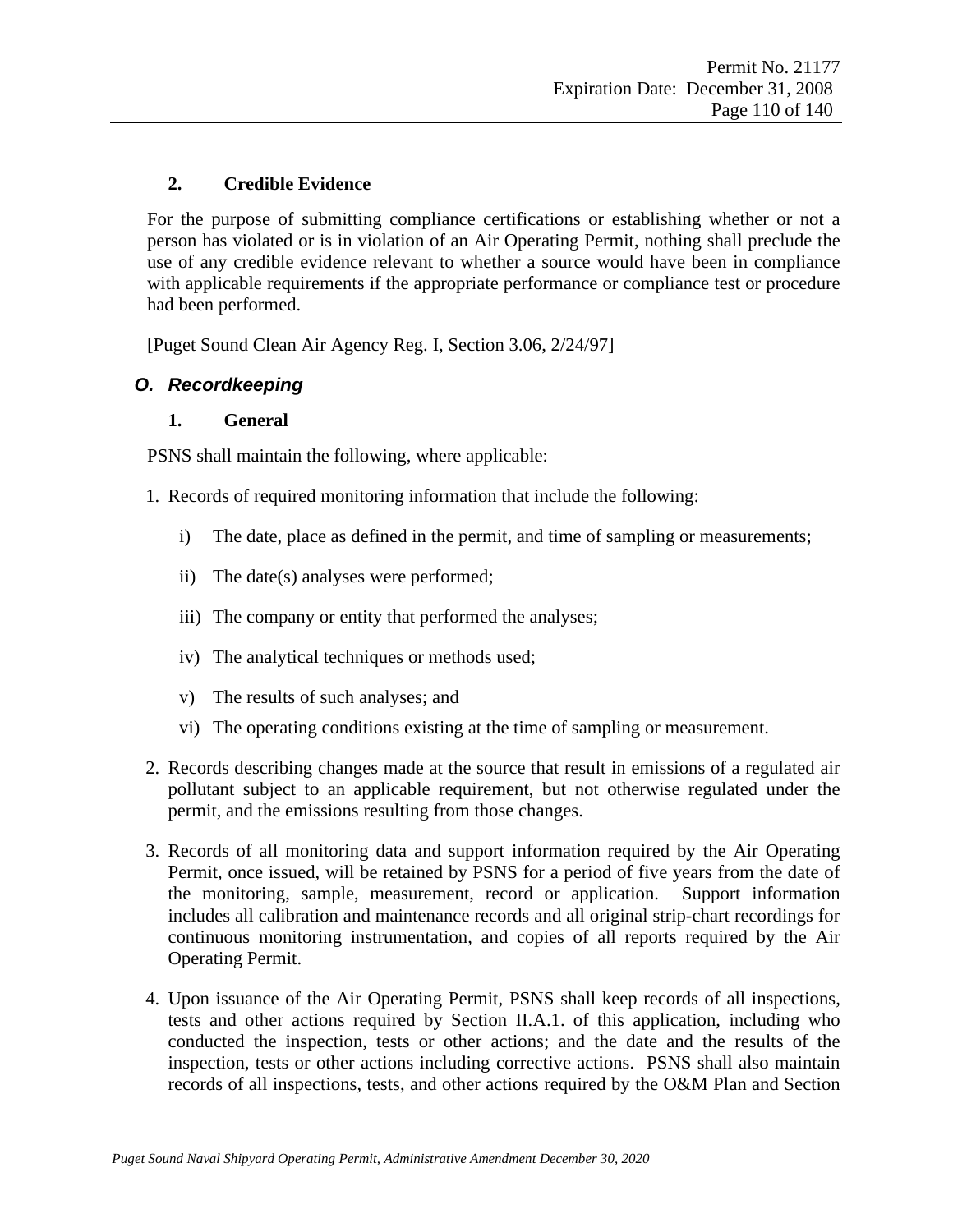II.A.2. of this permit. All records required under this item will be available for Puget Sound Clean Air Agency review.

- 5. Upon issuance of the Air Operating Permit, PSNS shall keep records for all complaints received concerning odor, fugitive emissions or nuisance relating to Section II of this application. These records will also contain the following information:
	- i) The date and time of the complaint,
	- ii) The name of the person complaining, if known,
	- iii) The nature of the complaint, and
	- iv) The date, time and nature of any corrective action taken.

[WAC 173-401-615(2), 10/17/02] [Puget sound Clean air agency Regulation I, Section 7.09(b), 9/10/98 (state/Puget Sound Clean Air Agency enforceable only)]

### **2. NESHAP Specific**

For the requirements of the 40 CFR 63 Subparts N, T, and II, PSNS shall retain at least two years of records on site. The remaining three years of data may be retained off site.

[40 CFR 63.10(b)(1), 2/12/99]

# *P. Data recovery*

The specific monitoring and recordkeeping requirements identified in Section II of this permit may contain data recovery requirements. However, if such requirements are silent on data recovery provisions, data recovery is assumed to be 100%.

The monitoring reports required by Section V.Q. will include an explanation for any instance in which PSNS failed to meet the data recovery requirements of this condition for any monitored process or parameter. The explanation will include the reason that the data was not collected and any actions that PSNS shall take to ensure collection of such data in the future. [WAC 173-401-615(1)(b) and (3)(b), 10/17/02]

# <span id="page-110-1"></span>*Q. Reporting*

### **1. General Reports**

### *(a) Semiannual Operating Permit Reports*

<span id="page-110-0"></span>Any monitoring reports required by this permit to be submitted to the Puget Sound Clean Air Agency will be submitted at least once every six months, or more frequently where required by an applicable requirement. All instances of deviations from permit requirements must be clearly identified in such reports, unless specified in the Air Operating Permit that such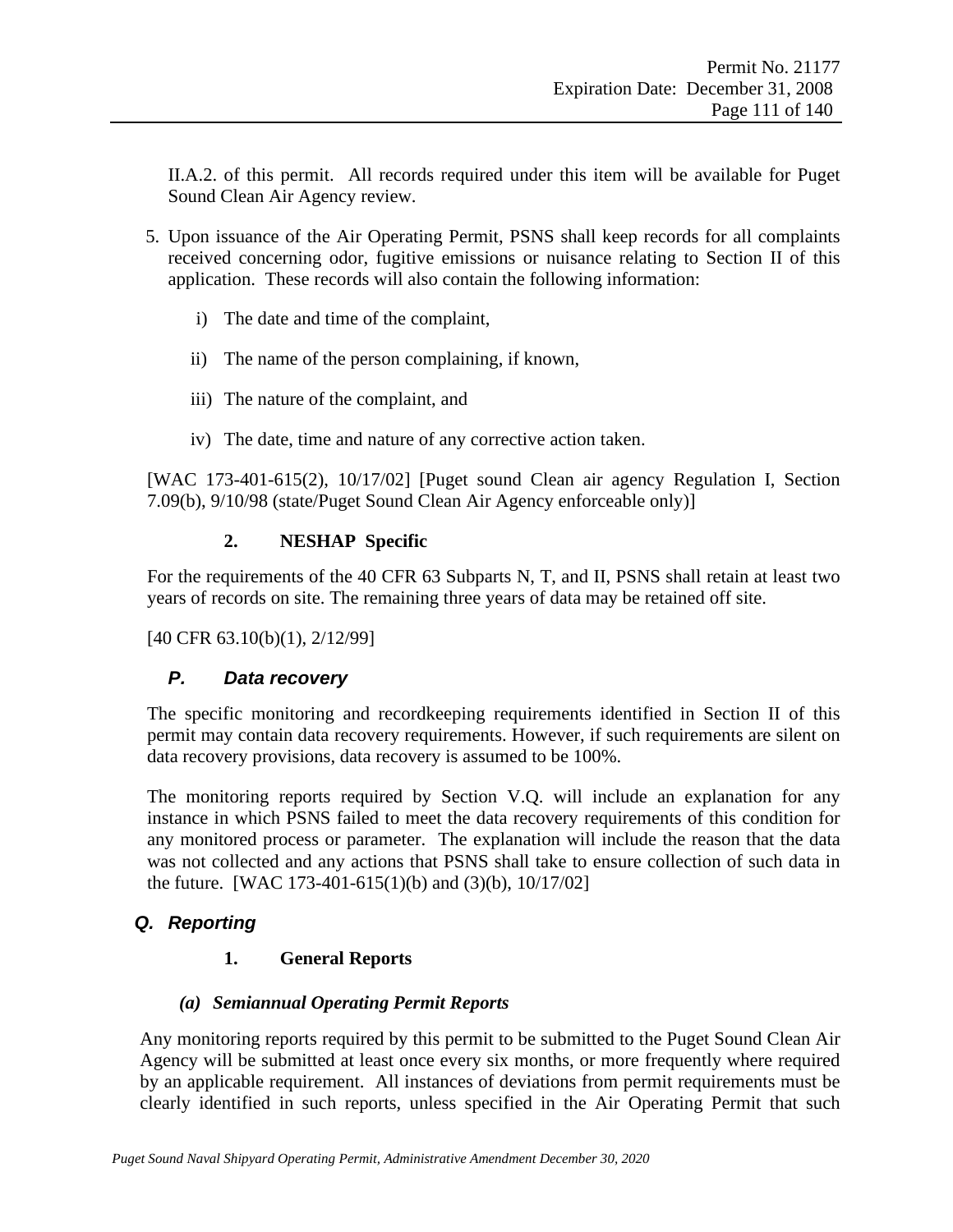<span id="page-111-0"></span>reporting is not required. If there were no deviations that require reporting, PSNS shall submit a report stating that there were no deviations. [WAC  $173-401-615(3)(a)$ ,  $11/4/1993$ ]

### *(b) Deviation Reports*

PSNS shall report in writing to Puget Sound Clean Air Agency Operating Permit Certification all instances of deviations from the permit requirements, unless otherwise exempted from reporting such deviations, including those attributable to upset conditions as defined in this permit, the probable cause of the deviations, and any corrective actions or preventive measures taken. PSNS shall maintain a contemporaneous record of all deviations. PSNS shall report any deviations to the Puget Sound Clean Air Agency that represent a potential threat to human health or safety by FAX (206-343-7522) as soon as possible but no later than 12 hours after such a deviation is discovered. PSNS shall report other deviations in writing, unless otherwise exempted from reporting such deviations, to Puget Sound Clean Air Agency Operating Permit Certification on a monthly basis, within 30 days after the end of the month in which the deviation investigation was completed, but no later than 90 days after the end of the month during which the deviation is discovered. PSNS shall not submit a monthly report for months during which there were no deviations, except that if there are no deviations for six consecutive months, PSNS shall report that there were no deviations within 30 days after the end of the six-month period.

[WAC 173-401-615(3)(b), 10/17/02]

PSNS shall report to the Puget Sound Clean Air Agency any instances where it failed to promptly repair any defective equipment.

[WAC 173-401-615(3)(b), 10/17/02]

# *(c) Reporting Certification*

Any application form, report, or compliance certification submitted pursuant to the Operating Permit shall contain certification by a responsible official of truth, accuracy, and completeness. The certification and any other certification required under the Operating Permit shall state that, based on information and belief formed after reasonable inquiry, the statements and information in the document are true, accurate, and complete.

[WAC 173-401-520, 11/4/1993]

All required reports will be certified by a responsible official consistent with WAC 173-401- 520. Where an applicable requirement requires reporting more frequently than once every six months, the responsible official's certification will only be submitted once every six months, and will cover all required reporting since the date of the last certification, provided that the certification specifically identifies all documents subject to the certification.

[WAC 173-401-615(3)(a), 10/17/02]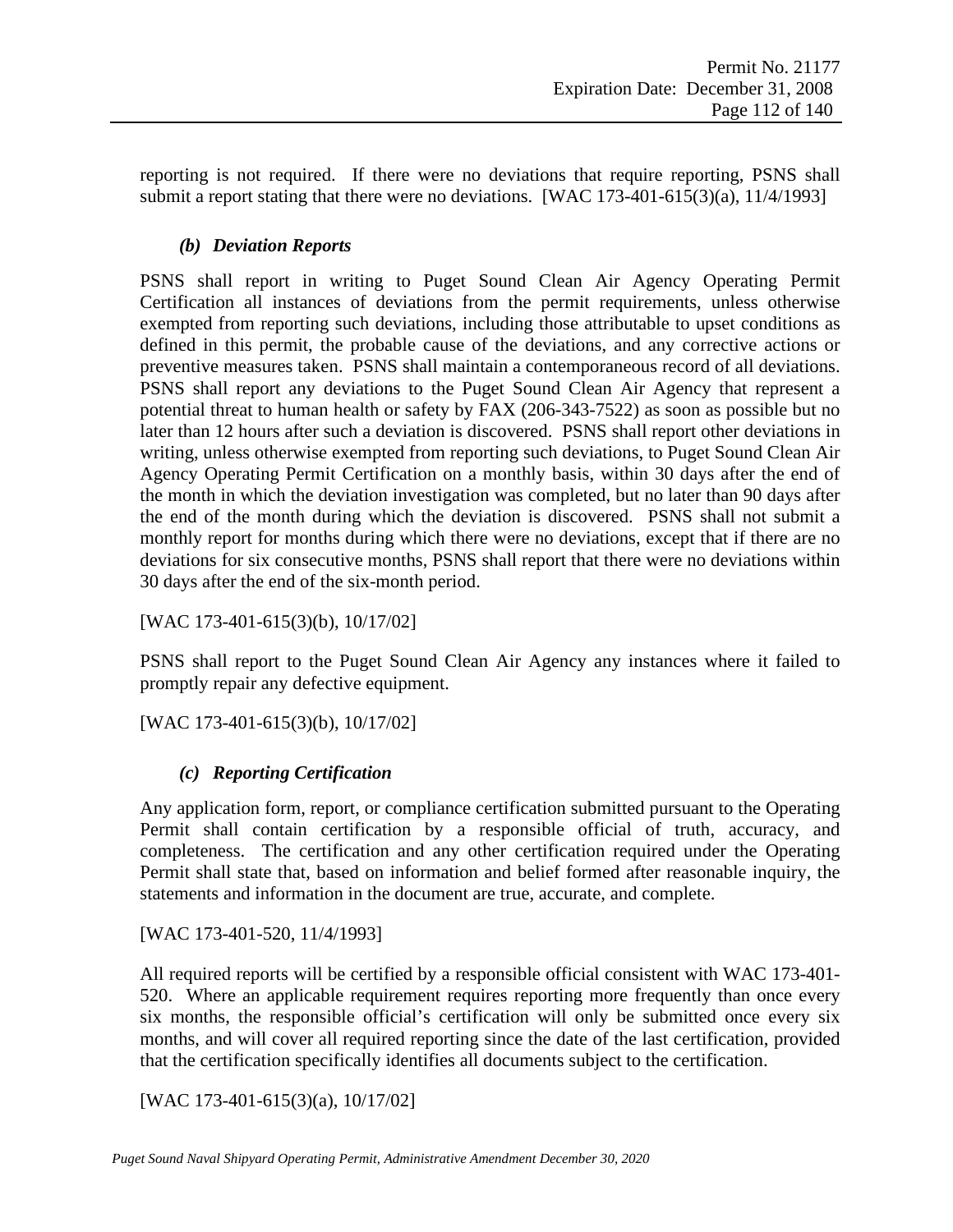All reports required under this section will be submitted the Puget Sound Clean Air Agency, at the following address:

> Puget Sound Clean Air Agency Attn.: Operating Permit Certification 1904 3<sup>rd</sup> Ave, Suite 105 Seattle, Washington 98101

<span id="page-112-0"></span>"No Person shall render inaccurate any monitoring device or method required under Chapter 70.94 RCW, or any ordinance, resolution, regulation, permit, or order in force pursuant thereto."

[WAC 173-400-105(8), 8/21/98 *STATE ONLY*]

"No person shall make any false material statement, representation or certification in any form, notice, or report required under Chapter 70.94 RCW, or any ordinance, resolution, regulation, permit, or order in force pursuant thereto."]

[WAC 173-400-105(8), 8/21/98 *STATE ONLY*]

#### **2. Annual Emission Inventory**

PSNS shall report annually to the Puget Sound Clean Air Agency for those air contaminants that are emitted in amounts equal to or exceeding the following (tons per year) during the previous calendar year:

| 1. Carbon monoxide (CO) emissions                                        |                             |
|--------------------------------------------------------------------------|-----------------------------|
| 2. Facility combined total of all toxic air contaminants (TAC) emissions | 6                           |
| 3. Any single toxic air contaminant (TAC) emissions                      | $\mathcal{D}_{\mathcal{L}}$ |
| 4. Nitrogen oxide $(NOX)$ emissions                                      | 25                          |
| 5. Particulate matter $(PM_{10})$ emissions                              | 25                          |
| 6. Particulate matter $(PM_{2.5})$ emissions                             | 25                          |
| 7. Sulfur oxide $(SO_X)$ emissions                                       | 25                          |
| 8. Volatile organic compounds (VOC) emissions                            | 25.                         |

Annual emissions rates shall be reported to the nearest whole ton per year for only those contaminants that equal or exceed the thresholds above. PSNS shall submit to the Puget Sound Clean Air Agency any additional information required by WAC 173-400-105(1) or Puget Sound Clean Air Agency Regulation III, Section 1.11.

[Puget Sound Clean Air Agency Reg. I, Section 7.09(a), 9/10/1998 (*State/Puget Sound Clean Air Agency enforceable only*)]

[Puget Sound Clean Air Agency Reg. I, Section 7.09(a), 10/6/97]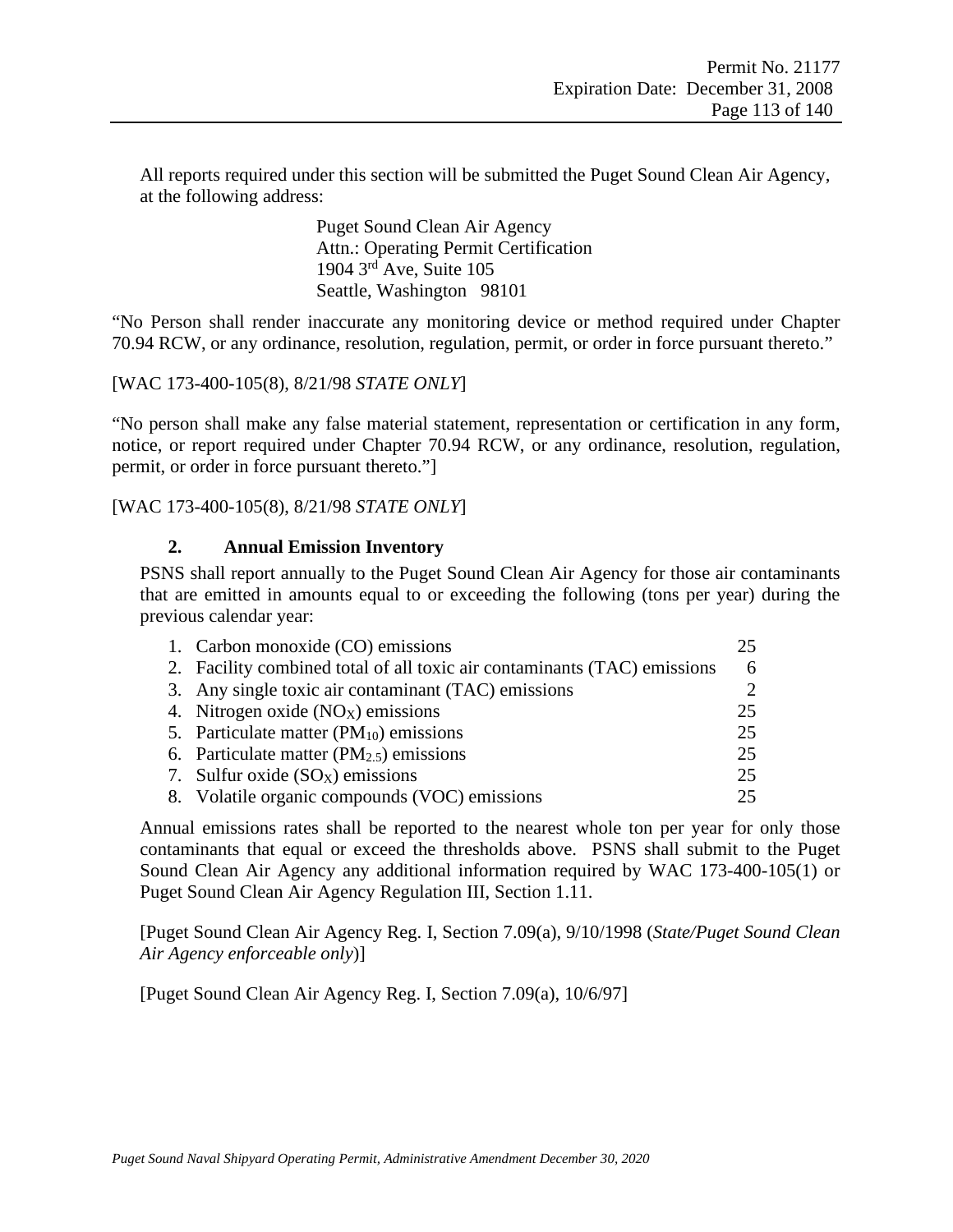#### **3. Ship Building and Ship Repair NESHAP -- Reporting/Notification**

#### *(a) Notification of Compliance Status Report*

For new or reconstructed affected sources using an add-on control device to achieve compliance with the emission standard:

No later than 240 days after the startup date of a new or reconstructed affected source, or 60 days after the performance test, whichever is earlier, the PSNS shall submit a Notification of Compliance Status to Puget Sound Clean Air Agency Operating Permit Certification in accordance with 40 CFR Section 63.9(h).

[40 CFR 63.9(h) 4/5/02]

#### *(b) Notification of Implementation Plan*

PSNS shall prepare a written implementation plan in accordance with 40 CFR 63.787(b), and submit the plan to the Administrator no later than one year after the effective date of 40 CFR 63, Subpart II.

This implementation plan shall address:

- 1) The coating compliance procedures in 40 CFR 63.785(c) that PSNS intends to use.
- 2) The procedures for maintaining the records required under 40 CFR 63.788, including the procedures for gathering the necessary data and making the necessary calculations.
- 3) The procedures for ensuring compliance with the transfer, handling, and storage standards of 40 CFR 63.783(b).

[40 CFR 63.787(b)(1), 6/18/96 and 40 CFR 63.9(a) 4/5/02 ]

#### *(c) Semiannual Compliance Certification Reports*

Before March  $1<sup>st</sup>$  and August  $29<sup>th</sup>$  of each year, PSNS shall submit a semiannual compliance certification report to Puget Sound Clean Air Agency Operating Permit Certification in accordance with 40 CFR 63.788(c). To the extent possible, the report shall be organized to according to the compliance procedure(s) followed each month by PSNS.

This semiannual report shall include the following:

- 1) The volume of each "low-use-exempt" coating;
- 2) Identification of the coatings used, their appropriate coating categories, and the applicable VOHAP limit;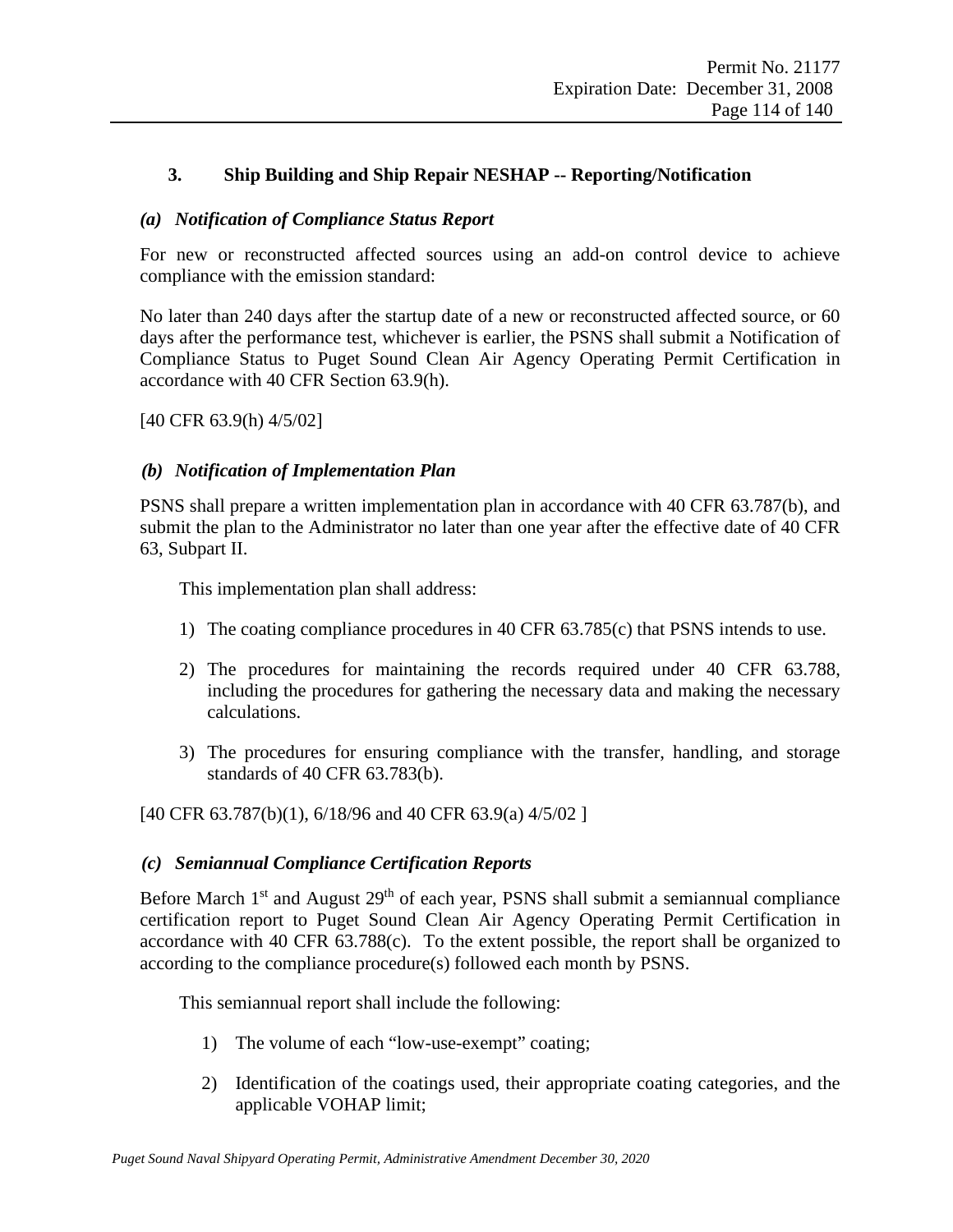- 3) A determination whether the containers met the standards as described in 40 CFR 63.783(b)(2);
- 4) The results of any Method 24 of Appendix A to 40 CFR 60 or approved VOHAP test conducted on individual containers of coating, as applied;
- 5) For coatings to which no thinning solvent (other than water) was added, the volume of each coating, applied each month of the reporting period;
- 6) For coatings to which thinning solvent is added, and for which batch testing using EPA Method 24 is not conducted, the maximum allowed thinning ratio (or ratios if complying with cold weather limits) for each batch of coating applied, including calculations;
- 7) For coatings to which thinning solvent is added when complying with the cold weather limits, and for which batch testing using EPA Method 24 is not conducted, the dates and times during which ambient temperature at PSNS was below 40F at the time the coating was applied and the volume used of each batch of the coating;
- 8) For coatings to which thinning solvent is added, and for which batch testing using EPA Method 24 is not conducted, the monthly volume used of each batch of the coating, as supplied;
- 9) For coatings to which thinning solvent is added, and for which batch testing using EPA Method 24 is not conducted, the monthly total allowable volume of thinner for each coating, including calculations;
- 10) For coatings to which thinning solvent is added, and for which batch testing using EPA Method 24 is not conducted, the monthly actual volume of thinner used for each coating;
- 11) For groups of coatings to which the same thinning solvent is added, and for which batch testing using EPA Method 24 is not conducted, the maximum allowable thinning ratio (or ratios if complying with cold weather limits) for each batch of coating, including calculations;
- 12) For groups of coatings to which the same thinning solvent is added when complying with the cold weather limits, and for which batch testing using EPA Method 24 is not conducted, the dates and times during which ambient temperature at PSNS was below 40F at the time the coating was applied and the monthly volume used of each batch in the group, as supplied, during these dates;
- 13) For groups of coatings to which the same thinning solvent is added, and for which batch testing using EPA Method 24 is not conducted, identification of each group of coatings and their designated thinners for the calendar month;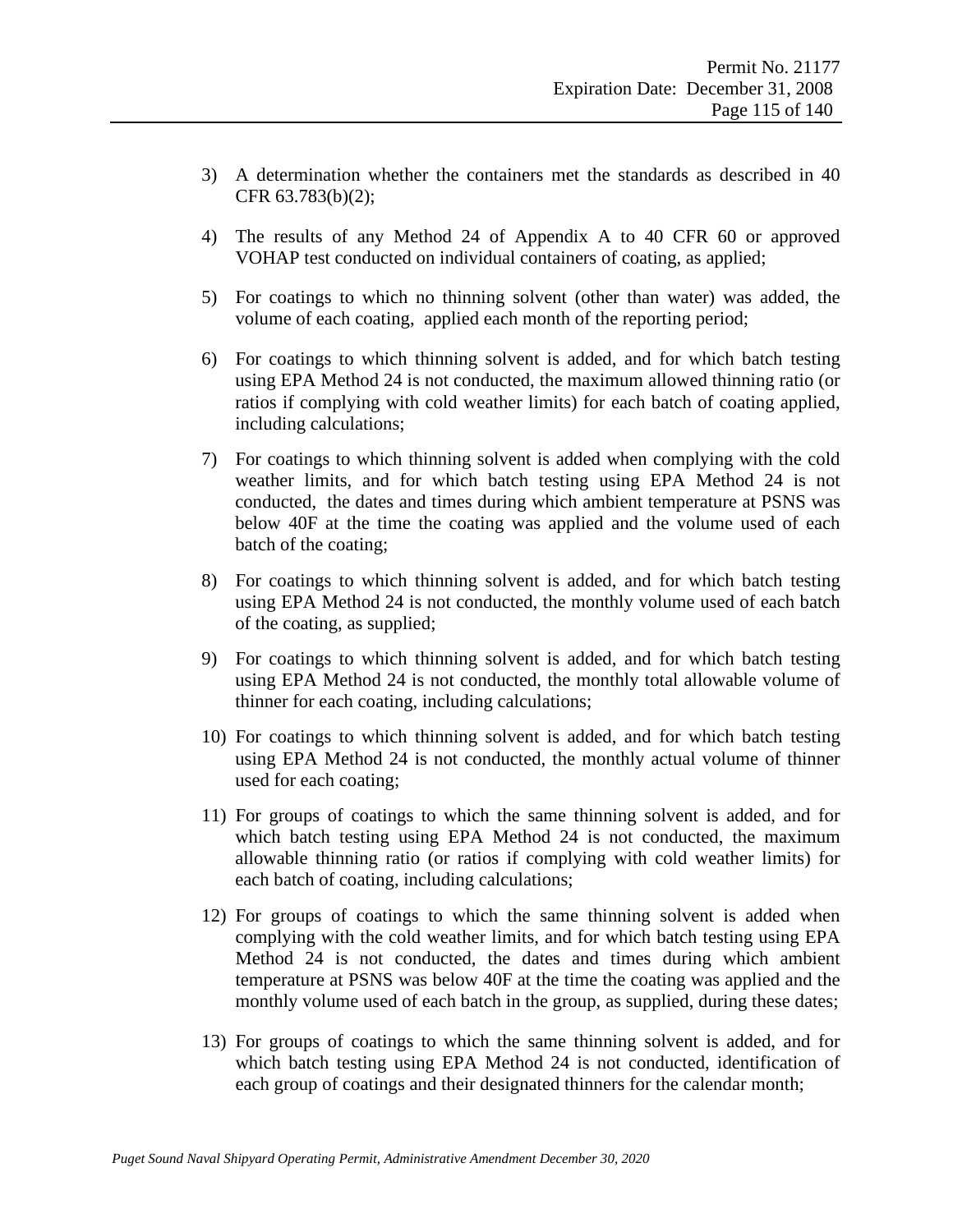- 14) For groups of coatings to which the same thinning solvent is added, and for which batch testing using EPA Method 24 is not conducted, the monthly volume used of each batch of coating in the group, as supplied;
- 15) For groups of coatings to which the same thinning solvent is added, and for which batch testing using EPA Method 24 is not conducted, the monthly total allowable volume of thinner for the group;
- 16) For groups of coatings to which the same thinning solvent is added, and for which batch testing using EPA Method 24 is not conducted, the monthly actual volume of thinner used for the group;
- 17) For coatings which an alternate EPA approved test method is used to demonstrate compliance, and to which PSNS adds no thinning solvent (other than water); identification of the Administrator-approved VOHAP test method, and the certification of the as-supplied (and as-applied) VOHAP content of each batch and the volume of coating applied;
- 18) For coatings which an alternate EPA approved test method is used to demonstrate compliance, and to which PSNS adds thinning solvent on a coatingby-coating basis; the maximum allowed thinning ratio (or ratios if complying with cold weather limits) for each batch of coating including calculations, the dates and times during which ambient temperature at PSNS was below 40F at the time the coating was applied and the volume used of each batch of the coating when complying with the cold weather limits, the monthly volume used of each batch of the coating as supplied, the monthly total allowable volume of thinner for each coating including calculations, and the monthly actual volume of thinner used for each coating.
- 19) For coatings which an alternate EPA approved test method is used to demonstrate compliance, and for which PSNS designates a single thinning solvent for a group of coatings; the maximum allowable thinning ratio (or ratios if complying with cold weather limits) for each batch of coating including calculations, the dates and times when complying with the cold weather limits that the ambient temperature at PSNS was below 40F at the time the coating was applied and the monthly as-supplied volumes of each batch in the group used under the cold weather limits during these dates, monthly identification of each group of coatings and their designated thinner, the monthly volume used of each batch of coating in the group as-supplied, the monthly total allowable volume of thinner for the group including calculations, and the monthly actual volume of thinner used for the group.
- 20) For the remainder of reporting periods in which a violation of the coating compliance procedures or the transfer, handling, and storage procedures is detected: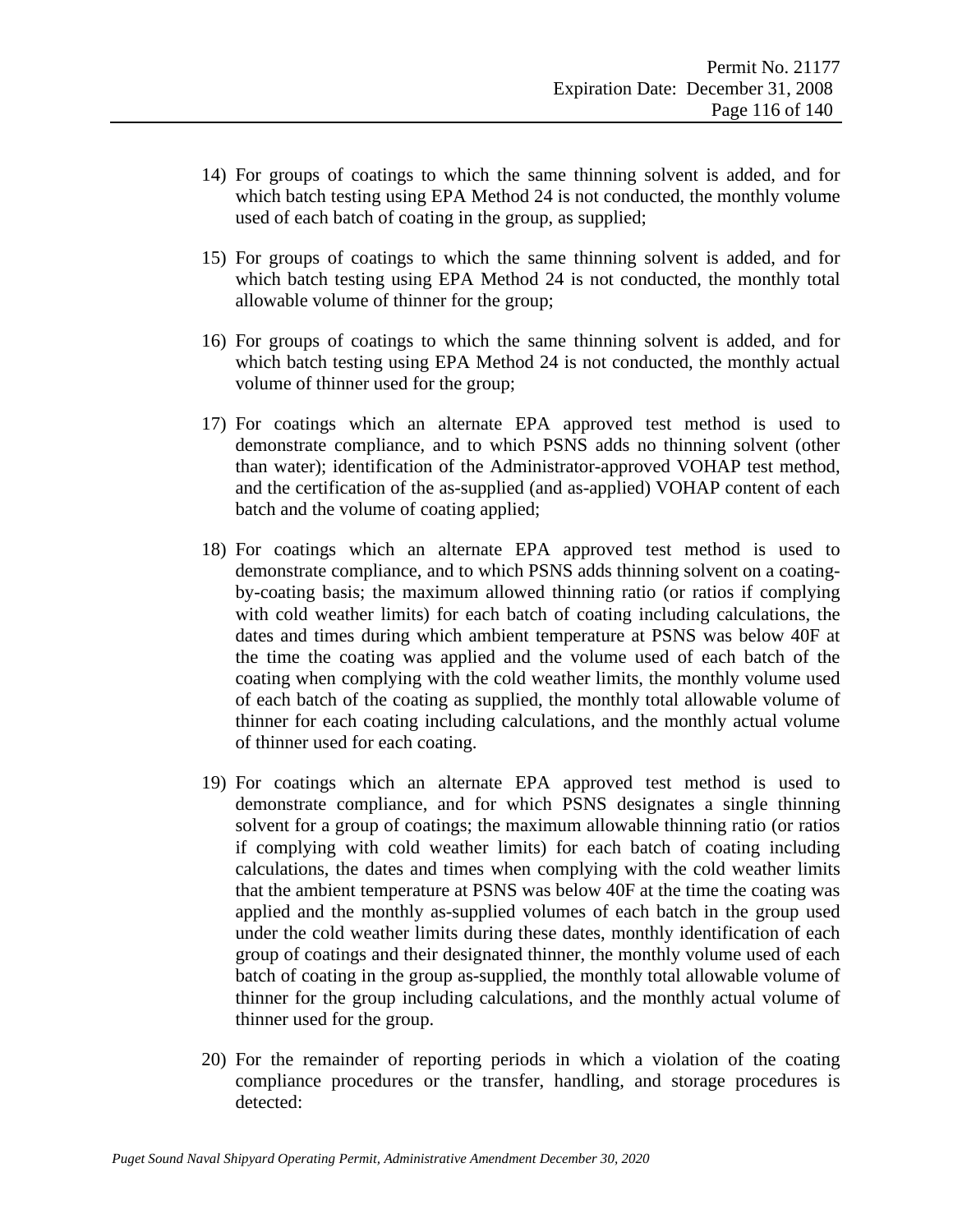- A summary of the number and duration of the deviations classified by reason including known causes for which a Federally approved or promulgated exemption exists from an emission limitation or standard may apply.
- Identification of the data availability achieved during the reporting period, including a summary of the number and total duration of incidents that the monitoring protocol failed to perform in accordance with the design of the protocol or produced data that did not meet the minimum data accuracy and precision requirements, classified by reason.
- Identification of the compliance status on the last day of the reporting period and whether compliance was continuous or intermittent during the reporting period.
- If PSNS identifies any deviation as resulting from a known cause for which no Federally-approved or promulgated exemption from an emission limitation or standard applies, then the monitoring report shall also include all records that the source is required to maintain that pertain to the periods during which such deviation occurred and: the magnitude of the deviation, the reason for each deviation, a description of the corrective action taken for each deviation including action taken to minimize each deviation and action to prevent recurrence, and all quality assurance activities performed on any element of the monitoring protocol.

[40 CFR 63.788(c) 12/17/96]

### *(d) Change in Information*

PSNS shall provide in writing any change in the information that was already provided under 40 CFR 63.9 within 15 calendar days after the change, in accordance with 40 CFR 63.9(j).

[40 CFR 63.9(j), 4/5/02]

# **4. Halogenated Solvent Cleaning NESHAP -- Reporting/Notification**

### <span id="page-116-0"></span>*(a) Annual Report*

PSNS shall submit an annual report to the Puget Sound Clean Air Agency and EPA Region X by February 01 of the year following the one for which the reporting is being made, e.g. covering the preceding calendar year. This report shall include the following:

1) The size and type of each emission unit (solvent/air interface area).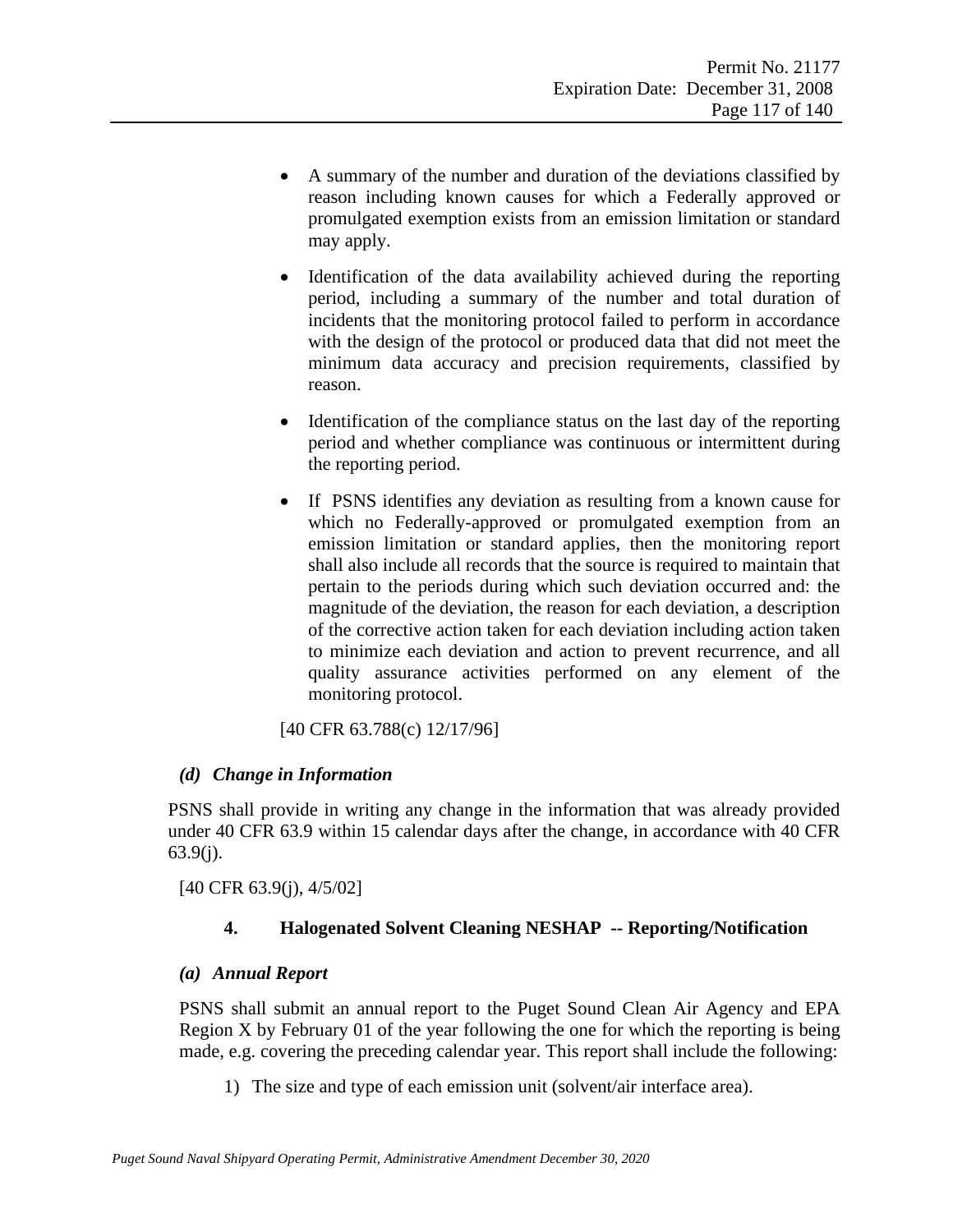- 2) The average monthly solvent consumption for each emission unit in kilograms per month.
- 3) The monthly 3-month rolling average emission estimate calculated for each month using the method as described in 40 CFR 63.465(c).

[40 CFR 63.468(g), 12/14/99]

#### <span id="page-117-0"></span>*(b) Semi-Annual Exceedance Report*

PSNS shall submit an annual report to the Puget Sound Clean Air Agency and EPA Region X by the  $30<sup>th</sup>$  day following the end of each calendar half, or calendar quarter once an exceedance has occurred. When an exceedance occurs, PSNS shall report the exceedance according to [V.Q.1\(b\)](#page-111-0) [Deviation Reports.](#page-111-0) Semiannual Exceedance Reports shall be submitted according to [V.Q.1\(a\)](#page-110-0) [Semiannual Operating Permit Reports.](#page-110-0) The exceedance report will include the following:

- 1) If an exceedance has occurred, the reason for the exceedance and a description of the actions taken.
- 2) The following will be stated in the report if any occurred during the reporting period:
	- a) No exceedances of a parameter have occurred;
	- b) An emission unit has not been inoperative;
	- c) An emission unit has not been out of control;
	- d) An emission unit has not been repaired; or
	- e) An emission unit has not been adjusted.

[40 CFR 63.468(h), 12/14/99]

### **5. Chromium Anodizing and Electroplating NESHAP – Reporting/Notification**

#### <span id="page-117-1"></span>*(a) Report of Actions Inconsistent with the Operation and Maintenance Plan*

If actions taken during periods of malfunction are inconsistent with the procedures specified in the operation and maintenance plan required by 40 CFR  $63.342(f)(3)(i)$ , PSNS shall report by phone to the Puget Sound Clean Air Agency (206 343-8800) such actions within 2 working days after commencing actions, in accordance with 40 CFR  $63.342(f)(3)(iv)$ . This report will be followed by letter in accordance with [V.Q.1\(b\)](#page-111-0) [Deviation Reports.](#page-111-0) PSNS shall keep a written operation and maintenance plan on record and make it available for inspection upon request of Puget Sound Clean Air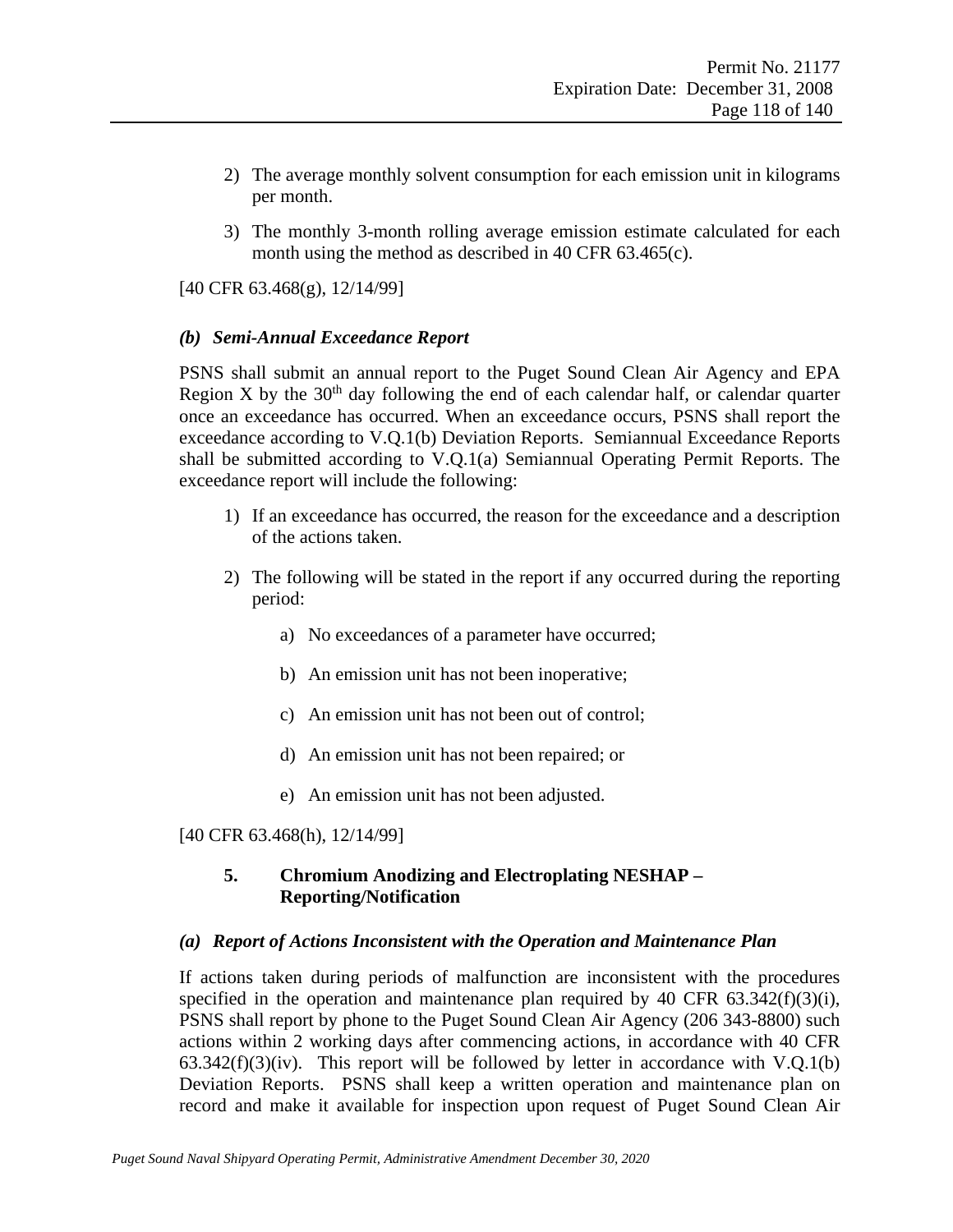Agency for the life of the affected source or until the source is no longer subject to the provisions of Subpart N. In addition, if the operations and maintenance plan is revised, PSNS shall keep previous (i.e., superseded) versions of the operation and maintenance plan on record to be made available for inspection, upon request, by Puget Sound Clean Air Agency for a period of 5 years after each revision to the plan (40 CFR 63.342(f)(3)(v)). [40 CFR 63.342(f)(3)(iv), 8/11/97]

#### *(b) Notification of Performance Test*

PSNS shall notify the Puget Sound Clean Air Agency of its intention to conduct a performance test in accordance with 40 CFR 63.347(d).

[40 CFR 63.347(d), 8/11/97]

#### <span id="page-118-0"></span>*(c) Report of Performance Test Results*

PSNS shall report the results of any performance test conducted as required by 40 CFR 63.7 or 63.343(b) to the Puget Sound Clean Air Agency, in accordance with 63.347(f). [40 CFR 63.347(f), 8/11/97]

#### <span id="page-118-1"></span>*(d) Ongoing Compliance Status Report*

PSNS shall submit an Ongoing Compliance Status Report to the Puget Sound Clean Air Agency semiannually in accordance with 40 CFR 63.347(g) and [V.Q.1\(a\)](#page-110-0) [Semiannual](#page-110-0)  [Operating Permit Reports.](#page-110-0) If the monitoring data collected in accordance with 63.343(c), EU 2.31, show that the emission limit has been exceeded, the reports shall be submitted in accordance with [V.Q.1\(b\)](#page-111-0) [Deviation Reports.](#page-111-0)

[40 CFR 63.347(g), 8/11/97] [WAC 173-401-615, 10/17/02]

### *(e) Contents of Ongoing Compliance Status Report*

PSNS shall prepare a summary report to document the ongoing compliance status for the chromium electroplating operation. The report shall include the following:

- The company name and address of the affected source;
- An identification of the operating parameter that is monitored for compliance determination, as required by 40 CFR 63.343(c);
- The relevant emission limitation for the affected source, and the operating parameter value, or range of values, that correspond to compliance with this emission limitation as specified in the most recent performance test;
- The beginning and ending dates of the reporting period;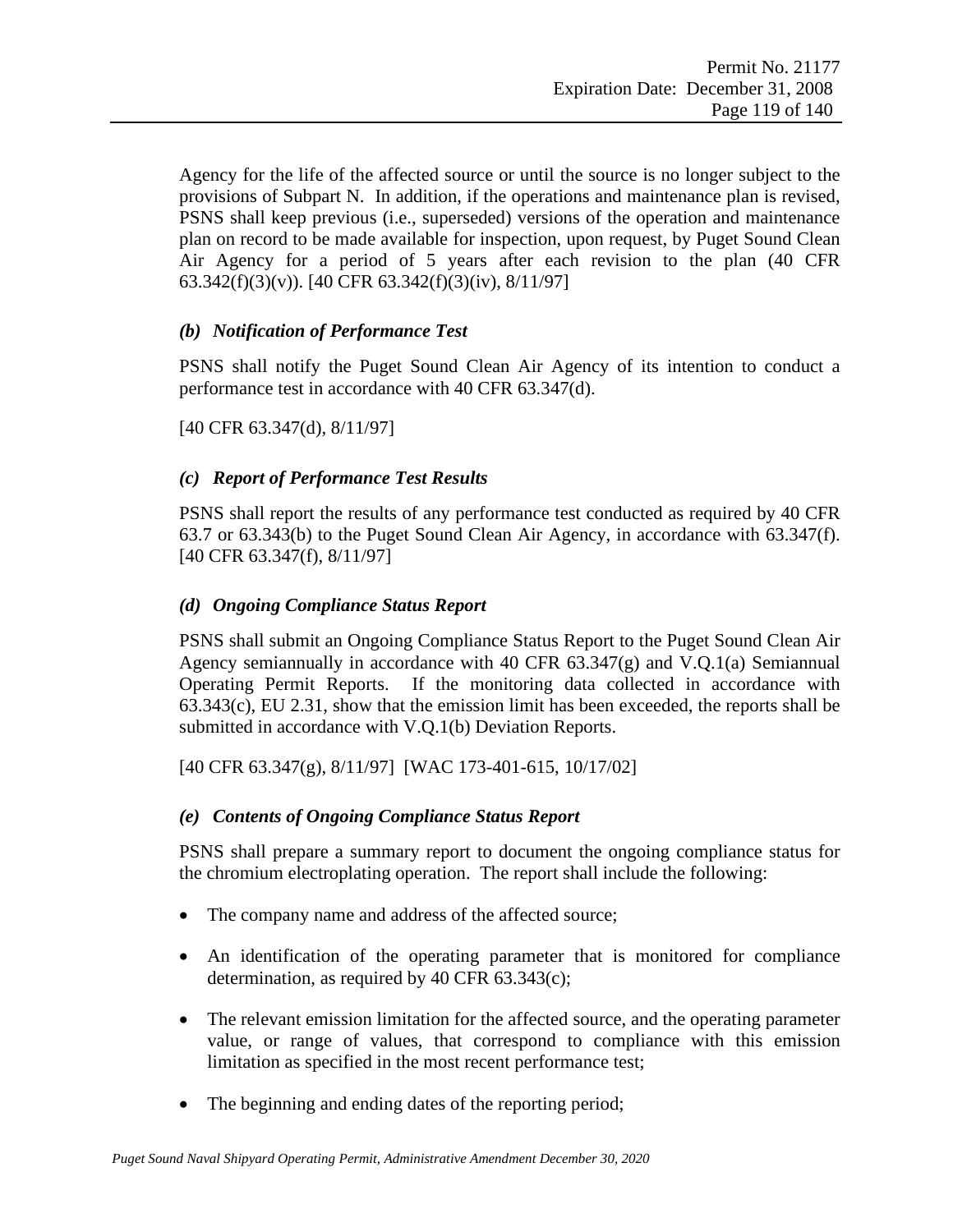- A description of the type of process performed in the affected source;
- The total operating time of the affected source during the reporting period;
- A summary of operating parameter values, including the total duration of excess emissions during the reporting period as indicated by those values, the total duration of excess emissions expressed as a percent of the total source operating time during that reporting period, and a breakdown of the total duration of excess emissions during the reporting period into those that are due to process upsets control equipment malfunctions, other known causes, and unknown causes;
- A certification by a responsible official, as defined in 40 CFR 63.2, that the work practice standards in 40 CFR 63.342(f) were followed in accordance with the operations and maintenance plan for PSNS;
- If the operation and maintenance plan required by 40 CFR  $63.342(f)(3)$  was not followed, an explanation of the reasons for not following the provisions, an assessment of whether any excess emission and/or parameter monitoring exceedances are believed to have occurred, and a copy of the report(s) required by 40 CFR  $63.342(f)(3)(iv)$  documenting that the operation and maintenance plan was not followed;
- A description of any changes in monitoring, processes, or controls since the last reporting period;
- The name, title and signature of the responsible official who is certifying the accuracy of the report; and
- The date of the report.

[40 CFR 63.347(g)(3), 8/11/97]

### *(f) Change in Information*

PSNS shall provide in writing any change in the information that was already provided under 40 CFR 63.9 within 15 calendar days after the change, in accordance with 40 CFR 63.9(j).

[40 CFR 63.9(j)*,* 4/5/02]

### **6. REQUIRED REPORTS**

The following table contains a summary of the reporting requirements that are presented in detail in this permit. In the event of a conflict between the reporting requirements listed below and the reporting requirements listed in other sections of this permit, the reporting requirements listed in other sections of the permit shall govern.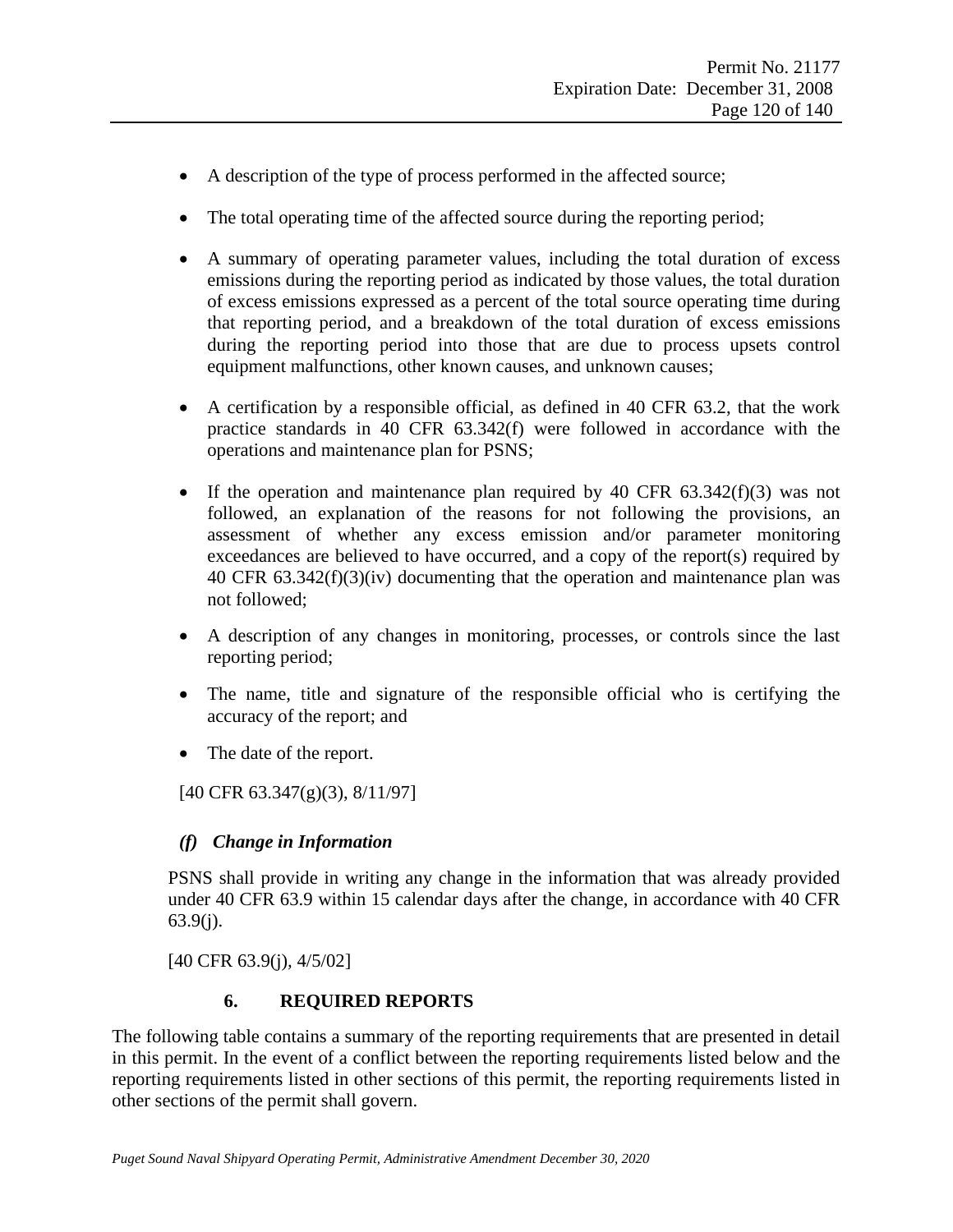| <b>Name of Report</b>                                                                                                                                                                                                                   | <b>Required by</b>                       | <b>Frequency</b>                                                                                                                                                                                                                                                                                                                                                                            |
|-----------------------------------------------------------------------------------------------------------------------------------------------------------------------------------------------------------------------------------------|------------------------------------------|---------------------------------------------------------------------------------------------------------------------------------------------------------------------------------------------------------------------------------------------------------------------------------------------------------------------------------------------------------------------------------------------|
| Halogenated Solvent NESHAP Annual<br>Report $(V.Q.4(a))$                                                                                                                                                                                | <b>40 CFR</b><br>63.468(f)<br>(12/14/99) | By February 28 of each year for the preceding<br>year.                                                                                                                                                                                                                                                                                                                                      |
| Halogenated Solvent NESHAP<br><b>Exceedance Report</b><br>(V.Q.4(b) Semi-Annual Exceedance<br>Report)                                                                                                                                   | 40 CFR<br>63.468(h)<br>(12/14/99)        | Consistent with V.Q.1(b) Deviation Reports.                                                                                                                                                                                                                                                                                                                                                 |
| Chromium Anodizing and Electroplating<br><b>NESHAP Results of Performance Test</b><br>(V.Q.5(c) Report of Performance Test<br>Results)                                                                                                  | 40 CFR<br>63.347(f)<br>(8/11/97)         | Within 90 days following the completion of the<br>performance test.                                                                                                                                                                                                                                                                                                                         |
| Chromium Anodizing and Electroplating<br><b>NESHAP Ongoing Compliance Status</b><br>Report (V.Q.5(d) Ongoing Compliance<br>Status Report)                                                                                               | 40 CFR<br>63.347(g)<br>(8/11/97)         | Consistent with V.Q.1(b) Deviation Reports.                                                                                                                                                                                                                                                                                                                                                 |
| Chrome Deviation Report (V.Q.5(a)<br>Report of Actions Inconsistent with the<br>Operation and Maintenance Plan)                                                                                                                         | 40 CFR<br>63.342(f)(3)(iv)<br>(8/11/97)  | If actions taken by the PSNS during periods of<br>malfunction are inconsistent with the<br>procedures specified in the operation and<br>maintenance plan required by 40 CFR 63.342<br>$(f)(3)(i)$ , PSNS shall record the actions taken<br>for that event and shall report under Section<br>V.M Compliance certifications or V.Q<br>Reporting of this permit a deviation of this<br>permit. |
| Compliance certification<br>V.M Compliance certifications                                                                                                                                                                               | WAC 173-401-<br>630(5)                   | Annually – February 28 for the previous<br>calendar year.                                                                                                                                                                                                                                                                                                                                   |
| Semiannual deviation report<br>(V.Q.1(a) Semiannual Operating Permit<br>Reports)                                                                                                                                                        | WAC 173-401-<br>615(3)(a)                | August 30 for period January 1-June 30 and<br>February 28 for period July 1-December 31.                                                                                                                                                                                                                                                                                                    |
| Permit deviations which represent a<br>potential threat to human health or safety<br>(V.Q.1(b) Deviation Reports)                                                                                                                       | WAC 173-401-<br>615(3)(b)                | Within 12 hours of discovery of the deviation.                                                                                                                                                                                                                                                                                                                                              |
| Other permit deviations including failure<br>to repair any defective equipment<br>(V.Q.1(b) Deviation Reports)                                                                                                                          | WAC 173-401-<br>615(3)(b)                | Monthly - within 30 days after the end of the<br>month in which the deviation investigation was<br>completed, but no later than 90 days after the<br>end of the month during which the deviation is<br>discovered.                                                                                                                                                                          |
| Emission inventory statement<br>"No Person shall render inaccurate any<br>monitoring device or method required<br>under Chapter 70.94 RCW, or any<br>ordinance, resolution, regulation, permit,<br>or order in force pursuant thereto." | Reg. I, $7.09(a)$                        | Annually, by April 15 <sup>th</sup> for the previous<br>reporting period, or by a different date if<br>specified by the Puget Sound Clean Air<br>Agency.                                                                                                                                                                                                                                    |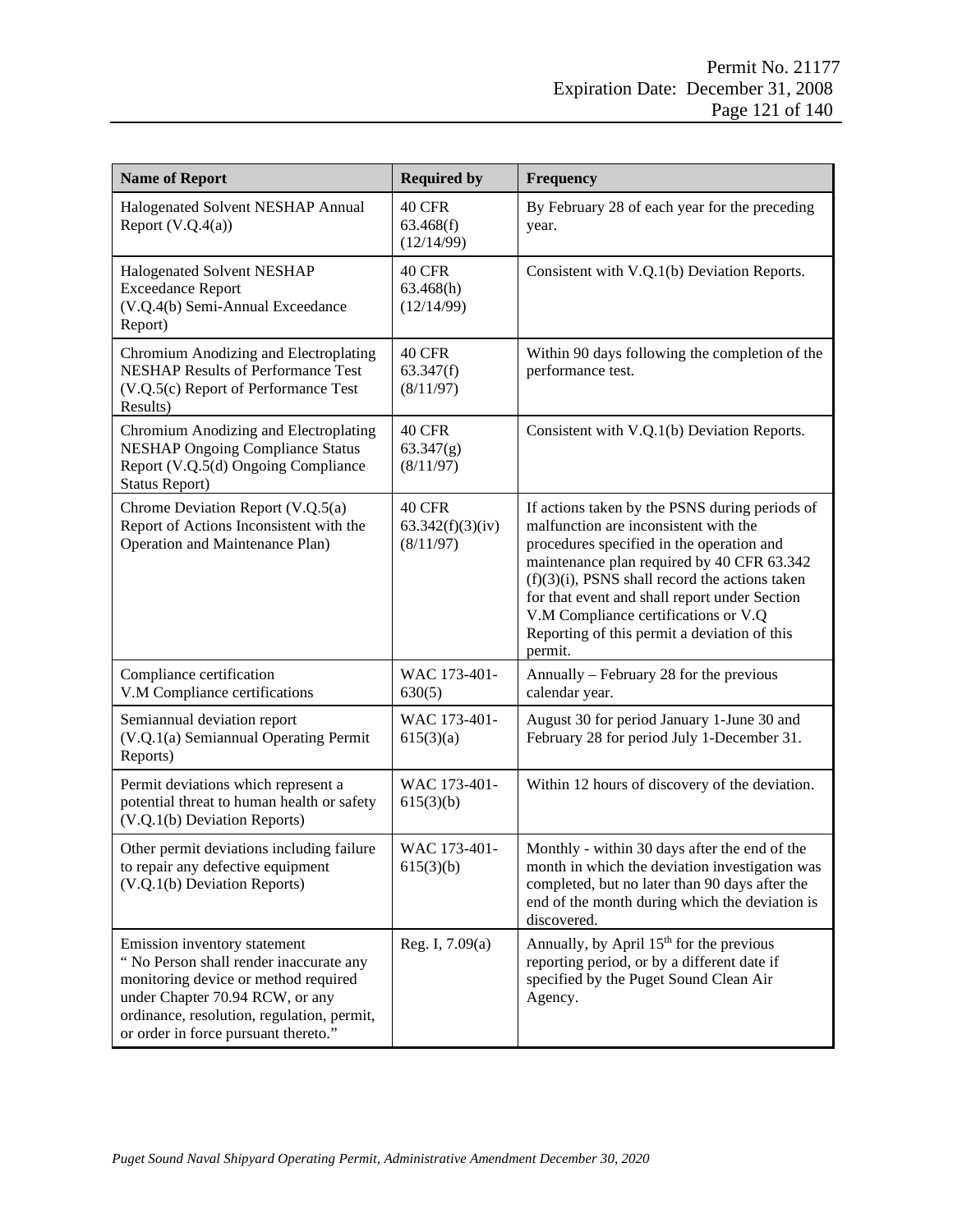| <b>Name of Report</b>                                                                                                                                                                                                                                       | <b>Required by</b>                                                  | <b>Frequency</b>                                         |
|-------------------------------------------------------------------------------------------------------------------------------------------------------------------------------------------------------------------------------------------------------------|---------------------------------------------------------------------|----------------------------------------------------------|
| "No Person shall render inaccurate any<br>monitoring device or method required<br>under Chapter 70.94 RCW, or any<br>ordinance, resolution, regulation, permit,<br>or order in force pursuant thereto."                                                     |                                                                     |                                                          |
| [WAC 173-400-105(8), 8/21/98 STATE<br>ONLY]                                                                                                                                                                                                                 |                                                                     |                                                          |
| "No person shall make any false material<br>statement, representation or certification<br>in any form, notice, or report required<br>under Chapter 70.94 RCW, or any<br>ordinance, resolution, regulation, permit,<br>or order in force pursuant thereto."] |                                                                     |                                                          |
| [WAC 173-400-105(8), 8/21/98 STATE<br>ONLY                                                                                                                                                                                                                  |                                                                     |                                                          |
| Annual Emission Inventory)                                                                                                                                                                                                                                  |                                                                     |                                                          |
| Notice of Emergency<br>(V.R. Emergencies)                                                                                                                                                                                                                   | WAC 173-401-<br>645(d) (11/4/93)                                    | Within 2 days of exceeding emission limits.              |
| <b>Unavoidable Excess Emissions</b><br>(V.S Unavoidable excess emissions)                                                                                                                                                                                   | WAC 173-400-<br>107                                                 | As needed.                                               |
| Administrative permit amendment request<br>(VI.B Administrative Permit<br>Amendments)                                                                                                                                                                       | WAC 173-401-<br>720                                                 | Can make change immediately on submission.               |
| Notice of changes not requiring permit<br>revisions, including $502(b)(10)$ changes<br>and SIP authorized emission trading<br>(VI.C Changes not Requiring Permit<br>Revisions)                                                                              | WAC 173-401-<br>722                                                 | 7 days prior to making a change.                         |
| Notice of off permit changes<br>(VI.D Off Permit Changes)                                                                                                                                                                                                   | WAC 173-401-<br>724                                                 | Contemporaneous with the change.                         |
| Minor permit modification application<br>(VI.E Permit Modification)                                                                                                                                                                                         | WAC 173-401-<br>725                                                 | Can make change immediately after filing<br>application. |
| Significant permit modification<br>application<br>(VI.E Permit Modification)                                                                                                                                                                                | WAC 173-401-<br>725                                                 | As needed.                                               |
| Notice of Construction and Application<br>for Approval<br>(IV.A New Source Review)                                                                                                                                                                          | <b>Puget Sound</b><br>Clean Air<br>Agency Reg. I,<br>Article 6      | Before construction begins.                              |
| Asbestos project notification<br>(IV.C Asbestos)                                                                                                                                                                                                            | <b>Puget Sound</b><br>Clean Air<br>Agency Reg. III,<br>Section 4.03 | Up to 10 days prior.                                     |
| PSD permit applications<br>(IV.A New Source Review)                                                                                                                                                                                                         | WAC 173-400-<br>141                                                 | Before construction begins.                              |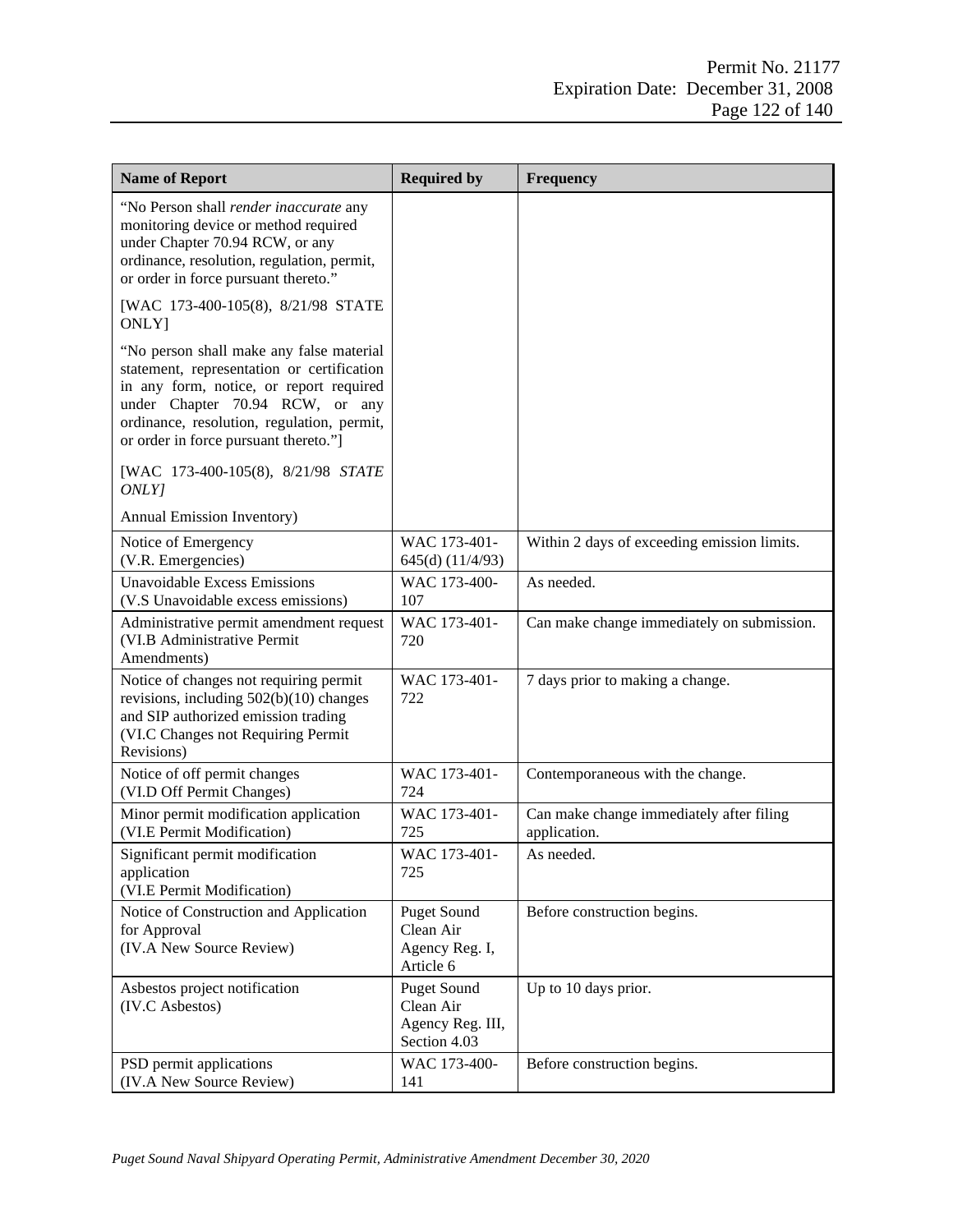### **7. NOTIFICATION REQUIREMENTS**

The following table contains a summary of the notification requirements that are presented in detail in this permit. In the event of a conflict between the notification requirements listed below and the notification requirements listed in other sections of this permit, the notification requirements listed in other sections of the permit shall govern.

| Reqmt.<br>No.  | <b>Citation</b>                                                              | <b>Adoption or</b><br><b>Effective</b><br><b>Date</b> | <b>Notification Requirement</b>                                                                                                                                                                                                                                                           | <b>Date Report Due</b>                                                                           |
|----------------|------------------------------------------------------------------------------|-------------------------------------------------------|-------------------------------------------------------------------------------------------------------------------------------------------------------------------------------------------------------------------------------------------------------------------------------------------|--------------------------------------------------------------------------------------------------|
| N.1            | <b>Puget Sound Clean</b><br>Air Agency<br>Regulation I,<br>Section $3.07(b)$ | 2/10/1994                                             | As specified in Section V. N. of this permit, PSNS shall notify the Puget Sound<br>Clean Air Agency in writing at least 2 weeks (14 days) prior to any compliance<br>test and provide the Puget Sound Clean Air Agency an opportunity to review the<br>test plan and to observe the test. | 14 days prior to<br>compliance test.                                                             |
| N <sub>1</sub> | 40 CFR $60.7(a)(1)$                                                          | 9/15/1994                                             | PSNS shall furnish written notification to the Puget Sound Clean Air Agency and<br>EPA Region 10 of the date of construction or reconstruction of an affected NSPS<br>facility as specified in 40 CFR Part 60                                                                             | 30 days after date of<br>construction or<br>reconstruction                                       |
| N. 3           | 40 CFR $60.7(a)(2)$                                                          | 9/15/1994                                             | PSNS shall furnish written notification to the Puget Sound Clean Air Agency and<br>EPA Region 10 of the anticipated date of initial start-up of an affected NSPS<br>facility as specified in 40 CFR Part 60                                                                               | No more than 60 nor<br>less than 30 days<br>prior to anticipated<br>date of initial start-<br>up |
| N. 4           | 40 CFR $60.7(a)(3)$                                                          | 9/15/1994                                             | PSNS shall furnish written notification to the Puget Sound Clean Air Agency and<br>EPA Region 10 of the actual date of initial start-up of an affected NSPS facility as<br>specified in 40 CFR Part 60                                                                                    | 15 days after date of<br>initial start-up                                                        |
| N.5            | 40 CFR 60.7(a)(4)                                                            | 9/15/1994                                             | PSNS shall furnish written notification to the Puget Sound Clean Air Agency and<br>EPA Region 10 of any physical or operational change which may increase<br>emission rate of any air pollutant to which an NSPS standard applies unless<br>change is exempted under 40 CFR 60.14(3)      | 60 days or as soon<br>as practicable before<br>change is<br>commenced                            |
| N. 6           | 40 CFR 60.8                                                                  | 5/17/1989                                             | Provide notice to the Puget Sound Clean Air Agency and EPA Region 10 of<br>performance test conducted to demonstrate compliance with standards in 40 CFR<br>Part 60 (NSPS)                                                                                                                | 30 days prior to test                                                                            |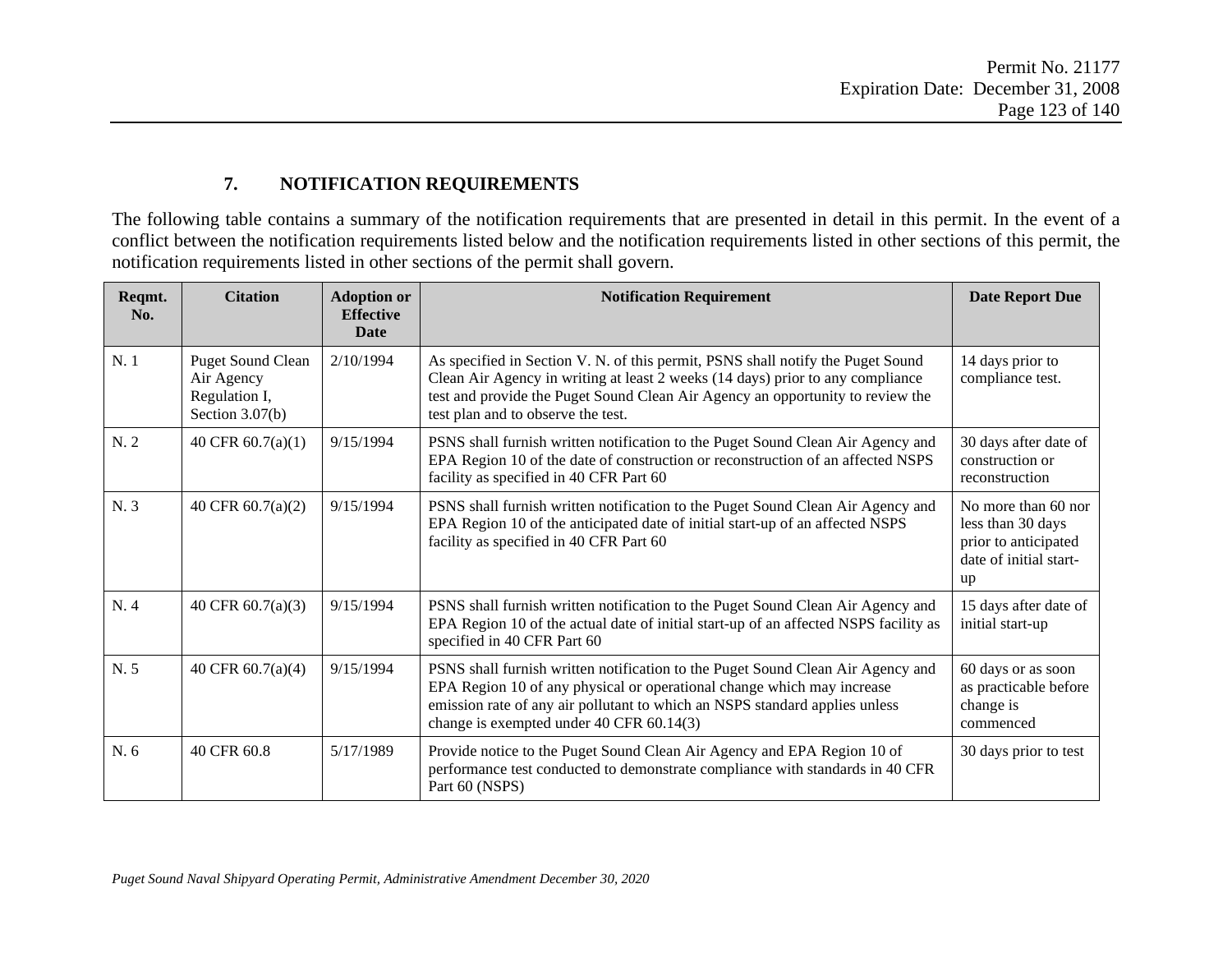| Reqmt.<br>No. | <b>Citation</b>                                                                             | <b>Adoption or</b><br><b>Effective</b><br><b>Date</b> | <b>Notification Requirement</b>                                                                                                                                                                                                                                                                                                                                                                                                                                                | <b>Date Report Due</b>                                                                                                                                       |
|---------------|---------------------------------------------------------------------------------------------|-------------------------------------------------------|--------------------------------------------------------------------------------------------------------------------------------------------------------------------------------------------------------------------------------------------------------------------------------------------------------------------------------------------------------------------------------------------------------------------------------------------------------------------------------|--------------------------------------------------------------------------------------------------------------------------------------------------------------|
| N.7           | 40 CFR 63.5(b)(4)                                                                           | 3/16/1994                                             | For a new affected source or reconstructed affected source subject to a NESHAP,<br>notify the Puget Sound Clean Air Agency of the intended construction or<br>reconstruction. Submit in accordance with 63.9(b), Initial Notifications, and<br>include information required for application for approval or construction or<br>reconstruction as specified in 40 CFR 63.5(d). For major sources, application for<br>approval may be used to fulfill notification requirements. | For major sources,<br>see timeline in<br>$63.5(d)$ .                                                                                                         |
| N. 8          | 40 CFR 63.5(d)(1)                                                                           | 3/16/1994                                             | For a new major source or reconstructed major source subject to a NESHAP,<br>submit an application for approval of construction to the Puget Sound Clean Air<br>Agency as specified in 40 CFR 63.5.                                                                                                                                                                                                                                                                            | As soon as possible<br>prior to construction<br>if NESHAP in<br>effect. No later than<br>60 days after<br>effective date of<br>standard if not in<br>effect. |
| N.9           | 40 CFR 63.9(b)(3)                                                                           | 2/12/1999                                             | For a new or reconstructed affected source subject to a NESHAP with an initial<br>startup after the effective date of a relevant standard and for which an application<br>for approval of construction or reconstruction is not required under 40 CFR<br>63.5(d), submit an initial notification to the Puget Sound Clean Air Agency in<br>accordance with 40 CFR $63.9(b)(3)$ .                                                                                               | No later than 120<br>days after initial<br>startup.                                                                                                          |
| N. 10         | 40 CFR 63.9(e), 40<br>CFR 63.9(i),<br><b>Puget Sound Clean</b><br>Air Agency Reg I:<br>3.07 | 2/12/1999                                             | PSNS shall notify the Control Officer in writing of its intention to conduct a<br>NESHAP performance test at least 60 calendar days before the performance test is<br>scheduled to begin to allow the Control Officer to review and approve the site-<br>specific test plan required under 40 CFR 63.7(c), if requested by the Control<br>Officer, and to have an observer present during the test.                                                                            | At least two weeks<br>before the<br>performance test is<br>scheduled to begin.                                                                               |
| N. 11         | 40 CFR 63.9(j)<br><b>Puget Sound Clean</b><br>Air Agency<br>Regulation III, 2.02            | 02/12/1999<br>09/09/1999                              | For vapor degreasing operation and chrome plating operations subject to the<br>NESHAP, PSNS shall send changes in information to the Puget Sound Clean Air<br>Agency within 15 days                                                                                                                                                                                                                                                                                            | Within 15 days of<br>determining changes<br>in information<br>needed                                                                                         |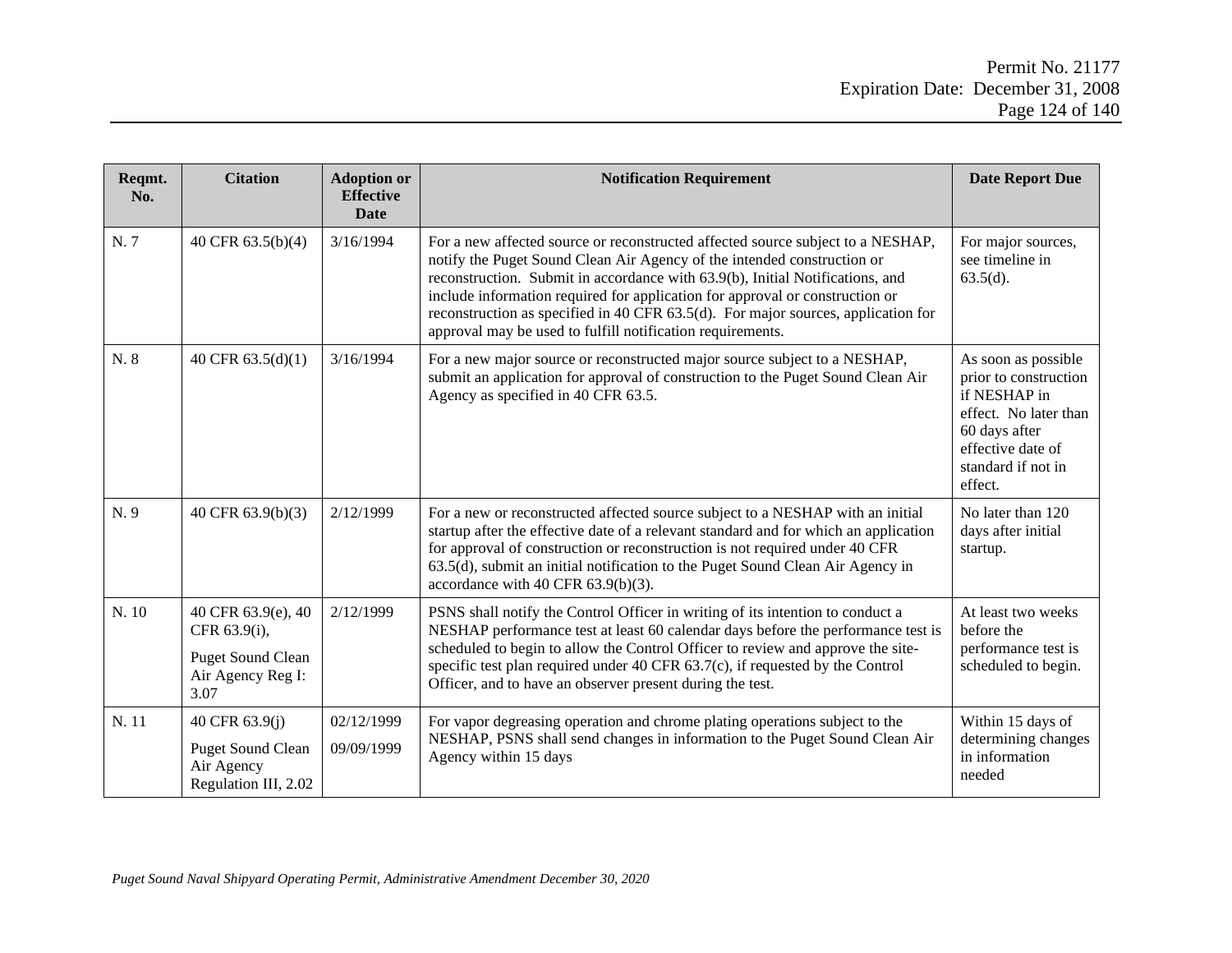| Reqmt.<br>No. | <b>Citation</b>                                                     | <b>Adoption or</b><br><b>Effective</b><br>Date | <b>Notification Requirement</b>                                                                                                                                        | <b>Date Report Due</b>                                     |
|---------------|---------------------------------------------------------------------|------------------------------------------------|------------------------------------------------------------------------------------------------------------------------------------------------------------------------|------------------------------------------------------------|
| N. 12         | WAC 173-401-<br>720                                                 | 11/4/1993                                      | Administrative permit amendment request<br>(VI.B Administrative Permit Amendments)                                                                                     | Can make change<br>immediately on<br>submission            |
| N. 13         | WAC 173-401-<br>722                                                 | 11/4/1993                                      | Notice of changes not requiring permit revisions, including 502(b)(10)<br>changes and SIP authorized emission trading<br>(VI.C Changes not Requiring Permit Revisions) | 7 days prior to<br>making a change                         |
| N. 14         | WAC 173-401-<br>724                                                 | 11/4/1993                                      | Notice of off permit changes<br>(VI.D Off Permit Changes)                                                                                                              | Contemporaneous<br>with the change                         |
| N. 15         | WAC 173-401-<br>725                                                 | 11/4/1993                                      | Minor permit modification application<br>(VI.E Permit Modification)                                                                                                    | Can make change<br>immediately after<br>filing application |
| N. 16         | WAC 173-401-<br>725                                                 | 11/4/1993                                      | Significant permit modification application<br>(VI.E Permit Modification)                                                                                              | As needed                                                  |
| N. 17         | <b>Puget Sound</b><br>Clean Air<br>Agency Reg. I,<br>Article 6      | 7/12/2001                                      | Notice of Construction and Application for Approval<br>(IV.A New Source Review)                                                                                        | <b>Before</b><br>construction<br>begins                    |
| N. 18         | <b>Puget Sound</b><br>Clean Air<br>Agency Reg. III,<br>Section 4.03 | 7/13/2000                                      | Asbestos project notification<br>(IV.C Asbestos)                                                                                                                       | At least 10 days<br>prior                                  |
| N. 19         | WAC 173-400-<br>141                                                 | 10/14/1996                                     | PSD permit applications<br>(IV.A New Source Review)                                                                                                                    | Before<br>construction<br>begins                           |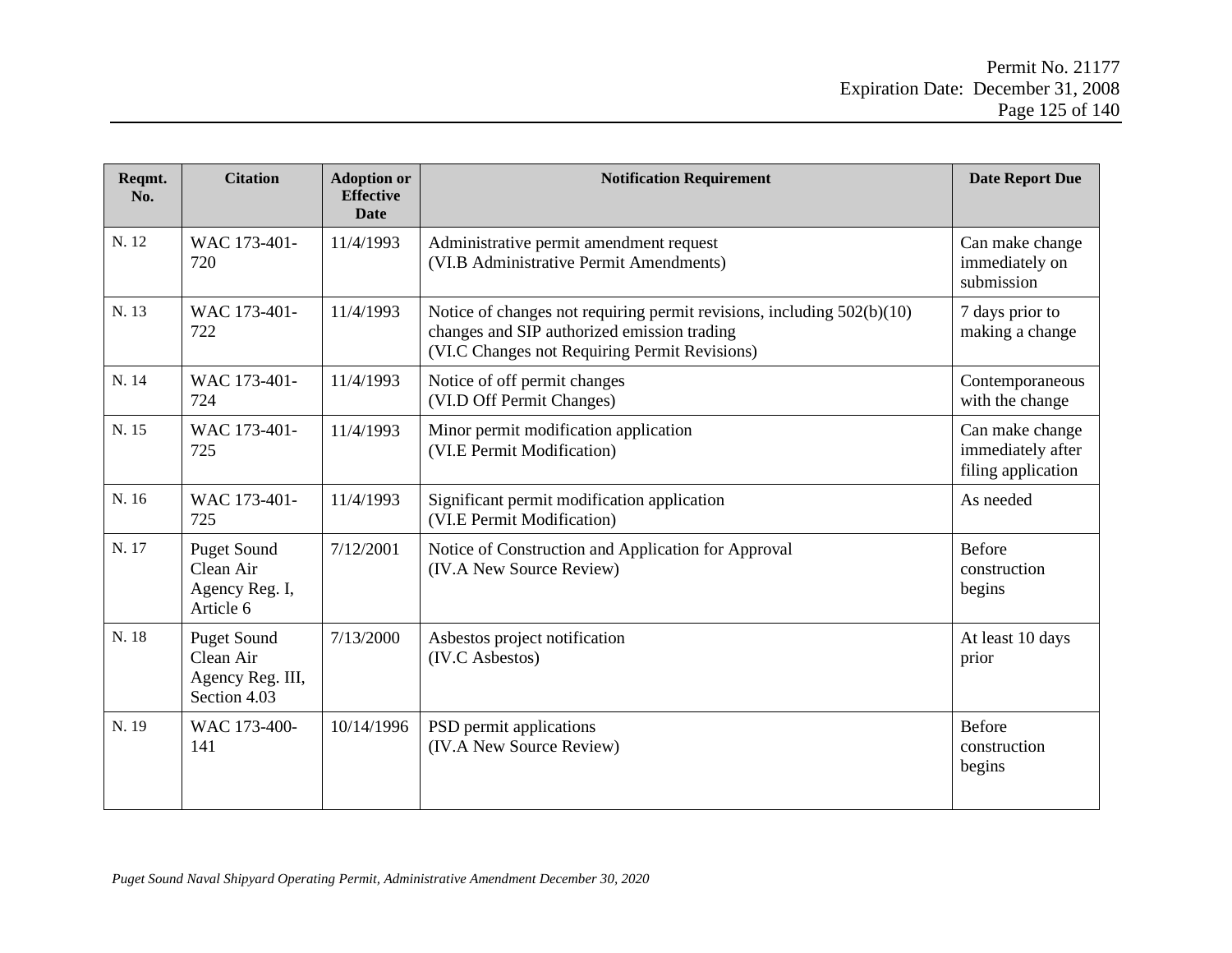# *R. Emergencies*

An emergency, as defined in WAC 173-401-645(l), constitutes an affirmative defense to an action brought for noncompliance with a technology-based emission limitation if the conditions of WAC 173-401-645(3) are met.

The affirmative defense of emergency shall be demonstrated through properly signed, contemporaneous operating logs, or other relevant evidence that:

- 1. An emergency occurred and that PSNS can identify the cause(s) of the emergency;
- 2. The permitted facility was at the time being properly operated;
- 3. During the period of the emergency PSNS took all reasonable steps to minimize levels of emissions that exceeded the emission standards or other requirements in the permit; and
- 4. PSNS submitted notice of the emergency to the Puget Sound Clean Air Agency within two (2) working days of the time when the emissions limitations were exceeded due to the emergency or shorter periods of time specified in an applicable requirement. This notice fulfills the requirement of WAC 173-401-615(3)(b) unless the excess emissions represent a potential threat to human health or safety. This notice must contain a description of the emergency, any steps taken to mitigate emissions, and corrective actions taken.

In any enforcement proceeding, PSNS has the burden of proof to establish the occurrence of an emergency. This provision is in addition to any emergency or upset provision contained in any applicable requirement. [WAC 173-401-645, 11/4/93]

# <span id="page-125-0"></span>*S. Unavoidable excess emissions*

Excess emissions due to startup or shutdown conditions, scheduled maintenance or upsets that are determined to be unavoidable under the procedures and criteria in WAC 173-400-107 shall be excused and not subject to penalty. For any excess emission that PSNS wants the Puget Sound Clean Air Agency to consider unavoidable and excusable under WAC 173-400- 107, PSNS shall submit the information required under WAC 173-400-107. [WAC 173-400- 107(2), 8/20/93 (*State/Puget Sound Clean Air Agency only)*]

# *T. Need to halt or reduce activity not a defense*

It shall not be a defense for PSNS in an enforcement action that it would have been necessary to halt or reduce the permitted activity in order to maintain compliance with the conditions of this permit. [WAC 173-401-620(2)(b), 11/4/93]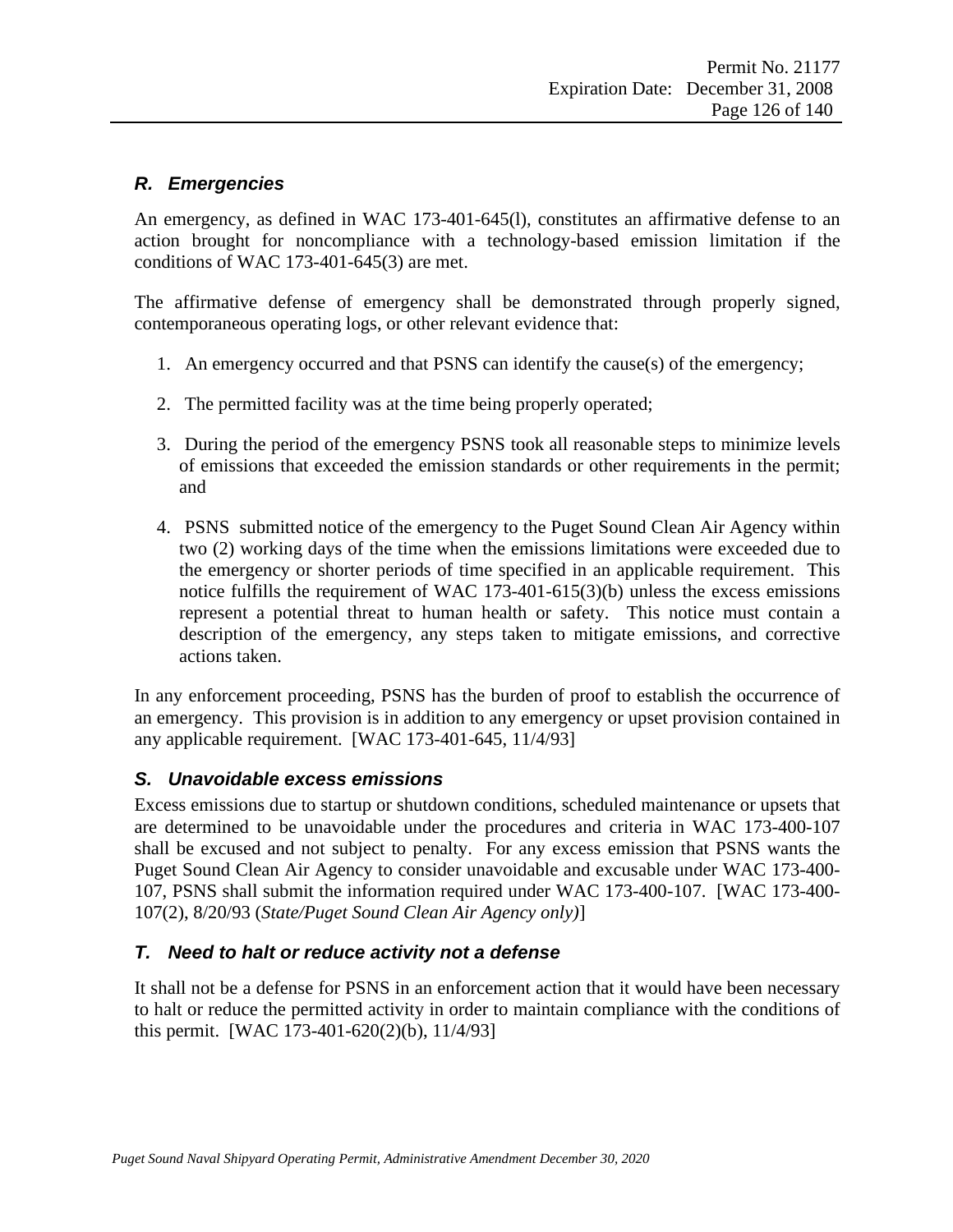#### *U. Stratospheric ozone and climate protection*

- 1. PSNS will comply with the following standards for recycling and emissions reduction pursuant to 40 CFR Part 82, Subpart F, except as provided for motor vehicle air conditioners (MVACs) in Subpart B:
	- i) Persons opening appliances for maintenance, service, repair, or disposal must comply with the required practices pursuant to 40 CFR 82.156;
	- ii) Equipment used during the maintenance, service, repair, or disposal of appliances must comply with the standards for recycling and recovery equipment pursuant to 40 CFR 82.158; and
	- iii) Persons performing maintenance, service, repair, or disposal of appliances must be certified by an approved technician certification program pursuant to 40 CFR 82.161.
- 2. PSNS may switch from any ozone-depleting substance to any alternative approved pursuant to the Significant New Alternatives Program (SNAP), 40 CFR Part 82, Subpart G, without a permit revision but shall not switch to a substitute listed as unacceptable pursuant to such program. [40 CFR 82.174 ]
- 3. Any certified technician employed by PSNS, and who maintains, repairs, and disposes of appliances, will keep a copy of their certification at their place of employment. [40 CFR 82.166(1) ]
- 4. PSNS shall not willfully release any regulated refrigerant and shall use refrigerant extraction equipment to recover regulated refrigerant when servicing, repairing or disposing of commercial air conditioning, heating, or refrigeration systems. [RCW 70.94.970(2) and (4), 11/12/97 (*State/Puget Sound Clean Air Agency enforceable only*)]

### *V. RACT satisfied*

Emission standards and other requirements contained in rules or regulatory orders in effect at the time of this permit issuance shall be considered RACT for the purposes of issuing this permit. [WAC 173-401-605(3), 11/4/93 *(State/Puget Sound Clean Air Agency enforceable only)*]

#### *W. Risk management programs*

In accordance with 40 CFR Part 68, if PSNS has or receives more than a threshold quantity of a regulated substance in a process, as determined under 40 CFR 68.115, PSNS shall comply with the requirements of the Chemical Accident Prevention Provisions of 40 CFR Part 68 no later than the following dates:

1. Three years after the date on which a regulated substance is first listed under 40 CFR 68.130; or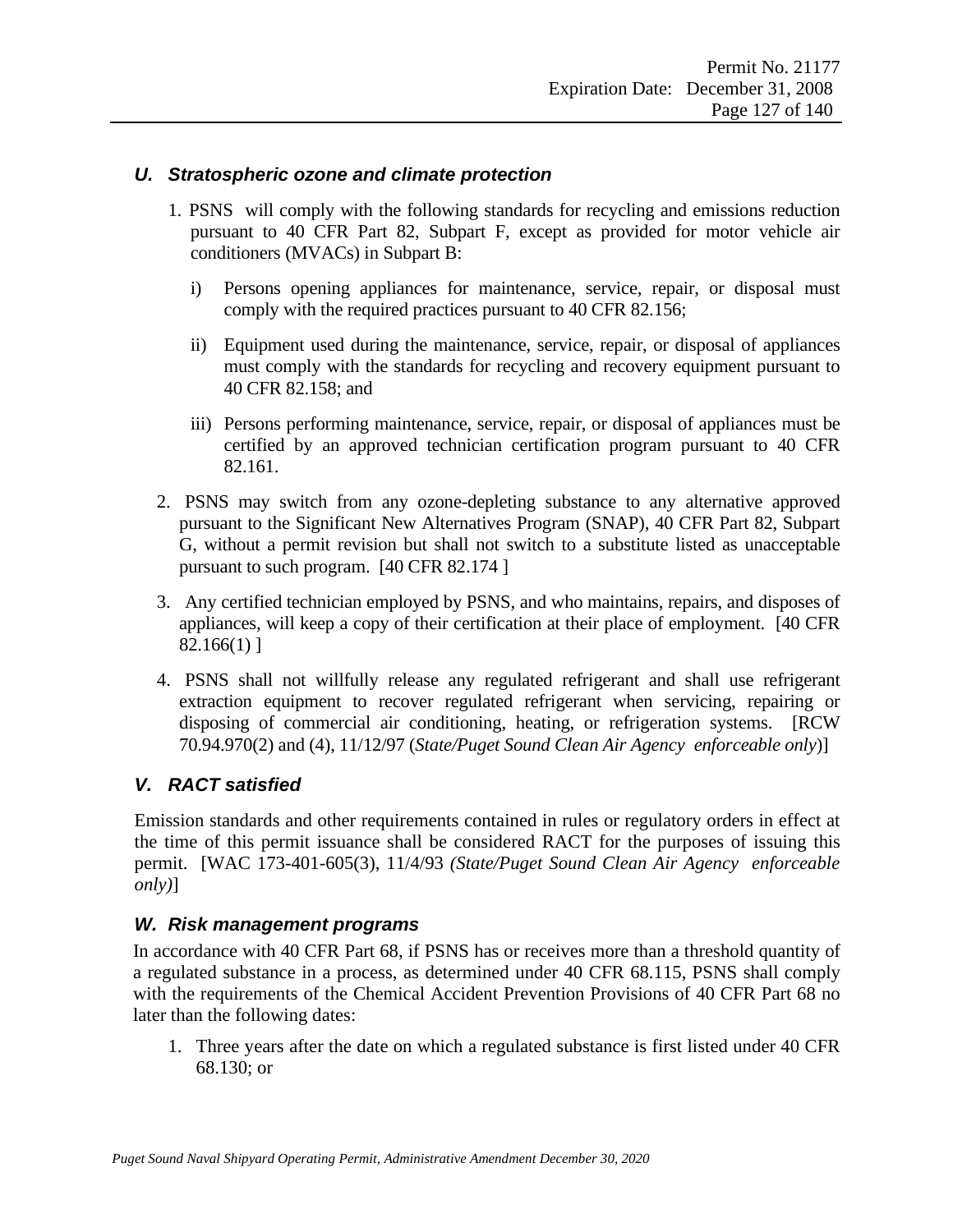2. The date on which a regulated substance is first present above a threshold quantity in a process.

[40 CFR 68.10, 1/6/1999]

### *X. Definitions*

Unless otherwise defined in this permit, the terms used in this permit shall have the same meaning ascribed to them in the referenced regulation. [WAC 173-401-200, 10/17/02]

### *Y. Duty to supplement or correct application*

Upon becoming aware that it has failed to submit any relevant facts in a permit application or that it has submitted incorrect information in a permit application, PSNS shall promptly submit such supplementary facts or corrected information to the Puget Sound Clean Air Agency. [WAC 173-401-500(6), 11/4/93 *(State/Puget Sound Clean Air Agency enforceable only)*]

### *Z. Insignificant emission units and activities*

1. Insignificant emission units and activities at PSNS are subject to all applicable requirements set forth in Sections I.A, III and IV. This permit shall not require testing, monitoring, reporting or recordkeeping for insignificant emission units or activities except as required by Puget Sound Clean Air Agency Regulation I, Sections 7.09(b) and 9.20. Compliance with Puget Sound Clean Air Agency Regulation I, Sections 7.09(b) and 9.20 shall be deemed to satisfy the requirements of WAC 173-401-615 and 173- 401-630(1).

[WAC 173-401-530(2)(c), 10/17/02]

2. Where this permit does not require testing, monitoring, recordkeeping and reporting for insignificant emissions units or activities, PSNS may certify continuous compliance if there were no observed, documented, or known instances of noncompliance during the reporting period. Where this permit requires testing, monitoring, recordkeeping and reporting for insignificant emission units or activities, PSNS may certify continuous compliance when the testing, monitoring, and recordkeeping required by the permit revealed no violations during the period, and there were no observed, documented, or known instances of noncompliance during the reporting period.

[WAC 173-401-530(2)(d), 10/17/02]

3. An emission unit or activity that qualifies as insignificant solely on the basis of WAC 173-401-530(1)(a) shall not exceed the emission thresholds specified in WAC 173-401- 530(4) until this permit is modified pursuant to Section VI.E of this permit and WAC 173-401-725.

[WAC 173-401-530(6), 10/17/02]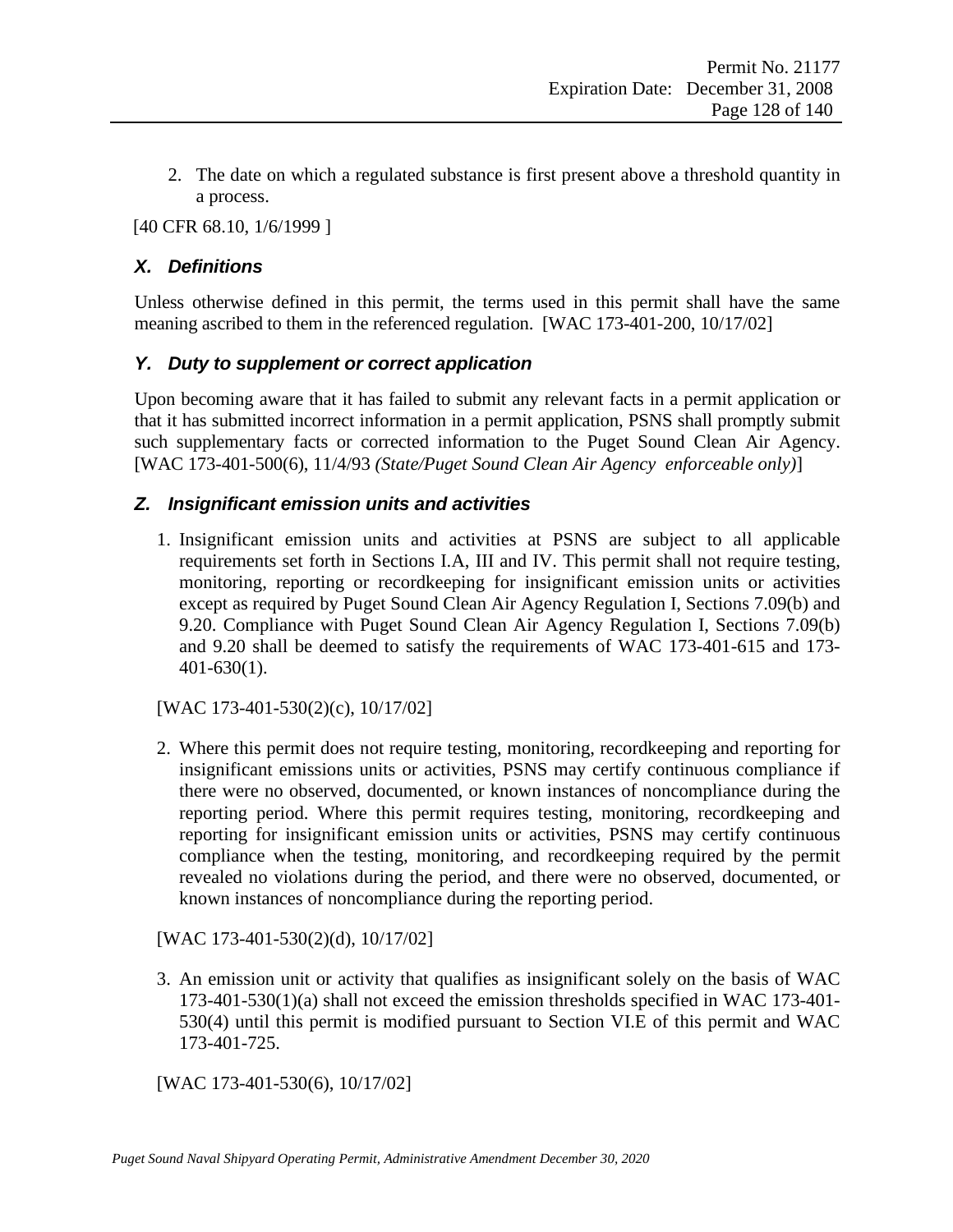# **VI. PERMIT ACTIONS**

### *A. Permit Renewal, Revocation And Expiration*

- (1) **Renewal application**. PSNS shall submit a complete permit renewal application to the Puget Sound Clean Air Agency no later than 12 months prior to the expiration of this permit. Failure of the Puget Sound Clean Air Agency to send PSNS a renewal application shall not relieve PSNS from the obligation to file a timely and complete renewal application. [WAC 173-401-710(1), 10/17/02; WAC 173-401-500(2), 10/17/02]
- (2) **Expired permits.** Permit expiration will terminate PSNS's right to operate unless a timely and complete renewal application has been submitted consistent with WAC 173-401-710(1) and WAC 173-401-500. All terms and conditions of the permit shall remain in effect after this permit expires if a timely and complete permit application has been submitted. [WAC 173-401-710(3), 10/17/02]
- <span id="page-128-1"></span>(3) **Revocation of permits**. The Puget Sound Clean Air Agency may revoke a permit only upon the request of PSNS or for cause. The Puget Sound Clean Air Agency shall provide at least thirty days written notice to PSNS prior to revocation of the permit or denial of a permit renewal application. Such notice shall include an explanation of the basis for the proposed action and afford PSNS an opportunity to meet with the Puget Sound Clean Air Agency prior to Puget Sound Clean Air Agency's final decision. A revocation issued under this condition may be issued conditionally with a future effective date and may specify that the revocation will not take effect if PSNS satisfies the specified conditions before the effective date. Nothing in this subsection shall limit Puget Sound Clean Air Agency's authority to issue emergency orders. [WAC 173-401- 710(4), 10/17/02]

### <span id="page-128-0"></span>*B. Administrative Permit Amendments*

- (1) **Definition.** An "administrative permit amendment" is a permit revision that:
	- a) Corrects typographical errors;
	- b) Identifies a change in the name, address, or phone number of any person identified in the permit, or provides a similar minor administrative change at PSNS;
	- c) Requires more frequent monitoring or reporting by PSNS;
	- d) Allows for a change in ownership or operational control of a source where the Puget Sound Clean Air Agency determines that no other change in the permit is necessary, provided that a written agreement containing a specific date for transfer of permit responsibility, coverage, and liability between the current and new permittee has been submitted to the Puget Sound Clean Air Agency;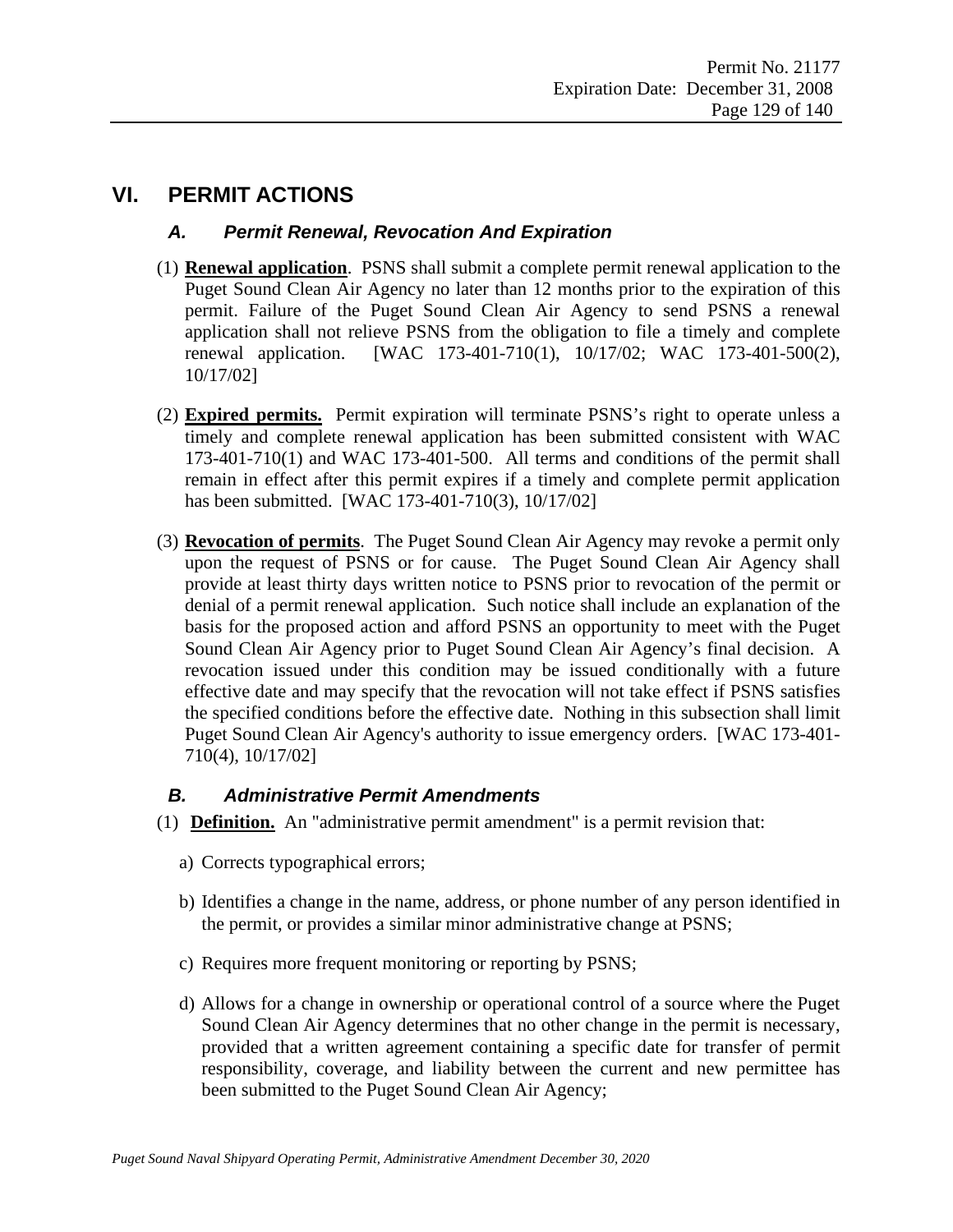- e) Incorporates into the permit the terms, conditions, and provisions from orders approving notice of construction applications processed under an EPA-approved program, provided that such a program meets procedural requirements substantially equivalent to the requirements of WAC 173-401-700, 173-401-725, and 173-401- 800 that would be applicable to the change if it were subject to review as a permit modification, and compliance requirements substantially equivalent to those contained in WAC 173-401-600 through 173-401-650. [WAC 173-401-720(1), 11/4/93]
- <span id="page-129-1"></span>(2) **Administrative permit amendment procedures**. An administrative permit amendment may be made by the Puget Sound Clean Air Agency consistent with the following:
	- a) The Puget Sound Clean Air Agency shall take no more than sixty days from receipt of a request for an administrative permit amendment to take final action on such request, and may incorporate such changes without providing notice to the public or affected states provided that it designates any such permit revisions as having been made pursuant to this paragraph.
	- b) The Puget Sound Clean Air Agency shall submit a copy of the revised permit to EPA.
	- c) PSNS may implement the changes addressed in the request for an administrative amendment immediately upon submittal of the request. [WAC 173-401-720(3), 11/4/93]
- (3) **Permit shield**. The Puget Sound Clean Air Agency shall, upon taking final action granting a request for an administrative permit amendment, allow coverage by the permit shield in WAC 173-401-640 for administrative permit amendments made pursuant to part (1)(e) of this condition. [WAC 173-401-720(4), 11/4/93]

# <span id="page-129-0"></span>*C. Changes not Requiring Permit Revisions*

- (1) **General**.
	- a) PSNS shall be authorized to make the changes described in this section without a permit revision, providing the following conditions are met:
		- i) The proposed changes are not Title I modifications as defined in WAC 174-401- 200;
		- ii) The proposed changes do not result in emissions that exceed those allowable under the permit, whether expressed as a rate of emissions, or in total emissions;
		- iii) The proposed changes do not alter permit terms that are necessary to enforce limitations on emissions from units covered by the permit; and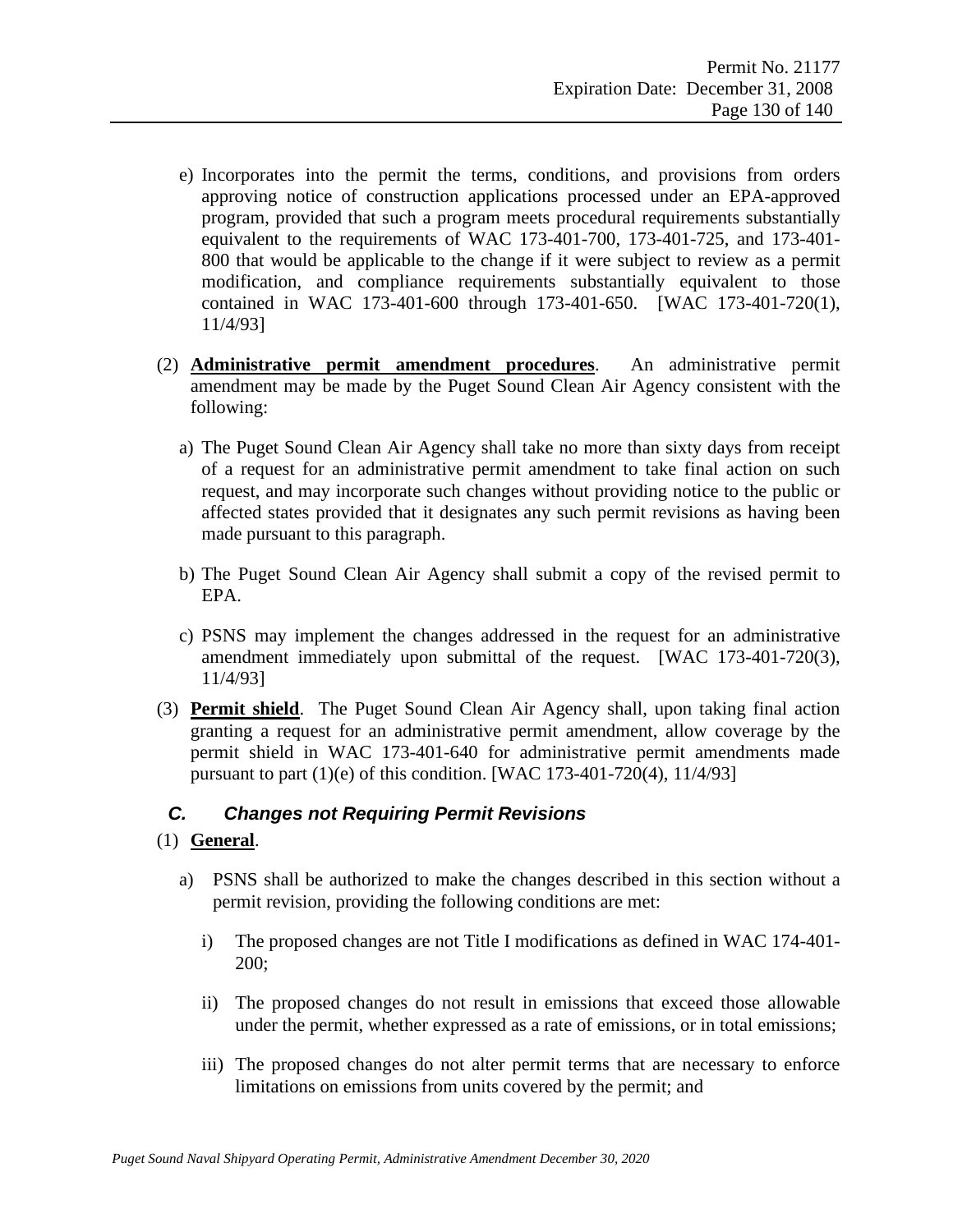- iv) PSNS provides EPA and the Puget Sound Clean Air Agency with written notification at least seven days prior to making the proposed changes except that written notification of a change made in response to an emergency shall be provided as soon as possible after the event.
- b) Permit attachments. PSNS and the Puget Sound Clean Air Agency shall attach each notice to their copy of the relevant permit.
- (2) **Section 502(b)(10) changes**. Pursuant to the conditions in subsection (1) of this section, PSNS shall be authorized to make section 502(b)(10) changes (as defined in WAC 173-401-200) without a permit revision.
	- a) For each such change, the written notification required under subsection  $(1)(a)(iv)$ of this condition shall include a brief description of the change within the permitted facility, the date on which the change will occur, any change in emissions, and any permit term or condition that is no longer applicable as a result of the change.
	- b) The permit shield authorized under WAC 173-401-640 shall not apply to any change made pursuant to this paragraph.
- <span id="page-130-1"></span><span id="page-130-0"></span>(3) **SIP authorized emissions trading.** Pursuant to the conditions in Subsection (1) of this condition, PSNS is authorized to trade increases and decreases in emissions in the permitted facility, where the Washington state implementation plan provides for such emissions trades without requiring a permit revision. This provision is available in those cases where the permit does not already provide for such emissions trading.
	- a) Under this Subsection (3), the written notification required under subsection  $(1)(a)(iv)$  of this condition shall include such information as may be required by the provision in the Washington state implementation plan authorizing the emissions trade, including at a minimum, when the proposed change will occur, a description of each such change, any change in emissions, the permit requirements with which PSNS shall comply using the emissions trading provisions of the Washington state implementation plan, and the pollutants emitted subject to the emissions trade. The notice shall also refer to the provisions with which PSNS shall comply in the applicable implementation plan and that provide for the emissions trade.
	- b) The permit shield described in WAC 173-401-640 shall not extend to any change made under this paragraph. Compliance with the permit requirements that PSNS shall meet using the emissions trade shall be determined according to requirements of the applicable implementation plan authorizing the emissions trade. [WAC 173- 401-722, 10/17/02]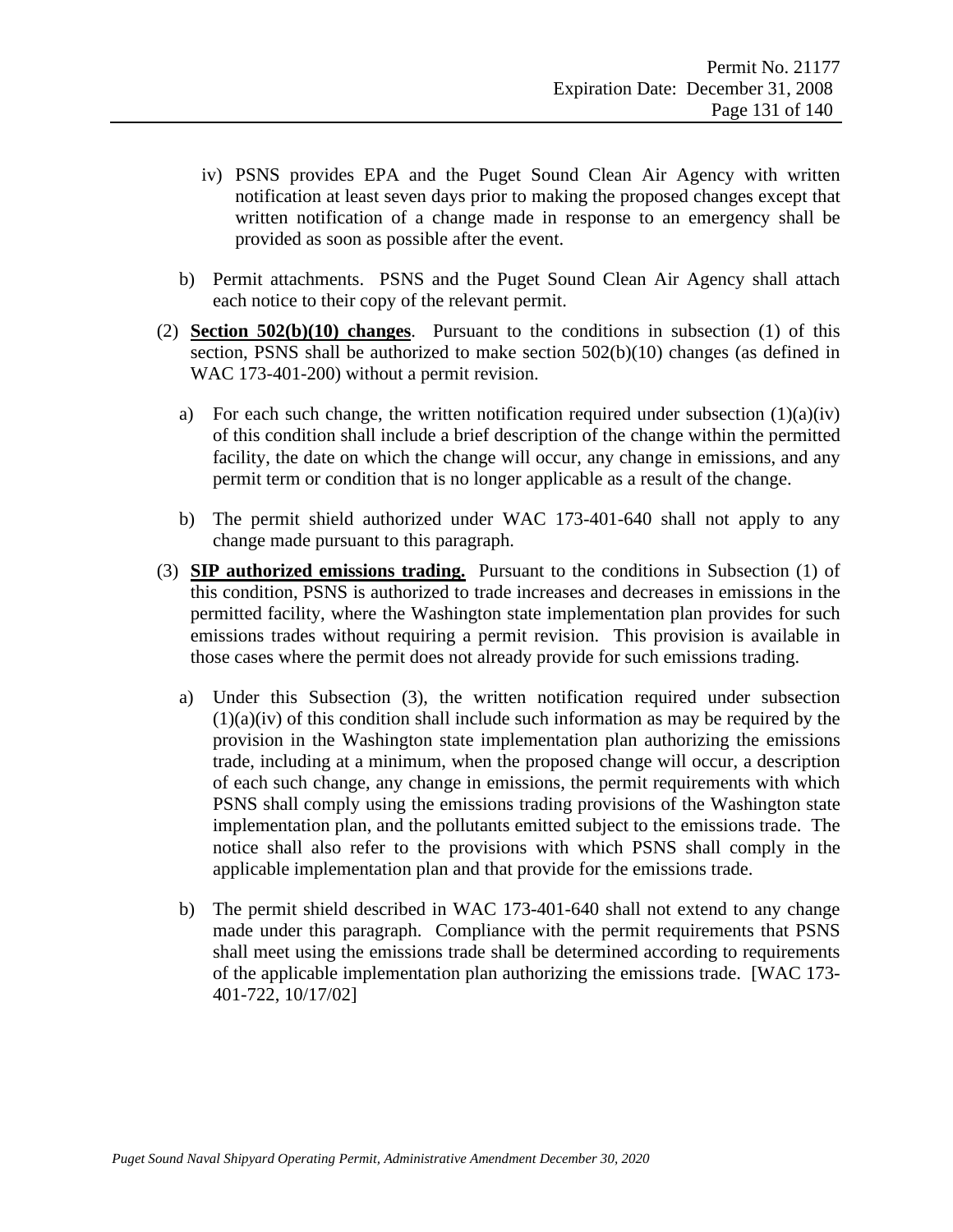# *D. Off Permit Changes*

- (1) PSNS shall be allowed to make changes not specifically addressed or prohibited by the permit terms and conditions without requiring a permit revision, provided that the proposed changes do not weaken the enforceability of existing permit conditions. Any change that is a Title I modification or is a change subject to the acid rain requirements under Title IV of the FCAA must be submitted as a permit revision.
- (2) Each such change shall meet all applicable requirements and shall not violate any existing permit term or condition.
- <span id="page-131-1"></span>(3) PSNS shall provide contemporaneous written notice to the Puget Sound Clean Air Agency and EPA of each such change, except for changes that qualify as insignificant under WAC 173-401-530. Such written notice shall describe each such change, including the date, any change in emissions, pollutants emitted, and any applicable requirement that would apply as a result of the change.
- (4) The change shall not qualify for the permit shield under WAC 173-401-640.
- (5) PSNS shall keep a record describing changes made at PSNS that result in emissions of a regulated air pollutant subject to an applicable requirement, but not otherwise regulated under the permit, and the emissions resulting from those changes.
- (6) When making a change under this section, PSNS shall comply with applicable preconstruction review requirements established pursuant to RCW 70.94.152 and Puget Sound Clean Air Agency Regulation I, Article 6. [WAC 173-401-724, 11/4/93]

### <span id="page-131-0"></span>*E. Permit Modification*

- (1) Definition. A permit modification is any revision to this permit that cannot be accomplished under provisions for administrative permit amendments under WAC 173-401-720.
- (2) Procedures. Minor permit modification procedures.
	- a) Criteria.
		- i) Minor permit modification procedures shall be used for those permit modifications that:
			- a) Do not violate any applicable requirement;
			- b) Do not involve significant changes to existing monitoring, reporting, or recordkeeping requirements in the permit;
			- c) Do not require or change a case-by-case determination of an emission limitation or other standard, or a source-specific determination for temporary sources of ambient impacts, or a visibility or increment analysis;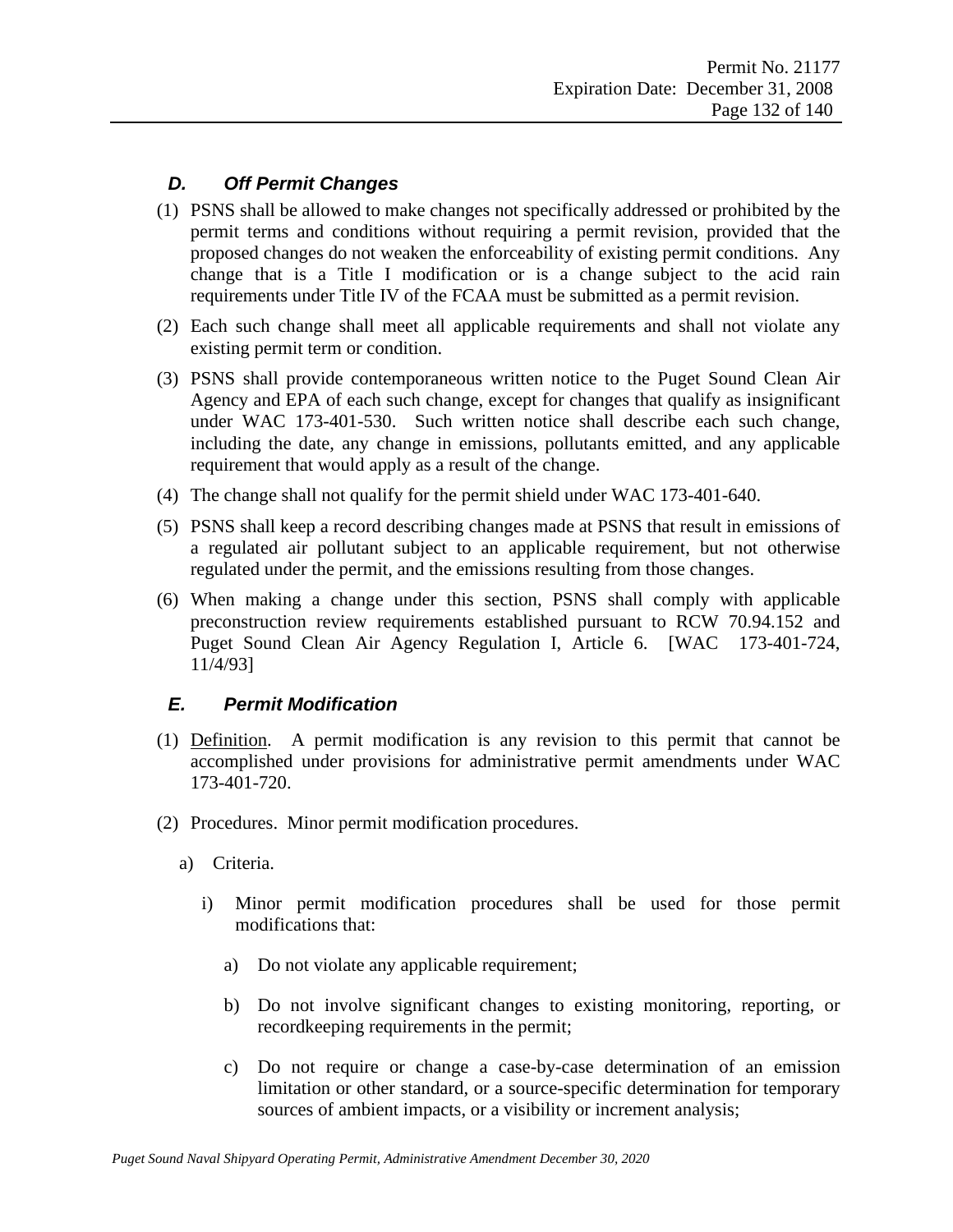- d) Do not seek to establish or change a permit term or condition for which there is no corresponding underlying applicable requirement and that PSNS has assumed to avoid an applicable requirement to which PSNS would otherwise be subject. Such terms and conditions include:
	- (1) A federally enforceable emissions cap assumed to avoid classification as a modification under any provision of Title I of the FCAA; and
	- (2) An alternative emissions limit approved pursuant to regulations promulgated under Section 112(i)(5) of the FCAA;
- e) Are not modifications under any provision of Title I of the FCAA;
- ii) Notwithstanding (a)(i) of this subsection, and subsection (3) of this section, the Puget Sound Clean Air Agency may allow the use of minor permit modification procedures for permit modifications involving the use of economic incentives, marketable permits, emissions trading, and other similar approaches, to the extent that the use of such minor permit modification procedures is explicitly provided for in the Washington state implementation plan or in applicable requirements promulgated by EPA and in effect on April 7, 1993.
- b) Application. An application requesting the use of minor permit modification procedures shall meet the requirements of WAC 173-401-510 and shall include the following:
	- i) A description of the change, the emissions resulting from the change, and any new applicable requirements that will apply if the change occurs;
	- ii) PSNS's suggested draft permit;
	- iii) Certification by a responsible official, consistent with WAC 173-401-520, of the truth, accuracy, and completeness of the application and that the proposed modification meets the criteria for use of minor permit modification procedures and a request that such procedures be used; and
	- iv) Completed forms for the Puget Sound Clean Air Agency to use to notify EPA and affected states as required under WAC 173-401-810 and 173-401-820.
- c) PSNS's ability to make change. PSNS may make the change proposed in its minor permit modification application immediately after it files such application provided that those changes requiring the submission of a notice of construction application have been reviewed and approved by the Puget Sound Clean Air Agency. After PSNS makes the change allowed by the preceding sentence, and until the Puget Sound Clean Air Agency takes any of the actions specified in WAC 173-401- 725(d), PSNS must comply with both the applicable requirements governing the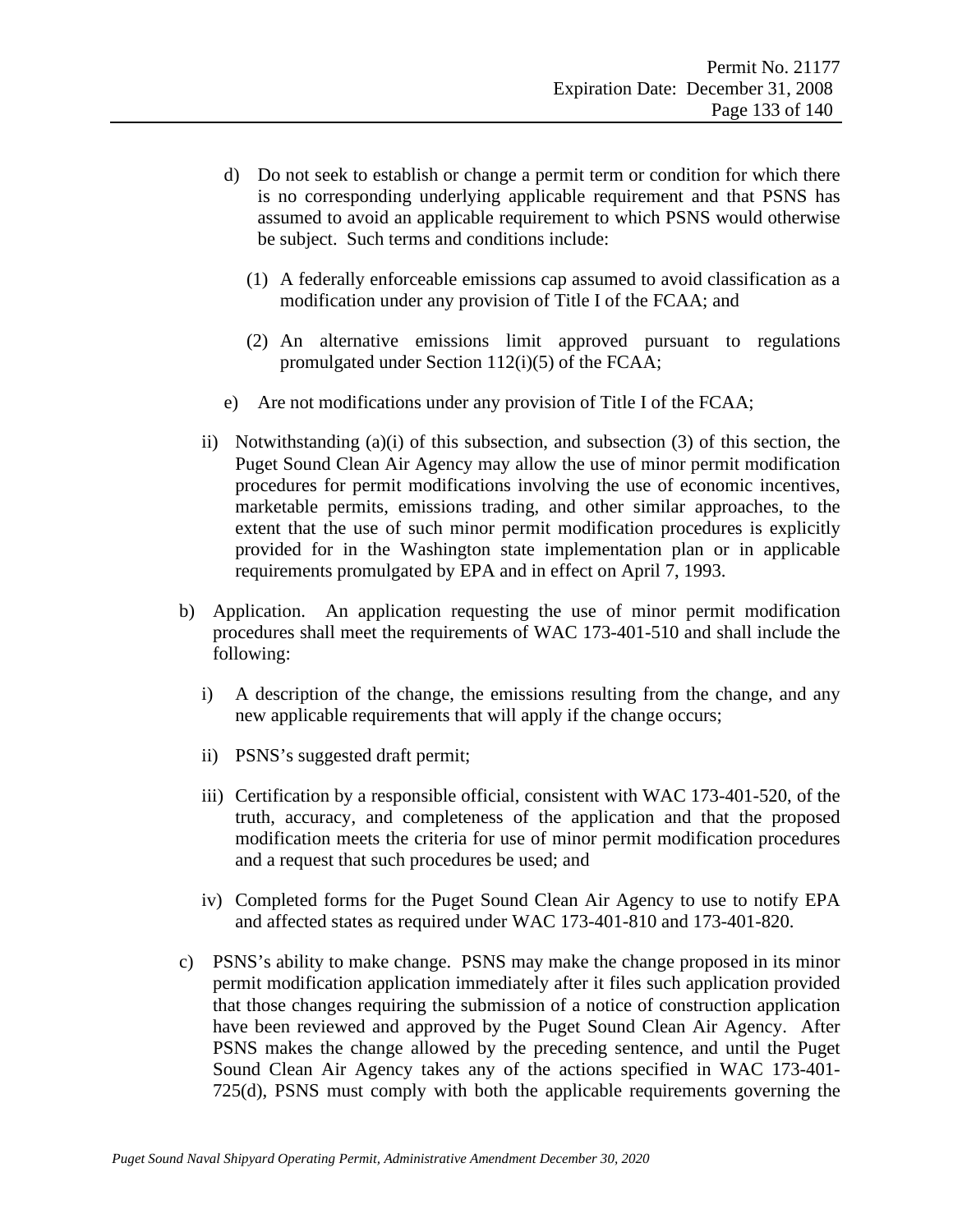change and the proposed permit terms and conditions. During this time period, PSNS need not comply with the existing permit terms and conditions it seeks to modify. However, if PSNS fails to comply with its proposed permit terms and conditions during this time period, the existing permit terms and conditions it seeks to modify may be enforced against it.

- d) Permit shield. The permit shield under WAC 173-401-640 shall not extend to minor permit modifications.
- (3) **Group processing of minor permit modifications.** Consistent with WAC 173-401- 725(3), the Puget Sound Clean Air Agency may process groups of a source's applications for certain modifications eligible for minor permit modification processing.

#### (4) **Significant modification procedures.**

- a) Criteria. Significant modification procedures shall be used for applications requesting permit modifications that do not qualify as minor permit modifications or as administrative permit amendments. Every significant change in existing monitoring permit terms or conditions and every relaxation of reporting or recordkeeping permit terms or conditions shall be considered significant. Nothing herein shall be construed to preclude PSNS from making changes consistent with Chapter 173-401 WAC that would render existing permit compliance terms and conditions irrelevant.
- b) Significant permit modifications shall meet all requirements of Chapter 173-401 WAC, including those for applications, public participation, review by affected states, and review by EPA, as they apply to permit issuance and permit renewal. The Puget Sound Clean Air Agency shall complete review on the majority of significant permit modifications within nine months after receipt of a complete application. [WAC 173-401-725, 11/4/93]

### *F. Reopening for Cause*

- (1) **Standard provisions.** This permit shall be reopened and revised under any of the following circumstances:
	- a) Additional applicable requirements become applicable to PSNS with a remaining permit term of three or more years. Such a reopening shall be completed not later than eighteen months after promulgation of the applicable requirement. No such reopening is required if the effective date of the requirement is later than the date on which the permit is due to expire, unless the original permit or any of its terms and conditions have been extended pursuant to WAC 173-401-620(2)(j);
	- b) Additional requirements (including excess emissions requirements) become applicable to an affected source under the acid rain program. Upon approval by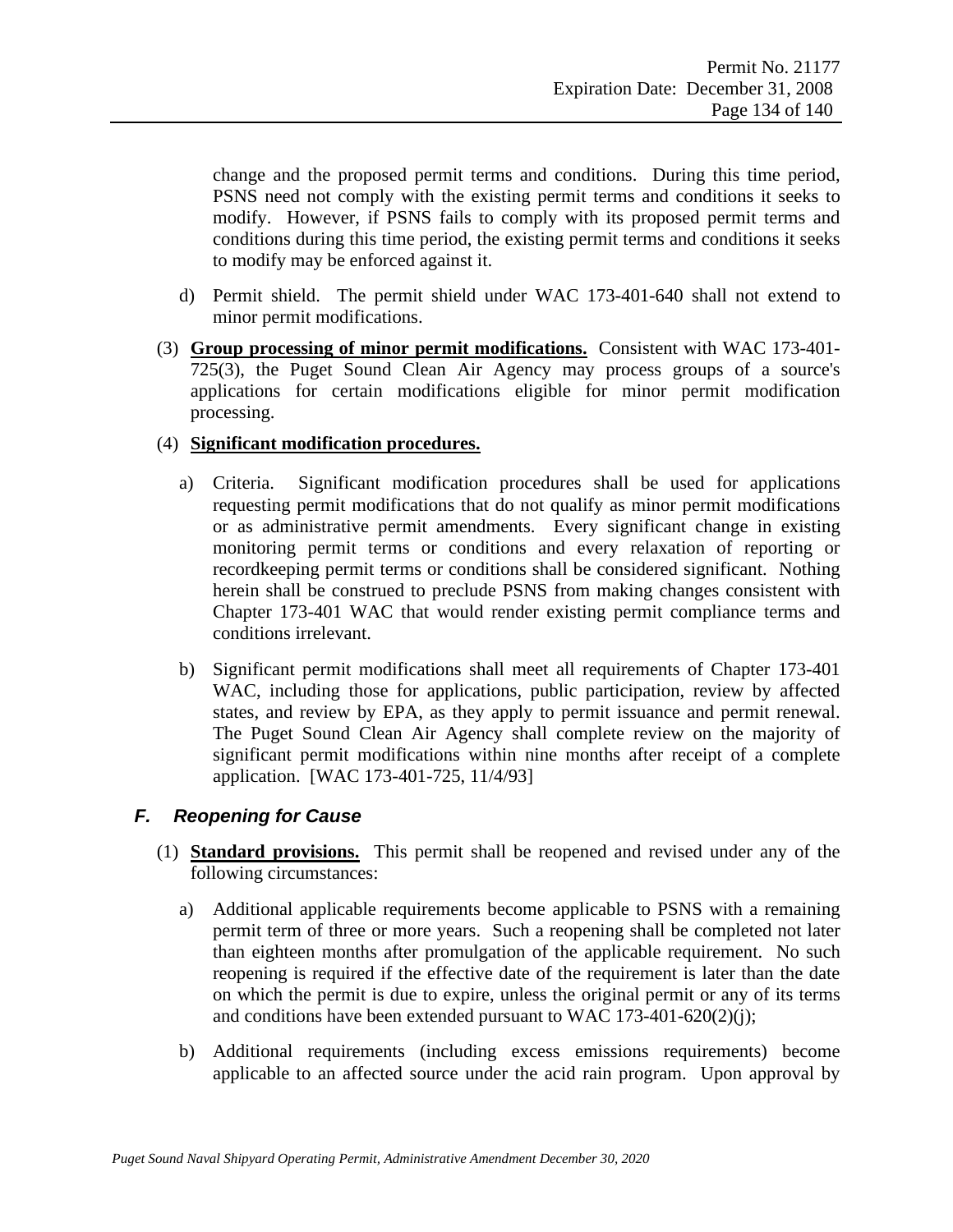EPA, excess emissions offset plans shall be deemed to be incorporated into the permit;

- c) The Puget Sound Clean Air Agency or EPA determine that the permit contains a material mistake or that inaccurate statements were made in establishing the emissions standards or other terms or conditions of the permit; or
- d) The Puget Sound Clean Air Agency or EPA determine that the permit must be revised or revoked to assure compliance with the applicable requirements.
- (2) **Procedures**. Proceedings to reopen and issue a permit shall follow the same procedures as apply to initial permit issuance and shall affect only those parts of the permit for which cause to reopen exists. Such reopening shall be made as expeditiously as practicable.
- (3) **Notice**. Reopenings under this section shall not be initiated before a notice of such intent is provided to PSNS by the Puget Sound Clean Air Agency at least thirty days in advance of the date that the permit is to be reopened, except that the Puget Sound Clean Air Agency may provide a shorter time period in the case of an emergency. [WAC 173-401-730, 11/4/93]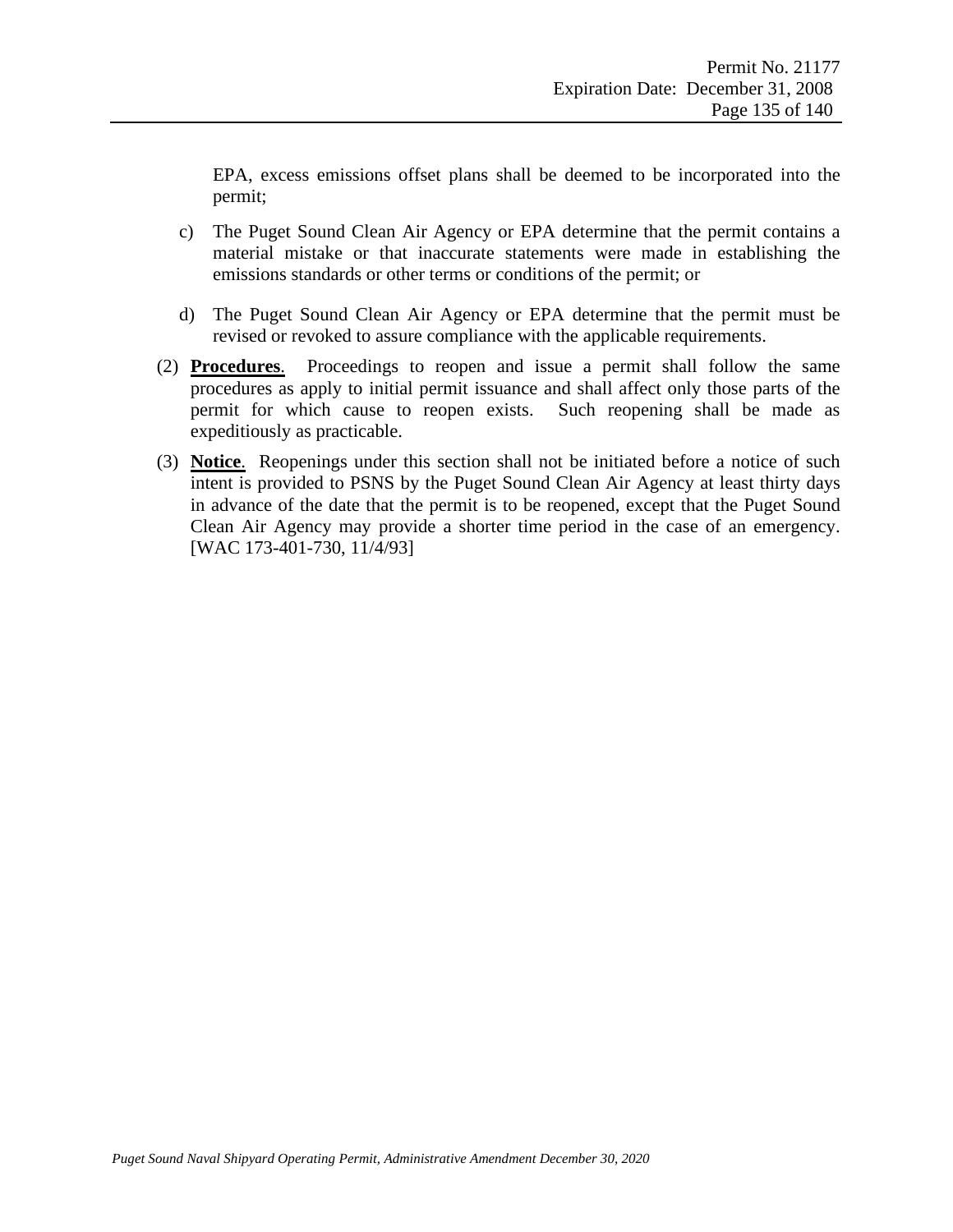# **VII. PERMIT SHIELD**

Compliance with the conditions of the permit , and the Radioactive Air Emissions License issued by the State of Washington Department of Health, shall be deemed compliance with any applicable requirements contained in Sections I through VI and VIII of this permit that are specifically identified in this permit as of the date of permit issuance. [WAC 173-401-640(1), 11/4/93]

Nothing in this permit shall alter or affect the following:

- (1) The provisions of Section 303 of the FCAA (emergency orders), including the authority of the administrator under that section;
- (2) The liability of an owner or operator of PSNS for any violation of applicable requirements prior to or at the time of permit issuance;
- (3) The applicable requirements of the acid rain program, consistent with Section 408(a) of the FCAA;
- (4) The ability of EPA to obtain information from a source pursuant to Section 114 of the FCAA; or
- (5) The ability of the Puget Sound Clean Air Agency and the State of Washington Department of Health to establish or revise requirements for the use of reasonably available control technology (RACT) as provided in chapter 252, Laws of 1993.

[WAC 173-401-640(4), 11/4/93 *(State/Puget Sound Clean Air Agency enforceable only)*]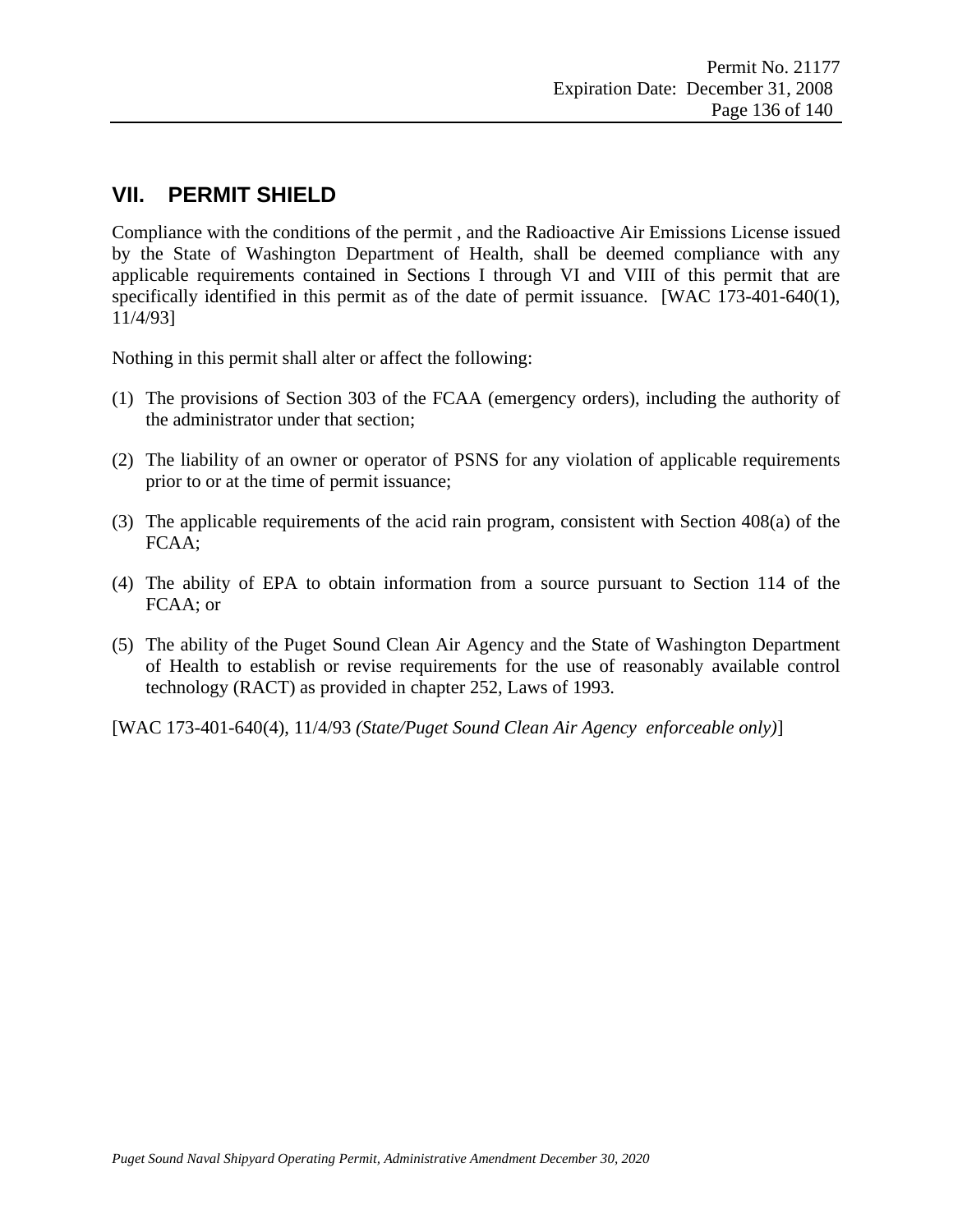# **VIII. RADIONUCLIDES**

### **Radioactive Air Emissions License**

Any radioactive air emissions License issued by the State of Washington Department of Health must be incorporated as an applicable portion of the air operating permit as required under RCW 70.94.161(10)(d) and WAC 246-247-040. The Department of Health has issued a Radioactive Air Emissions License to the Puget Sound Naval Shipyard, and that License has been included in the air operating permit. The Radioactive Air Emissions License is written in the Department of Health format, following Department of Health interpretations of 40 CFR 61, Subpart I and Department of Health requirements. It may not follow the format or conventions used by the Puget Sound Clean Air Agency in the main body of the air operating permit.

The License issued by the Department of Health to the Puget Sound Naval Station covers radionuclide air emissions from various emission units identified in the following License. The radioactive air emissions sources at this facility are under the control of the US Navy.

| <b>EPA Reference</b><br><b>Test Method</b>                                                                                            | Date            | <b>Title</b>                                                                | <b>Averaging Period</b>                                                                                                 |
|---------------------------------------------------------------------------------------------------------------------------------------|-----------------|-----------------------------------------------------------------------------|-------------------------------------------------------------------------------------------------------------------------|
| <b>Puget Sound</b><br>Clean Air<br><b>Agency Method</b><br>5 Puget Sound<br>Clean Air<br><b>Agency Board</b><br><b>Resolution 540</b> | August 11, 1983 | Determination of Particulate Emissions<br>from Stationary Sources           | 1-hour tests unless otherwise<br>specified.                                                                             |
| <b>EPA</b><br>Method 6<br>40 CFR Part 60,<br>Appendix A                                                                               | July 1, 2002    | Determination of Sulfur Dioxide<br><b>Emissions from Stationary Sources</b> | 1-hour tests.                                                                                                           |
| EPA<br>Method 7<br>40 CFR Part 60,<br>Appendix A                                                                                      | July 1, 2002    | Determination of Nitrogen Oxide<br><b>Emissions from Stationary Sources</b> | Four 15 seconds for Method<br>7, 7A grab samples taken at<br>15 minute intervals.<br>1 hour for Method 7C, 7D or<br>7E. |

# **IX. APPENDIXES**

# *A. Reference Method Titles and Averaging Periods*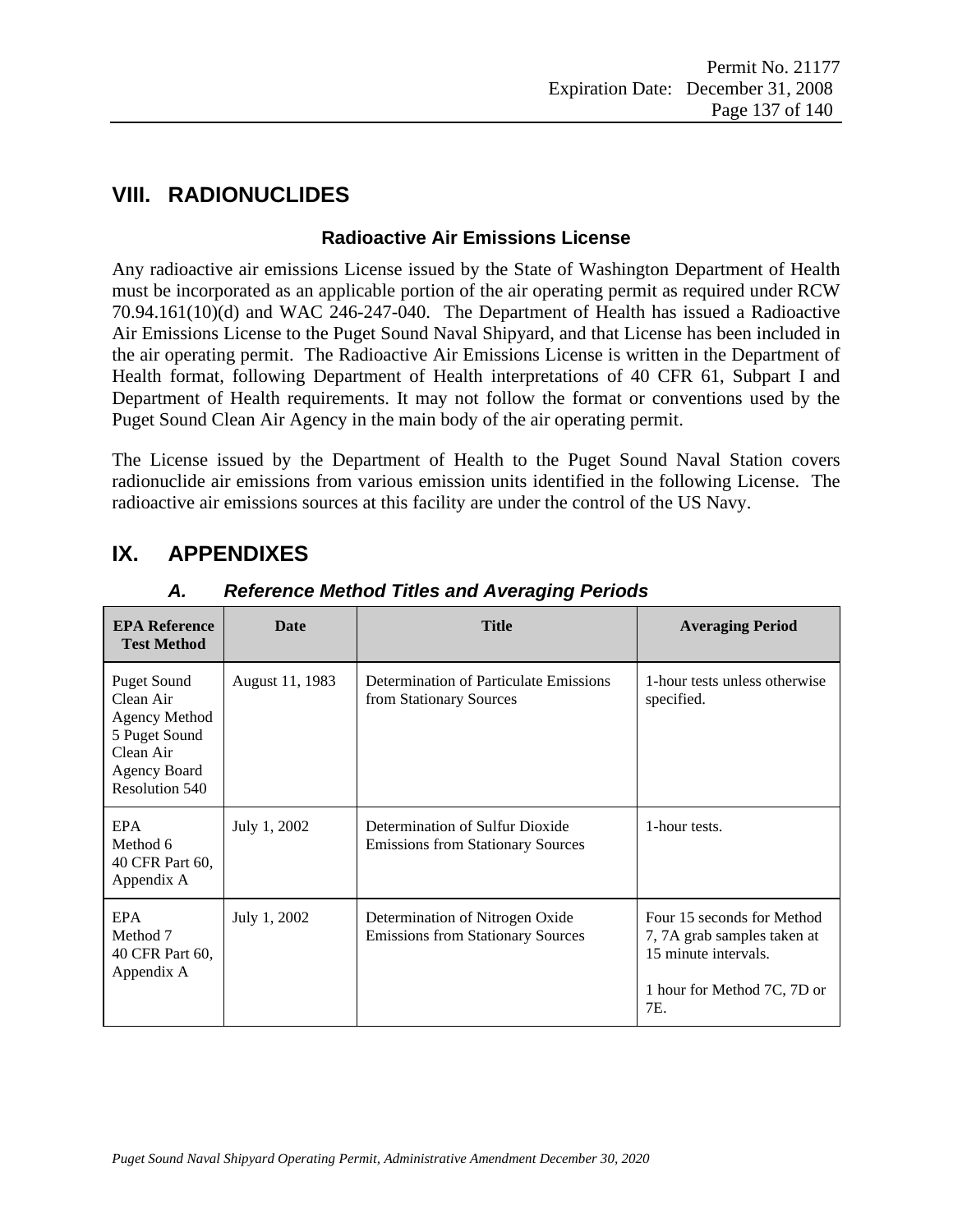| <b>EPA Reference</b><br><b>Test Method</b>                                                                                                                                                  | <b>Date</b>   | <b>Title</b>                                                                                                                                  | <b>Averaging Period</b>                                                                                                                                                                                                                                                                                                                                                                                                                                                                                                                                  |
|---------------------------------------------------------------------------------------------------------------------------------------------------------------------------------------------|---------------|-----------------------------------------------------------------------------------------------------------------------------------------------|----------------------------------------------------------------------------------------------------------------------------------------------------------------------------------------------------------------------------------------------------------------------------------------------------------------------------------------------------------------------------------------------------------------------------------------------------------------------------------------------------------------------------------------------------------|
| Ecology 9A,<br>"Source Test<br>Manual-<br>Procedures for<br>Compliance<br>Testing"                                                                                                          | July 12, 1990 | Visual Determination of the Opacity of<br>Emissions from Stationary Sources - for<br>State and Puget Sound Clean Air Agency<br>requirements   | Any 13 opacity readings<br>above standard in one hour,<br>opacity readings taken in 15-<br>second intervals.                                                                                                                                                                                                                                                                                                                                                                                                                                             |
| <b>EPA</b><br>July 1, 2002<br>Visual Determination of the Opacity of<br>Method 9<br>Emissions from Stationary Sources - for<br>40 CFR Part 60,<br><b>Federal Requirements</b><br>Appendix A |               |                                                                                                                                               | 6-minute averaging period,<br>opacity readings taken in 15-<br>second intervals.                                                                                                                                                                                                                                                                                                                                                                                                                                                                         |
| <b>EPA</b> Method<br>19, 40 CFR Part<br>60 Appendix A                                                                                                                                       | July 1, 2002  | Determination of Sulfur Dioxide<br>Removal Efficiency and Particulate<br>Matter, Sulfur Dioxide, and Nitrogen<br><b>Oxides Emission Rates</b> | 30-day rolling average for<br>nitrogen oxides.                                                                                                                                                                                                                                                                                                                                                                                                                                                                                                           |
| <b>EPA</b><br>Method 24<br>40 CFR Part 60,<br>Appendix A                                                                                                                                    | July 1, 2002  | Determination of Volatile Matter Content,<br>Water Content, Density, Volume Solids,<br>and Weight Solids of Surface Coatings                  | For water-based and water<br>reducible coatings, vendor<br>certification or data will be<br>used for determining<br>compliance. For other VOC<br>containing materials, vendor<br>certification or data will be<br>the primary means for<br>determining compliance. If<br>Method 24 is used for<br>coatings, grab samples will<br>be taken and the average of<br>all of a single type of coating<br>(e.g., primer or topcoat),<br>mixed and ready for<br>application within the same<br>coating operation, will be<br>used for determining<br>compliance. |
| <b>EPA</b><br>Method 26 A<br>40 CFR Part 60,<br>Appendix A                                                                                                                                  | July 1, 2002  | Determinations of HCl                                                                                                                         | 1-hour tests.                                                                                                                                                                                                                                                                                                                                                                                                                                                                                                                                            |
| <b>EPA</b><br>Method 27<br>40 CFR Part 60,<br>Appendix A                                                                                                                                    | July 1, 2002  | Determination of Vapor Tightness of<br>Gasoline Delivery Tank Using Pressure-<br>Vacuum Test                                                  | 5-minute averaging period.                                                                                                                                                                                                                                                                                                                                                                                                                                                                                                                               |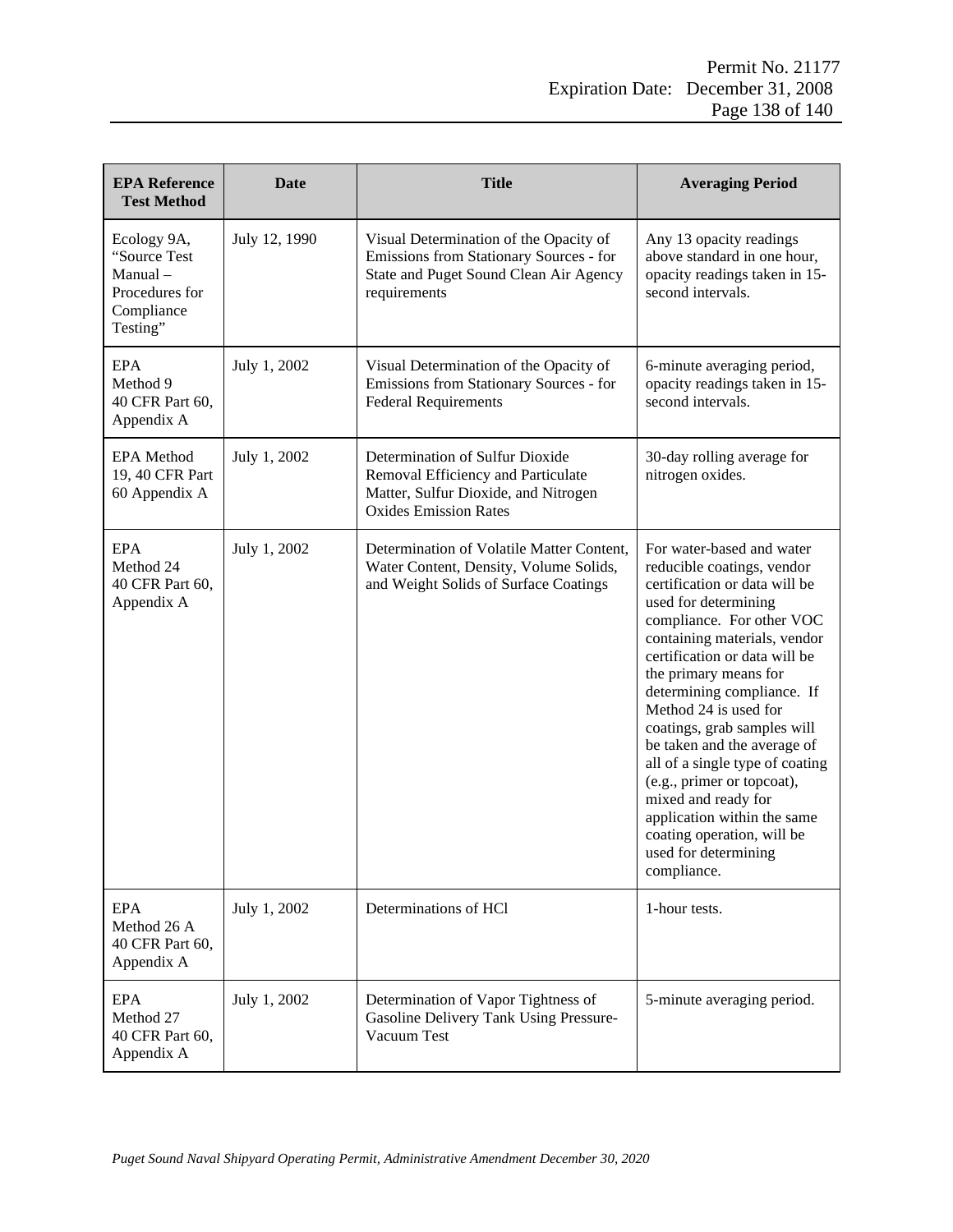| <b>EPA Reference</b><br><b>Test Method</b>                      | Date         | <b>Title</b>                                                                                                               | <b>Averaging Period</b>                                                                                                                                                                                                                                                          |
|-----------------------------------------------------------------|--------------|----------------------------------------------------------------------------------------------------------------------------|----------------------------------------------------------------------------------------------------------------------------------------------------------------------------------------------------------------------------------------------------------------------------------|
| EPA<br>Method $306 \&$<br>306A<br>40 CFR Part 63,<br>Appendix A | July 1, 1998 | Determination of Chromium Emissions<br>from Decorative and Hard Chromium<br>Electroplating and Anodizing Operations        | Minimum 2-hour averaging<br>period. EPA has approved<br>conducting three 3-hour<br>sampling runs per<br>performance test for tanks A-<br>10 and C-8 at the PSNS<br>Everett site instead of<br>determining the sample times<br>using the procedures in 40<br>CFR 63.344(e)(3)(i). |
| EPA<br>Method 306B<br>40 CFR Part 63,<br>Appendix A             | July 1, 2001 | Determination of Chromium Emissions<br>from Decorative and Hard Chromium<br><b>Electroplating and Anodizing Operations</b> | Instantaneous measurement<br>once every 4 hours - no<br>averaging period.                                                                                                                                                                                                        |
| <b>EPA</b> Method<br>307 40 CFR<br>Part 63,<br>Appendix A       | July 1, 2001 | Determination of Emissions from<br>Halogenated Solvent Vapor Cleaning<br>Machines Using a Liquid Level<br>Procedure        | 16 hour test runs                                                                                                                                                                                                                                                                |
| EPA<br>Method 319<br>40 CFR Part 60,<br>Appendix A              | July 1, 2001 | Determination of Filtration Efficiency for<br>Paint Overspray                                                              | None required.                                                                                                                                                                                                                                                                   |

For Puget Sound Clean Air Agency Method 5, EPA Method 6, EPA Method 7, A, C and D, EPA Method 24, EPA Method 26A and EPA Method 306 A and B, each test shall consist of three separate runs and compliance shall be determined from the arithmetic average of the three runs. In the event that a sample is accidentally lost or conditions occur in which one of the runs must be discontinued because of circumstances beyond the operator's control, compliance may, upon EPA or Puget Sound Clean Air Agency approval, be determined from the arithmetic average of the two other runs.

#### **Source Test Method 99 Fuel Oil Analyses.**

| Ash                | ASTM D482,              |
|--------------------|-------------------------|
| Sulfur             | ASTM D3120.             |
| Halogens           | EPA SW846, 9076,        |
| <b>PCB</b>         | EPA SW846, 8080,        |
| Lead               | EPA 600/4-81-045, 200.7 |
| <b>Flash Point</b> | EPA SW846,1020          |